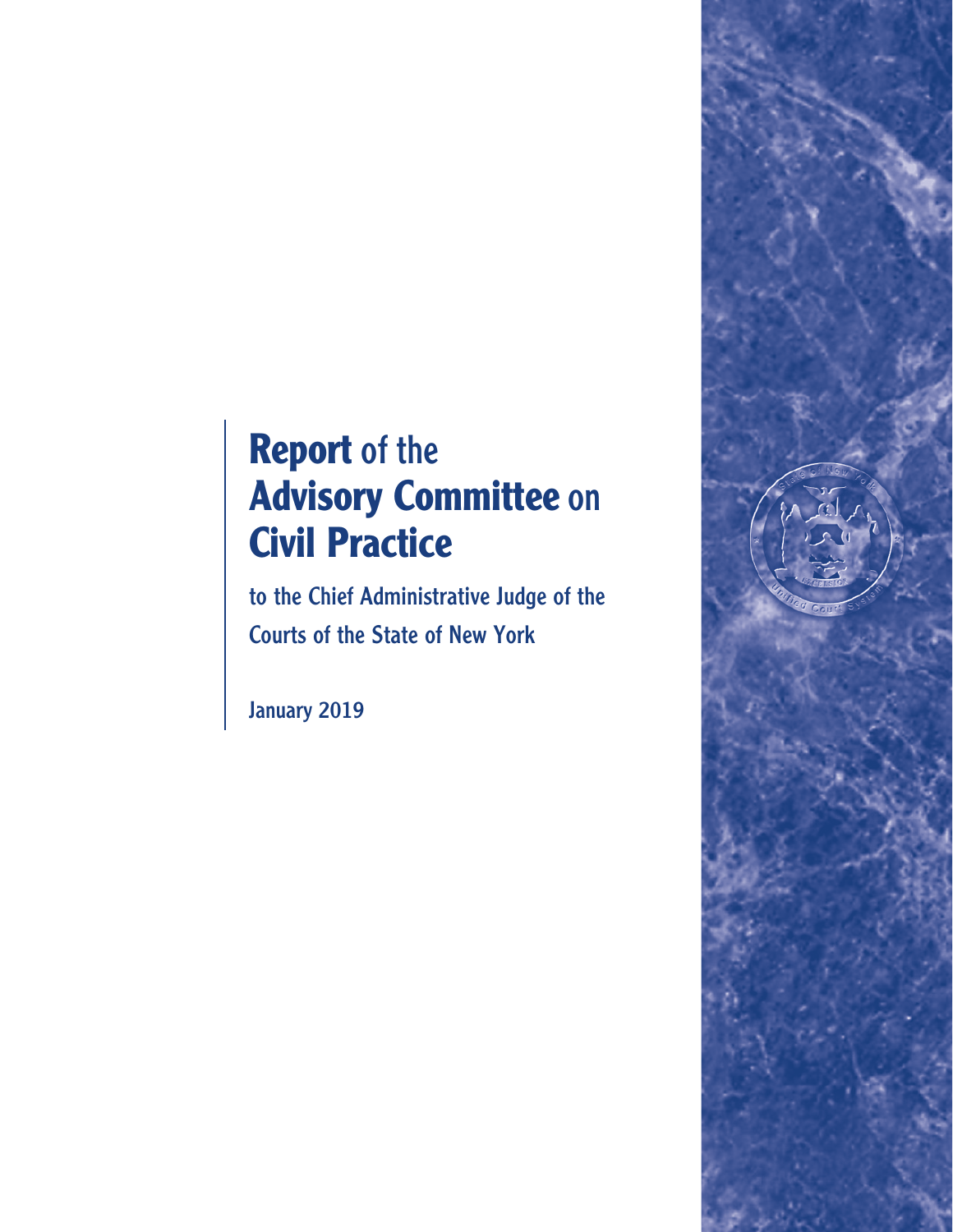# **Table of Contents**

**Page**

| 1.   |    |                                                                                                                                                                                                               | 6  |
|------|----|---------------------------------------------------------------------------------------------------------------------------------------------------------------------------------------------------------------|----|
| II.  |    |                                                                                                                                                                                                               | 11 |
|      | 1. | <b>Substitution of Parties</b>                                                                                                                                                                                | 11 |
|      | 2. | <b>Commissions for Receivers of Rents and Profits</b>                                                                                                                                                         | 14 |
|      | 3. | Notice of Allowance for Infant's Support                                                                                                                                                                      | 16 |
|      | 4. | Harmonizing Prima Facie Proof of Damages                                                                                                                                                                      | 18 |
|      | 5. | Increasing Small Claims Jurisdictional Limit of The New York City Civil Court                                                                                                                                 | 21 |
| III. |    |                                                                                                                                                                                                               |    |
|      | 1. | Remedying Filing Irregularities in Personal Injury and Wrongful Death Actions<br>(the Ad damnum Clause)                                                                                                       |    |
| IV.  |    |                                                                                                                                                                                                               |    |
|      | 1. | Regarding Relief and Substitution of Counsel and Limited Scope Appearances                                                                                                                                    |    |
|      | 2. | Access to Justice Act of 2017; Remedying Injustices Arising out of<br>Contracts of Adhesion in the Context of Consumer Contracts<br>(CPLR 7501, 7515(new); Gen. Oblig. L. §5-336, §5-792(new) Exec. L. §94-a; | 34 |
|      | 3. | Adopting the Uniform Mediation Act of 2001 (as amended in 2003),<br>to Address Confidentiality and Privileges in Mediation Proceedings<br>in New York State                                                   |    |
|      |    |                                                                                                                                                                                                               | 43 |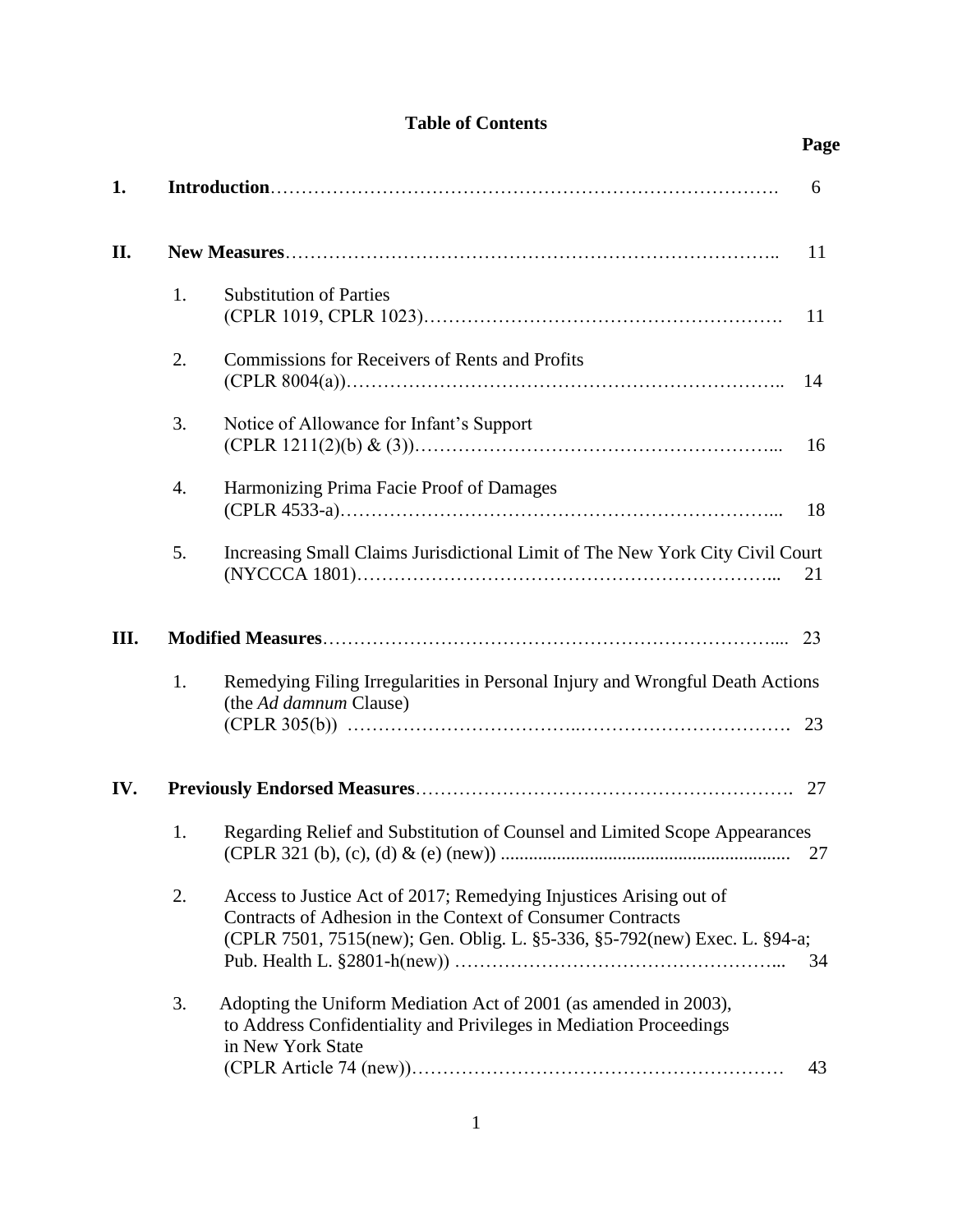| 4.  | Reinforcing the Viability of Consent as a Basis of General Personal<br>Jurisdiction over Foreign Corporations Authorized to do Business in<br>New York State (CPLR 301(a); BCL §1301(e) (new); Gen. Assoc. Law<br>§ 18(5) (new); Ltd. Liability Co. Law §802(c) (new); Not-for-Profit<br>Corp. Law $$1301(e)$ (new); Partnership Law $$121-902(e)$ (new) and | 52  |
|-----|--------------------------------------------------------------------------------------------------------------------------------------------------------------------------------------------------------------------------------------------------------------------------------------------------------------------------------------------------------------|-----|
| 5.  | Permitting Service of a Levy upon any Branch of a Financial<br>Institution to be Effective as to any Account as to Which the<br>Institution is a Garnishee                                                                                                                                                                                                   | 62  |
| 6.  | Clarifying Procedures for a Class Action                                                                                                                                                                                                                                                                                                                     | 71  |
| 7.  | Authorizing Incentive Awards for Class Representatives in Class Actions                                                                                                                                                                                                                                                                                      | 78  |
| 8.  | Expand the Use of Affirmations Made Under Penalty of Perjury<br>(CPLR 2106)                                                                                                                                                                                                                                                                                  | 80  |
| 9.  | Establishing a Uniform Procedure for Applications for Attorney's Fees                                                                                                                                                                                                                                                                                        | 83  |
| 10. | Clarifying Interest Accruing from the Date of Stipulation                                                                                                                                                                                                                                                                                                    | 87  |
| 11. | Addressing the Conduct of an Inquest in Default Judgments                                                                                                                                                                                                                                                                                                    | 90  |
| 12. | Addressing Article 16 in Relation to Seeking Apportionment of the State's<br>Fault in Supreme Court Actions Where the State is a Joint Tortfeasor                                                                                                                                                                                                            | 94  |
| 13. | Clarifying Appeals to Orders Granting or Denying Post-Trial Motions                                                                                                                                                                                                                                                                                          | 99  |
| 14. | Amending the General Obligations Law Governing Structured<br><b>Settlement Transfers</b>                                                                                                                                                                                                                                                                     | 102 |
| 15. | Addressing the Time Within Which a Party May Discontinue<br>a Claim Without Prejudice                                                                                                                                                                                                                                                                        | 108 |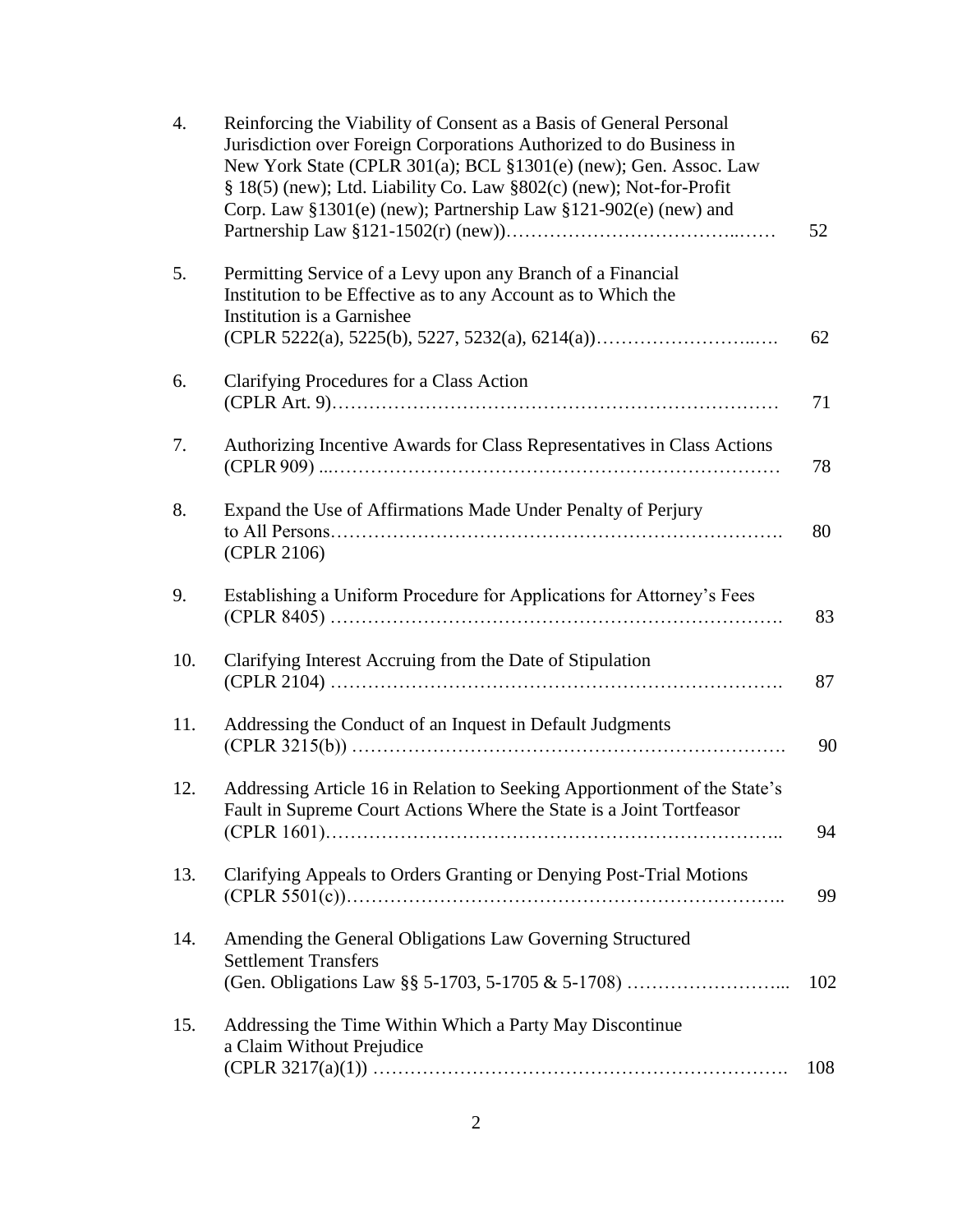| 16. | Improving Judicial Economy by Clarifying the Procedure for<br>Consideration of a Motion to Dismiss a Cause of Action    | 110 |
|-----|-------------------------------------------------------------------------------------------------------------------------|-----|
| 17. | Clarifying Requirements for Filing Copies of Prior Pleadings with<br><b>Certain Motion Papers</b>                       | 113 |
| 18. | Addressing Service of Certain Notices of Claim                                                                          | 118 |
| 19. | <b>Addressing Subpoenaed Documents for Trial</b>                                                                        | 123 |
| 20. | Addressing the Procedure for Vacating a Default Judgment<br>Where the Party in Default Was Not Provided With Notice     | 125 |
| 21. | Permitting Appellate Review of a Non-final Judgment or<br>Order in Certain Circumstances (CPLR 5501(e) (new))           | 127 |
| 22. | Addressing Authentication of Materials Obtained During Discovery                                                        | 132 |
| 23. | Harmonizing the Law of Evidence Regarding Inadvertent<br>Waiver of the Attorney-Client Privilege                        | 136 |
| 24. | Amending Requirements for Pleadings Regarding Certain<br>Notices of Claim                                               | 139 |
| 25. | Setting a Time Frame for Expert Witness Disclosure                                                                      |     |
| 26. | Amending an Exception to the Rule against Hearsay to Address<br>Business Records Relied upon by Experts in Civil Trials | 152 |
| 27. | Addressing the Law of Evidence Regarding the Exclusion of<br>Hearsay Statements of an Agent or Employee                 | 156 |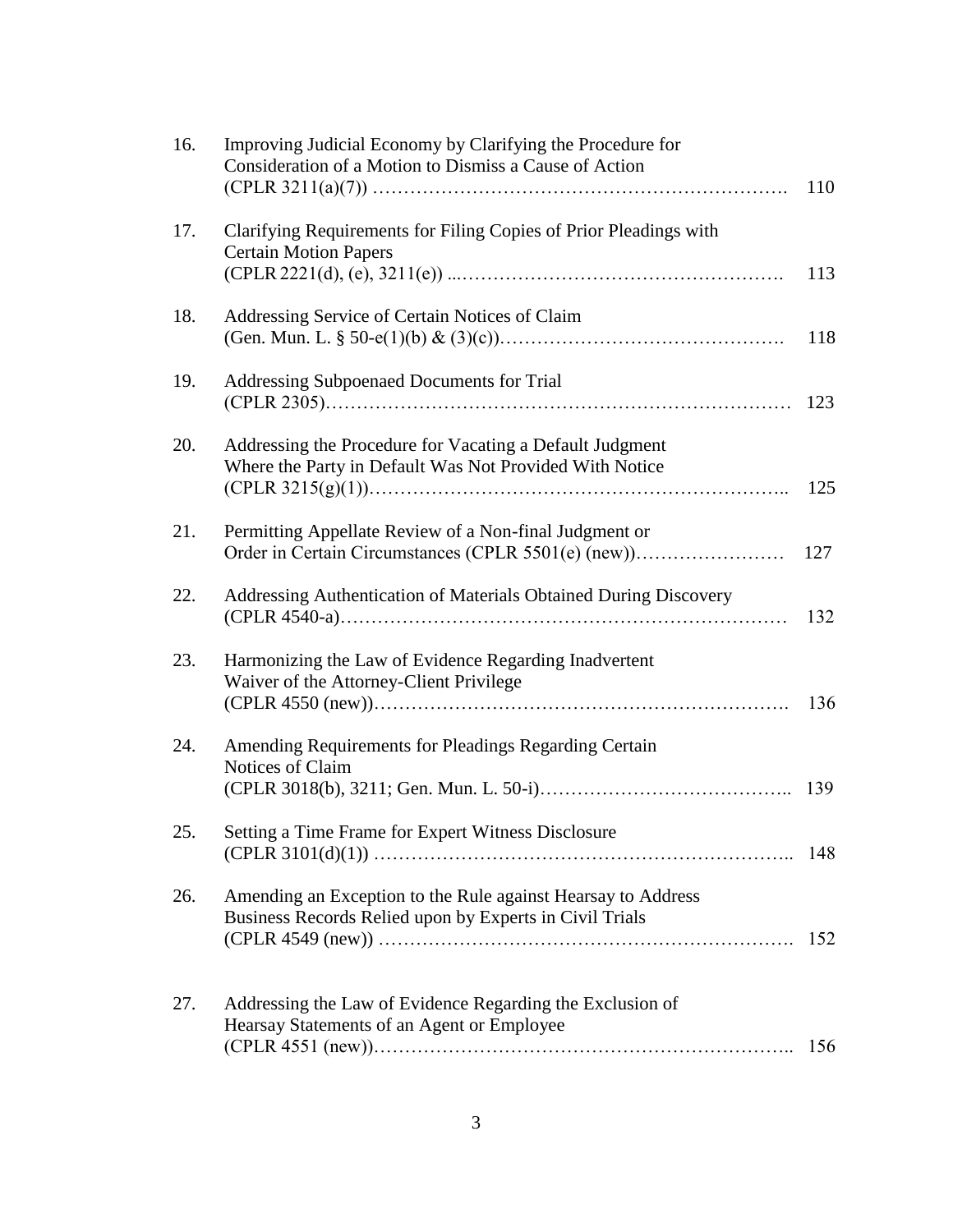|    | 28. | Enacting a Waiver of Privileged Confidential Information<br>for Exclusive Use in a Civil Action                                                                   | 159 |
|----|-----|-------------------------------------------------------------------------------------------------------------------------------------------------------------------|-----|
|    | 29. | Amending the General Obligations Law in Relation to the Limitation<br>of Non-statutory Reimbursement and Subrogation                                              | 161 |
|    | 30. | Clarifying the Manner in Which the Acknowledgment of a Written<br>Agreement Made Before or During Marriage May be Proven in an                                    | 165 |
|    | 31. | Clarifying the Procedure Available for Payment or Delivery<br>of Property of Judgment Debtor                                                                      | 168 |
|    | 32. | Conforming the Statutes on the Timing of a Motion Seeking<br>Leave to Appeal, the Automatic Stay and the 5-Day Rule                                               | 173 |
|    | 33. | Addressing CPLR Article 16 Issues in Relation to Apportionment<br>of Liability for Non-Economic Loss in Personal Injury Actions                                   |     |
|    | 34. | Eliminating the Uncertainty in the Context of an Appeal of<br>Either an <i>Ex Parte</i> Temporary Restraining Order or an<br>Uncontested Application to the Court | 182 |
|    | 35. | <b>Expanding Expert Disclosure in Commercial Cases</b>                                                                                                            | 185 |
|    | 36. | Creation of a Statutory Parent-Child Privilege                                                                                                                    | 189 |
| V. |     | Recommendations for Amendment to Certain Regulations                                                                                                              | 192 |
|    | 1.  | Allowing a 5-day Cure in E-Filed Cases for Failure to<br>Provide Hard Copies of Prior Papers Filed Electronically                                                 | 193 |
|    | 2.  | Clarifying the Remedies Available to the Court for Failure of<br>Counsel to Comply with Rule on Pretrial Conference Appearance                                    | 194 |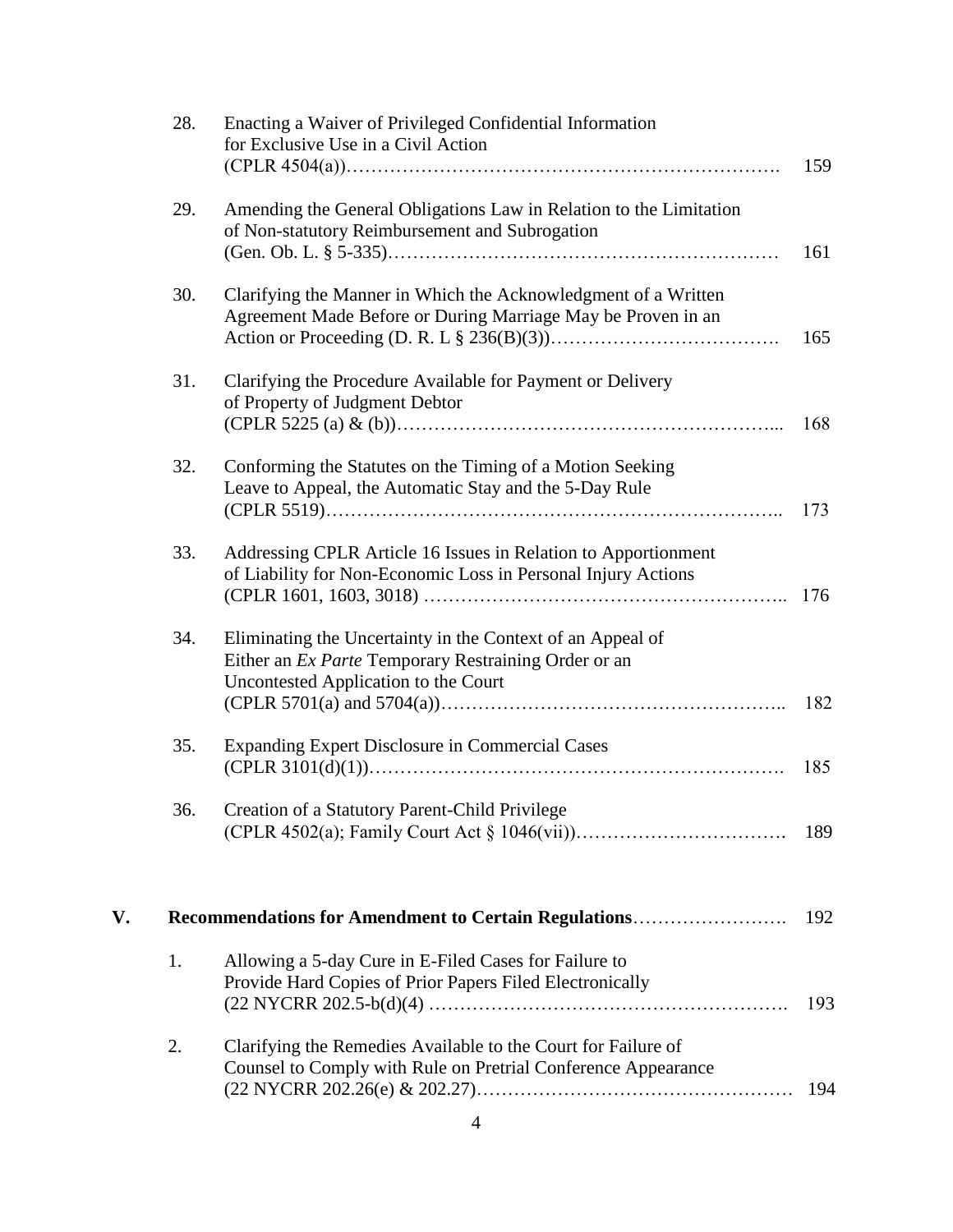|      | 3. | Providing Greater Flexibility for the Court to Address Confidentiality<br>in the Submission of Court Papers in the Commercial Division of the |     |
|------|----|-----------------------------------------------------------------------------------------------------------------------------------------------|-----|
|      | 4. | Giving the Court Discretion to Accept an Untimely Submission<br>for Good Cause Shown or in the Interest of Justice                            |     |
| VI.  |    | <b>Table of Contents and Web-Link to Other Previously Endorsed</b>                                                                            |     |
| VII. |    |                                                                                                                                               | 203 |
|      |    |                                                                                                                                               |     |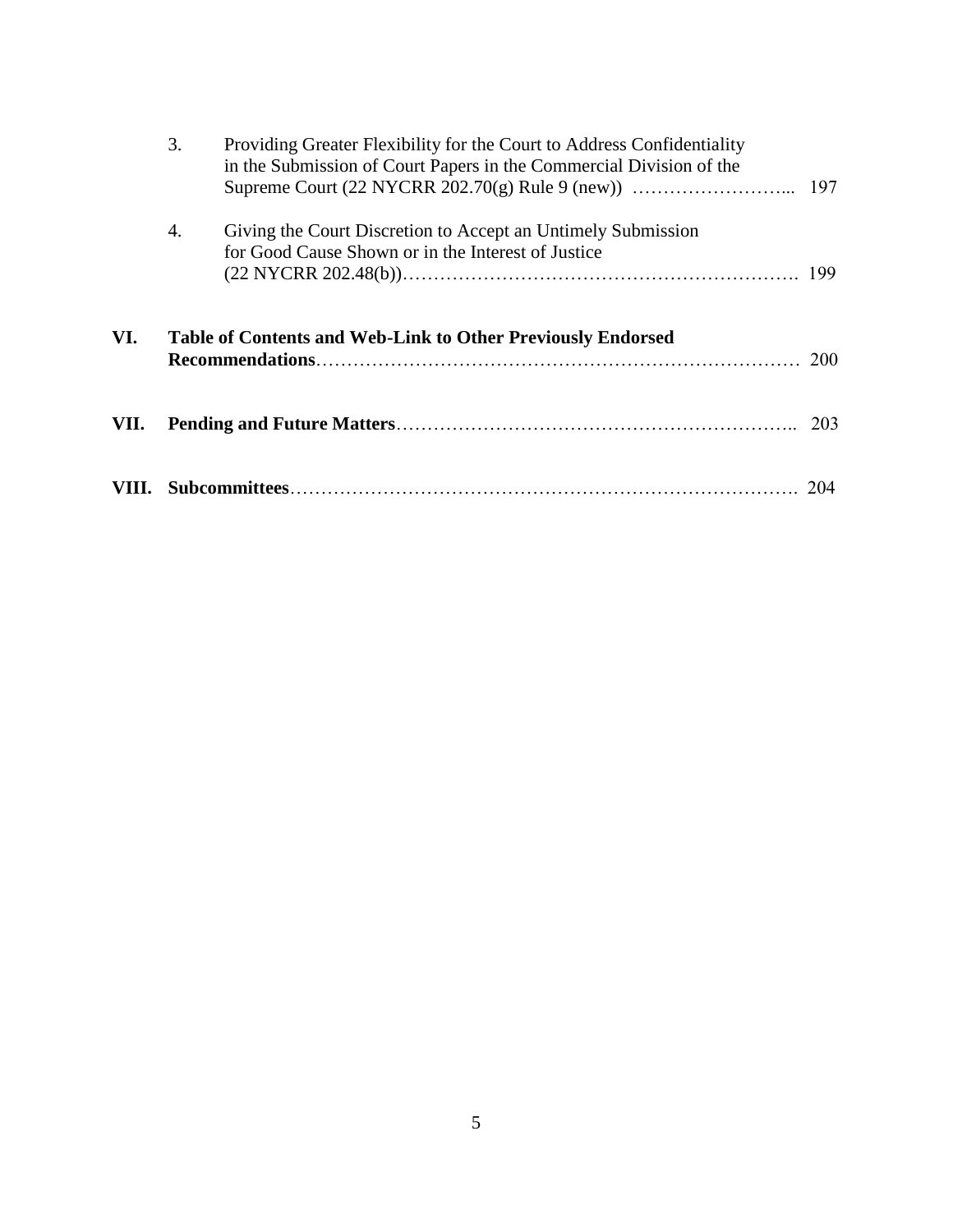#### **I. Introduction**

The Advisory Committee on Civil Practice, one of the standing advisory committees established by the Chief Administrative Judge pursuant to sections 212(1)(g) and 212(1)(q) of the Judiciary Law, annually recommends to the Chief Administrative Judge legislative proposals in the area of civil procedure that may be incorporated in the Judiciary's legislative program. The Committee makes its recommendations on the basis of its own studies, examination of decisional law, and recommendations received from bench and bar. The Committee maintains a liaison with the New York State Judicial Conference, committees of judges and committees of bar associations, legislative committees, and such agencies as the Law Revision Commission. In addition to recommending measures for inclusion in the Judiciary's legislative program, the Committee reviews and comments on other pending legislative measures concerning civil procedure.

In this 2019 Report, the Advisory Committee recommends a total of forty-two measures for enactment by the 2019 Legislature. Of these, thirty-six measures previously have been endorsed in substantially the same form, one is a modified measure, and five are new measures.

Part II sets forth and summarizes the five new measures proposed for 2019. They are designed to: (1) require in an action brought by or against a public official that the public official be named by his or her official title rather than naming the person in their individual capacity (CPLR 1019; 1023**);** (2) eliminate the five percent cap on receiver commissions (CPLR 8004(a)); (3) require notice of allowance for infant's support to all guardians simultaneously (CPLR 1211(2)(b) & (3)); (4) harmonize prima facie proof of damages by increasing the

6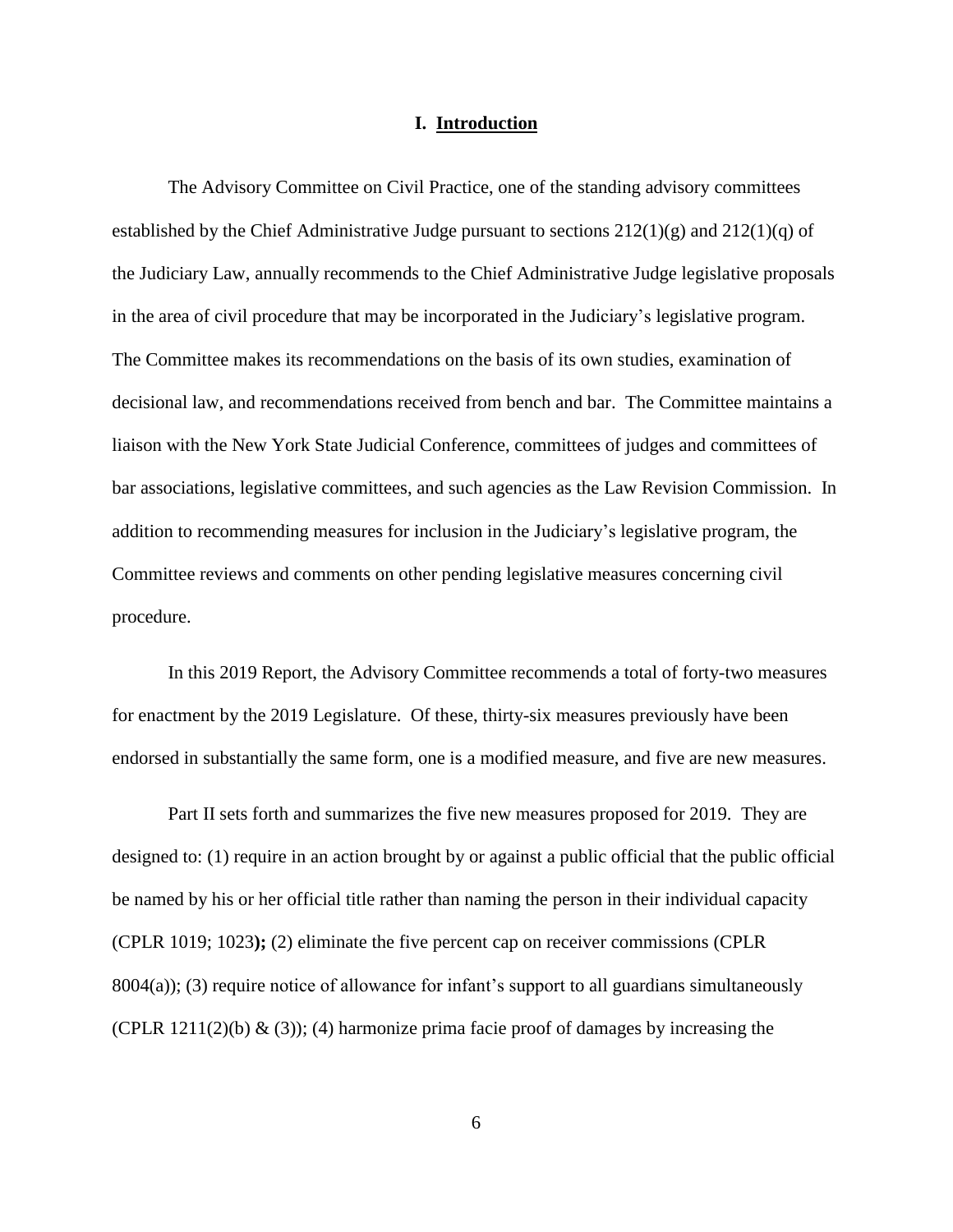threshold of damages suffered in non-small claims matters (CPLR 4533-a; UCCA 1804); (5) increase the small claims jurisdictional limit (CPLR).

In addition, it is important to note that the Committee is currently drafting a proposal regarding confession of judgment (CPLR 3218) that seeks to remedy the abuse of such instruments by creditors against debtors. The proposal will be ready for submission to the legislature during the 2019 legislative session.

Part III sets forth and summarizes the modified measure proposed for 2019. This measure would remedy filing irregularities in personal injury and wrongful death actions, as related to the *ad damnum* clause (CPLR 305(b)).

 Part IV summarizes the thirty-six previously endorsed measures not enacted through 2018, but once again recommended by the Committee in substantially the same form. These measures: (1) address procedures for relief and substitution of counsel and limited scope appearances (CPLR 321); (2) remedy injustices arising out of contracts of adhesion in the context of consumer contracts (CPLR 7501, 7515(new); Gen. Oblig. L. §5-336, §5-792(new) Exec. L. §94-a; Pub. Health L. §2801-h(new)); (3) adopt the Uniform Mediation Act of 2001 (as amended in 2003), to address confidentiality and privileges in mediation proceedings in New York State (CPLR Article 74 (new)); (4) reinforce the viability of consent as a basis of general personal jurisdiction over foreign corporations authorized to do business in New York State (CPLR 301(a); BCL 1301(e) (new); Gen. Assoc. Law 18(5) (new); Ltd. Liability Co. Law 802(c) (new); Not-for-Profit Corp. Law 1301(e) (new); Partnership Law 121-902(e) (new) and Partnership Law 121-1502(r) (new)); (5) permit service of a levy upon any branch of a financial institution to be effective as to any account as to which the institution is a garnishee ((CPLR

7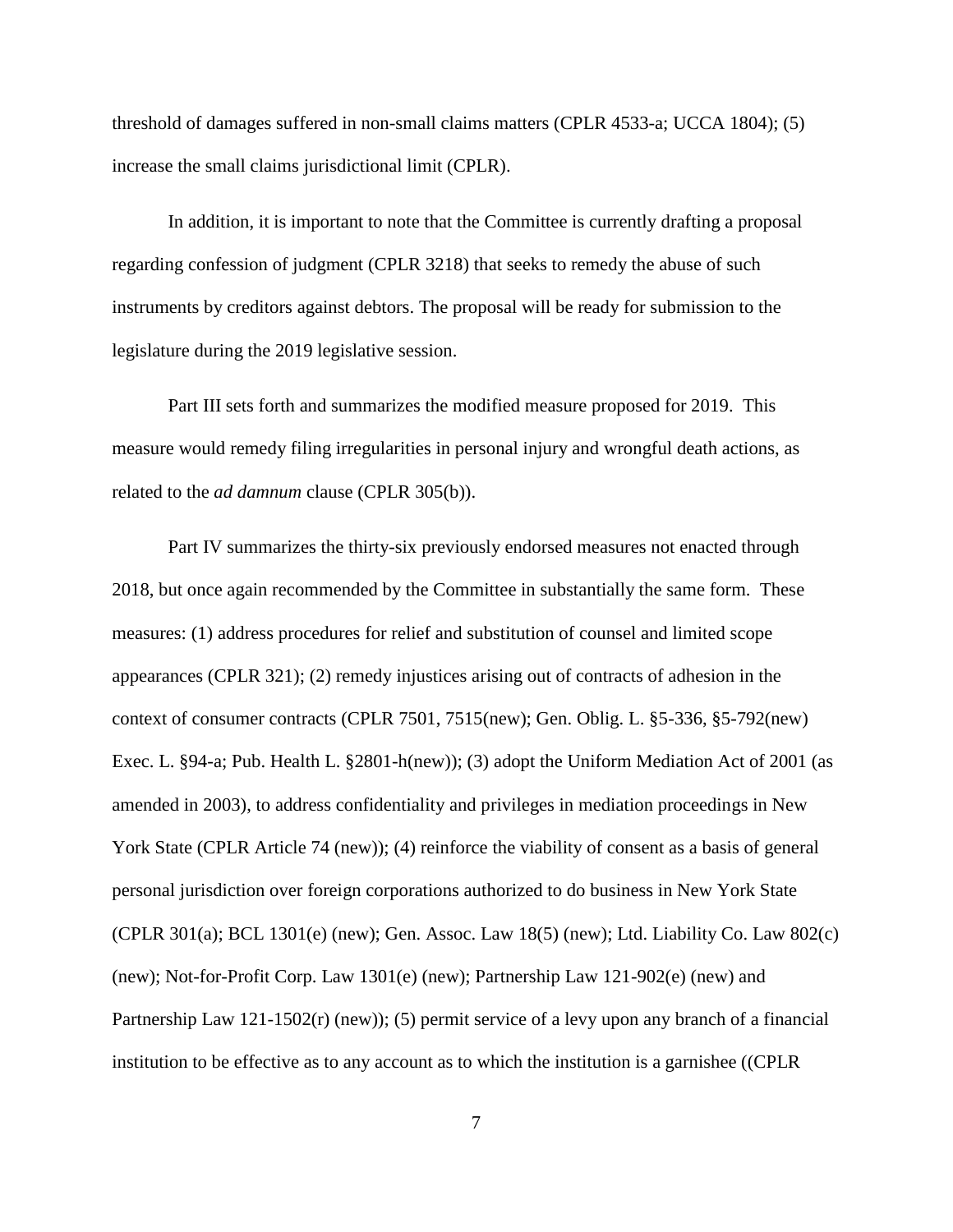5222(a), 5225(b), 5227, 5232(a), 6214(a)); (6) clarify procedures for a class action (CPLR 901, 902, 908 & 909); (7) permit attorney's fees for class representatives or persons in class actions (CPLR 909); (8) expand the use of affirmation made under penalty of perjury to all persons (CPLR 2106); (9) establish a uniform procedure governing applications for attorney's fees (CPLR 8405); (10) clarify that parties may agree if interest will accrue from the date of a stipulation conceding liability (CPLR 2104); (11) simplify the conduct of an inquest in default judgments (CPLR 3215(b)); (12) provide that defendants are entitled to seek apportionment of the State's fault in Supreme Court actions where the State is a joint tortfeasor (CPLR 1601); (13) clarify that any party on an appeal from an order granting or denying a post-trial motion may raise any issue that was preserved for appellate review during the trial (CPLR 5501 $(c)$ ); (14) amend the General Obligations Law governing structured settlement transfers (Gen. Obligations Law §§ 5-1703, 5-1705 & 5-1708); (15) address the time within which a party may discontinue a claim without prejudice (CPLR  $3217(a)(1)$ ); (16) improve judicial economy by clarifying the procedure for consideration of a motion to dismiss a cause of action (CPLR 3211(a)(7)); (17) clarify requirements for filing copies of prior pleadings with certain motion papers (CPLR  $2221(d)$ , (e),  $3211(e)$ ; (18) amend the law regarding service of notices of claim upon a municipal entity to deem compliance in limited instances (Gen. Mun. L. §50-e(1)(b) & (3)(c)); (19) address documents subpoenaed for trial (CPLR 2305); (20) address the procedure for vacating a default judgment where the party in default was not provided with notice (CPLR  $3215(g)(1)$ ; (21) permit appellate review of a non-final judgment or order in certain circumstances (CPLR 5501(e) (new)); (22) address authentication of materials obtained during discovery (CPLR 4540-a)(new); (23) harmonize the law of evidence regarding inadvertent waiver of the attorney-client privilege (CPLR 4550); (24) require the pleading of an affirmative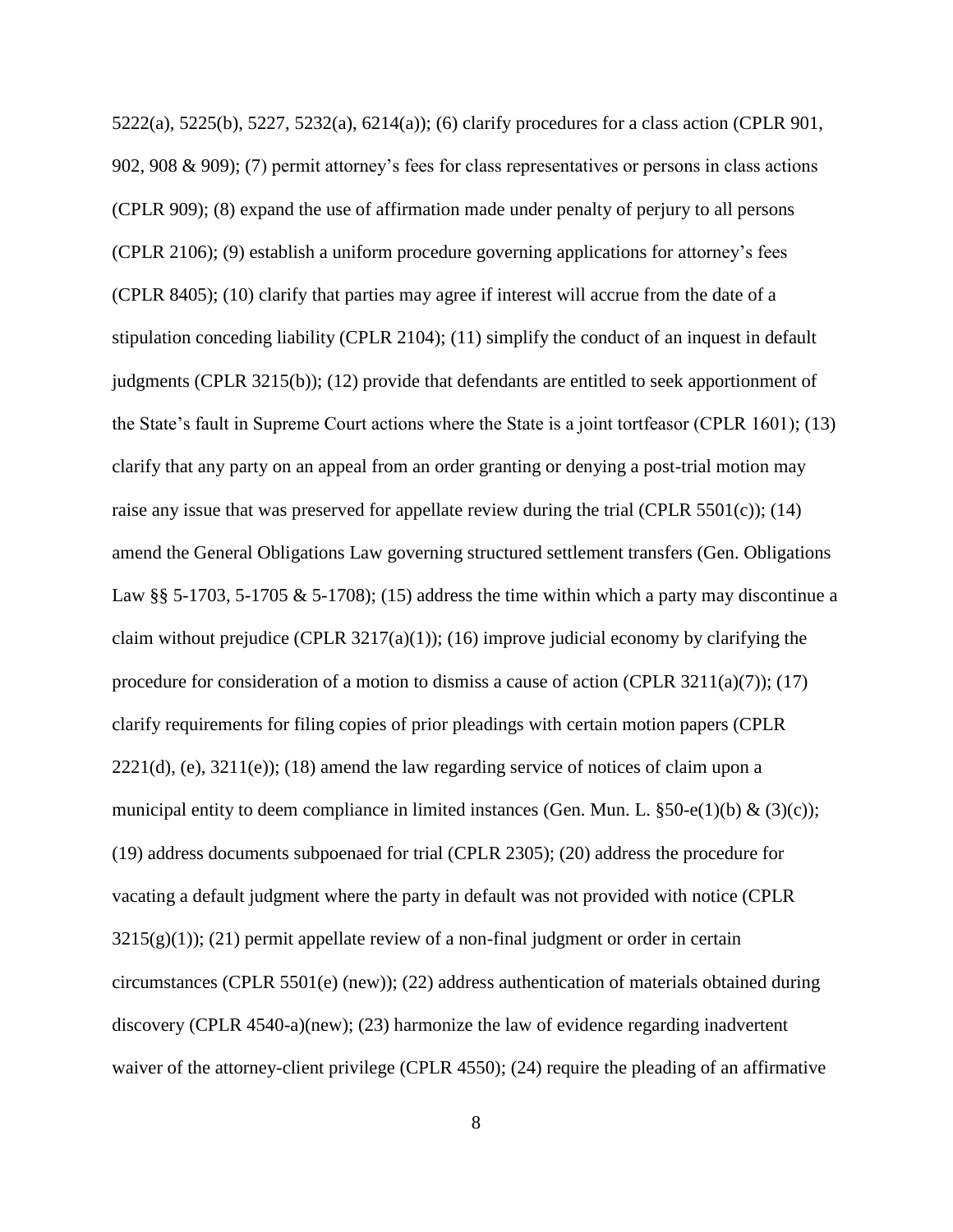defense and a motion to dismiss for objections regarding certain notices of claim (CPLR 3018(b), 3211; Gen. Mun. L. 50-i); (25) set a time frame for expert witness disclosure (CPLR  $3101(d)(1)$ ; (26) amend an exception to the rule against hearsay to address business records relied upon by experts in civil trials (CPLR 4549 (new)); (27) address the law of evidence regarding the exclusion of hearsay statements of an agent or employee (CPLR 4551); (28) enact a waiver of privileged confidential information for exclusive use in a civil action (CPLR 4504(a)); (29) amend the General Obligations Law in relation to the limitation of non-statutory reimbursement and subrogation (Gen. Ob. L. § 5-335); (30) clarify the manner in which the acknowledgment of a written agreement made before or during marriage may be proven in an action or proceeding  $(D, R, L, \S236(B)(3))$ ; (31) clarify the meaning of property of a judgment debtor (CPLR 5225(a)  $\&$  (b)); (32) conform the statutes on the timing of a motion seeking leave to appeal, the automatic stay and the 5-day rule (CPLR 5519)); (33) address certain CPLR Article 16 issues in relation to apportionment of liability for non-economic loss in personal injury actions (CPLR 1601, 1603, 3018); (34) eliminate the uncertainty in the context of an appeal of either an *ex parte* temporary restraining order or an uncontested application to the court (CPLR 5701(a) and 5704(a)); and (35) expand expert disclosure in commercial cases (CPLR 3101(d)(1)); (36) creation of a statutory Parent-Child Privilege (CPLR 4502(a); Family Court Act §1046(vii)).

Part V sets forth the Committee's regulatory proposals. The Committee continues to seek approval of four regulatory measures in 2018: (1) allowing a 5-day cure in e-filed cases for failure to provide hard copies of prior papers filed electronically (22 NYCRR 202.5-b(d)(4)); (2) clarifying the remedies available to the court for failure to appear (22 NYCRR 202.26(e)  $\&$ 202.27); (3) providing greater flexibility for the court to address confidentiality in the submission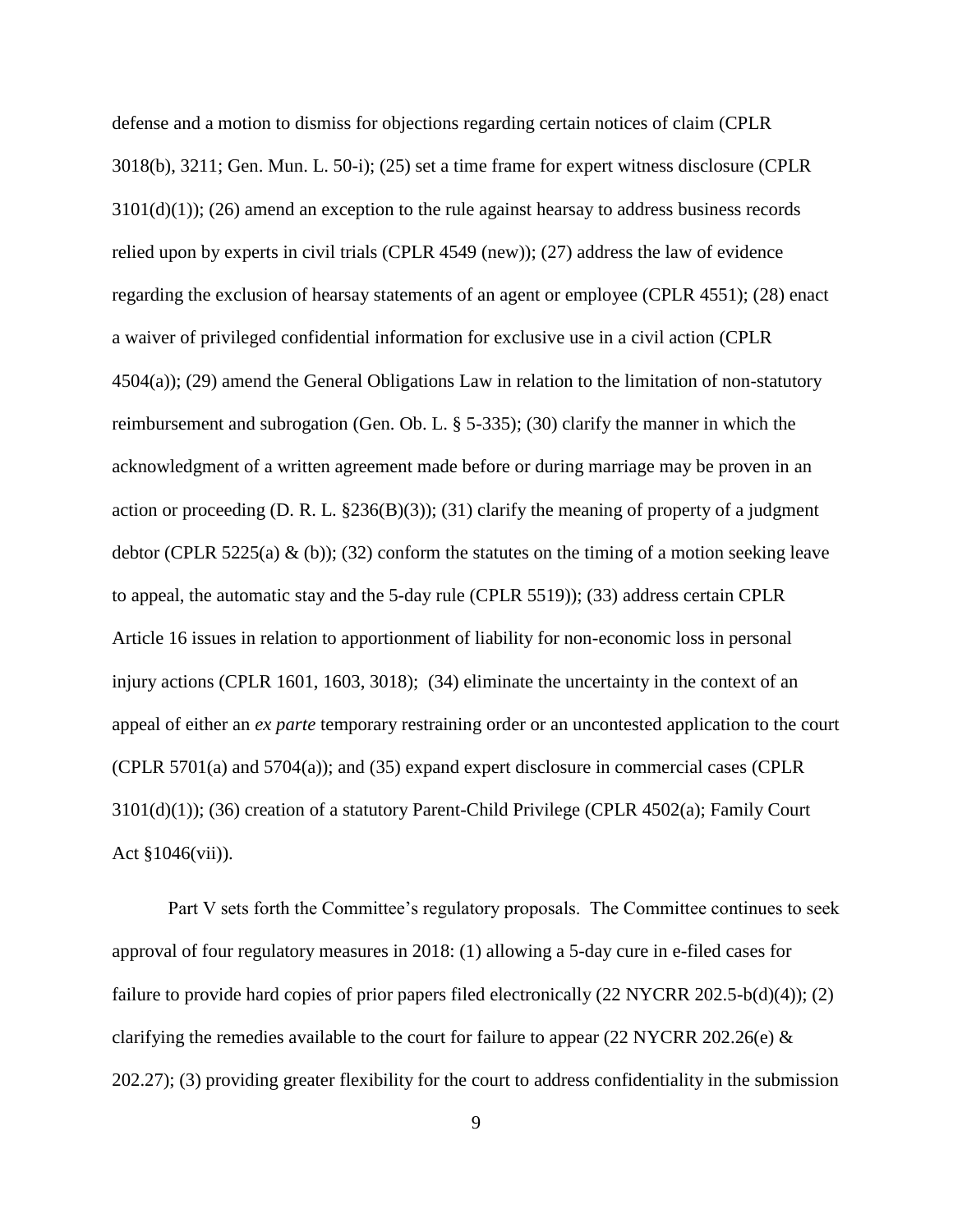of court papers in the Commercial Division of the Supreme Court (22 NYCRR 202.70(g), Rule 9 (new) (see Appendix for Recommended Form of Stipulation and Order)); and (4) amending 22 NYCRR 202.48(b) to give the court discretion to accept an untimely submission for good cause shown or in the interest of justice.

Part VI of the report incorporates from the 2018 Report previously endorsed legislative and regulatory proposals that the Committee still feels are important but have a lesser likelihood of legislative success and are of lower priority than those recommended for enactment. These proposals are available for review via the specified web-link to the Unified Court System legislative program. They may be resurrected if the opportune time arises.

Part VII of the Report briefly discusses important pending and future projects under Committee consideration.

Part VIII of the Report lists the current Subcommittees that are operational within the Committee.

The Committee continues to solicit the comments and suggestions of bench, bar, academic community and public, and invites the sending of all observations, suggestions and inquiries to:

> George F. Carpinello, Esq. Chair, Advisory Committee on Civil Practice c/o Office of Court Administration Counsel's Office 25 Beaver Street New York, NY 10004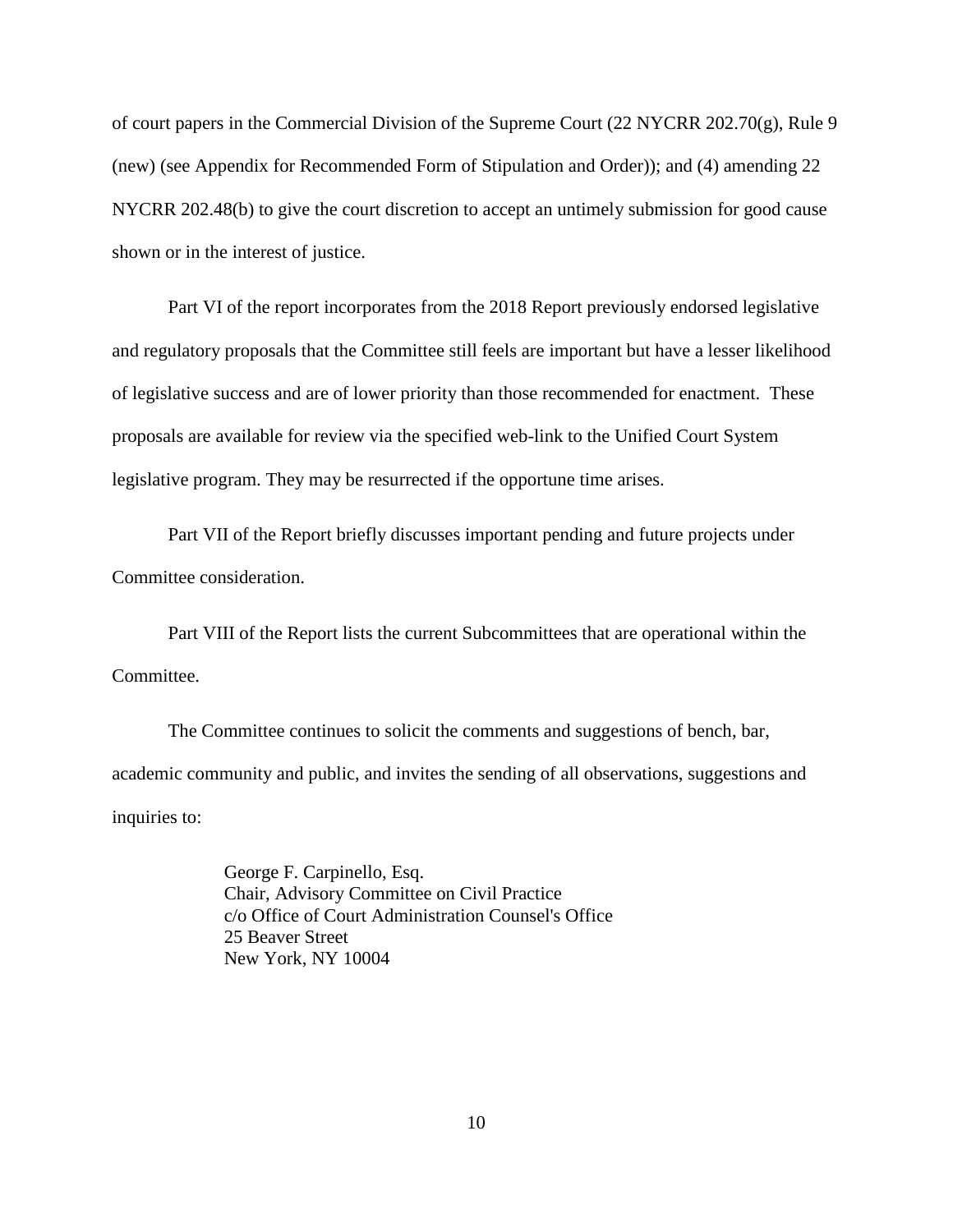#### **II. New Measures**

# **1.** Substitution of Parties (CPLR 1019; CPLR 1023)

The Committee recommends an amendment to CPLR 1023 that would require, in an action brought by or against a public official or entity, that an individual or entity shall be named by official title rather than by the name of any individual or individuals who hold the office. The amendment would repeal as unnecessary the option in CPLR 1019 which authorizes naming the person rather than the official title.

Currently an action may be brought by or against a public officer in two ways: either by naming the official title of the public office or body itself, or by naming the individual or individuals who hold the office. *See* CPLR 1019, 1023. When an individual named in his or her official capacity dies, resigns, or otherwise ceases to hold public office, an action by or against that individual does not abate. *See Abell v. Hunter*, 211 A.D. 467 (2d Dept. 1924), *aff'd*, 240 N.Y. 702 (1925). But when such an event occurs, the caption no longer accurately identifies the officeholder.

Although CPLR 1019 provides a procedure to update the action by permitting substitution of a new officeholder by name, it is inefficient to proceed by party name. First, the identity of an individual officeholder is irrelevant to obtain the relief sought because any individual who holds the public office will be bound by any judgment or settlement. Second, to ensure accuracy after a person ceases to hold office, multiple substitutions may be needed, e.g., once for a person with an acting or temporary appointment, pending a special election or a nomination and confirmation process; and again, for the new officeholder. Third, New York's substitution procedure was modeled on then-current federal law; but as the federal courts soon realized, the main requirements (e.g., notice to the former official or showing need to continue the action) are burdensome or unnecessary. *See* 1961 Advisory Comm. Notes to Fed. R. Civ. Proc. 25(d). Automatic substitution places unneeded burdens on court resources.

This amendment would make it mandatory to name a public officer or body only by official title, rather than by the name of an individual officeholder. This method would be more expedient and avoid the problems that arise when individuals cease to hold office. *See* Vincent C. Alexander, Practice Commentaries, McKinney's Cons. Laws of N.Y., Book 7B, CPLR 1023.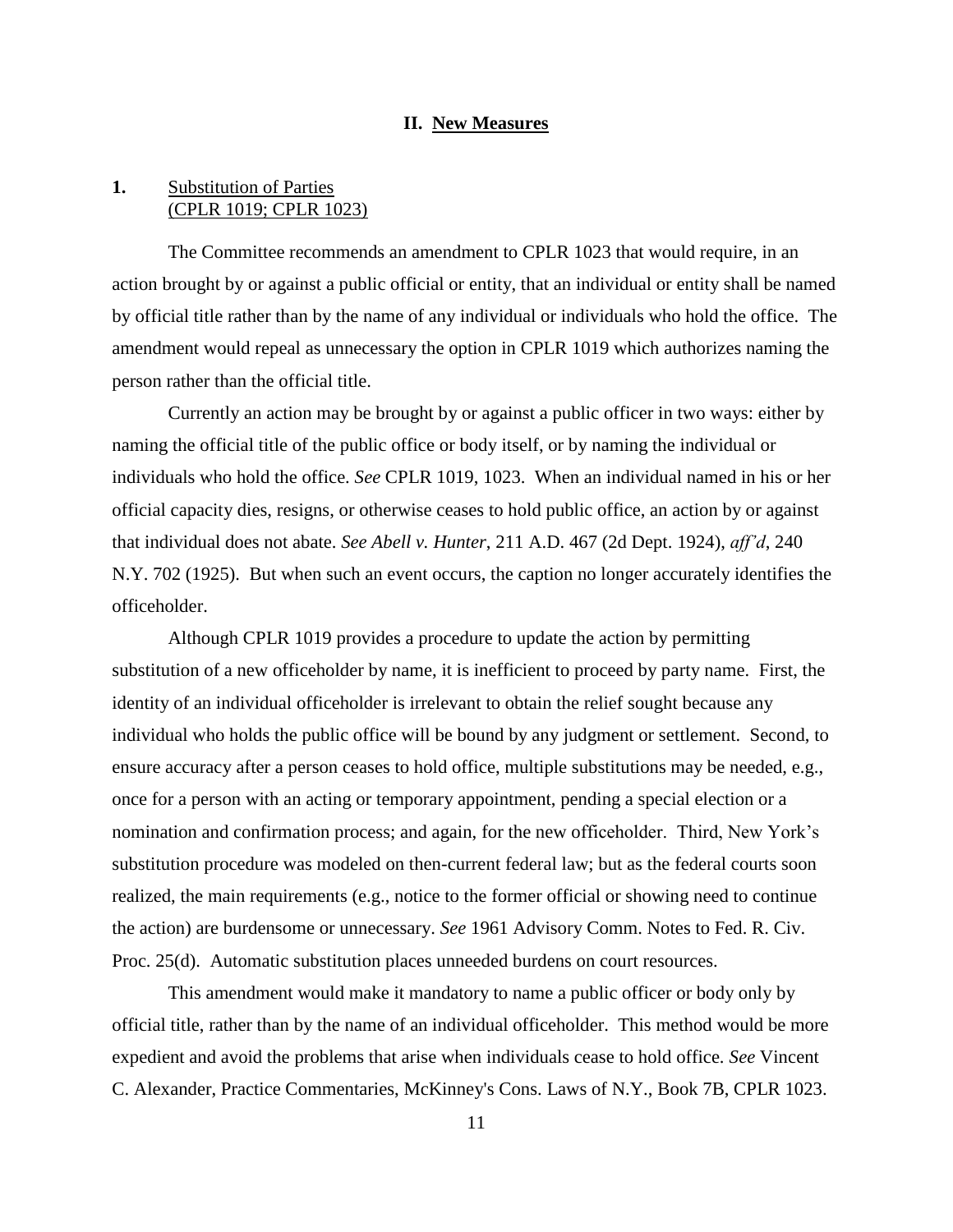The amendment would retain in CPLR 1023 the authority of a court to grant permission to add the names of individual officeholders. But because a person is no longer named in the first instance, a party now would have to demonstrate why adding names of individuals to an official title is necessary for an action to proceed. In the rare cases where a court has authorized addition of a name, a court order would be necessary to substitute individual officeholders. *See generally Matter of Travel House of Buffalo v. Grzechowiak*, 31 A.D.2d 74 (4th Dep't 1968), *aff'd*, 24 N.Y.2d 1034 (1969).

The amendment would not affect actions where the official has been sued in his or her individual or personal capacity, i.e., actions in which the official would be personally liable for any relief independent of his or her official position. Instead, the other substitution provisions of the CPLR would continue to apply in such cases.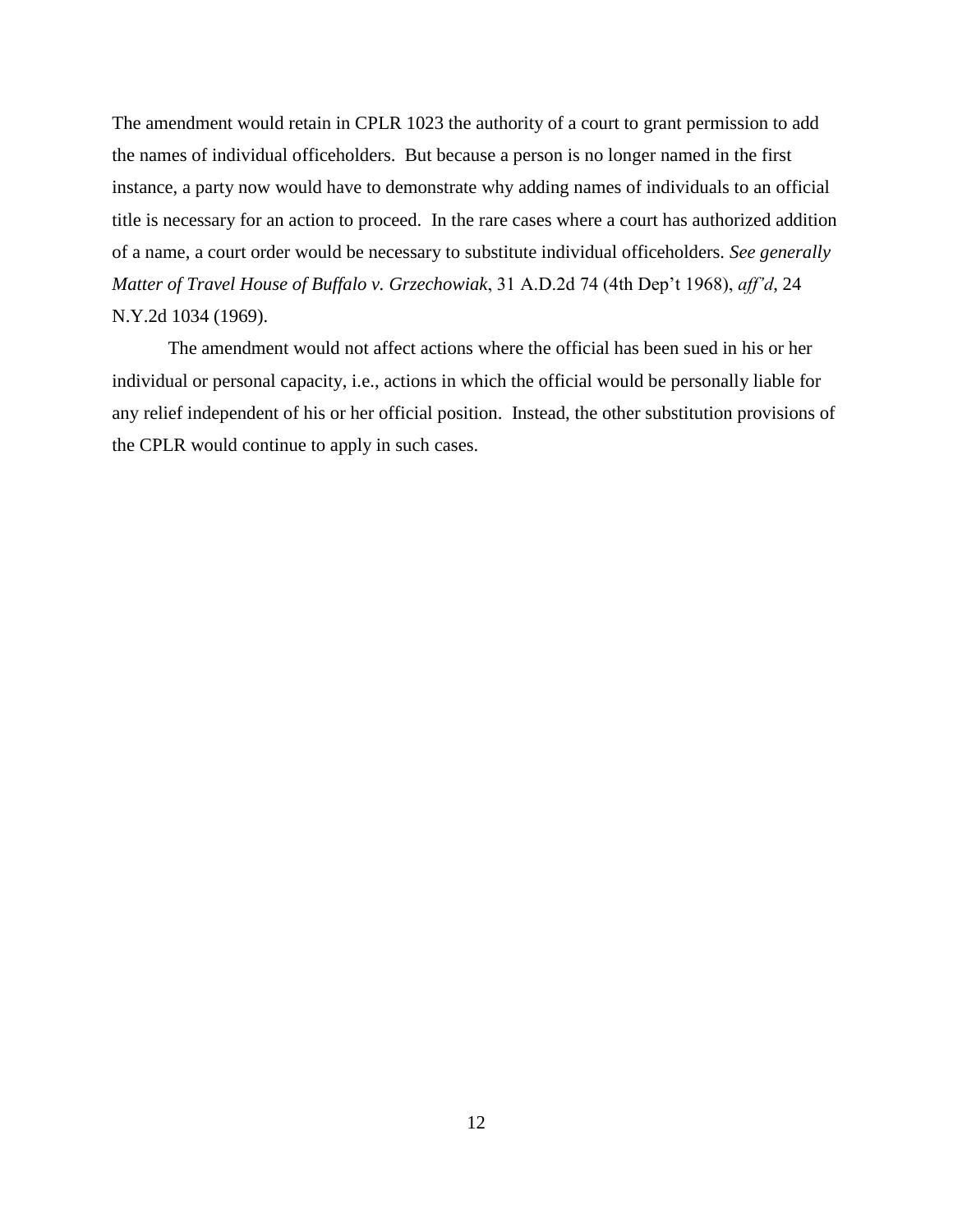AN ACT to amend the civil practice law and rules, in relation to substitution of parties

The People of the State of New York, represented in Senate and Assembly, do enact as follows:

Section 1. Section 1019 of the civil practice law and rules is REPEALED.

§2. Section 1023 of the civil practice law and rules is amended to read as follows:

§1023. Public body or officer described by official title. When a public officer, body, board, commission or other public agency may sue or be sued in its official capacity, [it may] that person or entity shall be designated by [its] the official title, subject to the power of the court to require names to be added.

§ 3.This act shall take effect immediately and shall apply to all pending actions.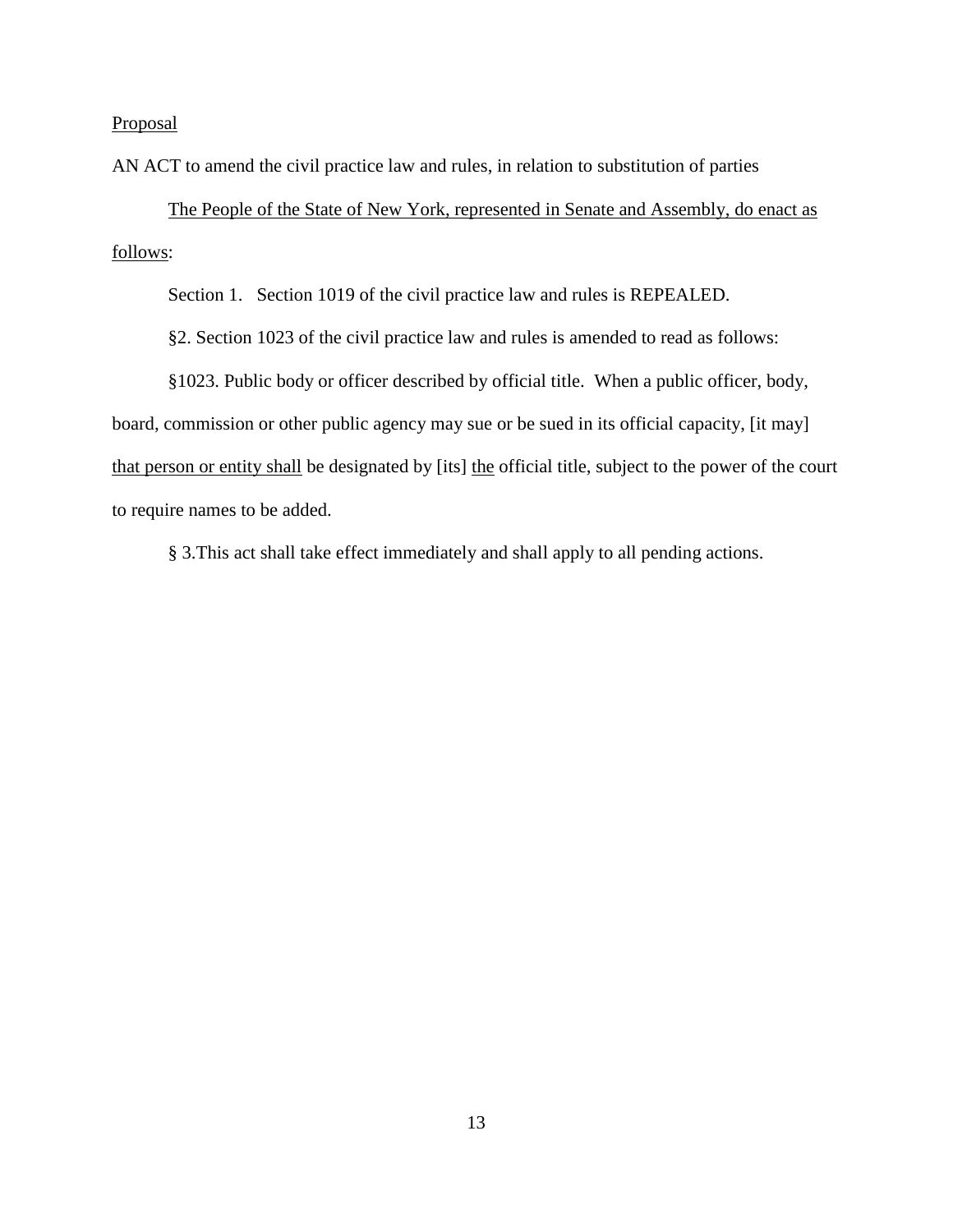# **2.** Commissions for Receivers of Rents and Profits (CPLR 8004(a))

This measure amends section 8004(a) of the CPLR, which, under current law, contains a statutory inconsistency. A receiver's commission under § 8004(a) is currently limited by a five percent cap, whereas a receiver's commission under § 8004(b), where the funds are entirely depleted, is only limited by judicial discretion. The five percent limitation not only results in the incongruous treatment of receivers, but also in commissions that are not reflective of the work a receiver actually performs.

There is precedent that a receiver's commission should be based on quantum meruit rather than in accordance with the five percent cap. *See AJ Partners, LLC v. L & V Post Realty, LLC,* 2018 WL 4174179 (Sup. Ct. 2018) ("[T]he discretion of the court as a court of equity should be invoked to suitably compensate the temporary receiver for his time and care"). The present bill would codify the ruling in *AJ Partners* and allow for the congruous and equitable treatment of all receivers under § 8004.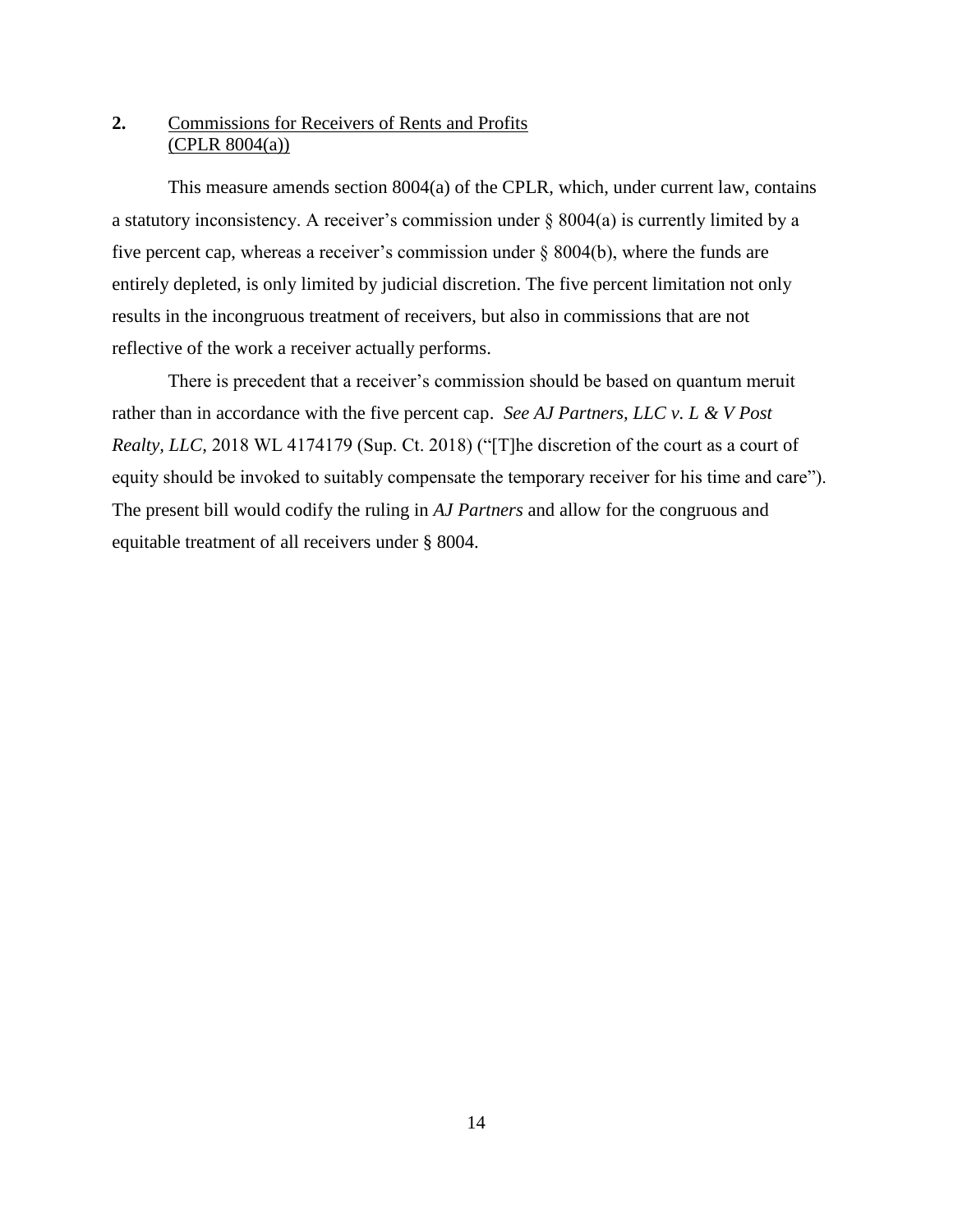AN ACT to amend the civil practice law and rules, in relation to commissions for receivers of rents and profits

The People of the State of New York, represented in Senate and Assembly, do enact as follows:

Section 1. Subdivision (a) of rule 8004 of the civil practice law and rules is amended to read as follows:

(a) Generally. A receiver, except where otherwise prescribed by statute, is entitled to such commissions [, not exceeding five per cent upon the sums received and disbursed by him,] as the court by which [he] the receiver is appointed allows. [, but if in any case the commissions, so computed, do not amount to one hundred dollars, the court, may allow the receiver such a sum, not exceeding one hundred dollars, as shall be commensurate with the services he rendered.]

§ 2. This act shall take effect immediately and apply to all actions pending on or after such effective date.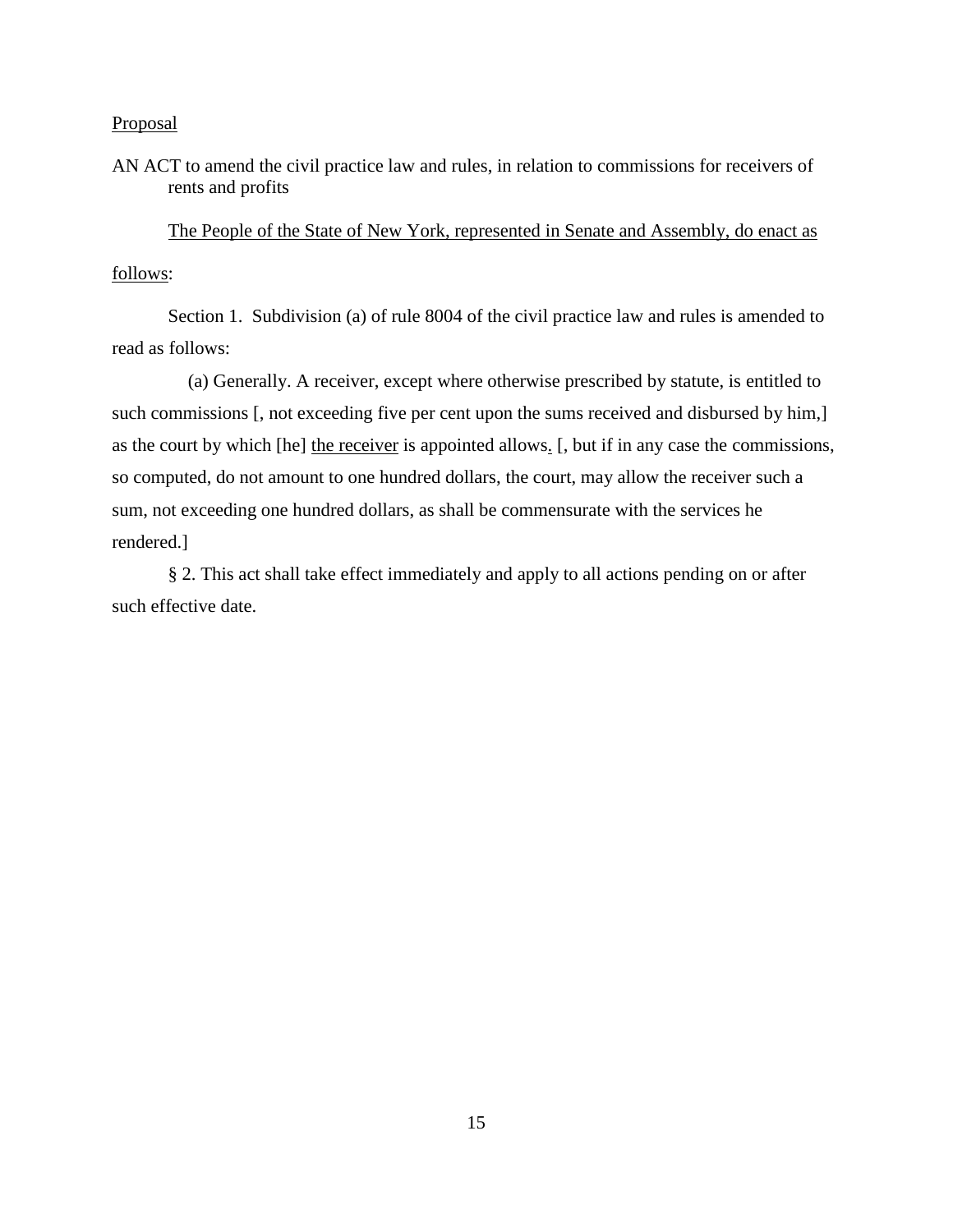# **3.** Notice of Allowance for Infant's Support (CPLR 1211(2)(b) & (3))

This measure amends rule 1211 of the Civil Practice Law and Rules in relation to providing notice of allowance for an infant's support. This proposal is one in a series of recent proposals before the legislature to update antiquated statutory language.

Under the current law, this statute requires that notice first go to the infant's father, and if he is not alive, to the infant's mother. This language does not reflect the diverse family structures that exist throughout the State and does not treat parents and legal guardians equitably under the law.

Therefore, this measure requires that notice be given to either the parent or legal guardian of the infant, and if there is more than one, to both parents or legal guardians of the infant at the same time. The purpose of this proposal is to ensure that all persons legally responsible for an infant, regardless of gender or status as a parent or legal guardian, receive equal notice of that infant's right to support.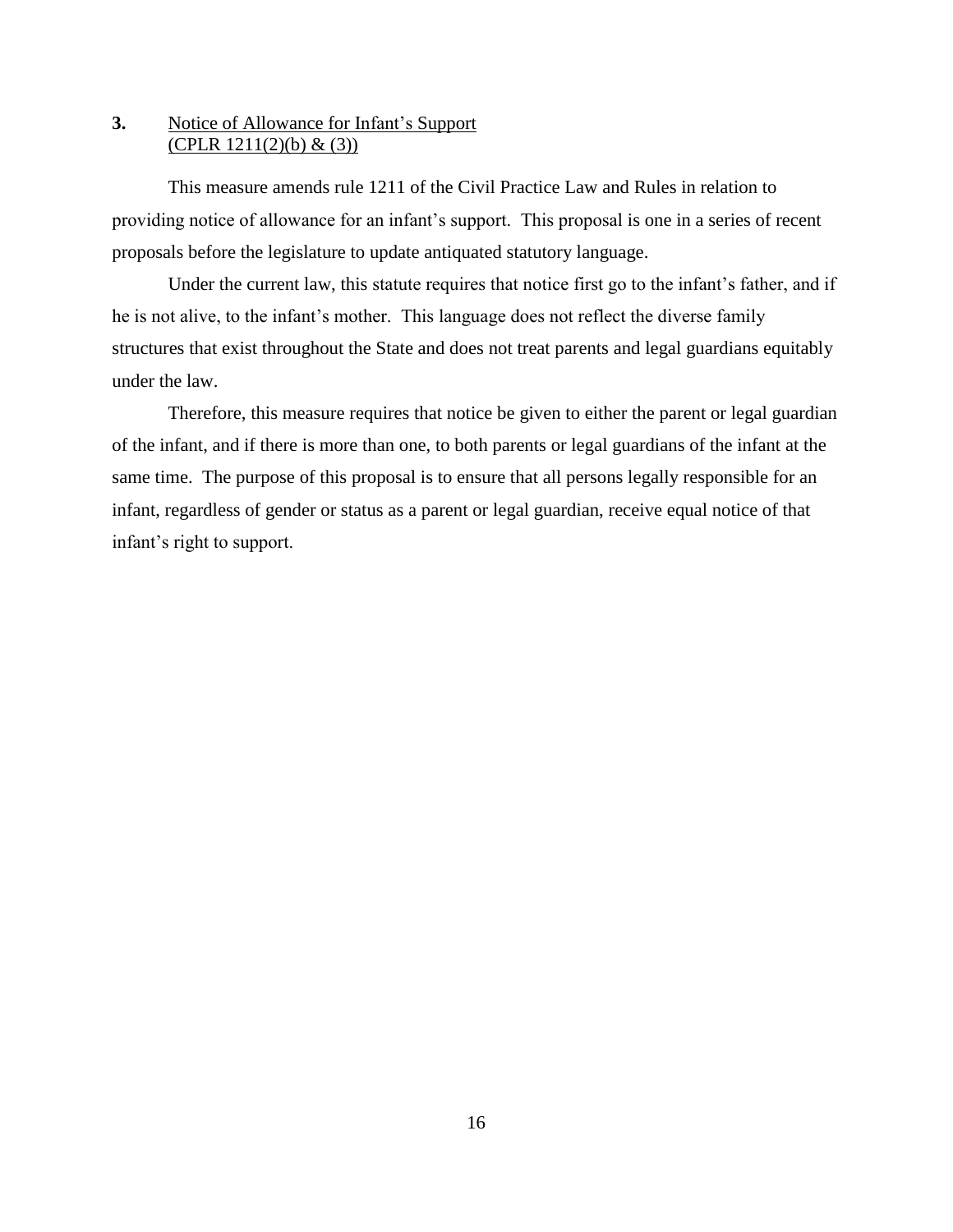AN ACT to amend the civil practice law and rules, in relation to notification of allowance for infant's support

The People of the State of New York, represented in Senate and Assembly, do enact as follows:

Section 1. Paragraphs 2 and 3 of subdivision (b) of rule 1211 of the civil practice law and rules are amended to read as follows:

2. [the infant's father if he is living or, if not, then to the infant's mother or, if neither

parent is living, then to the person with whom the infant resides] all guardians of the person of

# the infant; and

3. the infant if [he is] of the age of fourteen years or more.

§2. This act shall take effect immediately.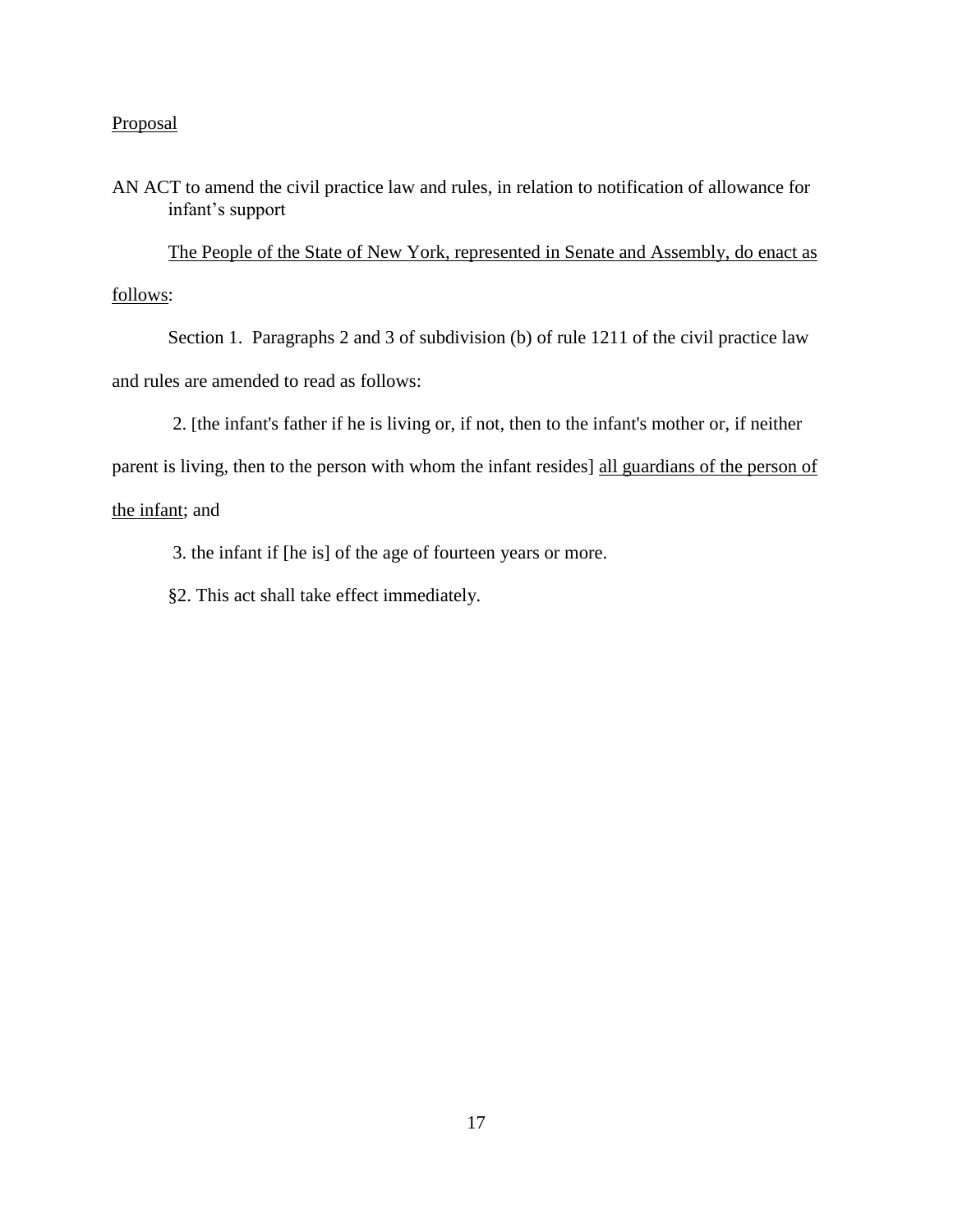### **4.** Harmonizing Prima Facie Proof of Damages (CPLR 4533-a)

This measure is meant to remedy differing standards of prima facie proof of damages required under CPLR §4533-a and Uniform City Court Act (UCCA) §1804. The issue is that §4533-a of the CPLR is designed to simultaneously: 1) simplify the standard of prima facie proof of damages in a non-small claims civil action; and 2) create a presumption against fraud by the provider and a litigant by adding a material certification and representation to the bill or invoice. It prevents both plaintiff and defendant from submitting bogus bills as proof of damages under \$2,000.00. To be proof of reasonable value, a bill or invoice for services or repairs must (1) bear a certification by the person, firm or corporation or an authorized agent or employee rendering the services or making the repairs and charging same; (2) include a verified statement that no part or payment will be refunded to the debtor; and (3) indicate that the amounts itemized are the usual and customary rates charged for the services or repairs by the affiant or employer. Further, a true copy of the itemized bill or invoice with a notice of intention to introduce the bill or invoice at trial must be served at least 10 days before trial.

The monetary limitation for prima facie proof of damages under CPLR §4533-a (\$2,000.00) is antiquated (1968) in relation to the passage of Uniform City Court Act §1804 (\$5,000.00) for prima facie proof of damages in small claims actions (1991). In contrast, UCCA §1804, the Informal and Simplified Procedure for Small Claims, only requires an itemized bill or invoice, receipted and marked paid, or two itemized estimates for services and repairs. It states in pertinent part as follows: "The court shall conduct hearings upon small claims in such a manner as to do substantial justice between the parties according to the rules of substantive law and shall not be bound by statutory provisions or rules of practice, procedure, pleading or evidence…."

For obvious reasons, the intent of UCCA §1804 is to simplify the small claims procedure for its litigants without fear of the complexity associated with the usual rules of civil practice. In a non-small claims civil action involving most likely much more damages than \$2,000.00, there are more often than not, two attorneys and corporate plaintiffs. There may be one or more bills or invoices that are \$2,000.00 or less in the same action which may represent only a part of the Plaintiff's or Defendant's proof of prima facie damages up to the jurisdictional limit. If a bill or invoice is small, it should not require oral testimony from the provider of services. In such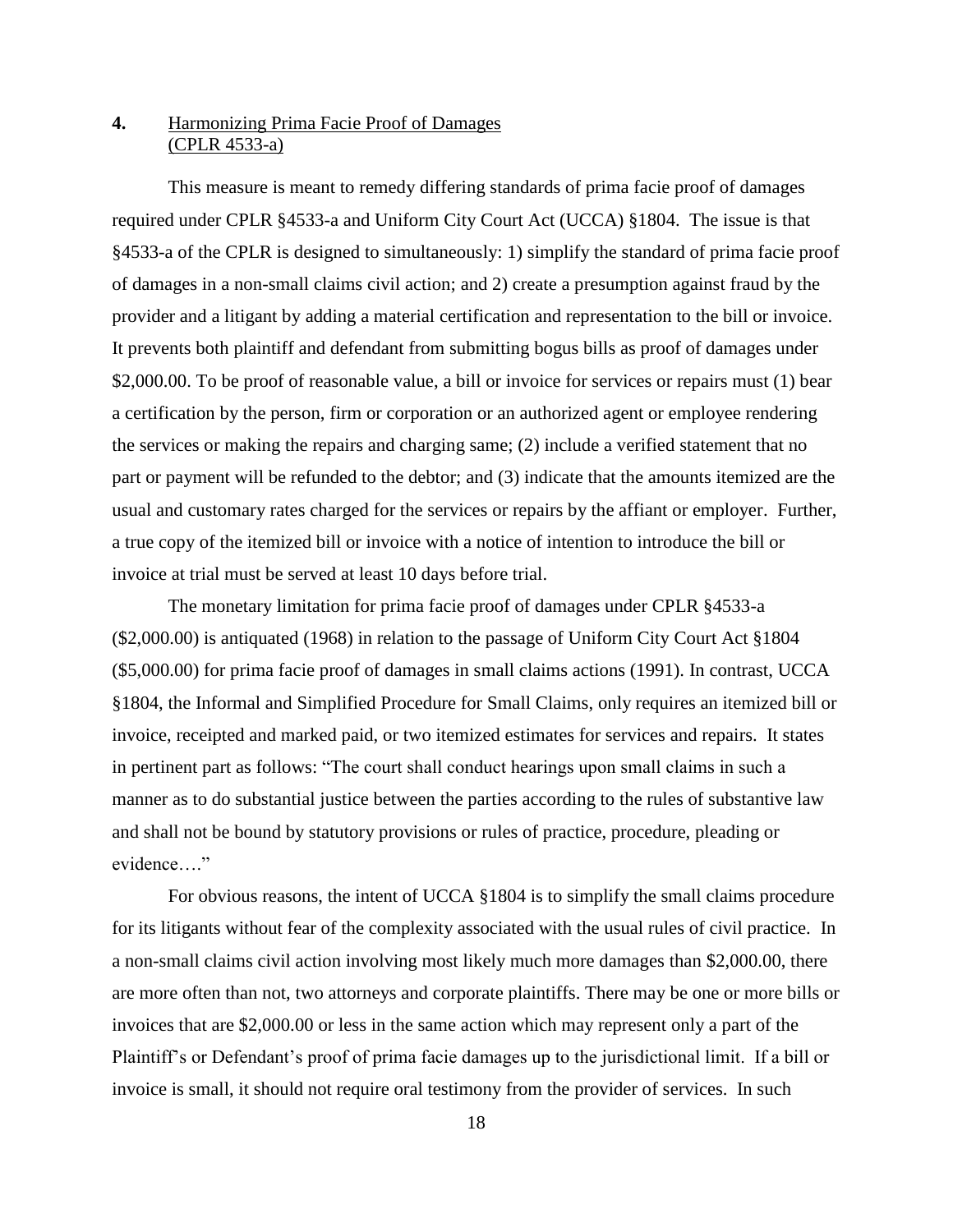instances, it is much easier to submit a certified and verified bill or invoice with the appropriate representations as proof. It saves both time and money. This more detailed standard of proof is an appropriate requirement for attorneys and those pro se litigants who choose to bring a nonsmall claims action in a civil part. They should be held to a higher standard of proof to avoid the fraud issue.

It is important to note that the small claims part is designed to accommodate primarily pro se litigants. Often this may be the one and only time that person participates in a court proceeding. The Committee is concerned that if the strict standards of CPLR §4533-a were applied in small claims court, were there are often pro se litigants, the required certification and verification representations needed from a provider as well as the requirement to serve a notice of intention to present an itemized bill or invoice at trial in order to meet the standards would result in dismissed matters or adjournments creating case backlog. Conversely, in a non-small claims action, there is an opportunity for discovery and exchange of proof of damages. There is no such opportunity in a small claims part because such proceedings are designed to primarily promote expedient justice.

Therefore, Committee recommends that the limitation of the amount for prima facie proof of damages under CPLR §4533-a be increased to \$5,000.00 from \$2,000.00 and that small claims actions should be exempt from application of the provisions of CPLR rule 4533 a.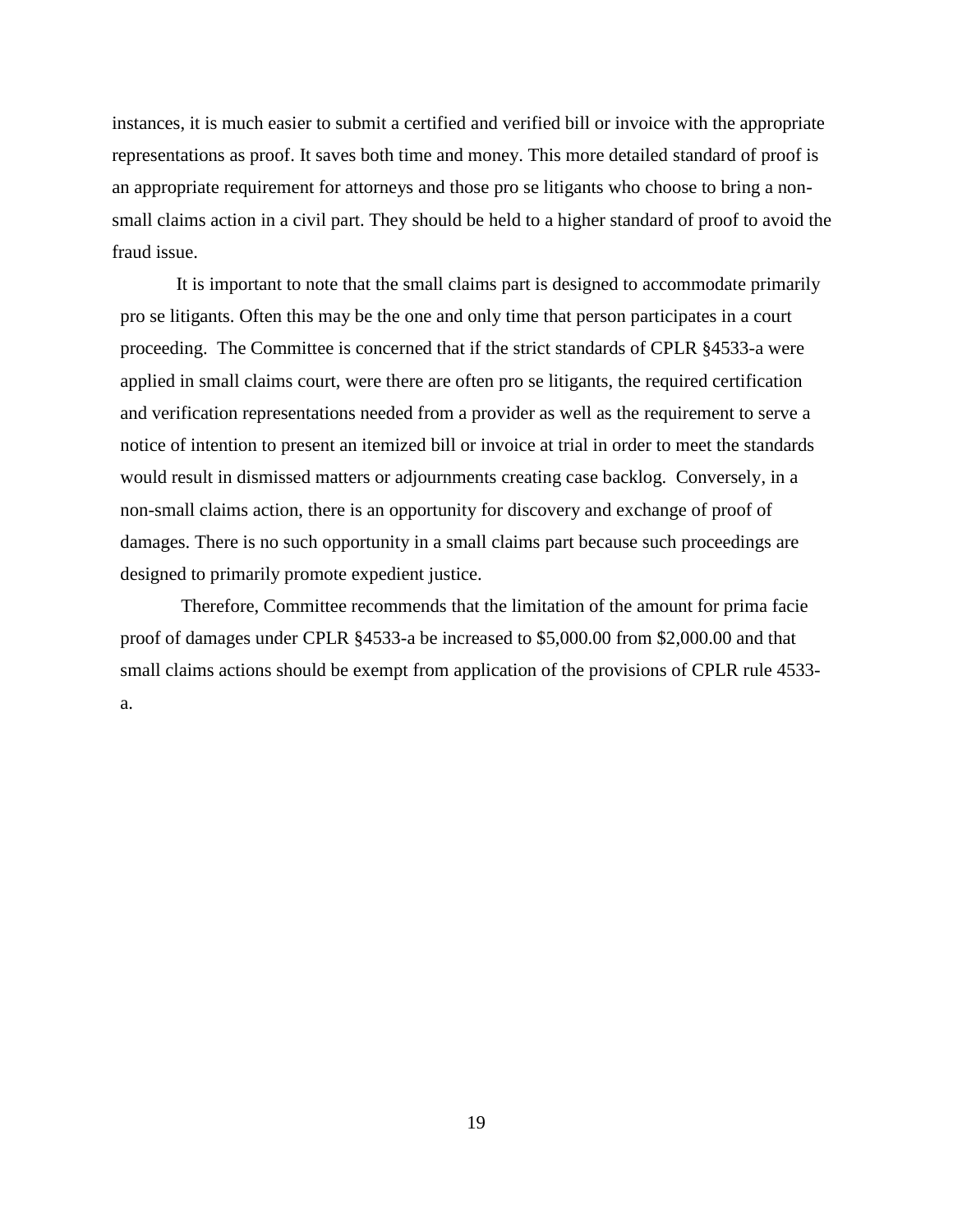AN ACT to amend the civil practice law and rules, in relation to prima facie proof of damages

The People of the State of New York, represented in Senate and Assembly, do enact as follows:

Section 1. Rule 4533-a of the civil practice law and rules as amended by chapter 249 of the laws of 1988, is amended to read as follows:

Rule 4533-a. Prima facie proof of damages. [An] Except in small claims actions as defined by section 1801 of the New York City civil court act, section 1801 of the uniform city court act, section 1801 of the uniform district court act and section 1801 of the uniform justice court act, an itemized bill or invoice, receipted or marked paid, for services or repairs of an amount not in excess of [two] five thousand dollars is admissible in evidence and is prima facie evidence of the reasonable value and necessity of such services or repairs itemized therein in any civil action provided it bears a certification by the person, firm or corporation, or an authorized agent or employee thereof, rendering such services or making such repairs and charging for the same, and contains a verified statement that no part of the payment received therefor will be refunded to the debtor, and that the amounts itemized therein are the usual and customary rates charged for such services or repairs by the affiant or his or her employer; and provided further that a true copy of such itemized bill or invoice together with a notice of intention to introduce such bill or invoice into evidence pursuant to this rule is served upon each party at least ten days before the trial. No more than one bill or invoice from the same person, firm or corporation to the same debtor shall be admissible in evidence under this rule in the same action.

§2. This act shall take effect immediately.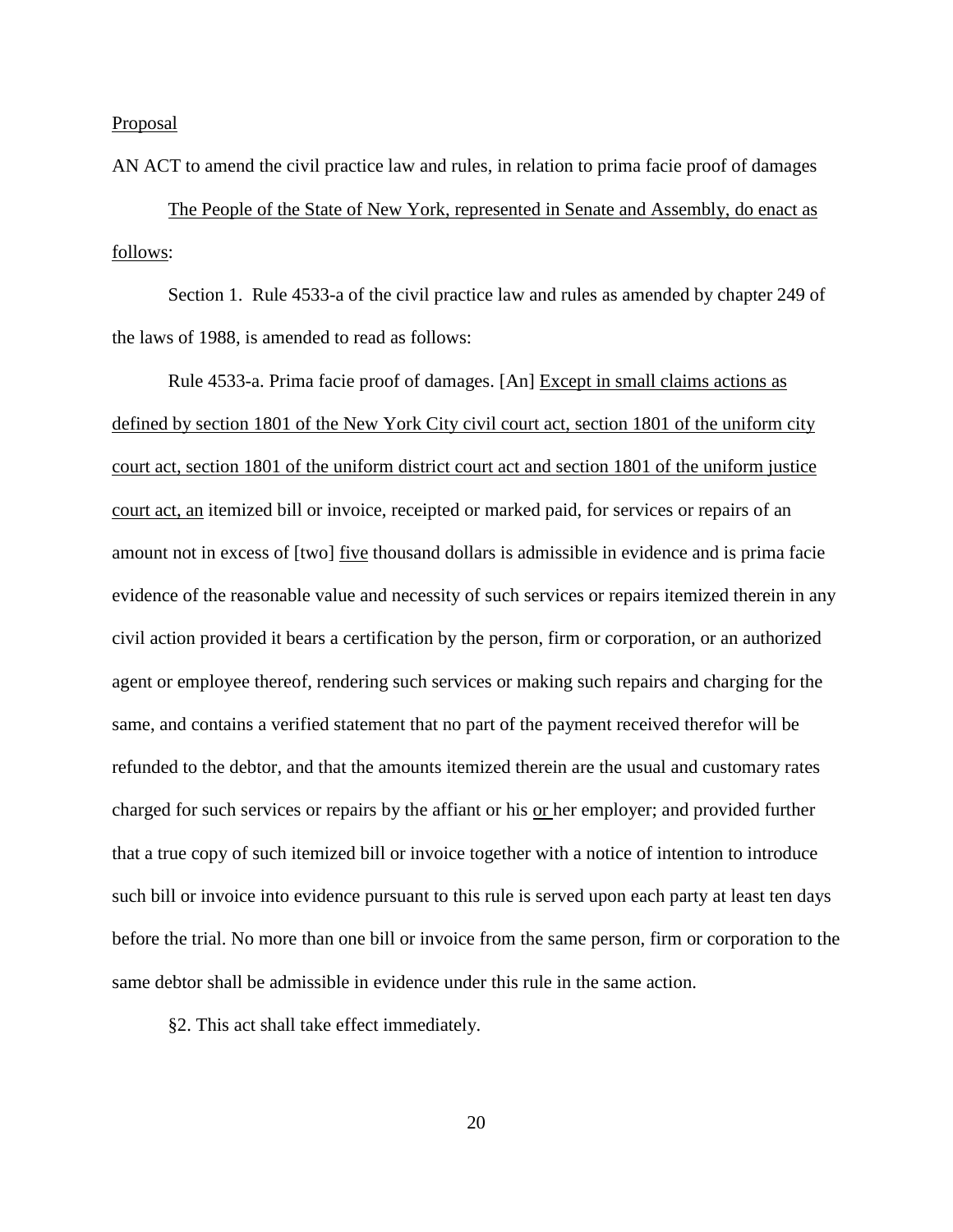# **5.** Increasing Small Claims Jurisdictional Limit of The New York City Civil Court (NYCCCA § 1801)

This measure would amend the New York City Civil Court Act to increase small claims jurisdiction in the Civil Court from \$5,000 to \$10,000. The current statutory cap for small claims does not reflect the modern-day cost of many disputes, particularly in New York City, and bars many people seeking redress in small claims court who cannot otherwise afford counsel. This proposal is limited to New York City only. The jurisdictional limit for small claims would remain \$5,000 for City Courts outside of New York City, and \$3,000 for Town and Village Courts.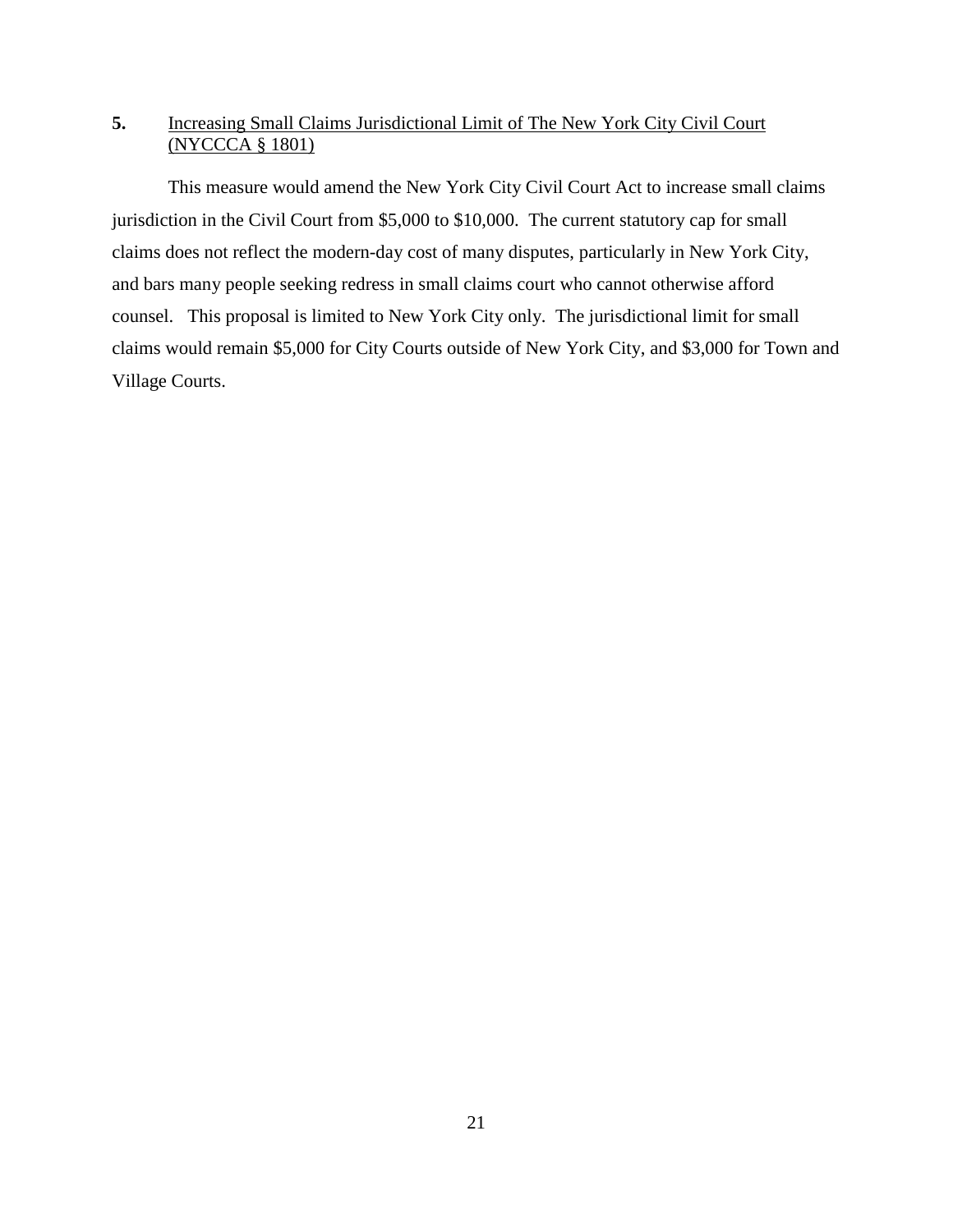AN ACT to amend the New York city civil court act, in relation to small claims jurisdiction.

The People of the State of New York, represented in Senate and Assembly, do enact as follows:

Section 1. Section 1801 of the New York city civil court act is amended to read as follows:

§1801. Small claims defined. The term "small claim" or "small claims" as used in this act shall mean and include any cause of action for money only not in excess of [five] ten thousand dollars exclusive of interest and costs, or any action commenced by a party aggrieved by an arbitration award rendered pursuant to part 137 of the rules of the chief administrator of the courts (22 NYCRR Part 137) in which the amount in dispute does not exceed five thousand dollars, provided that the defendant either resides, or has an office for the transaction of business or a regular employment, within the city of New York.

§2. This act shall take effect immediately and apply to actions and proceedings commenced on or after such date.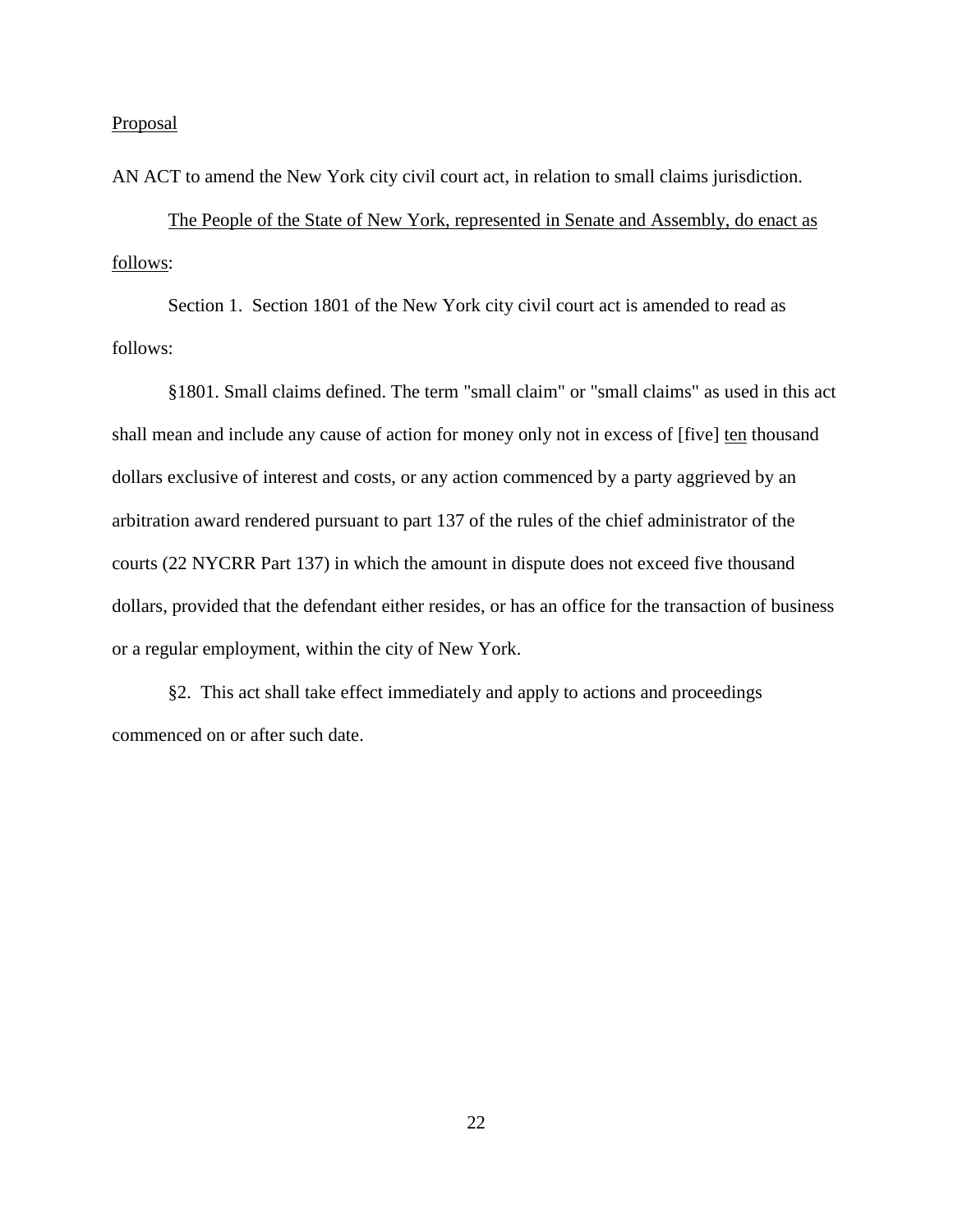#### **III. Modified Measures**

#### **1.** Remedying Filing Irregularities in Personal Injury and Wrongful Death Actions (the *Ad damnum* Clause) (CPLR 305(b))

The Committee recommends that CPLR rule 305(b) be amended to provide that where the plaintiff in an action for personal injury or wrongful death commences suit with a summons with notice rather than with a summons and complaint, the summons with notice need not specify "the sum of money" the plaintiff seeks, popularly known as the *ad damnum*. This would eliminate an inconsistency that arises from the 2003 amendment of CPLR § 3017(b).

Prior to 2003, the plaintiffs in all personal injury and wrongful death actions were, with two exceptions, required to specify in the complaint the amount of money sought in the action. The two exceptions were actions against municipalities and medical malpractice actions. In those two kinds of cases, defendant could serve a supplemental demand for that information, but the information would not appear in the complaint.

In 2003, CPLR § 3017(b) was amended to extend to all personal injury and wrongful death actions the rule then followed only in medical malpractice actions and actions with municipal defendants. Complaints in personal injury and wrongful death actions would no longer contain *ad damnum* clauses specifying the damages the plaintiff sought, but the defendant would be entitled to obtain that information on demand.

There were several reasons for the amendment. One concern was that the prior practice encouraged inflated demands since (a) plaintiffs were incentivized to make their *ad damnum* large enough to encompass any potential recovery and (b) the severity of the injury was not always known at the time of commencement of the suit. Additionally, the prior practice led to undue focus, especially in the media, upon *ad damnum* demands that were essentially meaningless and often misleading. Finally, the defendant naturally wanted to know and was entitled to know far more than the gross figure plaintiff would claim as his or her total damages, and the more sensible course was to require the plaintiff to provide such information as the defendant demanded during discovery.

CPLR rule 305(b) specifies the information that must appear in the summons in those instances in which "the complaint is not served with the summons." Unfortunately, when CPLR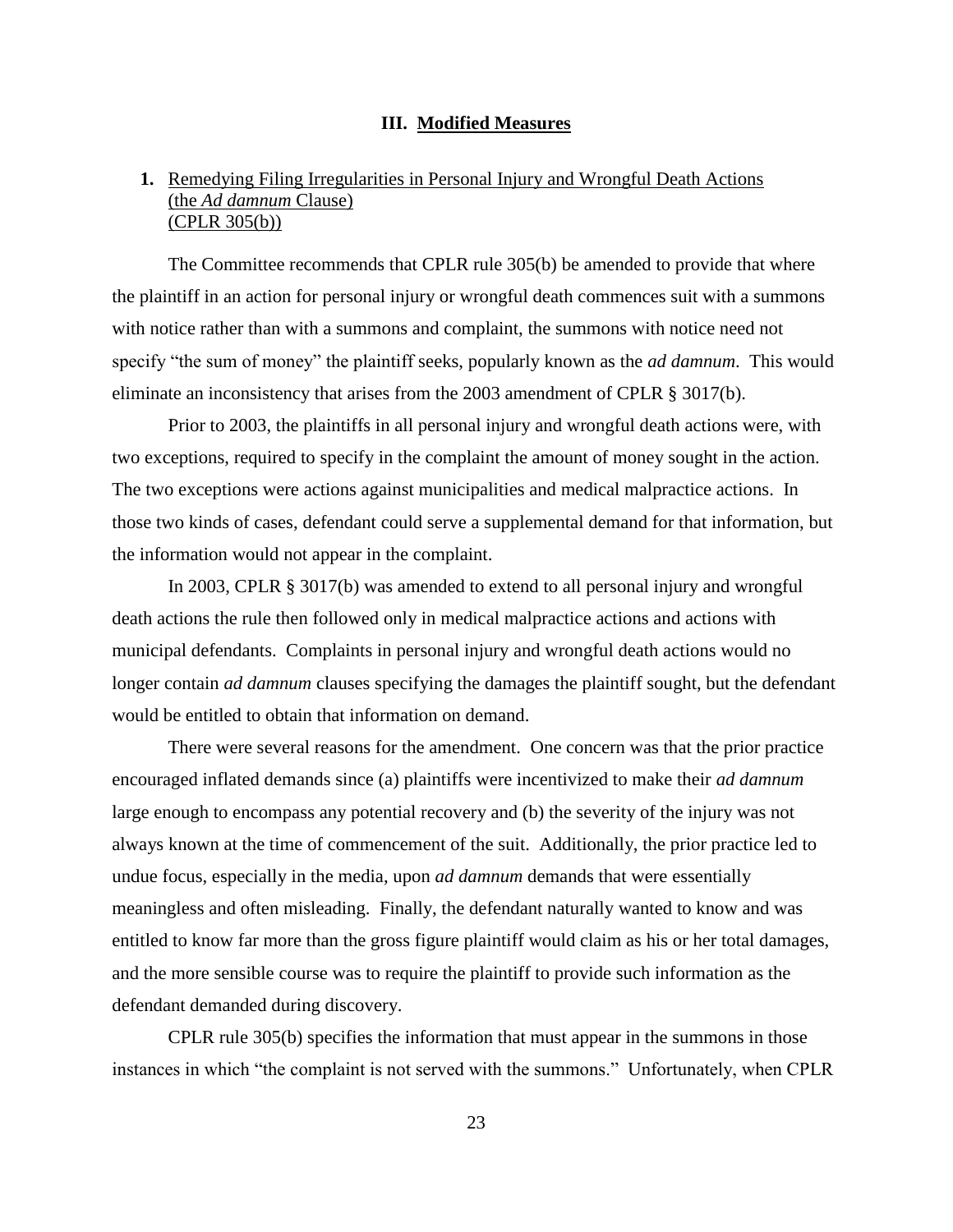§ 3017(b) was amended to effectively remove the *ad damnum* clause from the complaints served in personal injury and wrongful death actions, CPLR rule 305(b) was not amended. It still requires the plaintiff to specify "the sum of money" sought except in actions for medical malpractice.

As is noted in Professor Patrick M. Connors' McKinney's commentary, this inconsistency, which is of course an historical anomaly that serves no purpose, is a trap for the unwary that could potentially result in the dismissal of an action. McKinney's Practice Commentary, C3017:10A. This could occur if an attorney who is familiar with the rules governing content of the complaint reflexively assumes that the *ad damnum* should also be omitted from a summons served without complaint.

The proposed bill would amend CPLR rule 305(b) to exempt personal injury and wrongful death actions from the requirement that the pleader specify "the sum of money" sought, thus eliminating the inconsistency with CPLR § 3017(b). As in those personal injury and wrongful death actions that are commenced with service of a complaint (the vast majority of such actions), the plaintiff will be required to provide that information (and more) on demand.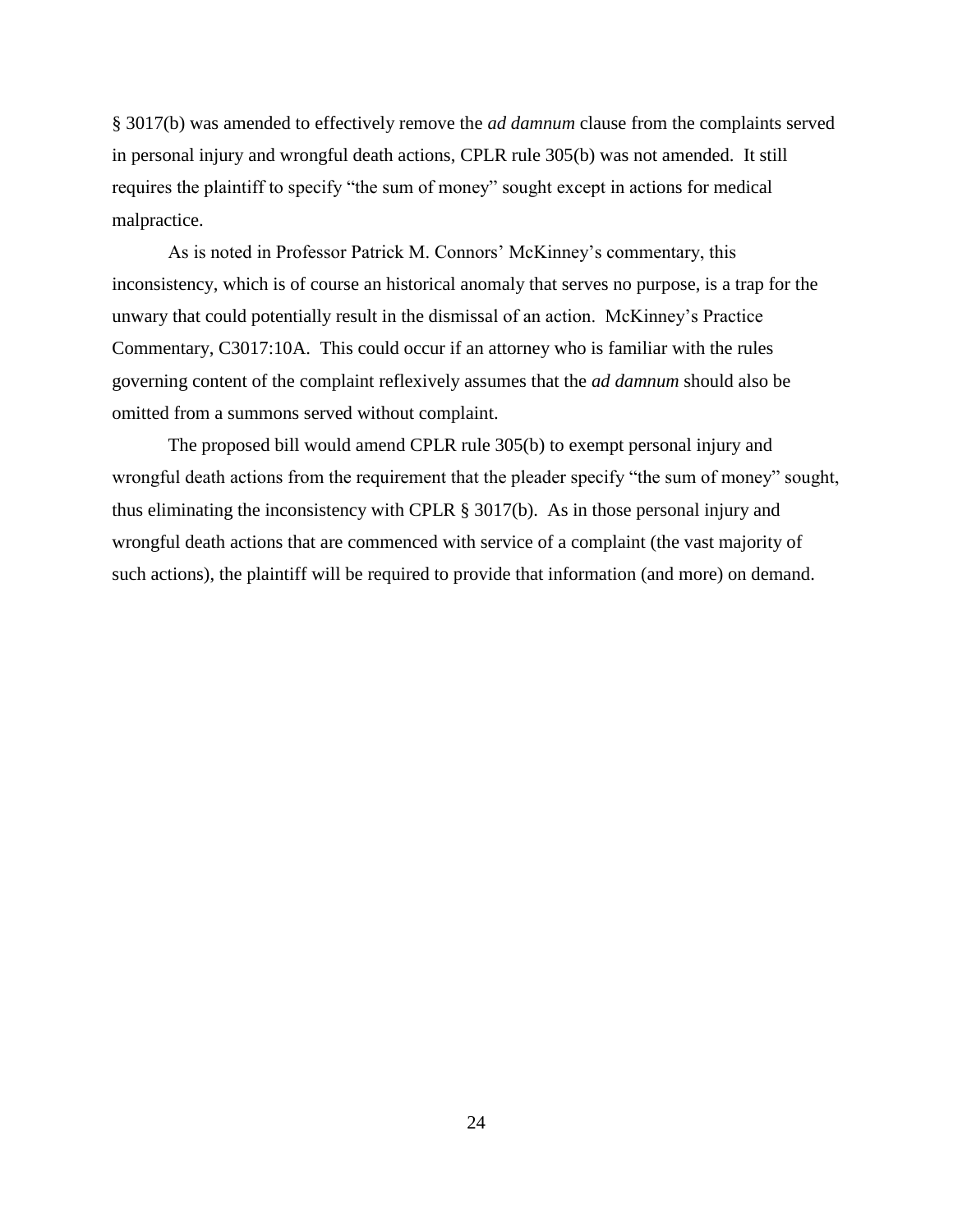AN ACT to amend the civil practice law and rules, in relation to the content of a summons with notice in certain actions.

The People of the State of New York, represented in Senate and Assembly, do enact as follows:

Section 1. Subdivision (b) of rule 305 of the civil practice law and rules is amended to read as follows:

(b) Summons and notice. If the complaint is not served with the summons, the summons shall contain or have attached thereto a notice stating the nature of the action and the relief sought, and, except in an action for [medical malpractice] personal injury or wrongful death, the sum of money for which judgment may be taken in case of default.

§ 2. [Subdivision \(c\) of section 3017 of the civil practice law and rules,](http://www.westlaw.com/Link/Document/FullText?findType=L&pubNum=1000059&cite=NYCPS3017&originatingDoc=I5D383B3168AC11E8A222E1B6FFFFF491&refType=LQ&originationContext=document&vr=3.0&rs=cblt1.0&transitionType=DocumentItem&contextData=(sc.Default)) as amended by chapter 694 of the laws of 2003, is amended to read as follows:

(c) Personal injury or wrongful death actions. In an action to recover damages for personal injuries or wrongful death, the complaint, summons with notice, counterclaim, crossclaim, interpleader complaint, and third-party complaint shall contain a prayer for general relief but shall not state the amount of damages to which the pleader deems himself or herself entitled. If the action is brought in the supreme court, the pleading shall also state whether or not the amount of damages sought exceeds the jurisdictional limits of all lower courts which would otherwise have jurisdiction. Provided, however, that a party against whom an action to recover damages for personal injuries or wrongful death is brought, may at any time request a supplemental demand setting forth the total damages to which the pleader deems himself or herself entitled. A supplemental demand shall be provided by the party bringing the action within fifteen days of the request. In the event the supplemental demand is not served within fifteen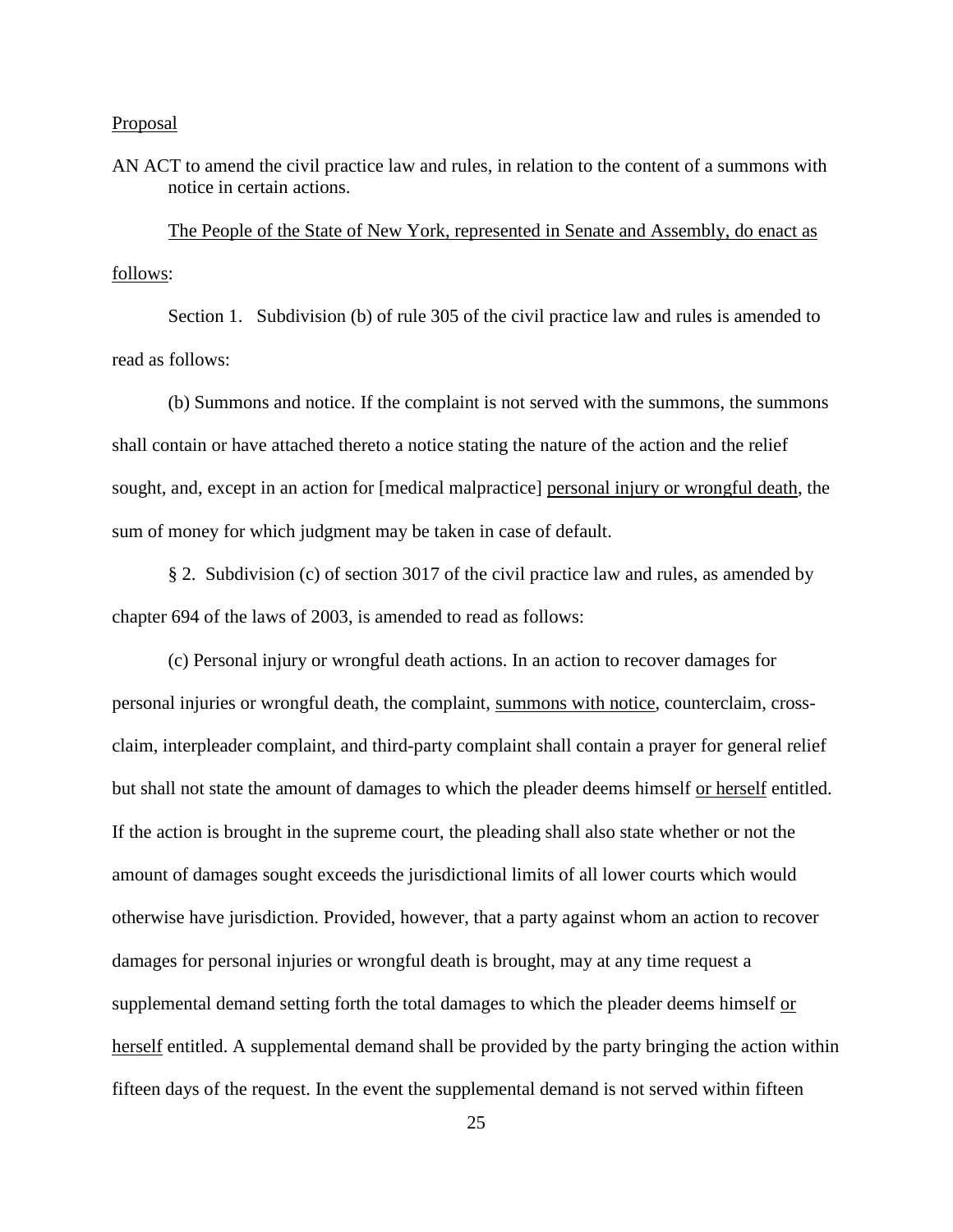days, the court, on motion, may order that it be served. A supplemental demand served pursuant to this subdivision shall be treated in all respects as a demand made pursuant to subdivision (a) of this section.

§3. This act shall take effect on the thirtieth day after it shall have become a law and shall apply to actions commenced on or after such date.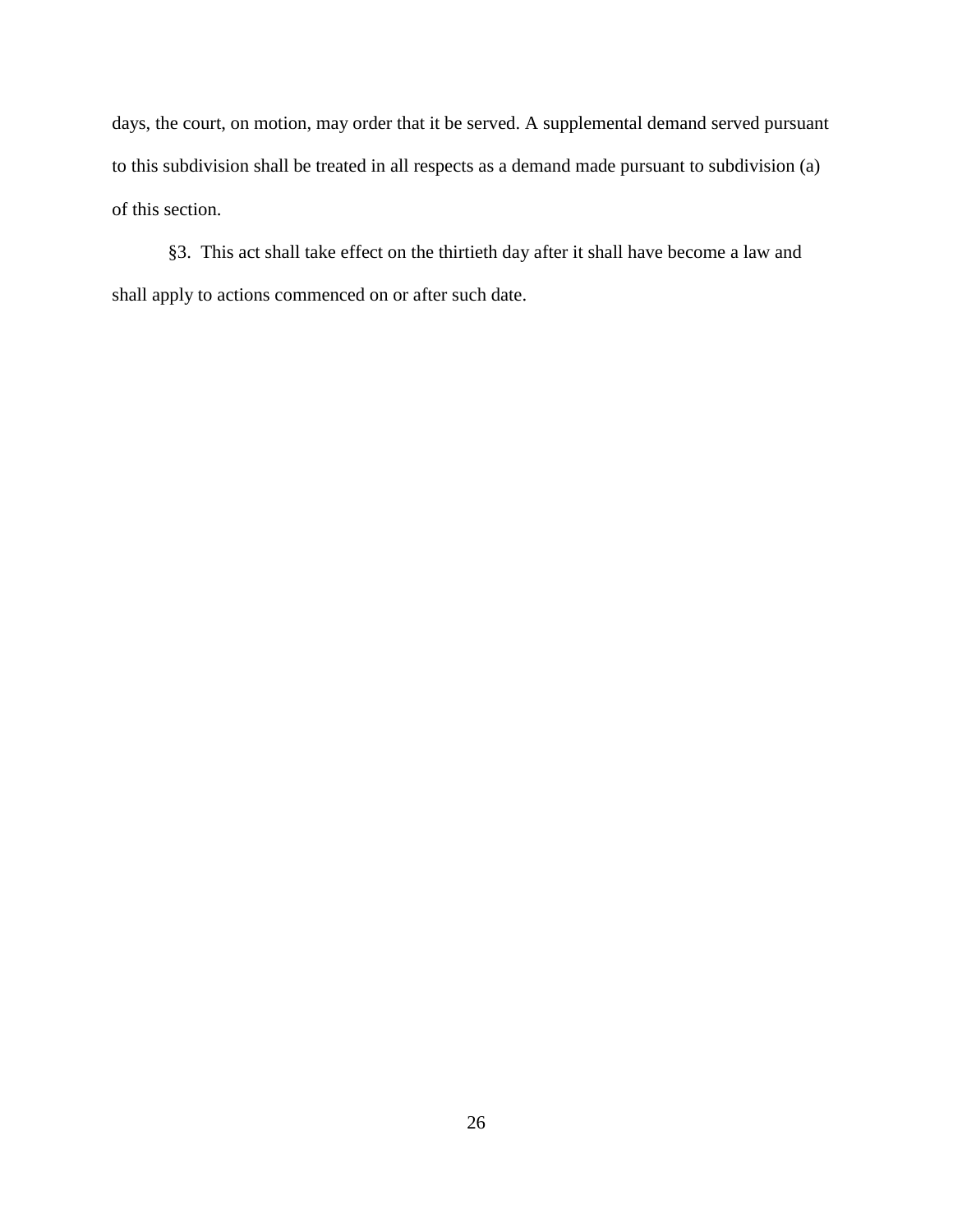#### **IV. Previously Endorsed Measures**

# **1.** Regarding Relief and Substitution of Counsel and Limited Scope Appearances (CPLR 321(b), (c), (d)  $&$  (e) (new))

The Committee recommends an amendment to clarify the procedures for a change of counsel during litigation, either by substitution of a new attorney with the consent of the party or by withdrawal of an attorney such that a party will become unrepresented. The proposal is intended to resolve ambiguity in the current language and procedural problems arising under the current statute when: (1) a party terminates the attorney-client relationship and elects to proceed *pro se* rather than appear by new counsel; (2) a motion to withdraw by an attorney of record is premised on privileged information; or (3) the attorney of record is a law firm that has dissolved. The proposal would amend the existing subdivisions of CPLR §321(b) to provide distinct procedures for each scenario: under subdivision  $(b)(1)$ , a party will continue to be represented by an attorney via a substitution of counsel and, under subdivision (b)(2), a party will be *pro se* once the representation ends. The amendments would amend subdivision (c), governing the death or disability of the attorney, to apply only to solo practitioners, and would add a new subdivision (d) to address the responsibilities of the members of a dissolved law firm that had been attorney of record.

#### **321§(b)**

The current language of CPLR  $\S 321(b)(1)$  can be read to mean that an attorney and his or her client may file and serve a consent to change counsel which makes the party his or her own "counsel," when in practice the party is now appearing *pro se*. If the attorney and client fail to file a consent form, then opposing counsel is left uncertain about how to proceed with a party who, on the record, remains represented by an attorney. *See Farage v Ehrenberg*, 124 AD3d 159 (2d Dep't 2014) (enforcement of CPLR §321 "protects adverse parties from the uncertainty of when or whether the authority of an opposing attorney has been terminated"). *See generally* Paul I. Marx, *So You Think You're Relieved? CPLR 321 Representation Conundrum*, N.Y.L.J., Dec. 12, 2014, at 4.

Under the proposal, subdivision  $(b)(1)$  would apply only when a party will continue to be represented in the litigation, albeit by a new attorney of record by means of substitution. This subdivision may not be used where the party will continue *pro se* because the term "attorney of record" does not apply to a self-represented party, thereby eliminating the possibility of a *pro se*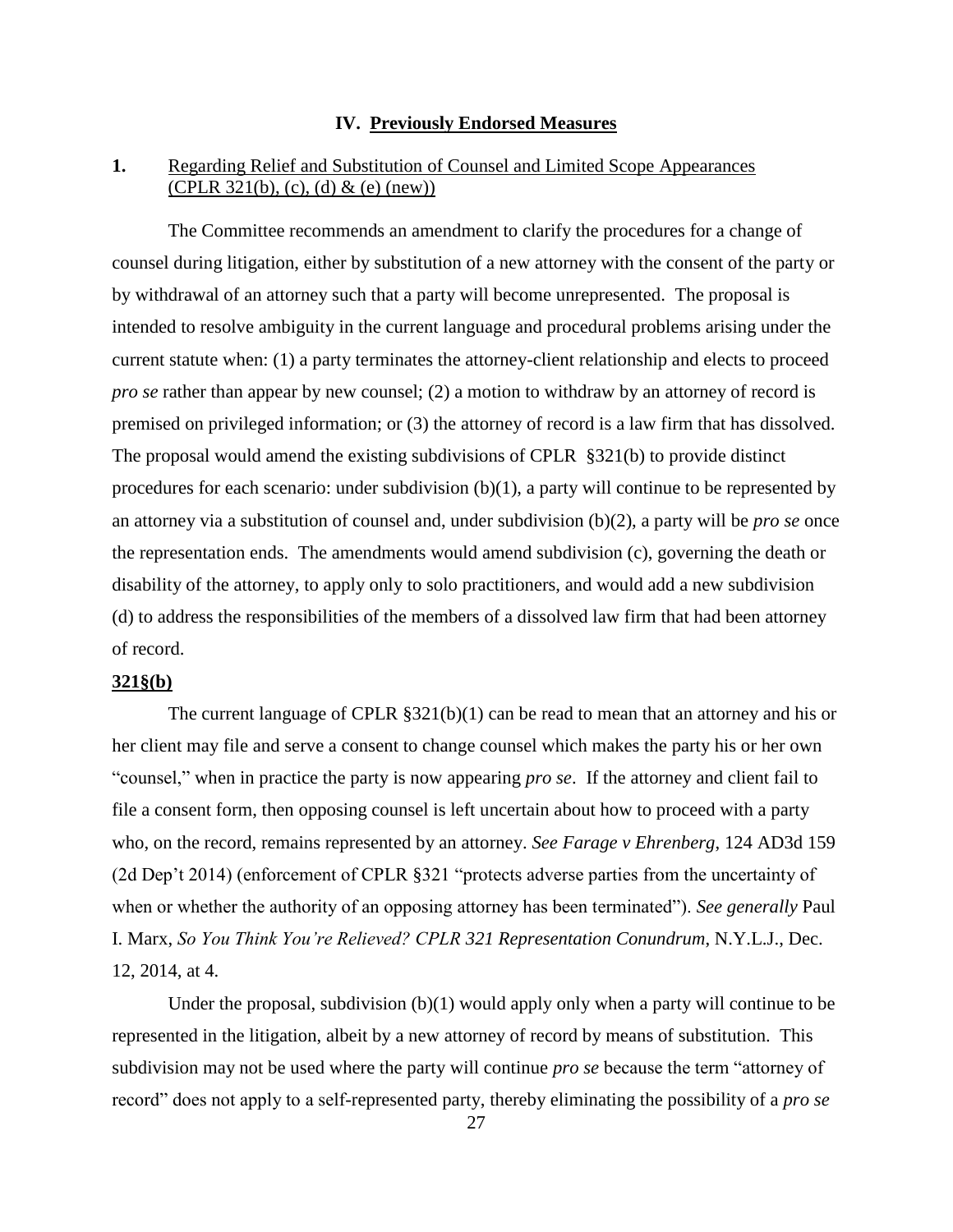representation if a consent is not filed. It includes a new requirement that the incoming attorney or firm also sign the consent to substitution form. The new attorney's signature and endorsement would operate as the appearance of the new attorney of record, thereby serving as notice of the substitution and promptly notifying the court and opposing counsel of the identity of the new attorney.

Subdivision (b)(2) would govern every situation in which withdrawal of an attorney will result in a represented party now appearing *pro se* or in which counsel can be appointed or changed only by order of the court. Thus the subdivision would apply if a party discharges the attorney, i.e., the client "consents" to withdrawal or where the attorney and client cannot agree to terminating the representation. Because a motion would be required, the court can confirm that the circumstances under which the attorney seeks permission to withdraw are consistent with the attorney's ethical obligations when terminating representation under, for example, Rule 1.16 of the Rules of Professional Conduct (RPC). *Cf. Palmieri v. Biggiani*, 108 AD3d 604 (3d Dep't 20143) (reinstating cause of action under Judiciary Law §487 where attorney allegedly deceived court in motion to withdraw); *Diaz v. N.Y. Comprehensive Radiology*, PLLC 43 Misc 3d 759 (S. Ct. Kings County 2014) (reviewing attorney's motion to withdraw for alleged lack of merit to action).

The amended subdivision would permit the court to grant the motion on the papers, including any opposition, alone. However, where a motion to withdraw requires closer scrutiny to determine whether it should be granted or denied, the court might need more information, including possibly confidential information protected by, for example, other provisions of the CPLR or ethics rules governing attorney-client relations. *See* N.Y. State Bar Ass'n Op. 1057 (2015). To prevent public disclosure of any confidential information and to preserve the impartiality of the tribunal presiding over the action, the amended rule would require that, if the court does not grant the motion on the papers alone, then it must refer the motion to another judge, who may require disclosure to the court of the information to determine the motion. When a motion is referred for determination, the papers and proceedings would be sealed to maintain the confidentiality of the information and may be seen only by the party whose attorney seeks to withdraw.

To assist the court in managing the proceedings and to prevent overreaching by opposing counsel, the subdivision would include an automatic thirty-day stay of proceedings, except as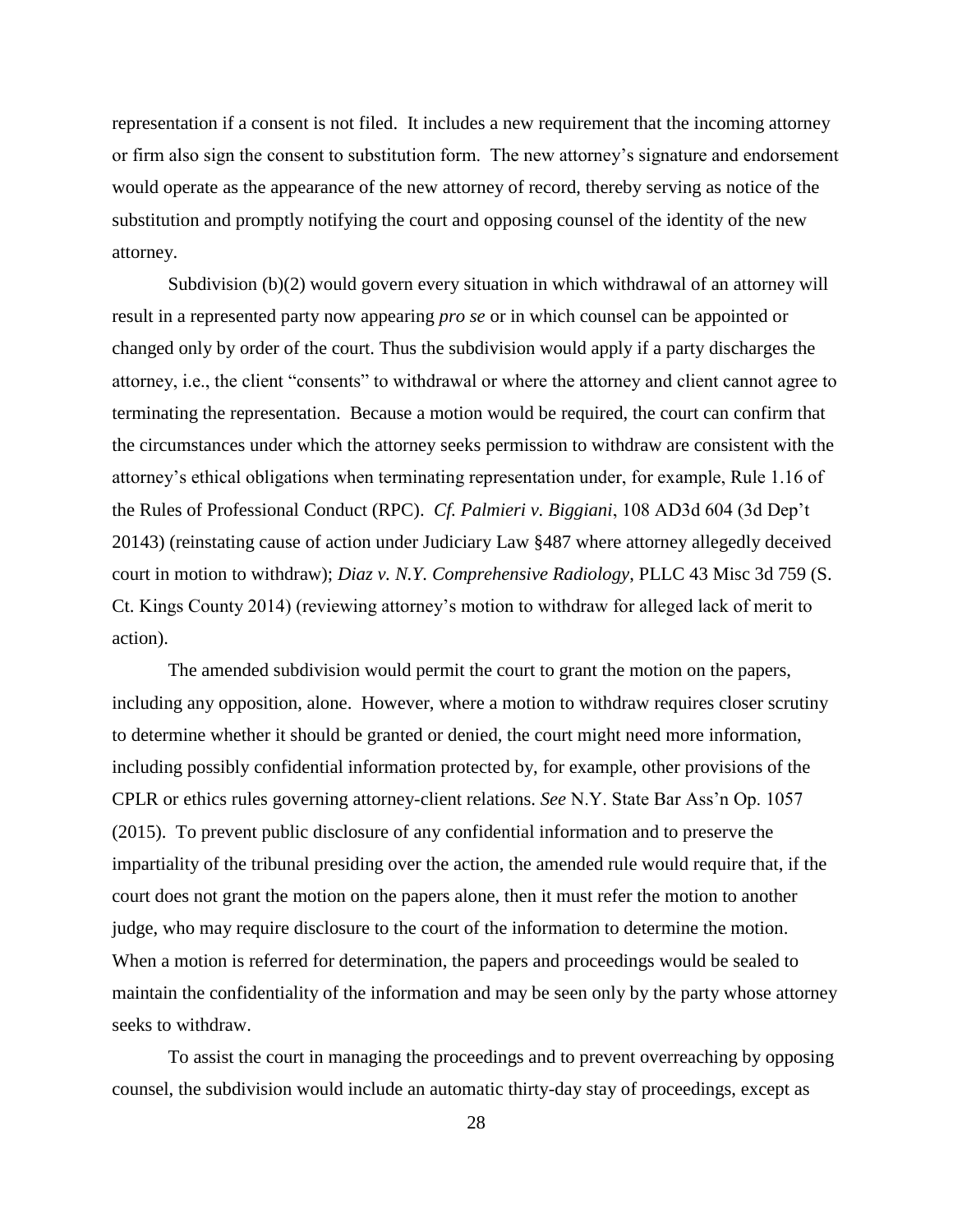otherwise ordered by the court, to enable a party to exercise the option to retain new counsel after a court approves a motion to withdraw. An explicit authorization for a stay comports with the practice already undertaken by some courts to issue a stay or to rely on the stay in subdivision (c). *See, e.g.*, *Fan v Sabin*, 125 AD3d 498 (1st Dep't 2015) (citing CPLR 321(c)); *Stasiak v Forlenza*, 84 AD3d 1214 (2d Dep't 2011) (citing CPLR 321(c) and order); *Sarlo-Pinzur v Pinzur*, 59 A.D.3d 607 (2d Dep't 2009) (citing CPLR 321(c) stay but noting that court has discretion to proceed where client's voluntary act prompts withdrawal by counsel). **321§(c)**

Subdivision (c) would be amended to apply only to a solo practitioner, whose death, removal, or disability would leave the party without an attorney. Where the attorney of record is a firm, other attorneys in the firm would assume responsibility for termination of the representation. A new subdivision (d), governing dissolution of a firm, would apply in all instances other than a solo practitioner.

#### **321§(d)**

This new subdivision would address those situations in which a party is represented by a firm and the firm itself dissolves. *See* RPC 1.0(h) (definition of "firm" or "law firm"). Under the ethics rules, an attorney is obligated to take reasonable steps to avoid prejudice to the client. *See* RPC 1.16(e) ("[e]ven when withdrawal is otherwise permitted or required, upon termination of representation, a lawyer shall take steps, to the extent reasonably practicable, to avoid foreseeable prejudice to the rights of the client"); *see also id.* 1.16(d) ("When ordered to do so by a tribunal, a lawyer shall continue representation notwithstanding good cause for terminating the representation."). In applying these precepts to dissolution, courts have held that, although basic principles of partnership law normally would absolve the members of a firm from the obligation to conduct any post dissolution business, the attorney ethics rules impose a continuing post dissolution responsibility. The duty to avoid prejudice to the client of a dissolved firm required the members of the dissolved firm to take steps such as precluding the adverse consequences of a statute of limitation expiring after the dissolution, *Vollgraff v Block*, 117 Misc 2d 489 (Sup. Ct. Suffolk County 1982), and opposing a motion to dismiss and a motion to require a defendant to post a bond. *RLS Assocs. v United Bank of Kuwait*, 417 F Supp 2d 417 (S.D.N.Y. 2006).

But where a firm is attorney of record, dissolution of the firm ordinarily means no individual attorney affiliated with the firm has the authority to represent the party. Current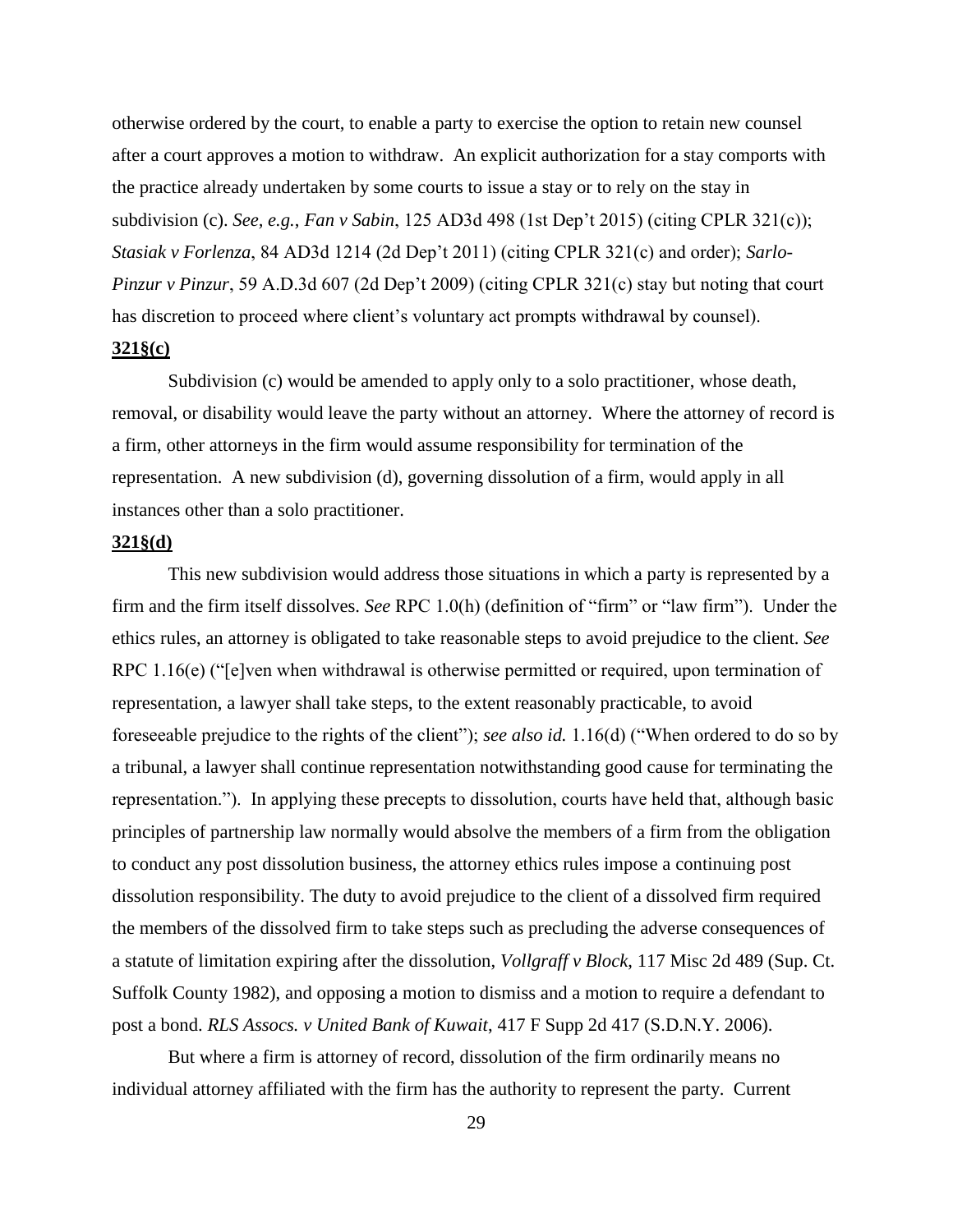CPLR §321 provides no express guidance when a firm dissolves about how to withdraw from the action and facilitate the appearance of successor counsel.

New subdivision (d) would address this problem by formally requiring a partner, shareholder or member of the dissolved firm to protect the client's interests by filing a motion to withdraw (see, 22 NYCRR § 1200[Rules of Professional Conduct]; Rule 1.0 (May, 2013)(definition of partner)). Courts have supported this approach in the past given the responsibility of the members to wind up the firm's business. *See Vollgraff*, 117 Misc 2d 489; *RLS Assocs., LLC*, 417 F Supp 2d 417 (citing *Vollgraff*); *see also* Ass'n of the Bar of the City of N.Y. Comm. on Prof'l & Jud. Ethics Op. 1988-4 (collecting cases). The former members would be allowed to appoint one from among them with the responsibility for performing this responsibility. If no motion is required because the client has retained new counsel, such counsel can appear as attorney of record by serving a notice of appearance stating that the firm that previously was attorney of record dissolved; in such situation no action is required by a member of the dissolved firm to complete the substitution under subdivision (b)(1).

#### **321§(e)**

This new subdivision would codify authorization for attorneys to provide limited scope legal assistance, known as a limited scope appearance. In December 2016, the Chief Administrative Judge of the Courts issued an Administrative Order authorizing limited scope representation to enhance access to legal services. *See* AO/285/16.

A limited scope appearance is an attorney-client relationship in which, by advance agreement of the parties, legal services in a civil action or proceeding may be provided by attorney to client are limited in scope and duration to a degree less than full service representation. The purpose of the Administrative Order was to expand the use of limited scope legal assistance by properly trained attorneys as a way to broaden access to civil legal assistance to unrepresented litigants.

Under this proposal, when an attorney appears for a limited purpose, he or she is required to file a signed notice of limited scope appearance with the court, which shall define the purpose for which the attorney is appearing. Upon completion of representation as outlined in the agreement, the attorney must file a notice of completion of limited scope appearance, which satisfies the attorney's completion and withdrawal from representation. Such agreements are subject to the discretion of the court to ensure they are appropriate and adequately satisfied.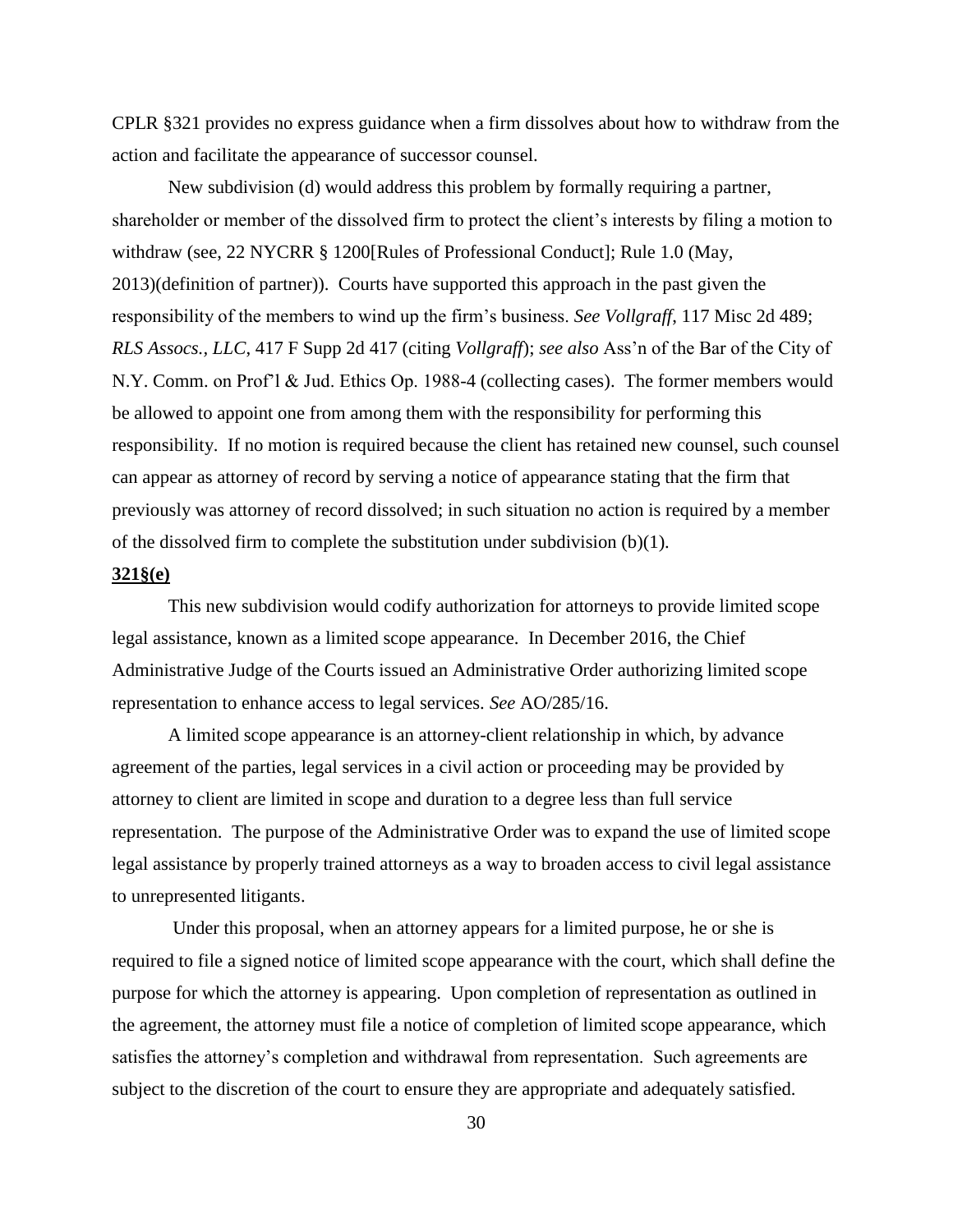The Committee recommends that the limited scope relationship be placed into statute to help clearly define the scope of this relationship between attorney and client, and to further encourage the use of such an agreement.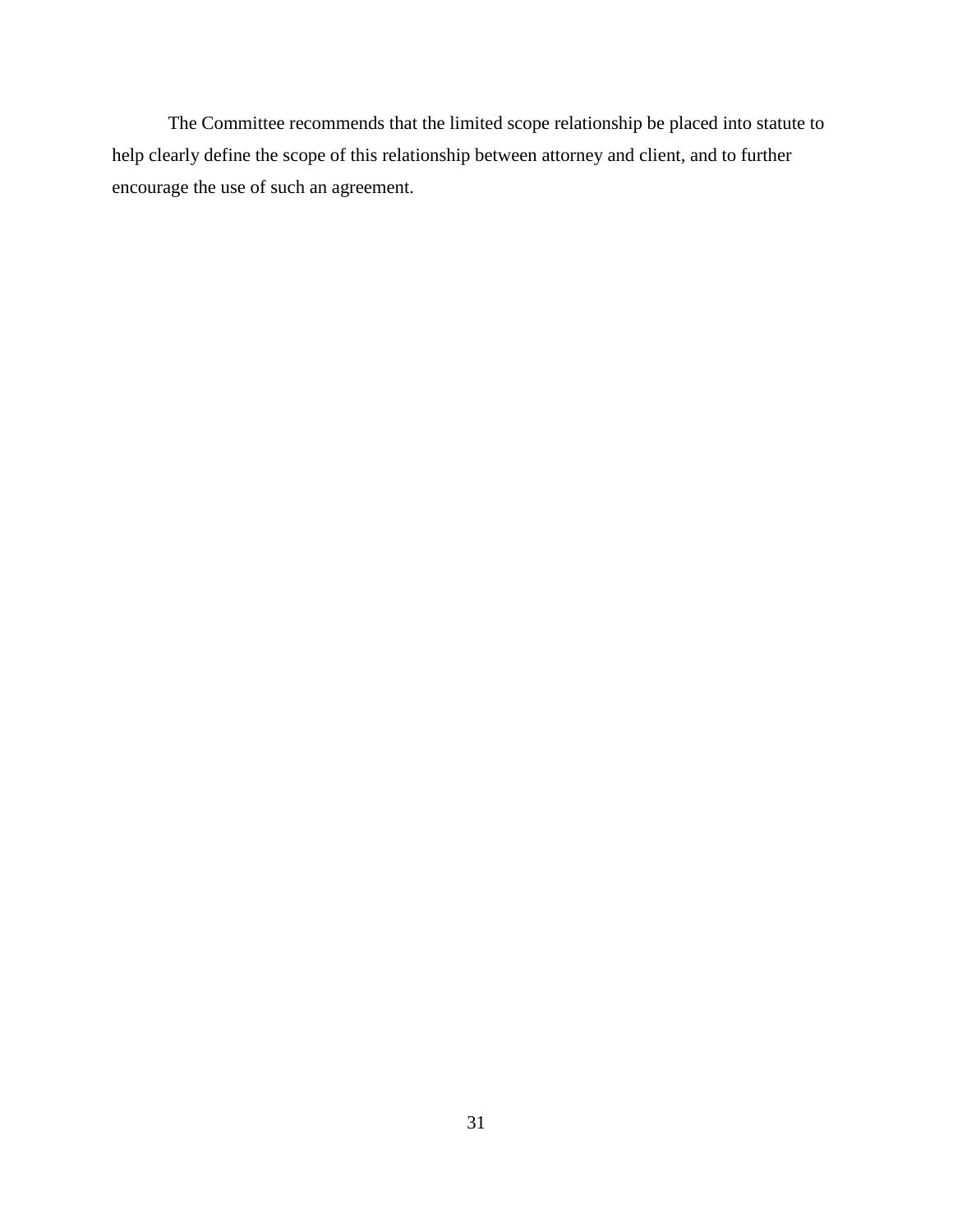AN ACT to amend the civil practice law and rules, in relation to the substitution or withdrawal of an attorney

The People of the State of New York, represented in Senate and Assembly, do enact as follows:

Section 1. Subdivisions (b) and (c) of section 321 of the civil practice law and rules are amended and two new subdivisions (d) and (e) are added to read as follows:

(b) [Change] Substitution or withdrawal of attorney.

 1. Unless the party is a person specified in section 1201, an attorney [of record] may [be changed] substitute for an attorney of record by filing with the clerk a consent to the [change] substitution signed by the retiring [attorney] and substituting attorneys and signed and acknowledged by the party. Notice of such [change] substitution of attorney shall be given to the attorneys for all parties in the action or, if a party appears without an attorney, to the party.

2. (i) [An attorney of record may withdraw or be changed] If an attorney of record seeks to withdraw with or without the party's consent, and as a consequence the party will appear without an attorney, or where an attorney of record may be substituted by order of the court in which the action is pending, [upon] the attorney shall make a motion on such notice to the [client of the withdrawing attorney] party, to the attorneys of all other parties in the action or, if a party appears without an attorney, to the party, and to any other person, as the court may direct. Upon service of such motion, no further proceeding shall be taken, without leave of the court, in the action against the party whose attorney has moved to withdraw, until thirty days after service by any party of notice of entry of the court's order determining the motion.

(ii) If an attorney moving pursuant to this paragraph certifies in writing to the court that the basis for the motion includes information that is confidential, then the motion, unless granted by the court on the motion papers, must be referred to another judge who may require disclosure of such confidential information prior to reaching a decision. Where such a referral is made, the proceedings on the motion shall be closed and its record shall be sealed from all persons, including the referring court, except the party. Any information disclosed pursuant to the referred judge's direction shall for all other purposes remain confidential.

(c) Death, removal or disability of attorney. If an attorney of record who is a sole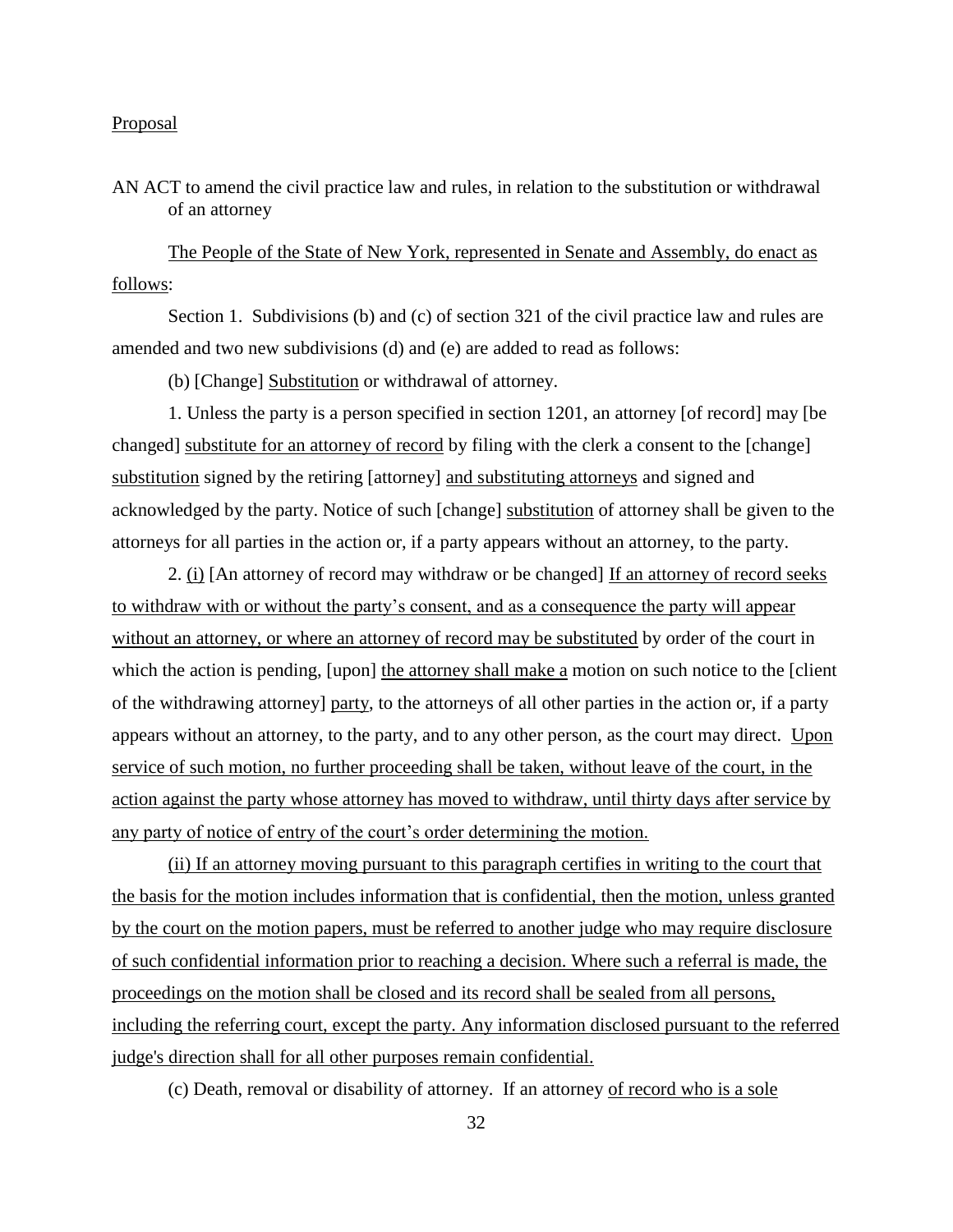practitioner dies, becomes physically or mentally incapacitated, or is removed, suspended or otherwise becomes disabled at any time before judgment, no further proceeding shall be taken in the action against the party for whom [he] the attorney has appeared, without leave of the court, until thirty days after notice to appoint another attorney has been served upon that party either personally or in such manner as the court directs.

(d) Dissolution of law firm. Where the attorney of record is a law firm that dissolves, any successor attorney may appear as attorney of record by serving on all other parties and filing a notice of appearance which states that the firm that was attorney of record dissolved. A partner, shareholder or member of the dissolved firm may make a motion for withdrawal under the procedures authorized by subdivision (b) of this section.

(e) Limited Scope Appearance. 1. An attorney may appear on behalf of a party in a civil action or proceeding for limited purposes. Whenever an attorney appears for limited purposes, a notice of limited scope appearance shall be filed in addition to any self-represented appearance that the party may have already filed with the court. The notice of limited scope appearance shall be signed by the attorney entering the limited scope appearance and shall define the purposes for which the attorney is appearing. Upon such filing, and unless otherwise directed by the court, the attorney shall be entitled to appear for the defined purposes.

2. Unless otherwise directed by the court upon a finding of extraordinary circumstances and for good cause shown, upon completion of the purposes for which the attorney has filed a limited scope appearance, the attorney shall file a notice of completion of limited scope appearance which shall constitute the attorney's withdrawal from the action or proceeding.

§ 2. This act shall take effect immediately.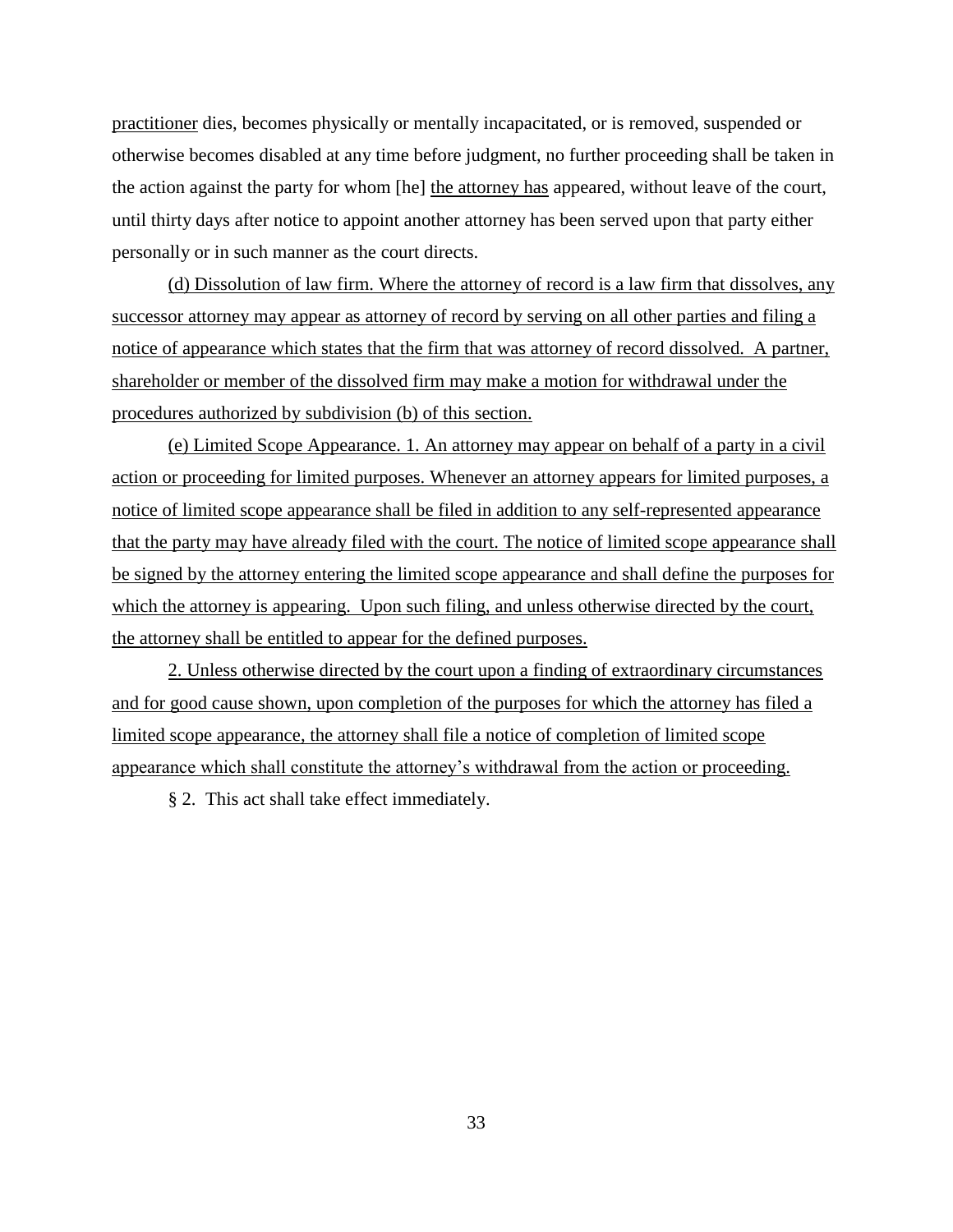**2.** Access to Justice Act of 2017: Remedying Injustices Arising out of Contracts of Adhesion in the Context of Consumer Contracts (CPLR 7501, 7515(new); Gen. Oblig. L. §5-336, §5-792(new); Exec. L. §94-a; Pub. Health L. §2801-h(new))

The Committee recommends the adoption of this measure to remedy injustices arising out of contracts of adhesion in the context of consumer contracts. It is the policy of the Unified Court System in New York to ensure access to justice for all New Yorkers. The Committee supports and encourages arbitration in the civil practice context. Arbitration is a creature of contract law. The authority to arbitrate instead of proceeding in court depends on the agreement of the parties to arbitrate. Arbitration has proven to be most successful when agreed to between parties of equal bargaining power as part of an arms' length agreement. The Committee believes that a vital component of access to justice is to preserve the ability of New Yorkers to choose either arbitration or litigation as the dispute resolution mechanism. Such a decision must be voluntary. When an arbitration clause is foisted upon a party to a contract, that choice is precluded; thus access to justice may be denied at the very commencement of the parties' relationship.

The Committee believes that the prevalence of arbitration agreements in contracts of adhesion in transactions for personal, family or household services New Yorkers cannot do without - e.g., telephone, internet, nursing home, credit cards - and the interpretation of such arbitration agreements by the courts has resulted in conflicting decisions and substantial inequity in circumstances where the parties have not had the opportunity genuinely to choose arbitration. Another area of concern related to the proliferation of arbitration clauses in contracts affecting the rights, remedies or obligations between health care providers and patients relative to personal injuries to, or wrongful death of, patients. This chapter amends the law to protect some of the most vulnerable New Yorkers from predatory behavior and from being compelled to arbitrate against their wishes contrary to the public policy of this State, to protect fairness in consumer and other types of transactions that affect the health and well-being of New Yorkers, to create remedies targeting unconscionable contracts at the state level and to ensure access to justice for consumers as set forth herein.

This measure seeks to improve access to justice for New Yorkers by amending current law in eight specific ways.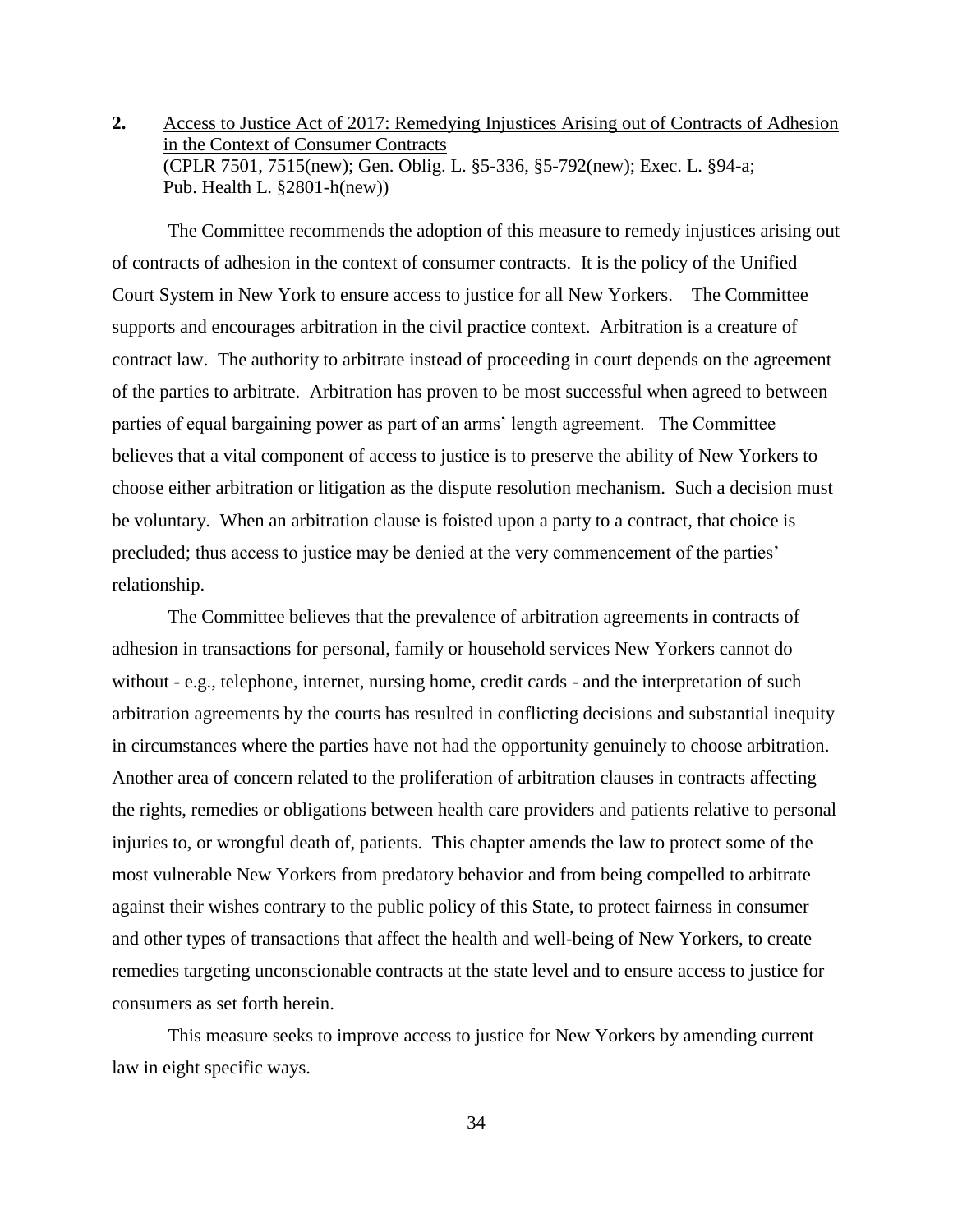#### **Procedural fairness, reciprocity, mutuality.**

The proposal would amend CPLR 7501 to add language requiring a waiver of the enforceability of an arbitration clause upon commencement of an action to enforce a contract in a consumer transaction, other than an action to enforce the arbitration clause, to stay arbitration or in aid of arbitration. This amendment would provide reciprocity or mutuality for the current effect of arbitration agreements that require that any claim against a consumer arising out of or related to the contract must be arbitrated. The current law is patently unfair: a consumer is denied all rights to go to court if a dispute arises but the contracting entity may go to court and obtain a judgment.

#### **Consumer Arbitration Procedure under CPLR Article 75.**

The proposal would add a new CPLR 7515 to require that consumer arbitrations be conducted by a panel of arbitrators established and regulated by the Superintendent of the Department of Financial Services. It would require impartiality and competence standards. The arbitration panel would be required to provide written findings of fact and conclusions of law. New York law would control decisions, including New York choice of law principles, where relevant. Any provision in a consumer contract entered into in this state or by a resident of the state that provides for arbitration by anyone other than a consumer arbitrator appointed in accordance with these regulations would be void and unenforceable. Except where expressly agreed otherwise, either party could seek relief by consumer class action arbitration pursuant to regulations promulgated by the Superintendent, in accordance with Article 9 of the CPLR.

#### **Insured Personal Injury Liability.**

A new General Obligations Law provision would generally invalidate arbitration provisions where (a) the agreement requires arbitration of claims for personal injury or wrongful death and where, (b) the party seeking to enforce the arbitration provision has applicable liability insurance coverage that applies to the claim in issue. It would provide a prohibition against contractual provisions requiring arbitration of claims for personal injuries or wrongful death where no state statute provides otherwise.\

35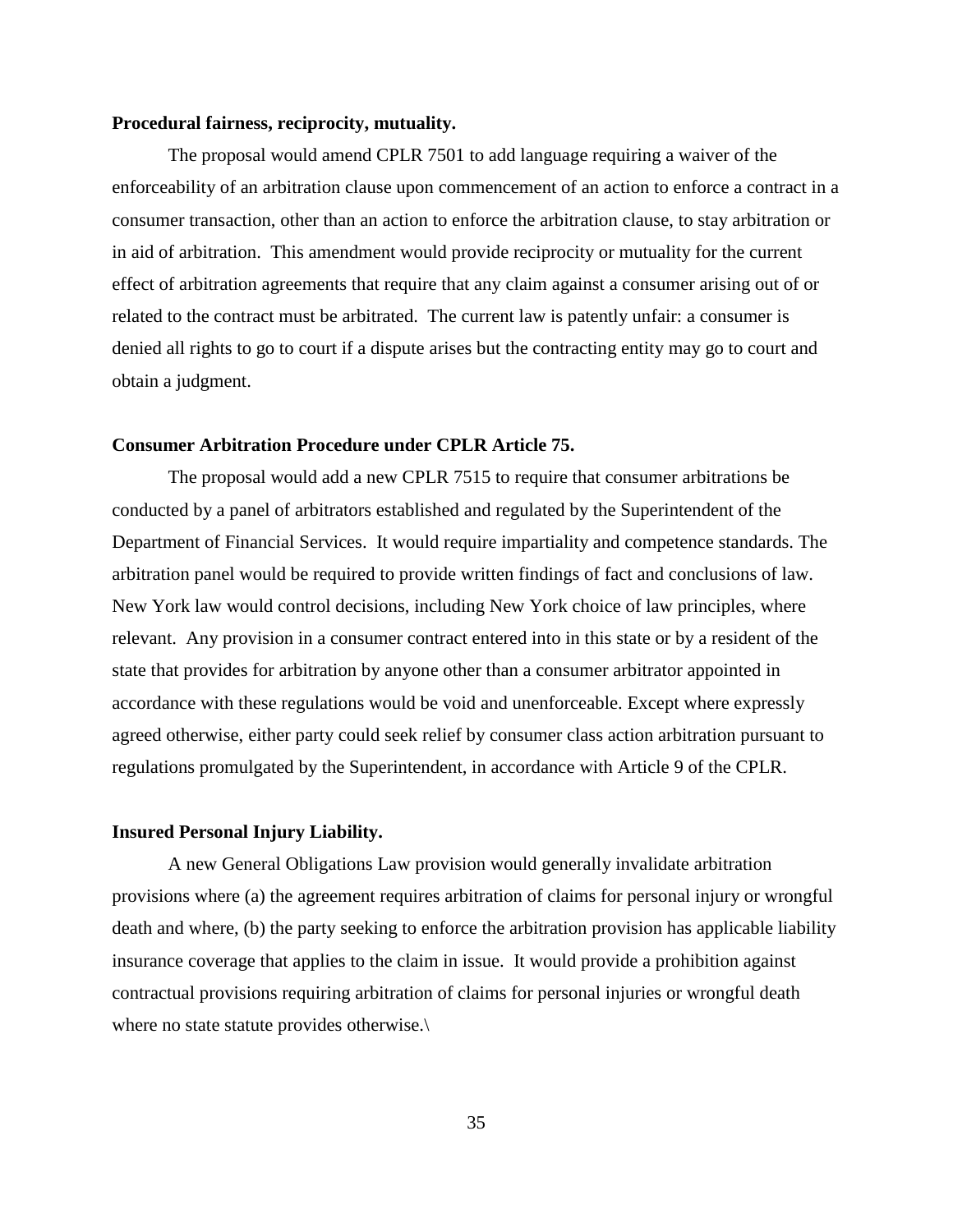#### **Consumer Notice.**

This measure would amend the General Obligations Law on requirements for use of plain language in consumer transactions by adding requirements regarding the size of type required for any clause relating to arbitration in a consumer credit transaction and prohibiting any clause not complying with that requirement from being received into evidence in any trial, hearing or proceeding. The practical effect would be to prevent a person seeking to enforce a noncomplying agreement from moving to compel arbitration.

#### **Consumer Protection Division Powers and** *Qui-Tam***:**

This measure would amend Executive Law § 94-a and is modeled both on General Business Law § 349 and on State Finance Law Article XIII. The amendments would be limited to consumer contracts of adhesion. First, it would empower the Consumer Protection Division of the Secretary of State upon an application by a consumer to determine whether the contract or agreement in question violates public policy under the laws of this state, including but not limited to § 94-A of the Executive Law, Article 22-A of the General Business Law or § 2801-h of the Public Health Law, and refer the determination to an enforcement entity for appropriate action. Second, if no action is brought to enforce the law by any federal, state or local agency, the statute would provide a new right of action for the consumer to do so on behalf of the State. Remedies available would be an injunction or damages and attorney's fees for the prevailing plaintiff. Treble damages are allowed, up to \$1000 in each instance, for willful or knowing conduct, and if awarded, such damages in excess of actual damages shall be payable to the State.

#### **Contracts of adhesion in the health care services context.**

This measure would add a new Public Health Law § 2801-h and targets provisions in health care provider contracts affecting the rights, remedies or obligations between health care providers and patients relative to personal injuries to, or wrongful death of, patients. The new Pub. Health L provision would invalidate limitations of legal rights re: personal injuries (not just arbitration agreements) effected by health care services contracts that the patient must sign in order to receive health care.

Not inclusive of definitions, the language provides that any written contract that a health care provider requires a person to sign as a condition to providing health care services which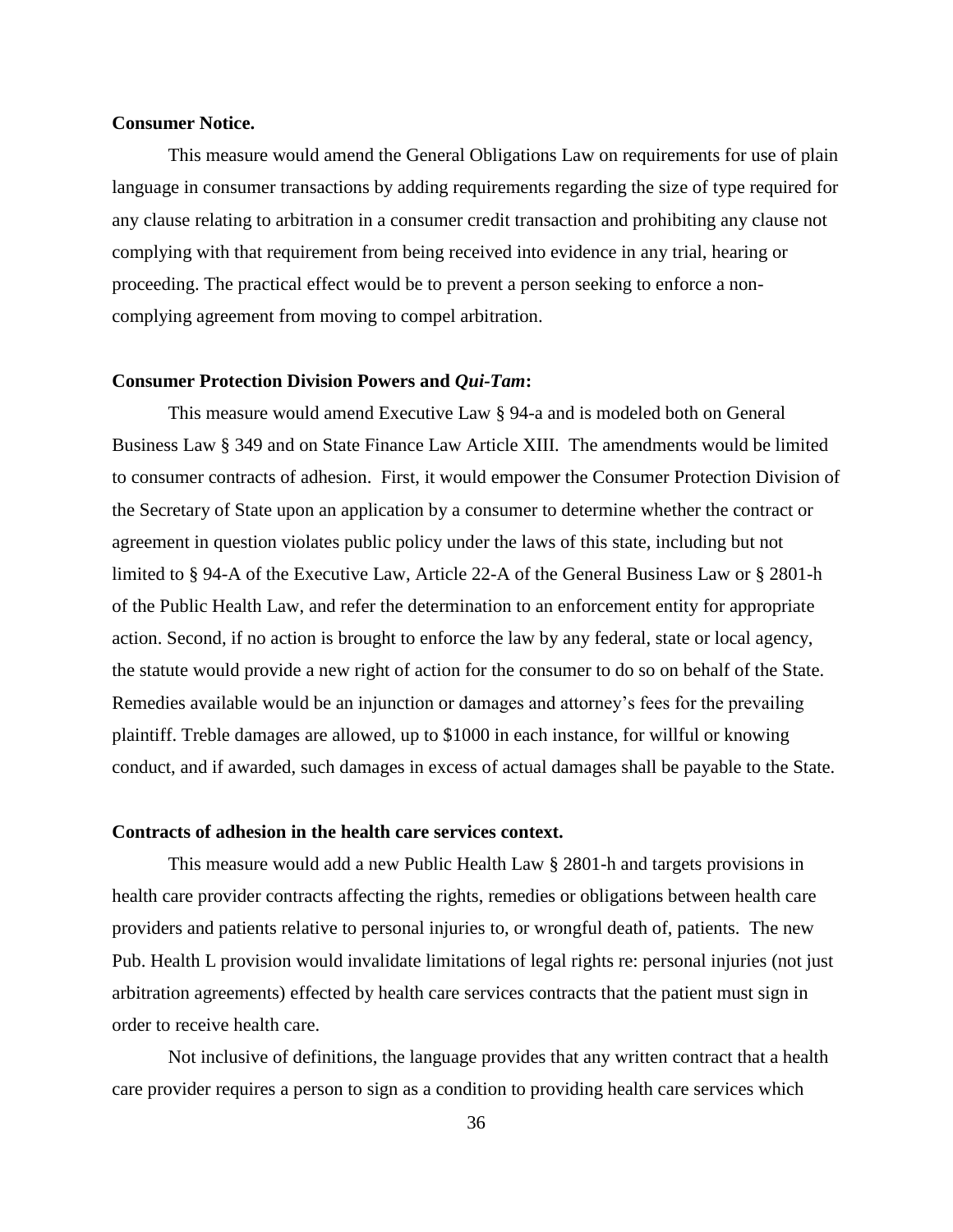attempts to affect any legal rights, remedies or obligations relative to personal injuries to, or wrongful death of, patients which may be occasioned in connection with the health care services rendered shall be regarded as a contract of adhesion, and shall be deemed unconscionable and entered into by the person under duress, and is prohibited as against the public policy of the state.

# **Effective Date.**

Sections 2, 3, 5, 6 and 7 of this act shall take effect immediately and apply to contracts entered into or agreements effective on or after the date on which it shall have become law. Section 4 of this act shall take effect immediately and apply to all pending and future actions in which judgment has not yet been entered. Section 8 of this act shall take effect immediately.

#### **Severability.**

If any provision of this chapter or its application to any person or circumstance is held invalid, the invalidity does not affect any other provisions or application of the provisions of the remainder to any other person or circumstance, and to this end the provisions of this chapter are severable.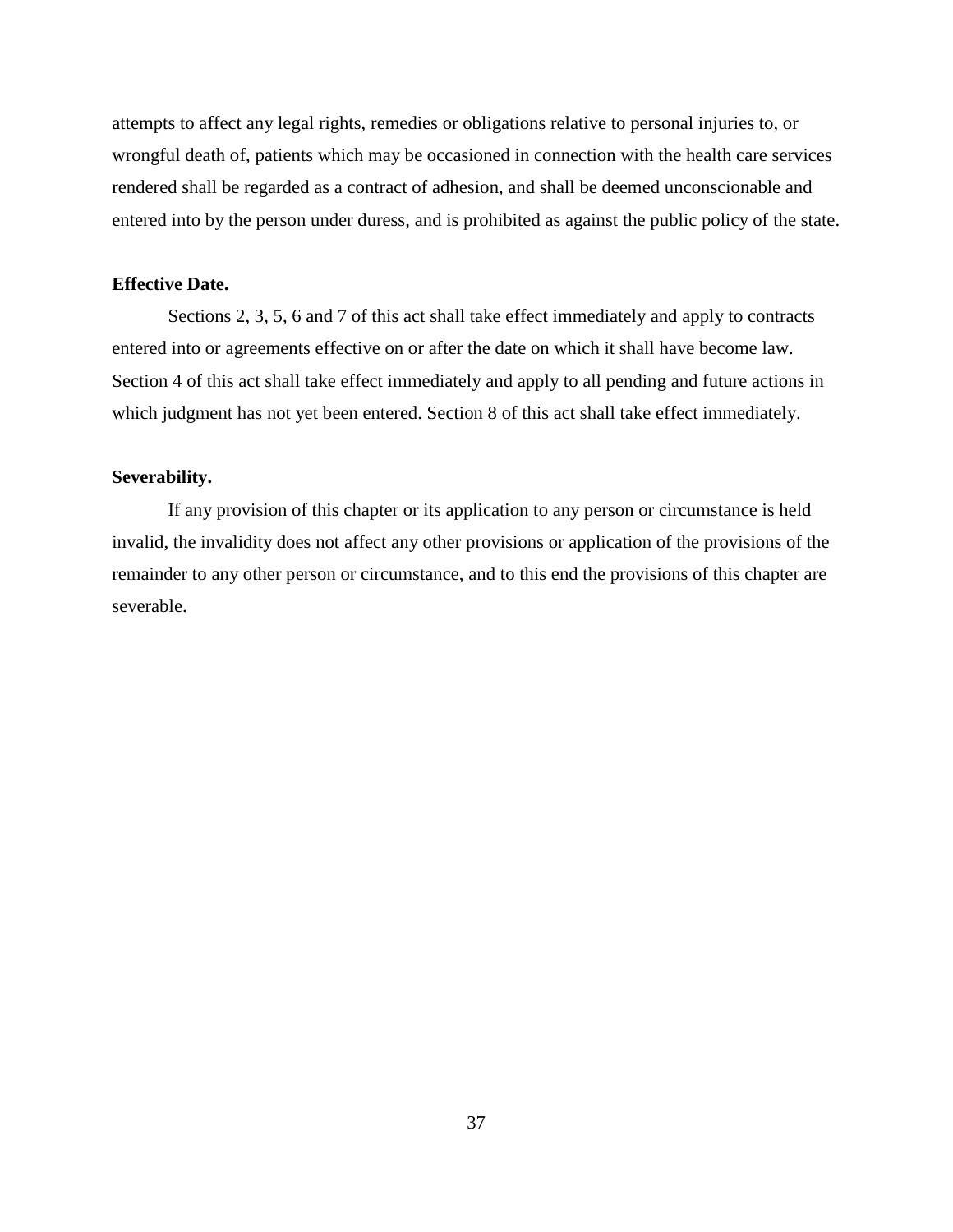#### Proposal

AN ACT to amend the civil practice law and rules, in relation to contracts in small print, procedural reciprocity for arbitration agreements in consumer transactions and consumer arbitration; to amend the general obligations law, in relation to the prohibition of certain contractual agreements to arbitrate personal injury and wrongful death claims; to amend the executive law in relation to powers and duties of the consumer protection division and contracts of adhesion and to amend the public health law, in relation to protecting against certain contracts of adhesion in the provision of health care

The People of the State of New York, represented in Senate and Assembly, do enact as follows:

Section one. This act shall be known as the Access to Justice Act of 2017: Remedying Injustices Arising out of Contracts of Adhesion in the Context of Consumer Contracts. Findings. The legislature finds that it is the public policy of this state to ensure access to justice for all New Yorkers. The unified court system in this state supports and encourages arbitration in the civil practice context and arbitration is one of a variety of alternative dispute resolution tools which help parties resolve disputes without a trial. Arbitration has proven to be most successful when agreed to between parties of equal bargaining power as part of an arms' length agreement. A vital component of access to justice is to preserve, when possible, the ability of New Yorkers to choose either arbitration or litigation when seeking a remedy if an injury or dispute has occurred. When an arbitration clause is foisted upon a party to a contract, that choice is precluded; thus access to justice may be denied at the very commencement of the parties' relationship. The legislature further finds that the prevalence of arbitration agreements in contracts of adhesion in transactions for personal, family or household services New Yorkers cannot do without - e.g., telephone, internet, nursing home, credit cards - and the interpretation of such arbitration agreements by the courts has resulted in conflicting decisions and substantial inequity between the parties. One area of concern is reflected in the effect of recent arbitrations on contracts affecting the rights, remedies or obligations between health care providers and patients relative to personal injuries to, or wrongful death of, patients. This chapter amends the law to preclude predatory behavior against some of the most vulnerable New Yorkers against the public policy of this State, to protect fairness in consumer transactions and other types of transactions that affect the health and well-being of New Yorkers, to create remedies targeting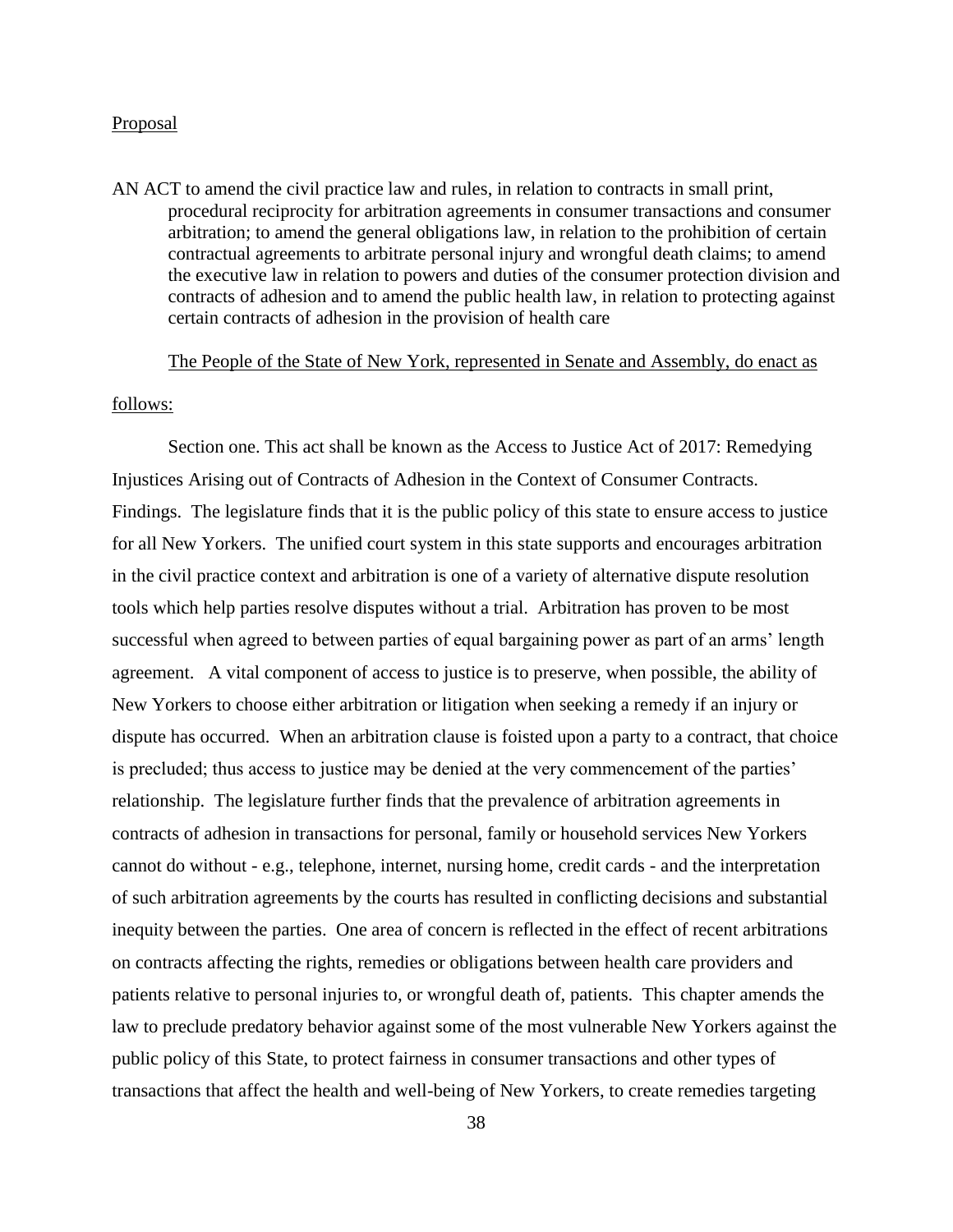unconscionable contracts at the state level and to ensure access to justice for consumers.

§ 2. Section 7501 of the civil practice law and rules is amended to read as follows:

§ 7501. Effect of arbitration agreement. A written agreement to submit any controversy thereafter arising or any existing controversy to arbitration is enforceable without regard to the justiciable character of the controversy and confers jurisdiction on the courts of the state to enforce it and to enter judgment on an award. In determining any matter arising under this article, the court shall not consider whether the claim with respect to which arbitration is sought is tenable, or otherwise pass upon the merits of the dispute. The commencement of an action in a court of law by any person to enforce a contract entered into by, or delivered to, a resident of this state that involves a consumer transaction, as defined in section 4544 of this chapter, shall constitute a waiver of the enforceability of the arbitration clause in that contract or agreement. Such waiver shall not apply to any action brought to enforce the arbitration clause, to stay arbitration or in aid of arbitration.

§ 3. The civil practice law and rules is amended to add a new section 7515 to read as follows:

§ 7515. Arbitration of disputes regarding contracts or agreements in a consumer transaction.

(a)(i) This section shall govern arbitrations of disputes regarding contracts or agreements entered into by, or delivered to, a resident of this state or entered into in this state that involves a consumer transaction. (ii) Proceedings pursuant to this section shall be commenced and conducted in accordance with this article, except as otherwise provided by this section and in accordance with rules promulgated and approved by the superintendent of the department of financial services. (iii) The term "consumer transaction" shall be defined as set forth in section 4544 of this chapter. (iv) Except as provided by an express waiver contained in such contract or agreement, either party to a consumer dispute may seek relief in arbitration by way of class action in accordance with the regulations promulgated by the superintendent of the department of financial services pursuant to article nine of this chapter.

(b)(i) The rules promulgated by the superintendent of the department of financial services shall set forth standards for panels of arbitrators under this section and establish qualifications and compensation of individuals seeking appointment to the arbitration panels. These standards shall require that an arbitrator be impartial and that the arbitrator be competent to arbitrate the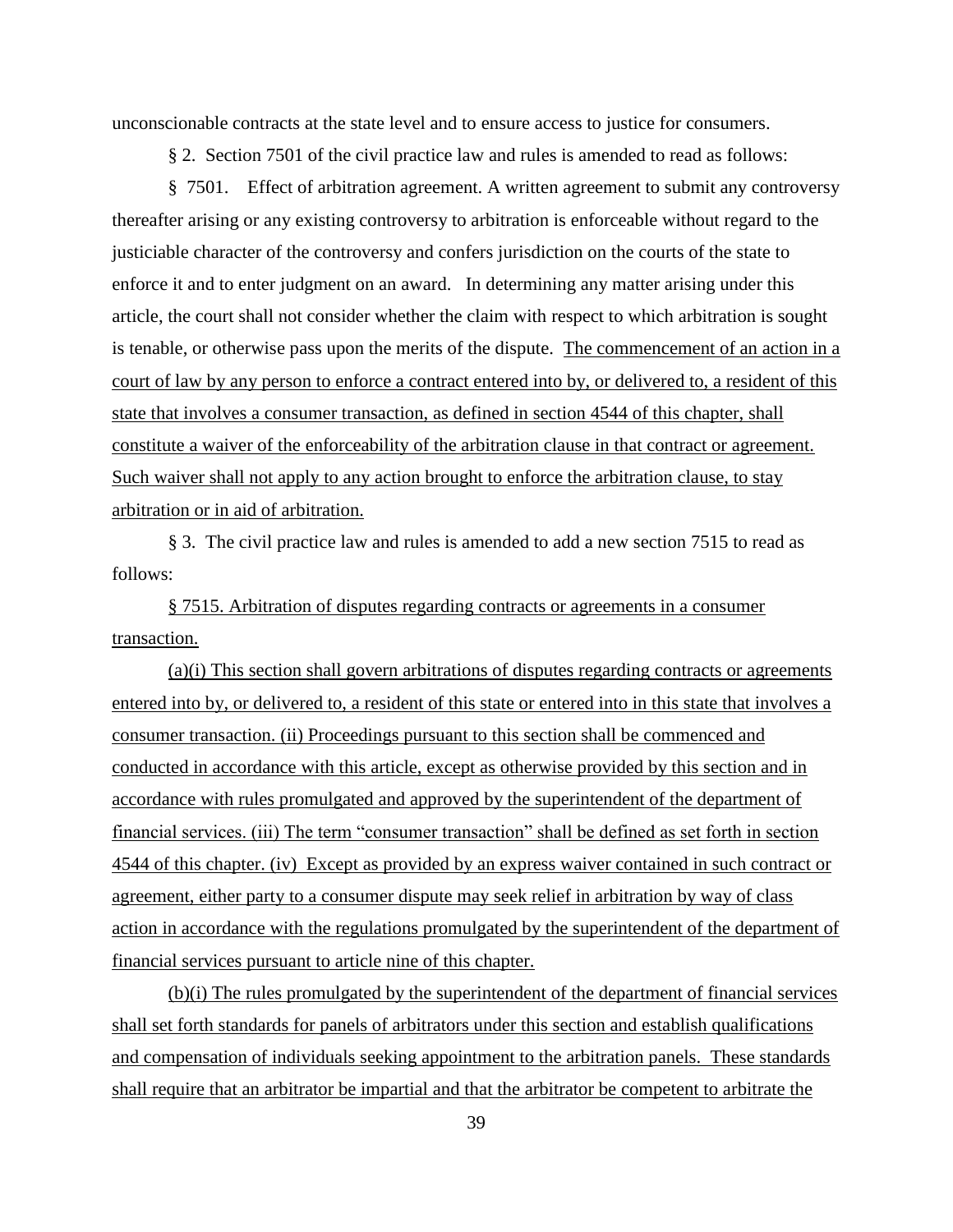subject matter of each arbitration to which he or she is appointed as a panel member. (ii) All costs of arbitration shall be paid by the party providing the money, property or service. (iii) A consumer that prevails in whole or in part in arbitration under this section shall be awarded reasonable attorney's fees by the arbitrator. (iv) A contract entered into, or delivered to, a resident of this state that provides for arbitration of a dispute shall be void if it provides for arbitration by any arbitrator contrary to the provisions of this section.

 $(c)(i)$  Decisions by members of the arbitration panel shall: (1) be provided to all parties; (2) contain written findings of fact and conclusions of law and an explanation of the calculation of any damages; and (3) be based on the applicable, substantive law of this state, or the law of any other jurisdiction that the arbitrator determines, based upon the choice of law principles of this state.

§ 4. The general obligations law is amended by adding a new section 5-336 to read as follows:

§ 5-336. Prohibition of contractual provisions requiring arbitration of claims for personal injuries or wrongful death where the party asserting the contractual right to arbitrate has liability insurance applicable to the claim.

Except where otherwise provided by state statute, any contractual provision requiring arbitration of claims for personal injuries or wrongful death shall be deemed without effect where the party asserting the contractual right to arbitrate has liability insurance applicable to the claim.

§ 5. Subdivision (a) of section 5-702 of the general obligations law is amended by adding a new paragraph 3 to read as follows:

3. Written in clear and legible print no less than eight points in depth or five and one-half points in depth for upper case type. The portion of any printed contract or agreement involving a consumer transaction or a lease for space to be occupied for residential purposes where the print does not comply with this paragraph may not be received in evidence in any trial, hearing or proceeding on behalf of the party who printed or prepared such contract or agreement, or who caused said agreement or contract to be printed or prepared. No provision of any contract or agreement waiving the provisions of this section shall be effective. The provisions of this paragraph shall not apply to agreements or contracts entered into or agreements effective prior to the effective date of this paragraph.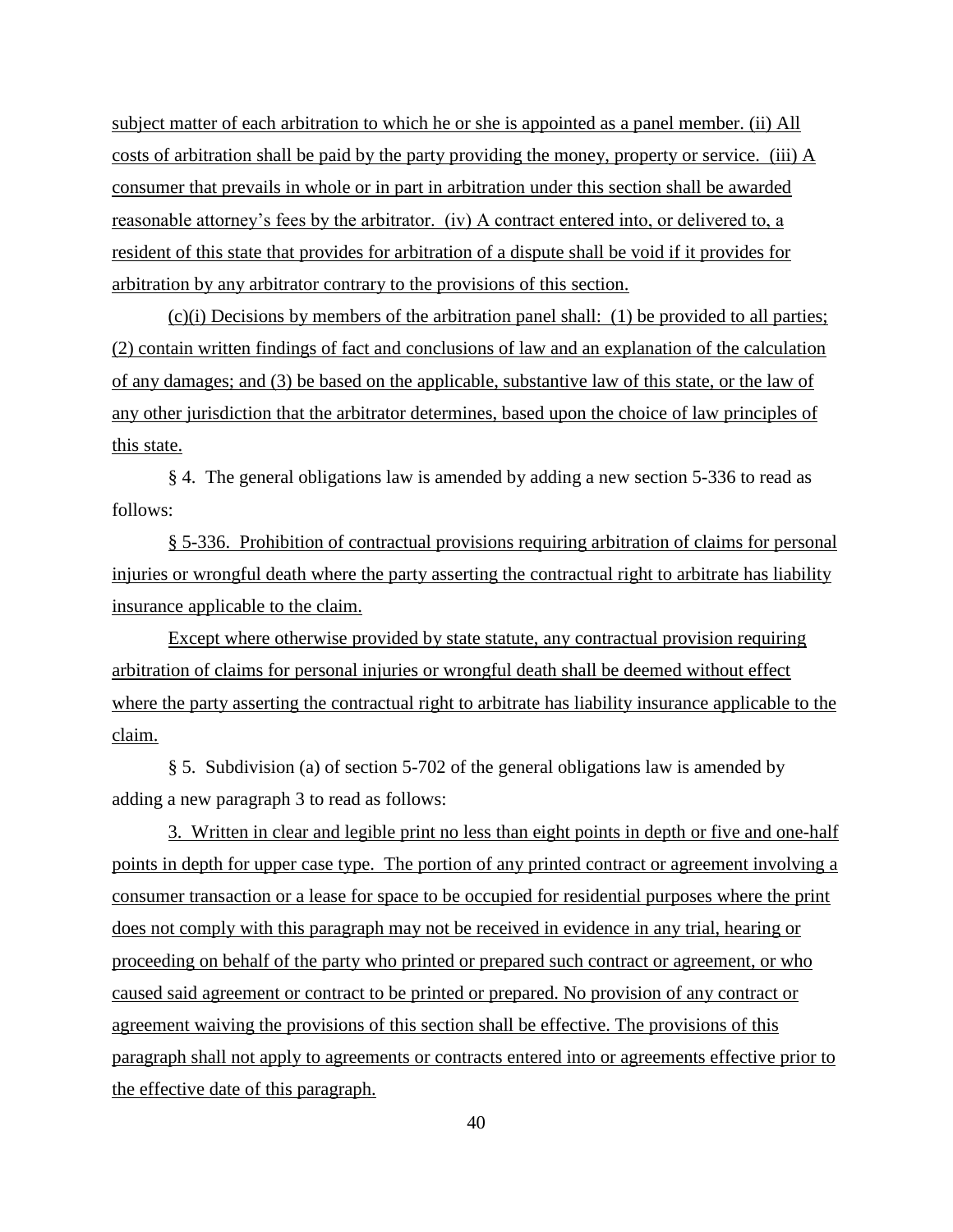§ 6. Paragraphs (14) and (15) of subdivision 3 of section 94-a of the executive law are amended to read as follows:

(14) cooperate with and assist consumers in class actions in proper cases; [and]

(15) (i) determine, upon an application by a consumer, whether a contract or agreement or any provision therein between the consumer and any person, firm, corporation or association or agent or employee thereof violates the public policy of the state of New York under the laws of this state, including but not limited to the provisions of this section, article 22-A of the general business law or section 2801-h of the public health law, prohibiting unscrupulous or questionable business practices or unconscionable contracts, or required the consumer to enter into an unconscionable contract to obtain the benefits of such contract or agreement, and (ii) refer such determination to the appropriate unit of the department, or federal, state or local agency authorized by law for appropriate action; and

(16) create an internet website or webpage pursuant to section three hundred ninety-e of the general business law.

§ 7. Section 94-a of the Executive Law is amended by adding a new subdivision 6 to read as follows:

 6. Right of action. If within sixty days after an application is made by a consumer under paragraph 15 of subdivision three of this section an action is not commenced by any federal, state or local agency, the consumer may bring an action in his or her own name on behalf of the state to obtain such a determination and seek to enjoin enforcement of the contract or agreement or any of its provisions determined to be void under such subdivision, recover his or her actual damages or both. In such action preliminary relief may be granted under article sixty three of the civil practice law and rules. The court, may, in its discretion, increase the award of damages to an amount not to exceed three times the actual damages up to one thousand dollars in each instance, if the court finds the defendant willfully or knowingly engaged in an unscrupulous or questionable business practice or required the consumer to enter such contract or agreement to obtain its benefits. Any amount of damages awarded to plaintiff in excess or actual damages shall be payable to the state. The court may award reasonable attorney's fees to a prevailing plaintiff.

§ 8. The public health law is amended by adding a new section 2801-h to read as follows: § 2801-h. Prohibition of contractual provisions in health care provider contracts affecting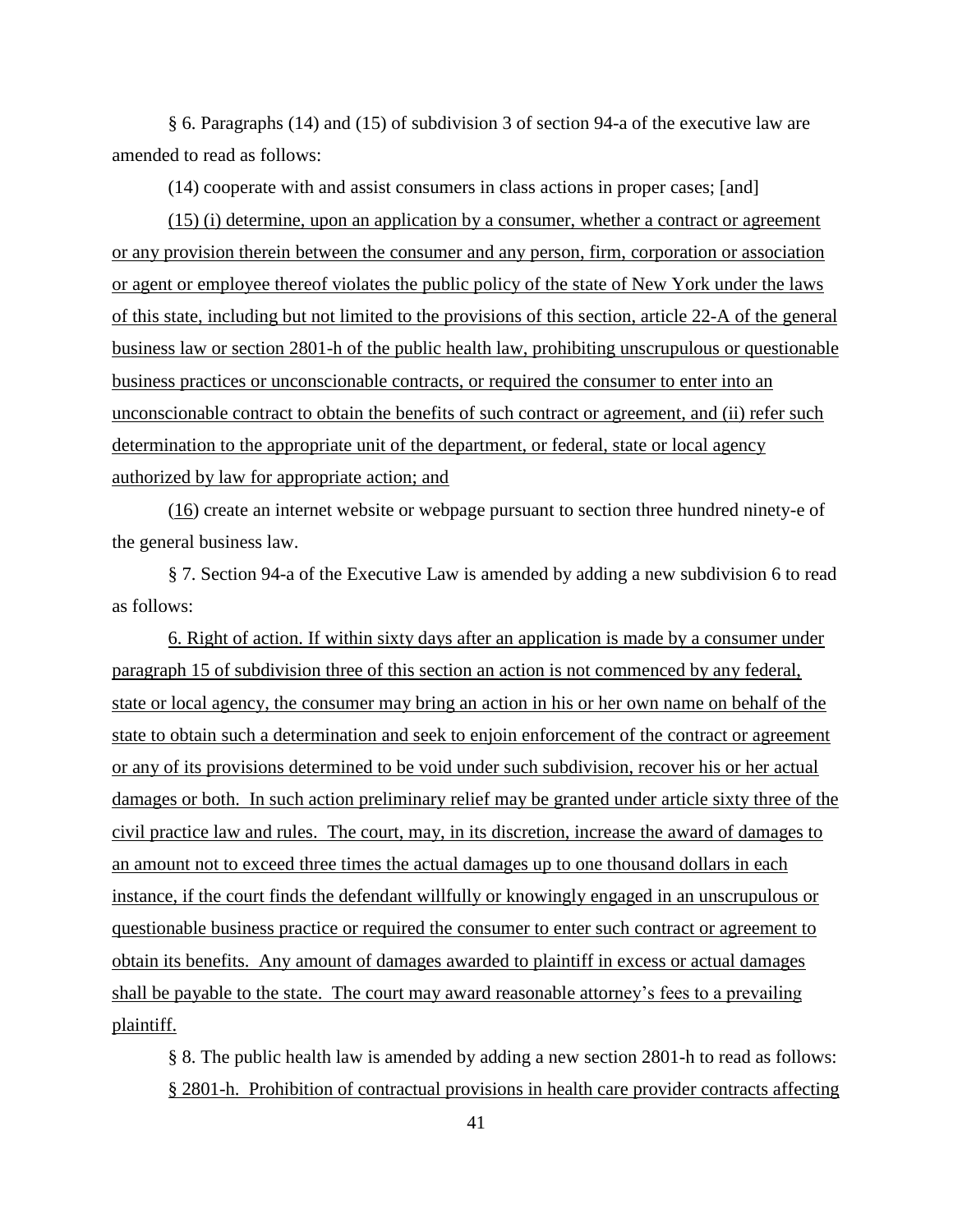the rights, remedies or obligations between health care providers and patients relative to personal injuries to, or wrongful death of, patients.

(1) Any written contract that a health care provider requires a person to sign as a condition to providing health care services which attempts to affect any legal rights, remedies or obligations relative to personal injuries to, or wrongful death of, patients which may be occasioned in connection with the health care services rendered shall be deemed unconscionable and entered into by the person under duress, and is prohibited as against the public policy of the state.

(2) For the purpose of this section, the term "health care provider" shall include, but is not limited to: (a) hospitals, nursing homes, and residential health care facilities as defined in section 2801 of this article; (b) home care service agencies as defined in section thirty-six hundred two of this chapter; and, (c) physicians, nurses, dentists, podiatrists, chiropractors, orthodontists, nurse midwives, nurse practitioners, physician assistants, acupuncturists, physical therapists, occupational therapists, speech therapists, home health aides, nutritionists, medical technicians, and dental hygienists, as well as any groups, corporations, partnerships or joint ventures that provides such services.

(3) Nothing herein shall be deemed to prohibit or otherwise invalidate an otherwise legally valid consent form being executed by or on behalf of a person undergoing a medical, dental, podiatric or chiropractic, treatment or procedure where such consent is required, provided that the document does not attempt to define any rights, remedies or obligations relative to personal injuries to, or wrongful death of, patients arising or resulting from, or contributed to by, the health care services rendered.

§ 9. If any provision of this chapter or its application to any person or circumstance is held invalid, the invalidity does not affect any other provisions or application of the provisions of the remainder to any other person or circumstance, and to this end the provisions of this chapter are severable.

§ 10. Sections 2, 3, 5, 6 and 7 of this act shall take effect immediately and apply to contracts entered into or agreements effective on or after the date on which it shall have become law. Section 4 of this act shall take effect immediately and apply to all pending and future actions in which judgment has not yet been entered. Sections 8 and 9 of this act shall take effect immediately.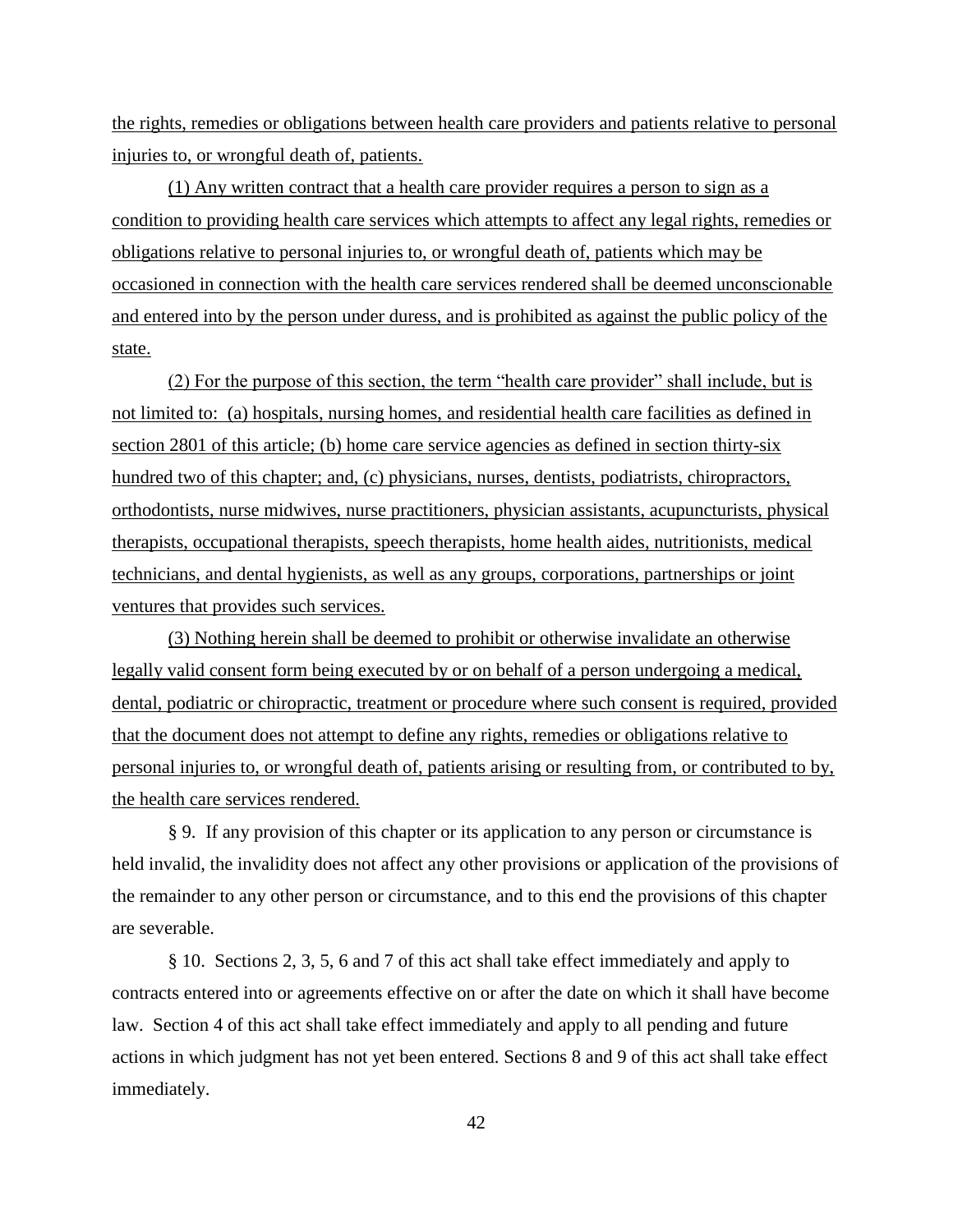# **3.** Adopting the Uniform Mediation Act of 2001 (as amended in 2003), to Address Confidentiality and Privileges in Mediation Proceedings in New York State (CPLR Article 74 (new))

The Committee recommends amending the CPLR to adopt the Uniform Mediation Act ("UMA") as promulgated by the National Conference of Commissioners of Uniform State Laws in collaboration with the American Bar Association's Section on Dispute Resolution in 2001 and amended in 2003. The UMA provides rules on the issues of confidentiality and privileges in mediation. It establishes an evidentiary privilege for mediators and participants in mediation that applies in later legal proceedings. The UMA also provides a confidentiality obligation for mediators. Currently, there are over 2,500 separate statutes nationwide that affect mediation in some manner, resulting in troublesome complexity in the law for mediating parties, particularly in a multi-state or commercial context.

The Committee is in full agreement with the prime concern of the UMA: keeping mediation communications confidential. New York has no statewide rule applicable to the confidentiality of submissions and statements made during mediation proceedings. *See, NYP Holdings, Inc., v. McClier Corp.*, 2007 WL 519272 (Sup. Ct., N. Y. Co.,Jan. 10, 2007) (citing ADR Program, Comm Div, Sup. Ct., N. Y. Co., Rule 5); *contrast, Hauzinger v. Hauzinger*, 43 A. D. 3d 1289, 842 N. Y. S. 2d 646 (4th Dept. 2007), (aff'd., 10 N.Y.3d 923, 892 N.E.2d 849, 862 N.Y.S.2d 456 (2008).

Mediation is a process by which a third party facilitates communication and negotiation between parties to a dispute to assist them in reaching a voluntary agreement resolving that dispute. The central rule of the UMA is that a mediation communication is confidential, and, if privileged, is not subject to discovery or admission into evidence in a formal proceeding. In proceedings following a mediation, a party may refuse to disclose, and prevent any other person from disclosing, a mediation communication. Mediators and non-party participants may refuse to disclose their own statements made during mediation, and may prevent others from disclosing them, as well. Waiver of these privileges must be in a record or made orally during a proceeding to be effective.

The privilege extends only to mediation communications, and not the underlying facts of the dispute. Evidence that is otherwise admissible or subject to discovery does not become inadmissible or protected from discovery by reason of its use in a mediation. A party that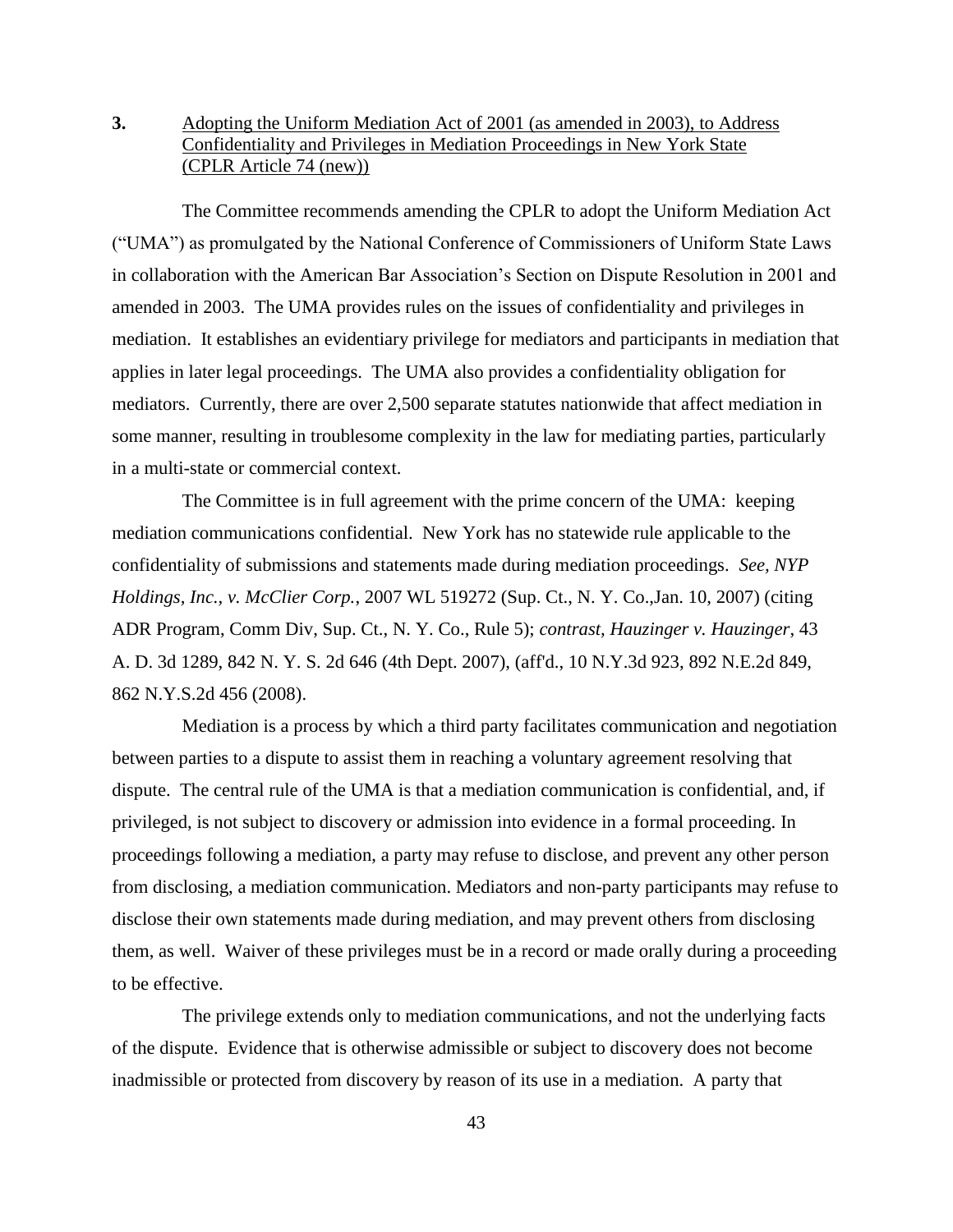discloses a mediation communication and thereby prejudices another person in a proceeding is precluded from asserting the privilege to the extent necessary for the prejudiced person to respond. A person who intentionally uses a mediation to plan or attempt to commit a crime, or to conceal an ongoing crime, cannot assert the privilege. Also, there is no assertable privilege against disclosure of a communication made during a mediation session that is open to the public, that contains a threat to inflict bodily injury, that is sought or offered to prove or disprove abuse, neglect, abandonment, or exploitation in a proceeding where a child or adult protective agency is a party, that would prove or disprove a claim of professional misconduct filed against a mediator, or against a party, party representative, or non-party participant based on conduct during a mediation. If a court, administrative agency, or arbitration panel finds that the need for the information outweighs the interest in confidentiality in a felony proceeding, or a proceeding to prove a claim or defense to reform or avoid liability on a contract arising out of the mediation, there is no privilege.

The UMA allows parties to opt out of the confidentiality and privilege rules, thus ensuring party autonomy. The UMA generally prohibits a mediator, other than a judicial officer, from submitting a report, assessment, evaluation, finding or other communication to a court agency, or other authority that may make a ruling on the dispute that is the subject of the mediation. The mediator may report the bare facts that a mediation is ongoing or has concluded, who participated, and mediation communications evidencing abuse, neglect, or abandonment, or, other non-privileged mediation matters.

The UMA does not prescribe qualifications or other professional standards for mediators. It requires a mediator to disclose conflicts of interest before accepting a mediation or as soon as practicable after discovery of the conflict. His or her qualifications as a mediator must be disclosed to any requesting party to the dispute.

The Committee recognizes the efforts of the New York State Bar Association in promoting adoption of the Uniform Mediation Act. It is pleased to join with it in its efforts to further the goal of fostering prompt, economical, and amicable resolution of disputes, and provide a certainty in the law of mediation confidentiality in New York.

44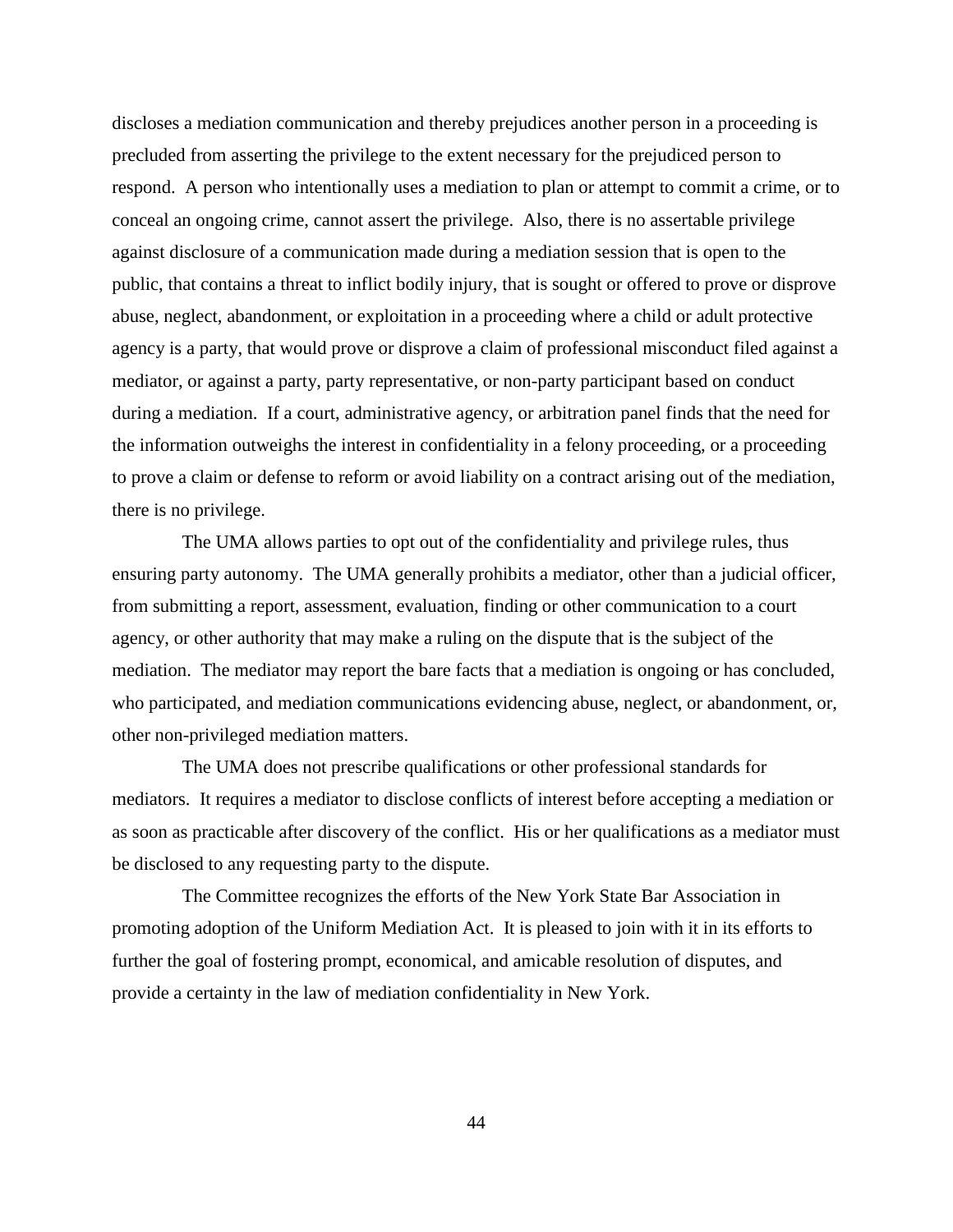#### **Proposal**

AN ACT to amend the civil practice law and rules, in relation to establishing the uniform mediation act

The People of the State of New York, represented in Senate and Assembly, do enact as

## follows:

Section 1. Short title. This act shall be known and may be cited as the "Uniform Mediation Act."

§ 2. The civil practice law and rules is amended by adding a new article 74 to read as follows:

## ARTICLE 74

## UNIFORM MEDIATION ACT

Section 7401. Definitions.

7402. Scope.

7403. Privilege against disclosure; admissibility; discovery.

7404. Waiver and preclusion of privilege.

7405. Exceptions to privilege.

7406. Prohibited mediator reports.

7407. Confidentiality.

7408. Mediator's disclosure of conflicts of interest; background.

7409. Participation in mediation.

7410. Relation to electronic signatures in global and national commerce.

7411. Uniformity of application and construction.

§7401. Definitions. As used in this article the following terms shall have the following meanings:

(a) "Mediation" means a process in which a mediator facilitates communication and negotiation between parties to assist them in reaching a voluntary agreement regarding their dispute.

(b) "Mediation communication" means a statement, whether oral or in a record or verbal or nonverbal, that occurs during a mediation or is made for purposes of considering,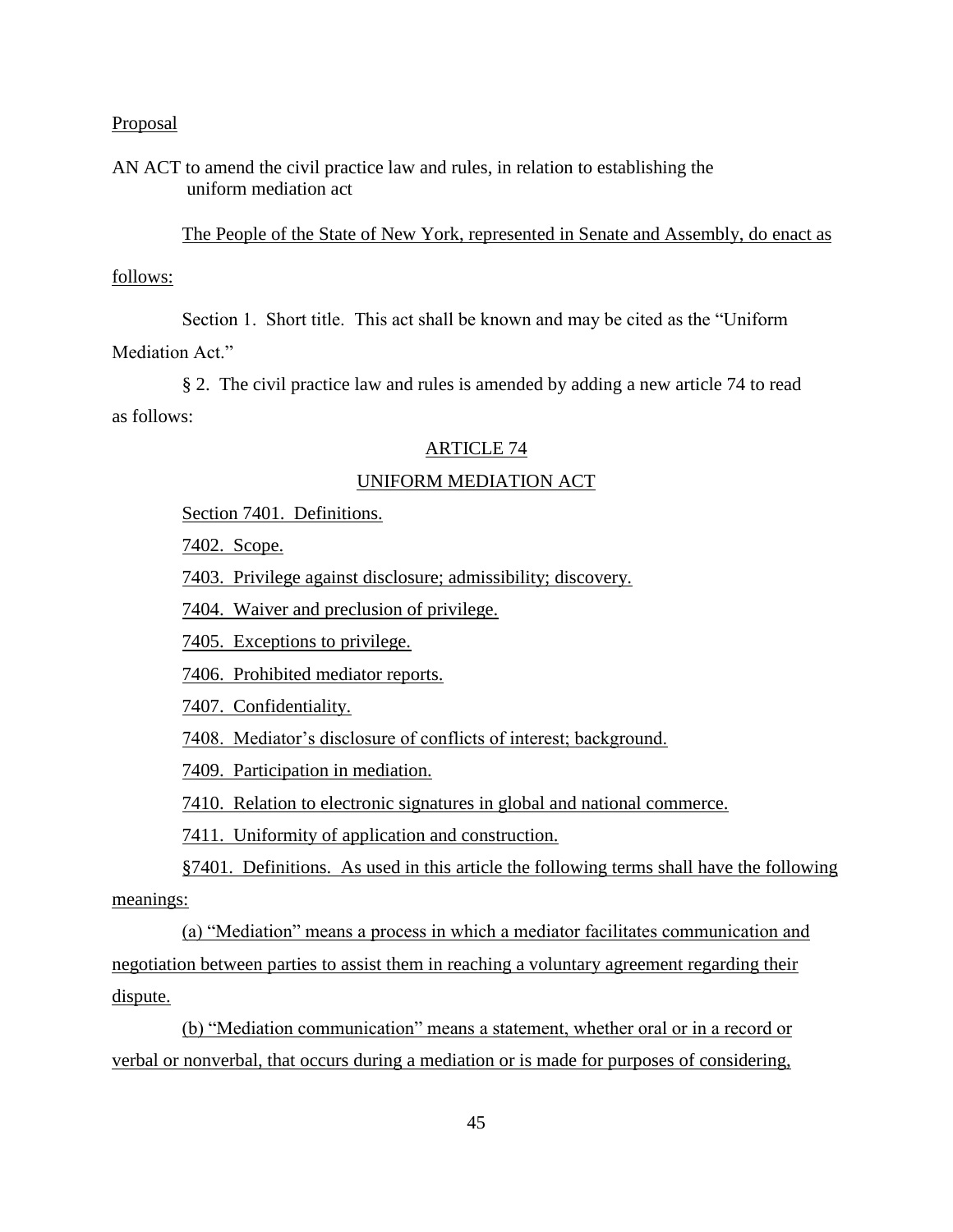conducting, participating in, initiating, continuing, or reconvening a mediation or retaining a mediator.

(c) "Mediator" means an individual who conducts a mediation.

(d) "Mediation Party" means a person who participates in a mediation and whose agreement is necessary to resolve the dispute.

(e) "Nonparty participant" means a person, other than a party or mediator, that participates in a mediation.

(f) "Person" means an individual, corporation, business trust, estate, trust, partnership, limited liability company, association, joint venture, government, governmental subdivision, agency or instrumentality, public corporation, or any other legal or commercial entity.

(g) "Proceeding" means:

(1) a judicial, administrative, arbitral, or other adjudicative process, including related pre-hearing and post-hearing motions, conferences and discovery; or

(2) a legislative hearing or similar process.

.(h) "Record" means information that is inscribed on a tangible medium or that is stored in an electronic or other medium and is retrievable in perceivable form.

(i) "Sign" means:

(1) to execute or adopt a tangible symbol with the present intent to authenticate a record; or

(2) to attach or logically associate an electronic symbol, sound or process to or with a record with the present intent to authenticate a record.

§ 7402. Scope. (a) Except as otherwise provided in subdivision (b) or (c) of this section, this article applies to a mediation in which:

(1) the mediation parties are required to mediate by statute or court or administrative agency rule or referred to mediation by a court, administrative agency, or arbitrator;

(2) the mediation parties and the mediator agree to mediate in a record that demonstrates an expectation that mediation communications will be privileged against disclosure; or

(3) the mediation parties use as a mediator an individual who holds himself or herself out as a mediator, or the mediation is provided by a person who holds himself or herself out as providing mediation.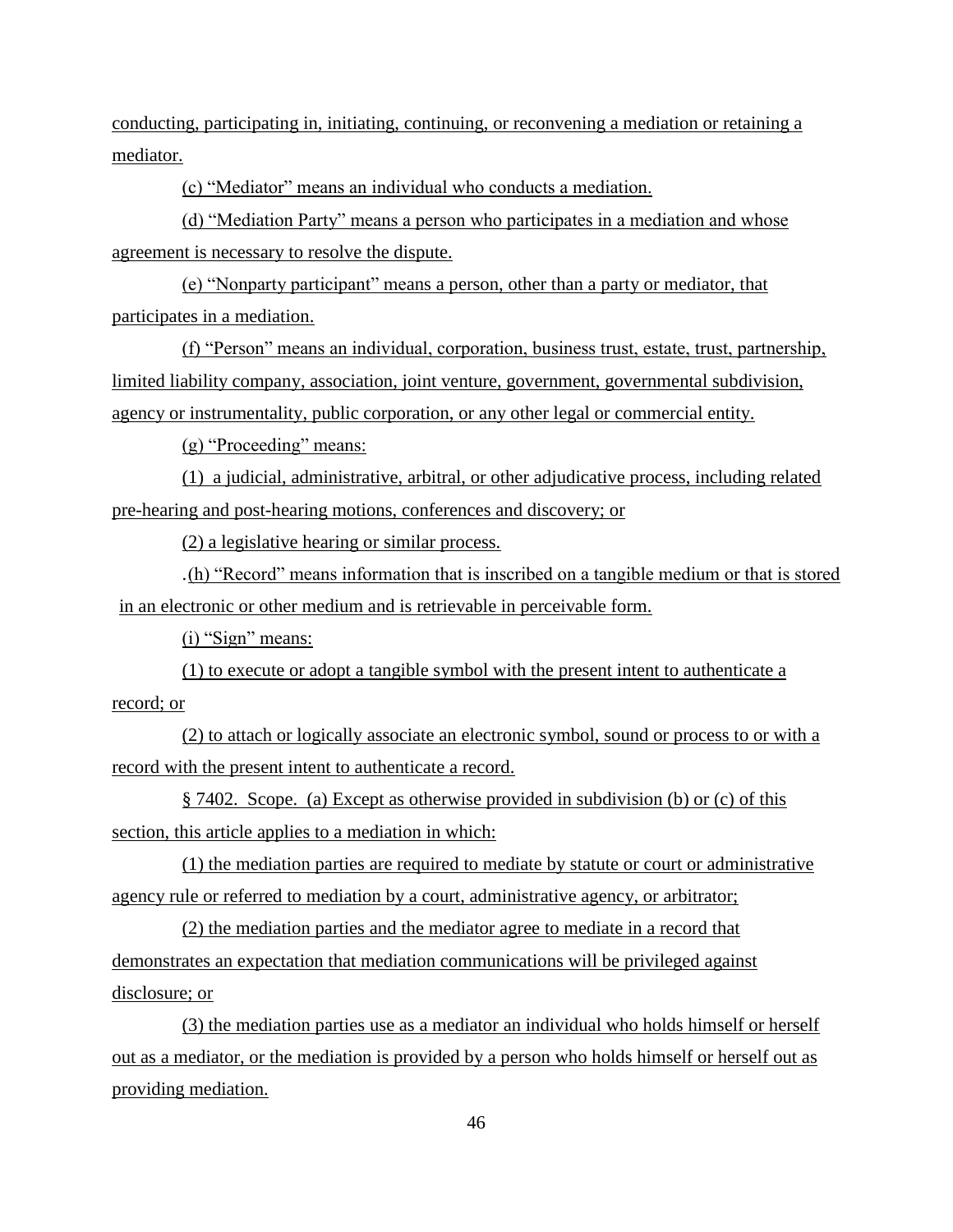(b) This article does not apply to a mediation:

(1) relating to the establishment, negotiation, administration, or termination of a collective bargaining relationship;

(2) relating to a dispute that is pending under or is part of the processes established by a collective bargaining agreement, except that this article shall apply to a mediation arising out of a dispute that has been filed with an administrative agency or court;

(3) conducted by a judge who might make a ruling on the case; or

(4) conducted under the auspices of:

(i) a primary or secondary school if all the parties are students; or

(ii) a correctional institution for youths if all the parties are residents of that institution.

(c) If the parties agree in advance in a signed record, or a record of a proceeding so reflects, that all or part of a mediation is not privileged, the privileges under sections 7403, 7404, and 7405 do not apply to the mediation or part agreed upon. However, section 7403 applies to a mediation communication made by a person who has not received actual notice of the agreement before the communication is made.

§7403. Privilege against disclosure; admissibility; discovery. (a) Except as otherwise provided in section 7405, a mediation communication is privileged as provided in subdivision (b) and is not subject to discovery or admissible in evidence in a proceeding unless waived or precluded as provided in section 7404.

(b) In a proceeding, the following privileges apply:

(1) A mediation party may refuse to disclose, and may prevent any other person from disclosing, a mediation communication.

(2) A mediator may refuse to disclose a mediation communication, and may prevent any other person from disclosing a mediation communication of the mediator.

(3) A nonparty participant may refuse to disclose, and may prevent any other person from disclosing, a mediation communication of the nonparty participant.

(c) Evidence or information that is otherwise admissible or subject to discovery does not become inadmissible or protected from discovery solely by reason of its disclosure or use in a mediation.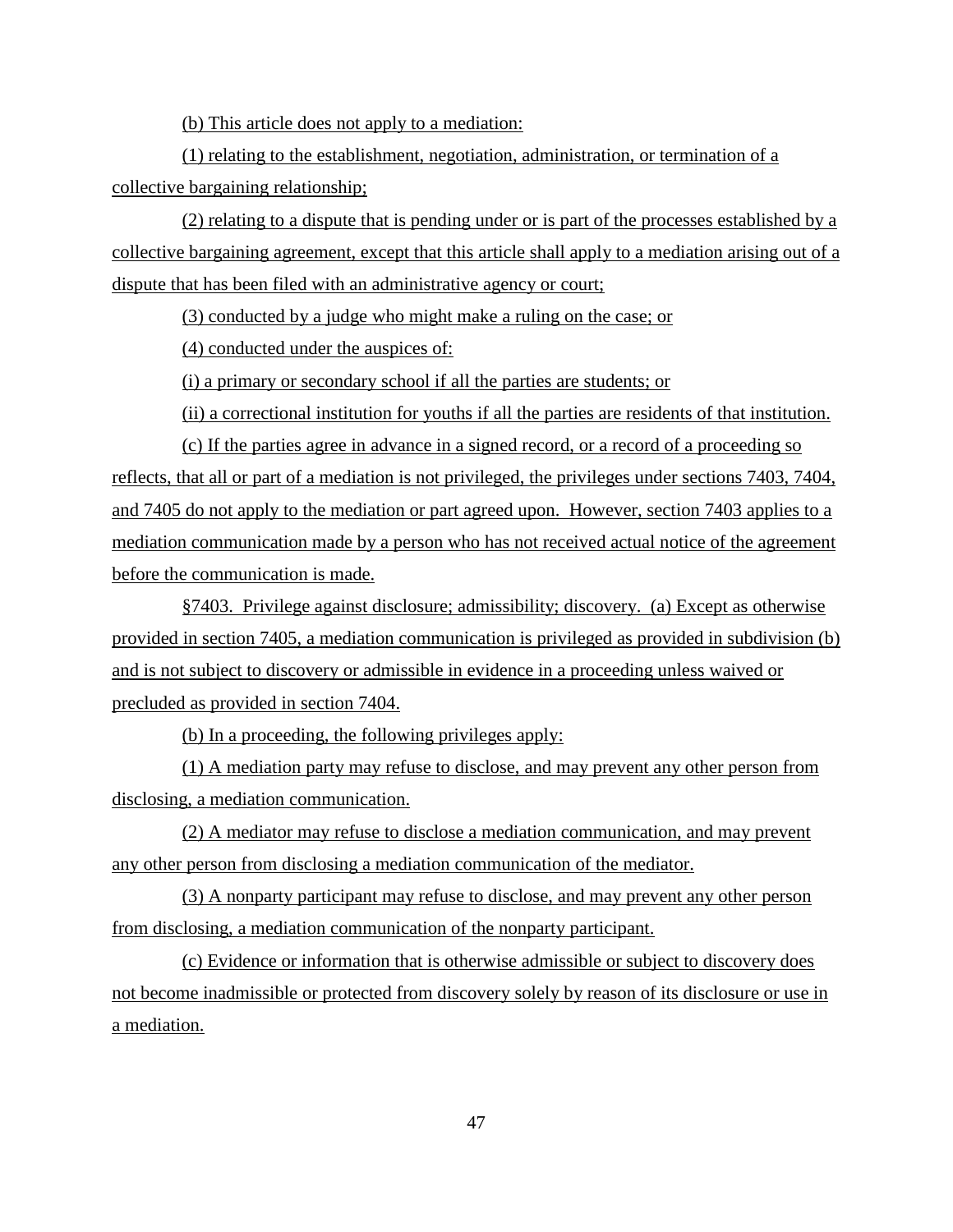§7404. Waiver and preclusion of privilege. (a) A privilege under section 7403 may be waived in a record or orally during a proceeding if it is expressly waived by all parties to the mediation; and:

(1) in the case of the privilege of a mediator, it is expressly waived by the mediator; and

(2) in the case of the privilege of a nonparty participant, it is expressly waived by the nonparty participant.

(b) A person who discloses or makes a representation about a mediation communication which prejudices another person in a proceeding is precluded from asserting a privilege under section 7403, but only to the extent necessary for the person prejudiced to respond to the representation or disclosure.

(c) A person that intentionally uses a mediation to plan, to attempt to commit, or to commit a crime, or to conceal an ongoing crime or ongoing criminal activity, is precluded from asserting a privilege under section 7403.

§7405. Exceptions to privilege. (a) There is no privilege under section 7403 for a mediation communication that is:

(1) in an agreement evidenced by a record signed by all parties to the agreement;

(2) available to the public under article six or seven of the public officers law, or made during a session of a mediation which is open, or is required by law to be open, to the public;

(3) a threat or statement of a plan to inflict bodily injury or commit a crime of violence;

(4) intentionally used to plan a crime, attempt to commit a crime, or to conceal an ongoing crime or ongoing criminal activity;

(5) later sought or offered to prove or disprove a claim or complaint of professional misconduct or malpractice filed against a mediator;

(6) except as otherwise provided in subdivision (c) of this section, later sought or offered to prove or disprove a claim or complaint of professional misconduct or malpractice filed against a mediation party, nonparty participant, or representative of a party based on conduct occurring during a mediation; or

(7) later sought or offered in a proceeding in which a child or adult protective services agency is a party to prove or disprove abuse, neglect, abandonment, or exploitation, unless the child or adult protective services agency participated in the mediation.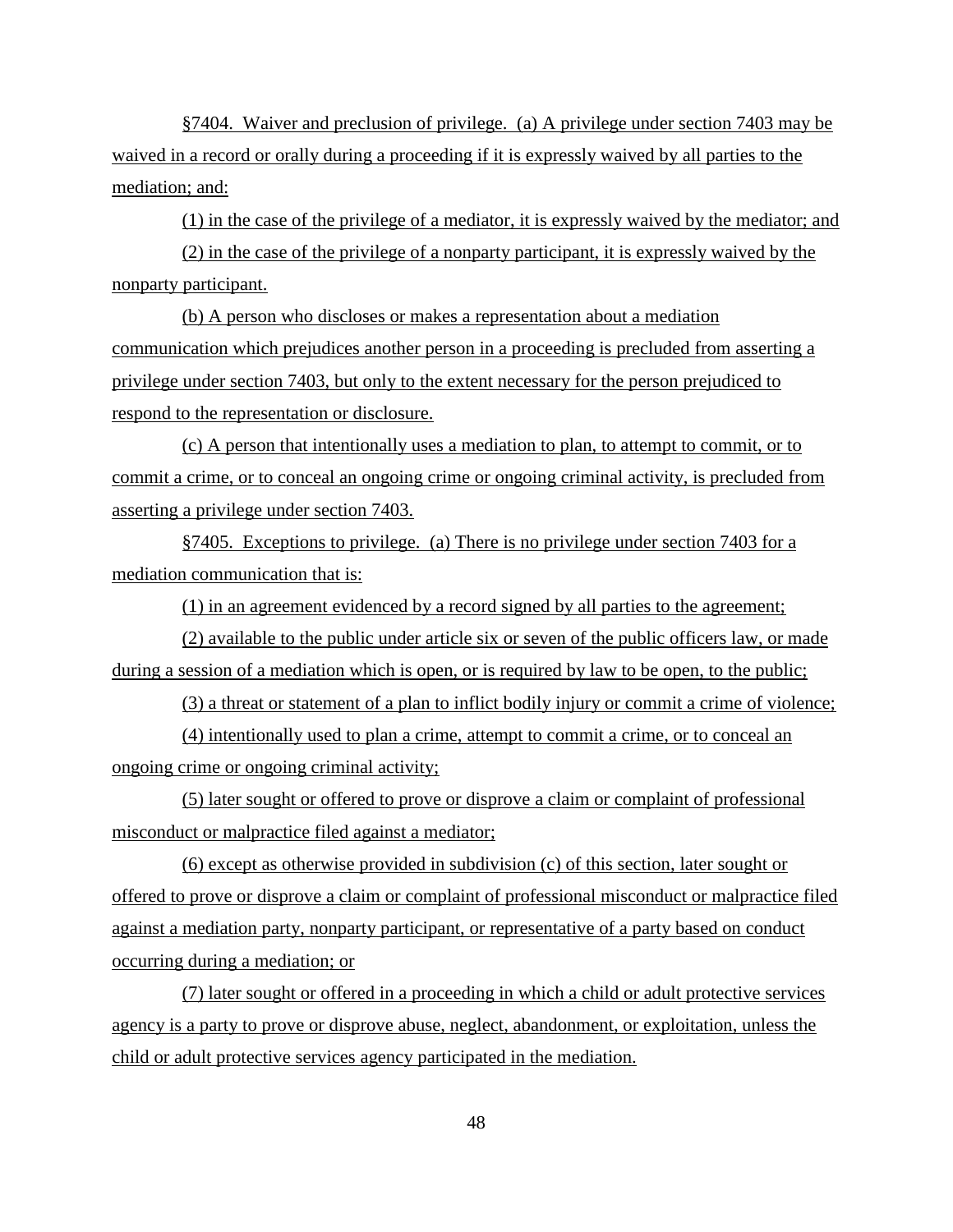(b) There is no privilege under section 7403 if a court, administrative agency, or arbitrator finds, after a hearing held in camera, that the party seeking discovery or the proponent of the evidence has shown that the evidence is not otherwise available, that there is a need for the evidence that substantially outweighs the interest in protecting confidentiality and that the mediation communication is sought or offered in:

(1) a court proceeding involving a felony; or

(2) except as otherwise provided in subdivision (c) of this section, a proceeding (i) to prove a claim to rescind or reform, or (ii) to establish a defense to avoid liability on, a contract arising out of the mediation.

(c) A mediator may not be compelled to provide evidence of a mediation communication referred to in paragraph six of subdivision (a) or paragraph two of subdivision (b) of this section.

(d) If a mediation communication is not privileged under subdivision (a) or (b) of this section, only that portion of the communication necessary for the application of the exception from nondisclosure may be admitted. Admission of evidence under subdivision (a) or (b) does not render the evidence, or any other mediation communication, discoverable or admissible for any other purpose.

§7406. Prohibited mediator reports. (a) Except as required in subdivision (b) of this section, a mediator may not make a report, assessment, evaluation, recommendation, finding, or other communication regarding a mediation to a court, administrative agency, or other authority that may make a ruling on the dispute that is the subject of the mediation.

(b) A mediator may disclose:

(1) whether the mediation occurred or has terminated, or whether a settlement was reached, and attendance;

(2) a mediation communication as permitted under section 7405; or

(3) a mediation communication evidencing abuse, neglect, abandonment, or exploitation of an individual to a public agency responsible for protecting individuals against such mistreatment.

(c) A communication made in violation of subdivision (a) of this section may not be considered by a court, administrative agency, or arbitrator.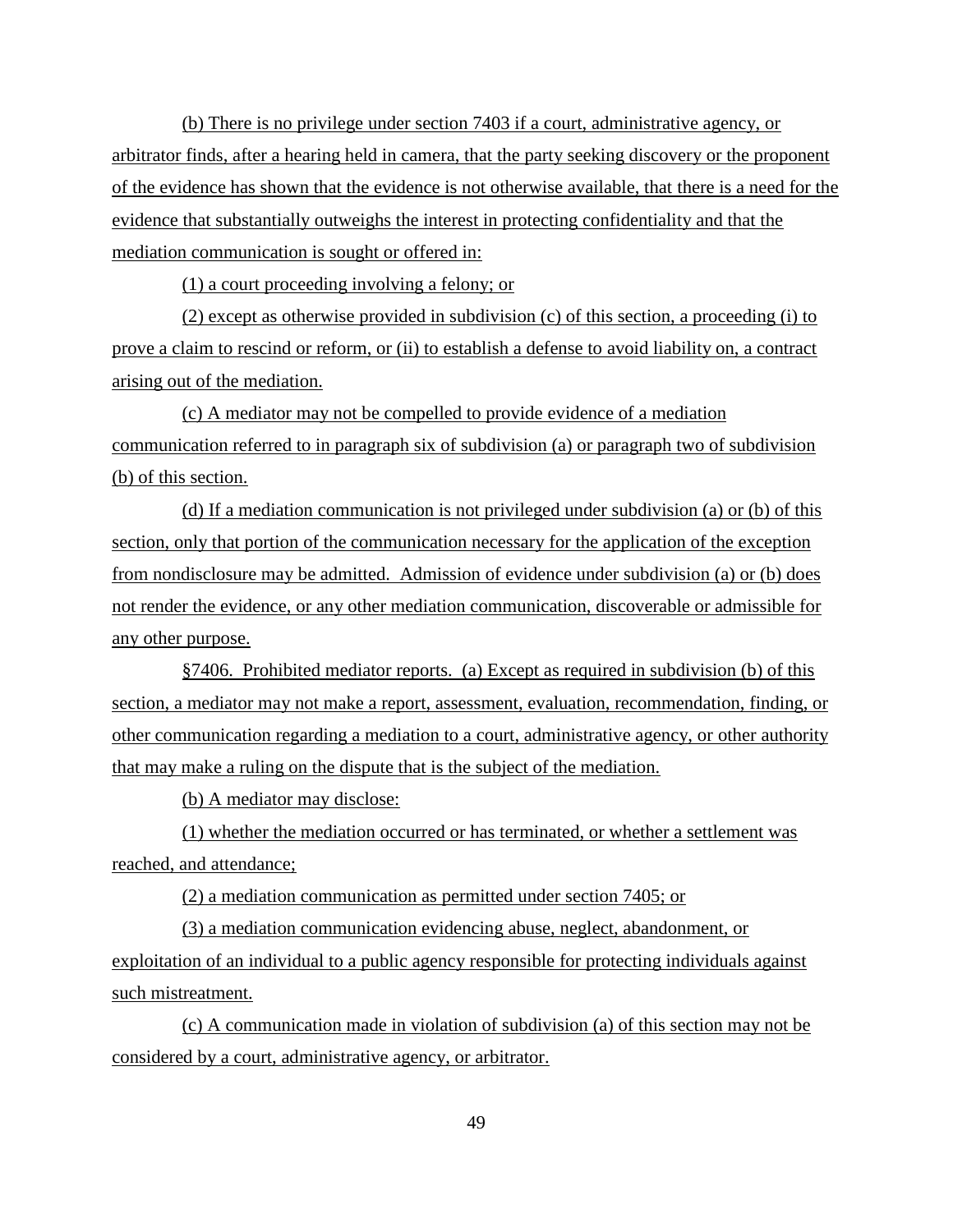§7407. Confidentiality. Unless subject to article six or seven of the public officers law, mediation communications are confidential to the greatest extent agreed to by the parties or provided by this article or other law or rule of this state.

§7408. Mediator's disclosure of conflicts of interest; background. (a) Before accepting a mediation, an individual who is requested to serve as a mediator shall:

(1) make an inquiry that is reasonable under the circumstances to determine whether there are any known facts that a reasonable individual would consider likely to affect the impartiality of the mediator, including a financial or personal interest in the outcome of the mediation and an existing or past relationship with a mediation party or foreseeable participant in the mediation; and

(2) disclose any such known fact to the mediation parties as soon as is practical before accepting a mediation.

(b) If a mediator learns any fact described in paragraph one of subdivision (a) of this section after accepting a mediation, the mediator shall disclose it as soon as is practicable.

(c) At the request of the mediation party, an individual who is requested to serve as a mediator shall disclose the mediator's qualifications to mediate a dispute.

(d) A person who violates subdivision (a) or (b) of this section is precluded by the violation from asserting a privilege as to his or her own statements under section 7403.

(e) Subdivisions (a), (b), and (c) of this section do not apply to an individual acting as a judge.

(f) No provision of this article requires that a mediator have a special qualification by background or profession.

§7409. Participation in mediation. An attorney may represent a party, or another individual designated by a party may accompany the party to, and participate in, a mediation. A waiver of representation or participation given before the mediation may be rescinded.

§7410. Relation to electronic signatures in global and national commerce. This article modifies, limits, or supersedes the federal Electronic Signatures in Global and National Commerce Act, 15 U. S. C. § 7001 et seq., but this article does not modify, limit or supersede

§ 101(c) of such Act or authorize electronic delivery of any of the notices described in § 103(b) of such Act.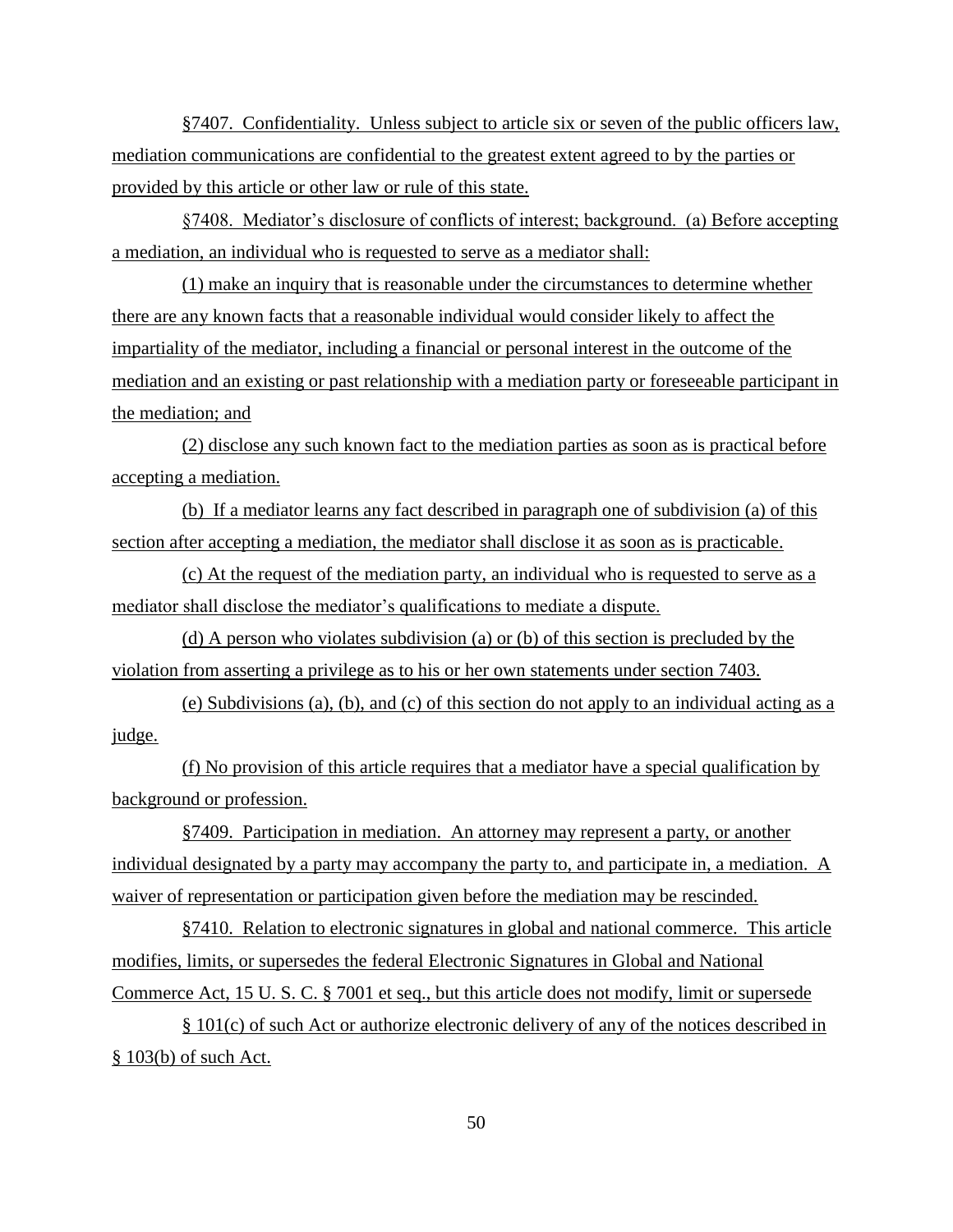§7411. Uniformity of application and construction. In applying and construing this article, consideration must be given to the need to promote uniformity of the law with respect to its subject matter among states that enact it.

§ 3. Severability clause. If any provision of this act or its application to any person or circumstance is held invalid, the invalidity does not affect other provisions or applications of this act which can be given effect without the invalid provision or application, and to this end the provisions of this act are severable.

§ 4. This act shall take effect on the first day of January next succeeding the date on which it shall become law and shall apply to all agreements to mediate and mediations pursuant to a referral entered into on or after such effective date.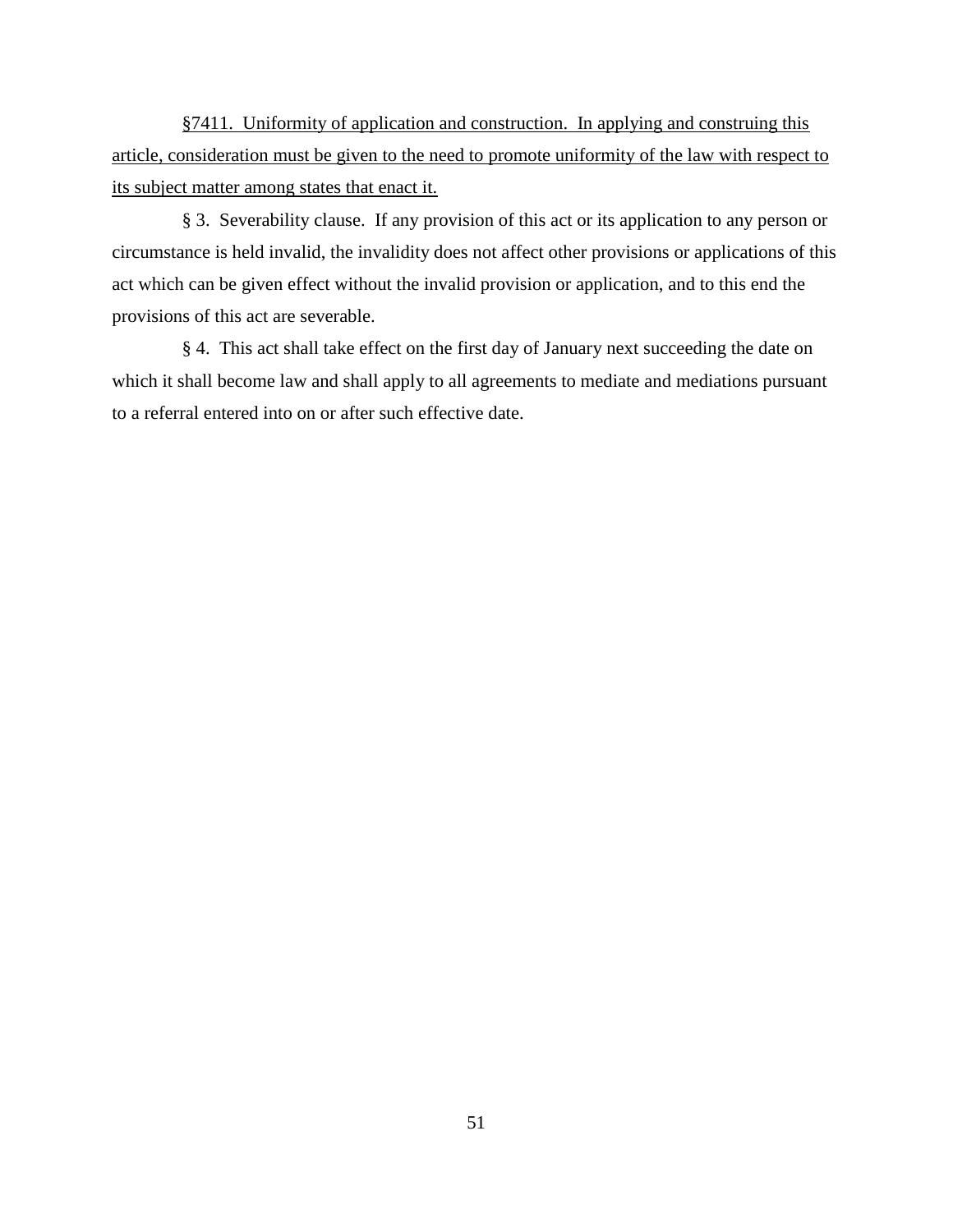**4.** Reinforcing the Viability of Consent as a Basis of General Personal Jurisdiction Over Foreign Corporations Authorized to do Business in New York State (CPLR § 301(a); BCL § 1302(e) (new); Gen. Assoc. Law § 18(5) (new); Ltd. Liability Co. Law § 802(c) (new); Not-for-Profit Corp. Law § 1301(e) (new); Partnership Law § 121-902(e) (new) and Partnership Law § 212-1502(r) (new)

This measure would amend §1301 of the Business Corporation Law (BCL) to reinforce the continuing viability of consent as a basis for general (all-purpose) personal jurisdiction over foreign corporations authorized to do business in New York. In so doing, the measure serves a substantial public interest. Being able to sue New York-licensed corporations in New York on claims that arose elsewhere will save New York residents—individuals and New York companies alike—the expense and inconvenience of traveling to distant forums to seek the enforcement of corporate obligations. The measure likewise amends the General Associations Law, the Limited Liability Company Law, the Not-for-Profit Corporation Law, and the Partnership Law to encompass other similarly situated foreign business organizations that must register to do business in New York.

Until recently, a foreign corporation doing business in New York could be sued here on claims arising anywhere in the world. The doing of business in New York, such as soliciting and facilitating orders for New York sales from an office in New York staffed by corporate employees, was treated as corporate "presence," which traditionally allowed for the assertion of general personal jurisdiction. When general jurisdiction exists, the claim being sued upon need not arise out of activity of the corporate defendant in New York. These principles were articulated in the 1917 case of *Tauza v. Susquehanna Coal Co*., 220 N.Y. 259, and carried forward by CPLR 301.

In the recent decision of *Daimler AG v. Bauman*, 134 S.Ct. 746 (2014), however, the U.S. Supreme Court held that due process requires more than the doing of business in a state before the courts of that state may assert general jurisdiction. By analogy to the assertion of general jurisdiction over individuals domiciled in the state, the corporation must be "at home" in the state. This means that the only type of local activity by a corporation that will ordinarily qualify for general jurisdiction is incorporation in the state or maintenance of its principal place of business in the state. Id. at 760-62. Doing business in the state, by itself, will not suffice, even if such business is conducted on a regular and systematic basis from a local office or other facility. *Tauza*-type general jurisdiction, therefore, is no longer available in New York for those seeking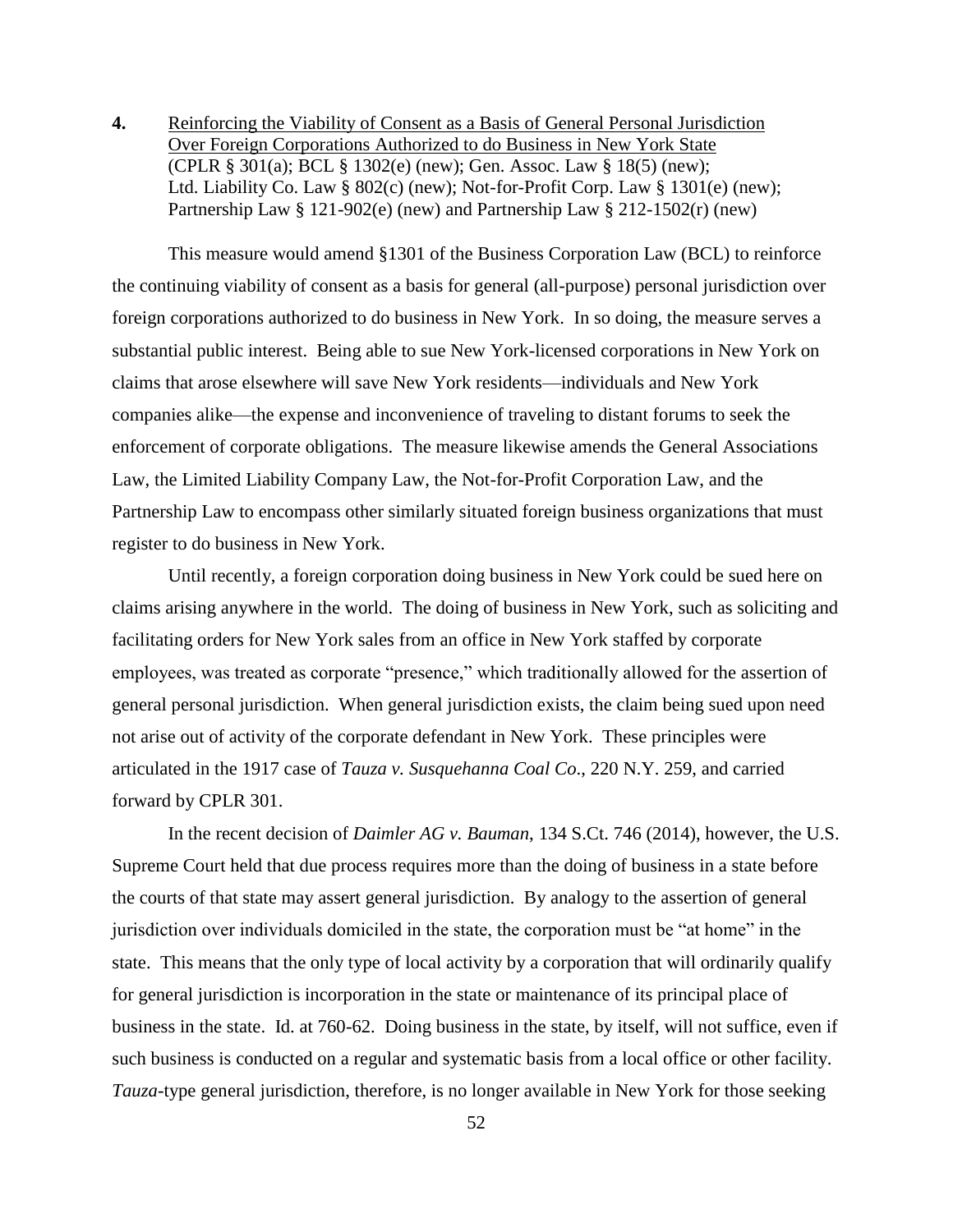to enforce corporate obligations incurred outside the state. On the other hand, *Daimler*'s athome requirement has no application to cases in which a corporation is subject to "specific" jurisdiction pursuant to a long-arm statute, such as CPLR 302, which confers jurisdiction for claims arising from a defendant's local acts.

Because *Daimler*'s limitation on general jurisdiction was decided on the basis of constitutional due process, amending the CPLR to explicitly confer general jurisdiction over foreign corporations simply because they are doing business in the state would be futile. The *Daimler* Court, however, did not address consent-based general jurisdiction that occurs through corporate licensing and registration with the Secretary of State. (See 134 S.Ct. at 755-56, citing the "textbook case" of *Perkins v. Benguet Consolidated Mining Co*., 342 U.S. 437 (1952), for guidance as to circumstances that permit exercise of general jurisdiction "over a foreign corporation that has not consented to suit in the forum.")

A foreign corporation, as a condition of doing business in New York, must apply for authorization to do so from the New York Secretary of State. BCL § 1301(a). As a part of such licensing and registration, BCL § 304(b) specifies that the corporation must designate the Secretary of State as its agent upon whom process may be served in a New York action. See also BCL § 1304(a)(6). Furthermore, BCL § 304(c) provides that foreign corporations already authorized to do business in New York as of the 1963 effective date of the BCL were "deemed" to have made such designation. (During the statutory regime that preceded adoption of the BCL, foreign corporations seeking authorization to do business in New York could appoint either a private individual or a public officer as agent upon whom process could be served. See *Karius v. All States Freight, Inc*., 176 Misc. 155, 159 (Sup.Ct. Albany Co. 1941)).

From 1916 to the present, New York courts — State and Federal — have held that a foreign corporation's registration to do business in New York constitutes consent by the corporation to general personal jurisdiction in the New York courts. Judge Benjamin N. Cardozo wrote in *Bagdon v. Philadelphia & Reading Coal & Iron Co*., 217 N.Y. 432 (1916), that such consent flows from the foreign corporation's statutorily required designation of a New York agent for service of process:

"The person designated is a true agent. The consent that he shall represent the corporation is a real consent. He is made the person "upon whom process may be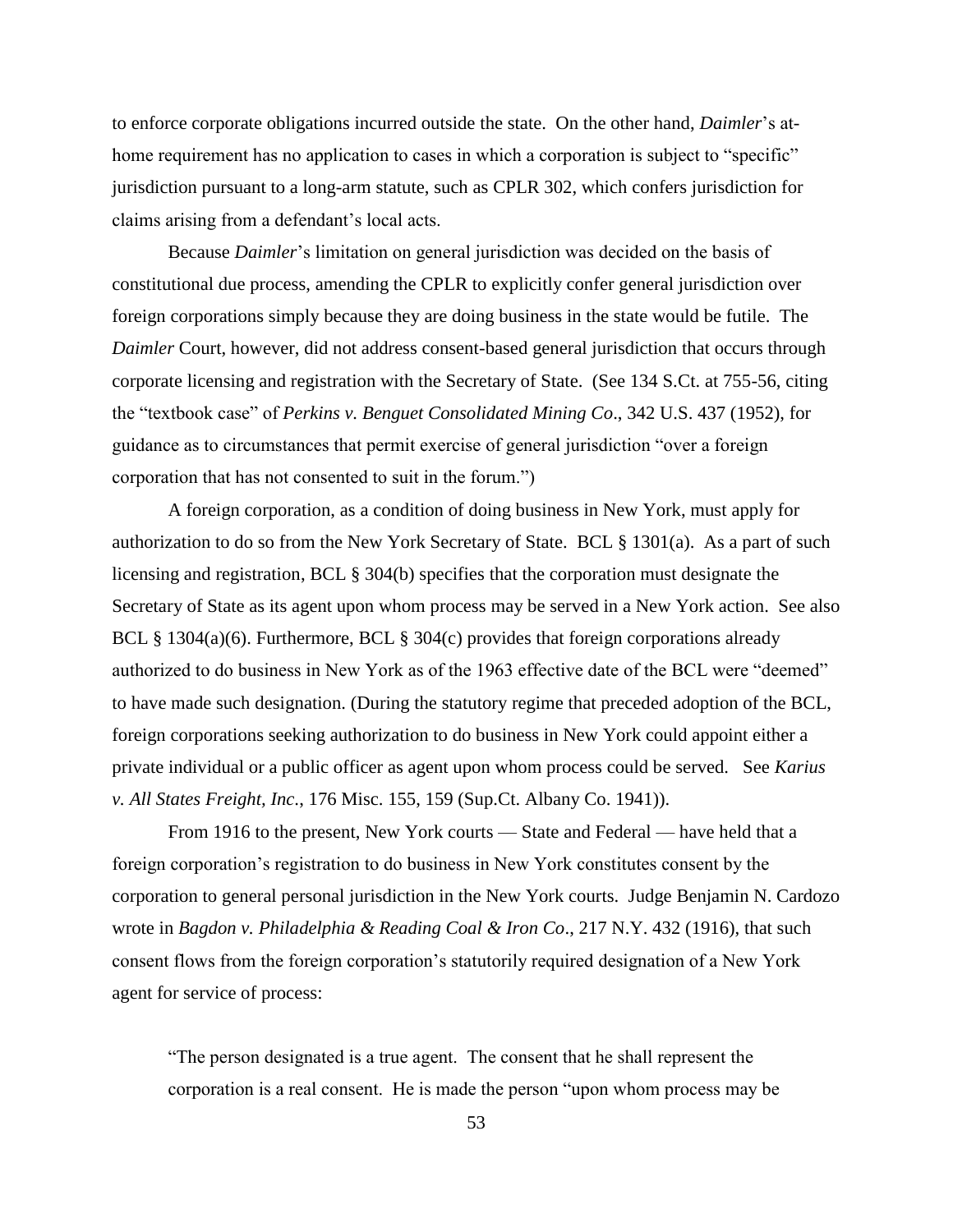served." The actions in which he is to represent the corporation are not limited. The meaning must, therefore, be that the appointment is for any action which under the laws of this state may be brought against a foreign corporation. . . . The contract deals with jurisdiction of the person. . . . It means that whenever jurisdiction of the subject matter is present, service on the agent shall give jurisdiction of the person." Id. at 436-37.

Judge Cardozo rejected the notion that the consent at issue in *Bagdon* was limited to claims that arose from the foreign corporation's New York activity. The consent extended to all claims, regardless of where they arose. Id. at 438.

Although the applicable New York statutes, both in 1916 and now, do not explicitly state that registration to do business or designation of a local agent to accept service of process constitutes consent to general jurisdiction, judicial interpretation of the statutes is what matters. The Supreme Court has twice recognized that a corporation's statutorily required designation of a local agent to accept process rationally may be interpreted as consent to general jurisdiction: "[W]hen a power is actually conferred by a document, the party executing it takes the risk of the interpretation that may be put upon it by the courts. The execution was the defendant's voluntary act." *Pennsylvania Fire Ins. Co. of Philadelphia v. Gold Issue Mining & Milling Co*., 243 U.S. 93, 96 (1917); see also *Neirbo Co. v. Bethlehem Shipbuilding Corp*., 308 U.S. 165, 174- 75 (1939).

From the time of *Bagdon*, almost all New York courts have held that consent to general personal jurisdiction is the inherent by-product of registration to do business in New York. Some have reasoned, as in *Bagdon*, that the act of consent is the designation of the Secretary of State or some other person as agent in New York (see, e.g., *Karius v. All States Freight, Inc*., supra, 176 Misc. at 159; *Robfogel Mill-Andrews Corp. v. Cupples Co*., 67 Misc.2d 623, 624 (Sup.Ct. Monroe Co. 1971); see also Restatement of the Law (Second) of Conflict of Laws § 44 (1971)), while others have held that a foreign corporation consents to general jurisdiction as a result of both registration "and concomitant designation of the Secretary of State as its agent for service of process" (*Augsbury Corp. v. Petrokey Corp*., 97 A.D.2d 173, 175 (3d Dep't 1983); see also *The Rockefeller University v. Ligand Pharmaceuticals Inc*., 581 F.Supp.2d 461, 466-67 (S.D.N.Y. 2008)). Still others have simply held that becoming licensed to do business in New York constitutes consent to general jurisdiction. *Le Vine v. Isoserve, Inc*., 70 Misc.2d 747, 749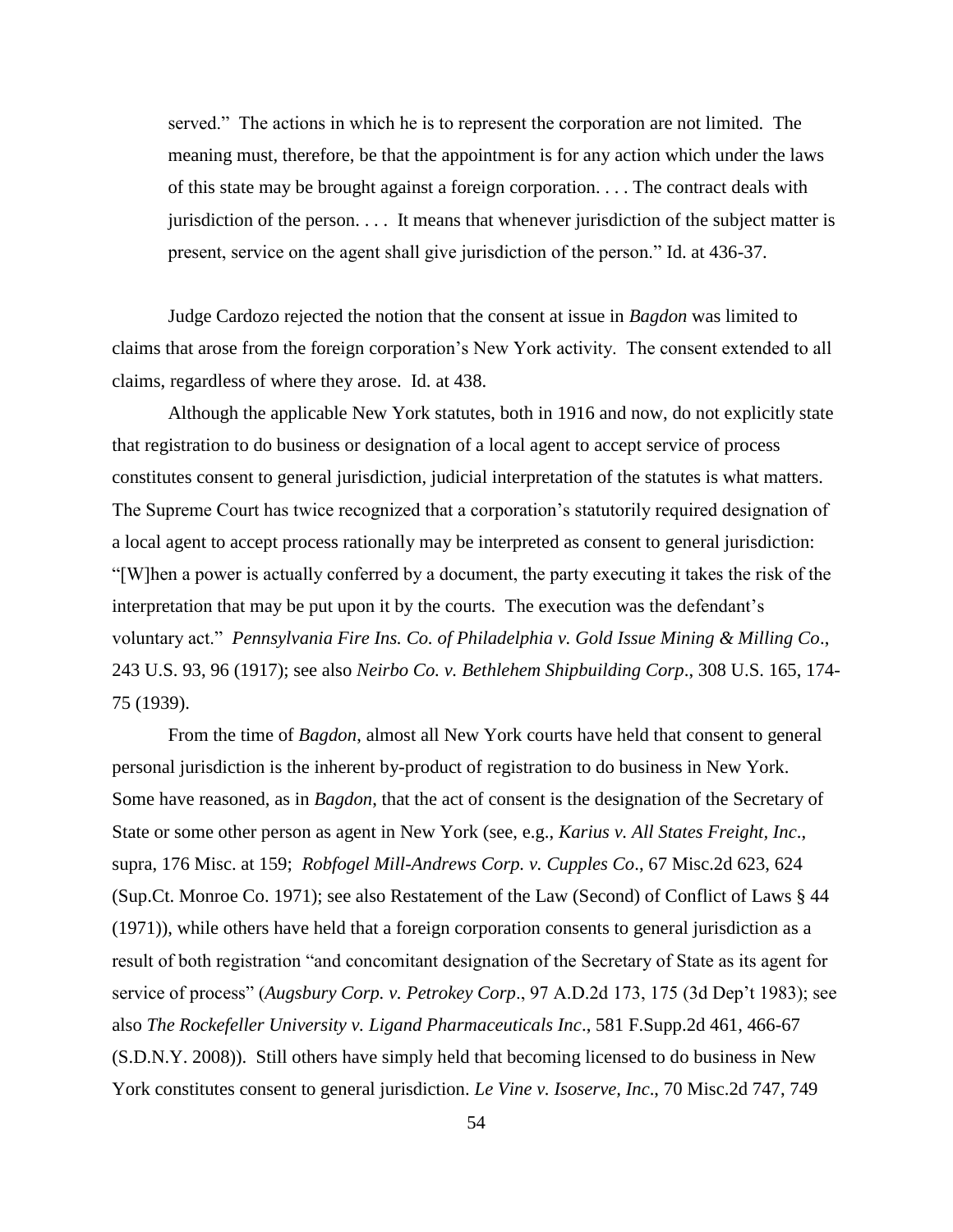(Sup.Ct. Albany Co. 1972); *STX Panocean (U.K.) Co., Ltd. v. Glory Wealth Shipping Pte Ltd*., 560 F.3d 127, 131 (2d Cir. 2009); *China National Chartering Corp. v. Pactrans Air & Sea, Inc*., 882 F.Supp.2d 579, 596 (S.D.N.Y. 2012); *Steuben Foods, Inc. v. Oystar Group*, 2013 WL 2105894 (W.D.N.Y. 2013) (observing in n.1 that a contrary decision in *Bellepointe, Inc. v. Kohl's Dep't Stores, Inc*., 975 F.Supp. 562, 564 (S.D.N.Y. 1997), has been rejected by the Second Circuit).

Because authorization to do business is not possible today without designation of the Secretary of State as an agent upon whom process may be served (BCL §§304(b)-(c)), the acts of designating the Secretary of State and becoming registered are co-equal in effect. The critical fact is that the corporation has agreed to subject itself to the regulation of the state of New York and thereby has consented to general personal jurisdiction. This is "part of the bargain by which [the foreign corporation] enjoys the business freedom of the State of New York." *Neirbo Co. v. Bethlehem Shipbuilding Corp*., supra, 308 U.S. at 175. For nearly 100 years, foreign corporations have been on notice that becoming licensed to do business in New York is a consent to general personal jurisdiction.

The addition of the proposed new subdivision (e) to BCL §1301 would codify the case law and provide a forceful legislative declaration as to the effect of a foreign corporation's registration to do business in New York. Consent to general jurisdiction is a fair requirement to impose on corporations that benefit from conducting business in New York. Such consent provides the certainty of a forum with open doors for the enforcement of obligations of New York-licensed corporations without the expense and burden of proving jurisdiction on a case-bycase basis. In *Daimler*, the Supreme Court recognized the value of having an "easily ascertainable" and "clear and certain forum in which a corporate defendant may be sued on any and all claims." 134 S.Ct. at 760.

Post-*Daimler* caselaw strongly supports the validity and value of the proposed measure. The Supreme Court, New York County, held in *Bailen v. Air & Liquid Systems Corp*., 2014 WL 3885949 (Aug.5, 2014), that *Daimler* "does not change the law with respect to jurisdiction based on consent." A corporation consents to New York jurisdiction "by registering as a foreign corporation and designating a local agent." See also *Corporate Jet Support, Inc. v. Lobosco Ins. Group, L.L.C*., 2015 WL 5883026 (Oct.7, 2015, Sup.Ct.N.Y.Co.) (same).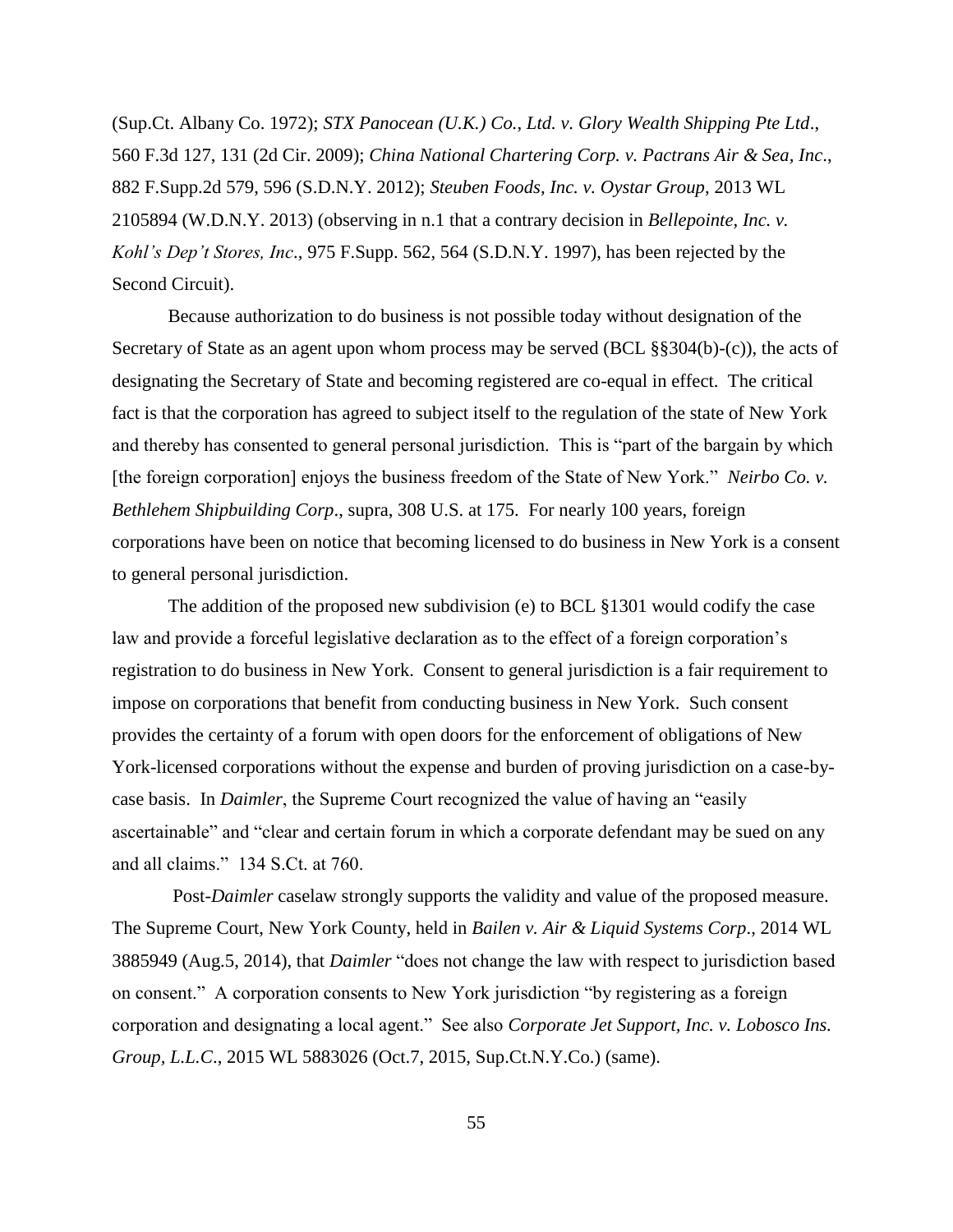The Appellate Division, First Department, also relied upon consent principles in *B & M Kingstone, LLC v. Mega Int'l Commercial Bank Co*., 131 A.D.3d 259 (1st Dep't 2015), motion for leave to appeal dismissed, 2015 WL 6457032, to require a Taiwanese bank, a branch of which was registered and doing business in New York, to respond to a post-judgment information subpoena concerning any assets held by certain third-party judgment debtors at the New York branch or any of the bank's non-New York branches. *Daimler* did not preclude the exercise of such jurisdiction. The relevant registration statute, Banking Law § 200, confers jurisdiction for causes of action against a foreign registered bank, or its branches, that arise out of a transaction in New York (id. § 200(3)), but the case here did not involve a cause of action against the bank—only participation in discovery proceedings concerning a judgment against other parties. The bank "consented to . . . regulatory oversight in return for permission to operate in New York. . . . This legal status also confers obligations to participate as [a] third-part[y] in lawsuits which involve [] assets under [its] management." (On a separate point, the IAS court denied the judgment creditor's request to enforce a restraining notice. The separate-entity rule of *Motorola Credit Corp. v. Standard Chartered Bank*, 24 N.Y.3d 149 (2014), prohibits the enforcement of restraining notices served on New York bank branches with respect to accounts in other branches of the bank located in foreign countries. This aspect of the IAS court's order was not appealed. The Appellate Division stressed that the *Motorola* Court limited its application of the separate-entity rule to restraining notices and turnover orders and therefore did not preclude enforcement of the information subpoena in the instant case.)

Several federal district courts have explicitly held that consent based on corporate registration survives *Daimler* as a constitutional basis for the exercise of general jurisdiction for claims against foreign corporations. See, e.g., *Acorda Therapeutics, Inc. v. Mylan Pharmaceuticals Inc*., 78 F.Supp.3d 572 (D.Del. 2015); *Forest Laboratories, Inc. v. Amneal Pharmaceuticals LLC,* 2015 WL 880599 (D.Del. 2015); *Otsuka Pharmaceutical Co. v. Mylan Inc*., 2015 WL 1305764 (D.N.J. 2015); *Perrigo Co. v. Meriel Ltd*., 2015 WL 1538088 (D.Neb. 2015). See also *Beach v. Citigroup Alternative Investments LLC*, 2014 WL 904650 (S.D.N.Y. 2014) (dicta).

To be sure, some federal courts have disagreed. For example, *AstraZeneca AB v. Mylan Pharmaceuticals, Inc*., 72 F.Supp.3d 549 (D.Del. 2014), held that consent jurisdiction and contacts-based jurisdiction—the latter being the matter at issue in *Daimler*—both require due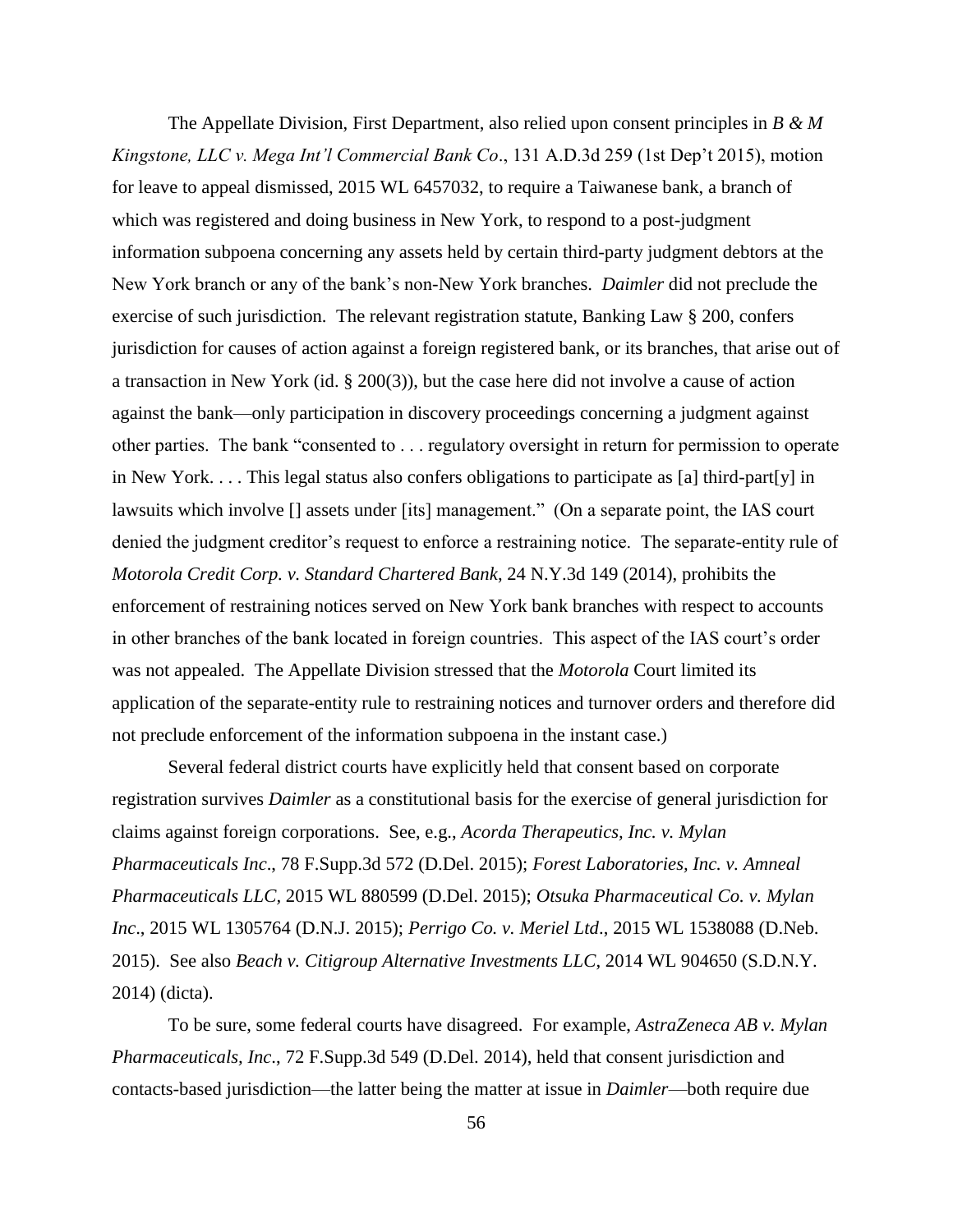process scrutiny, which corporate registration fails. The *AstraZeneca* court reasoned that one of the premises of *Daimler* was that a corporation is entitled to "some minimum assurance as to where its conduct will and will not render [it] liable to suit," and such notice is absent when registration is treated as consent to general personal jurisdiction. The court also argued that a corporate defendant registered in multiple states could be exposed to suits all over the country, a result that *Daimler*'s "at home" test sought to preclude. See also *Chatwal Hotels & Resorts LLC v. Dollywood Co*., 90 F.Supp.3d 97 (S.D.N.Y. 2015); *Public Impact, LLC v. Boston Consulting Group, Inc*., 2015 WL 4622028 (M.D.N.C. 2015) (applying pre-*Daimler* Fourth Circuit precedent).

*AstraZeneca* was convincingly answered by *Acorda Therapeutics, Inc. v. Mylan Pharmaceuticals Inc*., 2015 WL 186833 (D.Del. 2015), where the court held that consent is an entirely separate basis of jurisdiction from that based on minimum contacts. *Daimler* itself indicated that the issue before the Court was the scope of jurisdiction over corporations that had *not* consented to jurisdiction. 134 S.Ct. at 755-56. *Daimler* simply does not overrule or even call into question Supreme Court precedents upholding corporate registration as a constitutional basis for general jurisdiction. *Acorda* also rejected the argument that jurisdiction based on registration creates unpredictability. On the contrary, "[w]hen . . . the basis for jurisdiction is the voluntary compliance with a state's registration statute, which has long and unambiguously been interpreted as constituting consent to general jurisdiction in that state's courts, the corporation can have no uncertainty as to the jurisdictional consequences of its action." The number of states in which a corporation voluntarily registers to do business is irrelevant. (The split within the Delaware District Court is expected to be resolved in a consolidated appeal of *AstraZeneca* and *Acorda* to the Court of Appeals for the Federal Circuit. See 2015 WL 1467321.)

In short, the developing caselaw firmly supports New York's statutory reaffirmance that a foreign corporation that registers to do business in New York consents to general personal jurisdiction.

It is important to note that the doctrine of forum non conveniens provides a safety valve against unreasonable exercises of jurisdiction, even when corporate defendants are registered in New York. Forum non conveniens, codified in CPLR 327, authorizes courts, in their discretion, to dismiss cases that have no connection to New York. Recently, for example, the court in *Corporate Jet Support, Inc. v. Lobosco Ins. Group, L.L.C*., 2015 WL 5883026 (Oct. 7, 2015,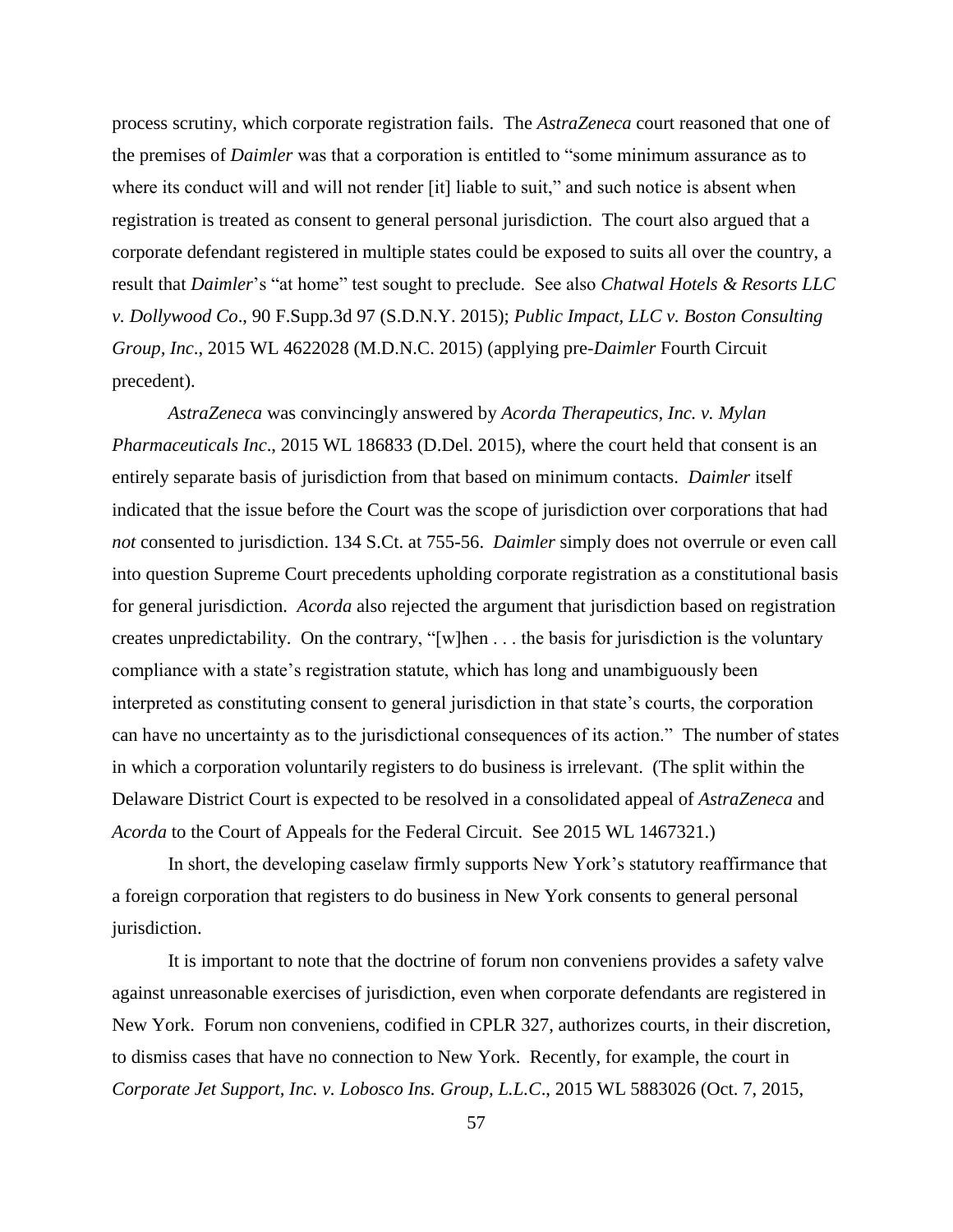Sup.Ct.N.Y.Co.), dismissed a New York action against a New York-registered corporate defendant, even though such registration conferred general jurisdiction, because New Jersey was a more appropriate forum: the case involved a New Jersey corporation suing another New Jersey corporation with respect to events that took place in New Jersey. See also *Bewers v. American Home Products Corp*., 99 A.D.2d 949 (1st Dep't), aff'd, 64 N.Y.2d 630 (1984) (court dismissed on forum non conveniens grounds where English citizens sued New York corporations for personal injuries allegedly caused by defendants' pharmaceutical products that were manufactured, tested, labelled, marketed, prescribed and ingested in England).

BCL §1312(a) will continue to provide an indirect enforcement mechanism to encourage foreign corporations doing business in New York to become authorized and thereby confer consent to general jurisdiction. BCL §1312(a) states that a foreign corporation doing business in New York without authority may not maintain an action in the state's courts until it obtains the necessary authorization and pays relevant fees, taxes, penalties and interest charges. This statute "regulate[s] foreign corporations which are conducting business in New York so that they will not be on a more advantageous footing than domestic corporations." *Reese v. Harper Surface Finishing Systems*, 129 A.D.2d 159, 162 (2d Dep't 1987).

BCL §1312(a) applies to corporations engaged in "regular, systematic and continuous" business in New York. See, e.g., *Highfill, Inc. v. Bruce and Iris, Inc*., 50 A.D.3d 742, 743 (2d Dep't 2008). This standard encompasses corporations that maintain offices or other facilities in New York for the purpose of engaging in a mix of local and interstate business and provides sufficient flexibility for the inclusion of corporations that do business in New York without a fixed location, as was the case in *Highfill*. It has been noted that the "regular, systematic and continuous business" standard helps to ensure compliance with constitutional limits on state regulation of purely interstate business. See *Airtran New York, LLC v. Air Group, Inc*., 46 A.D.3d 208, 214 (1st Dep't 2007).

Consistent with the history, policy and caselaw relating to foreign business corporations, this measure also codifies the principle that other types of foreign business organizations consent to general jurisdiction when they do business in New York and, pursuant to statute, expressly appoint the Secretary of State as their agent upon whom process may be served. This measure thus includes foreign joint stock associations and business trusts (see Gen. Assoc. Law §§18; 2(4) (these are the only "associations" that must designate the Secretary of State as agent));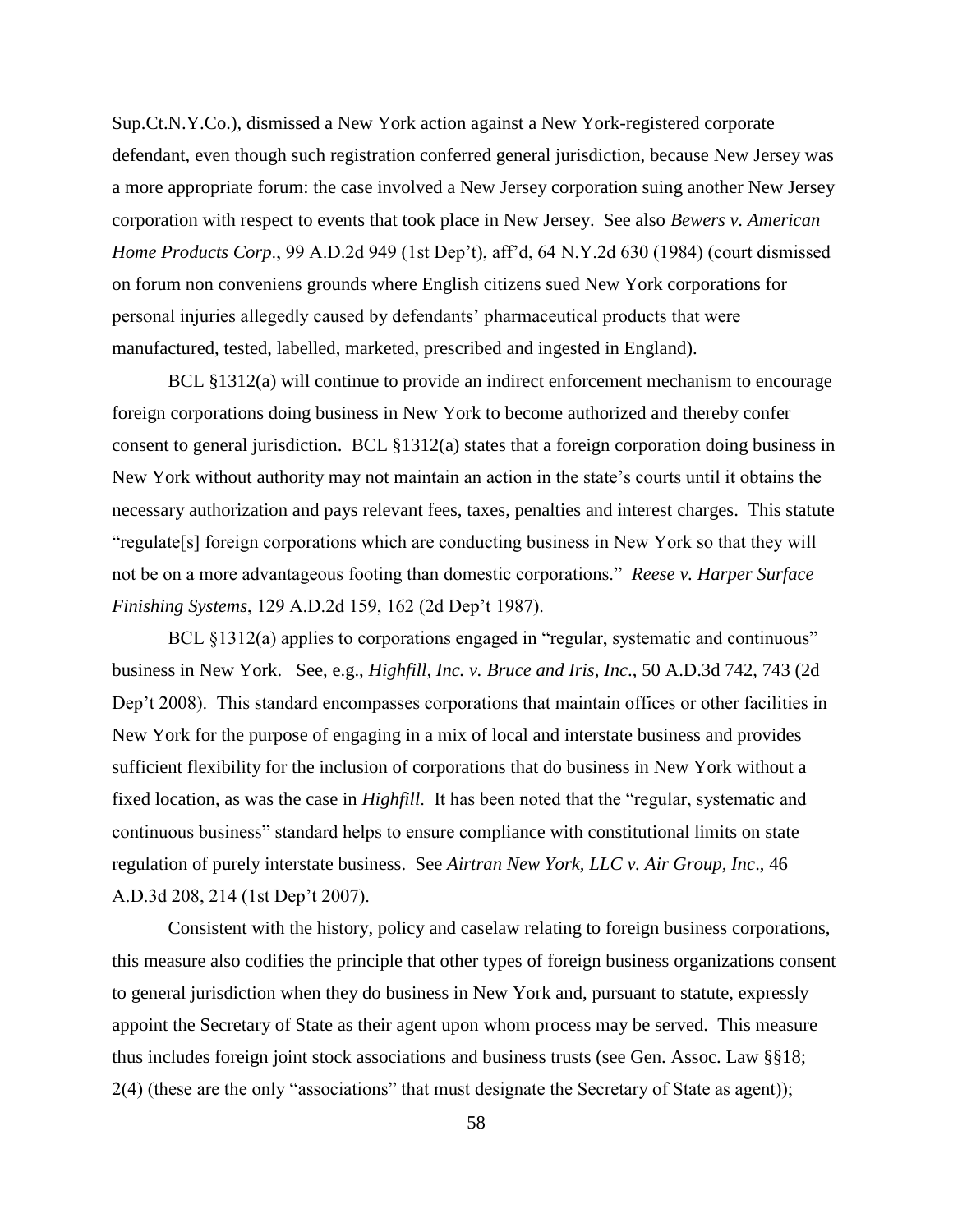foreign limited liability companies (see Ltd. Liability Co. Law §§301(a); 802(a)); foreign notfor-profit corporations (see Not-for-Profit Corp. Law §§304, 1301, 1304(a)(6)); foreign limited partnerships (see Partnership Law §§121-104; 121-902); and foreign limited liability partnerships (see Partnership Law §121-1502).

Authorized foreign corporations not wishing to continue their consent to jurisdiction may, of course, surrender their authority to do business in New York at any time in accordance with BCL §1310. Other types of business organizations may likewise withdraw their authorization or certificate of designation to do business in the State. Currently, however, there is no statutory language specifically delineating the date upon which the consent to jurisdiction is deemed withdrawn. Accordingly, this measure would also enact a new CPLR 301-a to provide that where a business organization which is registered, authorized or designated to do business in this state surrenders, withdraws or otherwise revokes its registration, authorization or certificate of designation, its consent to jurisdiction terminates on the date of such surrender, withdrawal or revocation.

With respect to not-for-profit corporations, the amendment of the Not-for-Profit Corporation Law (§1301(e)) recognizes that some not-for-profits, such as religious corporations, are exempt from the requirement that they designate the Secretary of State as an agent upon whom process may be served. See Relig. Corp. Law §2-b. See also Not-for-Profit Corp. Law §113(b); Private Housing Finance Law §13-a (limited-profit housing companies). In such cases, consent-based jurisdiction is lacking. Furthermore, foreign banks and foreign insurance companies are excluded from this measure. Although these foreign entities must register to do business in New York, their concomitant designation of the Secretary of Banking and the Secretary of Insurance, respectively, as an agent upon whom process may be served is explicitly limited by statute to a narrow range of claims. See Banking Law §200(3); Ins. Law §1212(a).

This measure, which would have no fiscal impact on the State, would take effect on the first of January next succeeding the date on which it shall have become law.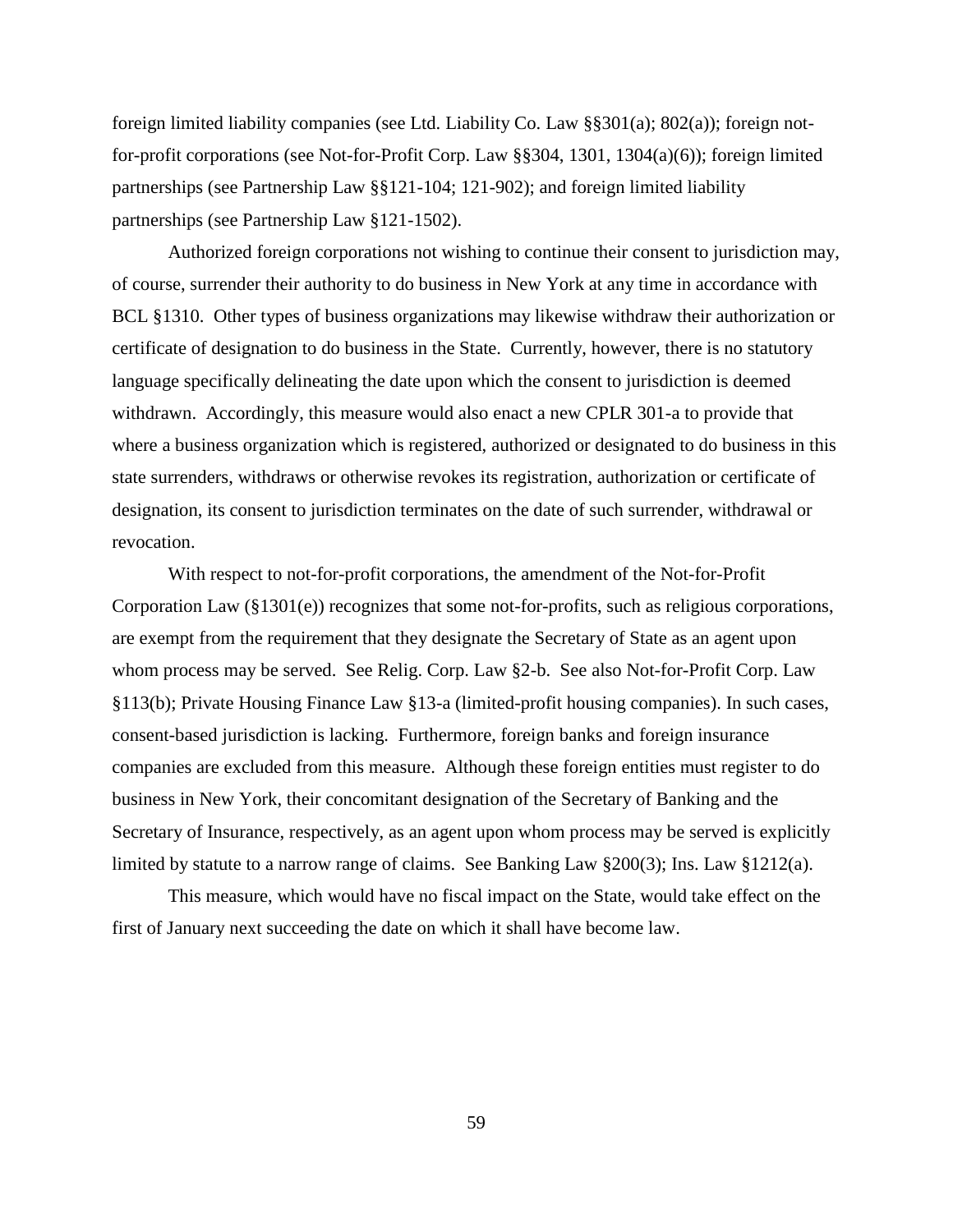#### Proposal

AN ACT to amend the civil practice law and rules, the business corporation law, the general associations law, the limited liability company law, the not-for-profit corporation law and the partnership law, in relation to consent to jurisdiction by foreign business organizations authorized to do business in New York

The People of the State of New York, represented in Senate and Assembly, do enact as

## follows:

Section 1. The civil practice law and rules is amended by adding a new section 301-a to read as follows:

§301-a. Termination of consent to jurisdiction in certain cases. Where a business organization registered, authorized or designated to do business in this state surrenders, withdraws or otherwise revokes its registration, authorization or certificate of designation, its consent to jurisdiction terminates on the date of such surrender, withdrawal or revocation.

§ 2. Section 1301 of the business corporation law is amended by adding a new paragraph (e) to read as follows:

(e) A foreign corporation's application for authority to do business in this state, whenever filed, constitutes consent to the jurisdiction of the courts of this state for all actions against such corporation. A surrender of such application shall constitute a withdrawal of consent to jurisdiction.

§ 3. Section 18 of the general associations law is amended by adding a new subdivision 5 to read as follows:

5. An association's certificate of designation prescribed by this section, whenever filed, constitutes consent to the jurisdiction of the courts of this state for all actions against such association. A revocation of such designation shall constitute a withdrawal of consent to jurisdiction.

§ 4. Section 802 of the limited liability company law is amended by adding a new subdivision (c) to read as follows:

(c) A foreign limited liability company's application for authority to do business in this state, whenever filed, constitutes consent to the jurisdiction of the courts of this state for all actions against such limited liability company. A surrender of such application shall constitute a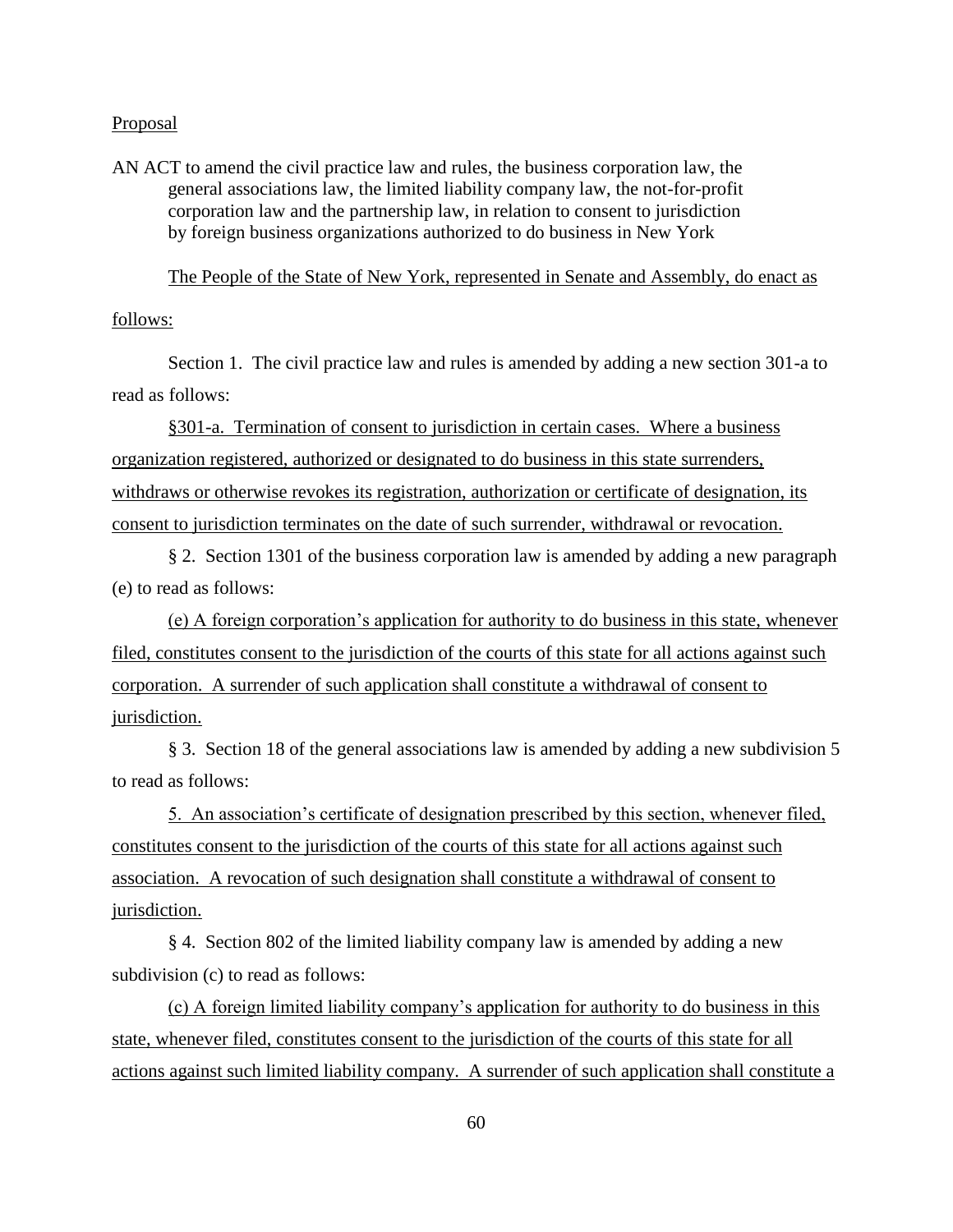withdrawal of consent to jurisdiction.

§ 5. Section 1301 of the not-for-profit corporation law is amended by adding a new paragraph (e) to read as follows:

(e) A foreign corporation's application for authority to conduct activities in this state, whenever filed, constitutes consent to the jurisdiction of the courts of this state for all actions against such corporation unless such corporation is exempt from any law requiring it to designate the secretary of state as agent of the corporation upon whom process against it may be served and it has made no such designation. A surrender of such application shall constitute a withdrawal of consent to jurisdiction.

§ 6. Section 121-902 of the partnership law is amended by adding a new subdivision (e) to read as follows:

(e) A foreign limited partnership's application for authority to do business in this state, whenever filed, constitutes consent to the jurisdiction of the courts of this state for all actions against such foreign limited partnership. A surrender of such application shall constitute a withdrawal of consent to jurisdiction.

§ 7. Section 121-1502 of the partnership law is amended by adding a new subdivision (r) to read as follows:

(r ) A foreign limited liability partnership's notice to carry on or conduct or transact business or activities as a New York registered foreign limited liability partnership in this state, whenever filed, constitutes consent to the jurisdiction of the courts of this state for all actions against such foreign limited liability partnership. A withdrawal of such notice shall constitute a withdrawal of consent to jurisdiction.

§ 8. This act shall take effect on the first of January next succeeding the date on which it shall have become law.

61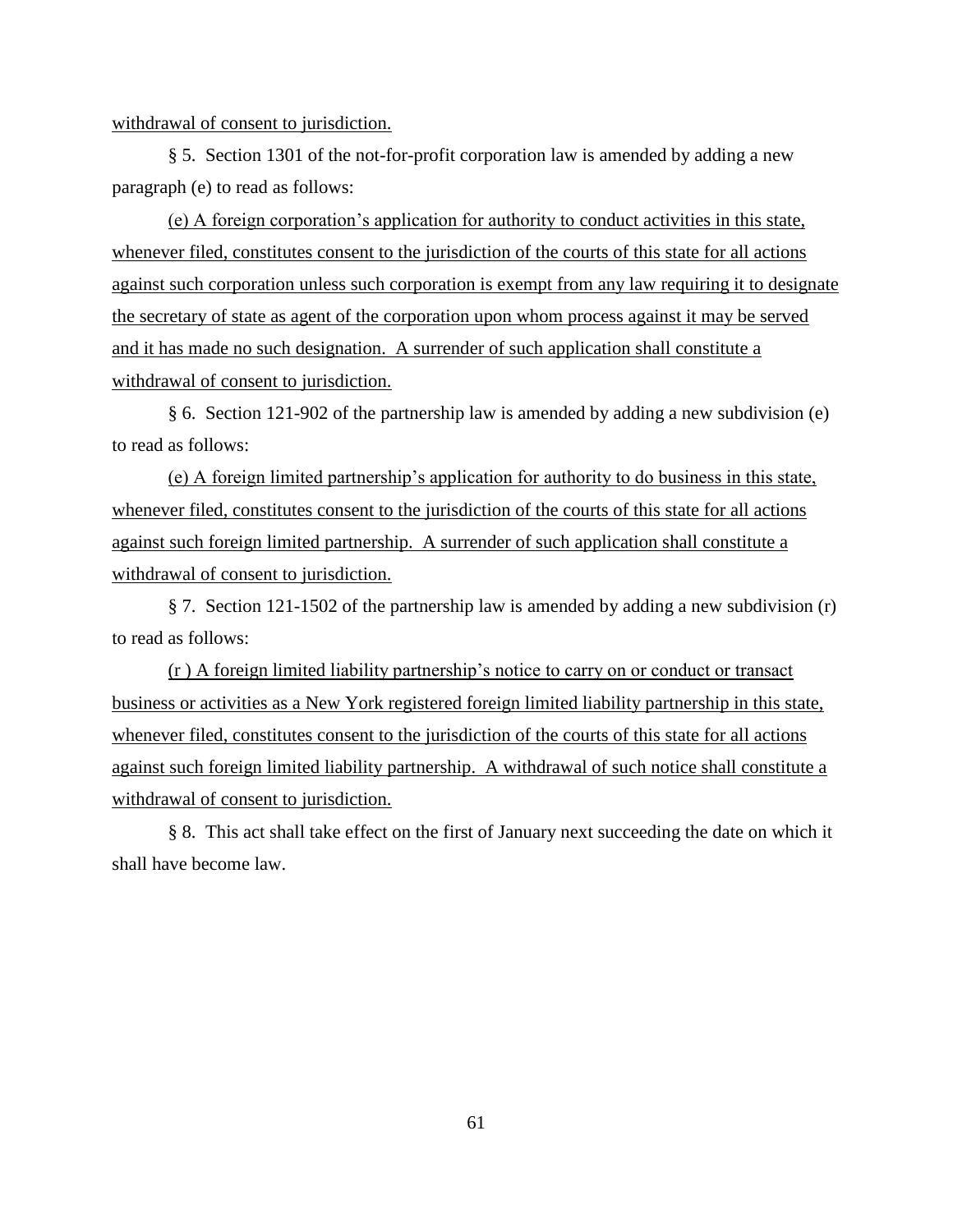**5.** Permitting Service of a Levy upon any Branch of a Financial Institution to be Effective as to any Account as to Which the Institution is a Garnishee (CPLR §§ 5222(a), 5225(b), 5227, 5232(a) and 6214(a))

The Committee recommends that the "separate entity rule," which limits the effect of levies, restraining notices and orders of pre-judgment attachment served upon financial institutions as garnishees to accounts maintained at the branch served, be legislatively repealed so that service of such levies and orders upon any office of the institution will be effective as to any account held by the institution as garnishee, regardless of any nominal identification of the account with a particular office. The original purpose of the rule was to avoid undue interference with ordinary banking transactions and the possibility of a bank suffering multiple liabilities because of the inability for one branch served with a restraining notice or other order to instantaneously notify all other branches. But in the current era when all offices of every financial institution are in instant communication with each other by computer networks, this rule has outlived any usefulness and should be eliminated.

The Committee believes that the now ubiquitous use of computer networks that give all branch offices of a financial institution instantaneous access to central data banks makes the limitation of the separate entity rule obsolete, and its continued existence unnecessarily complicates and limits enforcement of judgments and attachments without any mitigating benefit to concepts of fairness or the functioning of the civil justice system.

The only rationale offered for its application on the domestic front is that some bank branches may not have broad access to the data banks containing account information on other branches. If this be the case, it must be concluded that it is because the bank in question chose to organize itself in this manner; in which case it should be prepared to accept the consequences of possible double liability resulting from service of a restraining notice on a New York branch. Whatever decisions a bank may make about its computer networks, in the current era of instant email communications it cannot be seriously argued that any bank would be burdened by developing a protocol for providing immediate notice to all branches of a restraining notice served on any branch.

The Committee recognizes that the Court of Appeals recently reached a different conclusion as to the application of the separate entity rule in the international context in *Motorola Credit Corp. v. Standard Chartered Bank,* 24 N.Y.3d 149 (October 23, 2014). In that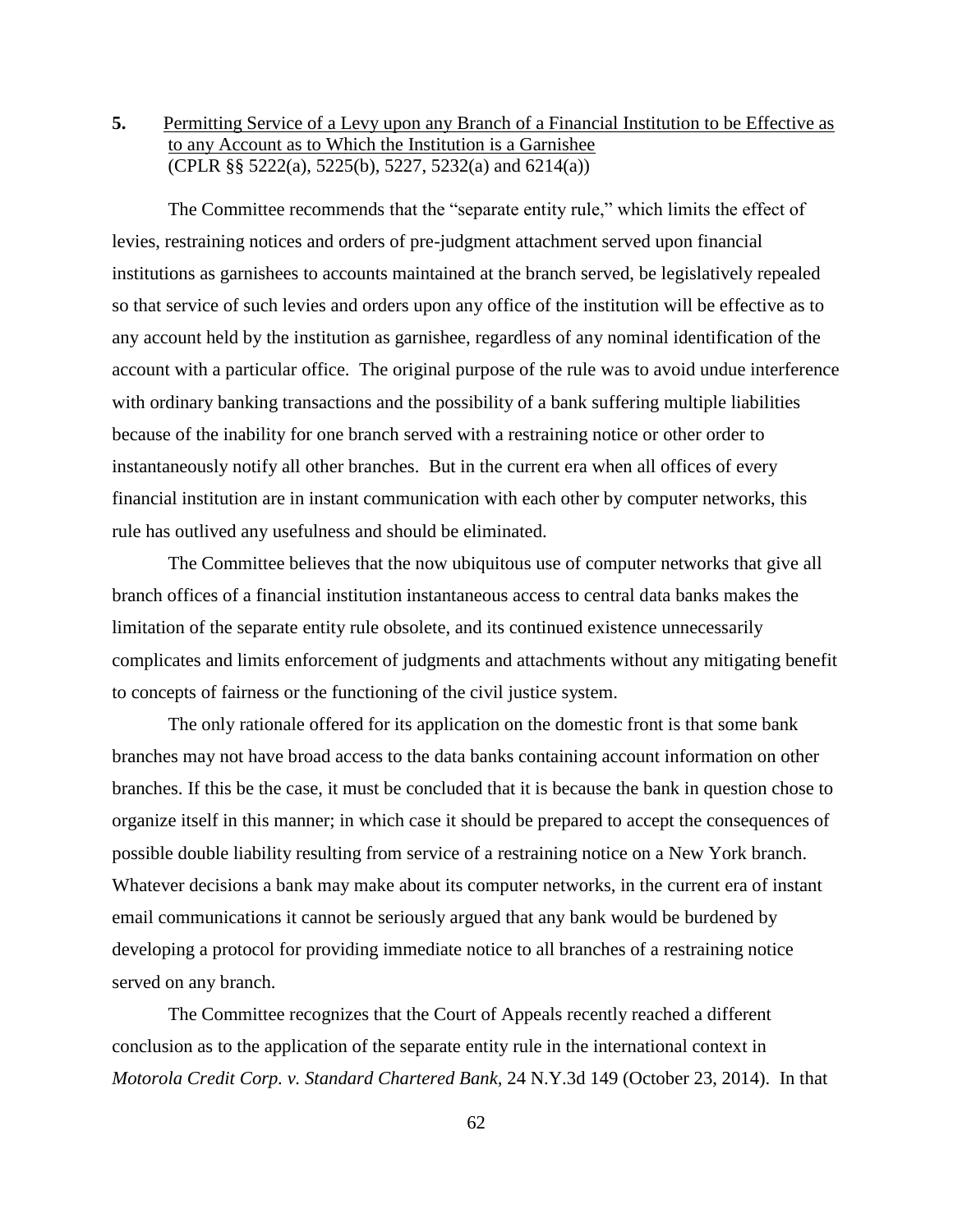decision, the Court held that the separate entity rule is a common law doctrine not based on jurisdictional or constitutional principles which precluded giving effect to a restraining order served on a branch of Standard Chartered Bank in New York to restrain the bank from releasing assets in its branch in United Arab Emirates, thus preventing plaintiff from collecting \$30 million of the over \$2 billion of which it was defrauded by defendants. In support of its conclusion, the Court noted the long-standing history of the rule in New York, the reliance of the international banking community on the rule in establishing branches in New York, the continuing difficulties in conducting a world-wide search for a debtor's assets despite technological advances and centralized banking, and promotion of international comity by avoiding conflicts among sovereign schemes of bank regulation. The Court specifically stated that its decision did not address the application of the separate entity rule to bank branches in New York and elsewhere in the United States. *Motorola*, supra, n. 2.

Respectfully, the Committee believes that the reasons offered by the Court of Appeals in Motorola for preserving the separate entity rule in the international banking arena are no longer sustainable, for reasons explored in some depth in the dissent in *Motorola* (Abdus-Salaam, J, joined by Pigott, J.). The supposed difficulty in communicating among branches spread across the world can present a difficulty only if the bank chooses to make it so, as mentioned above in connection with domestic banks and branches. Banks have had to accommodate vast changes in the nature and extent of their relationships with their customers in recent decades, and there is nothing unique about the separate entity rule that should exempt it from adjustment to contemporary expectations of reasonable behavior by banks. As the dissent puts it, "Any burden imposed on the banks is far outweighed by the rights of judgment creditors to enforce their judgments." The existence of the separate entity rule is not a prerequisite to New York's preeminence in international finance, as indicated by New York's continued importance despite much greater governmental burdens such as the USA Patriot Act and the Bank Secrecy Act. Significantly, the long-standing availability to creditors of an injunction from New York courts to freeze assets in foreign bank branches has had no effect on New York's status in the world of finance. *United States v. First Natl. City Bank*, 379 U.S. 378 (1965); *Abuhamda v. Abuhamda*, 236 A.D. 2d 290, 654 N.Y.S. 2d 11 (1st Dept. 1997).

Nor is the limitation of the separate entity rule necessary to achieve any recognition of comity that may arise in the course of enforcing judgments. In the rare instances in which a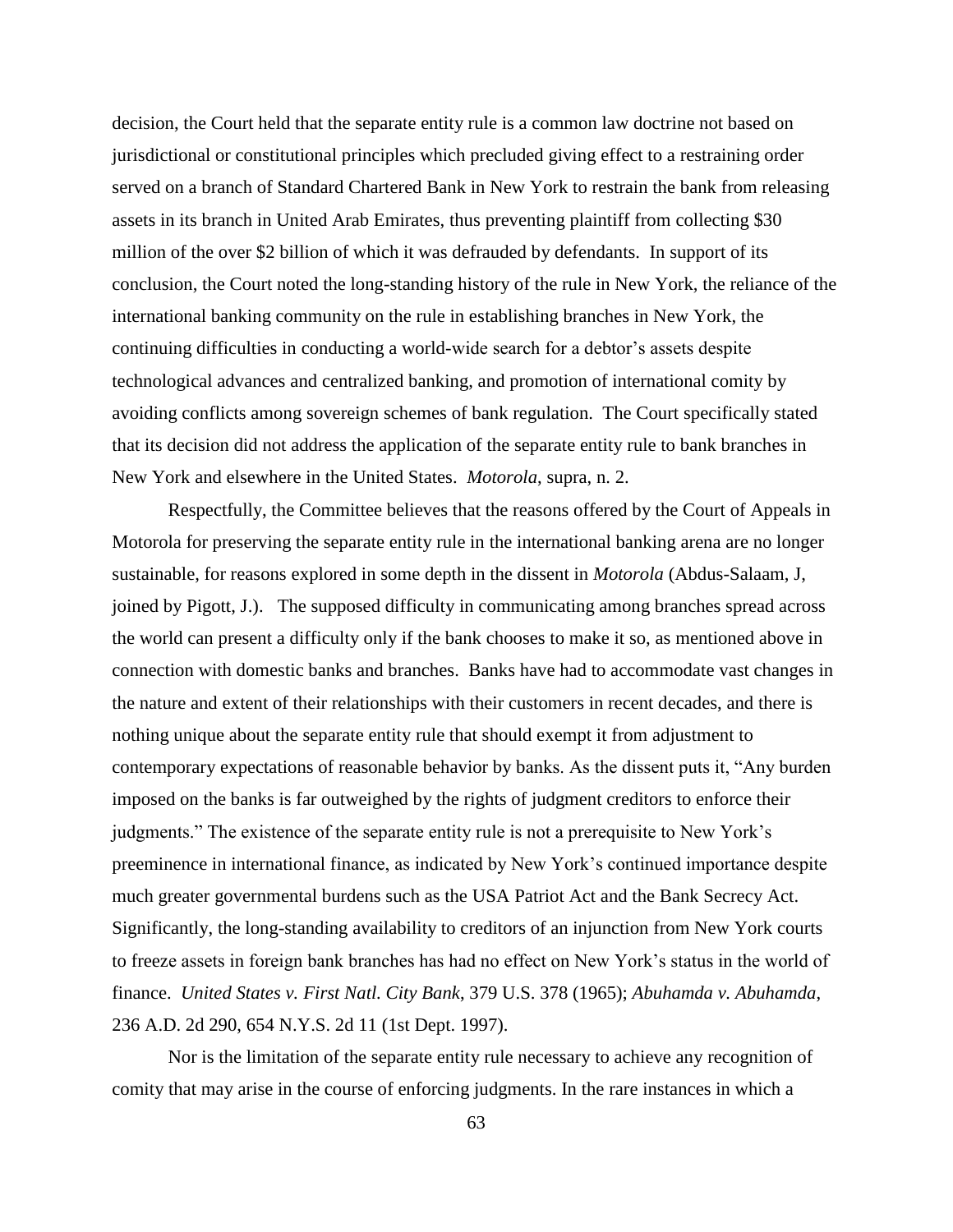conflict with a foreign regulatory body may arise, the courts may, in accordance with CPLR 5240 ("Modification or protective order; supervision of enforcement"), fashion a unique remedy for the unique difficulty encountered.

Accordingly, the Committee recommends that the operative language in the CPLR concerning restraining notices (CPLR 5222(a)), turnover orders for property of the debtor (CPLR 5225(b)) or debts owed to the debtor (CPLR 5227), levy upon personal property (CPLR 5232) and orders of attachment (CPLR 6214) be amended by providing that service upon a financial institution may be made by "serving any office of the financial institution."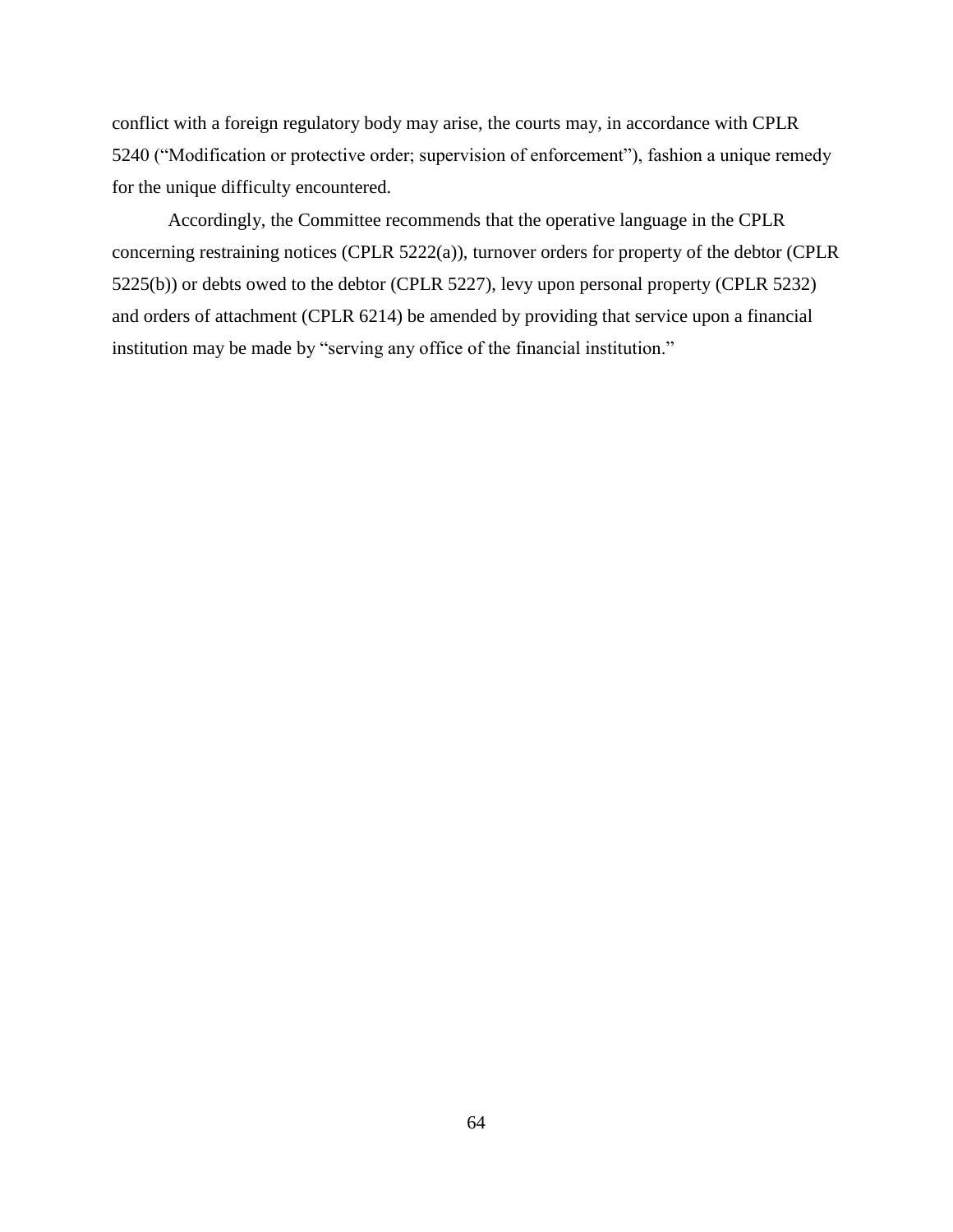#### Proposal

AN ACT to amend the civil practice law and rules, in relation to making service upon a financial institution of orders of attachment and notices and orders in aid of enforcement of judgments effective upon any account as to which the institution is a garnishee

The People of the State of New York, represented in Senate and Assembly, do enact as follows:

Section 1. Subdivision (a) of section 5222 of the civil practice law and rules, as amended by chapter 409 of the laws of 2000, is amended to read as follows:

(a) Issuance; on whom served; form; service. A restraining notice may be issued by the clerk of the court or the attorney for the judgment creditor as officer of the court, or by the support collection unit designated by the appropriate social services district. It may be served upon any person, except the employer of a judgment debtor or obligor where the property sought to be restrained consists of wages or salary due or to become due to the judgment debtor or obligor. It shall be served personally in the same manner as a summons or by registered or certified mail, return receipt requested or if issued by the support collection unit, by regular mail, or by electronic means as set forth in subdivision  $(g)$  of this section. It shall specify all of the parties to the action, the date that the judgment or order was entered, the court in which it was entered, the amount of the judgment or order and the amount then due thereon, the names of all parties in whose favor and against whom the judgment or order was entered, it shall set forth subdivision (b) and shall state that disobedience is punishable as a contempt of court, and it shall contain an original signature or copy of the original signature of the clerk of the court or attorney or the name of the support collection unit which issued it. Service of a restraining notice upon a department or agency of the state or upon an institution under its direction shall be made by serving a copy upon the head of the department, or the person designated by him or her and upon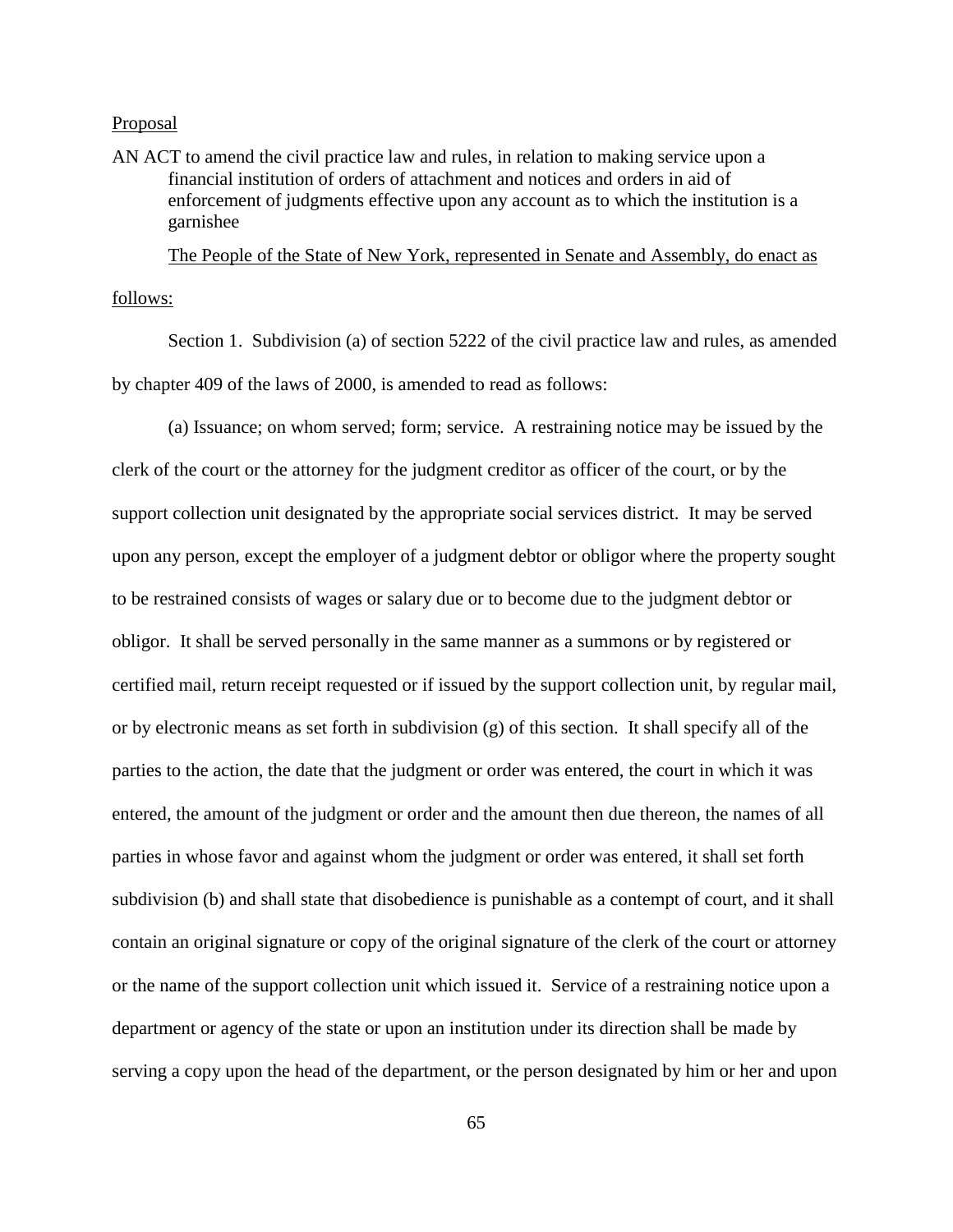the state department of audit and control at its office in Albany; a restraining notice served upon a state board, commission, body or agency which is not within any department of the state shall be made by serving the restraining notice upon the state department of audit and control at its office in Albany. Service at the office of a department of the state in Albany may be made by the sheriff of any county by registered or certified mail, return receipt requested, or if issued by the support collection unit, by regular mail. Service of a restraining notice upon a financial institution shall be made by serving any office of the financial institution.

§2. Subdivision (b) of section 5225 of the civil practice law and rules, as amended by chapter 388 of the laws of 1964, is amended to read as follows:

(b) Property not in the possession of judgment debtor. Upon a special proceeding commenced by the judgment creditor, against a person in possession or custody of money or other personal property in which the judgment debtor has an interest, or against a person who is a transferee of money or other personal property from the judgment debtor, where it is shown that the judgment debtor is entitled to the possession of such property or that the judgment creditor's rights to the property are superior to those of the transferee, the court shall require such person to pay the money, or so much of it as is sufficient to satisfy the judgment, to the judgment creditor and, if the amount to be so paid is insufficient to satisfy the judgment, to deliver any other personal property, or so much of it as is of sufficient value to satisfy the judgment, to a designated sheriff. Costs of the proceeding shall not be awarded against a person who did not dispute the judgment debtor's interest or right to possession. Notice of the proceeding shall also be served upon the judgment debtor in the same manner as a summons or by registered or certified mail, return receipt requested. The court may permit the judgment debtor to intervene in the proceeding. The court may permit any adverse claimant to intervene in the proceeding and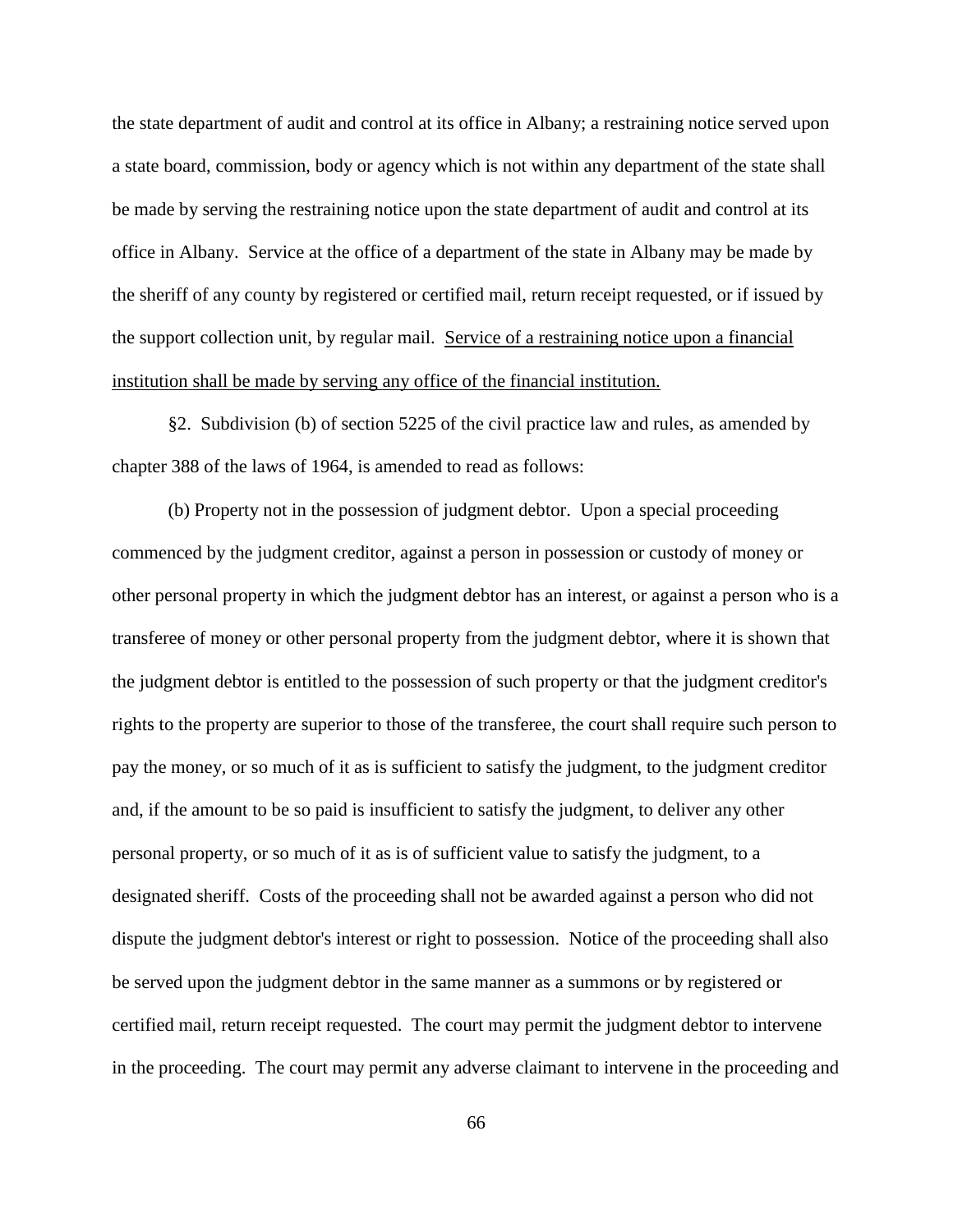may determine his or her rights in accordance with section 5239. Service of an order to show cause and petition or notice of petition and petition commencing a special proceeding pursuant to this subdivision upon a financial institution shall be made by serving any office of the financial institution.

§3. Section 5227 of the civil practice law and rules, as amended by chapter 532 of the laws of 1963, is amended to read as follows:

§ 5227. Payment of debts owed to judgment debtor. Upon a special proceeding commenced by the judgment creditor, against any person who it is shown is or will become indebted to the judgment debtor, the court may require such person to pay to the judgment creditor the debt upon maturity, or so much of it as is sufficient to satisfy the judgment, and to execute and deliver any document necessary to effect payment; or it may direct that a judgment be entered against such person in favor of the judgment creditor. Costs of the proceeding shall not be awarded against a person who did not dispute the indebtedness. Notice of the proceeding shall also be served upon the judgment debtor in the same manner as a summons or by registered or certified mail, return receipt requested. The court may permit the judgment debtor to intervene in the proceeding. The court may permit any adverse claimant to intervene in the proceeding and may determine his or her rights in accordance with section 5239. Service of an order to show cause and petition or notice of petition and petition commencing a special proceeding pursuant to this section upon a financial institution shall be made by serving any office of the financial institution.

§4. Subdivision (a) of section 5232 of the civil practice law and rules is amended to read as follows:

(a) Levy by service of execution. The sheriff or support collection unit designated by the

67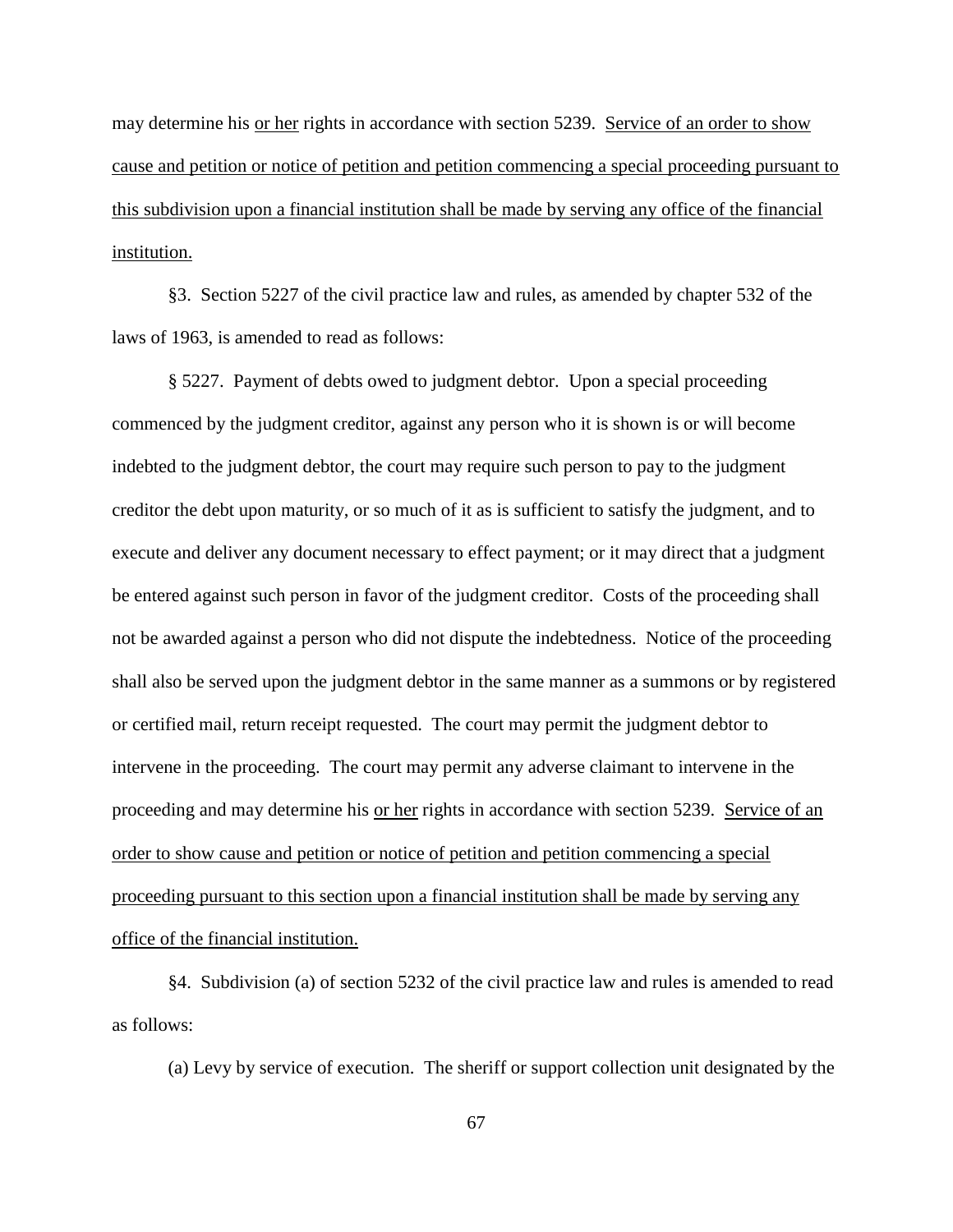appropriate social services district shall levy upon any interest of the judgment debtor or obligor in personal property not capable of delivery, or upon any debt owed to the judgment debtor or obligor, by serving a copy of the execution upon the garnishee, in the same manner as a summons, except that such service shall not be made by delivery to a person authorized to receive service of summons solely by a designation filed pursuant to a provision of law other than rule 318. Service upon a financial institution shall be made by serving any office of the financial institution. In the event the garnishee is the state of New York, such levy shall be made in the same manner as an income execution pursuant to section 5231 of this article. A levy by service of the execution is effective only if, at the time of service, the person served owes a debt to the judgment debtor or obligor or he or she is in the possession or custody of property not capable of delivery in which he or she knows or has reason to believe the judgment debtor or obligor has an interest, or if the judgment creditor or support collection unit has stated in a notice which shall be served with the execution that a specified debt is owed by the person served to the judgment debtor or obligor or that the judgment debtor or obligor has an interest in specified property not capable of delivery in the possession or custody of the person served. All property not capable of delivery in which the judgment debtor or obligor is known or believed to have an interest then in or thereafter coming into the possession or custody of such a person, including any specified in the notice, and all debts of such a person, including any specified in the notice, then due or thereafter coming due to the judgment debtor or obligor, shall be subject to the levy. The person served with the execution shall forthwith transfer all such property, and pay all such debts upon maturity, to the sheriff or to the support collection unit and execute any document necessary to effect the transfer or payment. After such transfer or payment, property coming into the possession or custody of the garnishee, or debt incurred by him[,] or her, shall not be subject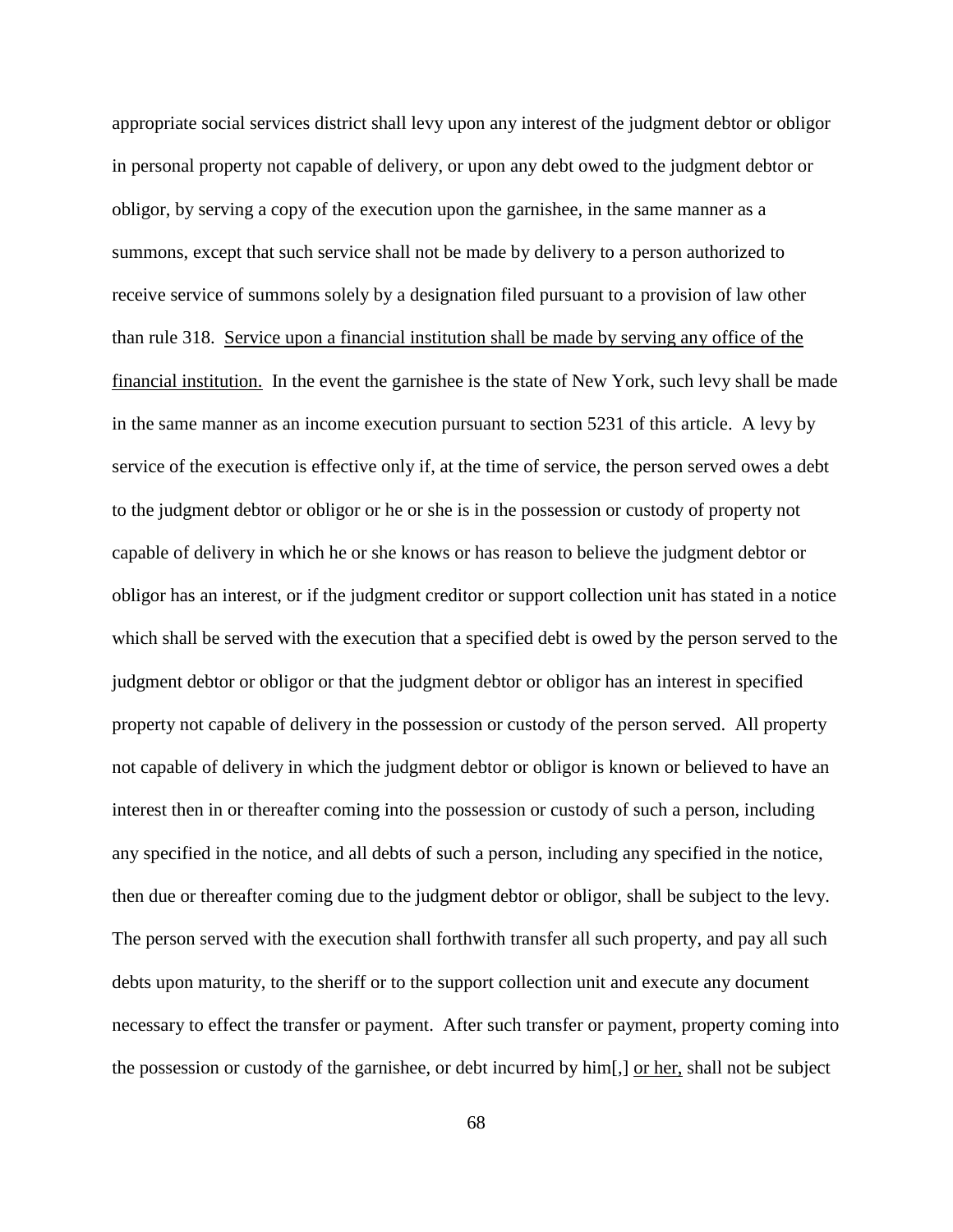to the levy. Until such transfer or payment is made, or until the expiration of ninety days after the service of the execution upon him or her, or of such further time as is provided by any order of the court served upon him or her, whichever event first occurs, the garnishee is forbidden to make or suffer any sale, assignment or transfer of, or any interference with, any such property, or pay over or otherwise dispose of any such debt, to any person other than the sheriff or the support collection unit, except upon direction of the sheriff or the support collection unit or pursuant to an order of the court. At the expiration of ninety days after a levy is made by service of the execution, or of such further time as the court, upon motion of the judgment creditor or support collection unit has provided, the levy shall be void except as to property or debts which have been transferred or paid to the sheriff or to the support collection unit or as to which a proceeding under sections 5225 or 5227 has been brought. A judgment creditor who, or support collection unit which, has specified personal property or debt to be levied upon in a notice served with an execution shall be liable to the owner of the property or the person to whom the debt is owed, if other than the judgment debtor or obligor, for any damages sustained by reason of the levy.

§ 5. Subdivision (a) of section 6214 of the civil practice law and rules is amended to read as follows:

(a) Method of levy. The sheriff shall levy upon any interest of the defendant in personal property, or upon any debt owed to the defendant, by serving a copy of the order of attachment upon the garnishee, or upon the defendant if property to be levied upon is in the defendant's possession or custody, in the same manner as a summons except that such service shall not be made by delivery of a copy to a person authorized to receive service of summons solely by a designation filed pursuant to a provision of law other than rule 318. Service upon a financial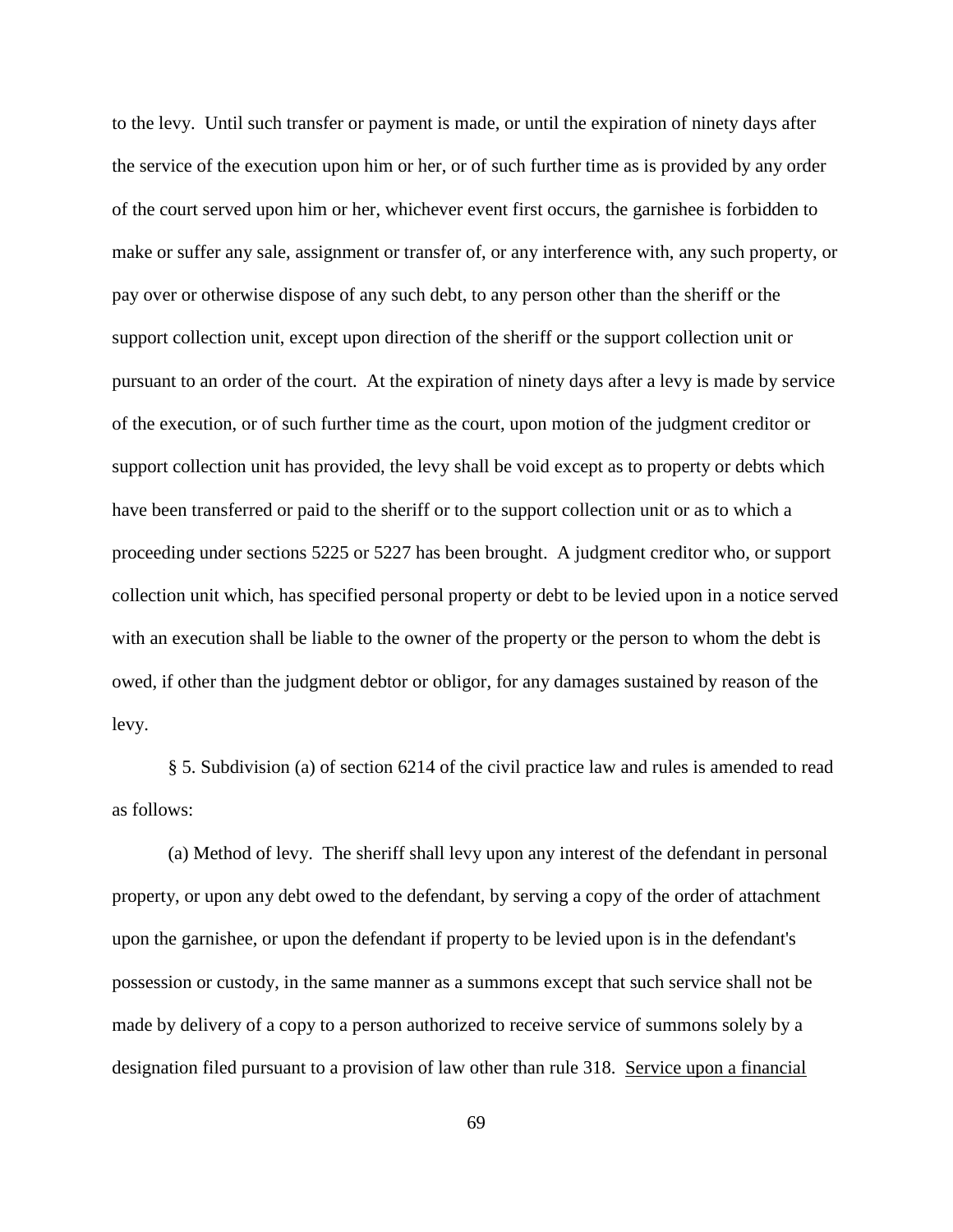# institution shall be made by serving any office of the financial institution.

§6. This act shall take effect on the first day of January next succeeding the date on which it shall become law.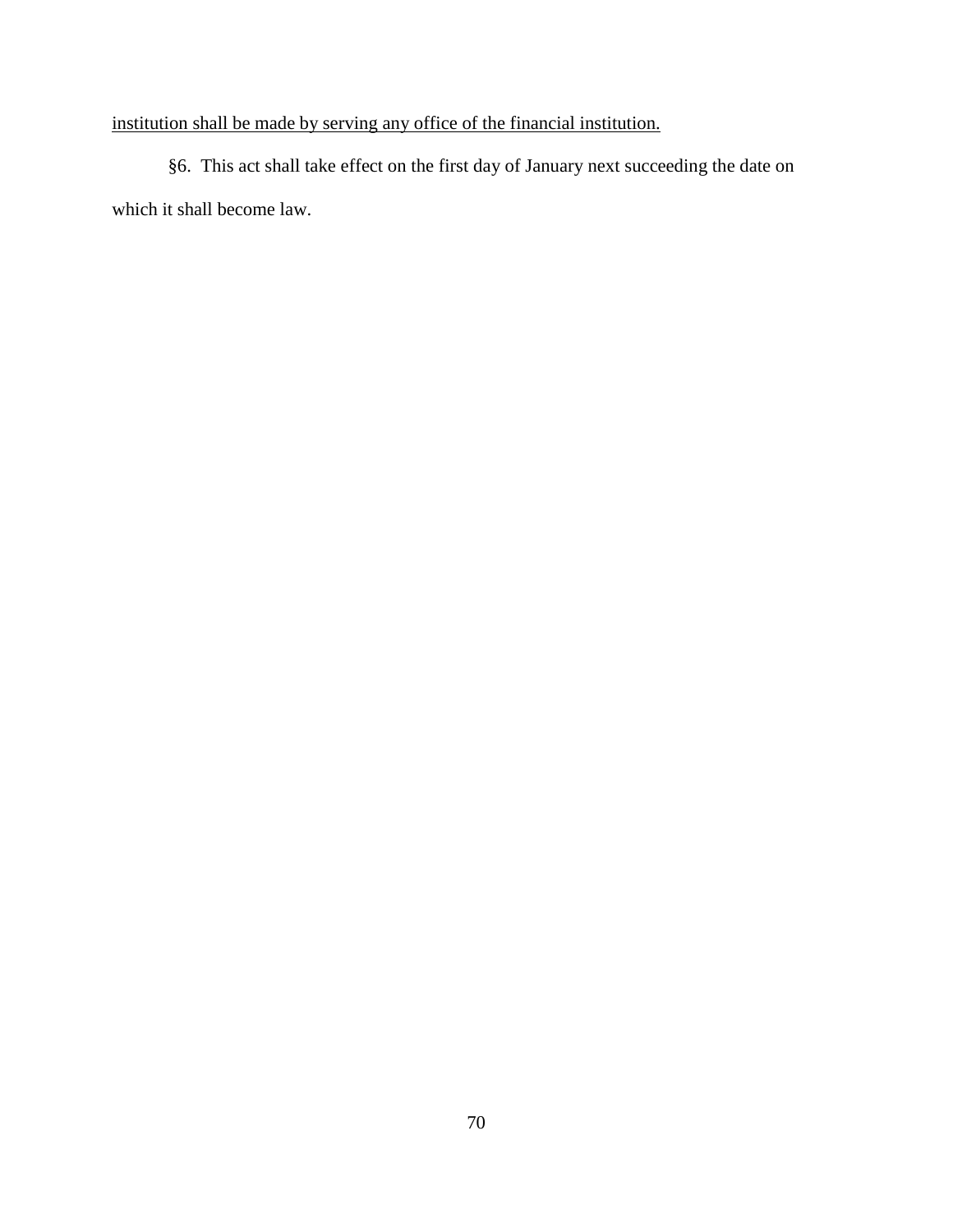# **6.** Clarifying Procedures for a Class Action (CPLR Art. 9)

The Committee has reviewed and supports, with modification, the proposal of the New York City Bar Association to more closely align New York law governing class actions in CPLR article 9 with the provisions of Rule 23 of the Federal Rules of Civil Procedure which were enacted in 2003. Earlier versions of the federal rule adopted innovations developed in New York's law. But the state procedures were last revised in 1975 and should be amended to reflect the significant improvements to the administration of class actions now available to litigants in federal courts but not in New York's courts.

This proposal would result in the amendments described below.

# **§ 901(b)**

The proposal would (1) eliminate the restriction on class actions involving a penalty or minimum recovery, and (2) add language expressly permitting class actions against governmental entities.

First, under current law, where a statute imposes a penalty or minimum amount of recovery, New York law authorizes a class action only if the statute expressly permits a party to file such a lawsuit. This approach simply results in attempts to evade the § 901 restriction and prompts unnecessary litigation about the meaning of and possible waiver of many statutes' penalty or minimum recovery provisions. Equally important, the rule does not apply in federal courts in New York, which results in state-federal forum shopping. The proposal would delete this language.

Second, although state common law once limited class actions against governmental entities, the so-called "government operations rule," court decisions have eroded this rule. The proposal would authorize class actions against governmental entities where all the prerequisites to class certification under § 901(a) are otherwise met.

# **§ 902**

The proposal would (1) eliminate the fixed deadline to move for class certification, and (2) direct appointment of counsel in the class certification order.

Current law requires that a party move for class certification within sixty days of the last responsive pleading. In some actions, whether certification of one or more classes is appropriate under § 901(a) cannot be determined until after limited discovery. The proposal would replace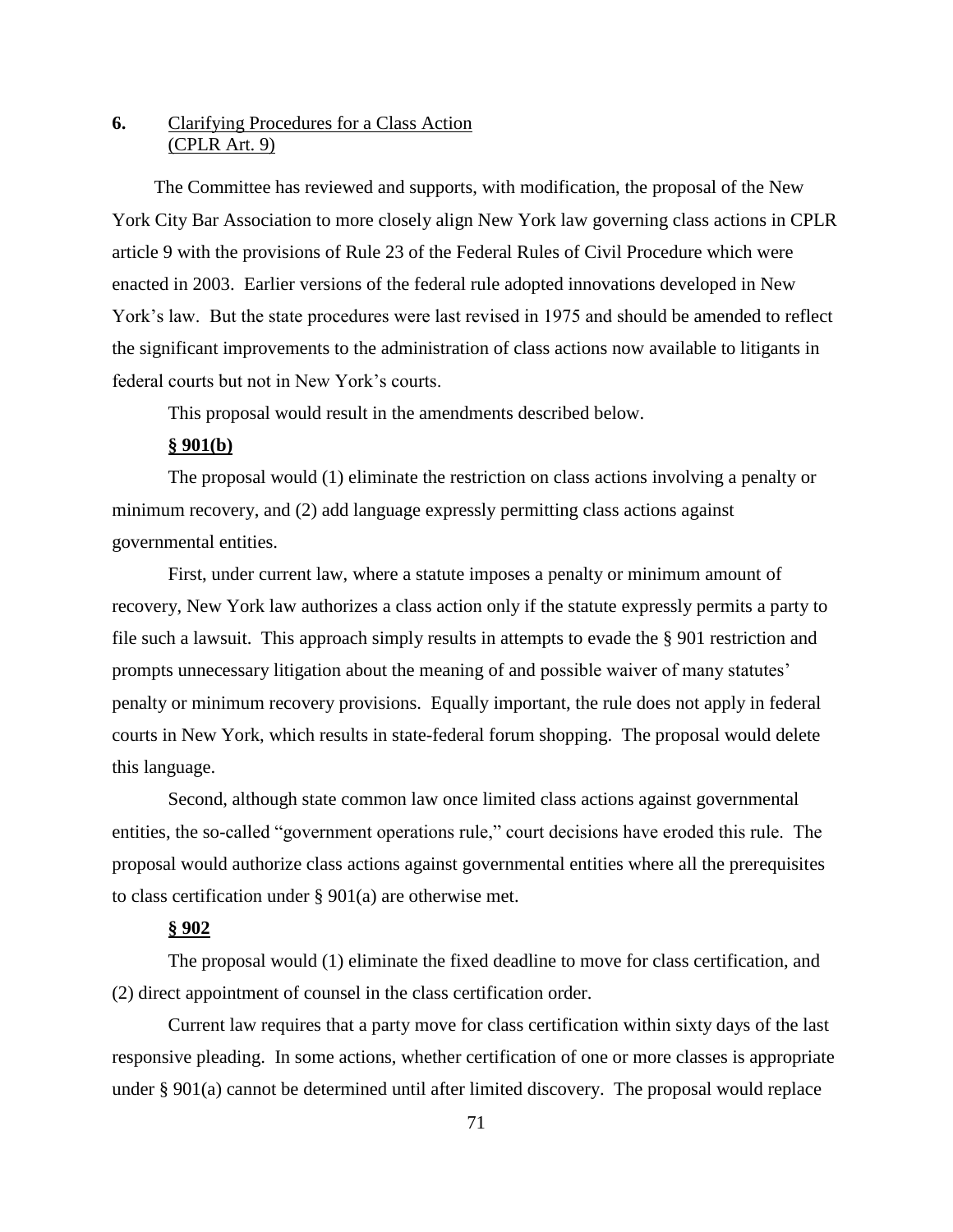the current fixed sixty-day deadline, which sometimes results in pro forma certification motions, with a requirement that a party move at a practicable time. The amendment would improve the ability of the parties to craft and a court, where appropriate, to certify class definitions. This new subdivision matches the language of Rule  $23(c)(1)$ .

Article 9 currently lacks substantive criteria and procedures for the selection of class counsel. The proposal would adopt (with appropriate cross-references within article 9) the language of federal Rule  $23(g)$ , which identifies explicit factors for a court to consider when assessing the ability of proposed counsel to represent the class(es), including counsel's experience, the resources for litigating the action, and knowledge of the relevant area(s) of law. Additionally, the proposal would require a court to appoint class counsel when it first certifies the class(es).

### **§ 908**

Section 908 would be amended to address two concerns in the context of prejudgment termination of an action.

First, under current law, a class action may not be dismissed, discontinued, or compromised without both court approval and notice to the class or a prospective class where one has not been certified yet. However, notice can be burdensome and expensive without any corresponding benefit. The proposal would eliminate the mandatory provision of notice and authorize a court to exercise its discretion to direct notice where appropriate to protect the interests of the class or putative class. The amended § 908 would track the comparable language of Rule 23(e), but would retain the existing requirement for judicial approval.

Second, the section would be expanded to include settlement of an action.

## **§ 909**

The committee recommends an amendment to the section governing attorney's fees to prevent any statutory conflict about the basis for a fee award and the standard that governs when the fees are to be paid by a defendant.

The Legislature has authorized fee awards in actions for particular types of claims or defendants. For example, in CPLR 8601(a), the Equal Access to Justice Act adopted in 1990, the Legislature authorized a court to award attorney's fees in actions against the State, but no fees may be awarded if the position of the State was "substantially justified" or where "special circumstances make an award of fees unjust."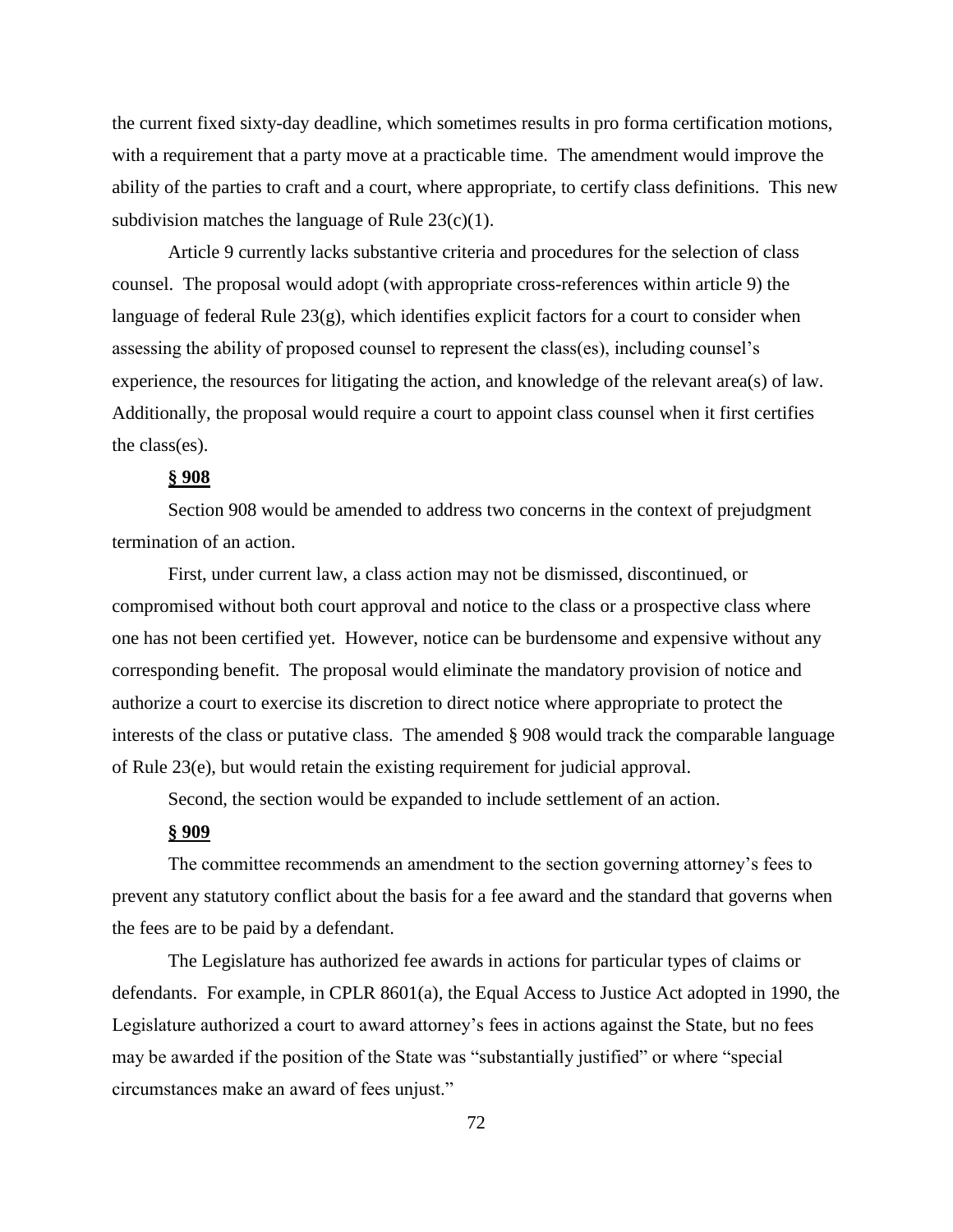The proposed addition of the phrase "to the extent not otherwise limited by law" would direct that, where a specific statute authorizes a fee award to be paid by a defendant, the standards of that more specific statute govern eligibility for and the amount of any fee award, rather than the general fee provision of § 909. *Compare Cobell v. Norton*, 407 F. Supp. 2d 140, 148-89 (D.D.C. 2005) (analyzing fee award and substantial justification under federal EAJA in class action).

The Committee extends its appreciation and gratitude to the State Courts of Superior Jurisdiction Committee, Council on Judicial Administration and Litigation Committee on Class Actions in the New York Courts of the New York City Bar Association for proposing this legislation.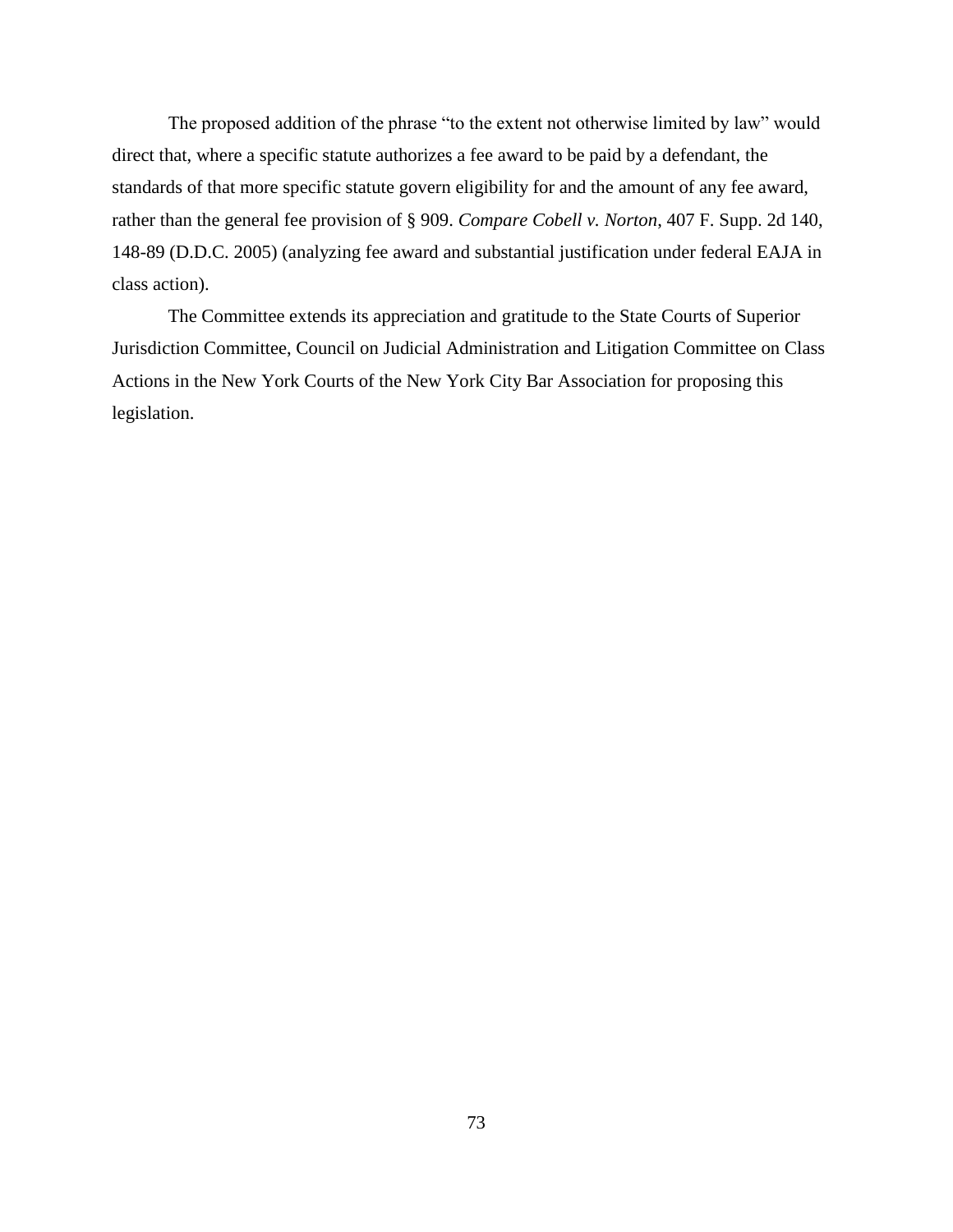AN ACT to amend the civil practice law and rules, in relation to class actions

The People of the State of New York, represented in Senate and Assembly, do enact as follows:

Section 1. Section 901 of the civil practice law and rules, as amended by chapter 207 of the laws of 1975, is amended to read as follows:

§ 901. Prerequisites to a class action. a. One or more members of a class may sue or be sued as representative parties on behalf of all if:

1. the class is so numerous that joinder of all members, whether otherwise required or permitted, is impracticable;

2. there are questions of law or fact common to the class which predominate over any questions affecting only individual members;

3. the claims or defenses of the representative parties are typical of the claims or defenses of the class;

4. the representative parties will fairly and adequately protect the interests of the class; and

5. a class action is superior to other available methods for the fair and efficient adjudication of the controversy.

b. [Unless a statute creating or imposing a penalty, or a minimum measure of recovery specifically authorizes the recovery thereof in a class action, an action to recover a penalty, or minimum measure of recovery created or imposed by statute may not be maintained as a class action] Once the other prerequisites under subdivision (a) of this section have been satisfied, class certification shall not be considered an inferior method for fair and efficient adjudication on the grounds that the action involves a governmental party or governmental operations.

§2. Section 902 of the civil practice law and rules, as amended by chapter 207 of the laws of 1975, is amended to read as follows:

§ 902. Order allowing class action [.Within sixty days after the time to serve a responsive pleading has expired for all persons named as defendants in an action brought as a class action, the plaintiff shall move for an order to determine whether it is to be so maintained] and appointing class counsel. (a) At an early practicable time after a person sues or is sued as a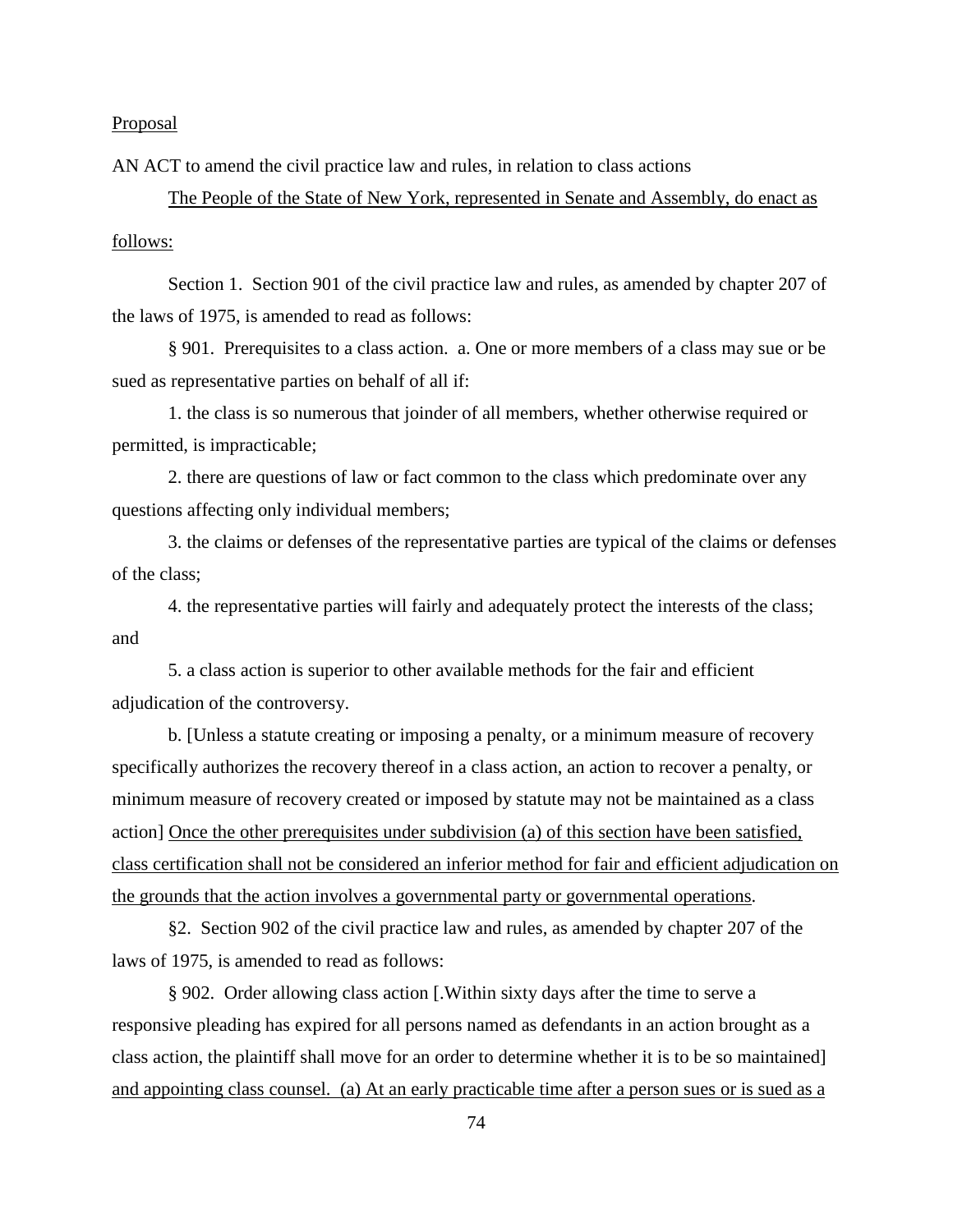class representative, the court must determine by order whether to certify the action as a class action. An order under this section may be conditional and may be altered or amended before the decision on the merits on the court's own motion or on motion of the parties. The action may be maintained as a class action only if the court finds that the prerequisites under section 901 have been satisfied. Among the matters which the court shall consider in determining whether the action may proceed as a class action are:

1. The interest of members of the class in individually controlling the prosecution or defense of separate actions;

2. The impracticability or inefficiency of prosecuting or defending separate actions;

3. The extent and nature of any litigation concerning the controversy already commenced by or against members of the class;

4. The desirability or undesirability of concentrating the litigation of the claim in the particular forum;

5. The difficulties likely to be encountered in the management of a class action.

(b) Unless a statute provides otherwise, the order permitting a class action shall appoint class counsel. In appointing class counsel, the court:

1. shall consider:

A. the work counsel has done in identifying or investigating potential claims in the action;

B. counsel's experience in handling class actions, other complex litigation, and the types of claims asserted in the action;

C. counsel's knowledge of the applicable law; and

D. the resources that counsel will commit to representing the class;

2. may consider any other matter pertinent to counsel's ability to fairly and adequately represent the interests of the class;

3. may order potential class counsel to provide information on any subject pertinent to the appointment and to propose terms for attorney's fees and nontaxable costs;

4. may include in the appointing order provisions about the award of attorney's fees or nontaxable costs under rule 909; and

5. may make further orders in connection with the appointment.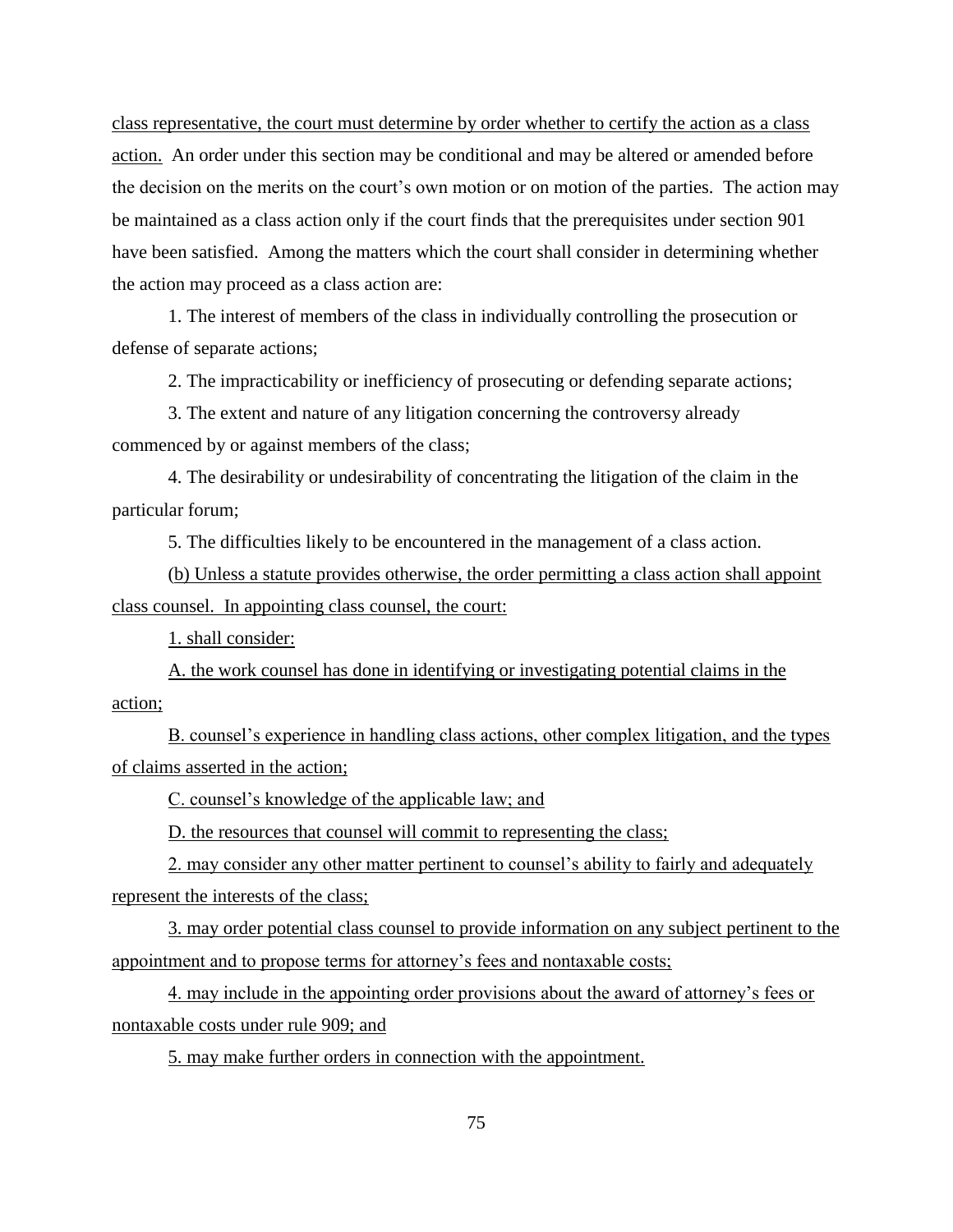(c) When one applicant seeks appointment as class counsel, the court may appoint that applicant only if the applicant is adequate under subdivisions (b) and (e) of this section. If more than one adequate applicant seeks appointment, the court must appoint the applicant best able to represent the interests of the class.

(d) The court may designate interim counsel to act on behalf of a putative class before determining whether to certify the action as a class action.

(e) Class counsel must fairly and adequately represent the interests of the class.

§ 3. Rule 908 of the civil practice law and rules, as amended by chapter 207 of the laws of 1975, is amended to read as follows:

Rule 908. Dismissal, discontinuance, [or] compromise or settlement. A class action shall not be dismissed, discontinued, [or] compromised, or settled without the approval of the court. [Notice of the proposed dismissal, discontinuance, or compromise shall be given to all members of the class in such manner as the court directs.] The following procedures apply to a proposed dismissal, discontinuance, compromise or settlement:

1. In class actions other than those actions described in subdivision two, notice of the proposal need not be given unless the court finds that notice is necessary to protect the interests of the represented parties.

2. In all actions where a class has been certified and the action was not brought primarily for injunctive or declaratory relief, reasonable notice of the proposal shall be given in such manner as the court directs to all class members who would be bound by such resolution of the action.

3. The content of the notice and the expenses of notification shall be governed by section 904(c) and (d).

4. If the proposal would bind class members, the court may approve it only after a hearing and on finding that it is fair, reasonable, and adequate.

5. The parties seeking approval must file a statement identifying any agreement made in connection with the proposal.

6. If the class action was not brought primarily for injunctive or declaratory relief, the court may refuse to approve a dismissal, discontinuance, compromise, or settlement unless it affords a new opportunity to request exclusion from the class to individual class members who had an earlier opportunity to request exclusion but did not do so.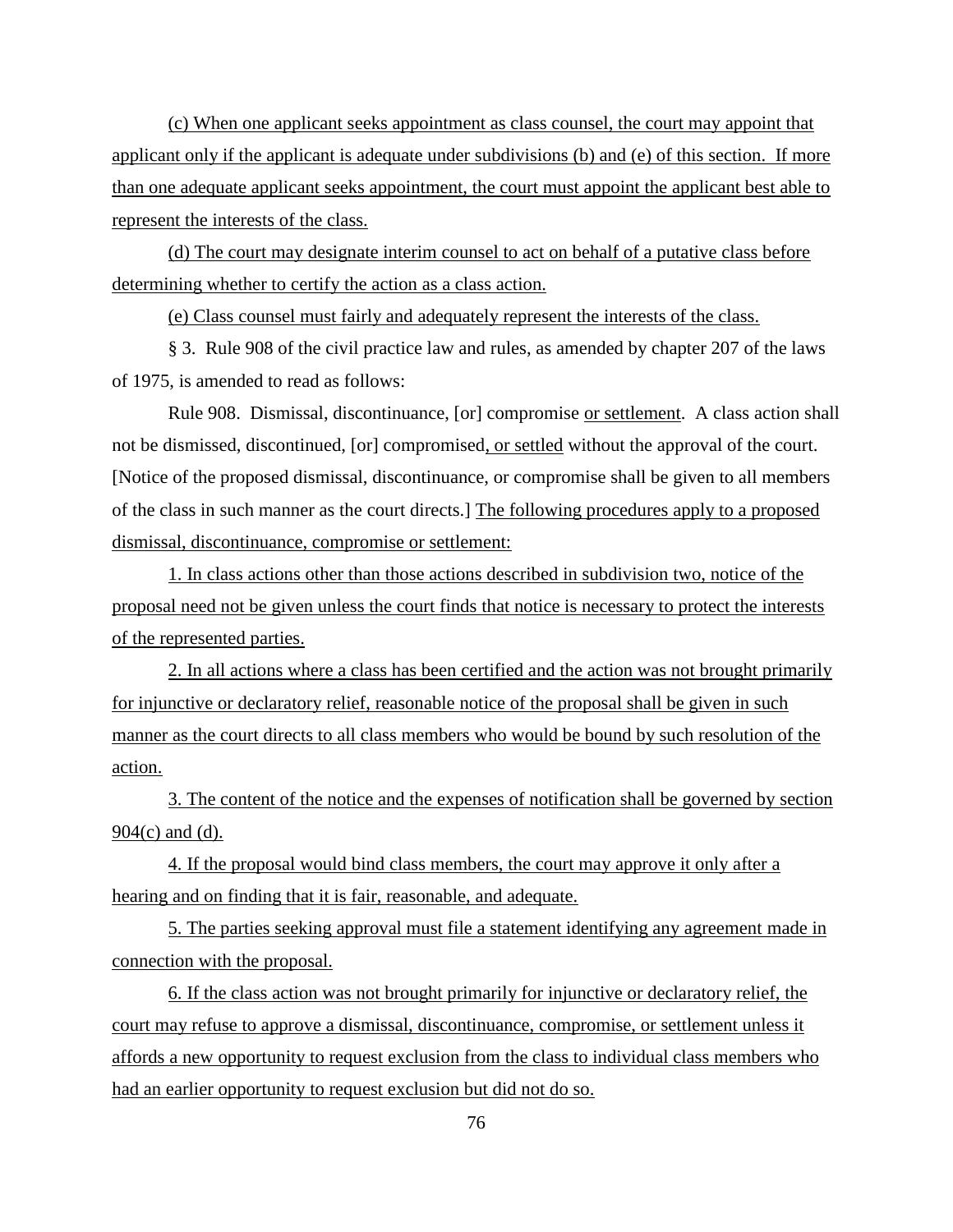7. Any class member may object to the proposal if it requires court approval under this rule; the objection may be withdrawn only with the court's approval.

§4. Rule 909 of the civil practice law and rules, as amended by chapter 566 of the laws of 2011, is amended to read as follows:

Rule 909. Attorneys' fees. If a judgment in an action maintained as a class action is rendered in favor of the class, the court in its discretion may award attorneys' fees that are authorized by law or by the parties' agreement to the representatives of the class and/or to any other person that the court finds has acted to the benefit of the class based on the reasonable value of legal services rendered and if justice requires and to the extent not otherwise limited by law, allow recovery of the amount awarded from the opponent of the class.

§ 5. This act shall take effect on the first day of January next succeeding the date on which it shall have become law.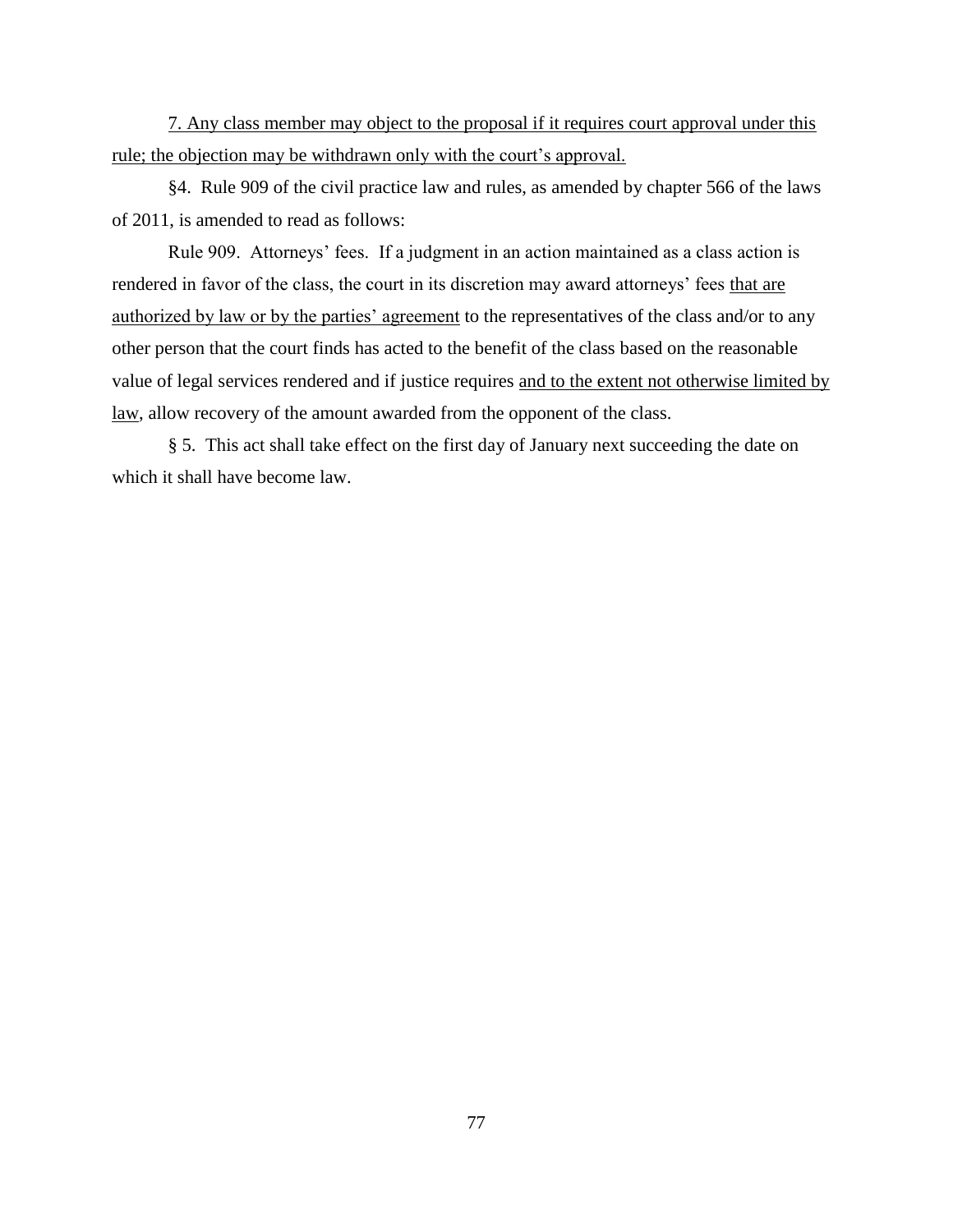# **7.** Authorizing Incentive Awards for Class Representatives in Class Actions (CPLR 909)

The recent decision of Saska v. Metropolitan Museum of Art, 2017 NY Slip Op 27202, (June 15, 2017) highlights what the Committee believes to be a deficiency in the scope of CPLR rule 909, which relates to the award of attorneys' fees in class actions. That statute gives the court discretion to award incentive awards to representatives of the class based upon the reasonable value of the services rendered. In Saska, the Supreme Court of New York County, citing the Court of Appeals in Flemming v. Barnwell Nursing Home and Health Facilities, Inc., 15 N.Y.3d 375, 912 N.Y.S.2d 504, 938 N.E.2d 937 (2010), determined that while CPLR rule 909 provides for representatives and objectors to recover attorneys' fees, it does not provide for a separate cash award for such representatives. The court in Saska further noted that the issue was not whether the class representatives deserved to be compensated or whether such awards are good public policy, but only whether such awards are permitted by statute.

The Committee believes that it is appropriate for the court to allow fees to be awarded to class representatives or persons in appropriate actions as deemed by the court, as class representatives or persons often advance the class action for the benefit of the entire class at great personal and economic expense.

The Committee therefore proposes an amendment to CPLR rule 909 to specifically provide that the court may award attorneys' fees to not only representatives of the class, but also to any person that the court finds has acted to the benefit of the class.

The Committee also notes that is has supported other significant changes in Article 9 through proposed legislation that appears as Item 2 in the Previously Endorsed Measures (Part IV).

78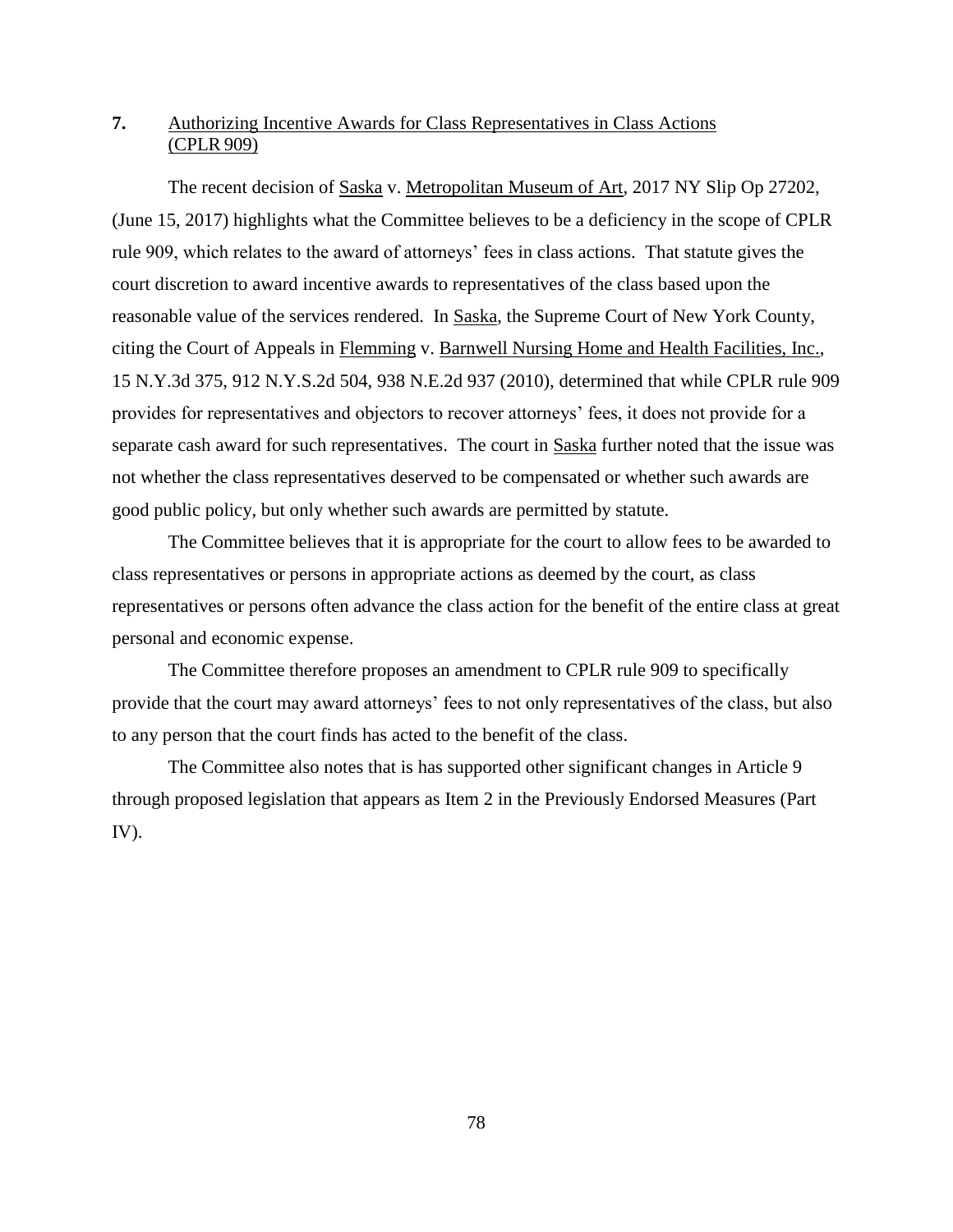AN ACT to amend the civil practice law and rules, in relation to incentive awards in class actions

The People of the State of New York, represented in Senate and Assembly, do enact as follows:

Section 1. Rule 909 of the civil practice law and rules is amended to read as follows:

Rule 909. Attorney's fees. If a judgment in an action maintained as a class action is rendered in favor of the class, the court in its discretion may award attorney's fees to the representatives of the class and/or to any other person that the court finds has acted to benefit the class based on the reasonable value of legal services rendered and if justice requires, allow recovery of the amount awarded from the opponent of the class. It may, in its discretion where appropriate, award an additional amount to such class representatives or persons.

§ 2. This act shall take effect immediately and apply to all actions commenced on or after the date on which it shall have become law and all actions pending on the date one which it shall have become law.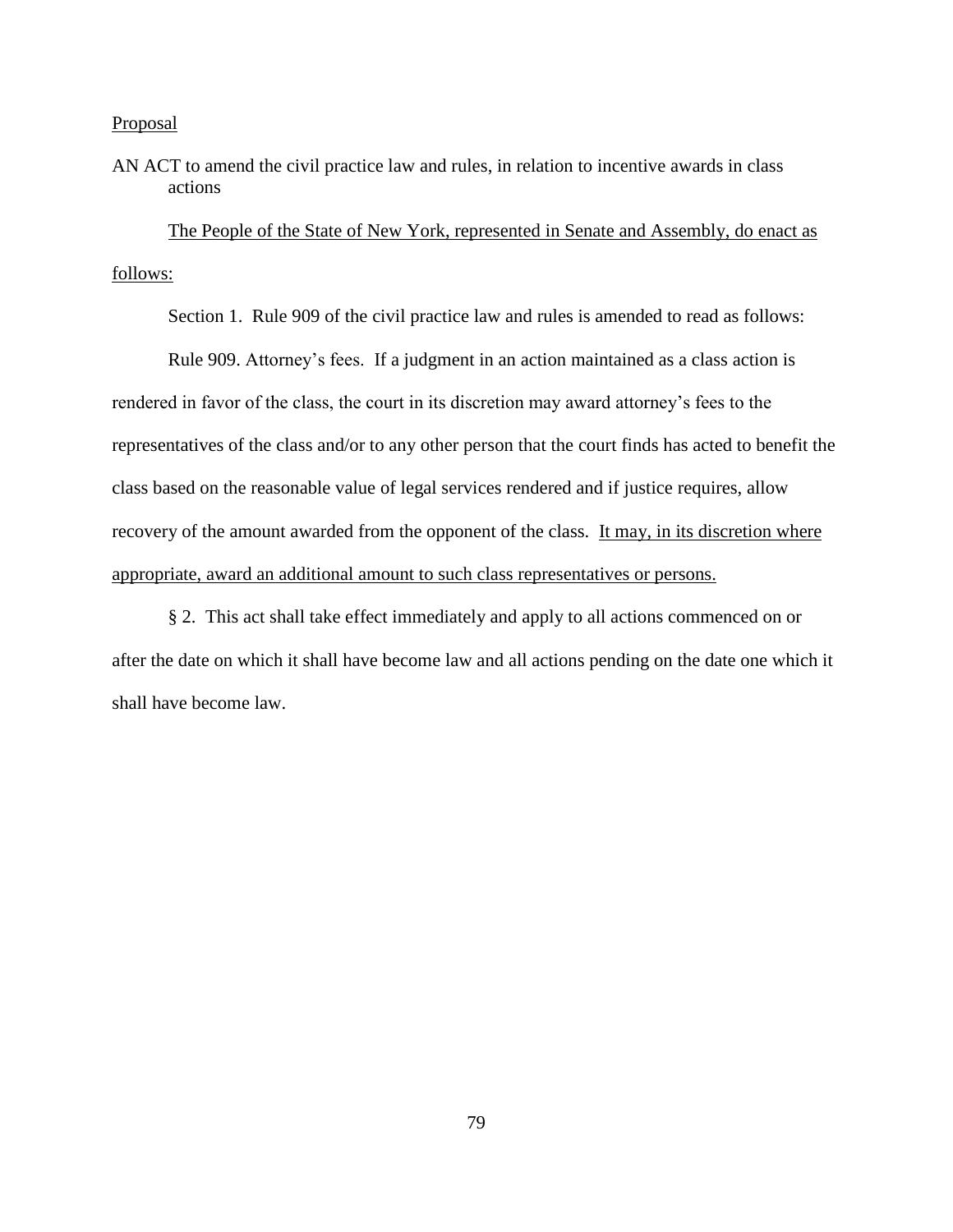# **8.** Expand the Use of Affirmations Made Under Penalty of Perjury to All Persons (CPLR 2106)

## Allowing the use of an Affirmation in a Civil Action by Any Person

The Committee recommends the amendment of CPLR R. 2106 to permit the use of an affirmation in place of an affidavit in a civil action or proceeding by any person wherever made, and for all purposes. This is a procedure modeled upon the Uniform Unsworn Declarations Act promulgated in 2016, and upon the Federal declaration procedure ( see 28 USCA 1746;unsworn declarations under penalty of perjury.) Under the amended statute any person when making an affirmation may be physically located within or outside the boundaries of the United States. This will extend to New York the same flexibility that federal law since 1976 and a large number of states have employed for decades. It will promote uniformity and reduce aspects of confusion regarding differences in federal and state litigation practice.

Currently under R. 2106 (a) only specified professional persons (attorney, physician, osteopath or dentist) within the geographic boundaries of the United States may substitute an affirmation for an affidavit. R. 2106(b), patterned after the Uniform Unsworn Foreign Declarations Act, permits an affirmation to be used with the same force and effect as an affidavit by any person when that person is outside of the geographic boundaries of the United States or territories subject to the jurisdiction of the United States.

The current law as limited in subparagraph (a) has created a significant problem in New York practice by requiring a notarized affidavit for litigants and others, often unrepresented, who by reason of location or time constraints have difficulty locating a notary. Within the state it is often difficult to find a notary outside of central business districts. The significant needs of pro se litigants for notary services has resulted in a heavy demand upon the county and court clerk's offices, particularly in the City of New York, resulting in a burden upon an unrepresented party. Delay and unnecessary cost often results for the poor, for persons residing outside of cities, and for those for whom notary services may be necessary outside of business hours.

This proposed amendment will not affect the efficacy of a notarized affidavit. An unsworn affirmation is a permissive alternative to an affidavit that may be used when circumstances cause difficult in obtaining a notary. It will not relieve a person from establishing, when required by other law, the identity of the declarant or the authenticity of the applicable document. It relates only to a declaration of the truth of that document.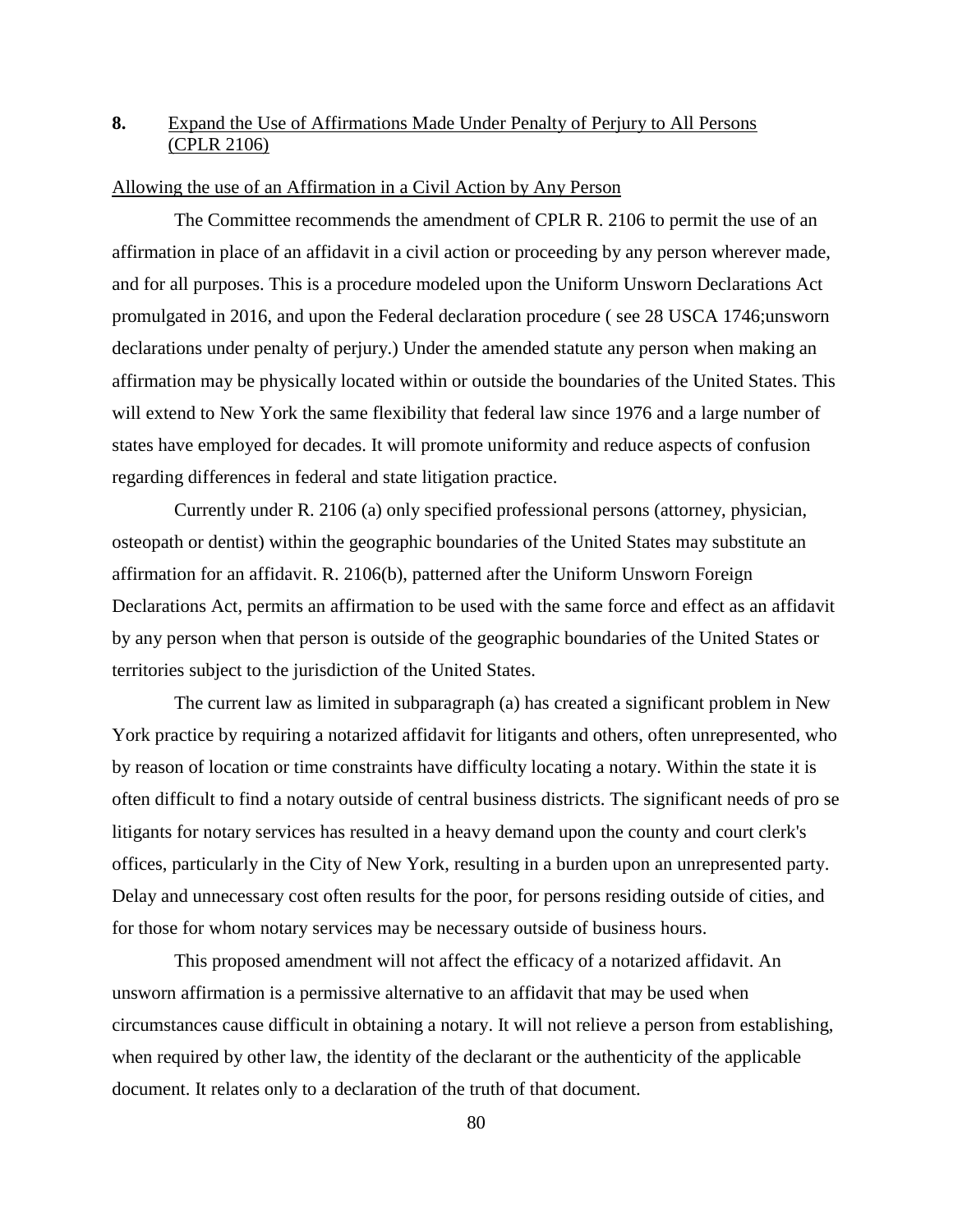The Committee has concluded that whether a person provides an affidavit or an affirmation, a false statement made with intent to mislead the court will constitute perjury in the second degree, a Class E. felony punishable by up to four years imprisonment. Penal Law 70.00(2) (e), 210.00(1) and (5),210.10.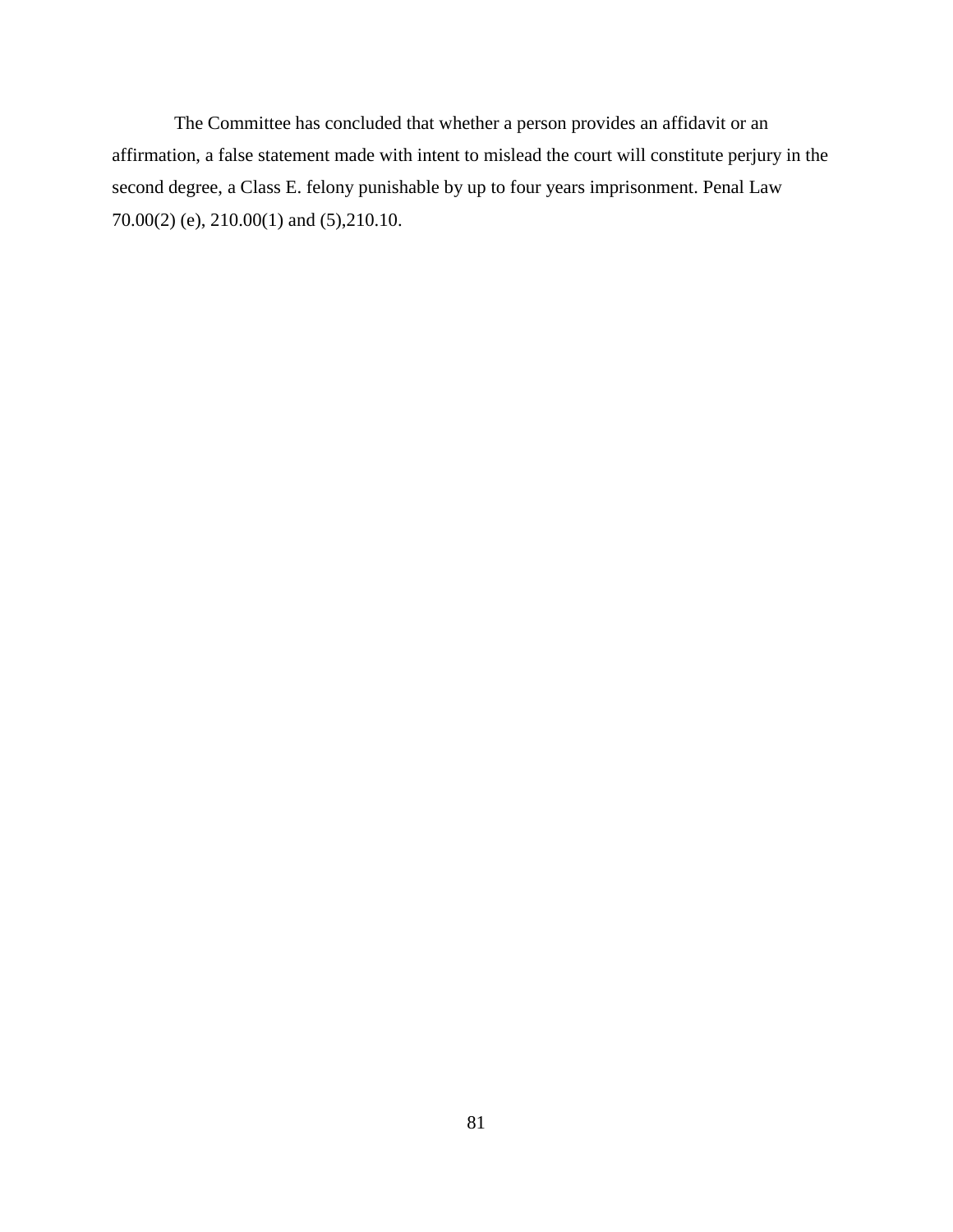AN ACT to amend the civil practice law and rules, in relation to an affirmation by any person, wherever located, in a civil action.

The People of the State of New York, represented in Senate and Assembly, do enact as follows:

Section 1. Rule 2106 of the civil practice law and rules is amended to read as follows:

Rule 2106.Affirmation of truth of statement. The statement of any person .wherever

made, subscribed and affirmed by the person to be true under the penalty of perjury, may be used

in an action in New York in lieu of and with the same force and effect as an affidavit. Such

affirmation shall be in substantially the following form:

I affirm this—day of ----------------------------- , at --------------under the penalties of perjury under the laws of New York, which may include a fine or imprisonment, that the foregoing is true, and I understand that the foregoing may be used in an action or proceeding in a court of law. Signature

§ 2. This act shall take effect immediately and apply to all actions commenced on or after the date on which it shall have become law and all actions pending on the date one which it shall have become law.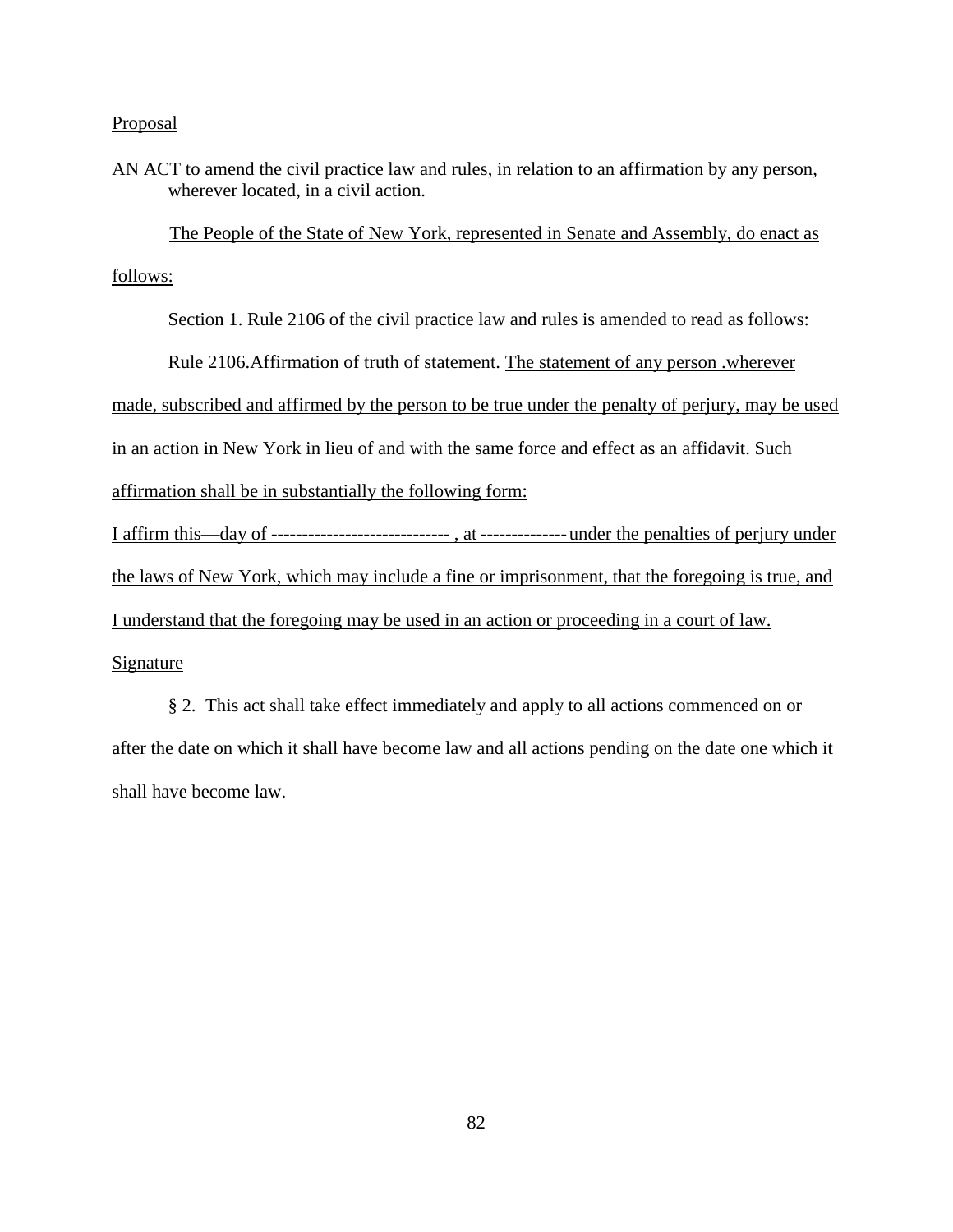# **9.** Establishing a Uniform Procedure for Applications for Attorney's Fees (CPLR 8405)

The Committee recommends an amendment to establish a uniform procedure that would govern applications for attorney's fees incurred by a prevailing party in an action where a statute, court rule, or agreement of the parties authorizes "fee shifting," i.e., an award of fees against another party in the action.

A uniform statutory procedure to postpone applications for attorney's fees until after a final judgment, i.e., "a judgment that is final and not appealable," would have three benefits. It would:

(1) enable the court to review a fee application based on the outcome of the litigation, rather than review multiple applications in duplicative or piecemeal fee litigation; (2) eliminate procedural anomalies; and (3) ensure that New York courts apply Federal fee-shifting statutes consistently with the U.S. Supreme Court precedent.

The proposal would reinforce New York's historical treatment of attorney's fees as costs in an action rather than as an element of a cause of action. It also would align New York's practice with the procedures in Federal courts of waiting until the parties have litigated and resolved the underlying dispute before requiring a party to submit an application for attorney's fees. *See* Fed. R. Civ. P. 54(d); *see also Ray Haluch Gravel Co. v. Cent. Pension Fund of the Int'l Union of Operating Eng'rs*, 134 S. Ct. 773 (2014).

The proposed statute would apply only to procedural issues about the timing and nature of a motion for fees, and would not change the substantive law governing whether a party would be entitled to fees.

#### **Background to Fee Awards**

New York law historically has held that attorney's fees in a litigation are costs that are "incidents of litigation," even when the parties agree to fee shifting in some form. *E.g.*, *Mount Vernon City Sch. Dist.*, 19 N.Y.3d 28, 39 (2012); *see Roe v. Smyth*, 278 N.Y. 364 (1938); *In re Low*, 208 N.Y. 25, 32 (1913) (striking "allowances for counsel fees and disbursements" except as statutorily permissible as "costs" under Code of Civil Procedure); *cf. Osterneck v. Ernst & Whinney*, 489 U.S. 169, 175 (1989) (at common law, attorney's fees "were regarded as an element of costs and therefore not part of the merits judgment"). They are not damages that are part of a cause of action. *See, e.g.*, *Avalon Const. Corp. v. Kirch Holding Co.*, 256 N.Y. 137, 145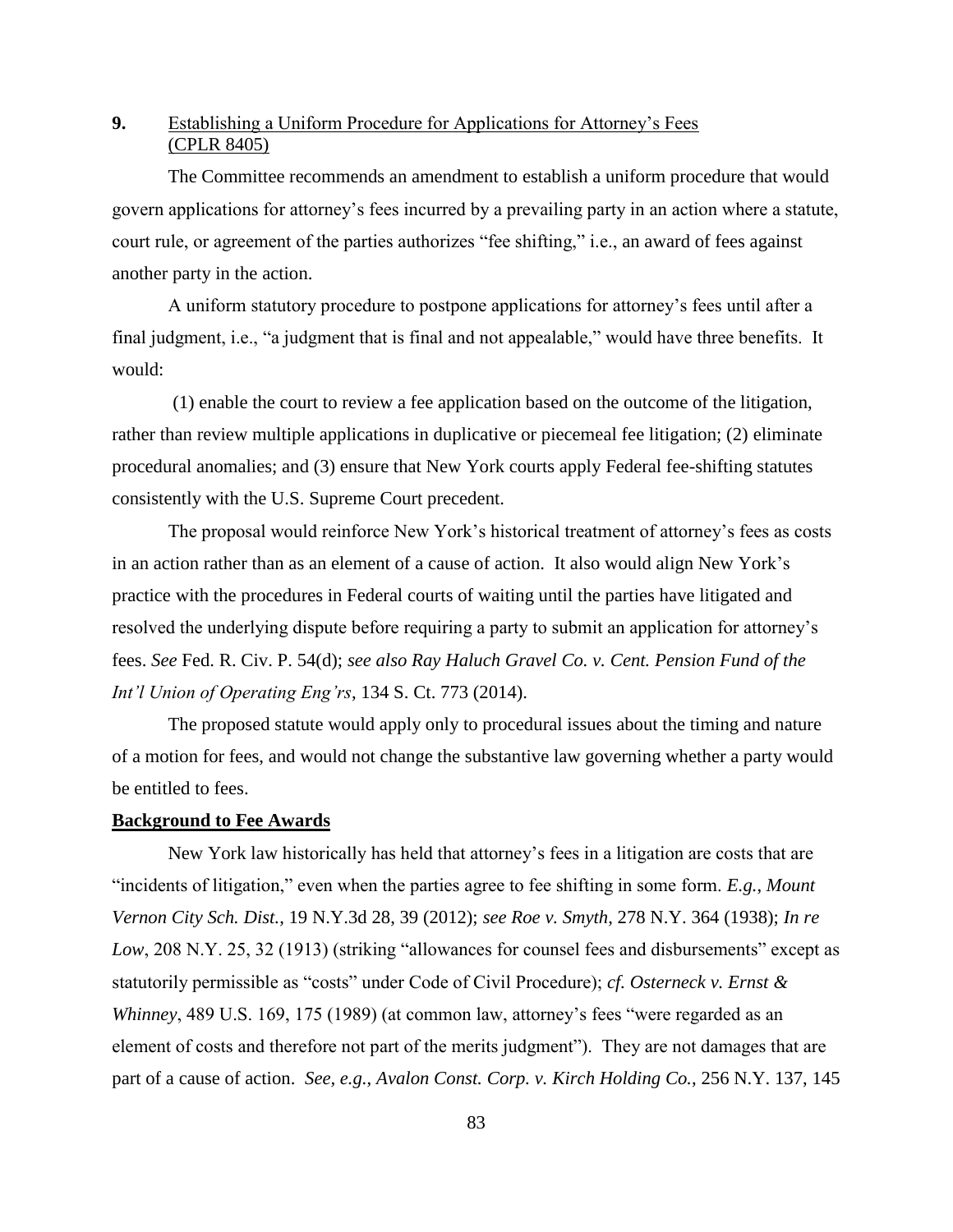(1931) (stating that any attorney's fees should be assessed in a bill of costs, not as damages to be recovered); *Lurman v. Jarvie*, 82 App. Div. 37 (1st Dep't 1903) (stating that fees are costs governed by statute and ordinarily cannot be awarded as damages), *aff'd on op. below*, 178 N.Y. 559 (1904).

This historical practice relating fees to costs or expenses is reflected in many statutory fee-shifting provisions that allow attorney's fees to be awarded at the conclusion of the litigation. For example, the State's Equal Access to Justice Act directs that certain parties may submit a fee application within thirty days after a final judgment, i.e., "a judgment that is final and not appealable." *See* C.P.L.R. 8601(b), 8602(c); *see also* Agriculture & Markets Law § 308-a(2)(b) (thirty days); Tax Law § 3030 (same); *cf.* C.P.L.R. 8303(a)(4) (after exhaustion of appeals). The law governing class actions similarly anticipates that a fee application would be filed postjudgment. *See* C.P.L.R. 909. In addition, U.S. Supreme Court precedent holds that a fee award under Federal law is not an element of damages; the award is separate from the merits. *See White v. N.H. Dep't of Employment Sec.*, 455 U.S. 445, 452 (1982).

But some cases have categorized attorney's fees under fee-shifting provisions as "damages" that are an "integral part" of a cause of action. *See, e.g.*, *Burke v. Crosson*, 85 N.Y.2d 10, 17 (1995) (fee award under 42 U.S.C. § 1988) (citing *Manko v. City of Buffalo*, 294 N.Y. 109 (1945)). Under this approach, the parties must resolve a fee application before they can exhaust appellate review of the merits through the Court of Appeals. This approach creates an anomaly: fees cannot be assessed until action on the merits is complete.

## **Benefits of Proposed Amendment**

Determining eligibility for and the amount of a fee award while the merits of the claims remain subject to further review is an inefficient use of judicial resources. The better practice would be to enable the court to consider the substantive merits of a fee application based on the outcome of the litigation, i.e., after the merits judgment is final and not appealable. Accordingly, courts and parties would benefit from predictability and consistently treating attorney's fees as incidental to the litigation, regardless of the basis for fee shifting.

By postponing a motion for attorney's fees (and other costs or expenses) incurred by a party in that action until after a final judgment, the amendment would mitigate problems of prematurely litigating fees in the face of uncertain outcomes on the merits. If a judgment is overturned in whole or in part—perhaps with an expectation of further trial court proceedings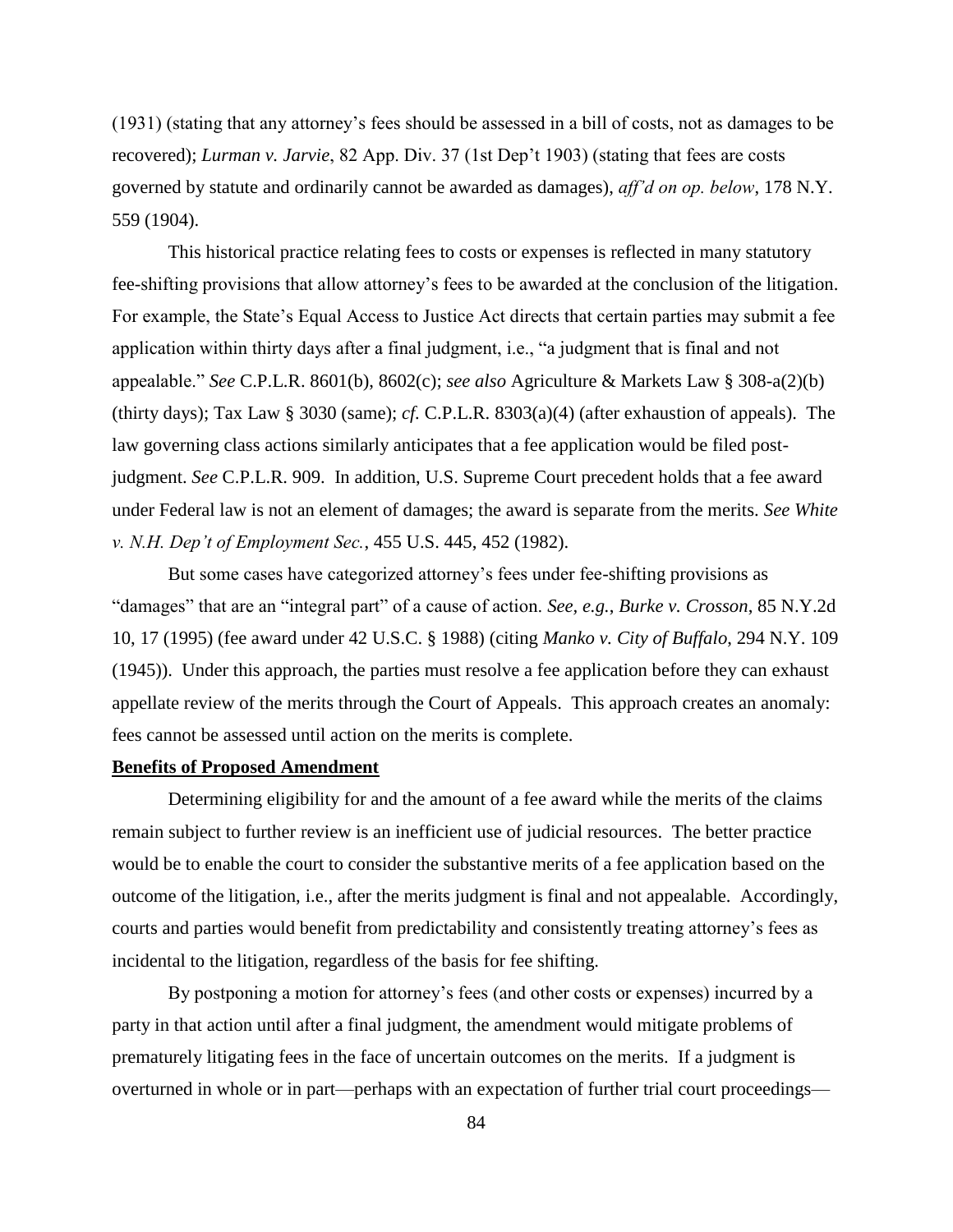then a previously litigated fee motion would be either in vain, or subject to significant revisions after applying the same analysis to the same billing records a second time. And even if a judgment were affirmed, then the parties would return to the trial court to litigate the fees incurred during appellate proceedings. This CPLR amendment would also ensure that New York State courts follow binding U.S. Supreme Court precedent interpreting Federal law.

This amendment would not affect the law governing an application for attorney's fees from a fund (e.g., a structured settlement) or based on a contingency agreement. *See* CPLR arts. 50-A, 50-B. Nor would this amendment affect an application under laws that expressly contemplate an award of fees during an action not based on a final determination of the merits of a complaint or petition. *See, e.g.*, Domestic Relations Law § 237 (award of fees to enable party to litigate); Rules of the Chief Admin. (22 N.Y.C.R.R.) § 130–1.1(a) (sanctions for frivolous litigation).

This amendment also would not affect, for example, an action to recover attorney's fees incurred in a prior litigation. The current proposal would apply only to fees incurred within an action.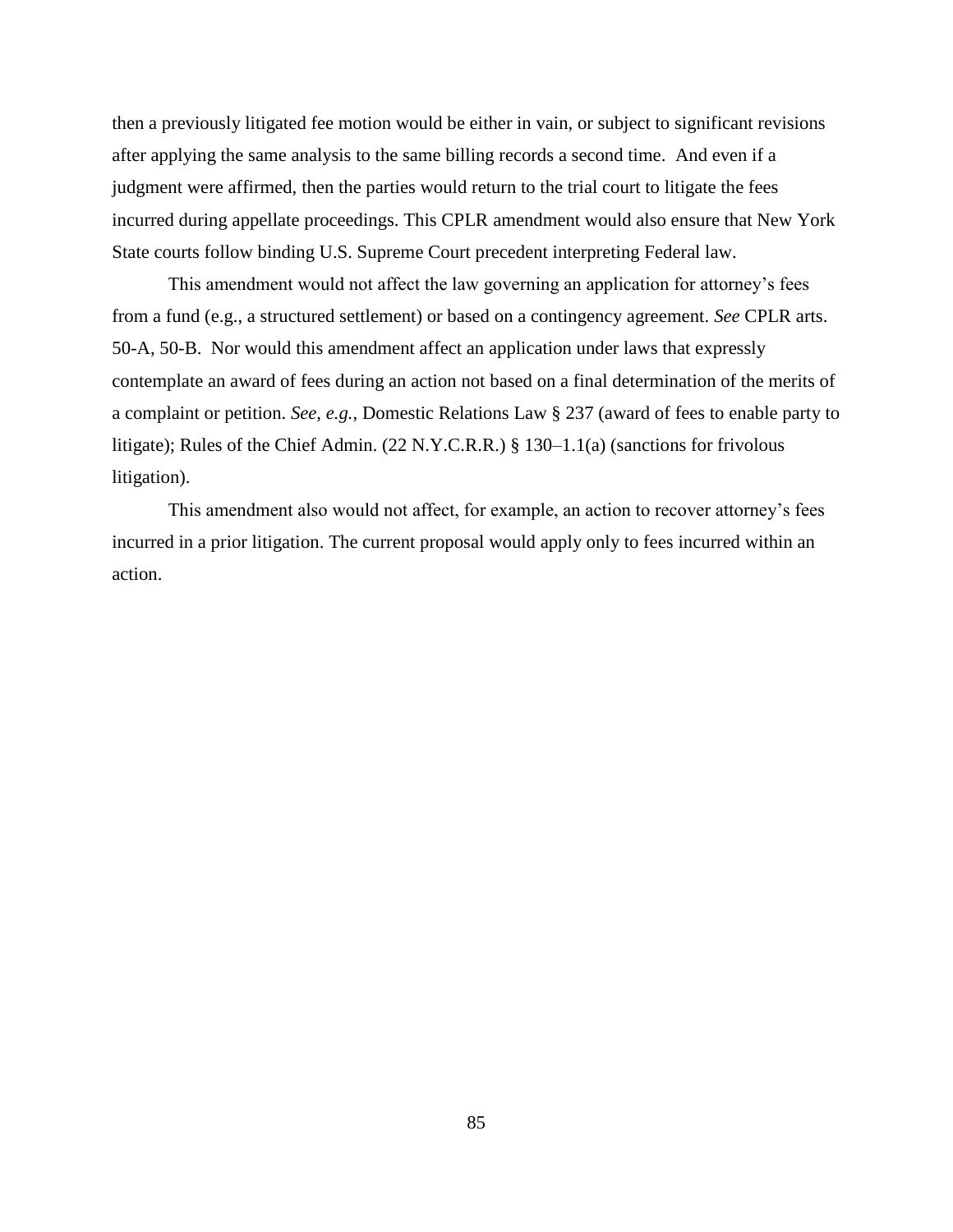AN ACT to amend the civil practice law and rules, in relation to motions for attorney's fees

The People of the State of New York, represented in Senate and Assembly, do enact as follows:

Section 1. The civil practice law and rules is amended by adding a new section 8405 to read as follows:

§ 8405. Motions for Attorney's Fees. (a) 1. Except as may otherwise be provided by applicable statute or rule, in any civil action in which a court is authorized to award attorney's fees incurred by one party against another party in that action, the party seeking an award of fees or costs shall, within thirty days after final judgment in the action, submit to the court a motion seeking such fees.

2. For the purpose of this section:

(1) "Action" means any civil action or proceeding, including any appellate proceeding.

(2) "Final judgment" means a judgment or order that is final and not appealable, and settlement on all claims.

(b) Where fees are sought under this section or another statute or rule authorizing an award of fees from another party within an action, the motion shall have the same effect as a judgment or order in a special proceeding.

§ 2. This act shall take effect immediately and shall apply to all actions pending on or commenced after such date.

86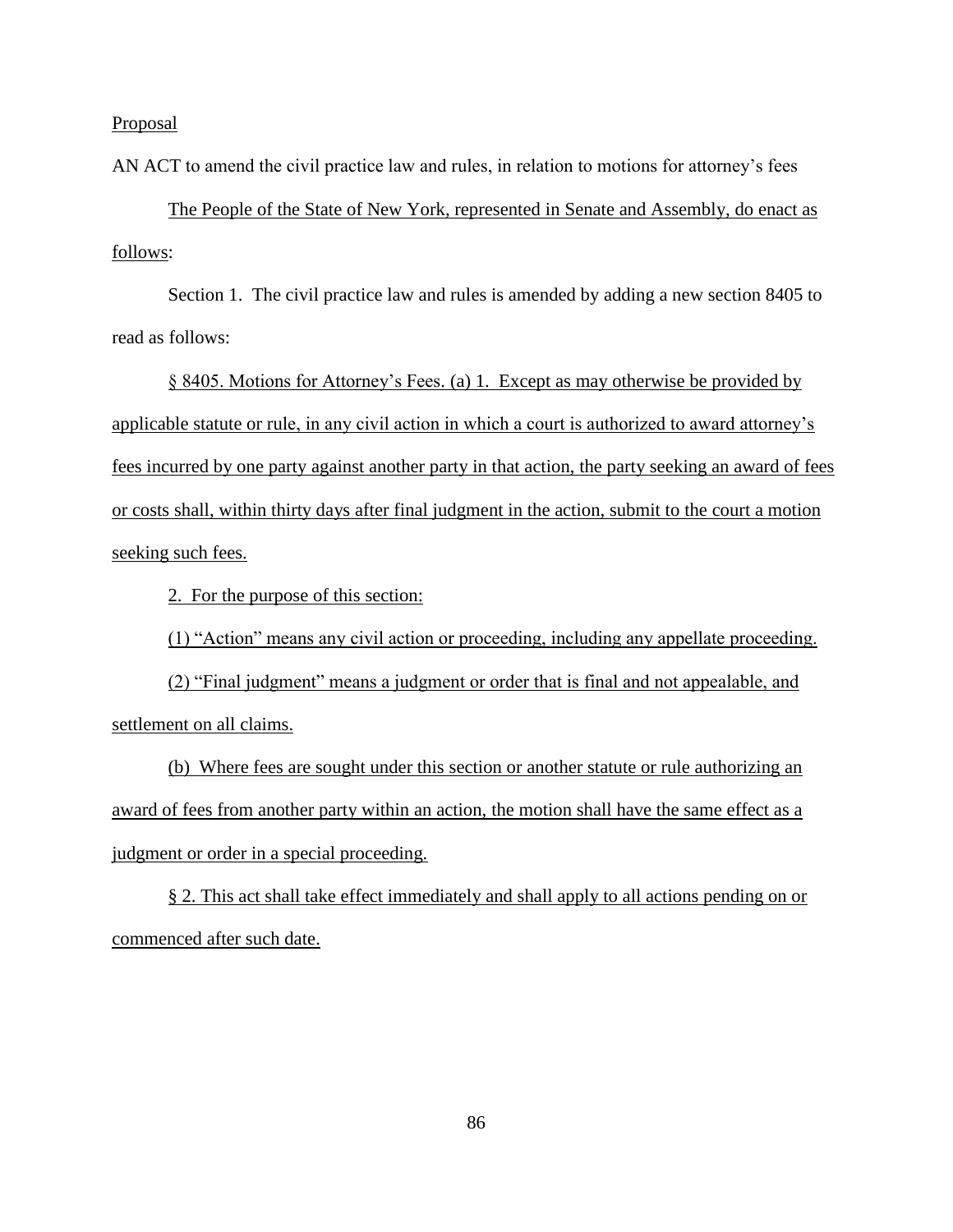## **10.** Clarifying Interest Accruing from the Date of Stipulation (CPLR 2104)

The Committee recommends that rule 2104 of the civil practice law and rules be amended so as to provide that a stipulation conceding liability as to one or more claims for damages may specify the rate, method of calculation, or date from which prejudgment interest will be computed.

The purpose of the amendment is partly to clarify that the parties may agree if and how prejudgment interest will run. The amendment is also intended to encourage that parties do so, particularly in personal injury actions in which the parties' failure to expressly agree on the matter may mean that the plaintiff will receive no interest at all until the jury returns a damages verdict, possibly years later. The amendment is prompted by the Appellate Division's ruling in *Mahoney v Brockbank*, 142 AD3d 200 [2d Dept 2016].

By way of background, long settled law holds that interest in an action for breach of contract runs from the breach itself. *Siegel v Laric Entertainment Corp.*, 307 AD2d 861, 862– 863 [1st Dept 2003]. By contrast, in a personal injury action interest does not start to run until the jury returns a liability verdict. *Trimboli v Scarpaci Funeral Home, Inc.*, 30 NY2d 687 [1972], *affg on opn. below* 37 AD2d 386 [2d Dept 1971]. Where liability in a personal injury action is instead established by an order granting the plaintiff summary judgment, interest runs from the date of the order imposing liability. *Love v State*, 78 NY2d 540 [1991].

Until the ruling in *Mahoney*, there was no appellate authority that addressed the issue of when interest starts to run in a personal injury action in which the defendant concedes liability. The Court in *Mahoney* ruled that, in contrast to the situation in which liability is imposed by order of the court, interest does not run from the date defendant concedes liability and, indeed, does not run at all until the damages are assessed by a jury. This could be years later, as in fact occurred in *Mahoney*.

*Mahoney* may or may not be followed if and when the issue in that case ever reaches the Court of Appeals. The Committee takes no position as to whether the ruling in *Mahoney* constitutes good or bad policy. The proposed amendment neither codifies nor rejects the ruling in *Mahoney*. The amendment will thus have no effect on a stipulation conceding liability which does not address interest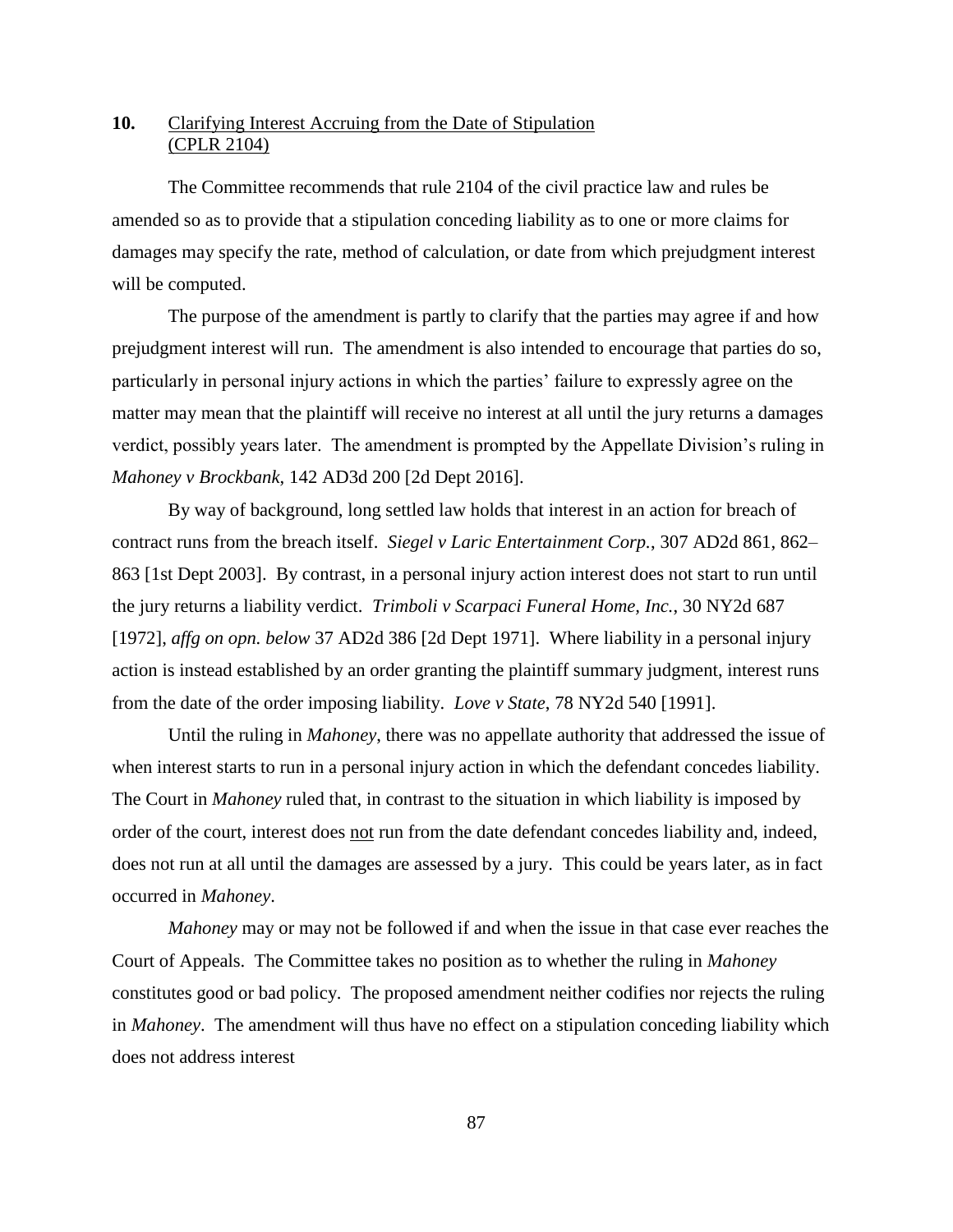However, the Committee believes that some parties who enter into concessions of liability in personal injury actions will do so on the (currently mistaken) assumption that interest will automatically run from that date, that others will assume the opposite, and still others will not consider the matter at all. The Committee also feels that irrespective of whether the Court of Appeals ultimately approves the reasoning and result in *Mahoney*, it is preferable that the parties expressly decide for themselves if and how interest will run in the particular circumstances of the case.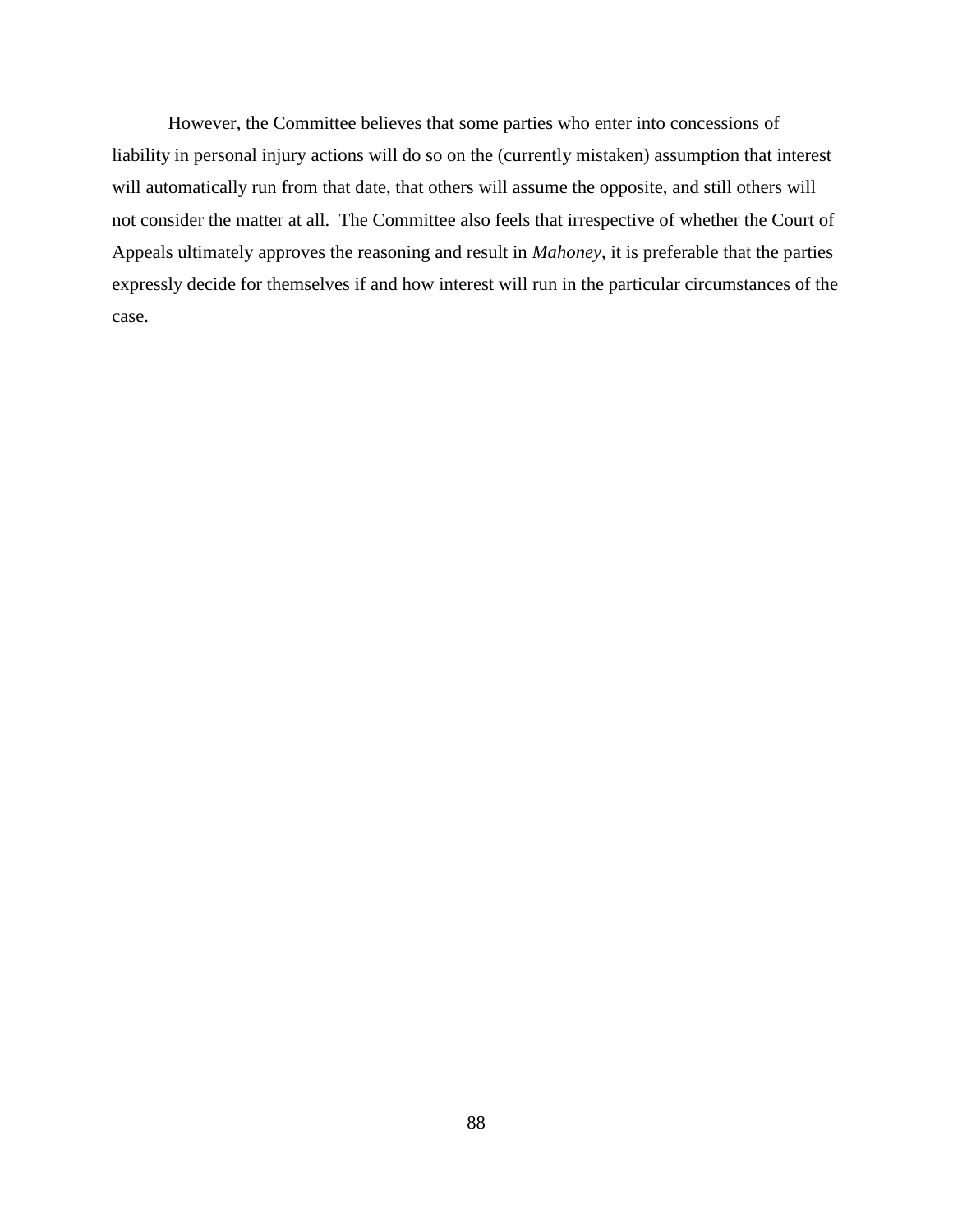AN ACT to amend the civil practice law and rules, in relation to the running of interest after a concession of liability.

The People of the State of New York, represented in Senate and Assembly, do enact as follows:

Section 1. Rule 2104 of the civil practice law and rules is amended to read as follows:

§2104. Stipulations. An agreement between parties or their attorneys relating to any matter in an action, other than one made between counsel in open court, is not binding upon a party unless it is in a writing subscribed by [him or his] the party or the party's attorney or reduced to the form of an order and entered. With respect to stipulations of settlement and notwithstanding the form of the stipulation of settlement, the terms of such stipulation shall be filed by the defendant with the county clerk. A stipulation acknowledging or declining to contest liability on a claim may specify the rate, method of calculation or date from which prejudgment interest will be computed.

§ 2. This act shall take effect immediately and shall apply to all pending actions.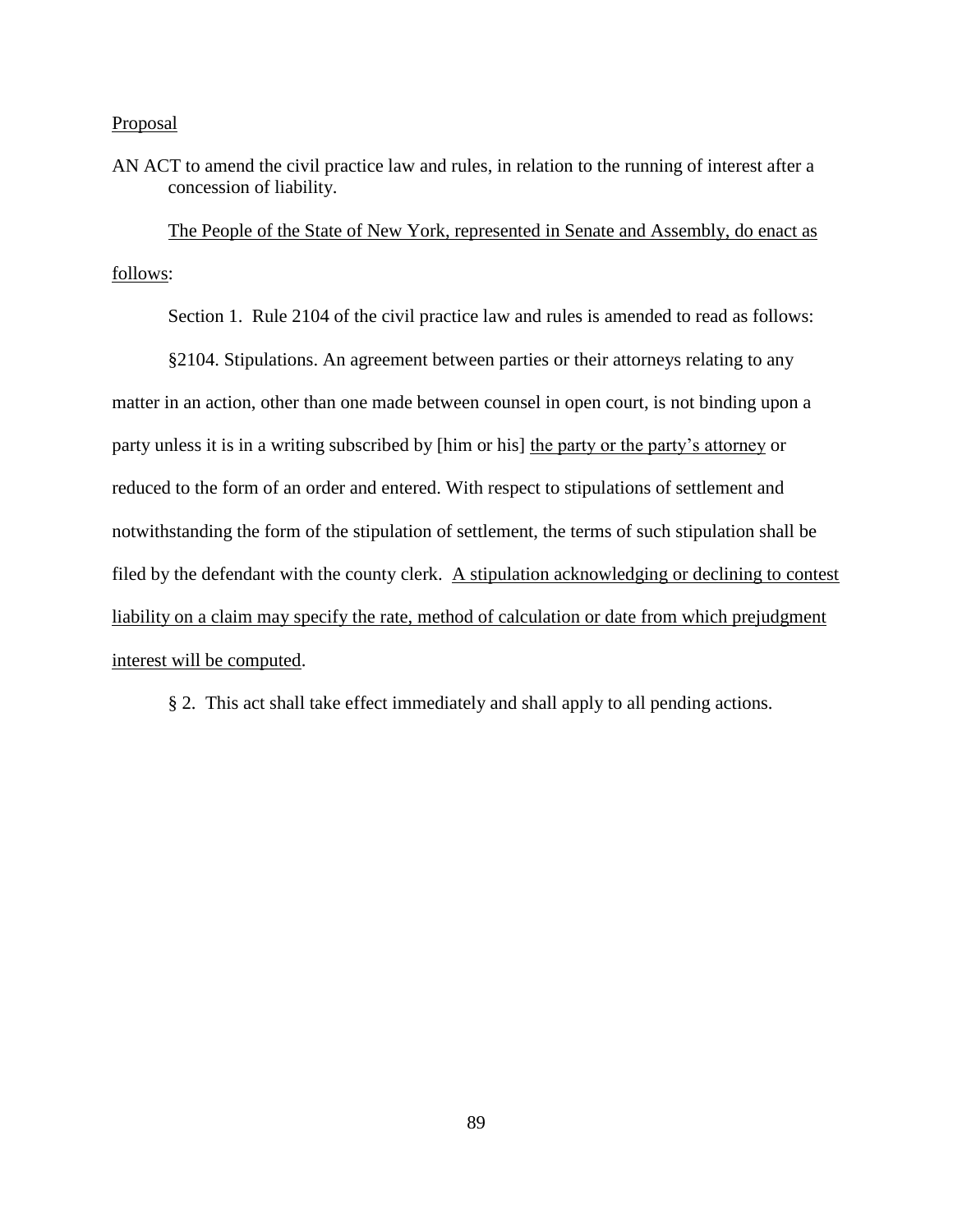## **11.** Addressing the Conduct of an Inquest in Default Judgments (CPLR 3215(b))

The Committee recommends adoption of this proposed amendment to CPLR §3215(b) to outline the procedure for an inquest on a default judgment.

A defendant who defaults in appearing concedes only liability. *See Rokina Opt. Co. v. Camera Kings,* 63 N.Y.2d 728, 730, 480 N.Y.S.2d 197, 198-99, 469 N.E.2d 518, 519-20 (1984) ("a defendant whose answer is stricken as a result of a default admits all traversable allegations in the complaint, including the basic allegation of liability, but does not admit the plaintiff's conclusion as to damages"); *Glenwood Mason Supply Co., Inc. v. Frantellizzi,* 138 A.D.3d 925, 31 N.Y.S.3d 107 (2d Dep't 2016). Therefore, the defaulting defendant may still contest damages at an inquest. The CPLR does not contain a detailed procedure for conducting an inquest, but there are provisions in the Uniform Rules for the Supreme and County Courts ("Uniform Rules") addressing the issue. These provisions permit the plaintiff to put in paper proof of damages at the inquest and do not require live testimony. Section 202.46 of the Uniform Rules, entitled: "Damages, inquest after default; proof" provides:

- (a) In an inquest to ascertain damages upon a default, pursuant to CPLR 3215, if the defaulting party fails to appear in person or by representative, the party entitled to judgment, whether a plaintiff, third-party plaintiff, or a party who has plead a crossclaim or counterclaim, may be permitted to submit, in addition to the proof required by CPLR 3215(e) [sic; should be CPLR 3215(f)], *properly executed affidavits as proof of damages.* (emphasis added)
- (b) In any action where it is necessary to take an inquest before the court, the party seeking damages may submit the proof required by oral testimony of witnesses in open court *or by written statements of the witnesses, in narrative or question-andanswer form, signed and sworn to.* (emphasis added)

*See Archer v. Motor Veh. Accident Idem. Corp.,* 2012 NY Slip OP 33568(U), 2012 WL 10816412 (Sup. Ct., Queens County 2012)(setting down matter for inquest but noting "[i]n lieu thereof, plaintiff may submit properly executed affidavits as proof of damages (22 NYCRR 202.46)"), *aff'd on other grounds* 188 A.D3d 5 (2d Dep't 2014); *see also* Siegel, New York Practice §295 ("Papers on Default Application")("Even at an inquest on damages conducted after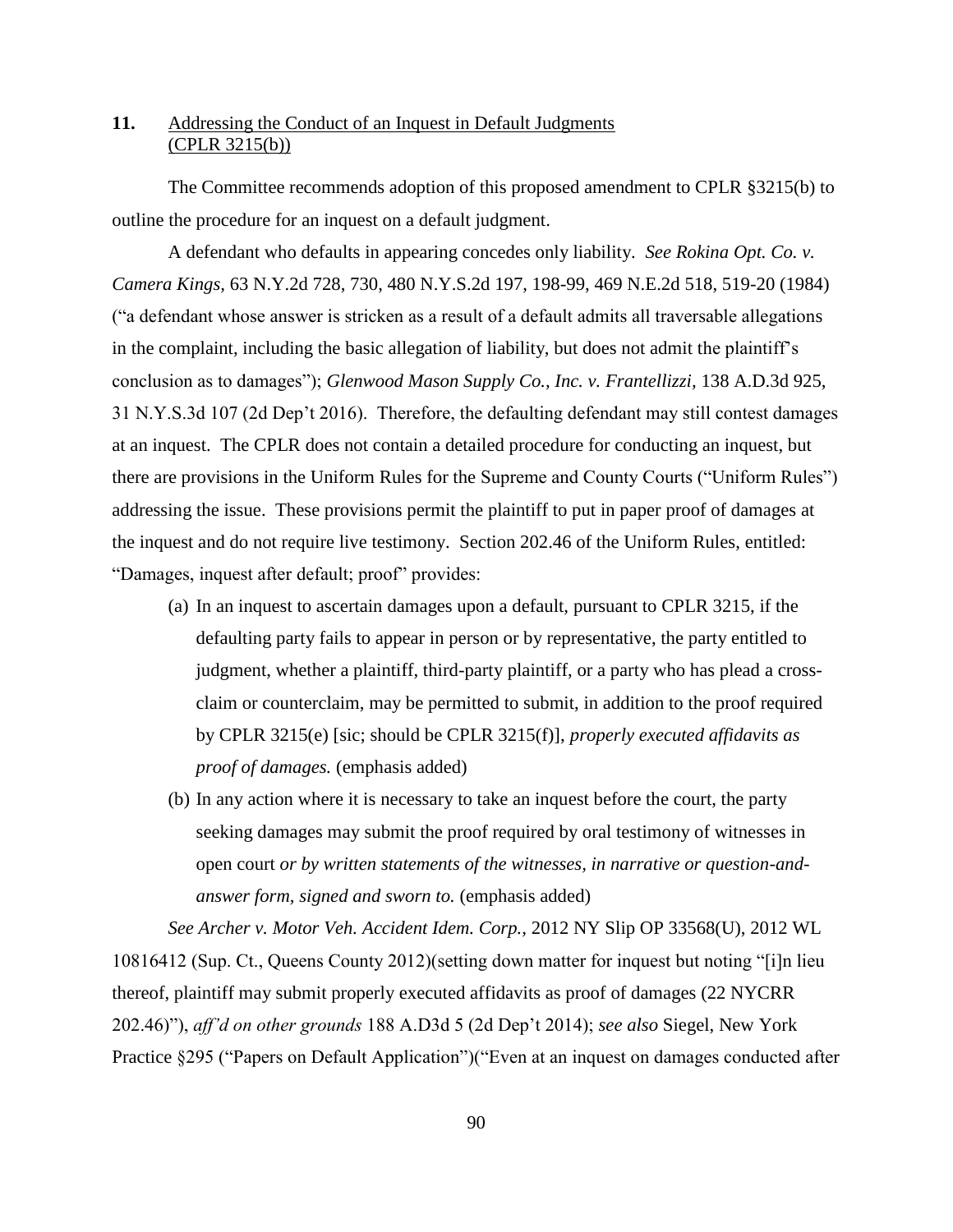the defendant has conceded liability by failing to appear, the plaintiff may put in paper proof of damages; live testimony is not indispensable.").

There are similar Uniform Rules in other courts. *See* 22 N.Y.C.R.R. §208.32 ("Damages, inquest after default; proof") (Uniform Civil Rule for the New York City Civil Court permitting submission of proof at inquest by affidavits); *see also* 22 N.Y.C.R.R. §202.70(g), Commercial Division Rule 32(a)("Direct Testimony by Affidavit")(allowing testimony by affidavit at a contested non-jury trial or evidentiary hearing, not just an inquest upon a default).

Despite the existence of these procedures in the Uniform Rules governing default judgment applications, the Committee has been informed that courts and lawyers may not be aware of their existence. Furthermore, the procedure allowed by the plain language of these rules may not sufficiently respect the due process right of a defaulting party to fully cross-examine witnesses testifying as to damages.

In *Rokina Opt. Co. v Camera King*, 63 NY2d 728, 730 (1984), the Court of Appeals held that "judgment against a defaulting party may be entered only upon application to the court along with notice to the defaulting party and 'a full opportunity to cross-examine witnesses, give testimony and offer proof in mitigation of damages'." Quoting from *Rokina* in *Conteh v. Hand*, 234 AD2d 96 (1st Dep't 1996), the First Department ruled that Supreme Court improperly refused to permit the defendants to call a witness at an inquest on damages after the completion of plaintiff's testimony. The court remanded the matter for a new inquest on damages. In *Ruzal v. Mohammad,* 283 A.D.2d 318, 319, 724 N.Y.S.2d 854 (1st Dep't 2001), the First Department ruled that Supreme Court "erred in holding an inquest on submissions only without defendant having first defaulted on a formal inquest proceeding (22 NYCRR § 202.46[a])." Quoting again from *Rokina* and citing to *Conteh,* the First Department ordered "the matter restored to the trial calendar for a proper inquest on damages."

There is also case law interpreting the Uniform Rules, which holds that the plaintiff can only proceed on documentary proof if a defaulting defendant does not contest damages at the inquest. In *Suleiman v. Miamor Transp. Corp*., 13 Misc.3d 1230(A), 2006 WL 3068963 (Sup.Ct., Bronx County 2006), for example, the trial court refused to allow plaintiffs to submit affidavits from their doctors as proof of damages in lieu of their testimony. Interpreting Uniform Rule 202.46, the court concluded that the rule does not permit the plaintiff to submit proof of damages at an inquest in documentary form if the defendant appears at the inquest. Similarly,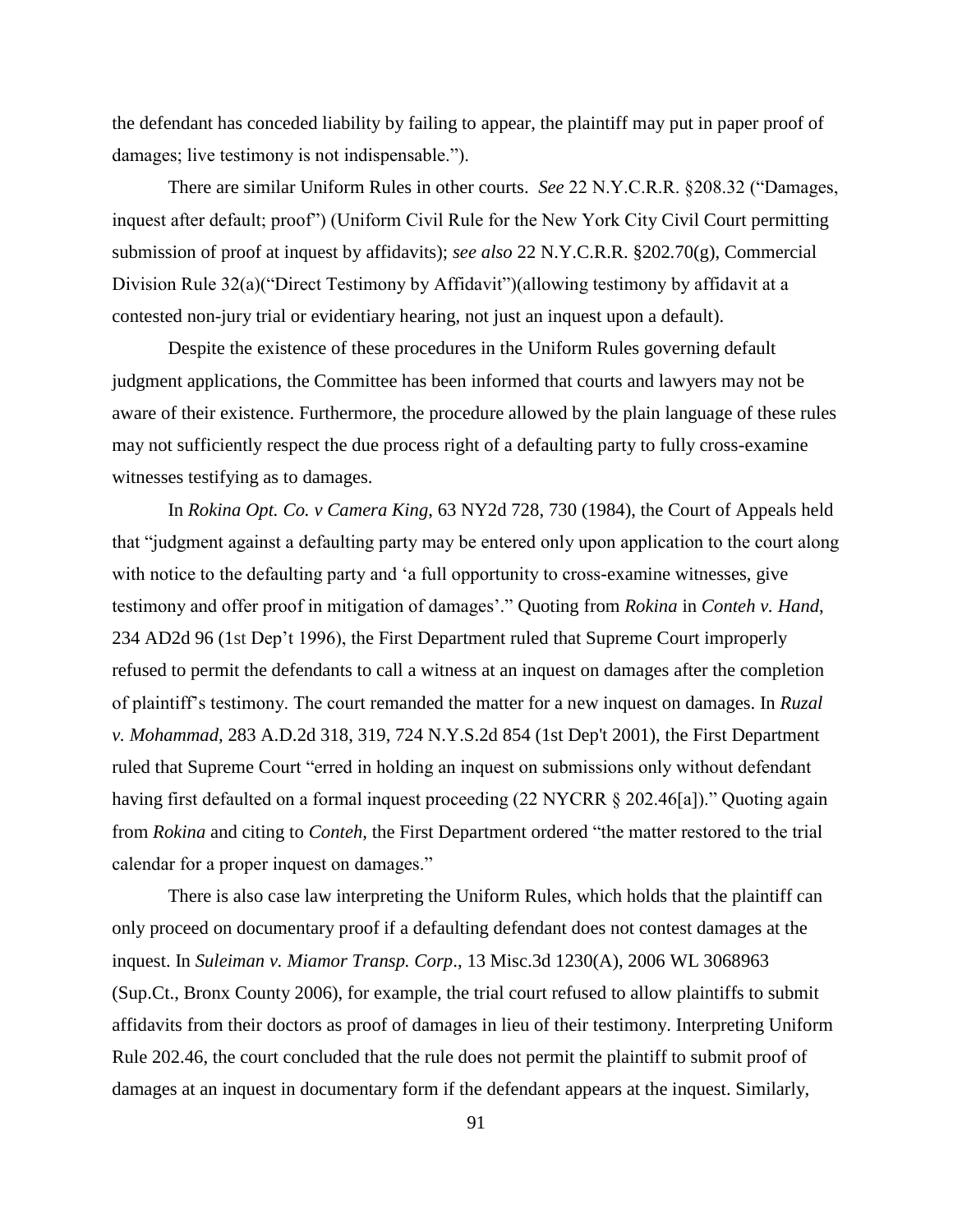in *Rivera v. Serrata*, 19 Misc. 3d 379, 852 N.Y.S. 2d 830 (Sup. Ct., Bronx County 2008), where the inquest was conducted before a jury, the court held that the presentation of written statements pursuant to Uniform Rule 202.46 in lieu of live testimony "would not sufficiently assist the jurors in determining whether plaintiff suffered a 'serious injury' and in their assessment of the amount of damages." The court read the phrase "'before the court' in the rule, 22 N.YC.R.R. 202.46(b), as providing that plaintiff may present such documentary evidence only in a non-jury proceeding, since the court, as finder of fact, would be in a position to properly evaluate and weigh such evidence, along with that, if any, presented by the defendant."

The court's decision in *Suleiman* relies on language in *Rokina, Conteh*, and *Ruzal* to reach the conclusion that a plaintiff is not permitted to submit proof of damages on papers alone if the defendant appears at the inquest. The Committee believes that this interpretation of the relevant Uniform Rules is unnecessarily restrictive, as a party applying for a default judgment before the court should be permitted to submit proof in affidavit form. *See Rawlings v. Gillert*, 104 A.D.3d 929, 962 N.Y.S.2d 325 (2d Dep't 2013)(while noting that "the defendant is entitled to a 'full opportunity to cross-examine witnesses, give testimony and offer proof in mitigation of damages,'" the court also ruled that "plaintiff should have been permitted to submit evidence, including affidavits (see 22 NYCRR 202.46), supporting her claims for [damages]"). The defaulting party must, however, be afforded the opportunity to fully crossexamine any damages witnesses, regardless of whether they have provided oral testimony or have submitted proof in affidavit form.

Given the conflicting case law in this area, the Committee requests the following amendment to CPLR 3215(b) to ensure clarity and due process in default judgment actions.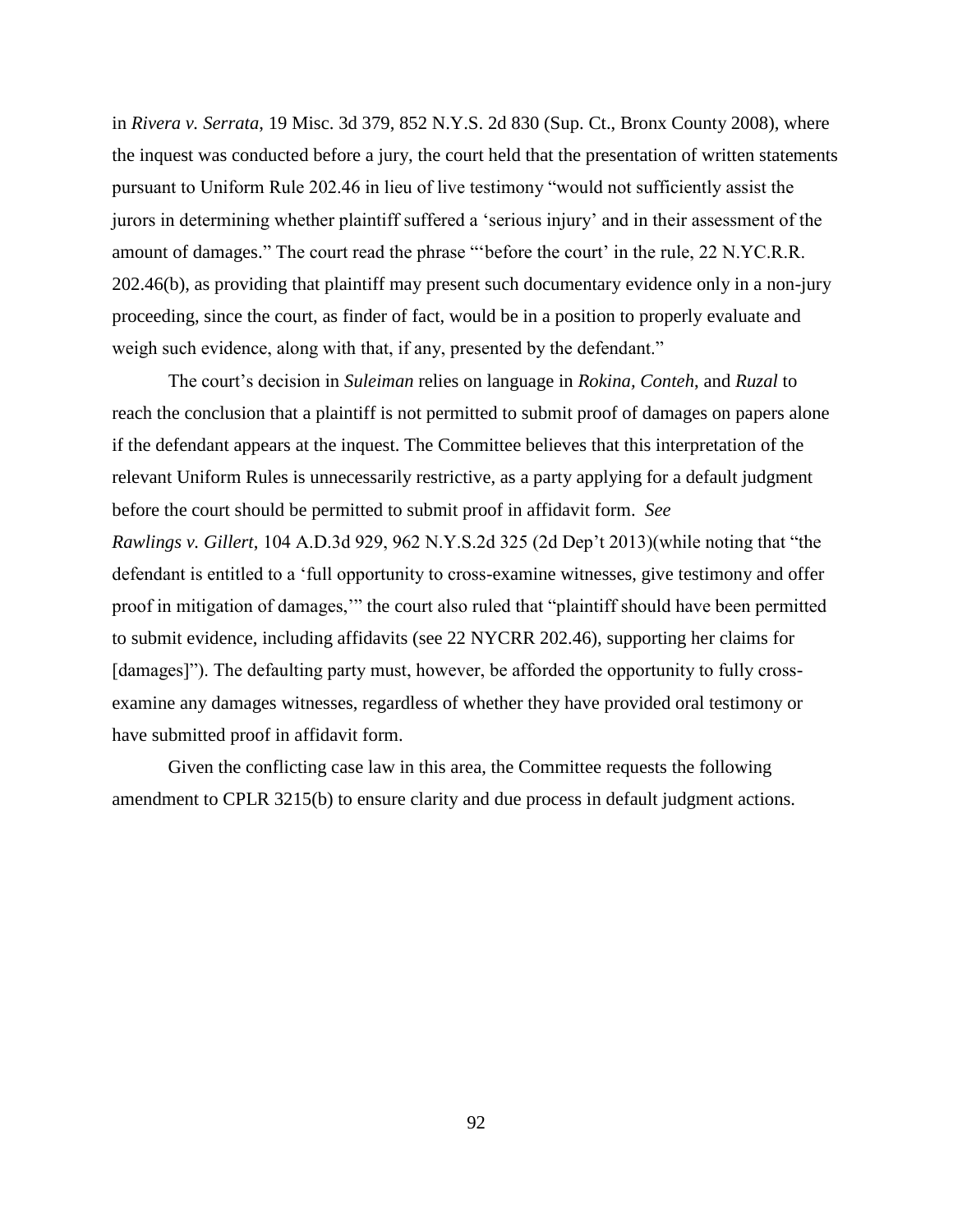AN ACT to amend the civil practice law and rules, in relation to a default judgment

The People of the State of New York, represented in Senate and Assembly, do enact as follows:

Section 1. Paragraph (b) of section 3215 of the civil practice law and rules is amended to read as follows:

(b) Procedure before court. The court, with or without a jury, may make an assessment or take an account or proof, or may direct a reference. The party entitled to judgment may be permitted to submit, in addition to the proof required by subdivision (f) of this section, properly executed affidavits or affirmations as proof of damages, provided that if the defaulting party gives reasonable notice that it will appear at the inquest, the party seeking damages may submit any such proof by oral testimony of the witnesses in open court or, after giving reasonable notice that it will do so, by written sworn statements of the witnesses, but shall make all such witnesses available for cross-examination. When a reference is directed, the court may direct that the report be returned to it for further action or, except where otherwise prescribed by law, that judgment be entered by the clerk in accordance with the report without any further application. Except in a matrimonial action, no finding of fact in writing shall be necessary to the entry of a judgment on default. The judgment shall not exceed in amount or differ in type from that demanded in the complaint or stated in the notice served pursuant to subdivision (b) of rule 305.

§2. This act shall take effect immediately.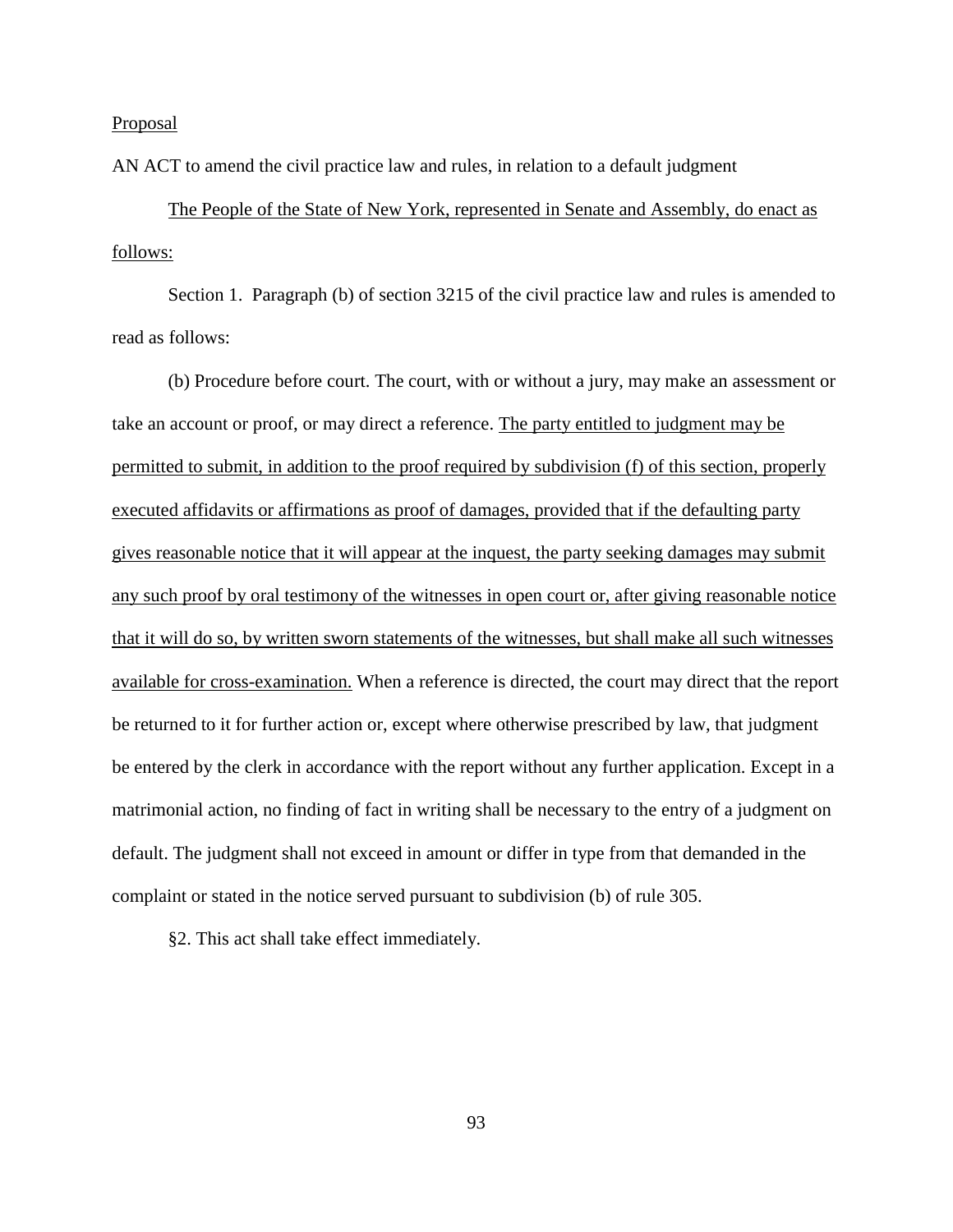# **12.** Addressing Article 16 in Relation to Seeking Apportionment of the State's fault in Supreme Court Actions Where the State is a Joint Tortfeasor (CPLR 1601)

## **Background**

This bill would amend CPLR §1601 of the Civil Practice Law and Rules (CPLR) to provide that defendants are entitled to seek apportionment of the State's fault in Supreme Court actions where the State is a joint tortfeasor.

## **Reasons for Support**

This legislation would further the purpose of Article 16, which is to ensure that low-fault, deep-pocket defendants are not forced to pay more than their equitable share of non-economic damages. It would also rectify a current unfairness in the law affording the State greater Article 16 protections than all other defendants enjoy.

Under Article 16, where the relative fault of a joint tortfeasor is 50% or less of "the total liability assigned to all persons liable," that tortfeasor shoulders responsibility only for its proportionate share of the non-economic damages. The Legislature enacted Article 16 to ameliorate the harshness of the common-law rule of joint and several liability as to noneconomic pain and suffering damages, whereby a tortfeasor found even 1% liable could be held responsible for an entire judgment.

In its current incarnation, Article 16 expressly permits the State to seek apportionment of the fault of joint tortfeasors in actions against it, even though those tortfeasors could not be sued in the Court of Claims. No corollary provision expressly allows other tortfeasors to seek apportionment of the State's fault in a Supreme Court action (where the State cannot be sued). See CPLR §1601 (1).

However, the language in §1601 that a defendant can seek apportionment of any nonparty's culpability, "unless the claimant proves that with due diligence he or she was unable to obtain jurisdiction over such person," had, prior to the decision of the Court of Appeals in *Artibee v. Home Place Corporation*, 28 N.Y.3d 379, 2017 NY Slip Op 01145 (2017), been interpreted by some courts to permit a defendant to seek apportionment of the State's fault in Supreme Court. The logic underlying this conclusion was that the phrase *due diligence* could only be read to mean personal jurisdiction, because no amount of diligence could overcome the subject matter jurisdiction bar to suing the State in the Supreme Court. In other words, a diligent claimant could of course easily obtain personal jurisdiction over the State in the Supreme Court,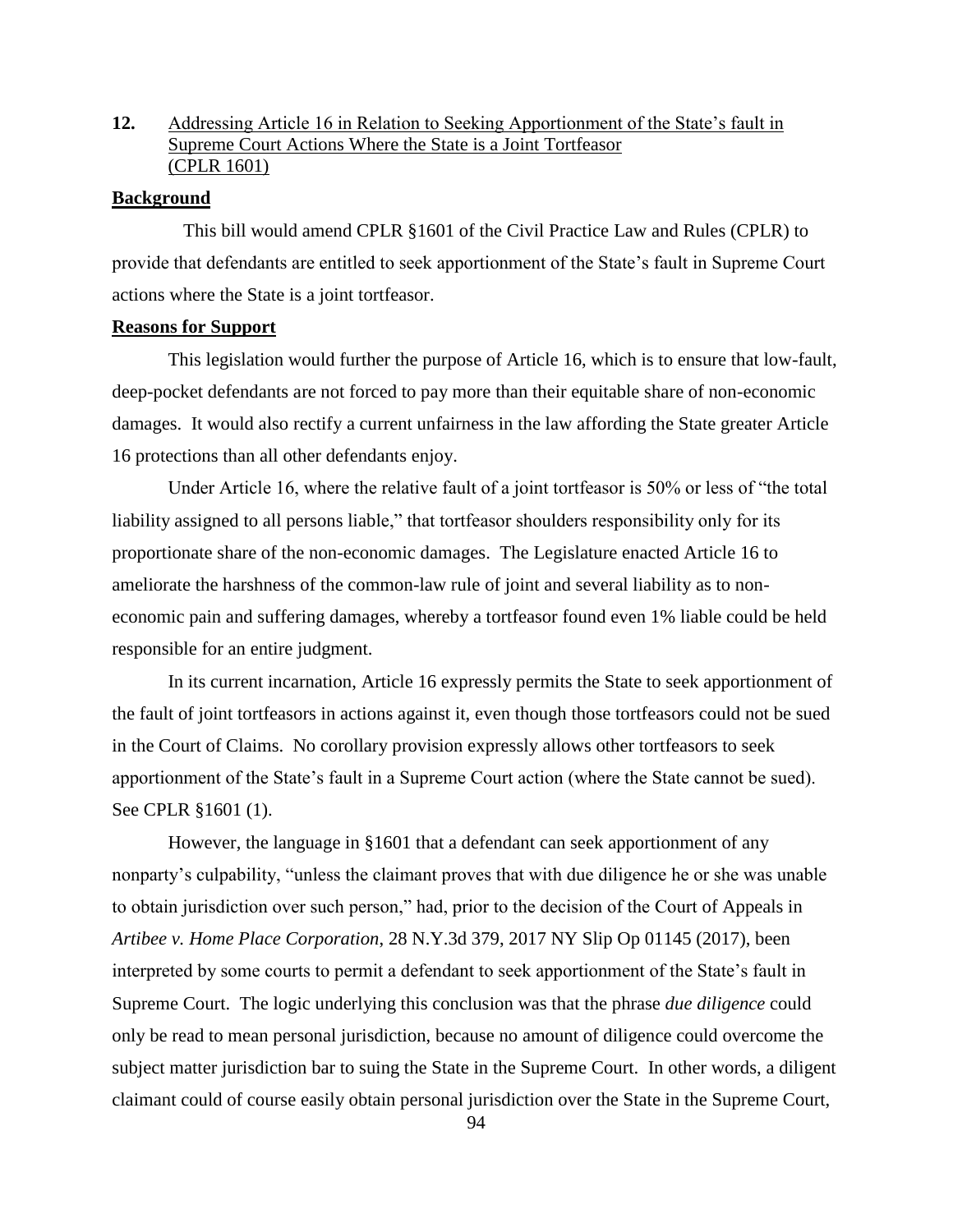but could never proceed with the suit. See McKinney's Practice Commentary C1601:3 (noting that it can be argued that a plaintiff's inability to sue the State in Supreme Court is not an inability to obtain jurisdiction, but rather is the result of a rule of substantive law based on the doctrine of sovereign immunity); *see also Duffy v. Chautauqua County*, 225 A.D.2d 261, 267 (4<sup>th</sup> Dept. 1996) (noting Professor David Siegel's suggestion that the feature precluding consideration of a non-party's culpability under CPLR 1601 is the lack of personal, rather than subject matter, jurisdiction). This sensible construction of the statute avoided an inequity in the law whereby the State could seek apportionment of the fault of a non-party defendant, but that same defendant would have no parallel right to apportion the State's fault in a Supreme Court action. If this were the purpose of Article 16 in this context, then surely it would have been made explicit.

Yet, that is precisely the result reached by the Court of Appeals in its recent decision in *Artibee*. There, the Court held that the fault of the State cannot be apportioned in an action in Supreme Court because Article 16, by its terms, does not permit it. The Court noted that the term jurisdiction is "elastic" and was not cabined to instances where a plaintiff cannot obtain personal jurisdiction. *Id*. at 747. The constitutional prohibition on suing the State in Supreme Court is a limitation on the Supreme Court's jurisdiction. Because a plaintiff cannot obtain jurisdiction over the State in the Supreme Court, the Court concluded that Article 16 precludes apportionment of the State's fault in that Court. The Court, though, acknowledged that the argument that jurisdiction meant personal jurisdiction found support in various commentaries and cases. *Id*. at 747.

As the dissenting Judges in *Artibee* cogently observed, this decision undermines the legislative goal of Article 16 by prohibiting non-State defendants from seeking to apportion the fault of the State in the Supreme Court, while according the State a preferred status in the Article 16 paradigm, and elevating the rights of plaintiffs in Supreme Court over those in the Court of Claims. Simply put, this decision erodes the salutary purpose of Article 16 and promotes inequity in the law by favoring the State.

This legislation makes explicit what was already implicit in Article 16: that non-State defendants enjoy a parallel right to seek apportionment of the State's fault in Supreme Court. It also promotes fairness and consistency in the law by affording all defendants the same Article 16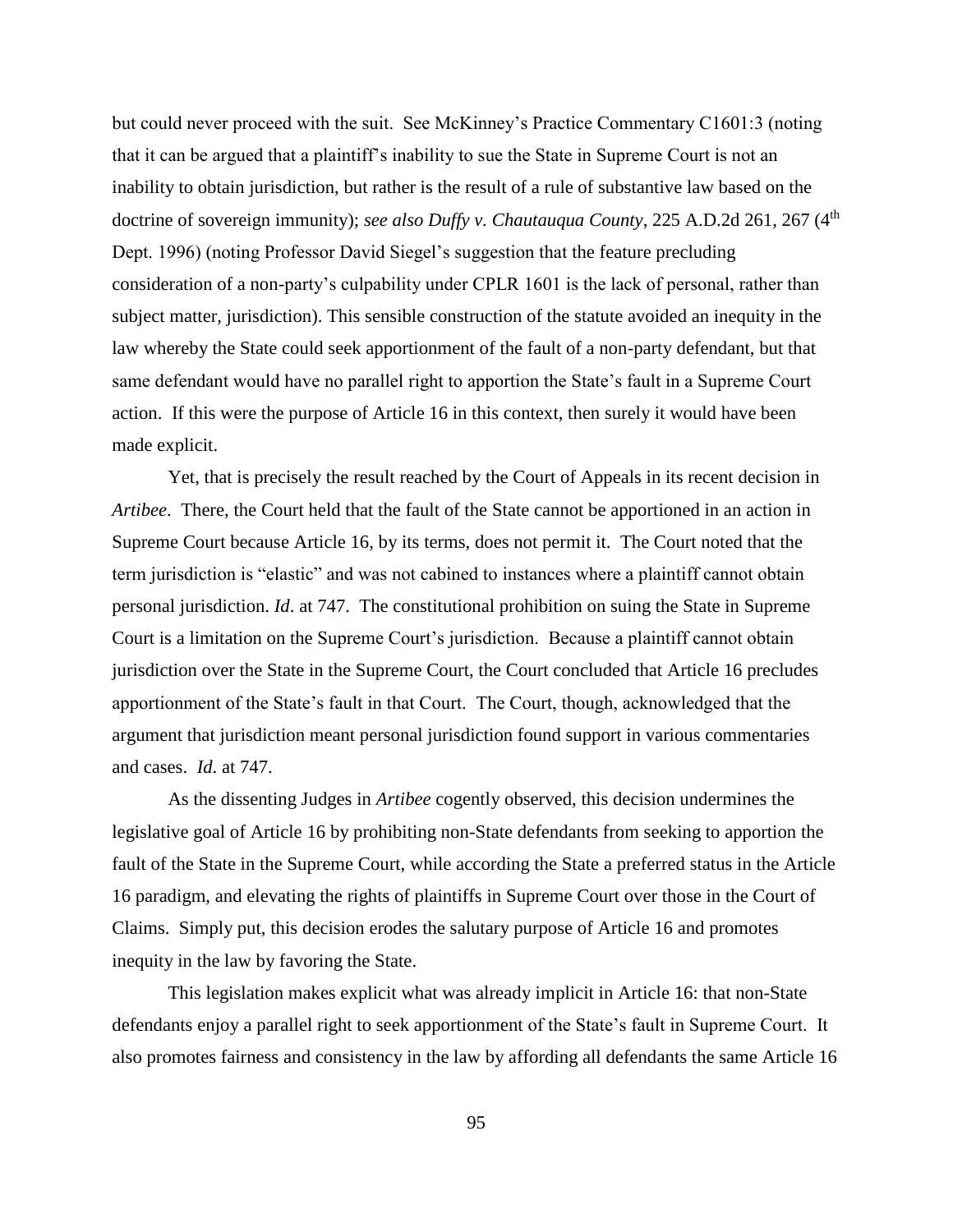rights and treating plaintiffs in the Court of Claims the same as plaintiffs in the Supreme Court. At the same time, this bill furthers the overall legislative goals embodied in Article 16.

Although there are strong arguments supporting such an interpretation, this legislation stops short of providing that the word "jurisdiction" in CPLR §1601 (1) means "personal jurisdiction," thereby leaving for judicial interpretation the issue of whether a defendant could seek an apportionment of fault in other scenarios, as for example where a non-party tortfeasor was bankrupt and an automatic bankruptcy stay was in effect. *See In re Brooklyn Navy Yard Asbestos Litigation*, 971 F.2d 831, 846 (2nd Cir. 1992).

Finally, the *Artibee* majority's conclusion that the concerns underlying Article 16 are not implicated where the State is a tortfeasor because the State is solvent and a defendant could seek contribution in the Court of Claims, while technically correct, involves practical concerns. To realize any Article 16 benefit, the defendant would be required not only to subject itself to complete liability for any judgment, but also to assume that it would be successful in seeking contribution in the Court of Claims. Most defendants will not commit to such a risky course, especially in cases involving the State, where exposure is often significant due to traumatic injuries stemming from claimed highway-design malfeasance or medical malpractice. Instead, defendants likely will settle these cases, foreclosing any right to contribution under General Obligations Law § 15-108. The upshot is that the protections of Article 16 will prove illusory in any Supreme Court action where the State is a tortfeasor.

The Legislature should enact this bill to further the legislative goals of Article 16, and to restore fairness and consistency to the law in this area.

The Committee also notes that is has supported other significant changes in Article 16 through proposed legislation that appears as Item 16 in the Previously Endorsed Measures (Part IV).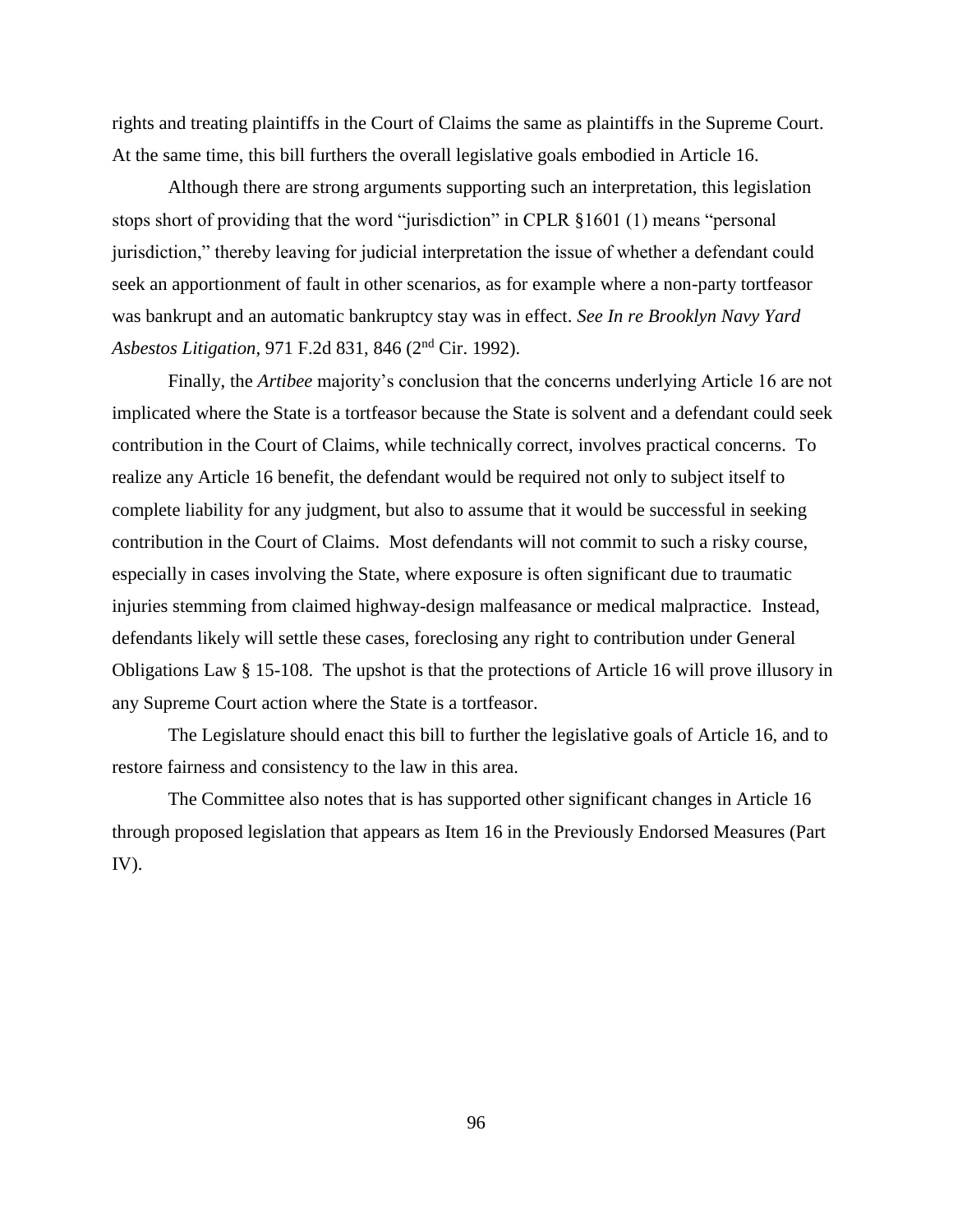# AN ACT to amend the civil practice law and rules, in relation to limited liability of persons jointly liable

The People of the State of New York, represented in the Senate and the Assembly, do enact as follows:

Section 1. Subdivision 1 of section 1601 of the civil practice law and rules is amended to read as follows:

1. Notwithstanding any other provision of law, when a verdict or decision in an action or claim for personal injury is determined in favor of a claimant in an action involving two or more tortfeasors jointly liable or in a claim against the state and the liability of a defendant is found to be fifty percent or less of the total liability assigned to all persons liable, the liability of such defendant to the claimant for non-economic loss shall not exceed that defendant's equitable share determined in accordance with the relative culpability of each person causing or contributing to the total liability for non-economic loss[; provided, however, that]. Except for culpable conduct on the part of the state of New York, the culpable conduct of any person not a party to the action shall not be considered in determining any equitable share herein if the claimant proves that with due diligence he or she was unable to obtain jurisdiction over such person in said action (or in a claim against the state, in a court of this state); a non-state defendant shall be entitled to seek apportionment when the state is an alleged tortfeasor; and [further provided that] the culpable conduct of any person shall not be considered in determining any equitable share herein to the extent that action against such person is barred because the claimant has not sustained a "grave injury" as defined in section eleven of the workers' compensation law.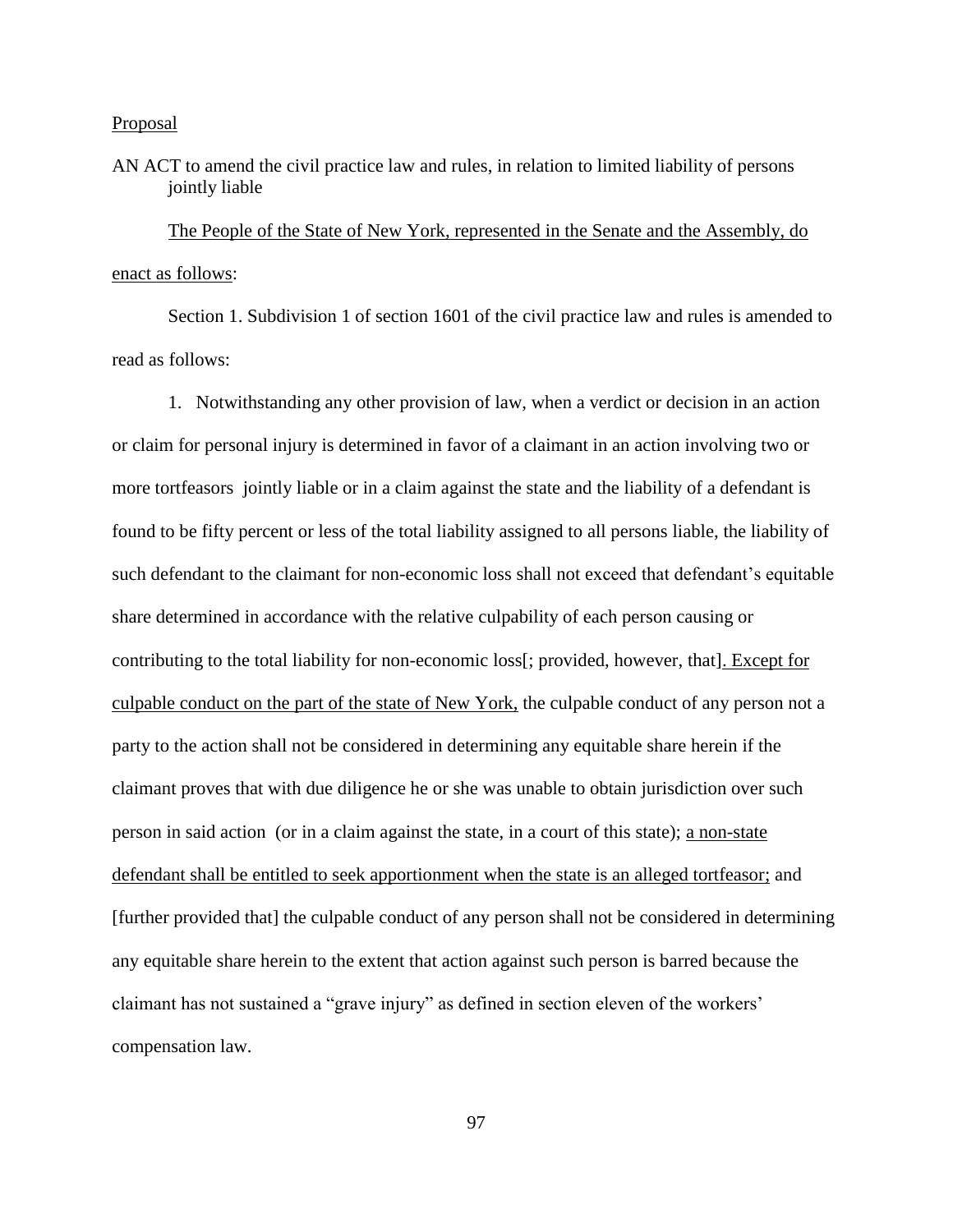§2. This act shall take effect on the first of January next succeeding the date on which it shall have become law and shall apply to actions filed on or after such effective date.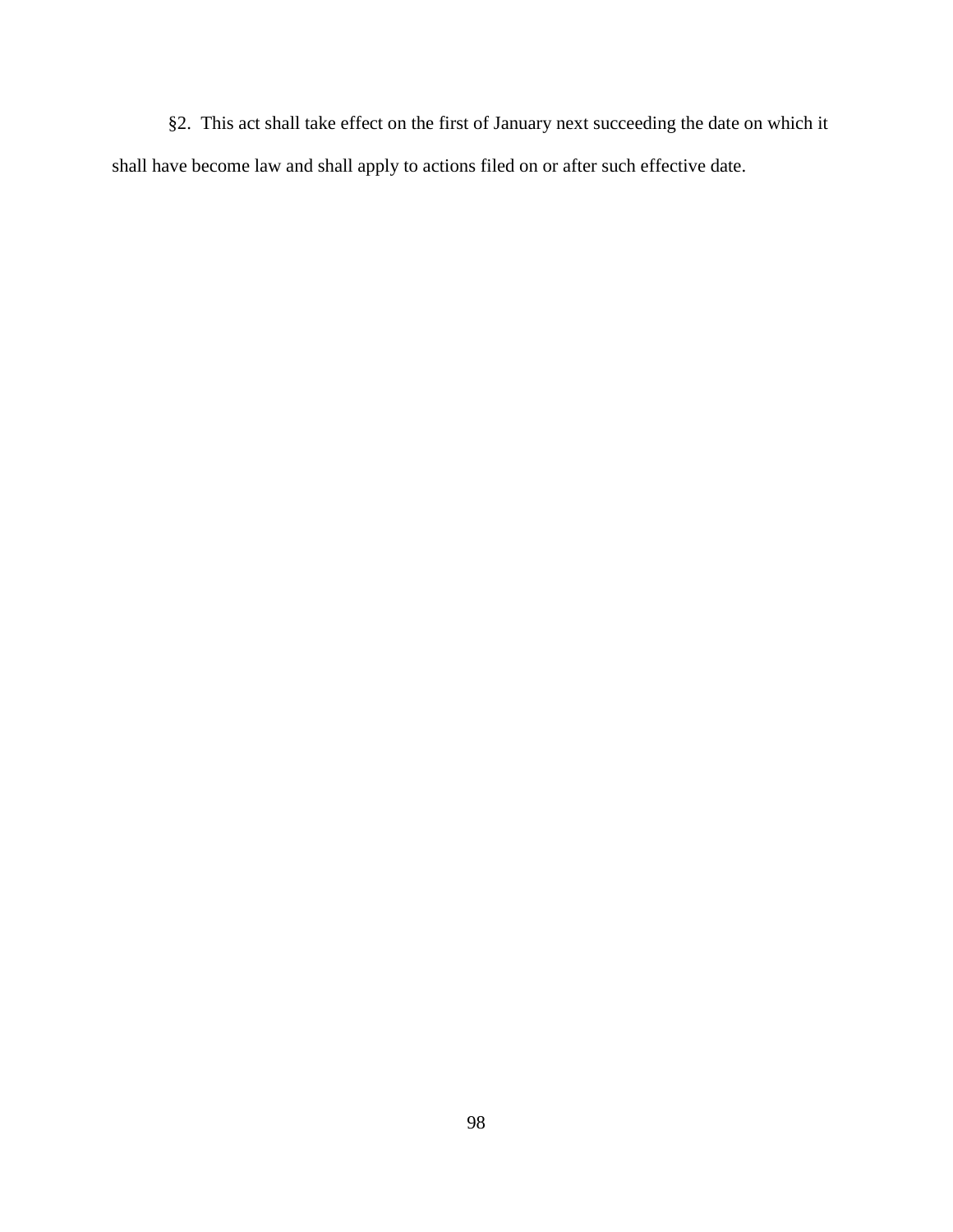# **13.** Clarifying Appeals to Orders Granting or Denying Post-Trial Motions CPLR 5501(c)

## **Statement in Support**

The Committee recommends that CPLR  $\S$  5501(c) be amended to eliminate a trap for the unwary that sometimes serves to frustrate disposition on the merits. The amendment evolves from a special rule that serves no reasonable policy objective and applies in one narrow instance: when the appeal is taken from a post-trial order granting or denying a new trial.

In the more common instance in which a jury verdict is rendered in favor of a party and a judgment is then entered, the party against whom the judgment is entered may appeal from that judgment and urge that the judgment should be modified or reversed by reason of, *inter alia*, "any ruling to which the appellant objected or had no opportunity to object or which was a refusal or failure to act as requested by the appellant, and any charge to the jury, or failure or refusal to charge as requested by the appellant ..." CPLR  $\S$  5501(a)(3).

While the Appellate Division will generally not consider a legal argument or objection unless it was timely preserved by an objection made during the course of the trial — a very sound prerequisite which the Committee does not seek to change — the Appellate Division does not require that an objection or argument timely raised during the course of the trial be raised anew in the post-trial motion papers in order to be considered on the appeal from the judgment.

The problem is that the rule is exactly the opposite when the trial court grants a post-trial motion for a new trial and the party who prevailed with the jury appeals that order. In that instance, because the appeal is deemed to be solely from the order itself and not from any of the rulings that preceded the order, the Appellate Division will not consider preserved arguments for setting aside the verdict unless they were raised anew in the post-trial motion papers.

Interestingly, while the Appellate Division ruled in *Rivera v. Montefiore Medical Center*, 123 AD3d 424, 427 [1st Dept 2014], *aff'd* 28 NY3d 999 [2016] that an issue that was raised during the trial could not be considered on appeal from the post-trial order unless it had raised anew in the post-trial motion papers, the same court subsequently said almost exactly the opposite in *Powell v. City of New York*, 116 AD3d 589, 589 [1st Dept 1014], albeit without acknowledging the ruling in *Rivera*. The latter decision gave rise to an entire Law Journal column in which a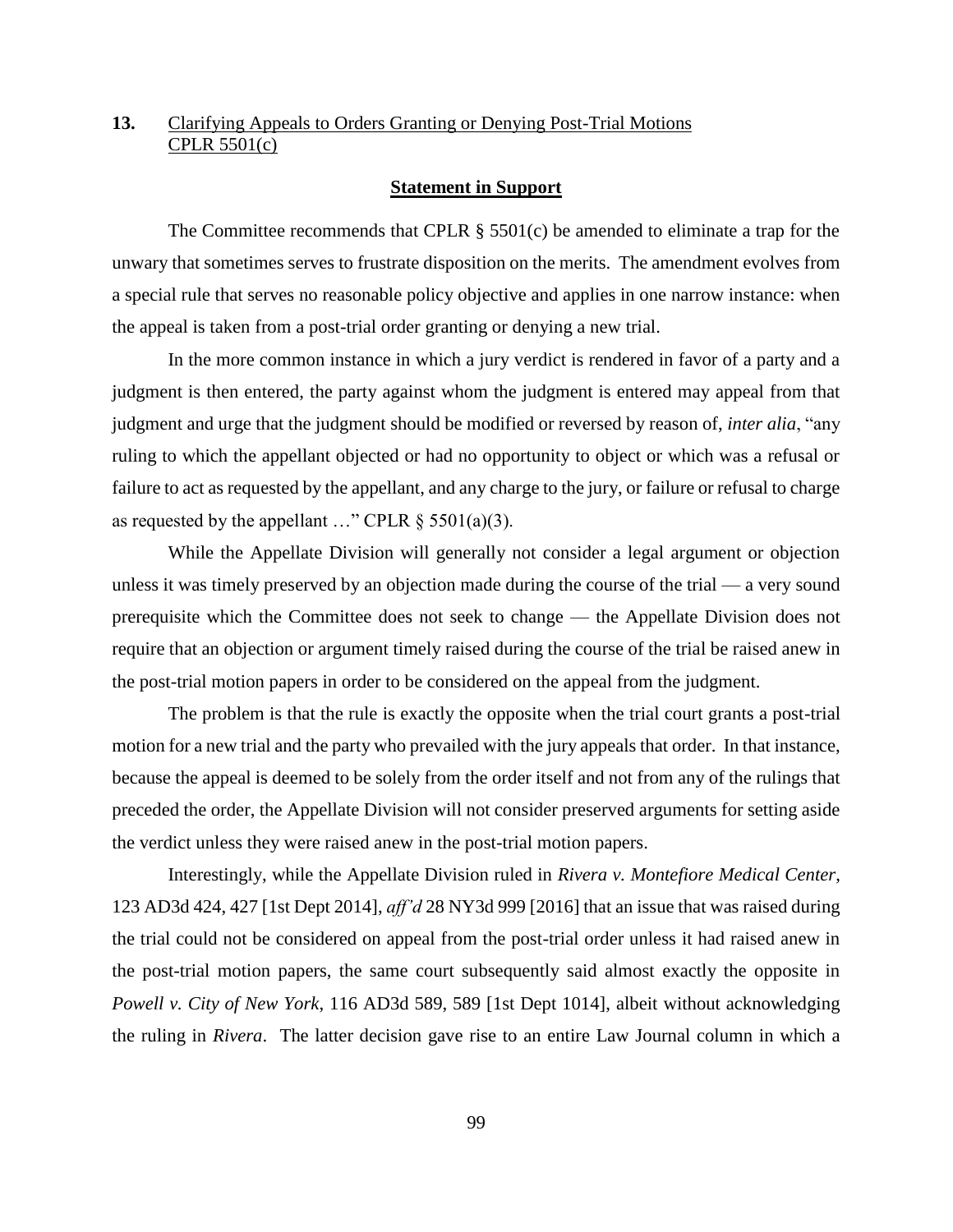commentator wrote that *Powell* "leaves the reader with furrowed brows locked in place" and "requires review by the Court of Appeals."<sup>1</sup>

No reasonable policy objective is served by insisting that an issue that was timely preserved at trial be preserved *yet again* in the post-trial papers. Moreover, the Committee feels that matters should be resolved on their merits absent good reason to the contrary and it discerns no such reason here. Therefore, the Committee proposes an amendment to CPLR 5501(c), which would effectively codify the rule suggested by the *Powell* Court that any issue properly preserved at trial may be raised on an appeal from an order resolving a post-trial motion.

## **The Proposed Amendment**

The proposed amendment would add a sentence to the end of CPLR 5501(c), the provision which concerns the Appellate Division's scope of review. The new sentence is specific to appeals from post-trial rulings and would provide, "On an appeal from an order granting or denying a posttrial motion, any party to the appeal may raise any issue that was preserved for appellate review during the trial."

 $\overline{a}$ 

<sup>&</sup>lt;sup>1</sup> Elliott Scheinberg, "Powell v. City of New York: CPLR 4404(a), Preservation of Issues," NYLJ, 5/17/17.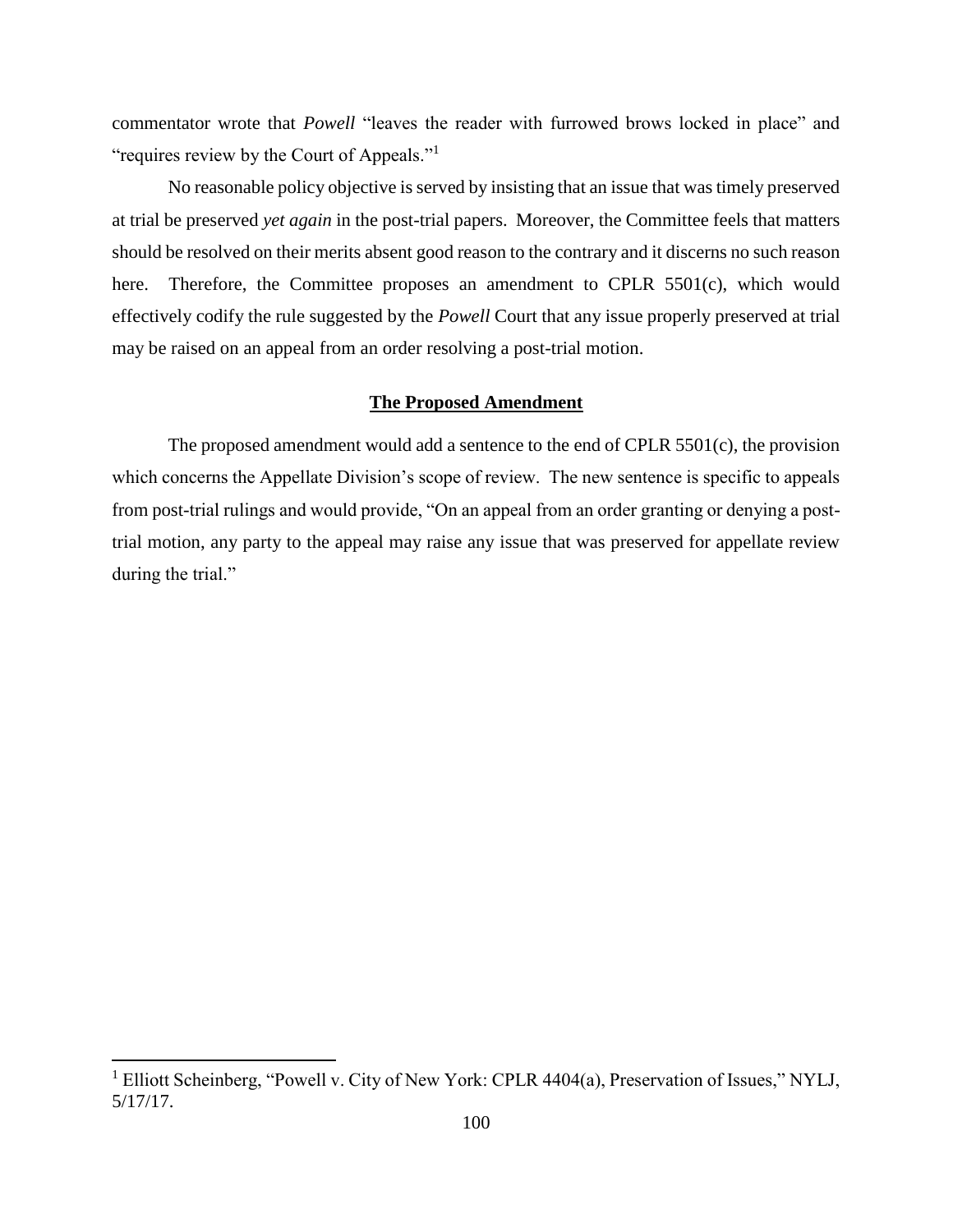AN ACT to amend the civil practice law and rules, in relation to appeals from post-trial orders

The People of the State of New York, represented in Senate and Assembly, do enact as follows:

Section 1. Section 5501, subdivision (c) of the civil practice law and rules is amended to read as follows:

(c) Appellate division. The appellate division shall review questions of law and questions of fact on appeal from a judgment or order of a court of original instance and on an appeal from an order of the supreme court, a county court or an appellate term determining an appeal. The notice of appeal from an order directing summary judgment, or directing judgment no a motion addressed to the pleadings, shall be deemed to specify a judgment upon said order entered after service of the notice of appeal and before entry of the order of the appellate court upon such appeal, without however affecting the taxation of costs upon the appeal. In reviewing a money judgment in an action in which an itemized verdict is required by rule forty-one hundred eleven of this chapter in which it is contended that the award is excessive or inadequate and that a new trial should have been granted unless a stipulation is entered to a different award, the appellate division shall determine that an award is excessive or inadequate if it deviates materially from what would be reasonable compensation. On an appeal from an order granting or denying a post-trial motion, any party to the appeal may raise any issue that was preserved for appellate review during the trial.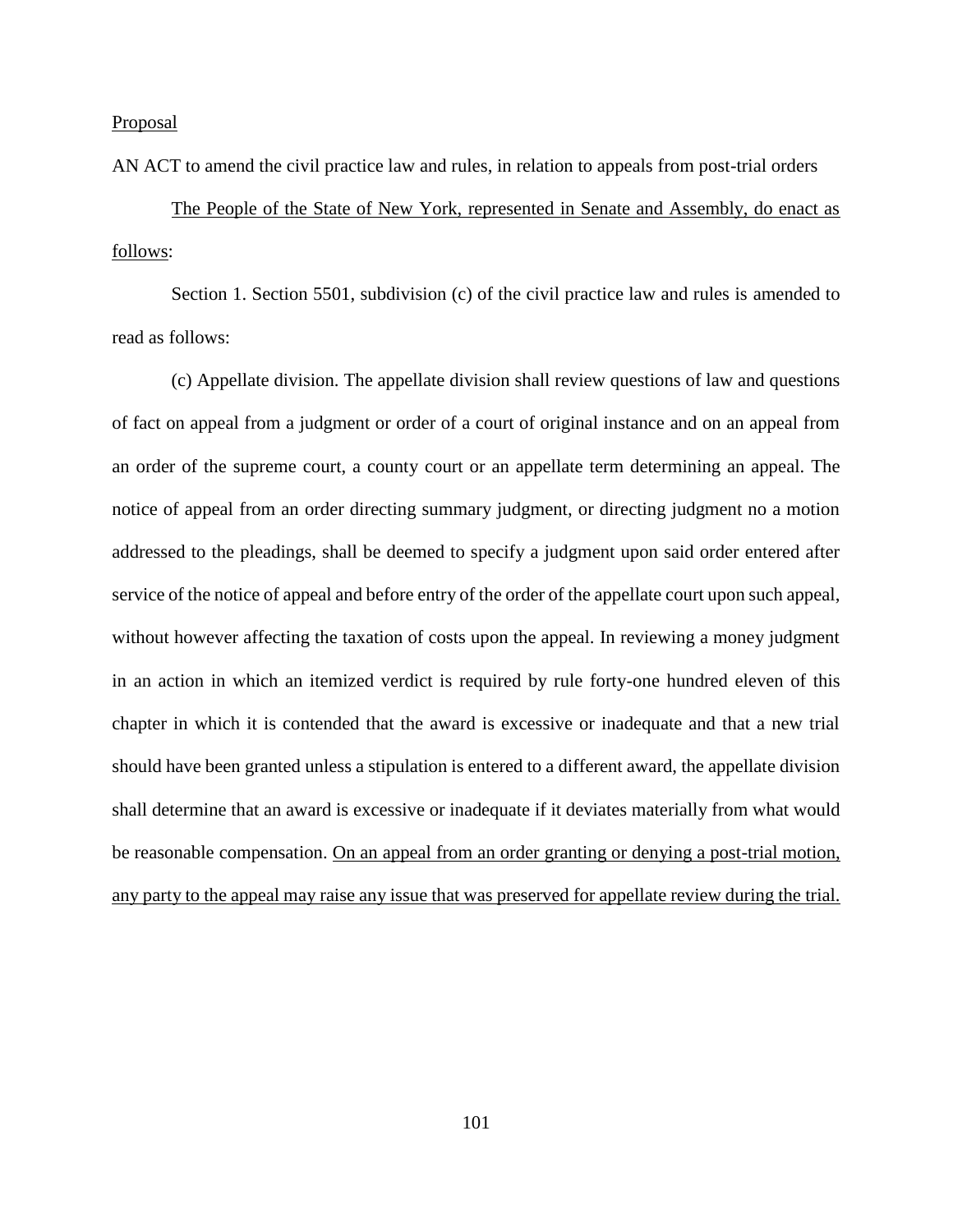## **14.** Amending the General Obligations Law Governing Structured Settlement Transfers (Gen. Obligations Law §§ 5-1703, 5-1705 & 5-1708)

This measure would add certain procedural requirements to the laws governing structured settlement transfers. For reasons explained more fully below, the Committee recommends that §§ 5-1703, 5-1705 and 5-1708 of the General Obligations Law be amended to require (1) that the caption of a petition to transfer structured settlement payments identify the transferee as the petitioner and the transferor (i.e., the beneficiary, or payee, of the structured settlement payments) as the respondent; (2) that a guardian ad litem be appointed when the payee is an infant; and (3) that an independent advisor be appointed when the payee needs assistance in understanding the legal and financial implications of the transfer. The Committee further recommends that any advance payments by the transferee prior to court approval be at the transferee's risk, in the event the transfer is disallowed, and that the transferee so advise the payee prior to any advance payment.

### **Background**

The underlying problem is all-too-familiar to the courts: beneficiaries of future payments from structured settlements seek to sell without sufficient legal or financial advice the right to long-term security in the form of those future payments for an immediate lump-sum payment, at a significantly discounted rate that represents only a fraction of the present value of the structured payout. While there are of course legitimate reasons for such transfers, the bench and bar alike have reported numbers of instances of predatory practices by funding companies and ill-informed beneficiaries such that there is, yet again, urgent need for proper safeguards to legislate preventative measures against these practices.

#### **Requiring caption to include name of funding company and name of beneficiary/transferor**

The proposal adds a new subdivision (c) to § 5-1705, as follows: "The caption of a petition for approval of a transfer of structured settlement payment rights must identify the transferee as the petitioner and the payee as the respondent." Standardizing the caption of the petition in this way will make it easy to identify the real parties in interest in the proceeding and will also facilitate searches for other applications involving the same parties.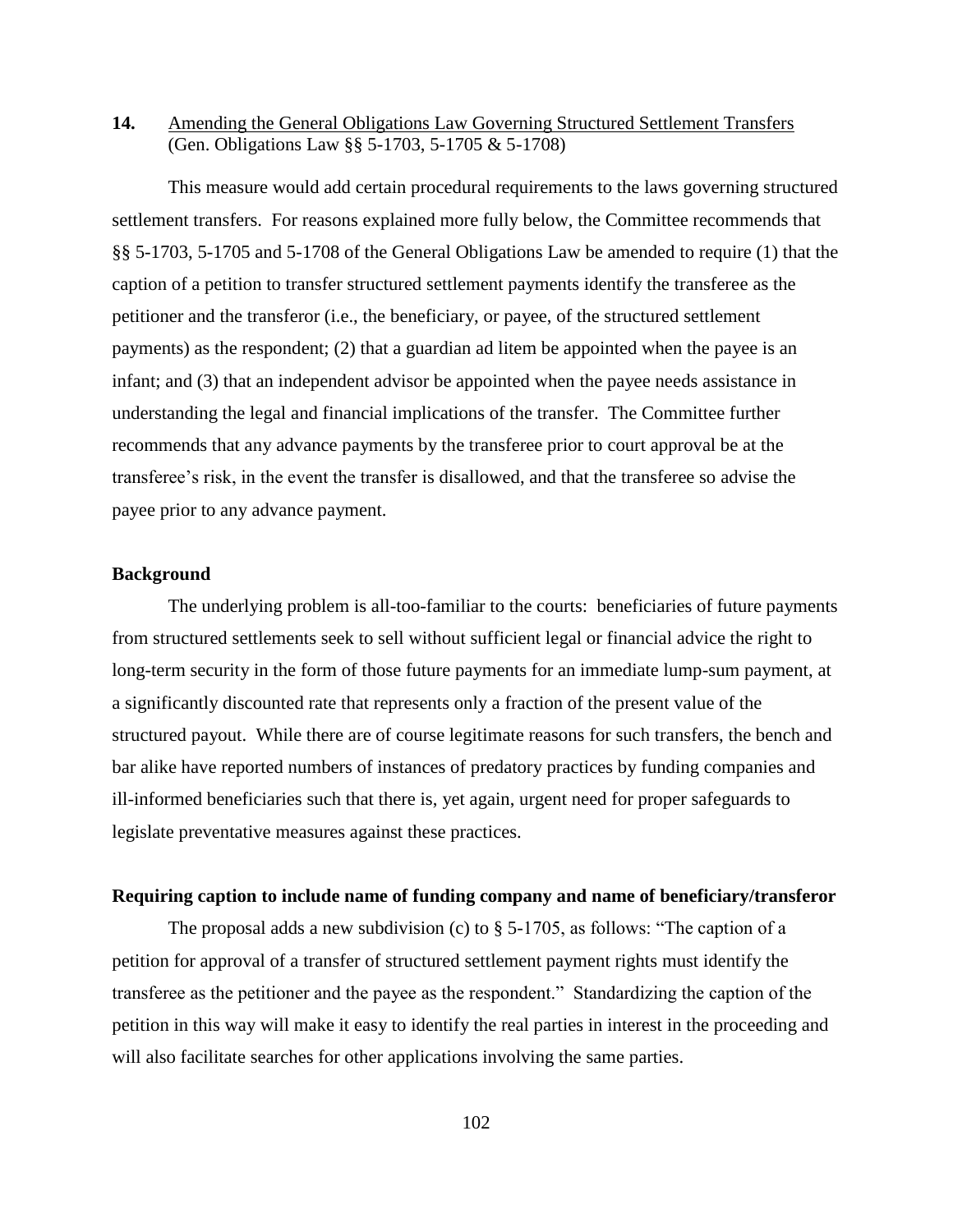### **Appointing a guardian ad litem if the payee is an infant**

Under the proposal, the court would appoint a guardian ad litem to appear for an infant payee in a structured settlement transfer proceeding. Currently, under CPLR §1201, infants ordinarily appear in actions by a parent or other person having legal custody. However, there is an inherent risk that a parent facing financial difficulties may seek immediate funds by transferring an infant's structured settlement at the expense of the infant's best interest. While section 1201 authorizes the appointment of a guardian ad litem because of a conflict of interest, that authority is rarely exercised when an infant appears by a parent. Given the substantial potential of a conflict of interest when a parent seeks immediate funds that may significantly impair or eliminate an infant's entitlement to future payments, the proposal would require that an infant appear in a transfer proceeding by a guardian ad litem. Compensation for the reasonable value of the guardian ad litem's services would be paid by the transferee.

# **Appointing an independent advisor to assist the payee in assessing the financial and legal implications of the transfer**

Even when an adult seeks to transfer his or her own structured settlement in exchange for an immediate payment, there is a risk that the adult may, particularly if financially unsophisticated, agree to a transaction that is grossly ill-advised or unfair. Currently, under sections 5-1703 and 5–1706 of the General Obligations Law, the party seeking to acquire structured settlement payment rights is required to disclose certain financial aspects of the transaction to the payee and advise the payee to seek independent professional advice regarding the transfer. Before the court can approve the transfer, it must find that the payee obtained such independent advice or knowingly waived it. In practice, many payees do not obtain independent professional advice and, without a proper understanding of the transaction, agree to the transfer despite terms that may be unfair. Under this proposal, if the court determines that the payee is unsophisticated concerning the legal, tax or financial implications of the transfer, the court would appoint an independent advisor to counsel the payee about the terms of the transaction. Where appropriate, the advisor could also recommend less costly means of meeting the payee's financial need. The advisor could also assist the court in making the findings required by section 5-1706 as to whether the transaction is in the best interest of the payee and whether the discount rate and any fees and expenses are fair and reasonable.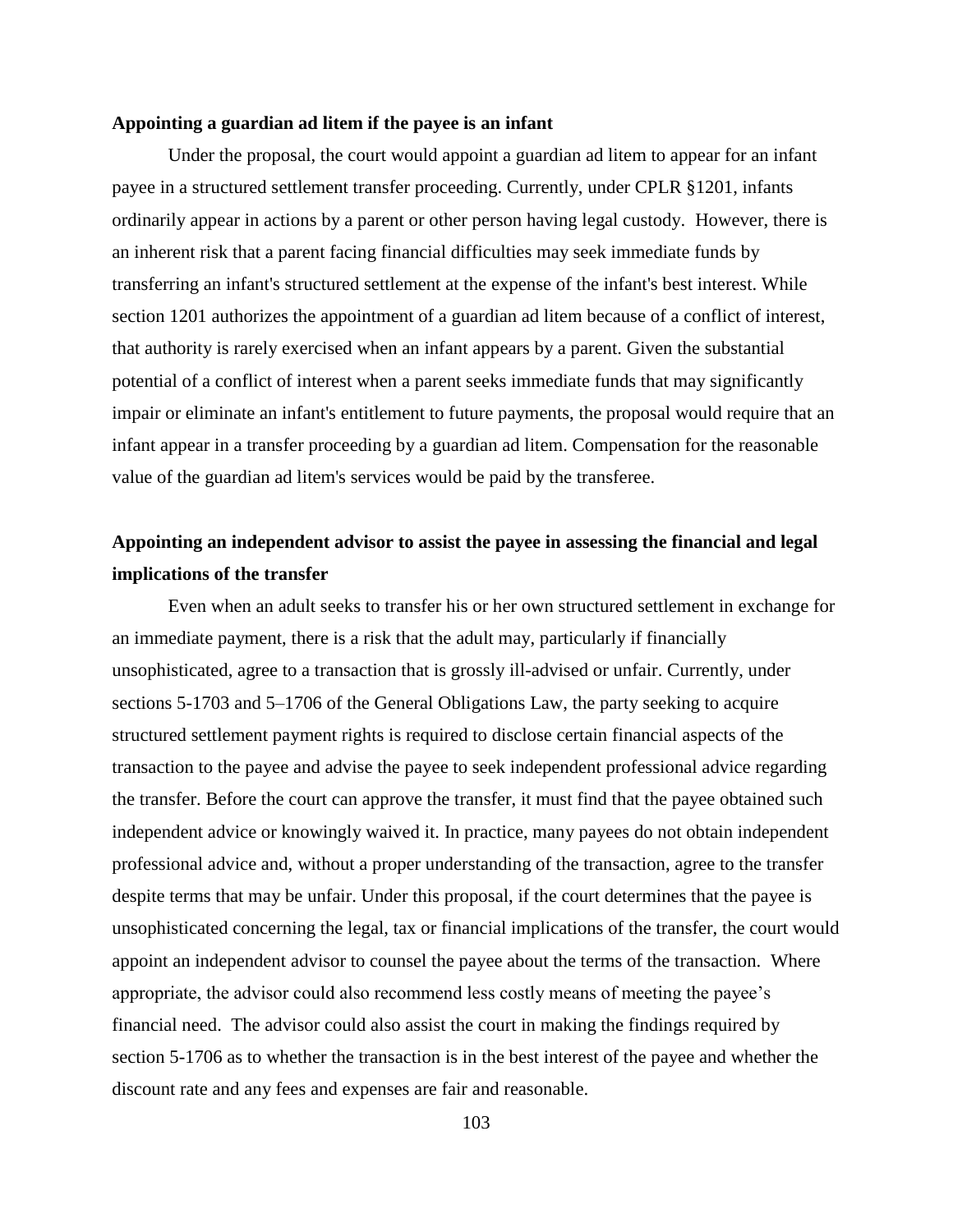The court would not appoint an independent advisor if it was satisfied that the payee had already received such advice or understood the implications of the transfer. Compensation for the reasonable value of the advisor's services would be paid by the transferee.

# **Providing that advance payments by the transferee to the beneficiary prior to judicial approval of the transfer are at the transferee's risk**

The Committee considered forbidding altogether advance payments by the funding company to the beneficiary before the transfer is approved. Because there are situations where such payments are likely necessary before the court approval process is complete, however, the Committee recommends that such payments be permitted but only at the transferee's risk, so that the funding company would have no recourse against the beneficiary if the transfer is not approved. The payee would be so advised prior to receiving the advance payment. Placing the risk on the funding company would serve as an appropriate check on abusive and predatory practices by funding companies who entice beneficiaries with promises of easy and fast money.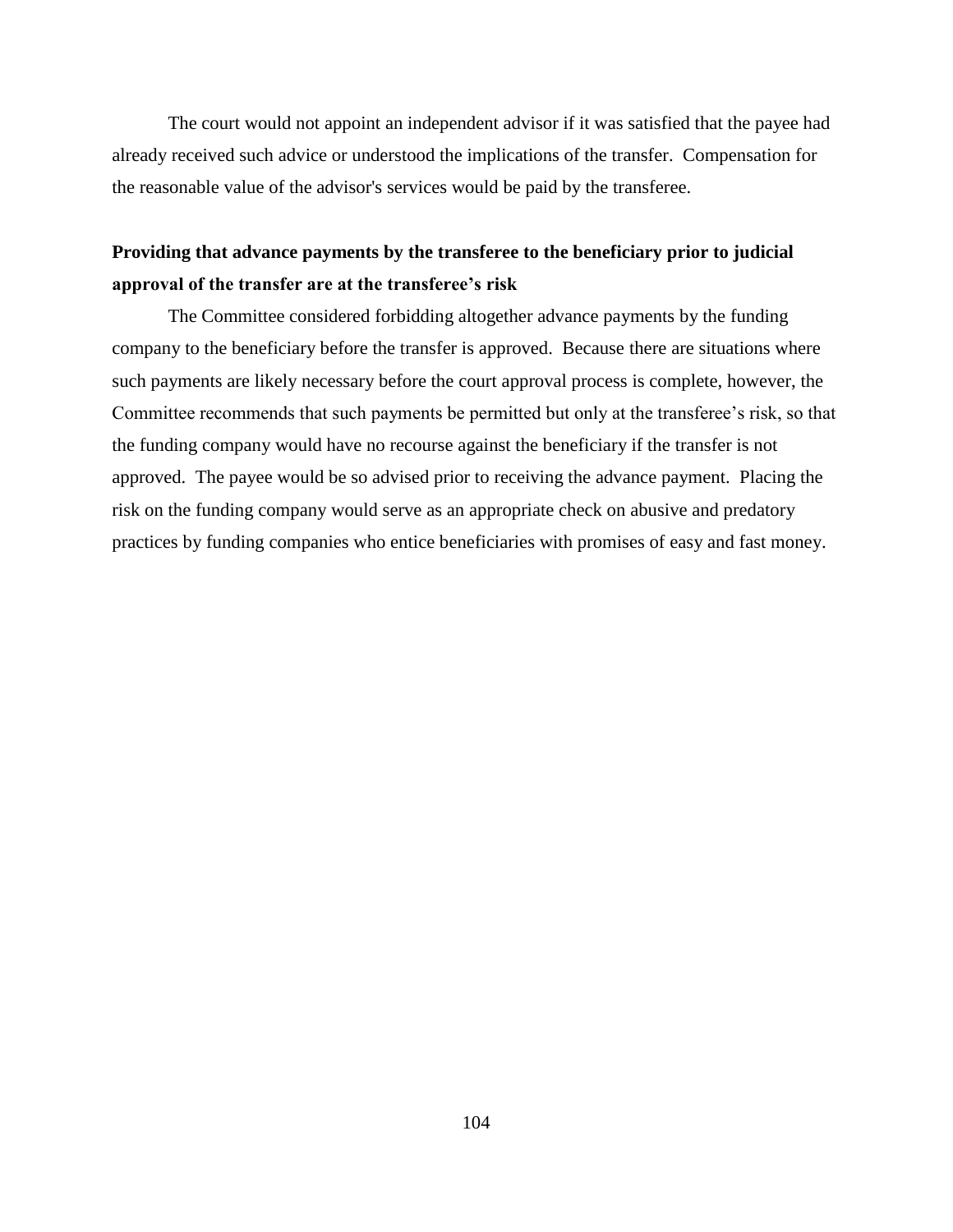AN ACT to amend the general obligations law, in relation to transfers of structured settlements

The People of the State of New York, represented in Senate and Assembly, do enact as follows:

Section 1. Section 5-1703 of the general obligations law is amended to read as follows: § 5-1703. Required disclosures to payee. Not less than ten days prior to the date on which the payee signs a transfer agreement, the transferee shall provide to the payee by first class mail and certified mail, return receipt requested or United States postal service priority mail, a separate disclosure statement, in bold type no smaller than fourteen points, setting forth:

(a) the amounts and due dates of the structured settlement payments to be transferred;

(b) the aggregate amount of such payments;

(c) the discounted present value of the payments to be transferred, which shall be identified as the "calculation of current value of the transferred structured settlement payments under federal standards for valuing annuities", and the amount of the applicable federal rate used in calculating such discounted present value;

(d) the price quote from the original annuity issuer or, if such price quote is not readily available from the original annuity issuer, then a price quote from two other annuity issuers that reflects the current cost of purchasing a comparable annuity for the aggregate amount of payments to be transferred;

(e) the gross advance amount and the annual discount rate, compounded monthly, used to determine such figure;

(f) an itemized listing of all commissions, fees, costs, expenses and charges payable by the payee or deductible from the gross amount otherwise payable to the payee and the total amount of such fees;

(g) the net advance amount including the statement: "The net cash payment you receive in this transaction from the buyer was determined by applying the specified discount rate to the amount of future payments received by the buyer, less the total amount of commissions, fees, costs, expenses and charges payable by you";

(h) the amount of any penalties or liquidated damages payable by the payee in the event of any breach of the transfer agreement by the payee; [and]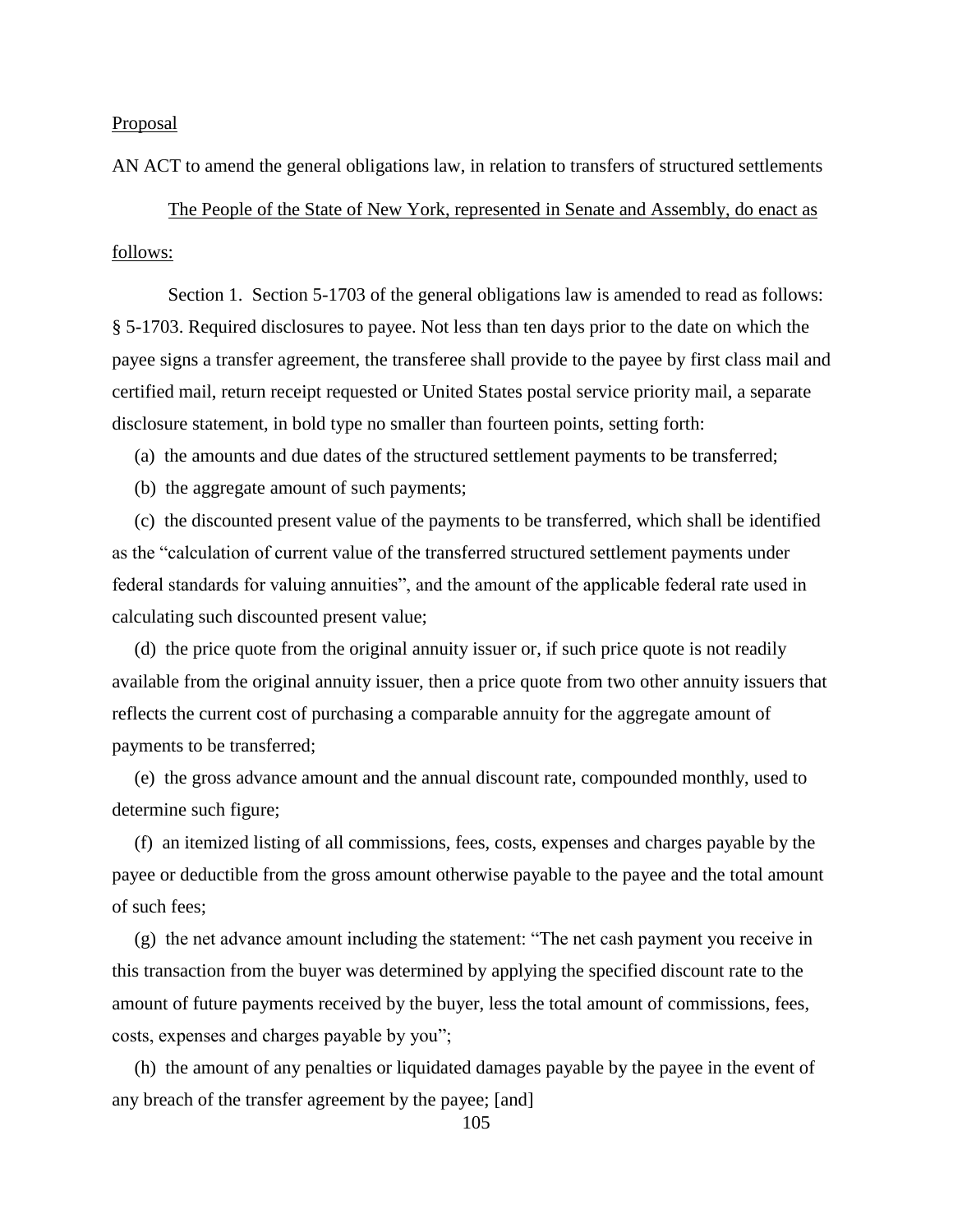(i) a statement that the payee has the right to cancel the transfer agreement, without penalty or further obligation, not later than the third business day after the date the agreement is signed by the payee; and

(j) a statement that the payee has no obligation to pay back any sums received from the transferee unless and until a court has approved the transfer.

§ 2. Section 5-1705 of the general obligations law is amended to read as follows: §5-1705. Procedure for approval of transfers.

(a) An action for approval of a transfer of a structured settlement shall be by a special proceeding brought on only by order to show cause.

(b) Such proceeding shall be commenced to obtain approval of a transfer of structured settlement payment rights. Such proceeding shall be commenced:

(i) in the supreme court of the county in which the payee resides; or

(ii) in any court which approved the structured settlement agreement.

(c) The caption of a petition for approval of a transfer of structured settlement payment rights must identify the transferee as the petitioner and the payee as the respondent.

(d) A copy of the order to show cause and petition shall be served upon all interested parties at least twenty days before the time at which the petition is noticed to be heard. A response shall be served at least seven days before the petition is noticed to be heard.

 $[(d)](e)$  A petition for approval of a transfer of structured settlement payment rights shall include:

(i) a copy of the transfer agreement;

(ii) a copy of the disclosure statement and proof of notice of that statement required under section 5-1703 of this title;  

(iii) a listing of each of the payee's dependents, together with each dependent's age;  and

(iv) a statement setting forth whether there have been any previous transfers or applications for transfer of the structured settlement payment rights and giving details of all such transfers or applications for transfer.

 $[(e)](\underline{f})$  On the hearing, the payee shall attend before the court unless attendance is excused for good cause.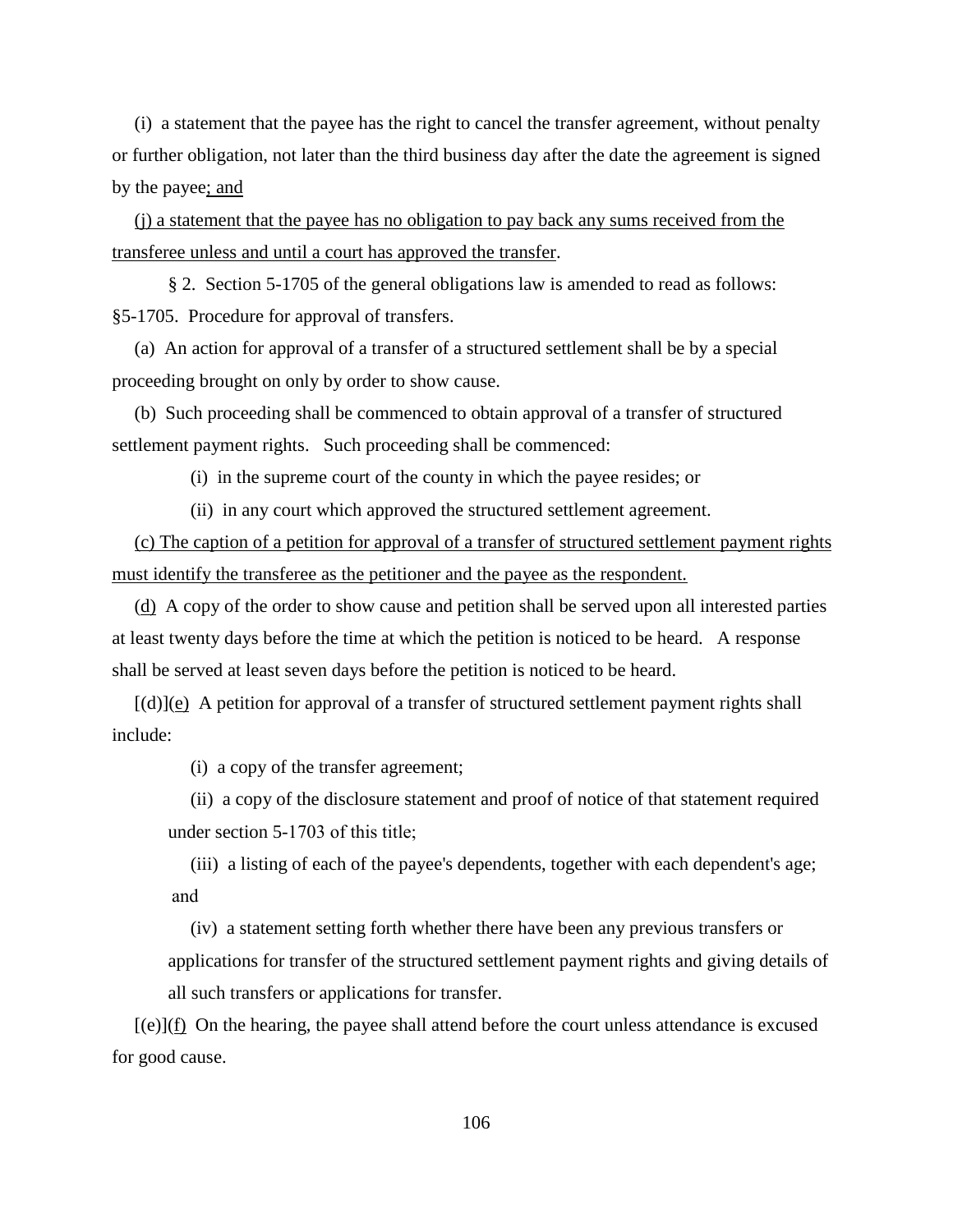(g) Notwithstanding any other provision of law, the court shall appoint a guardian ad litem for the payee when the payee is an infant. The guardian ad litem's fees shall be paid by the transferee.

(h) The court shall appoint an independent advisor to counsel the payee about the terms of the transfer if the court determines that the payee would benefit from assistance in understanding the legal and financial implications of the transfer and in identifying possible alternatives to the transfer. The independent advisor may also assist the court in making the findings required under section 5-1706. The independent advisor's fees shall be paid by the transferee.

§ 3. Section 5-1708 of the general obligations law is amended by adding a new subdivision (h) to read as follows:

(h) In the event that a petition for approval of a transfer of structured settlement payment rights is denied, the transferee will have no right to recover from the payee any funds that have been advanced to the payee.

§ 4. This act shall take effect immediately.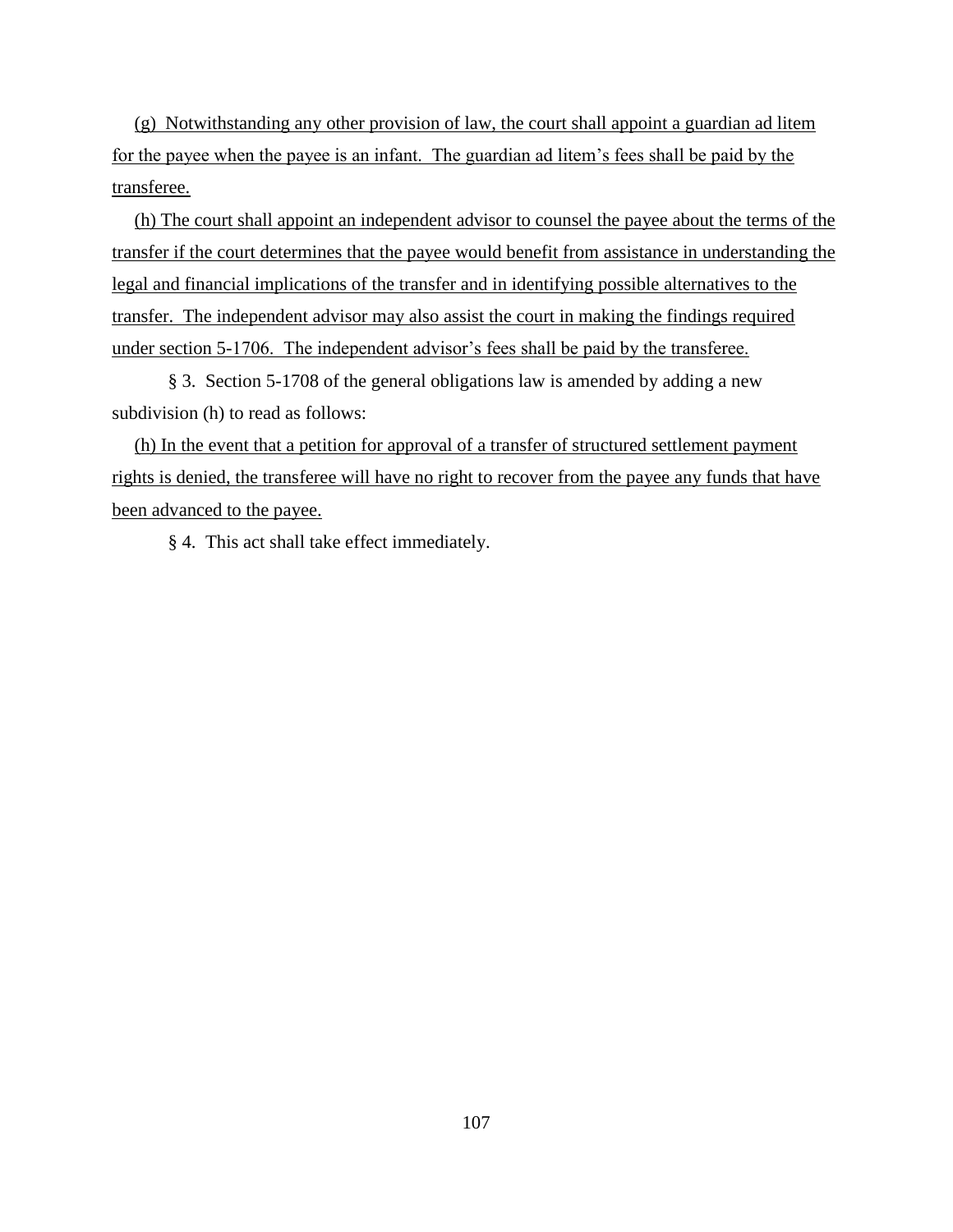# **15.** Addressing the Time Within Which a Party May Discontinue a Claim Without Prejudice (CPLR 3217(a)(1))

The Committee believes that it is necessary to address the time within which a claim may be discontinued without prejudice. CPLR  $3217(a)(1)$  permits such withdrawal "at any time before a responsive pleading is served." In *BDO USA, LLP* v. *Phoenix Four*, 113 A.D.3d 507 (First Dept., 2014), the First Department was faced with a discontinuance by the plaintiff after a motion to dismiss had been served but prior to the service of a responsive pleading. It held that the discontinuance was ineffective and a nullity, and said "Indeed, if a motion to dismiss is not a 'responsive pleading' within the meaning of CPLR 3217(a)(1), a plaintiff would be able to freely discontinue its action without prejudice solely to avoid a potentially adverse decision on a pending dismissal motion."

The court was correct in reaching the result. As Prof. David Siegel noted in his practice commentary in McKinney's Consolidated Laws, "(T)he defendant who has moved to dismiss under CPLR 3211 has already done as much in the litigation (and more) than if she had merely answered the complaint." The problem is that the court was not correct in finding that the motion to dismiss was a "responsive pleading" for this purpose. It is not, and there is no support for a motion to dismiss being deemed a form of responsive pleading.

Consequently, the law is now confused. Under the *BDO* decision, the time within which discontinuance is permitted should end with the service of a motion to dismiss, but other courts examining this question will not be able to find support for the conclusion that a motion to dismiss is a pleading.

This proposal is intended to support the result that was reached in the BDO case and make it clear to other courts that statutory law supports that result. It does not convert a motion to dismiss into a pleading, but, rather, amends the statute to provide that discontinuance must be prior to service of a responsive pleading or a motion to dismiss a claim. Thus, it is consistent with the result reached by the First Department and creates a sound legal basis on which other courts can reach the same result.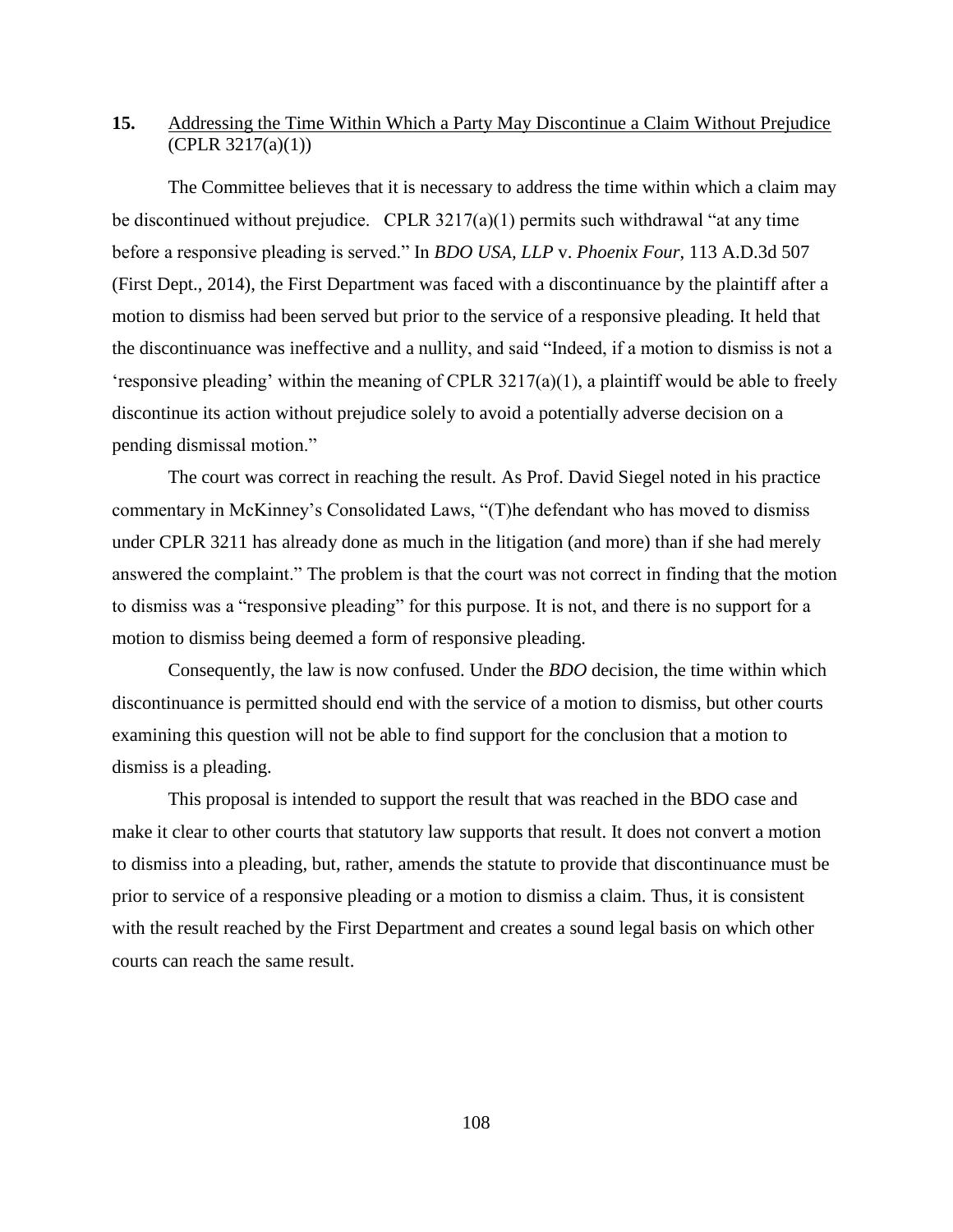AN ACT to amend the civil practice law and rules, in relation to the notice of voluntary discontinuance

The People of the State of New York, represented in Senate and Assembly, do enact as follows:

Section 1. Paragraph 1 of subdivision (a) of rule 3217 of the civil practice law and rules is amended to read as follows:

 1. by serving upon all parties to the action a notice of discontinuance at any time before a responsive pleading is served or a motion to dismiss the claim is served, or, if no responsive pleading is required, within twenty days after service of the pleading asserting the claim and filing the notice with proof of service with the clerk of the court; or

§ 2. This act shall take effect on the first of January next succeeding the date on which it shall have become law.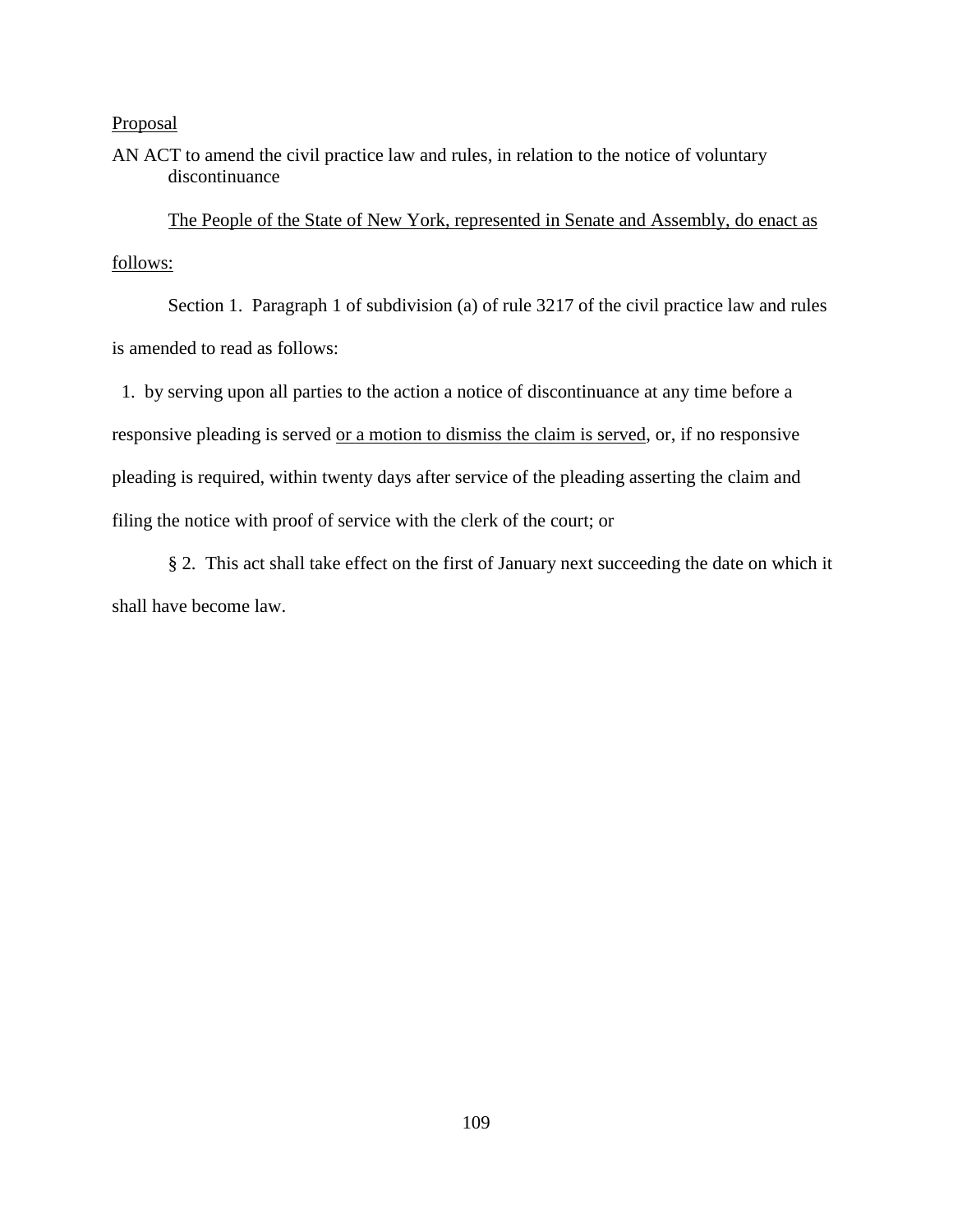# **16.** Improving Judicial Economy by Clarifying the Procedure for Consideration of a Motion to Dismiss a Cause of Action (CPLR 3211(a)(7))

This measure would ensure that when a party moves to dismiss a complaint for failure to state a cause of action, and makes arguments addressed to specific causes of action, the court would be required to decide the viability of each cause of action addressed. While most courts already do so, the proposal would overrule those decisions that hold that when the notice of motion seeks dismissal of the complaint generally, it should be denied in its entirety once the court determines that a single cause of action is viable even if particularized arguments are made in the supporting papers. By not ruling with respect to each cause of action addressed, courts following this approach fail to streamline the litigation and thereby undermine judicial economy. They also make settlement more difficulty.

In the Committee's view, the proper approach was articulated by the First Department in *Gamiel* v. *Curtis* v. *Riess-Curtis*, 16 AD3d 140 (1st Dept 2005). The court there stated that "[where] a motion to dismiss for failure to state a cause of action particularizes each of the claims in the complaint, *even though it is nominally addressed to the complaint as a whole*, the court should treat that motion as applying to each individual cause of action alleged.... " Id. (emphasis added). Inasmuch as the defendant's supporting affirmation in *Gamiel* made particularized arguments as to the various claims in the complaint, the court denied the motion as to certain claims but granted it as to three others, allowing the case to proceed only on those claims that warranted further attention by the litigants and the lower court.

 Unfortunately, not all courts have follow this approach. For example, in *Great Northern Assoc*. v. *Continental Casualty Co*., 192 AD2d 976 (3rd Dept 1993), review of the record shows that while the Notice of Motion sought dismissal of the entire complaint, the supporting affirmation made detailed arguments as to each cause of action. Nonetheless, the Third Department found "[no] error in Supreme Court's wholesale denial of [the] motion to dismiss upon the conclusion that two of the 13 claims stated viable causes of action." The Court said the result was dictated by "clear and well established" precedent in the Third Department. This case demonstrates the need to codify *Gamiel*.

 The Second Department had held that if particularized arguments are made in an affirmation in support of a motion nominally addressed to the complaint as a whole, courts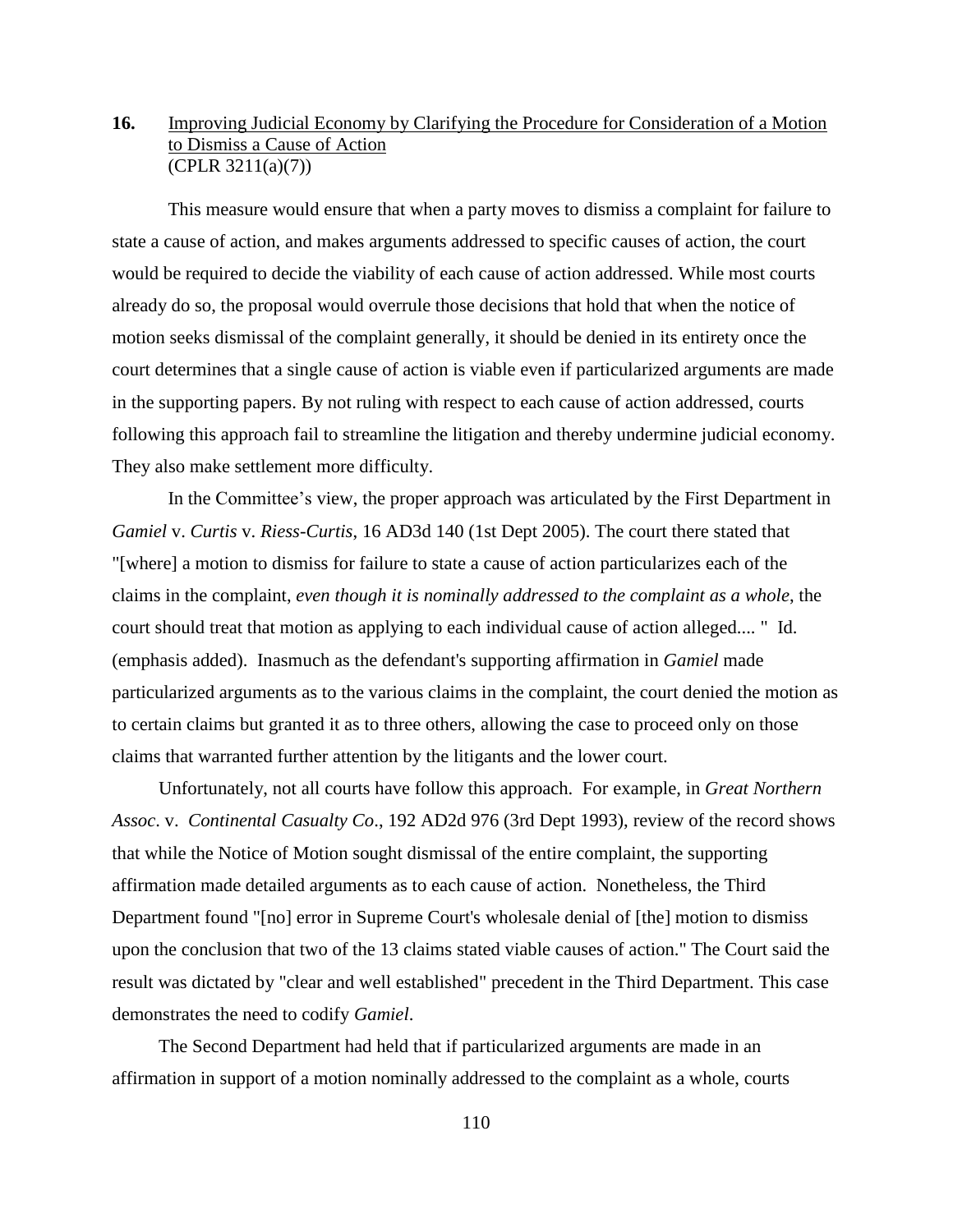should address each cause of action. *Martirano Construction Corp*. v. *Briar Construction Corp*., 104 AD2d 1028, 1029 (2nd Dept 1984). Where particularized arguments are made only in the lower court brief, however, even if the affirmation references the particularized reasons given in the brief, the court has denied a motion to dismiss a complaint in its entirety upon finding one cause of action to be viable. *Long Island Diagnostic Imaging* v. *Stony Brook Diagnostic Assoc*., 215 AD2d 450 (2nd Dept 1995). It did so in that case even though the movant had made detailed arguments as to each of 19 causes of action in its lower court brief.

 The approach that a motion should be denied so long as one cause of action is viable appears to have its roots in older cases like *Advance Music Corp*. v. *American Tobacco*, 296 N.Y. 79, 93 (1946). That case held, under the Rules of Civil Practice, that a motion to dismiss for insufficiency seeking dismissal of an entire pleading must be denied under the rule that a "demurrer to a 'declaration' containing several counts should be overruled if any count is good." The decision did not recognize an exception even for cases in which particularized argument is made as to each cause of action. See *Griefer* v. *Newman*, 22 AD2d 696 (2nd Dept 1964) (reaching same result "early in the life of the CPLR," Prof. Siegel, McKinney's Commentaries 3211:26). Some lower courts relying on the broadly stated rule in *Advance Music* have denied motions to dismiss the complaint -- without any discussion of whether particularized argument was made as to each of several causes of action -- upon finding only one cause of action to be viable. E.g., *Plata* v. *Parkway Village Equities Corp*., 2013 N.Y. Misc. LEXIS 3478 (Sup. Ct. Queens Co., June 13, 2013).

 The mere fact that a notice of motion nominally seeking dismissal of the entire Complaint does not needlessly specify by number each and every cause of action should not be grounds for denying the entire motion upon a finding that a single cause of action is viable. Such an approach exalts form over substance and results in a waste of the parties' time and resources. The critical factor should be whether the movant has set forth arguments as to each cause of action. If particularized arguments are made, either in a supporting affirmation or an accompanying memorandum of law, the litigants should be entitled to a decision that eliminates claims that are not viable. A decision addressing each cause of action properly limits future discovery, narrows the issues at trial, and enhances the likelihood of settlement, thus serving the interests of judicial economy.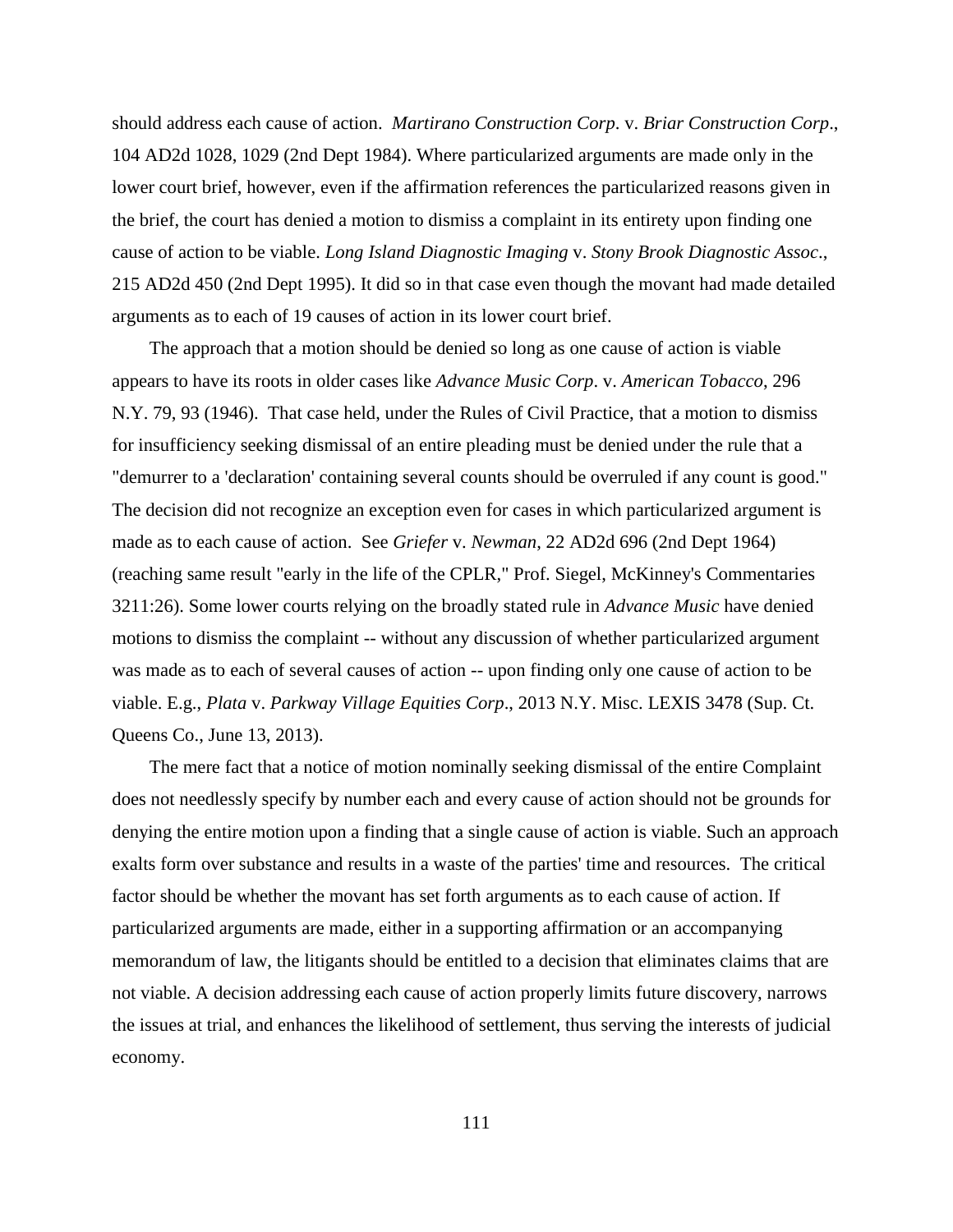AN ACT to amend the civil practice law and rules, in relation to the motion to dismiss a cause of action

The People of the State of New York, represented in Senate and Assembly, do enact as

### follows:

Section 1. Paragraph 7 of subdivision (a) of section 3211 of the civil practice law and rules is amended to read as follows:

 7. the pleading fails to state a cause of action, the court shall determine the motion with respect to each cause of action addressed in the moving party's motion papers or any memorandum of law; or

§ 2. This act shall take effect on the first of January next succeeding the date on which it shall have become law.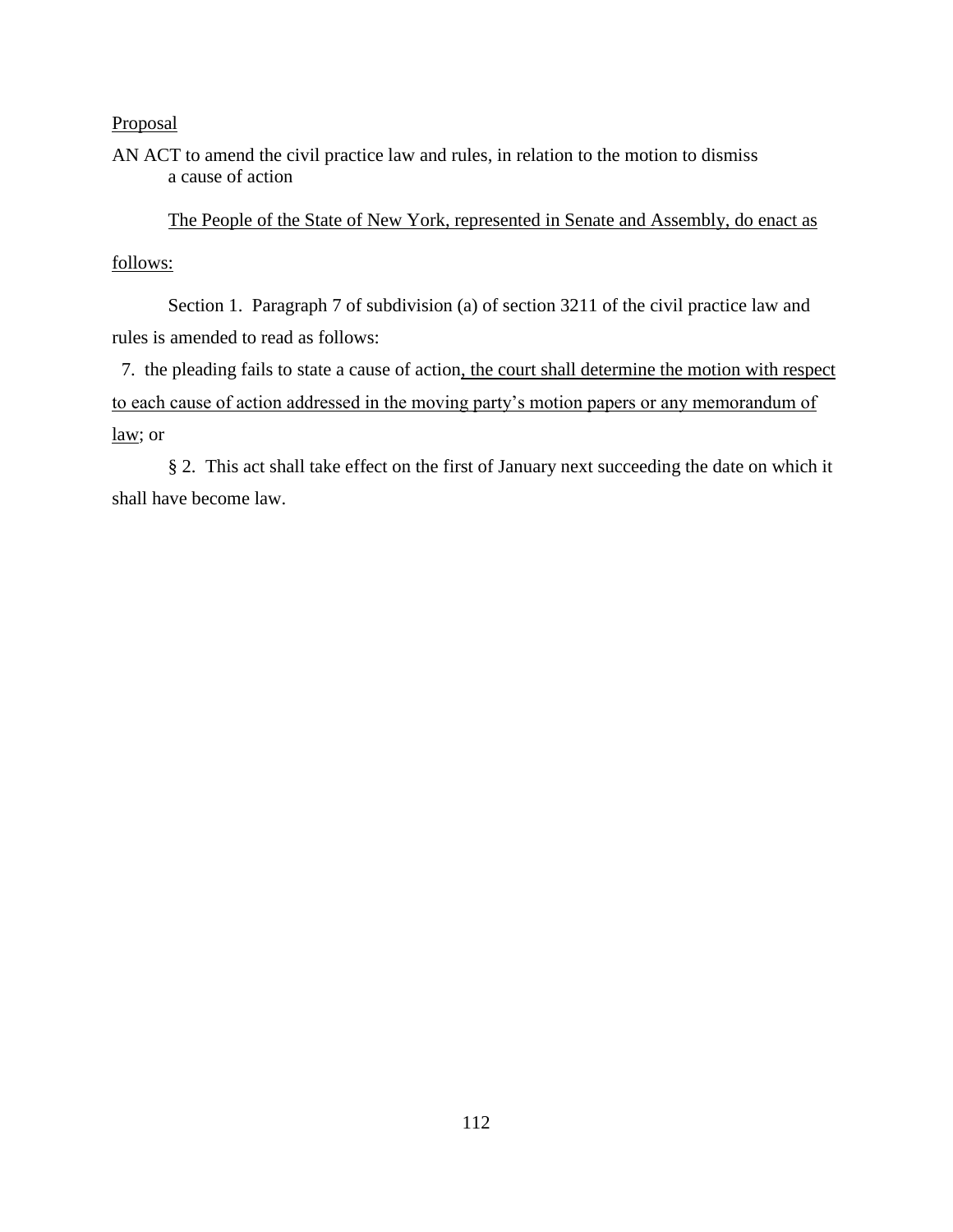# **17.** Clarifying Requirements for Filing Copies of Prior Pleadings with Certain Motion Papers (CPLR 2221(d)(e), 3211(c))

The Committee recommends amendments to CPLR 2221 and 3211 to clarify the requirements for filing copies of prior pleadings with certain motion papers. The first proposal, an amendment to CPLR 2221, would codify case law requirements that a party seeking reargument, renewal or both must submit with its CPLR 2221 motion a copy of the papers submitted on the prior motion as well as a copy of the order determining it. The second proposal, an amendment to CPLR 3211(c), would codify the case law requirement that a party seeking relief under CPLR 3211(a) or (b) must submit with its motion a copy of the pleading.

## **CPLR 2221**

Currently, CPLR 2221 does not indicate whether a party seeking reargument or renewal must submit the underlying motion papers. However, many courts, including the Appellate Division, have concluded that a CPLR 2221 movant's failure to submit the underlying motion papers is cause to deny the CPLR 2221 motion. In fairness to the bar, the Committee believes that the requirement that the underlying motion papers accompany a motion for reargument or renewal ought to be clear and ought to come from the CPLR. The Committee recommends that CPLR 2221 is the statute where a practitioner seeking reargument or renewal, or both, is likely to find it.

The Committee recommends that where the party is seeking reargument or renewal, or both, in a paper-filed action, the burden of complying with this requirement should be - in most circumstances - modest. The party must submit a hard copy reproduction of the underlying motion papers; indeed, many practitioners do this already. In an e-filed action, the movant could upload the underlying motion papers as an exhibit to the CPLR 2221 motion or simply reference the e-filing system docket number(s) of the previously filed papers (see CPLR 2214[c] ["Except when the rules of the court provide otherwise, in an e-filed action, a party that files papers in connection with a motion need not include copies of papers that were filed previously electronically with the court, but may make reference to them, giving the docket numbers on the e-filing system."]). This measure would add a reference to CPLR 2214(c), to make plain the intent under CPLR 2214[c] that a CPLR 2221 movant in an e-filed case can discharge his or her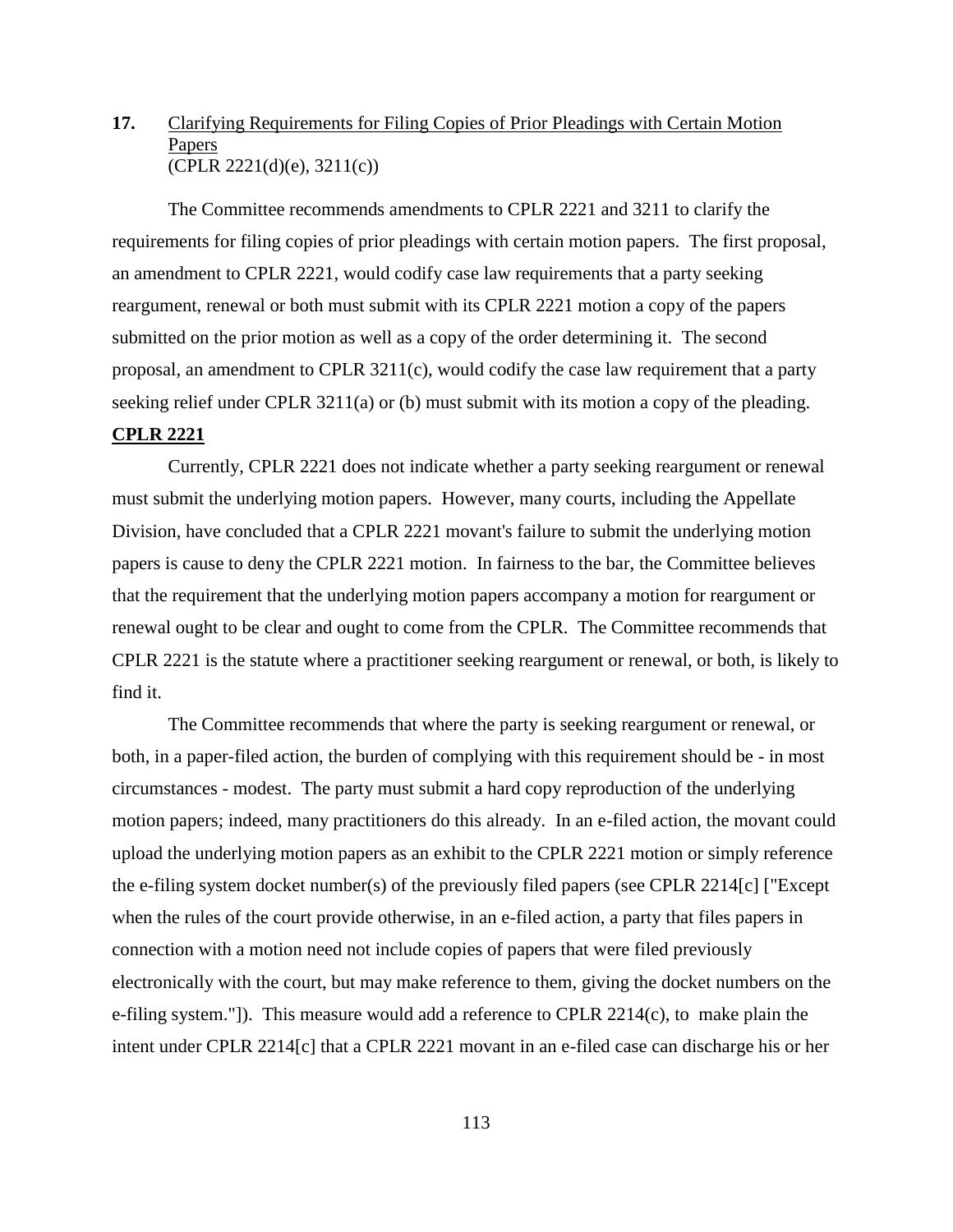burden to include a copy of the underlying motion papers by making reference to the e-filing system docket numbers of the previously e-filed submissions.

### **CPLR 3211**

It is incontrovertible that the court must have a copy of the pleading to adjudicate a motion to dismiss that pleading. So, a party seeking relief under CPLR 3211(a) or (b) should be required to support its motion with a copy of the pleading. Also, CPLR 3211 and 3212 are kindred statutes that are often invoked together. The proposed amendment would provide greater symmetry between those two statutes.

In addition, there are a number of decisions that have already imposed a submit-thepleading requirement (e.g. *Alizio v Perpignano*, 225 AD2d 723 [1996]; *1501 Corp v Leilenok Realty Corp*, 2015 WL 2344489 [Sup Ct, Queens County 2015]; *Gibbs v Kings Auto Show Inc*., 2015 WL 1442374 [Sup Ct, Kings County 2015]; *Lawlor v Torchmark Corp*., 2015 WL 7291050 [Sup Ct, Kings County 2015]; see also *Sternstein v Metropolitan Ave. Dev*., LLC, 2011 WL 2610520 [Sup Ct, Kings County 2011] ["Plaintiffs are correct that failure to annex the complaint is a procedural defect, but defendants have sufficiently cured the defect by supplying the complaint in the reply."])). The Committee believes that practicing attorneys would be better served if a rule requiring the submission of a pleading on a CPLR 3211 motion was clearly set forth in the CPLR instead of the annotations to it. CPLR 2214(c), which provides that "[t]he moving party shall furnish all other papers not already in the possession of the court necessary to the consideration of the questions involved.," seemingly requires a party moving under CPLR 3211(a) or (b) to submit the pleading. But much of the procedure governing motions under CPLR 3211(a) and (b) is provided by CPLR 3211 itself (see subdivisions [c] and [e]). Any procedural requirements relating specifically to CPLR 3211 should be contained in that statute.

The burden on the CPLR 3211 movant is minimal: submit the pleading. In a paper filed action, the movant would submit a hard copy of the pleading as an exhibit; in an e-filed action, the movant could upload the pleading as an exhibit to the motion or simply reference the e-filing system docket number of the previously filed pleading (see CPLR 2214[c] ["Except when the rules of the court provide otherwise, in an e-filed action, a party that files papers in connection with a motion need not include copies of papers that were filed previously electronically with the court, but may make reference to them, giving the docket numbers on the e-filing system."]). This measure adds a reference to CPLR 2214(c) to make plain that statute's intent that a CPLR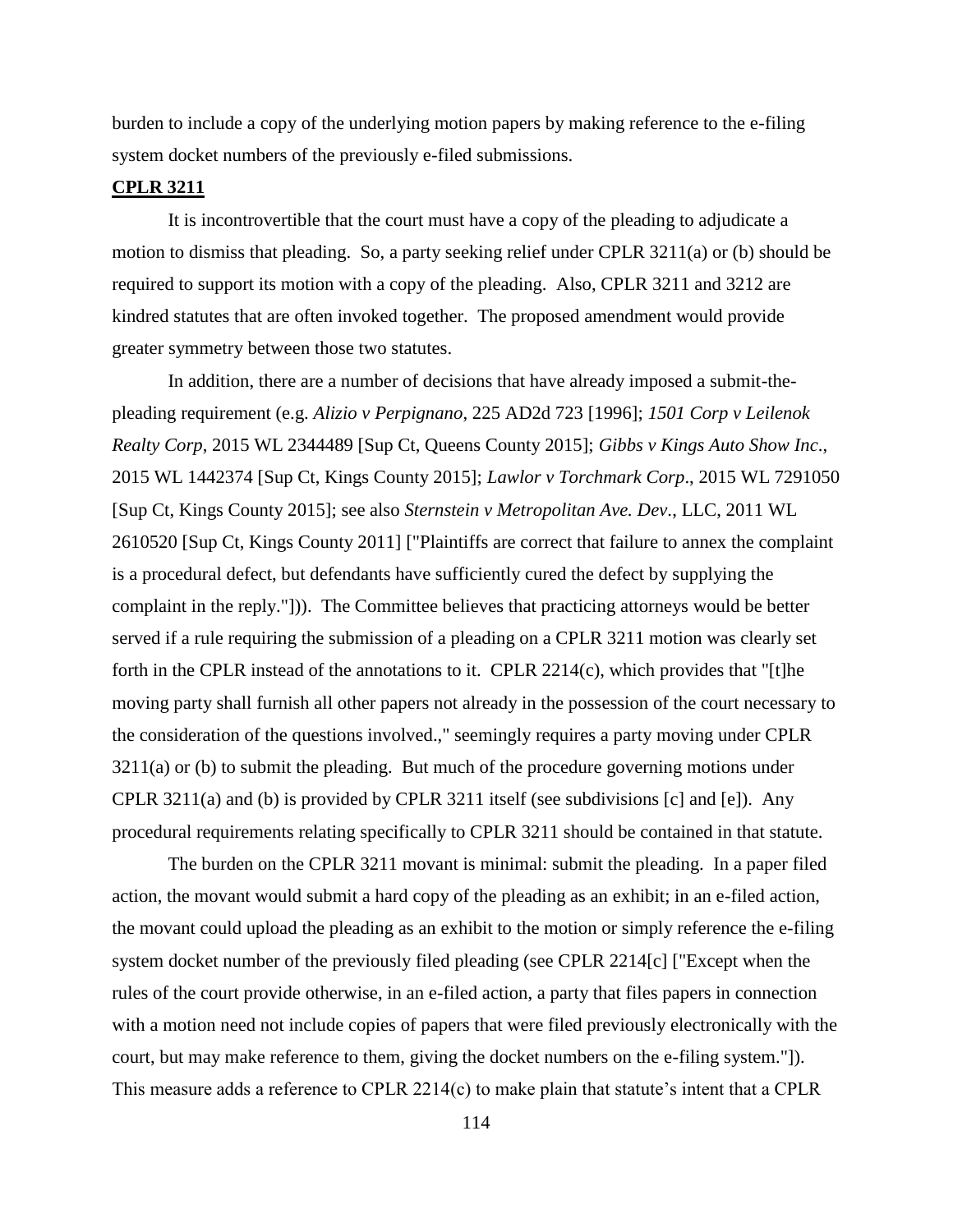3211 movant in an e-filed case can discharge his or her burden to include a copy of the pleading by making reference to the e-filing system docket number of the previously e-filed pleading.

The clarity and predictability that this measure will provide outweigh significantly any modest burden imposed by the amendment. The Committee recognizes that there may be situations where submission of all of the underlying motion papers may not be warranted or necessary. However, it rejects the alternative approach of limiting the rule to require submission of solely those prior papers that are necessary to decide the motion (undeniably, there may be no benefit to requiring submission of papers (potentially voluminous ones) that are unrelated to the issues raised) because the court is free to direct otherwise. The Committee takes note firmly that (1) the Court has discretion to dispense with the requirement that a CPLR 2221 movant submit all underlying motion papers or to overlook a movant's failure to failure to file some or all of the underlying motion papers and (2) the authority under CPLR 3212(b) for a court to overlook a movant's failure to submit a pleading in support of a motion for summary judgment applies with equal force under CPLR 3211.

### **Regulatory Reform**

It is of great concern to the Committee that there exists a practice in some courts to deny motions in e-filed cases on the ground that the movants did not provide the court with "working copies" (see 22 NYCRR 202.5-b(d)(4)). The term "working copies" has no statutory basis in the CPLR, yet at this time it is recognized widely in practice and exists in court rules. Therefore, the Committee recommends, as a companion to this statutory measure, an amendment of the Uniform Rules of the Supreme and County Courts to provide for a "safe harbor" provision, requiring a court, prior to denying a motion on the basis that the movant did not provide a working copy, to provide the movant with a brief 5-day cure period. (See V. Recommendation to Certain Regulations, Measure No.1).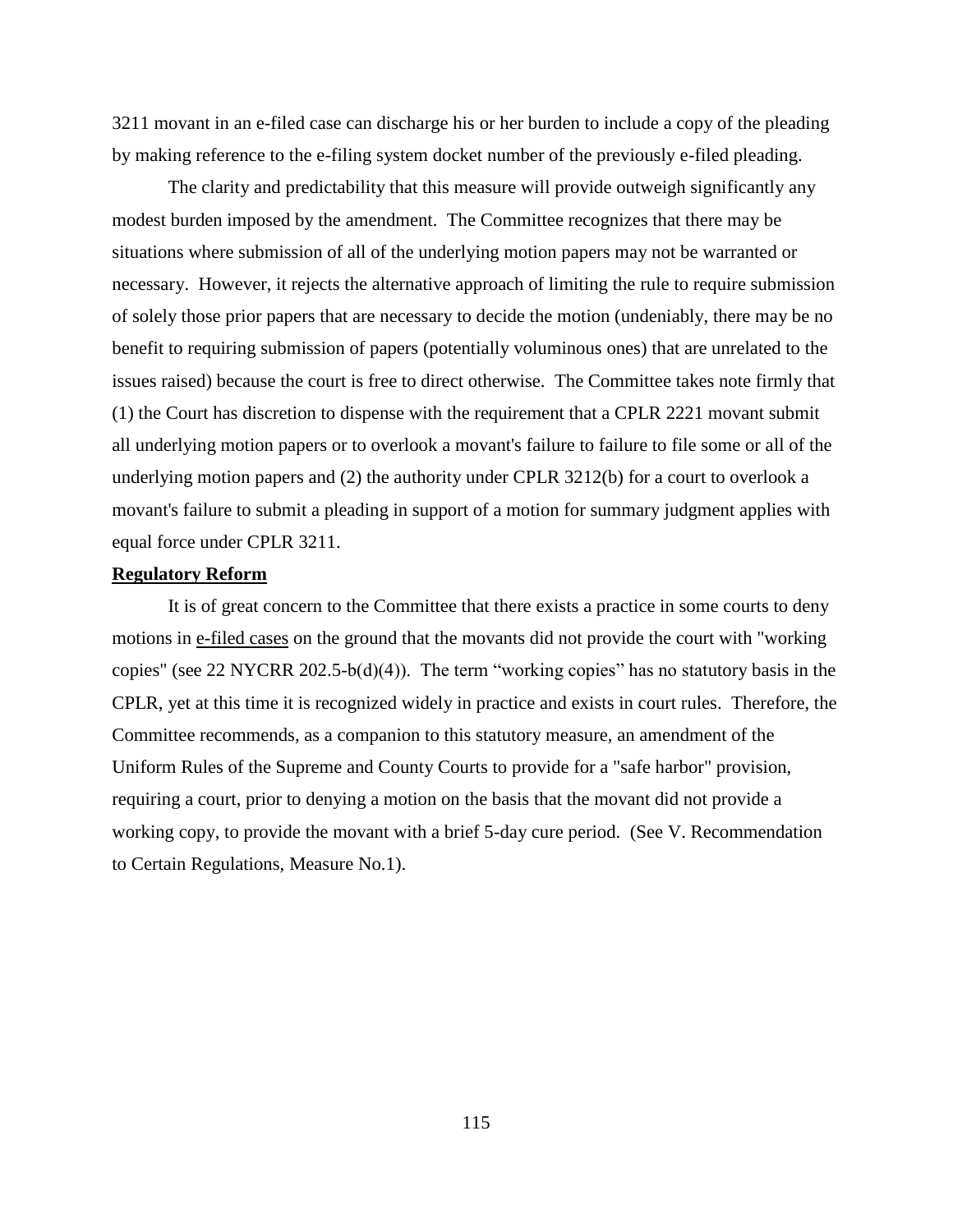AN ACT to amend the civil practice law and rules, in relation to motion papers

The People of the State of New York, represented in Senate and Assembly, do enact as follows:

Section 1. Paragraphs (d) and (e) of rule 2221of the civil practice law and rules are amended to read as follows:

(d) A motion for leave to reargue:

 1. shall be identified specifically as such, and be accompanied by the motion papers submitted on the prior motion and the order from which reargument is sought, except as provided in subdivision (c) of rule 2214 or otherwise directed by the court;

 2. shall be based upon matters of fact or law allegedly overlooked or misapprehended by the court in determining the prior motion, but shall not include any matters of fact not offered on the prior motion; and

 3. shall be made within thirty days after service of a copy of the order determining the prior motion and written notice of its entry. This rule shall not apply to motions to reargue a decision made by the appellate division or the court of appeals.

(e) A motion for leave to renew:

 1. shall be identified specifically as such, and be accompanied by the motion papers submitted on the prior motion and the order from which renewal is sought, except as provided in subdivision (c) of rule 2214 or otherwise directed by the court;

 2. shall be based upon new facts not offered on the prior motion that would change the prior determination or shall demonstrate that there has been a change in the law that would change the prior determination; and

3. shall contain reasonable justification for the failure to present such facts on the prior motion.

§ 2. Subdivision (c) of rule 3211 of the civil practice law and rules is amended to read as follows:

 (c) [Evidence]Supporting proof; evidence permitted; immediate trial; motion treated as one for summary judgment. A motion made under subdivision (a) or (b) shall be supported by a copy of the pleadings and by other available proof, except as provided in subdivision (c) of rule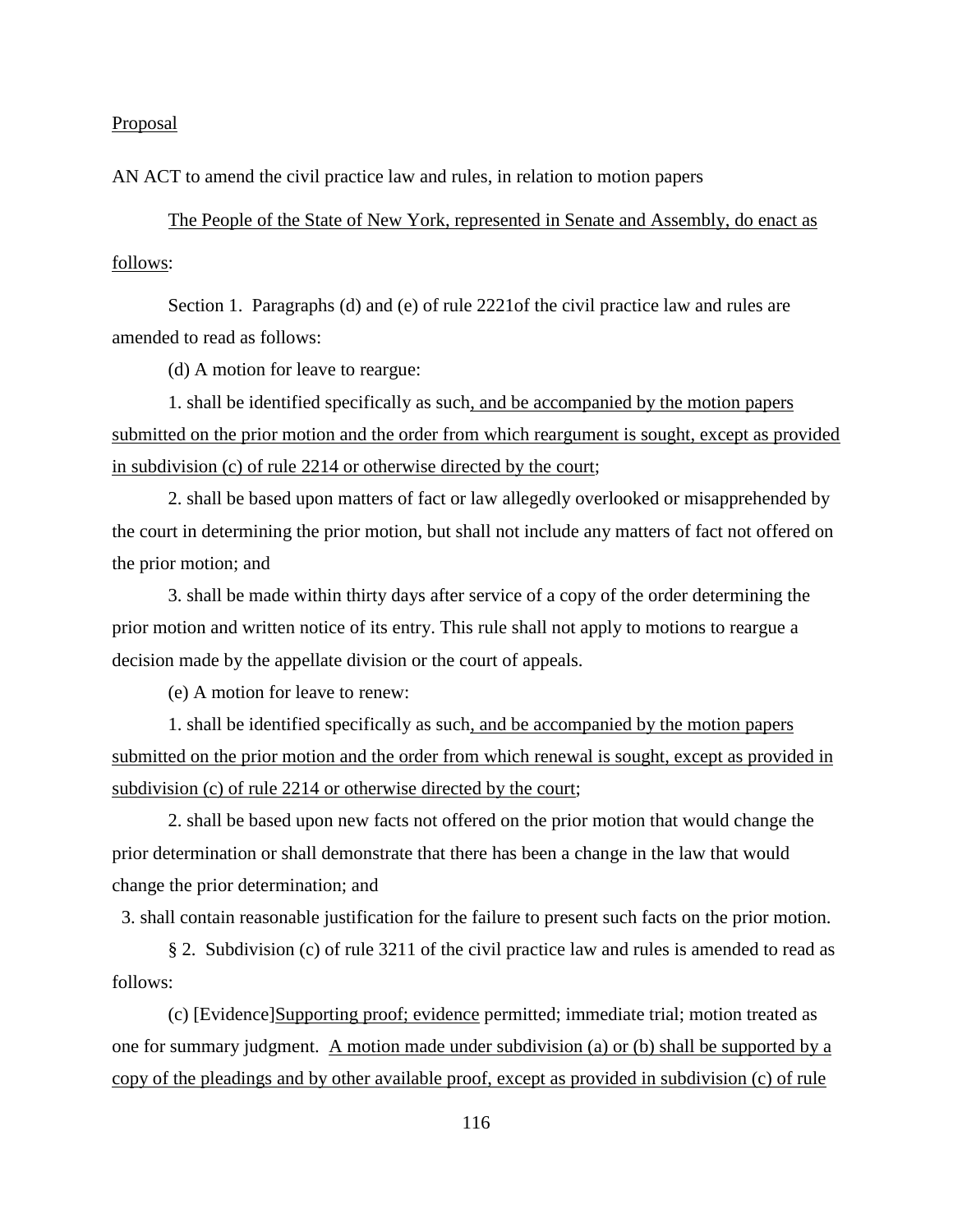2214 or otherwise directed by the court. Upon the hearing of a motion made under subdivision (a) or (b), either party may submit any evidence that could properly be considered on a motion for summary judgment. Whether or not issue has been joined, the court, after adequate notice to the parties, may treat the motion as a motion for summary judgment. The court may, when appropriate for the expeditious disposition of the controversy, order immediate trial of the issues raised on the motion.

§ 3. This act shall take effect immediately and shall apply to motions filed on or after such effective date.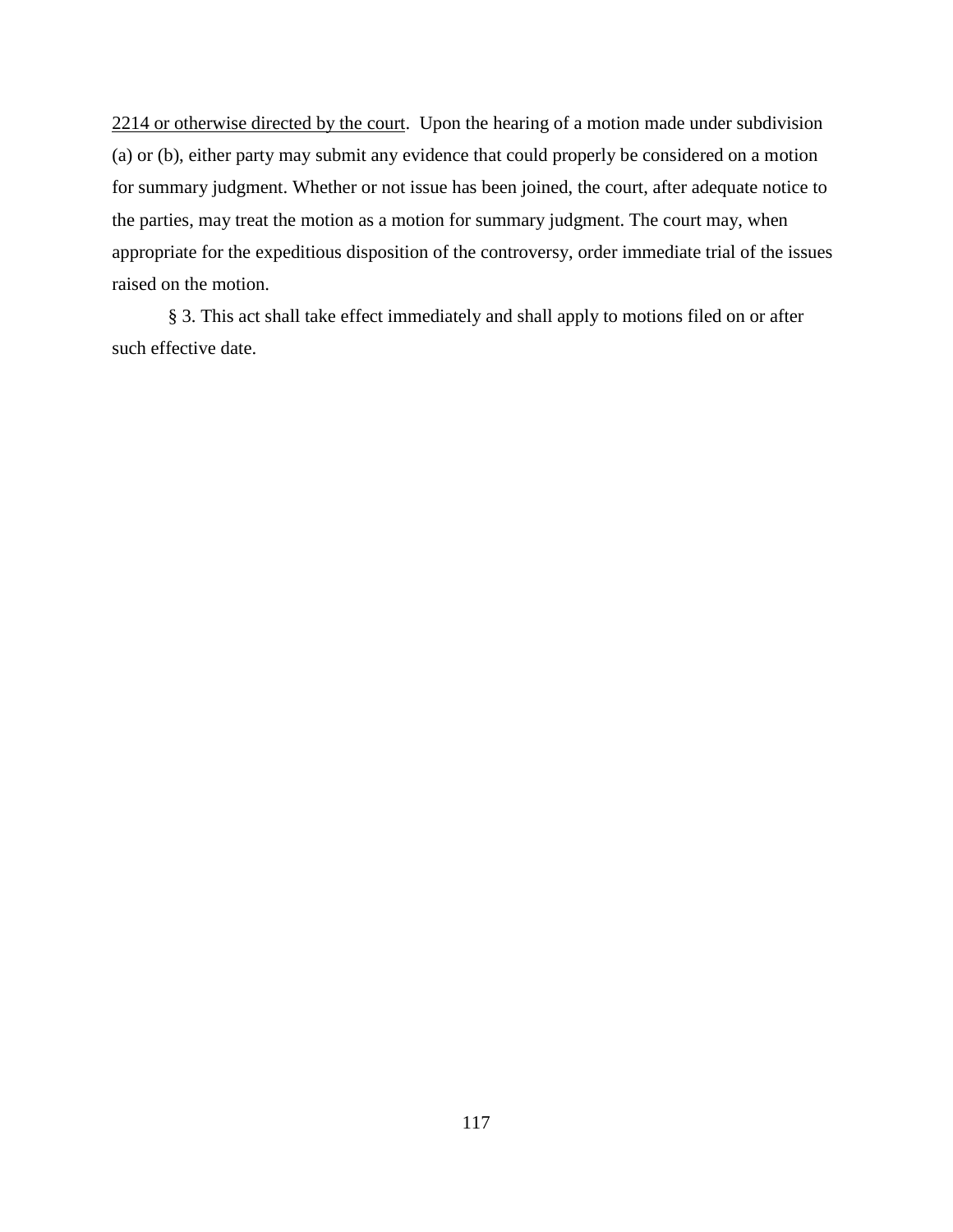# 18. Addressing Service of Certain Notices of Claim (Gen. Municipal L. §50-e[1][b], [3][c])

The Committee recommends amendment of General Municipal Law § 50-e[3][c] to provide that service of a notice of claim upon the incorrect municipal entity will be deemed compliant with the statute when, (1) the correct entity is timely apprised of the notice of claim, and, (2) that entity or one acting on its behalf or with its knowledge demands that the claimant or another individual with knowledge be examined with respect to the matter.

The Committee additionally recommends that General Municipal Law § 50-e[1][b] be amended to clarify those circumstances in which the plaintiff who also wishes to directly sue an employee of the public corporation must identify the employee by name in the notice of claim. The proposed amendment would provide that such identification is not required unless, (1) the plaintiff knew or could have with due diligence discovered the individual's name within the time allotted for service of the notice of claim, and, (2) the public entity was prejudiced in its investigation by reason of the plaintiff's failure to identify the individual by name in the notice of claim.

### **Current Law Regarding GML § 50-e[3][c] [Service Issue]**

General Municipal Law § 50-e[3][c] provides that when a notice of claim is timely served "but in a manner not in compliance with the provisions of this subdivision" service is nonetheless valid "if the public corporation against which the claim is made demands that the claimant or any other person interested in the claim be examined in regard to it."

Although that provision could conceivably have been construed so as to permit commencement of an action where the plaintiff timely served the "wrong" municipal entity but the "right" municipal entity was timely apprised of the claim (as would occur if the wrong entity timely forwarded the notice to the right entity), the Court of Appeals ruled otherwise in *Scantlebury v New York City Health and Hosps. Corp.*, 4 NY3d 606 [2005]. The Court there held that the provision applies only in the instance in which the plaintiff served the correct entity but did so incorrectly. The Court reasoned that if the provision had been "intended to relieve a plaintiff from the consequences of serving a notice of claim on the wrong public entity, one would expect to find some comment somewhere in the legislative history to this effect" (4 NY3d at 613).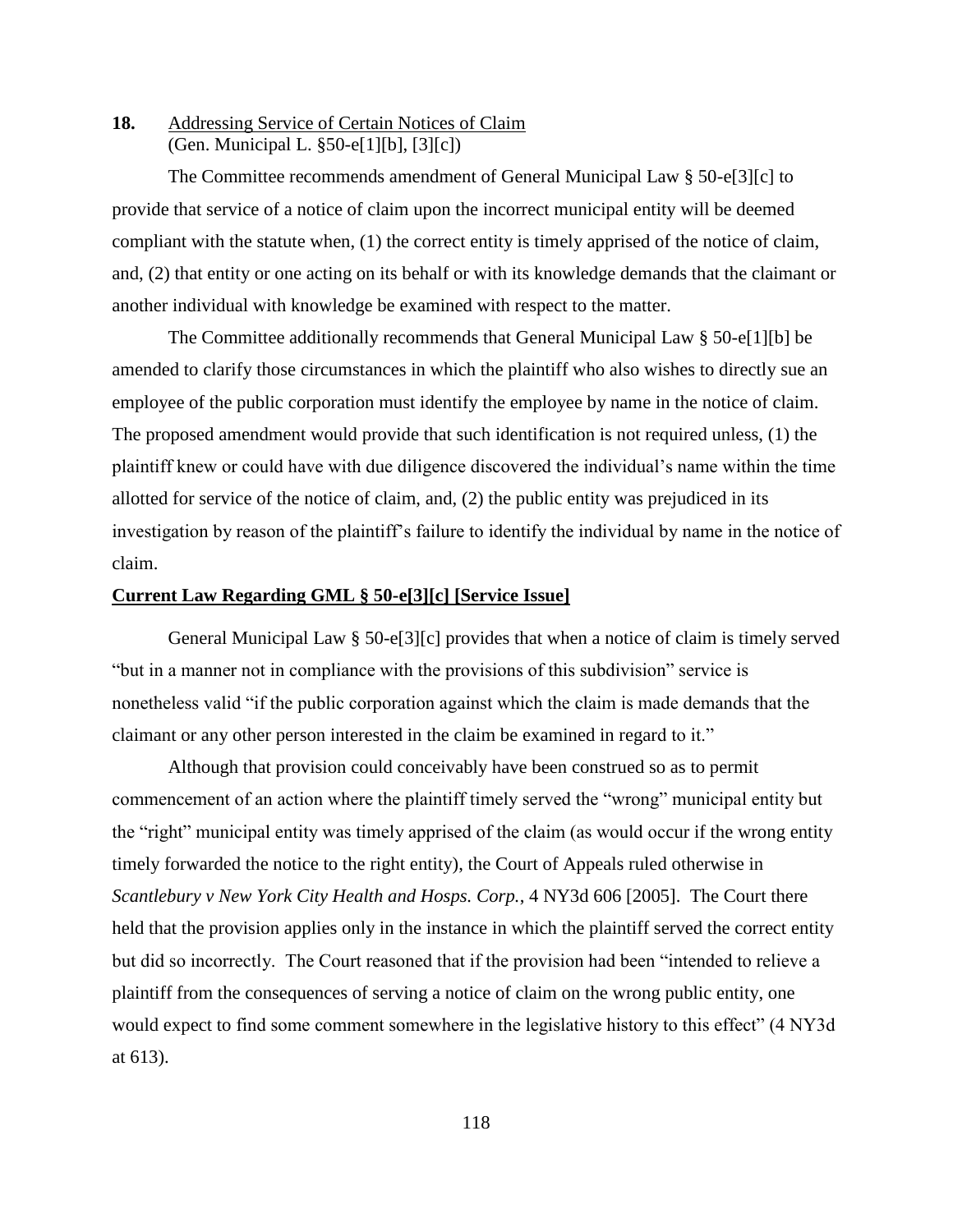So, in *Scantlebury* itself, where the plaintiff intended to sue New York City Health and Hospitals Corporation ("HHC") but instead served her notice of claim on the Comptroller of the City of New York, HHC was deemed entitled to summary judgment for that reason even though, (1) it timely learned of the claim, and, (2) it demanded and received an examination of the plaintiff pursuant to General Municipal Law § 50-h.

It should be noted that the impact of *Scantlebury* was partly ameliorated by the 2012 amendment which created a mechanism by which the plaintiff could file the notice of claim with the secretary of state in lieu of serving it upon the municipal entity. L. 2012, c. 500. The problem is that many plaintiffs continue to serve the entity itself, or try to do so. The plaintiff in such cases generally has no idea of the service defect until the time to correct the error has passed. In such cases, the municipal entities continue to prevail as a matter of law even in those instances in which they were timely apprised of and in fact investigated the claim.

#### **The Proposed Amendment of GML § 50-e[3][c] [Service Issue]**

The proposed amendment reflects a compromise. A municipal entity that was timely apprised of the claim could no longer obtain dismissal based upon the service defect if it or another entity acting on its behalf or with its knowledge demanded that the plaintiff or another person with knowledge appear for a GML § 50-h examination.

#### **Current Law Regarding GML § 50-e[1][b] [Naming Issue]**

Although the plaintiff will often choose not to directly sue the municipal employee in those instances in which the public corporation would stand vicariously liable for the employee's conduct, plaintiffs sometimes seek to sue the employee as well. This occurs, for example, in some cases involving alleged police misconduct, motor vehicle accidents, and also in some medical malpractice actions.

While current GML § 50-e[1][b] specifies those circumstances in which a plaintiff who sues only the employee and not the employer must serve a notice of claim, it does not specify whether the employee must be identified by name in those cases in which the plaintiff sues the public corporation as well as the employee.

This has given rise to split of authority between the departments of the Appellate Division. The First Department has ruled that "General Municipal Law § 50-e makes unauthorized an action against individuals who have not been named in a notice of claim."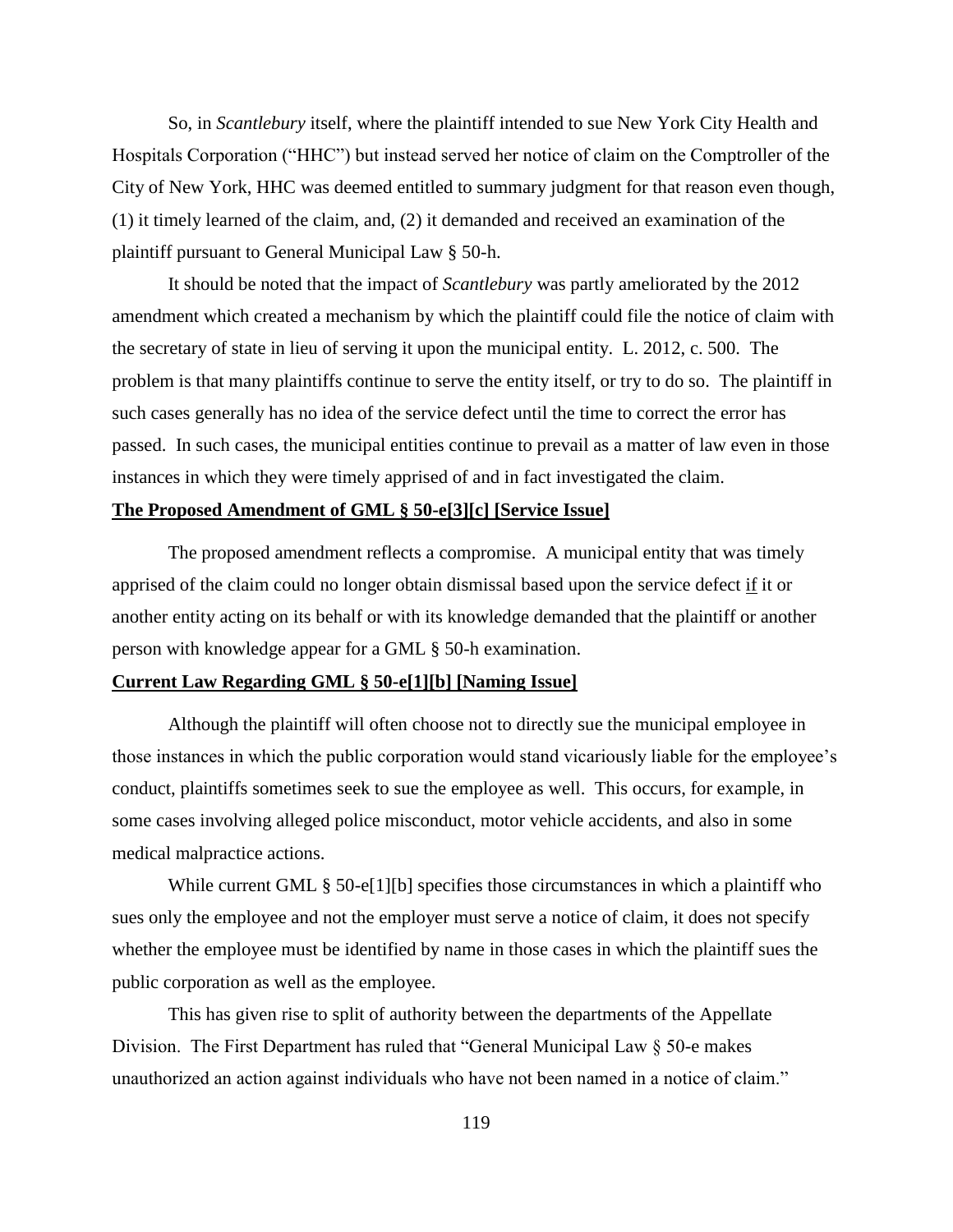*Tannenbaum v City of New York*, 30 AD3d 357, 358 [1st Dept 2006]. The Third and Fourth Departments have reached the opposite conclusion. *Goodwin*, 105 AD3d 207, 216 [4th Dept 2013]; *Pierce v Hickey*, 129 AD3d 1287 [3d Dept 2015]. Although the Second Department has apparently not addressed the issue recently, it too subscribed to the latter view. *Schiavone v Nassau County*, 51 AD2d 980, 981 [2d Dept 1976], *aff'd* 41 NY2d 844 [1977].

It should be noted that the dispute relates solely to the content required in the notice of claim, not to the persons on whom it must be served or the manner in which it must be served. With respect to those cases in which the plaintiff wants to sue the public corporation *and* an employee of the corporation, it is clear in all departments that a notice of claim is required (since the public corporation is itself a defendant) and that the notice is served only upon the public corporation itself.

#### **The Proposed Amendment Of GML § 50-e[1][b] [Naming Issue]**

Once again, the Committee's proposal reflects a compromise. Rather than stating that an employee must be identified by name in the notice of claim in order for the plaintiff to directly sue that individual (the First Department rule) or that such is not a requirement (the Third and Fourth Department view), the proposed amendment would provide that such is not required unless, (1) the plaintiff knew or with due diligence could have timely discovered the individual's name, and, (2) the public corporation was thereby prejudiced in its investigation of the claim.

The Committee feels, first, that the proposal represents a sensible and fair balance between the competing concerns, and, second, that the public corporation is best situated to show that it was prejudiced (as opposed to the plaintiff having to prove the negative).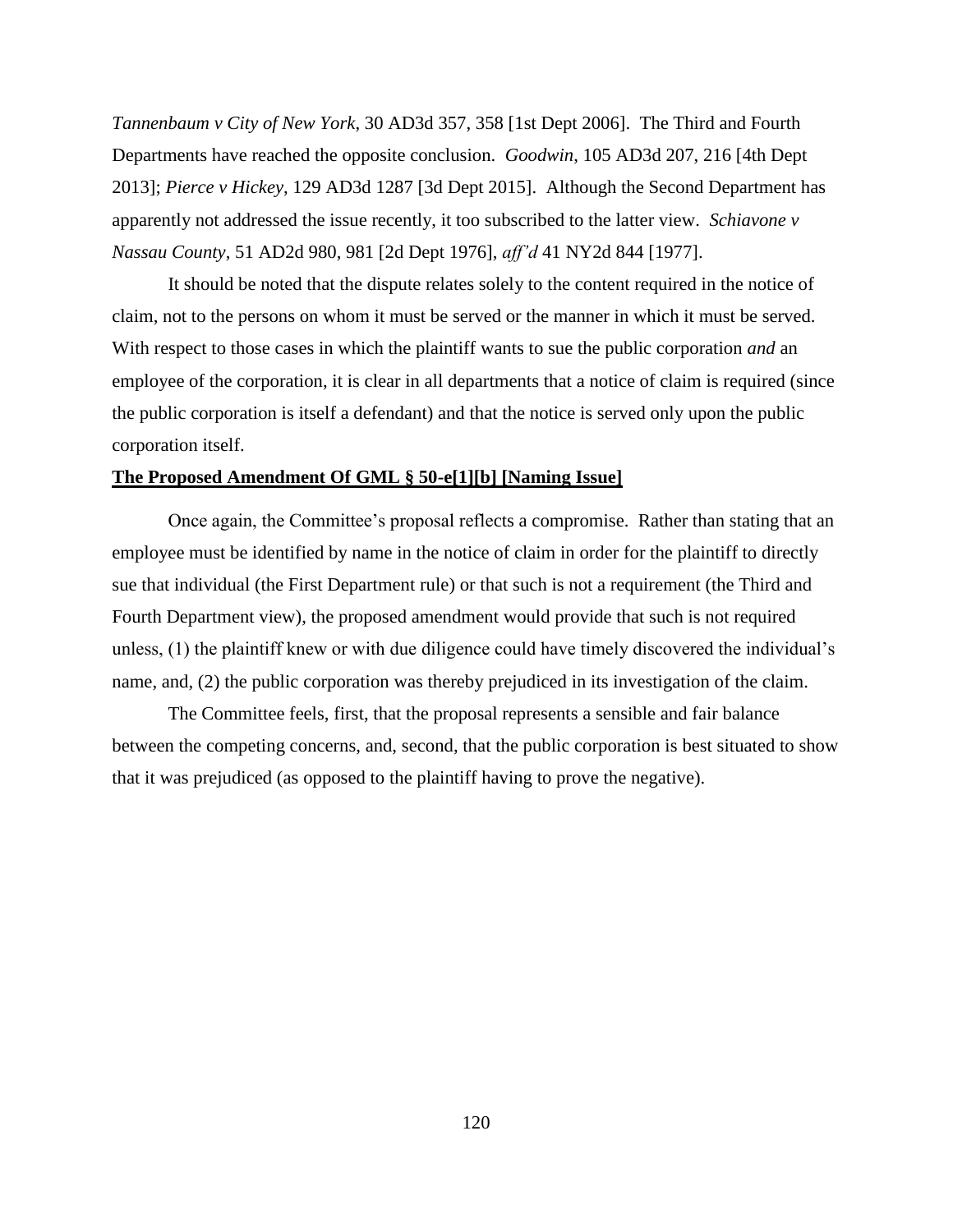AN ACT to amend the general municipal law, in relation to service of certain notices of claim.

The People of the State of New York, represented in Senate and Assembly, do enact as follows:

Section 1. Subdivision (1)(b) of section 50-e of the general municipal law is amended to read as follows:

(b) Service of the notice of claim upon an officer, appointee or employee of a public corporation shall not be a condition precedent to the commencement of an action or special proceeding against such person. If an action or special proceeding is commenced against such person, but not against the public corporation, service of the notice of claim upon the public corporation shall be required only if the corporation has a statutory obligation to indemnify such person under this chapter or any other provision of law. If an action or special proceeding is commenced against such person and against the public corporation itself, the notice of claim need not identify the person by name unless, (1) the plaintiff knew or with due diligence could have discovered the person's name within the time allotted for service of the notice of claim, and, (2) the failure to identify the person by name prejudiced the public corporation in its investigation of the claim.

§ 2. Subdivision (3)(c) of section 50-e of the general municipal law is amended to read as follows:

(c) (1) if the notice is served within the period specified by this section, but in a manner not in compliance with the provisions of this subdivision, the service shall be valid if the public corporation against which the claim is made demands that the claimant or any other person interested in the claim be examined in regard to it, or if the notice is actually received by a proper person within the time specified by this section, and the public corporation fails to return the notice, specifying the defect in the manner of service, within thirty days after the notice is received.

(2) if the notice is served within the period specified by this section, but not upon the correct public corporation, the service shall be deemed to have been made upon the correct public corporation if that corporation was apprised of the notice of claim within the time specified by this section and the corporation or another entity acting on its behalf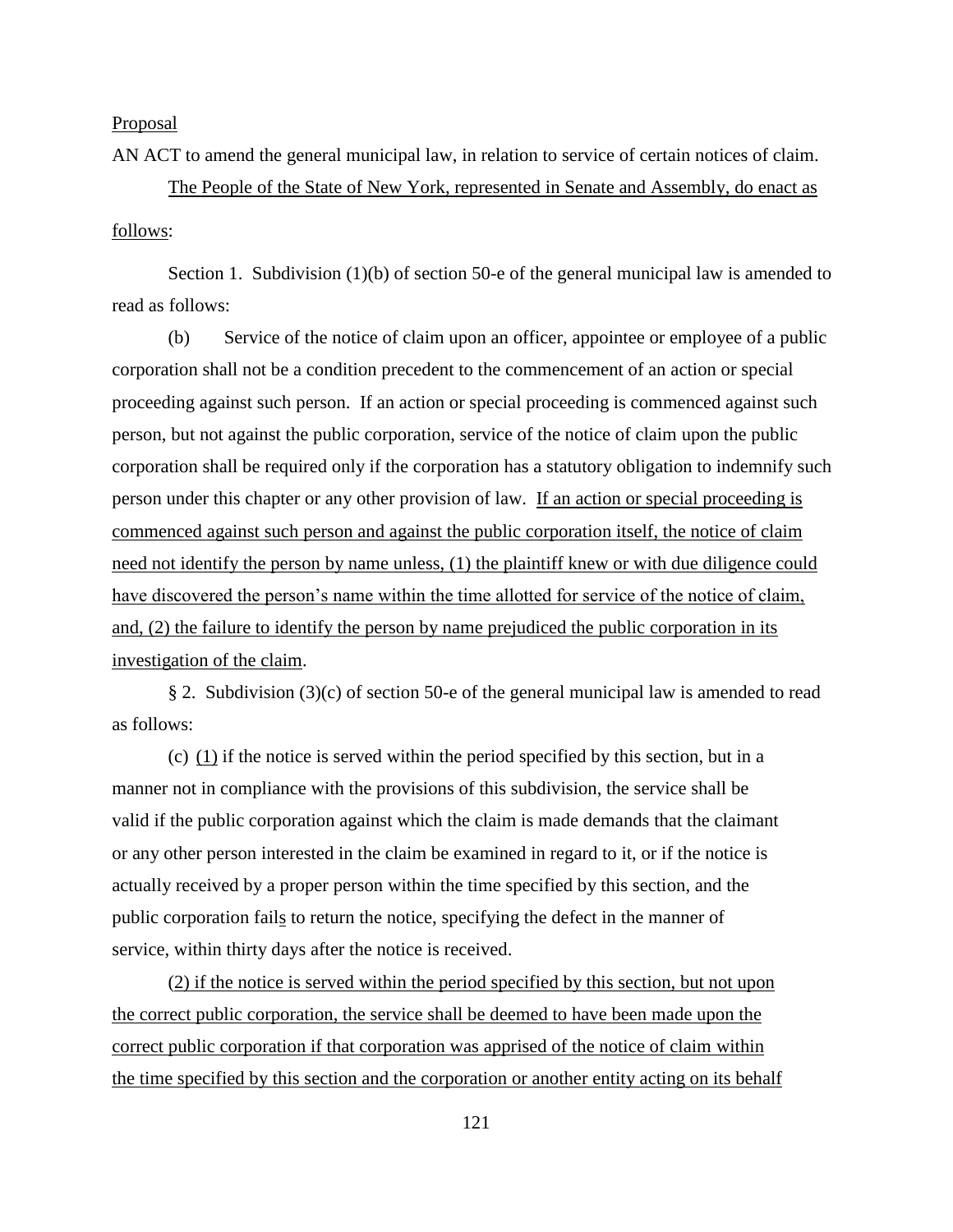or with its knowledge demands that the claimant or any other person interested in the claim be examined in regard to it.

§ 3. This act shall take effect on the first day of January next succeeding the date on which it shall have become law and shall apply to all notices of claim served on or after that date.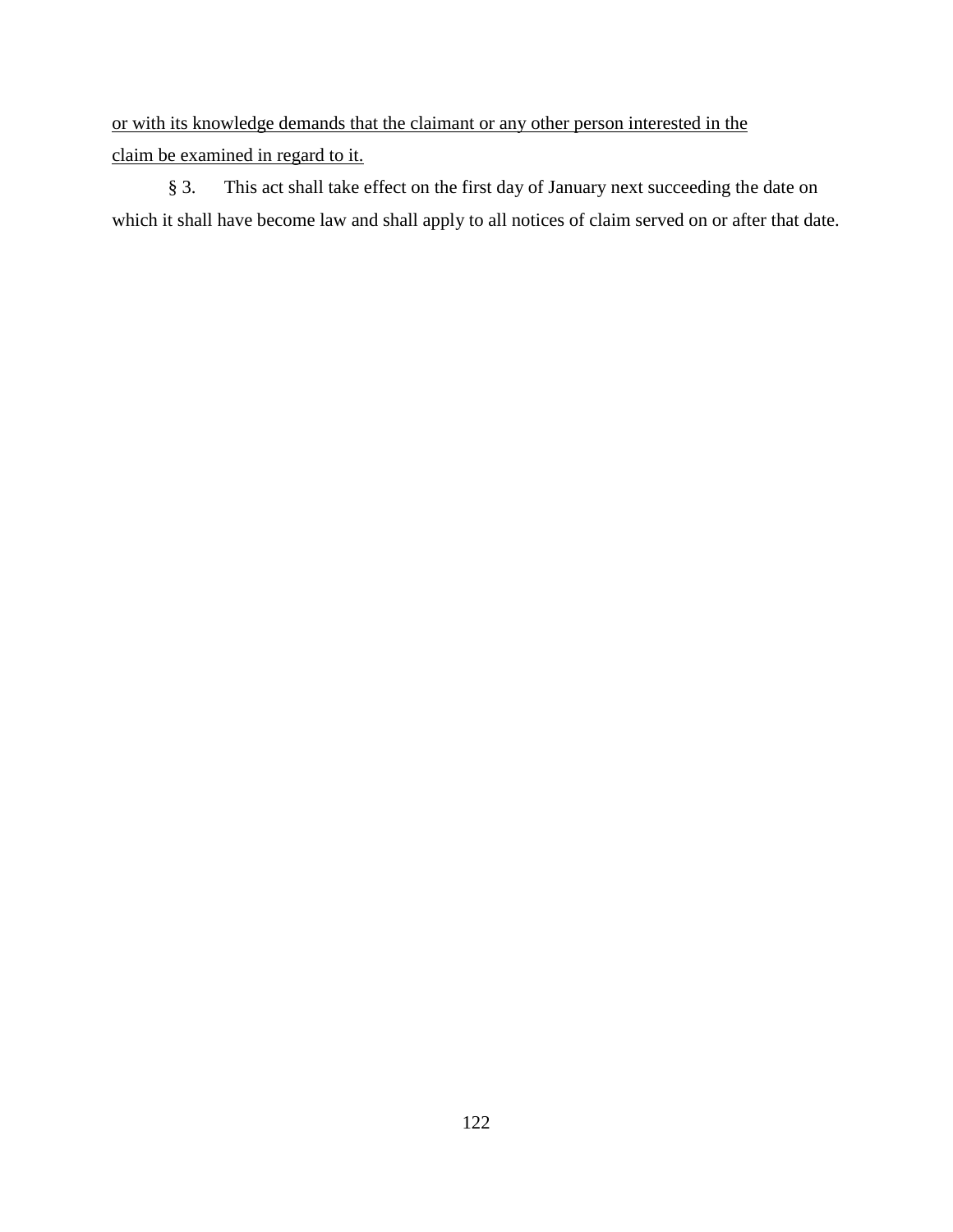# **19.** Addressing Subpoenaed Documents for Trial (CPLR 2305)

The Committee has studied the procedures by which records intended for use at trial are produced pursuant to a subpoena *duces tecum*. The Committee believes that counsel should have the option of having trial material delivered to the attorney or self-represented party at the return address set forth in the subpoena, rather than to the clerk of the court. This is especially true where the materials are in digital format and can be delivered on a disk or through other electronic means.

In this proposal, CPLR 2305 would be amended to add a new subdivision (d) providing that where a trial subpoena directs service of the subpoenaed documents to the attorney or selfrepresented party at the return address set forth in the subpoena, a copy of the subpoena shall be served upon all parties simultaneously and the party receiving such subpoenaed records, in any format, shall deliver a complete copy of such records to all opposing counsel and selfrepresented parties, where applicable, forthwith in the same format.

The amendment, which has no fiscal impact upon the state, would be effective immediately and apply to all actions pending on or after such effective date.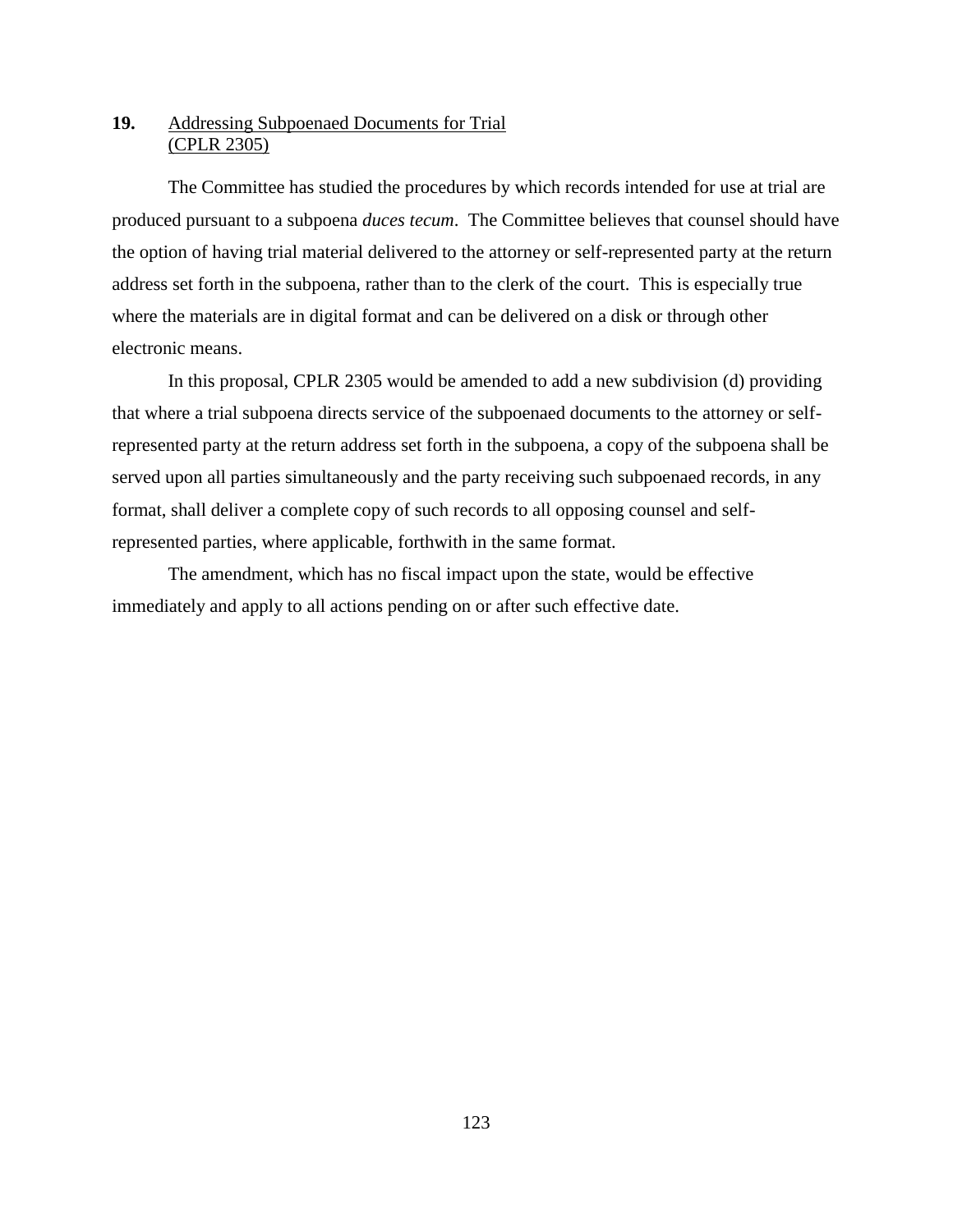### AN ACT to amend the civil practice law and rules, in relation to a subpoena of records for trial

The People of the State of New York, represented in Senate and Assembly, do enact as

### follows:

Section 1. Section 2305 of the civil practice law and rules, is amended by adding a new subdivision (d) to read as follows:

(d) Subpoena duces tecum for a trial; service of subpoena and delivery of records. Where a trial subpoena directs service of the subpoenaed documents to the attorney or self-represented party at the return address set forth in the subpoena, a copy of the subpoena shall be served upon all parties simultaneously and the party receiving such subpoenaed records, in any format, shall deliver a complete copy of such records in the same format to all opposing counsel and selfrepresented parties, where applicable, forthwith.

§ 2. This act shall take effect immediately and apply to all actions pending on or after such effective date.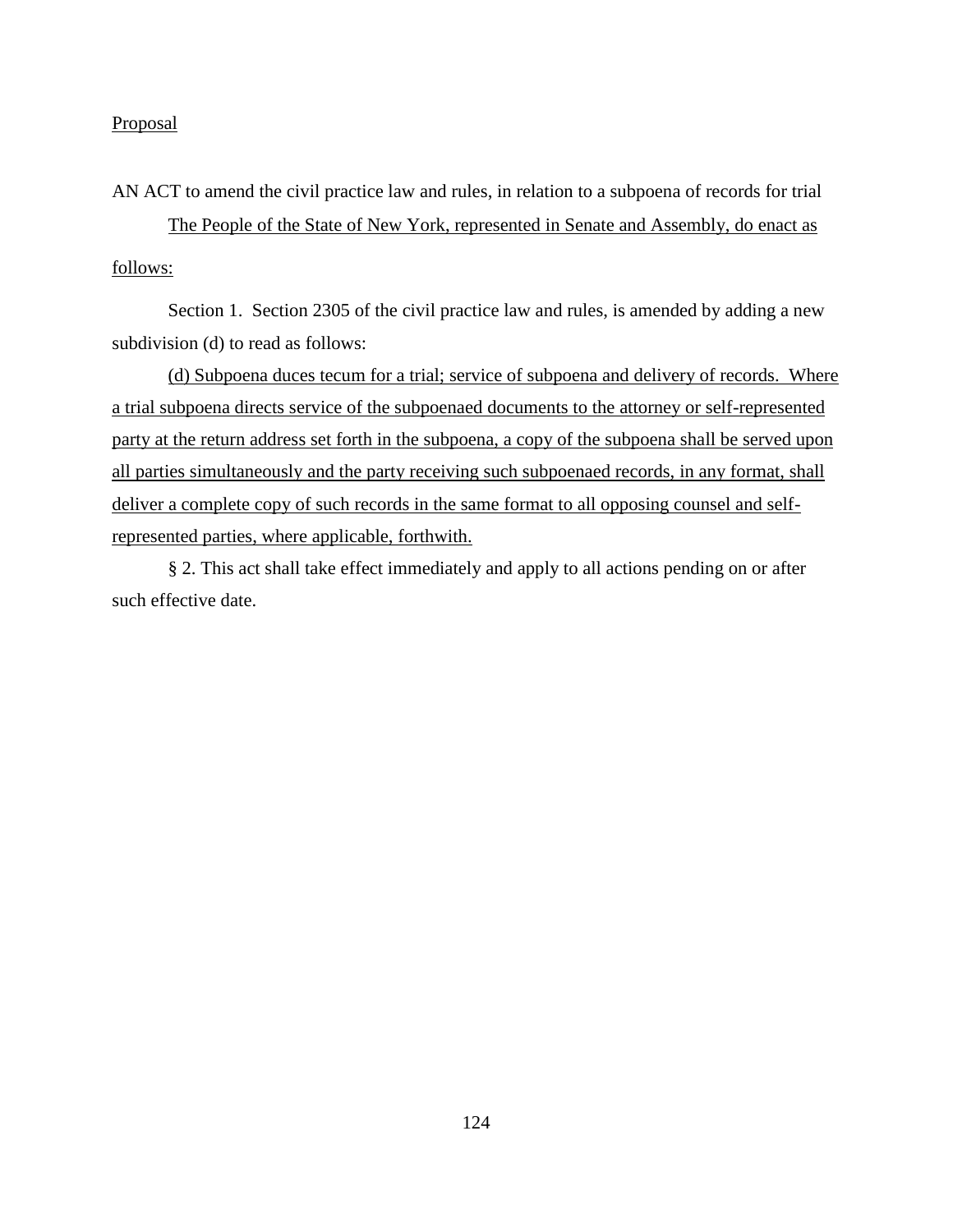# **20.** Vacating a Default Judgment for Failure to Provide Notice  $(CPLR 3215(g)(1))$

The Committee recommends an amendment to CPLR  $3215(g)(1)$  to resolve questions under current law regarding the procedure for a party in default who was not provided notice. Also, the Committee believes clarification of current case law is necessary to avoid reliance upon a decision holding that failure to give notice when required "is a jurisdictional defect that deprives the court of authority to entertain a motion for leave to enter a default judgment." *Paulus v. Christopher Vacirca*, 128 A.D. 3d 116, 126 (App. Div. 2d Dept., 2016) The Committee agrees with the decision insofar as it vacated the default, but believes it is error to rule that there was no jurisdiction. The Committee proposes an amendment to require that the party in default who was not served with notice of the default shall be entitled to have the default judgment vacated if that party acts within 60 days after learning of its entry. No proof of merit shall be required of such a party in support of the vacatur.

Following the required vacatur of the default judgment, the court will have the discretion to consider the procedural posture of the case, including, but not limited to (1) denial of the motion for default, without prejudice, permitting the motion to be made again upon prior notice; (2) considering the underlying motion for the default judgment, with an opportunity for the defaulting party to be heard on the motion; or (3) permitting the defaulting party to cure the default.

The time to make the application to vacate the default judgment should not be unlimited. Sixty days after learning of the entry of the judgment should give the defaulting party sufficient time to contact a lawyer and make the application. This bright line time limit is preferable to a more flexible standard, which may entail litigation on whether the standard is met.

This measure would add an additional sentence at the end of  $3215(g)(1)$  to read as follows: "When such notice is required but not given and judgment is entered, an application to vacate the judgment brought by the party entitled to receive notice shall be granted, provided application is made within 60 days after having obtained knowledge of entry of the judgment."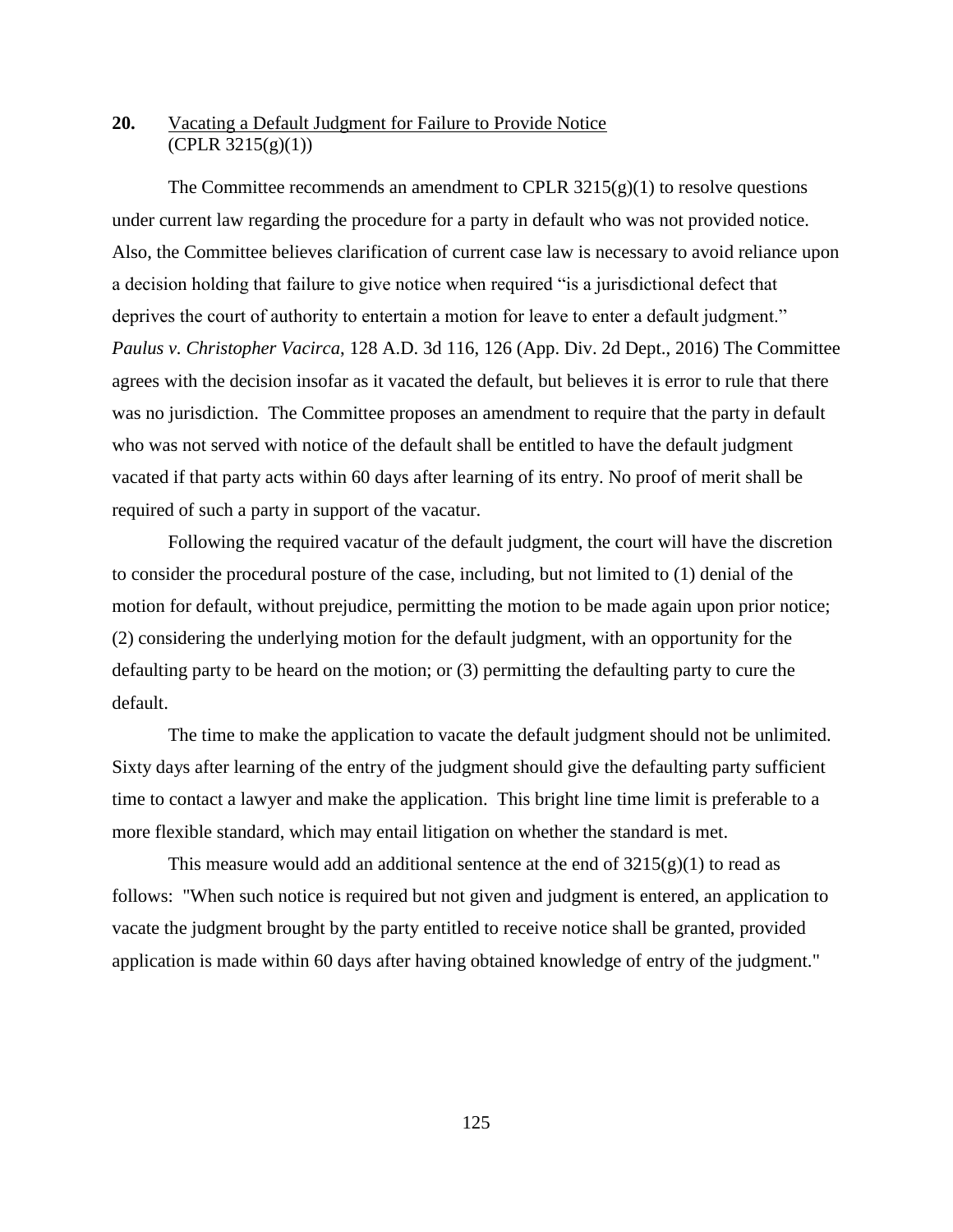AN ACT to amend the civil practice law and rules, in relation to the failure to provide notice of a default judgment.

The People of the State of New York, represented in Senate and Assembly, do enact as follows:

Section 1. Paragraph (1) of subdivision (g) of section 3215 of the civil practice law and rules is amended to read as follows:

 1. Except as otherwise provided with respect to specific actions, whenever application is made to the court or to the clerk, any defendant who has appeared is entitled to at least five days' notice of the time and place of the application, and if more than one year has elapsed since the default any defendant who has not appeared is entitled to the same notice unless the court orders otherwise. The court may dispense with the requirement of notice when a defendant who has appeared has failed to proceed to trial of an action reached and called for trial. When such notice is required but not given and judgment is entered, an application to vacate the judgment brought by the party entitled to receive notice shall be granted, provided such party acted within 60 days after having obtained knowledge of entry of the judgment.

§ 2. This act shall take effect immediately and shall apply to any application made on or after such effective date.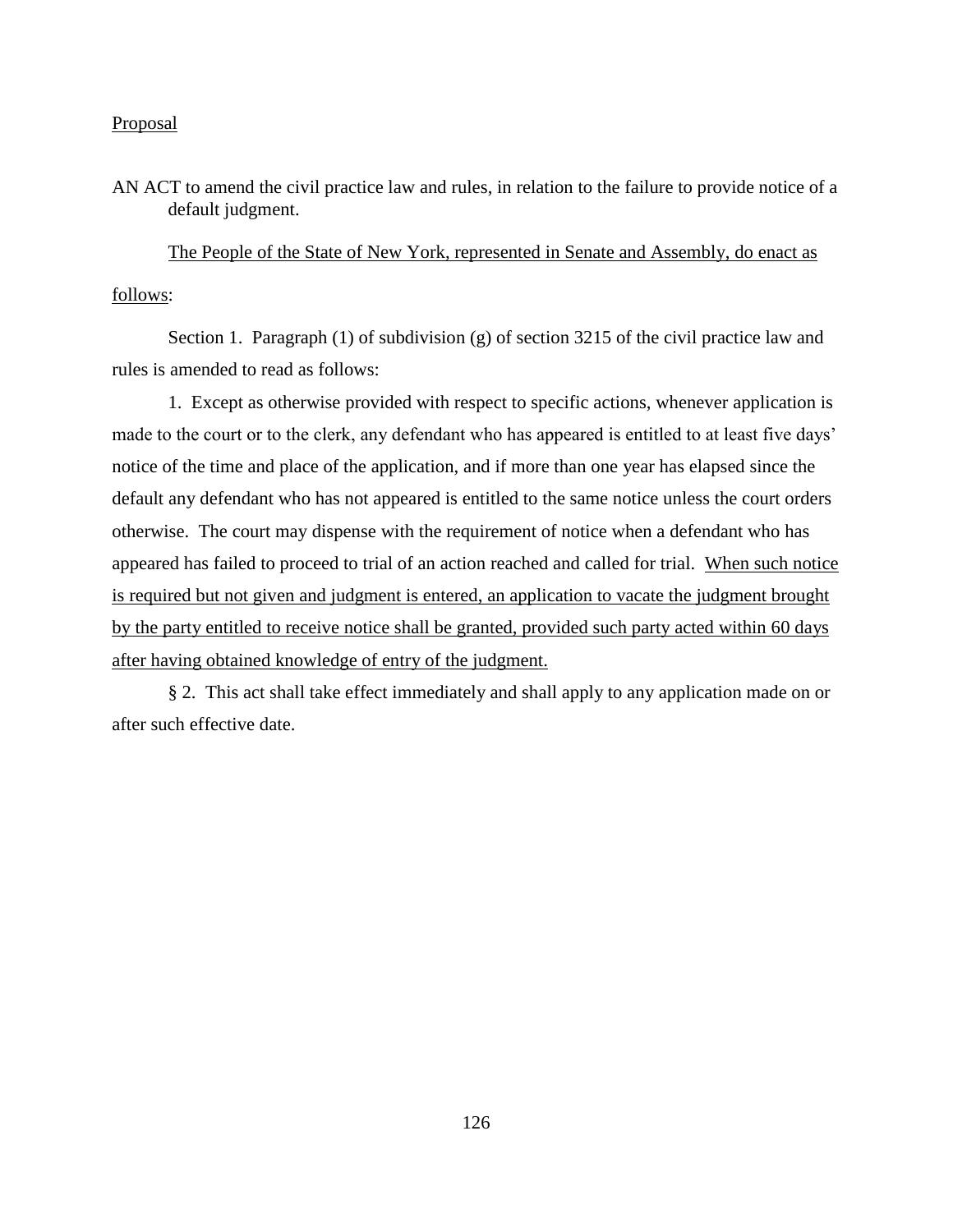# **21.** Permitting Appellate Review of a Non-Final Judgment or Order In Certain **Circumstances** (CPLR 5501(e) (new))

This proposal would add a new subdivision (e) to CPLR § 5501 in relation to the scope of review of non-final judgments and orders. It would also permit appellate review of a nonfinal judgment or order that does not "necessarily affect" a final judgment.

This proposal is designed to address two problems that arise under the current law. First, there is substantial confusion in the case law as to what non-final judgments "necessarily affect" a final judgment. This matter was most recently illustrated by the Court of Appeals decision in *Oakes v. Patel*, 20 N.Y.3d 633 (2013), where the Court acknowledged that its rulings as to what "necessarily affects" the judgment "may not all be consistent" (*Id*. At 644) and, in particular, with regard to orders granting or denying the amendment of pleadings, the application of the rule has been "particularly vexing." *Id*. Adding to the problem, the Court in *Oakes* overruled cases setting a bright-line standard that orders relating to amendments of pleadings were never orders necessarily affecting a final judgment, leaving the issue to be decided on a case-by-case basis. *Id*.

This uncertainty in the case law is amply illustrated by two recent articles in the *New York Law Journal* [see, Thomas R. Newman and Steven J. Ahmuty, Jr., The 'Necessarily Affects' Requirement of CPLR 5501 (NYLJ, Nov. 8, 2012); Thomas F. Gleason, Dangerous Interactions: Interlocutory Appeals and Judgments (NYLJ, Nov. 19, 2012)].

Under the current law, a careful litigant will take an interlocutory appeal of any order where there is a question as to whether that order necessarily affects the final judgment. This is true even in cases where it might be more prudent to await the final judgment before taking the appeal, either because the matter will ultimately become moot or because the issue will be more fully developed and would be better understood by the appellate court when the appeal is taken in the context of a final order. Nonetheless, the uncertainty underlying what necessarily affects the final judgment prevents the careful litigant from waiting with regard to any such appeal. With this change, parties would preserve the right to appeal all interlocutory orders until appeal from the final judgment.

Eliminating the requirement that an appeal necessarily affect the final judgment would not increase the work load of the appellate court. Indeed, it may well reduce the number of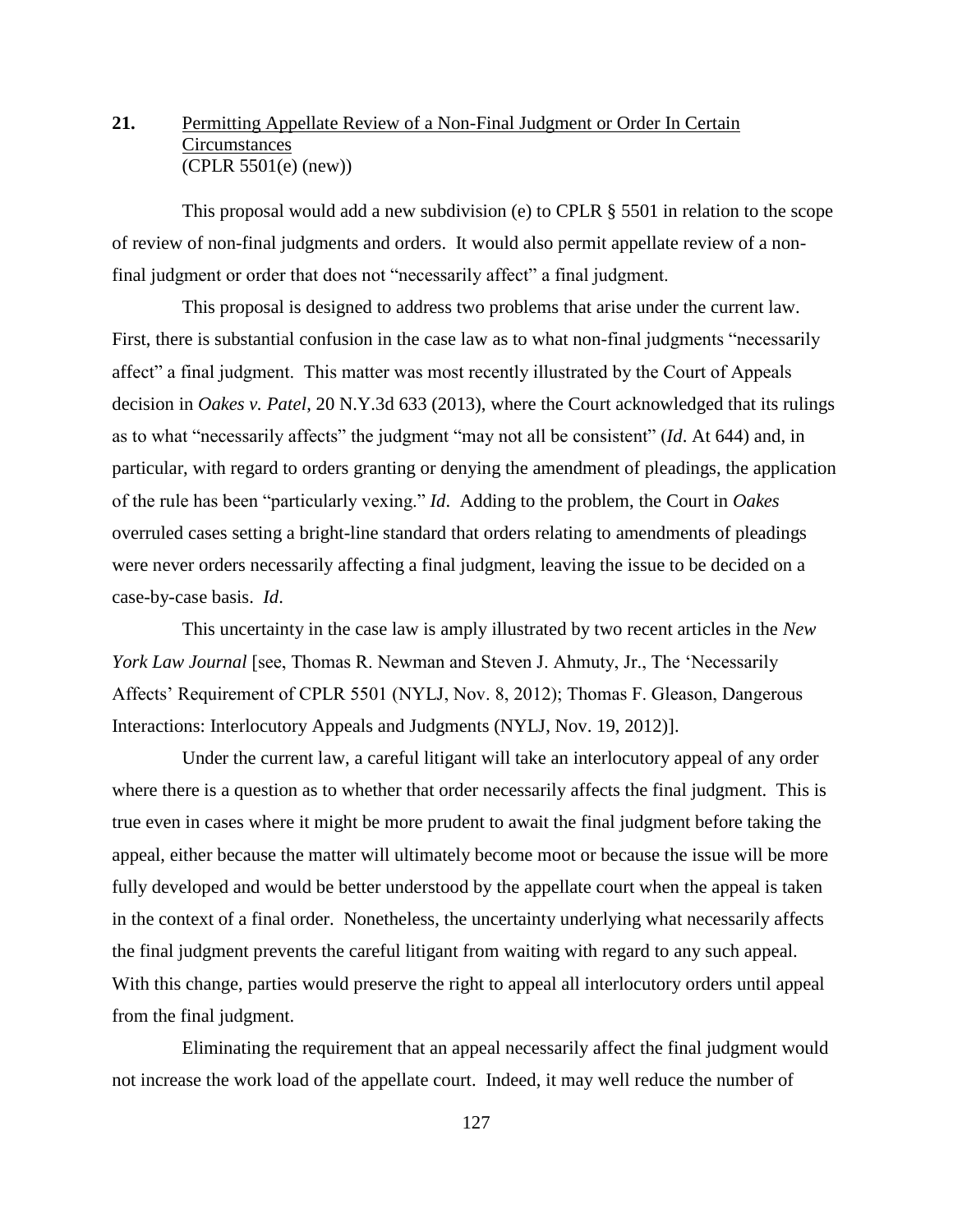interlocutory appeals since litigants will not be compelled to file an interlocutory appeal on matters that do not or may not affect the final judgment. Once the final judgment is entered, that appeal could become moot or of little consequence and therefore would no longer require the involvement of the appellate court.

The second problem is the *result* of the Court of Appeals's decision in *Matter of Aho*, 39 N.Y.2d 241 (1976), in which the Court held that an appeal from an interlocutory order immediately terminates with the entry of a final judgment. In certain circumstances, this can eliminate a party's right to appellate review where the non-final order does not "necessarily affect" the final judgment. For example, an order imposing sanctions on an attorney or litigant would not necessarily affect the final judgment, so it would not be subject to review in the context of an appeal from the final judgment. Likewise, an order dismissing a cross-claim or third-party claim for indemnification may not necessarily affect the final judgment and such an appeal would terminate upon final judgment in favor of the plaintiff. Thus, even if an appeal from such an order had been fully briefed and argued, but not decided, at the time of the entry of judgment, appellate review would be foreclosed. Even in the case where the order appealed from necessarily affects the final judgment, the party's appeal would terminate upon entry of judgment, resulting in a tremendous waste of the party's and the court's resources.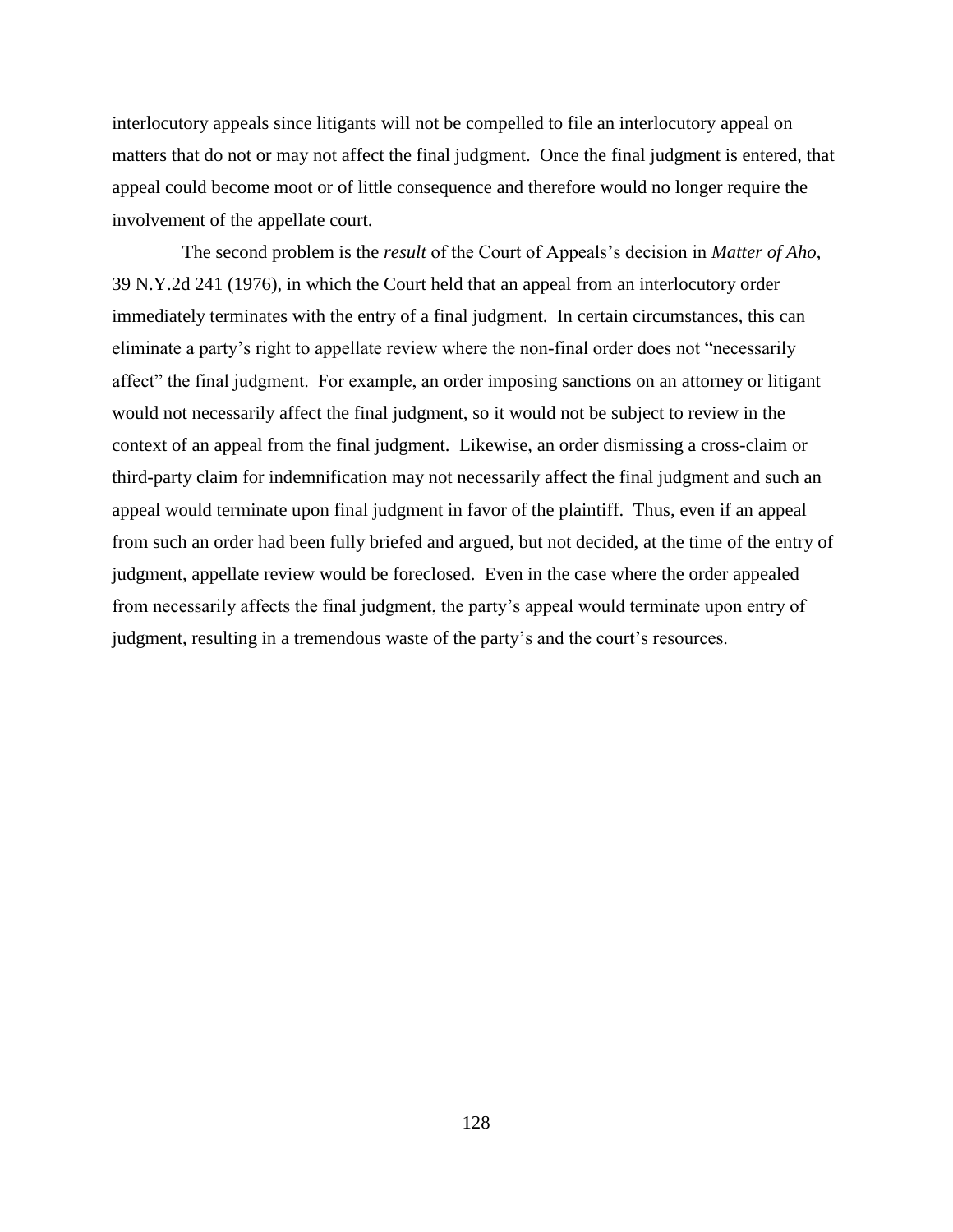AN ACT to amend the civil practice law and rules, in relation to the scope of review of non-final judgments and orders

The People of the State of New York, represented in Senate and Assembly, do enact as follows:

Section 1. Section 5501 of the civil practice law and rules, subdivision (c) as amended by chapter 474 of the laws of 1997, is amended to read as follows:

§ 5501. Scope of Review. (a) Generally, from final judgment. An appeal from a final judgment brings up for review:

1. any non-final judgment or order **[**which necessarily affects the final judgment**]**, including any which was adverse to the respondent on the appeal from the final judgment and which, if reversed, would entitle the respondent to prevail in whole or in part on that appeal, provided that such non-final judgment or order has not previously been reviewed by the court to which the appeal is taken;

2. any order denying a new trial or hearing which has not previously been reviewed by the court to which the appeal is taken;

3. any ruling to which the appellant objected or had no opportunity to object or which was a refusal or failure to act as requested by the appellant, and any charge to the jury, or failure or refusal to charge as requested by the appellant, to which he <u>or she</u> objected;

4. any remark made by the judge to which the appellant objected; and

5. a verdict after a trial by jury as of right, when the final judgment was entered in a different amount pursuant to the respondent's stipulation on a motion to set aside the verdict as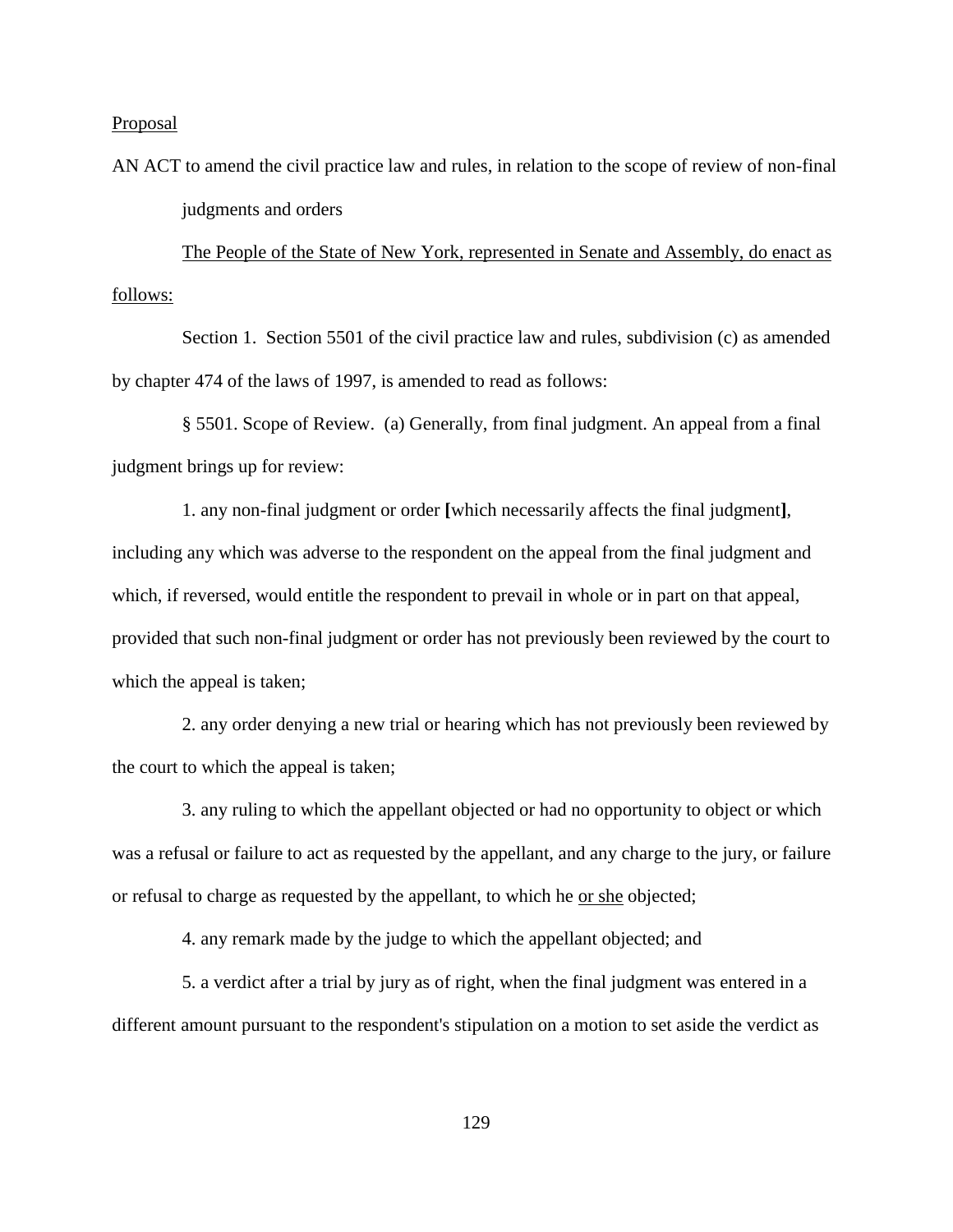excessive or inadequate; the appellate court may increase such judgment to a sum not exceeding the verdict or reduce it to a sum not less than the verdict.

(b) Court of appeals. The court of appeals shall review questions of law only, except that it shall also review questions of fact where the appellate division, on reversing or modifying a final or interlocutory judgment, has expressly or impliedly found new facts and a final judgment pursuant thereto is entered. On an appeal pursuant to subdivision (d) of section fiftysix hundred one, or subparagraph (ii) of paragraph one of subdivision (a) of section fifty-six hundred two, or subparagraph (ii) of paragraph two of subdivision (b) of section fifty-six hundred two, only the non-final determination of the appellate division shall be reviewed.

(c) Appellate division. The appellate division shall review questions of law and questions of fact on an appeal from a judgment or order of a court of original instance and on an appeal from an order of the supreme court, a county court or an appellate term determining an appeal. The notice of appeal from an order directing summary judgment, or directing judgment on a motion addressed to the pleadings, shall be deemed to specify a judgment upon said order entered after service of the notice of appeal and before entry of the order of the appellate court upon such appeal, without however affecting the taxation of costs upon the appeal. In reviewing a money judgment in an action in which an itemized verdict is required by rule forty-one hundred eleven of this chapter in which it is contended that the award is excessive or inadequate and that a new trial should have been granted unless a stipulation is entered to a different award, the appellate division shall determine that an award is excessive or inadequate if it deviates materially from what would be reasonable compensation.

(d) Appellate term. The appellate term shall review questions of law and questions of fact.

130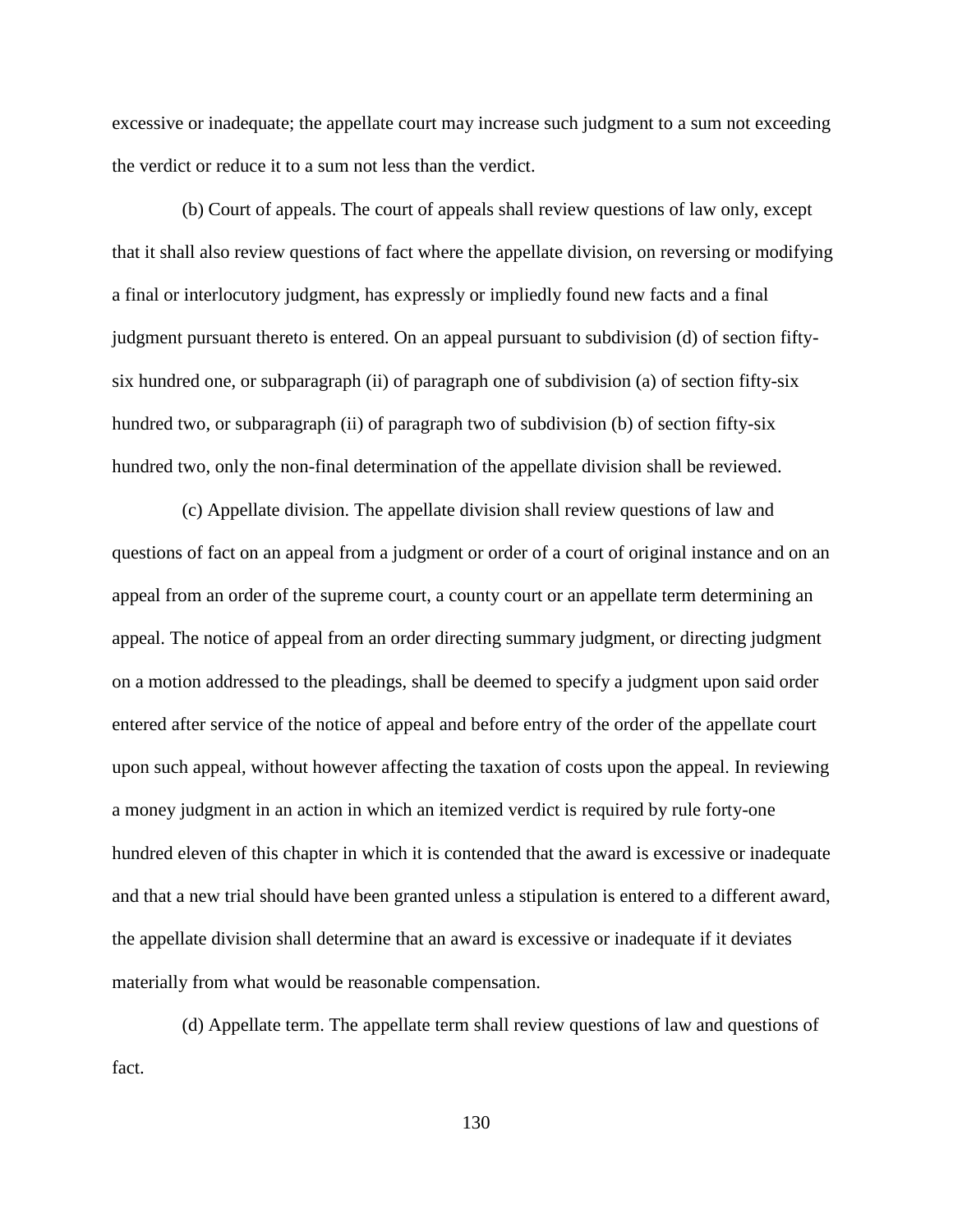(e) Non-final judgments and orders. The entry of a final judgment shall not affect the appealability of any non-final judgment or order.

§2. This act shall take effect on the first of January next succeeding the date on which it shall have become law and apply to all actions commenced on or after such effective date.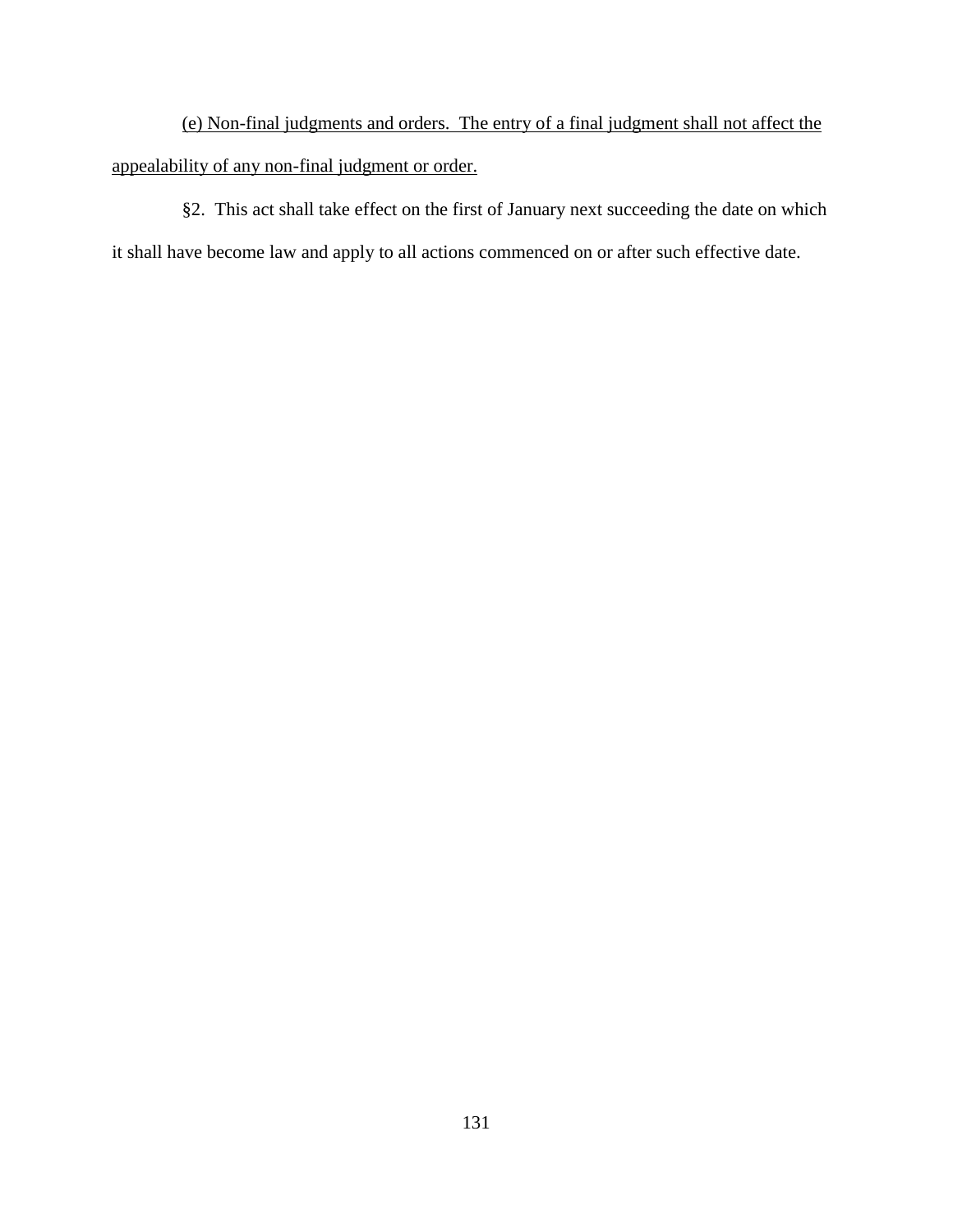# **22.** Addressing Authentication of Materials Obtained During Discovery (CPLR 4540-a)

The Committee recommends adoption of this proposal to eliminate the needless authentication burden often encountered by litigants who seek to introduce into evidence documents or other items authored or otherwise created by an adverse party who produced those materials in the course of pretrial disclosure.

It is fundamental, of course, that the genuineness of a document or other physical object must be established as a prerequisite to its admissibility when the relevance of the item depends upon its source or origin. See Barker & Alexander, *Evidence in New York State and Federal Courts* § 9:1 (2d ed. 2011). But evidence of such authenticity should not be required if the party who purportedly authored or otherwise created the documents at issue has already admitted their authenticity. And if a party has responded to a pretrial litigation demand for its documents by producing those documents, the party has indeed implicitly acknowledged their authenticity. Thus, in such cases, the presentation of evidence of authenticity is a waste of the court's time and an unnecessary burden on the proponent of the evidence. The producing party's simple objection to admissibility for "lack of authentication" in such cases should be summarily overruled. But often it is not, thus warranting remedial legislation. The proposed statute codifies and expands upon case law that has been overlooked by many New York courts, practitioners, and commentators.

The idea that a party's production of his or her own papers serves to authenticate them is a specific application of the general rule that the authenticity of a document may be established by circumstantial evidence. See *People v. Myers*, 87 A.D.3d 826, 828 (4th Dep't 2011), *leave to appeal denied*, 17 N.Y.3d 954 (2011). The New York Court of Appeals recognized the probative value of a party's production of its own documents in *Driscoll v. Troy Housing Auth*., 6 N.Y.2d 513 (1959), where the issue was the authenticity of an unsigned, undated "roster card" describing the status of a civil service employee. The card was produced by the civil service commission from its files, where it had been kept for eight years. The Court held that "its authenticity must be presumed, or we have presumed wrongdoing rather than honesty on the part of the public official." *Id*. at 519. The Court's ruling was bolstered by the presumption of regularity that attaches to the acts and records of public agencies, but the authentication-byproduction doctrine was also recognized with respect to private documents in *Ruegg v. Fairfield*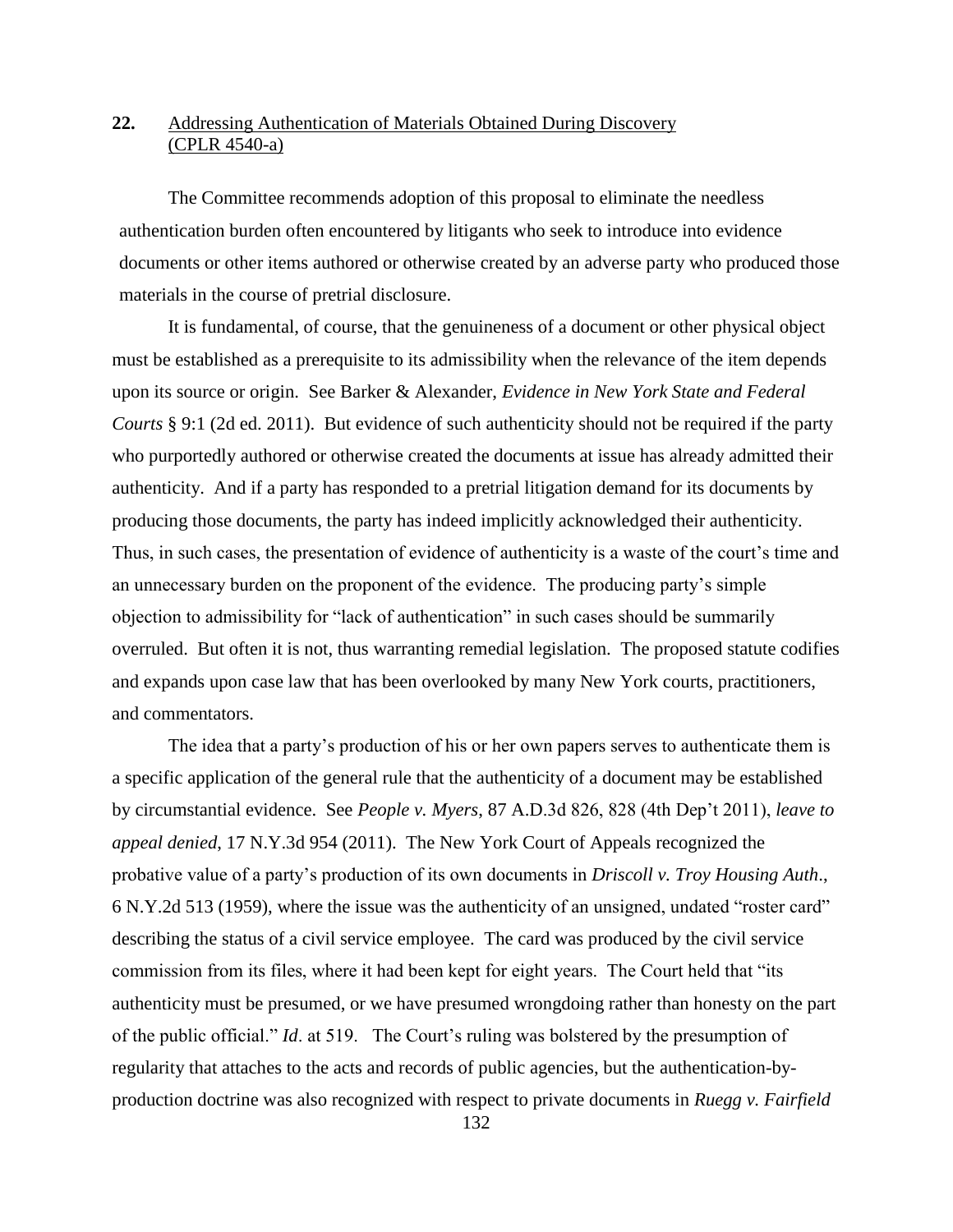*Securities Corp.*, 308 N.Y. 313, 320 (1955). There, the Court observed that the authenticity of a copy of a letter "produced from defendant's own files" was "unquestioned."

Several recent federal cases have likewise held that a party can satisfy the requirement of authentication based on the opposing party's production of its own papers during discovery proceedings. For example, the court in *Bieda v. JCPenney Communications, Inc.*, 1995 WL 437689 n.2 (S.D.N.Y. 1995), held that "[t]he mere fact that Defendants here produced most of the documents in question is at least circumstantial, if not conclusive, evidence of authenticity." See also *Denison v. Swaco Geolograph Co.*, 941 F.2d 1416, 1423 (10th Cir. 1991); *Snyder v. Whittaker Corp.*, 839 F.2d 1085, 1089 (5th Cir. 1988); *FTC v. Hughes*, 710 F.Supp. 1520, 1522- 23 (N.D.Tex. 1989).

The act-of-production doctrine in Fifth Amendment jurisprudence provides further support for the principle that a party who produces papers in response to a litigation demand for papers written by him or her implicitly authenticates those papers. For example, the Court of Appeals noted in *People v. Defore* that "a [criminal] defendant is protected [by the Fifth Amendment] from producing his documents in response to a *subpoena duces tecum*, for *his production of them in court would be his voucher of their genuineness*." 242 N.Y. 13, 27 (1926), *cert. denied*, 270 U.S. 657 (1926) (internal quotation marks and citation omitted) (italics added). See also *U.S. v. Hubbell*, 530 U.S. 27, 36 (2000) ("By producing documents in compliance with a subpoena, the witness would admit that the papers existed, were in his possession or control, and were authentic.") (internal quotation marks omitted); *Fisher v. United States*, 425 U.S. 391, 412 n.12 (1976) (collecting cases).

In furtherance of the foregoing principles, the proposed new CPLR 4540-a creates a rebuttable presumption that accomplishes two goals. First, when the item at issue is one that has already been produced by a party in the course of pretrial disclosure, and such item purportedly was authored or created by that party, the opposing party is thereby relieved of the need, ab initio, to come forward with evidence of its authenticity. Second, the rebuttable nature of the presumption protects the ability of the producing party, if he or she has actual evidence of forgery, fraud, or some other defect in authenticity, to introduce such evidence and prove, by a preponderance, that the item is not authentic. A mere naked "objection" based on lack of authenticity, however, will not suffice. Shifting the burden of proof to the producing party makes sense because that party is most likely to have better access to the relevant evidence on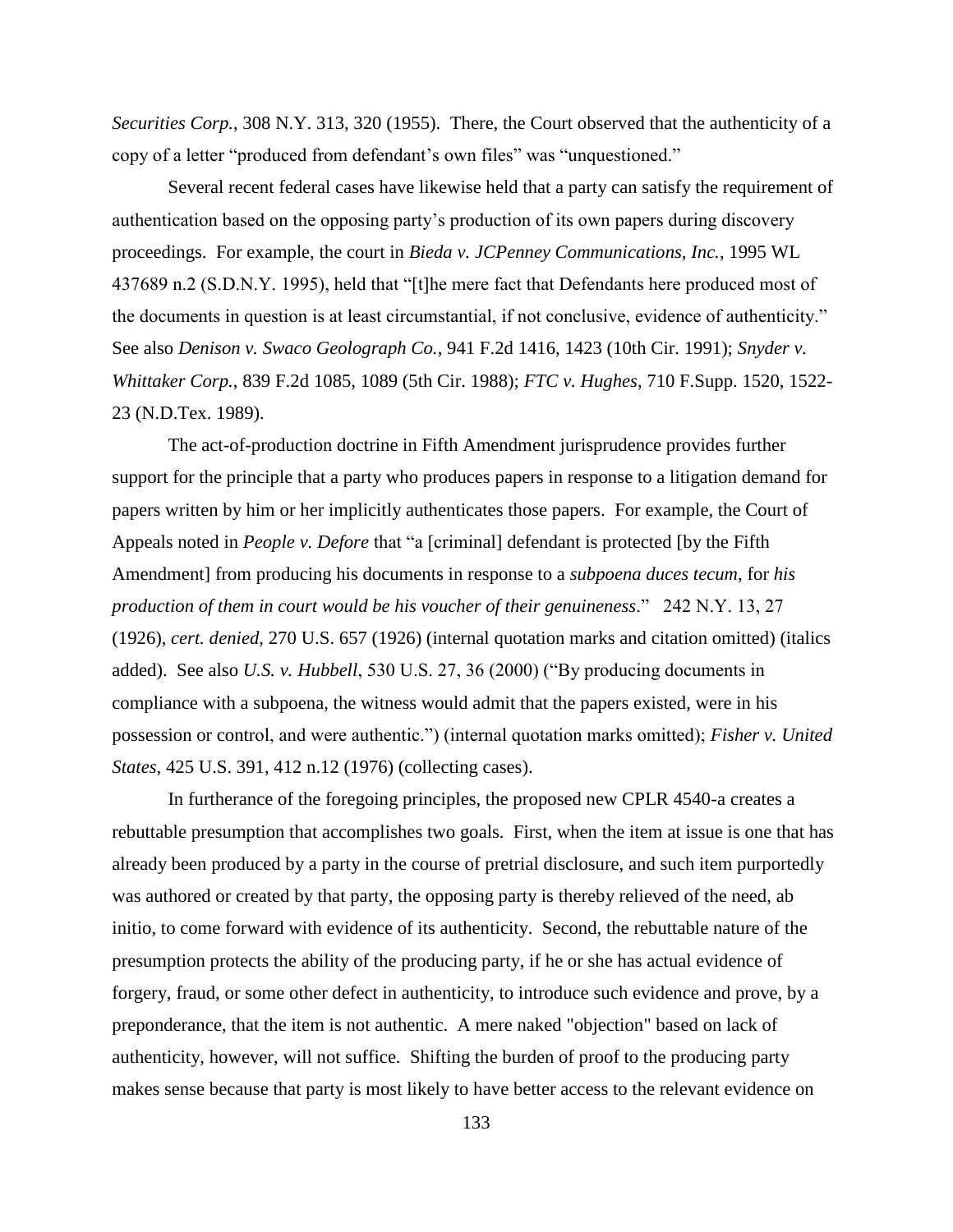the issue of forgery or fraud. Furthermore, the presumption recognized by the statute applies only to the issue of authenticity or genuineness of the item. A party is free to assert any and all other objections that might be pertinent in the case, such as lack of relevance or violation of the best evidence rule.

The Committee notes that adoption of the proposed new CPLR 4540-a would not preclude establishing authenticity by any other statutory or common law means. See CPLR 4543 ("Nothing in this article prevents the proof of a fact or a writing by any method authorized by any applicable statute or by the rules of evidence at common law.").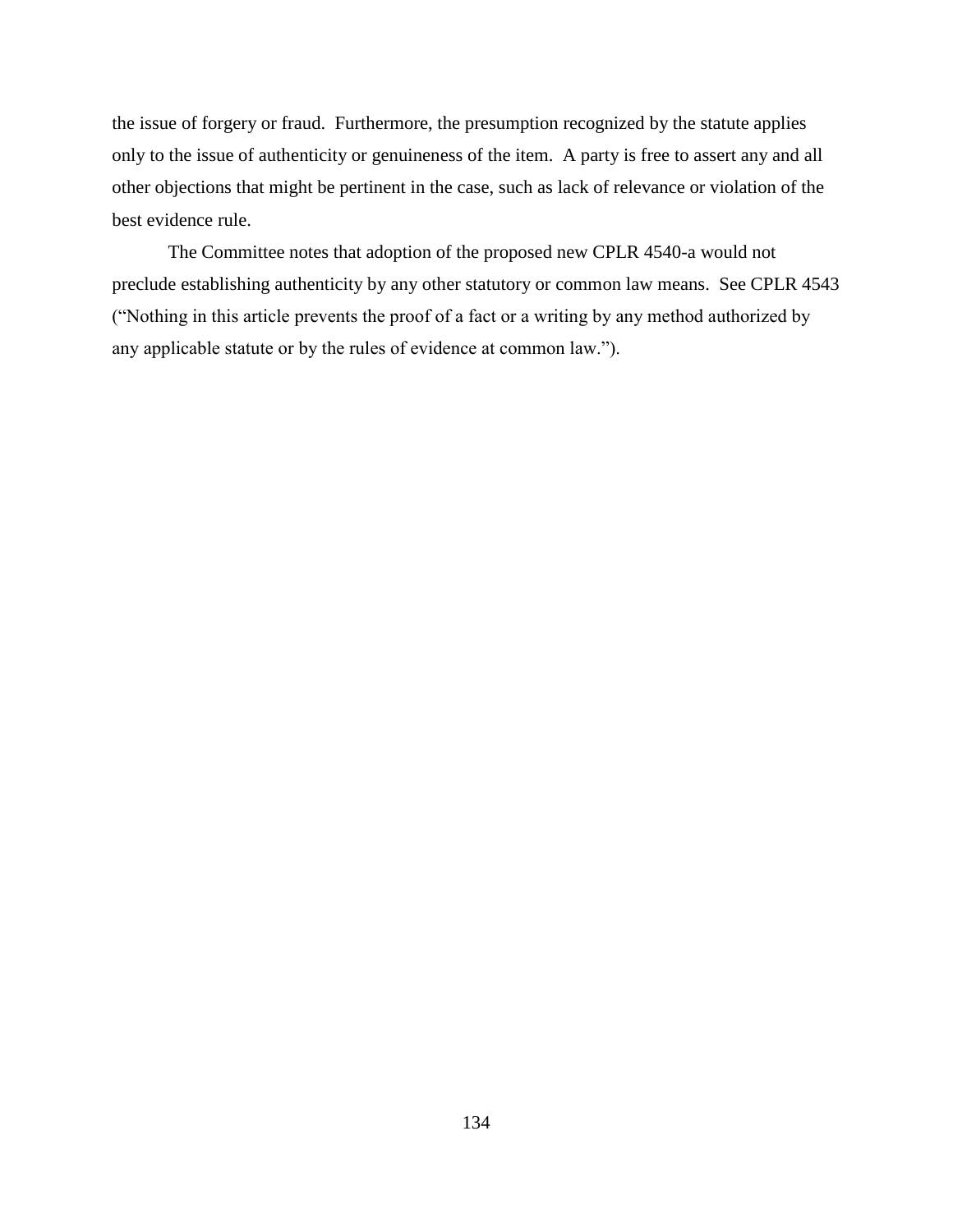AN ACT to amend the civil practice law and rules, in relation to the authenticating effect of a party's production of material authored or otherwise created by the party.

The People of the State of New York, represented in Senate and Assembly, do enact as follows:

Section 1. The civil practice law and rules is amended by adding a new rule 4540-a to read as follows:

Rule 4540-a. Presumption of authenticity based on a party's production of material authored or otherwise created by the party. Material produced by a party in response to a demand pursuant to article thirty-one for material authored or otherwise created by such party shall be presumed authentic when offered into evidence by an adverse party. Such presumption may be rebutted by a preponderance of evidence proving such material is not authentic, and shall not preclude any other objection to admissibility.

§ 2. This act shall take effect on the first of January next succeeding the date on which it shall have become law.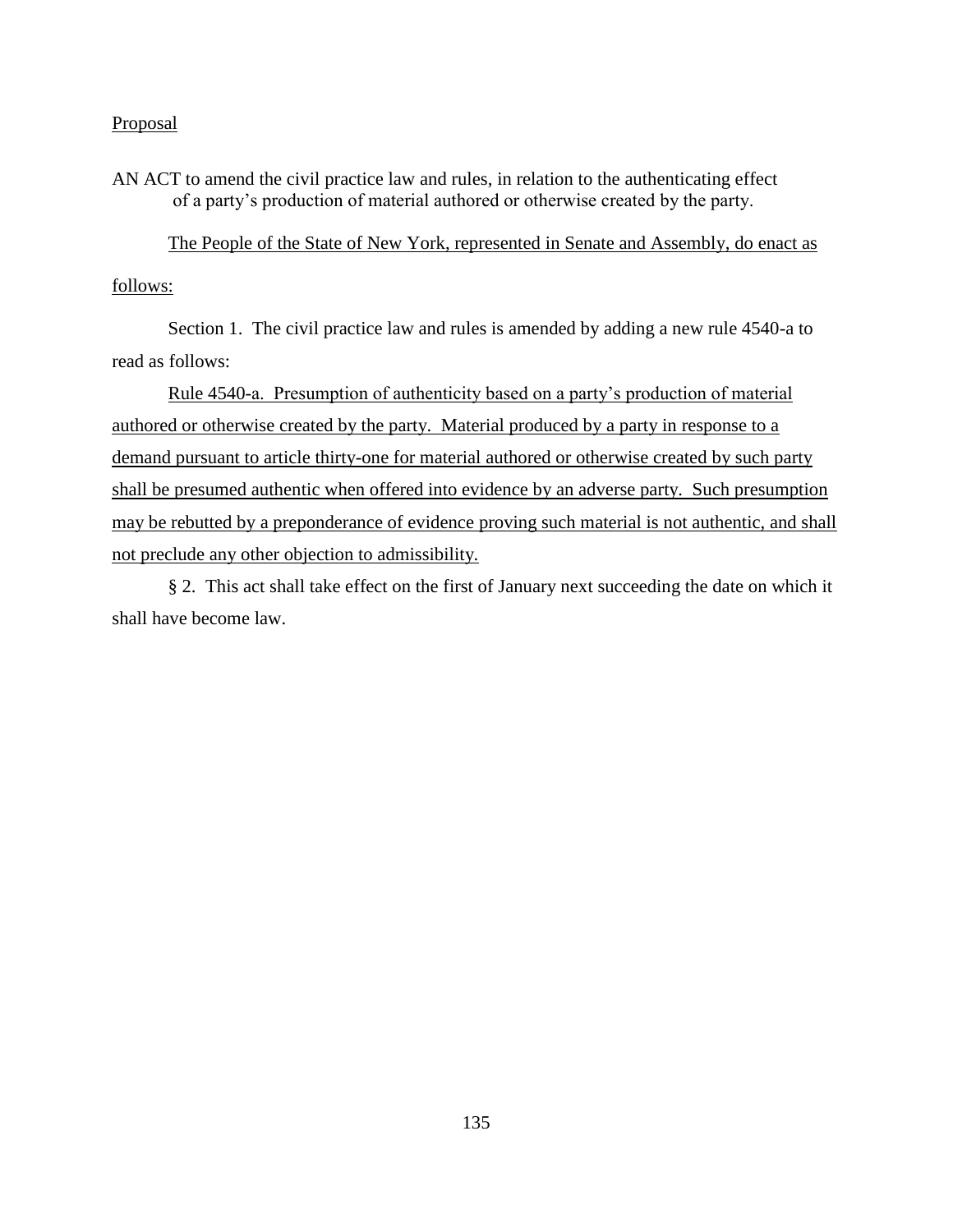# **23.** Harmonizing the Law of Evidence Regarding Inadvertent Waiver of the Attorney-Client Privilege (CPLR 4550 (new))

The Committee has reviewed and supports, with modification, the proposal of the Advisory Group to the New York State Federal Judicial Council to more closely align New York law with the waiver provisions of F.R.E. 502(a) via the enactment of a new section into CPLR Article 45, CPLR §4550.

The addition of the new §4550 to the CPLR would accomplish two goals: first, to more closely harmonize New York State's evidentiary law concerning the inadvertent waiver of the attorney-client privilege and/or work product protection in both civil and criminal litigation with corresponding evidentiary law in the federal courts; and, second, to codify existing decisional law in New York regarding the standard for establishing inadvertent waiver and, where inadvertent waiver has been established, codify existing decisional law in New York governing the return or retention of such inadvertently exchanged matter.

This measure incorporates into the proposed statute the requirement that a party inadvertently exchanging matter that is privileged or work product demonstrate that the recipient of the inadvertently exchanged matter will not be prejudiced by its return. See, e.g., *Manufacturers & Traders Trust Co. v. Servotronics, Inc.*, 132 A.D.2d 392, 522 N.Y.S.2d 999 (4th Dep't 1987). The Committee considered and rejected the idea of adopting Fed. R. Civ. P.  $26(b)(5)(B)$ , which sets forth the action required by the recipient of inadvertently exchanged matter upon realizing, or being notified, that the matter exchanged was exchanged inadvertently. The Committee believes that action by the recipient of what is, or comes to be known as, inadvertently exchanged matter is an ethical matter, appropriately and adequately addressed by New York's Rules of Professional Conduct. See, Rule 4.4(b).

The current proposal contains minor modifications from the original draft of the proposal. That original draft addressed disclosures made in a "proceeding." CPLR 105(b) provides that the word "action" includes a "proceeding." Therefore the amended proposal refers to disclosures made in an "action." Additionally, the original draft of the proposed statute listed the absence of "undue prejudice" as one of the conditions for non-waiver of the privilege by inadvertent disclosure, without indicating which party has the burden on that issue. The current proposal makes it clear that the burden is on the party in possession of the inadvertently disclosed material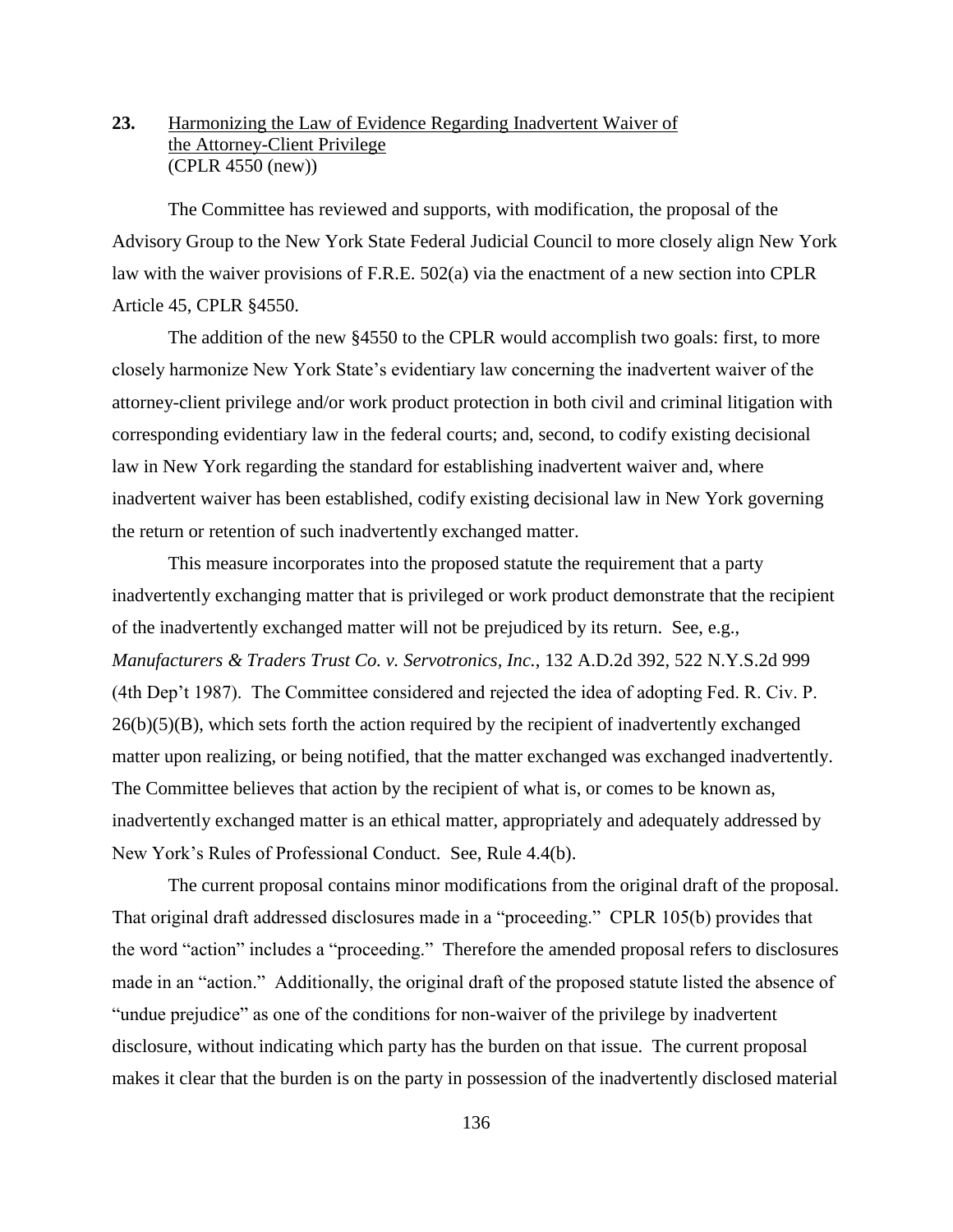to demonstrate undue prejudice in the nullification of the waiver and return of the material, while retaining the burden on the disclosing party to demonstrate the other grounds for nullifying the waiver.

The current proposal retains the use of the term "undue prejudice," as opposed to adopting the suggestion of the New York City Bar Association Committee on State Courts that it be replaced with the phrase "prejudice arising from the inadvertent disclosure and subsequent restoration of immunity." That suggested language creates unnecessary interpretation issues. The party in possession of inadvertent disclosure will always suffer some prejudice from the restoration of immunity. That party will lose the right to use that disclosed material. The issue in these situations is whether that prejudice will be, in the circumstances of each individual case, unfair. Hence the phrase "undue prejudice" better serves the purpose of the proposed statute. It is a term with which Courts and lawyers are familiar from various contexts, and which is usually applied in this context as well [see, *The New York Times Newspaper Division of The New York Times Company v. Lehrer McGovern Bovis*, Inc., 300 A D 2d 169 (1st Dept. 2002)(A privilege is waived when a document is produced, unless the proponent of privilege demonstrates that "the client intended to maintain the confidentiality of the document, that reasonable steps were taken to prevent disclosure, that the party asserting the privilege acted promptly after discovering the disclosure to remedy the situation, and that the parties who received the documents will not suffer undue prejudice if a protective order against the use of the document is issued" [emphasis added])].

The Committee extends its gratitude to the Advisory Group to the New York State Federal Judicial Council for proposing this legislation.

137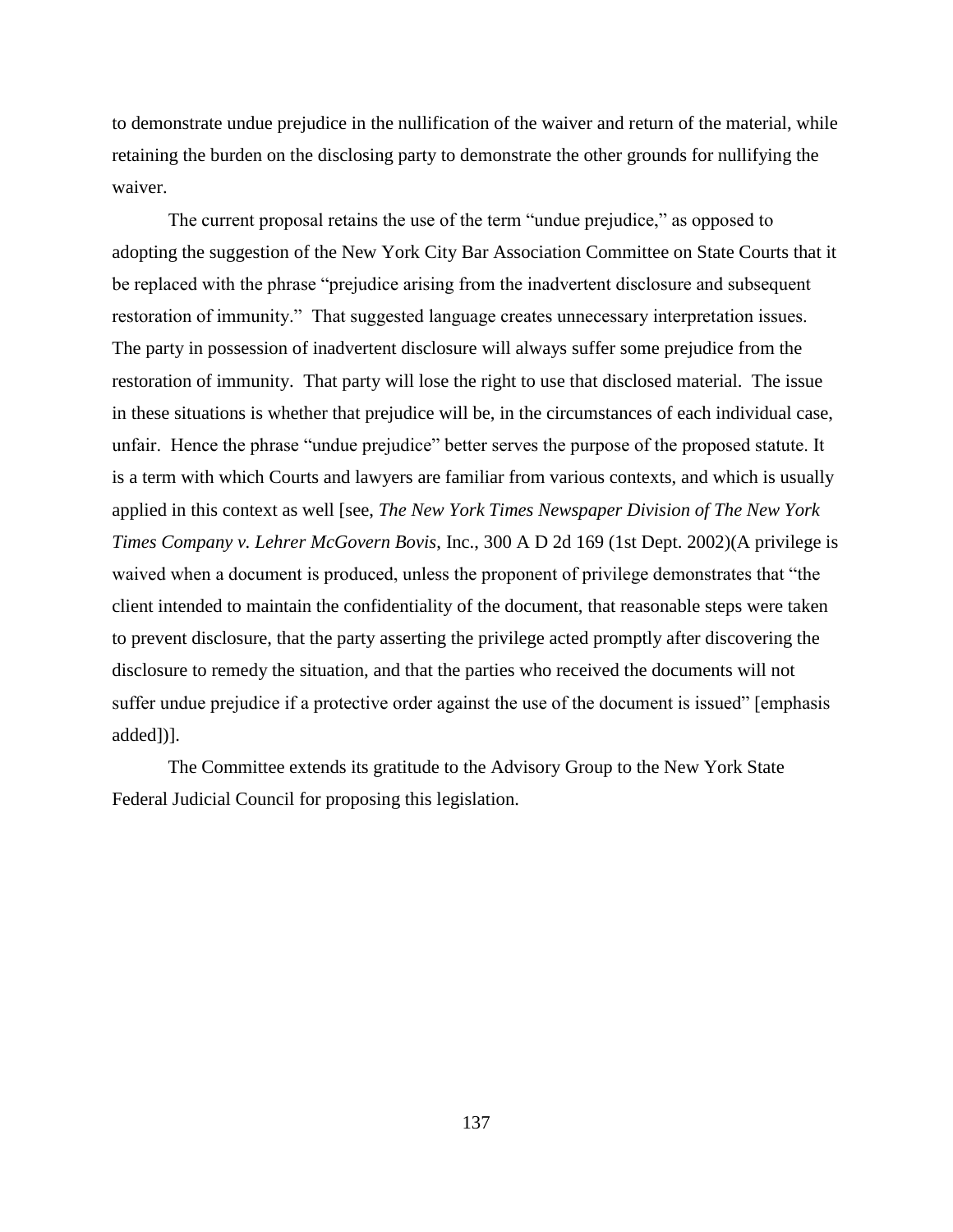AN ACT to amend the civil practice law and rules, in relation to the waiver of privileges

The People of the State of New York, represented in Senate and Assembly, do enact as follows:

Section 1. The civil practice law and rules is amended by adding a new section 4550 to read as follows:

§4550. Scope of waiver of privileges. (a) When disclosure is made in an action or to a government office or agency that waives any privilege provided in this article, or any privilege under subdivision (c) and paragraph (2) of subdivision (d) of section 3101 of this chapter, the waiver extends to an undisclosed communication or information only if: (1) the waiver is intentional; (2) the disclosed and undisclosed communications or information concern the same subject matter; and (3) the disclosed and undisclosed communications ought in fairness to be considered together.

(b) When made in an action or to a government office or agency, a disclosure does not waive any privilege provided in this article, or any privilege under subdivision (c) and paragraph (2) of subdivision (d) of section 3101 of this chapter, if: (1) the disclosure is inadvertent; (2) the holder of the privilege or protection took reasonable steps to prevent disclosure and (3) the holder of the privilege or protection took reasonable steps to rectify the error unless the party in possession of the disclosure demonstrates that it will be unduly prejudiced by the nullification of the waiver.

§2. This act shall take effect on the first day of January next succeeding the day on which it shall have become law, and shall apply to all actions pending on or commenced on or after such effective date.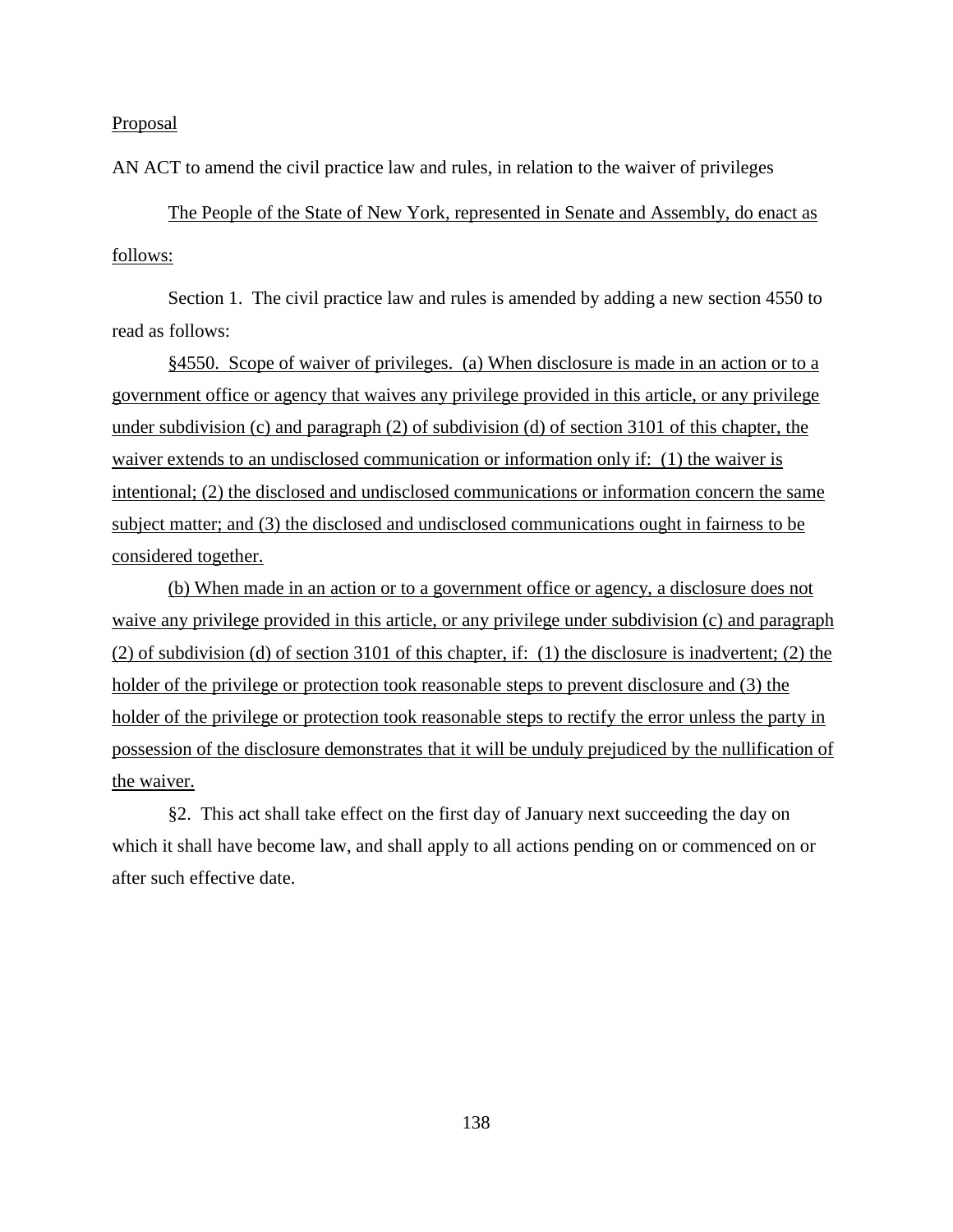### **24.** Amending Requirements for Pleadings Regarding Certain Notices of Claim (CPLR 3018(b) & 3211; Gen. Mun. L. 50-i)

The Committee recommends amendment of CPLR 3018 and 3211, and also of GML 50 i, so as to (1) extend much the same procedural requirements to notice of claim defenses as now apply to jurisdictional defenses in civil actions, (2) correct an unrelated anomaly concerning notices of claim recently brought to light by a Court of Appeals concurrence, and (3) fill an unrelated and apparently unintended gap in CPLR 3211, concerning motions to dismiss. Motions To Dismiss On Notice Of Claim Grounds

The proposed measure would (1) require objections relating to the timeliness or manner of service or filing of a notice of claim to be pleaded as an affirmative defense, and (2) provide that any such objection is waived unless the party asserting the objection moves for dismissal within 90 days of serving his or her answer or other responsive pleading.

In other words, the same "Use It or Lose It" rule that now applies to objections based upon alleged lack of personal jurisdiction would be extended to procedural objections concerning the notice of claim, albeit with the difference that the movant will have 90 days rather than 60 days to make the motion. A court could extend the deadline "upon the ground of hardship."

The provisions would not alter proceedings in the Court of Claims and would therefore not affect the State of New York.

The Committee believes that these amendments would (1) promote dispositions of actions on their merits and (2) reduce waste of precious judicial resources.

Under current law, a municipal defendant has no obligation to timely raise an objection to the notice. Because of this, the municipal defendant which believes it has a valid notice of claim objection may choose not to assert the objection until the statutory deadline to obtain permission to serve a new notice of claim has passed and the curable defect has thus become incurable. Indeed, there are reported cases in which the municipal entity litigated the case for months or even years before seeking dismissal for the defective notice of claim.

Yet, the purpose of the notice of claim provisions is to provide municipalities with the opportunity to timely investigate claims, not to provide them with the means to tactically obtain dismissals. If the time to correct the error has not passed, there is no reason why the plaintiff should not be given the opportunity to correct the error. Nor is there any reason why a municipality should be allowed to sit silently through years of litigation — including conferences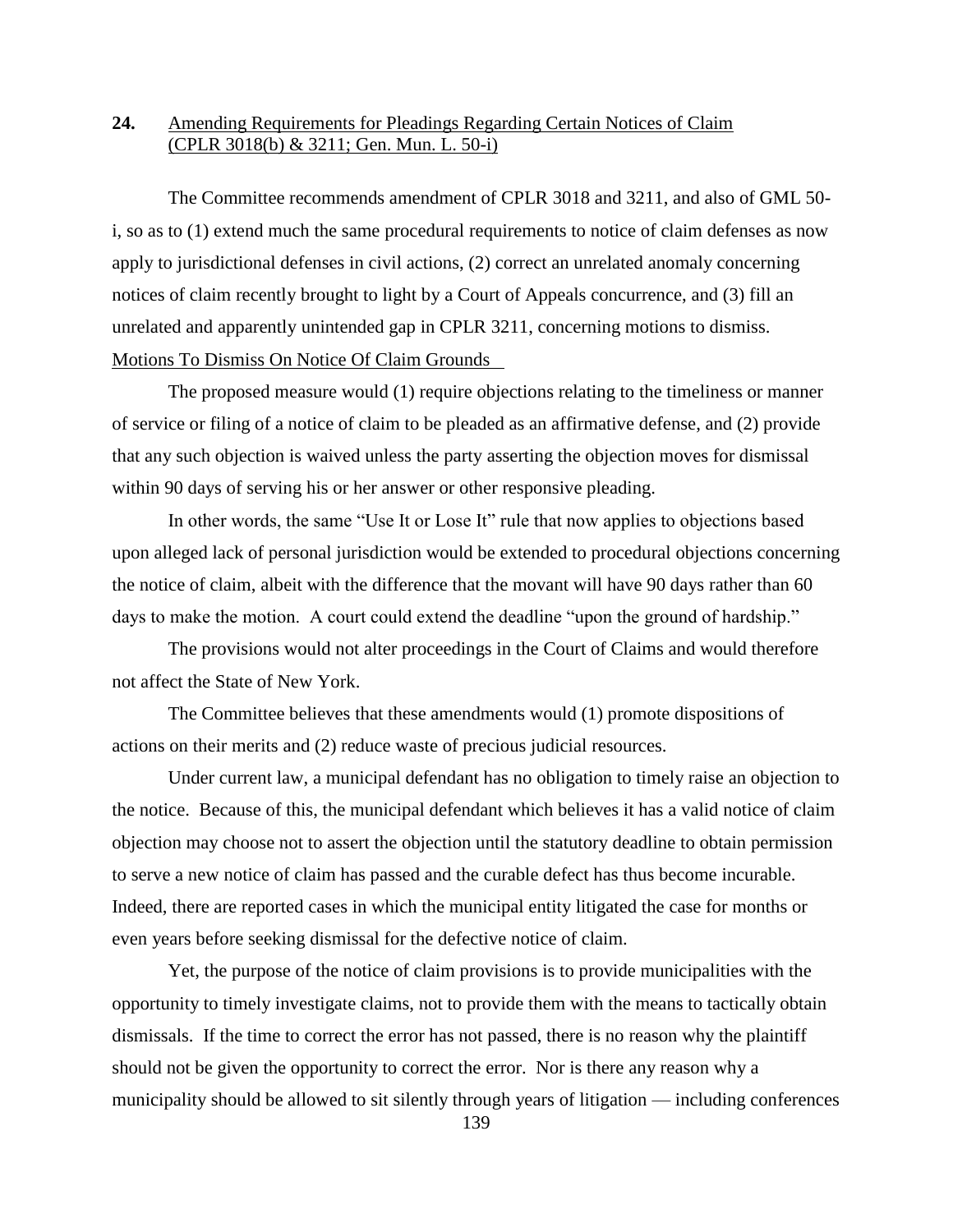attended by judges or their staff, motions read and resolved by judges and their staffs, appeals consuming court time and resources, and even trials — before raising a dispositive objection that could have been raised years earlier.

#### The *Margerum* Anomaly

The Court of Appeals recently ruled in *Margerum v. City of Buffalo*, 24 NY3d 721 [2015] that timely service/filing of a notice of claim was not prerequisite to commencement of suit against the City of Buffalo for alleged violation of the State Human Rights Law.

In concurring with that result, Judge Read noted that the Court of Appeals had earlier ruled that notice of claim was a prerequisite when an individual sought to sue a county for alleged violation of the State Human Rights Law. The reason for the different result was that the General Municipal Law §§ 50-e and 50-i, the statutes that govern service of notice of claim against many municipalities (including cities), are essentially limited to tort actions and/or personal injury and property damage claims. In contrast, actions against counties are governed by County Law § 52(1), which extends to notice of claim requirements to "invasion of personal or property rights, of every name and nature."

Judge Read deemed both rulings correct but wrote "it is hard to believe that the legislature ever intended to create a situation where an action brought against the County of Erie alleging violations of the Human Rights Law would require a notice of claim as a condition precedent to suit, while the same type of action brought against the City of Buffalo would not."

The Committee agrees that there is no valid reason why cities, towns and other municipalities should not be entitled to the same forewarning as counties. The measure would, accordingly, expand the scope of GML § 50-i so as to be identical with that of County Law § 52(1).

#### Filling An Ostensibly Unintended Gap

CPLR 3211(a) specifies the grounds on which a party may move to dismiss a claim. CPLR 3211(e) specifies the time in which each such motion should be made. However, for no discernable reason, CPLR 3211(e) addresses only ten of the eleven paragraphs in CPLR 3211(a). It says nothing at all about paragraph eleven. That paragraph authorizes a motion to dismiss on the ground that "the party is immune from liability pursuant to section seven hundred twenty-a of the not-for-profit corporation law."

The proposed bill would amend CPLR 3211(e) so as to expressly address motions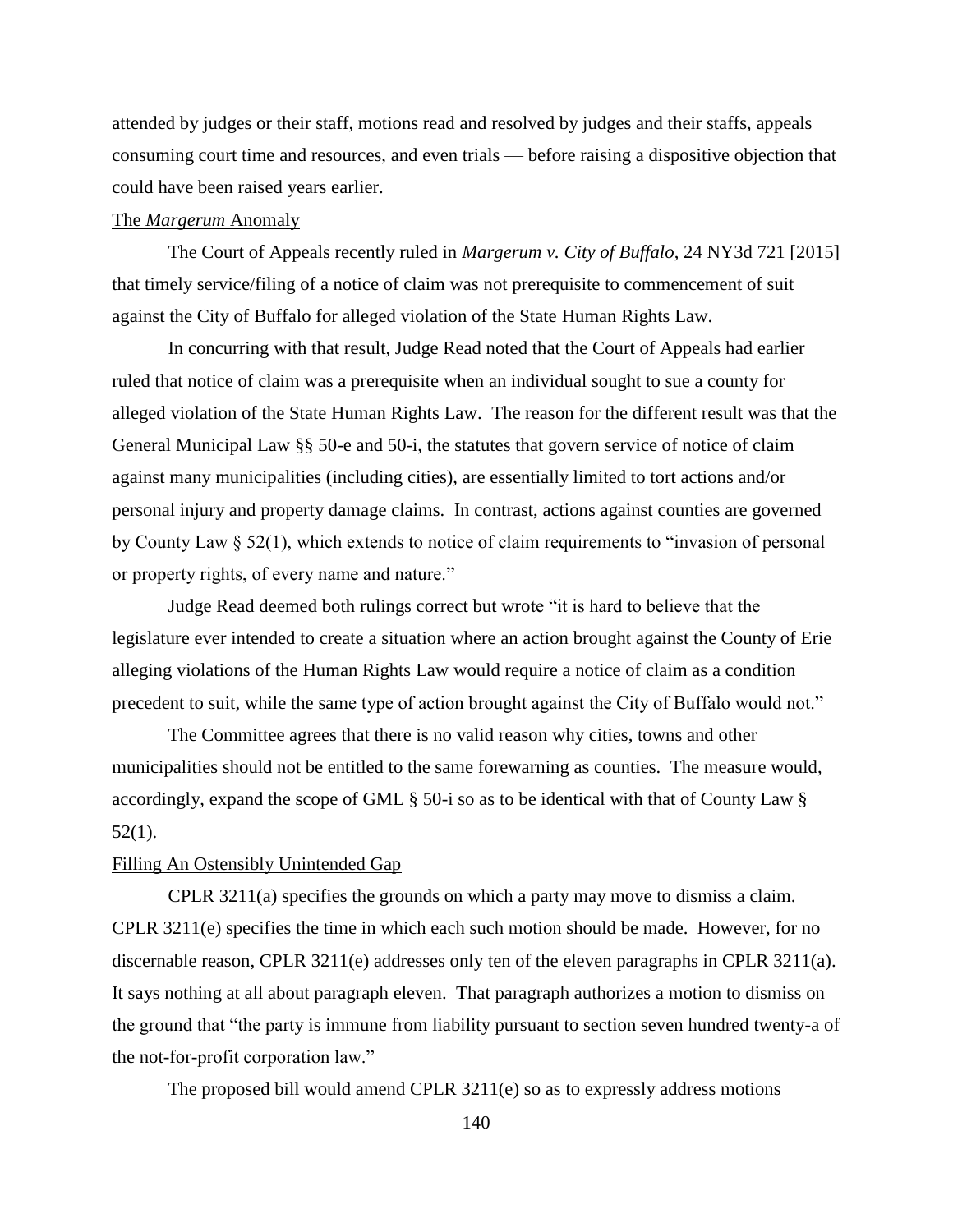premised upon CPLR 3211(a)(11). Such motions could now be made at any time, as with a motion premised upon alleged failure to state a cause of action.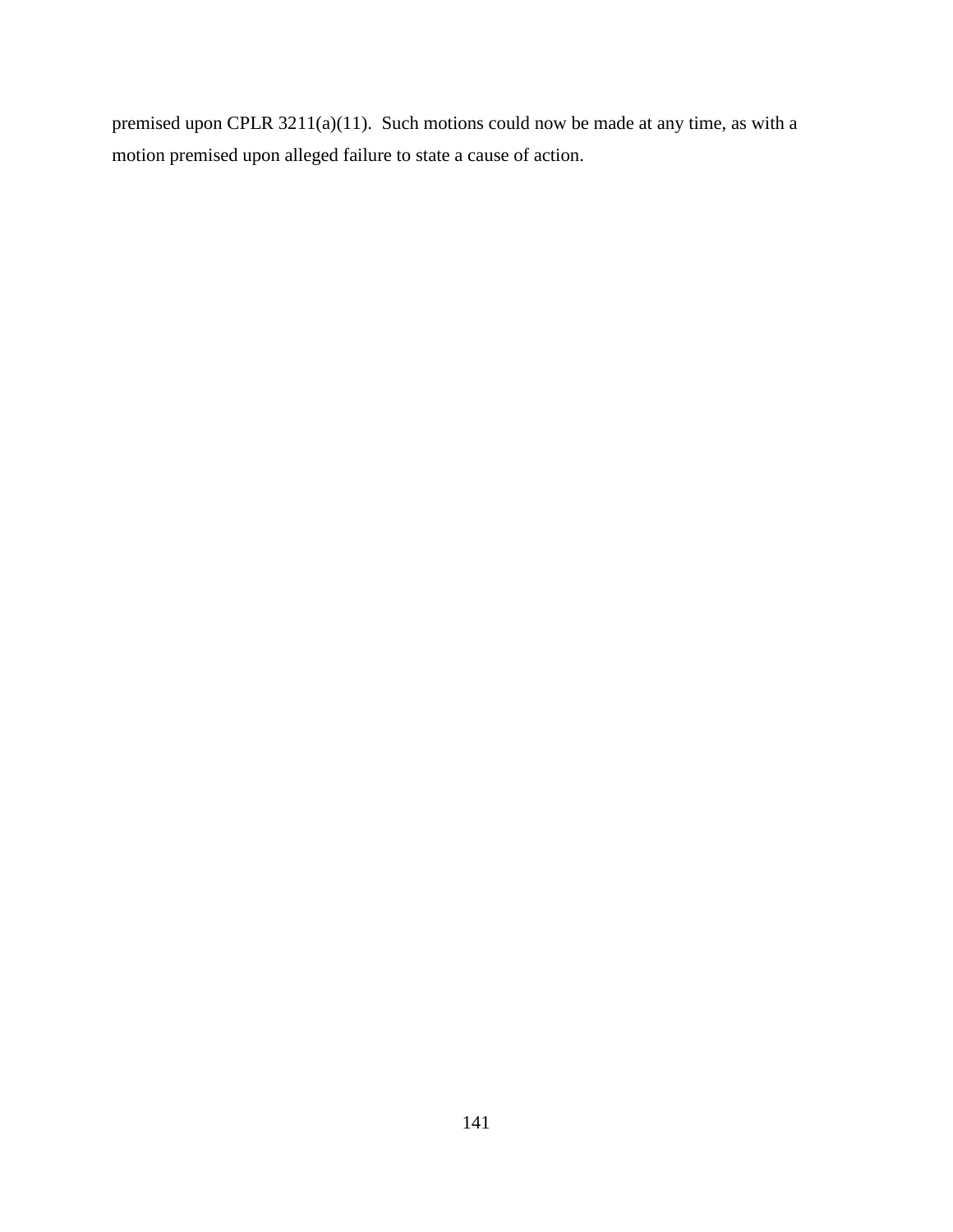AN ACT to amend the civil practice law and rules and the general municipal law, in relation to certain notices of claim, pleading an affirmative defense and making a motion to dismiss

The People of the State of New York, represented in Senate and Assembly, do enact as

#### follows:

Section 1. Subdivision (b) of section 3018 of the civil practice law and rules, as amended by chapter 504 of the laws of 1980, is amended to read as follows:

(b) Affirmative defenses. A party shall plead all matters which if not pleaded would be likely to take the adverse party by surprise or would raise issues of fact not appearing on the face of a prior pleading such as arbitration and award, collateral estoppel, culpable conduct claimed in diminution of damages as set forth in article fourteen-A, discharge in bankruptcy, facts showing illegality either by statute or common law, fraud, infancy or other disability of the party defending, payment, release, res judicata, statute of frauds, [or] statute of limitation, or failure to serve a notice of claim or failure to properly or timely serve a notice of claim. The application of this subdivision shall not be confined to the instances enumerated.

§ 2. Rule 3211 of the civil practice law and rules is amended to read as follows:

Rule 3211. Motion to dismiss. (a) Motion to dismiss cause of action. A party may move for judgment dismissing one or more causes of action asserted against him or her on the ground that:

1. a defense is founded upon documentary evidence; or

2. the court has not jurisdiction of the subject matter of the cause of action; or

3. the party asserting the cause of action has not legal capacity to sue; or

4. there is another action pending between the same parties for the same cause of action in a court of any state or the United States; the court need not dismiss upon this ground but may make such order as justice requires; or

5. the cause of action may not be maintained because of arbitration and award, collateral estoppel, discharge in bankruptcy, infancy or other disability of the moving party, payment, release, res judicata, statute of limitations, or statute of frauds; or

6. with respect to a counterclaim, it may not properly be interposed in the action; or

7. the pleading fails to state a cause of action; or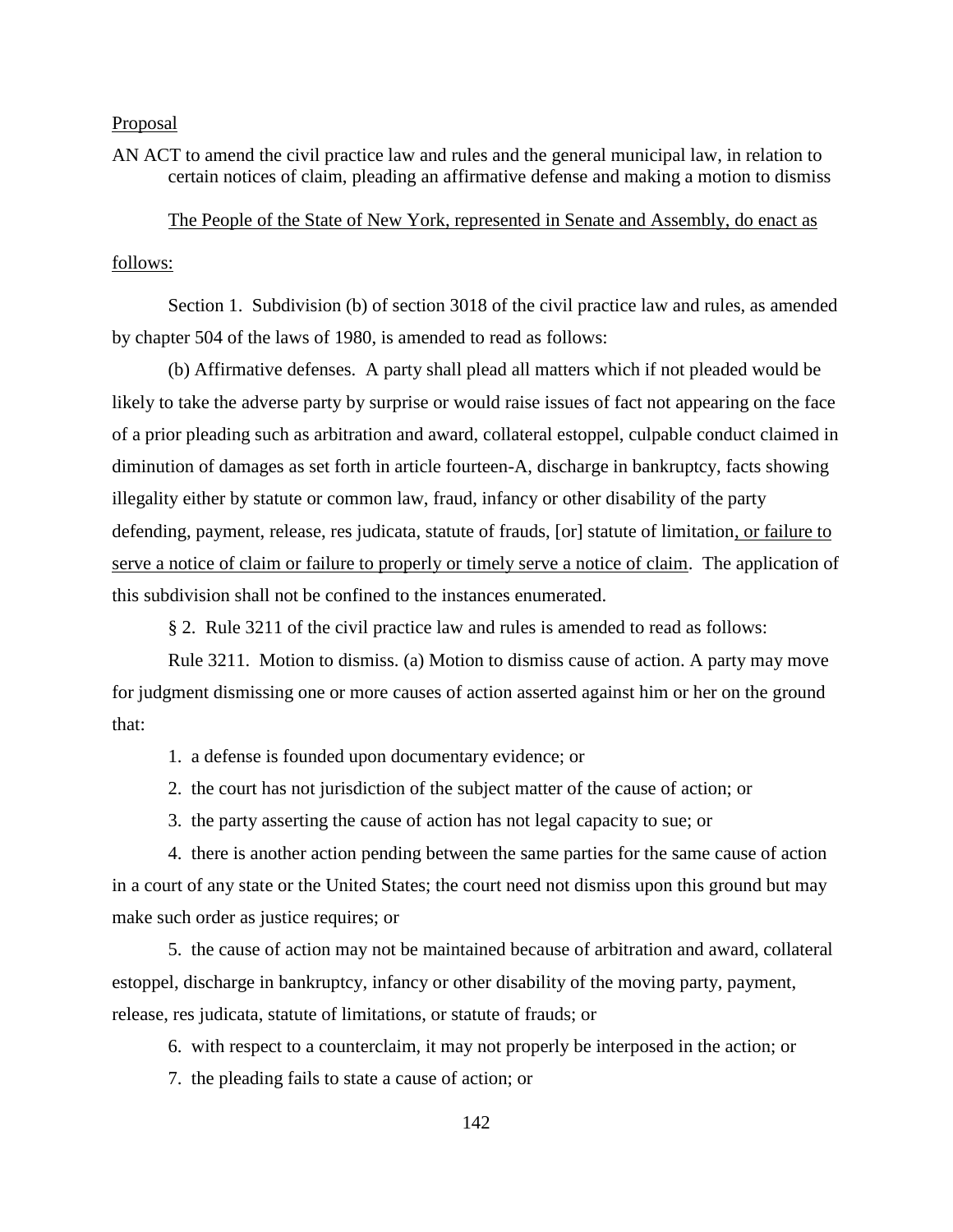8. the court has not jurisdiction of the person of the defendant; or

9. the court has not jurisdiction in an action where service was made under section [314] three hundred fourteen or section [315] three hundred fifteen of this chapter; or

10. the court should not proceed in the absence of a person who should be a party.

11. the party is immune from liability pursuant to section seven hundred twenty-a of the not-for-profit corporation law. Presumptive evidence of the status of the corporation, association, organization or trust under section  $501(c)(3)$  of the internal revenue code may consist of production of a letter from the United States internal revenue service reciting such determination on a preliminary or final basis or production of an official publication of the internal revenue service listing the corporation, association, organization or trust as an organization described in such section, and presumptive evidence of uncompensated status of the defendant may consist of an affidavit of the chief financial officer of the corporation, association, organization or trust. On a motion by a defendant based upon this paragraph the court shall determine whether such defendant is entitled to the benefit of section seven hundred twenty-a of the not-for-profit corporation law or subdivision six of section 20.09 of the arts and cultural affairs law and, if it so finds, whether there is a reasonable probability that the specific conduct of such defendant alleged constitutes gross negligence or was intended to cause the resulting harm. If the court finds that the defendant is entitled to the benefits of that section and does not find reasonable probability of gross negligence or intentional harm, it shall dismiss the cause of action as to such defendant; or

12. in an action in which service of a notice of claim is a condition precedent to the commencement of the action, the notice of claim was not served or was not properly or timely served.

(b) Motion to dismiss defense. A party may move for judgment dismissing one or more defenses, on the ground that a defense is not stated or has no merit.

(c) Evidence permitted; immediate trial; motion treated as one for summary judgment. Upon the hearing of a motion made under subdivision (a) or (b), either party may submit any evidence that could properly be considered on a motion for summary judgment. Whether or not issue has been joined, the court, after adequate notice to the parties, may treat the motion as a motion for summary judgment. The court may, when appropriate for the expeditious disposition of the controversy, order immediate trial of the issues raised on the motion.

143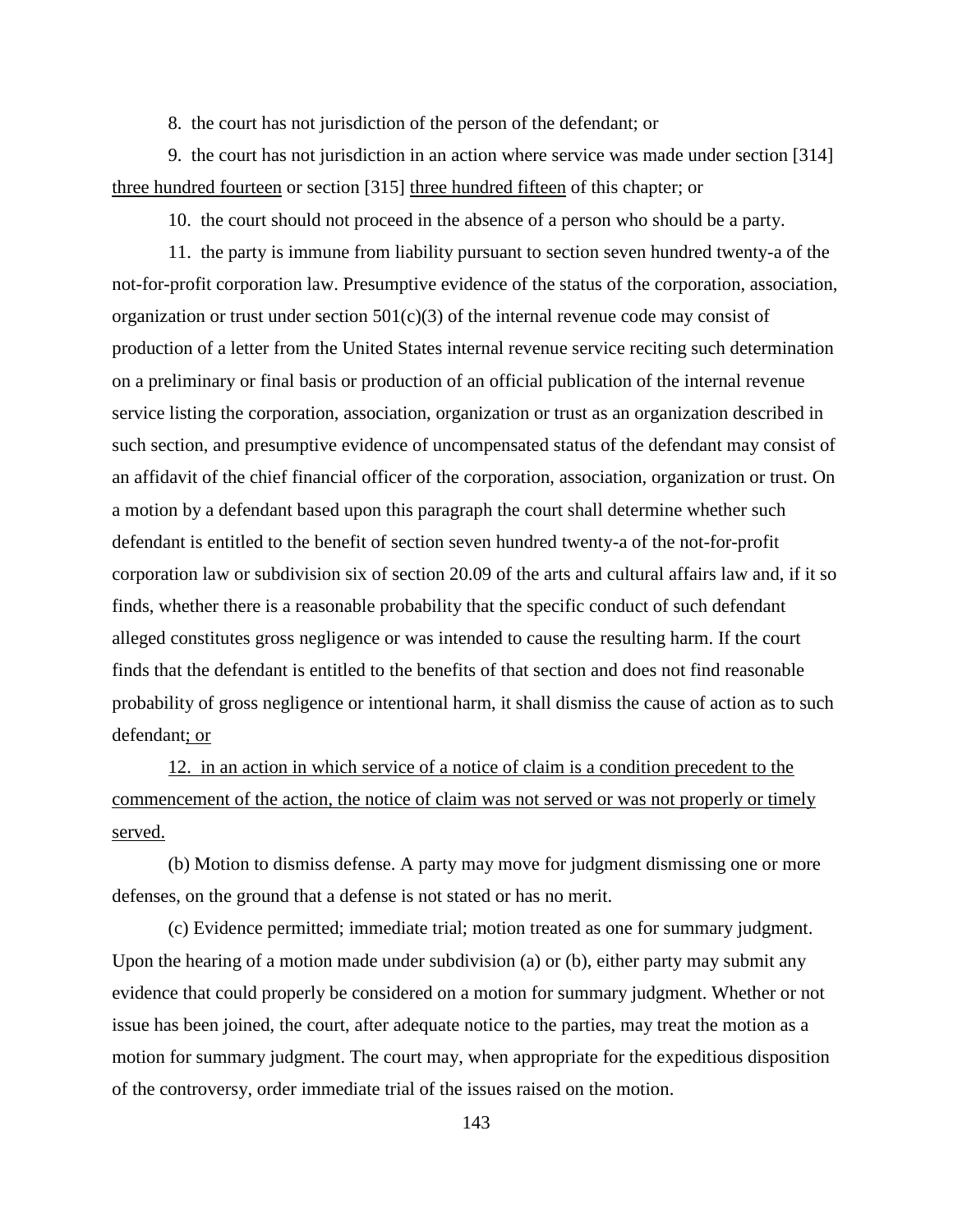(d) Facts unavailable to opposing party. Should it appear from affidavits submitted in opposition to a motion made under subdivision (a) or (b) that facts essential to justify opposition may exist but cannot then be stated, the court may deny the motion, allowing the moving party to assert the objection in his or her responsive pleading, if any, or may order a continuance to permit further affidavits to be obtained or disclosure to be had and may make such other order as may be just.

(e) Number, time and waiver of objections; motion to plead over. At any time before service of the responsive pleading is required, a party may move on one or more of the grounds set forth in subdivision (a), and no more than one such motion shall be permitted. Any objection or defense based upon a ground set forth in paragraphs one, three, four, five and six of subdivision (a) is waived unless raised either by such motion or in the responsive pleading. A motion based upon a ground specified in paragraph two, seven, [or] ten or eleven of subdivision (a) may be made at any subsequent time or in a later pleading, if one is permitted; an objection that the summons and complaint, summons with notice, or notice of petition and petition was not properly served is waived if, having raised such an objection in a pleading, the objecting party does not move for judgment on that ground within sixty days after serving the pleading, unless the court extends the time upon the ground of undue hardship. The foregoing sentence shall not apply in any proceeding under subdivision one or two of section seven hundred eleven of the real property actions and proceedings law. The papers in opposition to a motion based on improper service shall contain a copy of the proof of service, whether or not previously filed. An objection based upon a ground specified in paragraph eight [or], nine or twelve of subdivision (a) is waived if a party moves on any of the grounds set forth in subdivision (a) without raising such objection or if, having made no objection under subdivision (a), he or she does not raise such objection in the responsive pleading. An objection based upon a ground specified in paragraph twelve of subdivision (a) is also waived if the objecting party fails to move for judgment on that ground within ninety days after serving the pleading, unless the court extends the time upon the ground of undue hardship.

(f) Extension of time to plead. Service of a notice of motion under subdivision (a) or (b) before service of a pleading responsive to the cause of action or defense sought to be dismissed extends the time to serve the pleading until ten days after service of notice of entry of the order.

(g) Standards for motions to dismiss in certain cases involving public petition and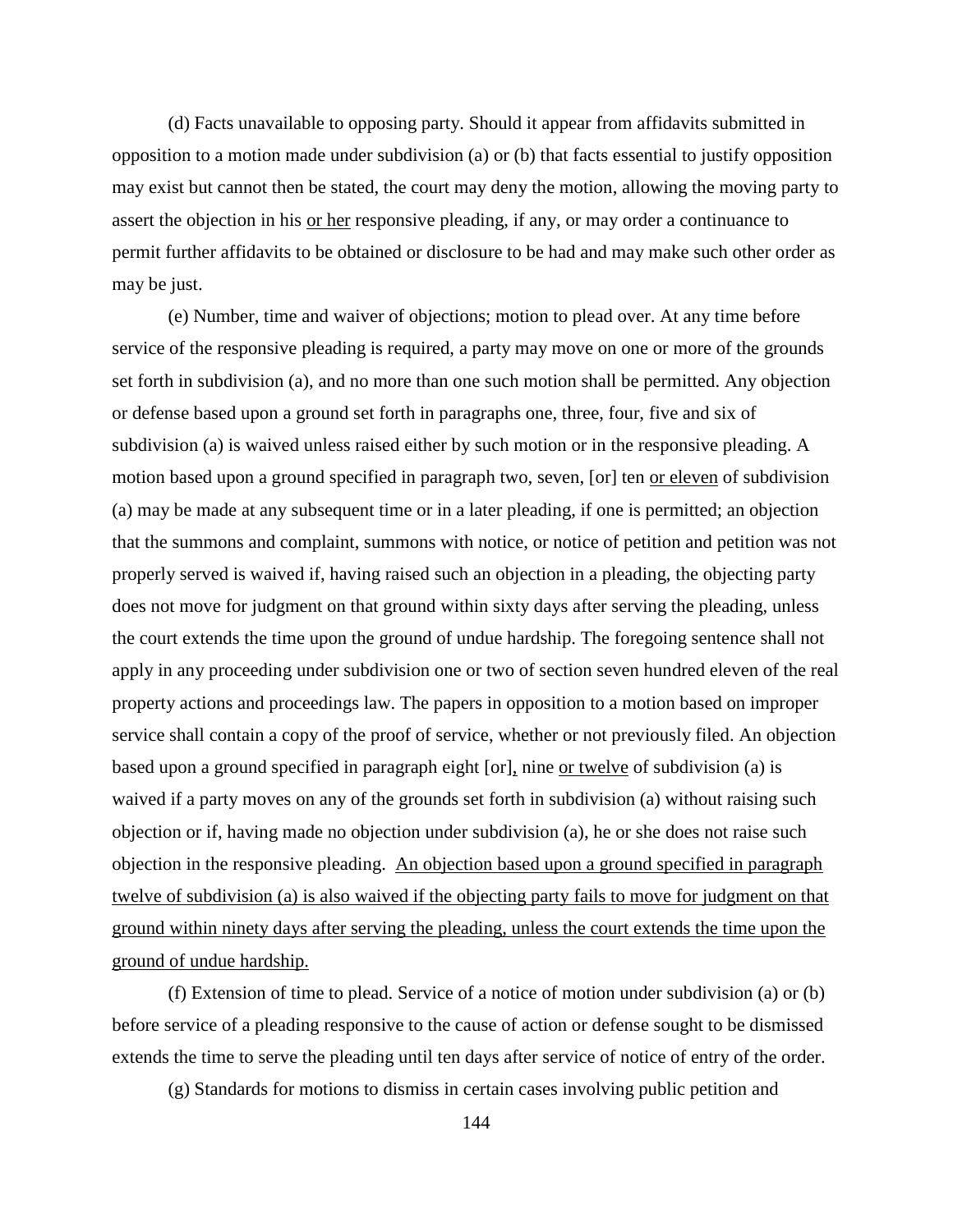participation. A motion to dismiss based on paragraph seven of subdivision (a) of this section, in which the moving party has demonstrated that the action, claim, cross claim or counterclaim subject to the motion is an action involving public petition and participation as defined in paragraph (a) of subdivision one of section seventy-six-a of the civil rights law, shall be granted unless the party responding to the motion demonstrates that the cause of action has a substantial basis in law or is supported by a substantial argument for an extension, modification or reversal of existing law. The court shall grant preference in the hearing of such motion.

(h) Standards for motions to dismiss in certain cases involving licensed architects, engineers, land surveyors or landscape architects. A motion to dismiss based on paragraph seven of subdivision (a) of this rule, in which the moving party has demonstrated that the action, claim, cross claim or counterclaim subject to the motion is an action in which a notice of claim must be served on a licensed architect, engineer, land surveyor or landscape architect pursuant to the provisions of subdivision one of section two hundred fourteen of this chapter, shall be granted unless the party responding to the motion demonstrates that a substantial basis in law exists to believe that the performance, conduct or omission complained of such licensed architect, engineer, land surveyor or landscape architect or such firm as set forth in the notice of claim was negligent and that such performance, conduct or omission was a proximate cause of personal injury, wrongful death or property damage complained of by the claimant or is supported by a substantial argument for an extension, modification or reversal of existing law. The court shall grant a preference in the hearing of such motion.

§ 3. Section 50-i of the general municipal law is amended to read as follows:

§ 50-i. Presentation of tort claims; commencement of actions. 1. No action or special proceeding shall be prosecuted or maintained against a city, county, town, village, fire district or school district for [personal injury, wrongful death or damage to real or personal property alleged to have been sustained by reason of the negligence or wrongful act of] damage, injury or death, or for invasion of personal or property rights, of every name and nature, and whether casual or continuing trespass or nuisance and any other claim for damages arising at law or in equity, alleged to have been caused or sustained in whole or in part by or because of any misfeasance, omission of duty, negligence or wrongful act on the part of such city, county, town, village, fire district or school district or of any officer, agent or employee thereof, including volunteer [firemen] firefighters of any such city, county, town, village, fire district or school district or any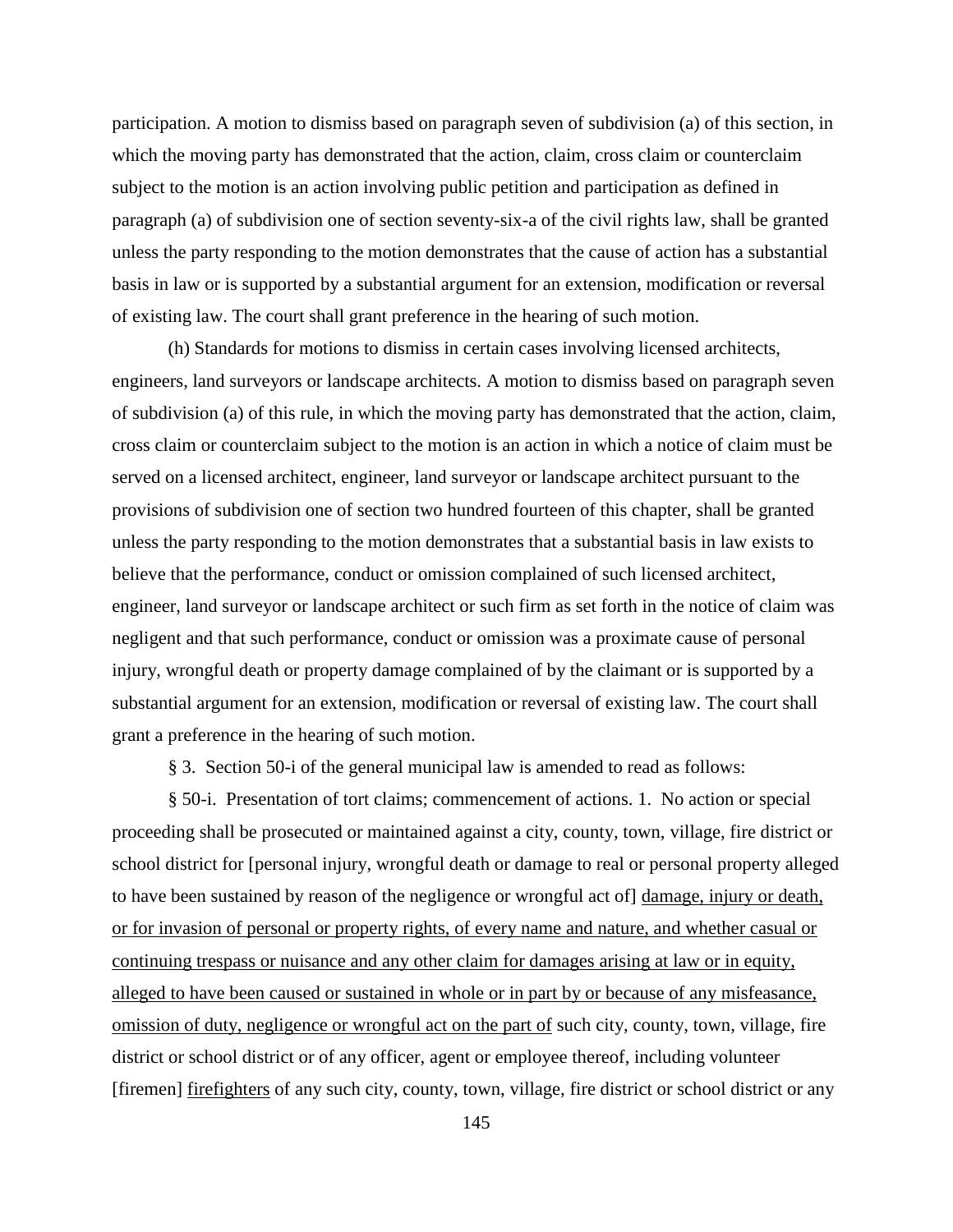volunteer [fireman] firefighter whose services have been accepted pursuant to the provisions of section two hundred nine-i of this chapter, unless, (a) a notice of claim shall have been made and served upon the city, county, town, village, fire district or school district in compliance with section fifty-e of this article, (b) it shall appear by and as an allegation in the complaint or moving papers that at least thirty days have elapsed since the service of such notice, or if service of the notice of claim is made by service upon the secretary of state pursuant to section fiftythree of this article, that at least forty days have elapsed since the service of such notice, and that adjustment or payment thereof has been neglected or refused, and (c) the action or special proceeding shall be commenced within one year and ninety days after the happening of the event upon which the claim is based; except that wrongful death actions shall be commenced within two years after the happening of the death.

2. This section shall be applicable notwithstanding any inconsistent provisions of law, general, special or local, or any limitation contained in the provisions of any city charter.

3. Nothing contained herein or in section fifty-h of this chapter shall operate to extend the period limited by subdivision one of this section for the commencement of an action or special proceeding.

4. (a) Notwithstanding any other provision of law to the contrary, including any other subdivision of this section, section fifty-e of this article, section thirty-eight hundred thirteen of the education law, and the provisions of any general, special or local law or charter requiring as a condition precedent to commencement of an action or special proceeding that a notice of claim be filed or presented, any cause of action against a public corporation for personal injuries suffered by a participant in World Trade Center rescue, recovery or cleanup operations as a result of such participation which is barred as of the effective date of this subdivision because the applicable period of limitation has expired is hereby revived, and a claim thereon may be filed and served and prosecuted provided such claim is filed and served within one year of the effective date of this subdivision.

(b) For the purposes of this subdivision:

(1) "participant in World Trade Center rescue, recovery or cleanup operations" means any employee or volunteer that:

 (i) participated in the rescue, recovery or cleanup operations at the World Trade Center site; or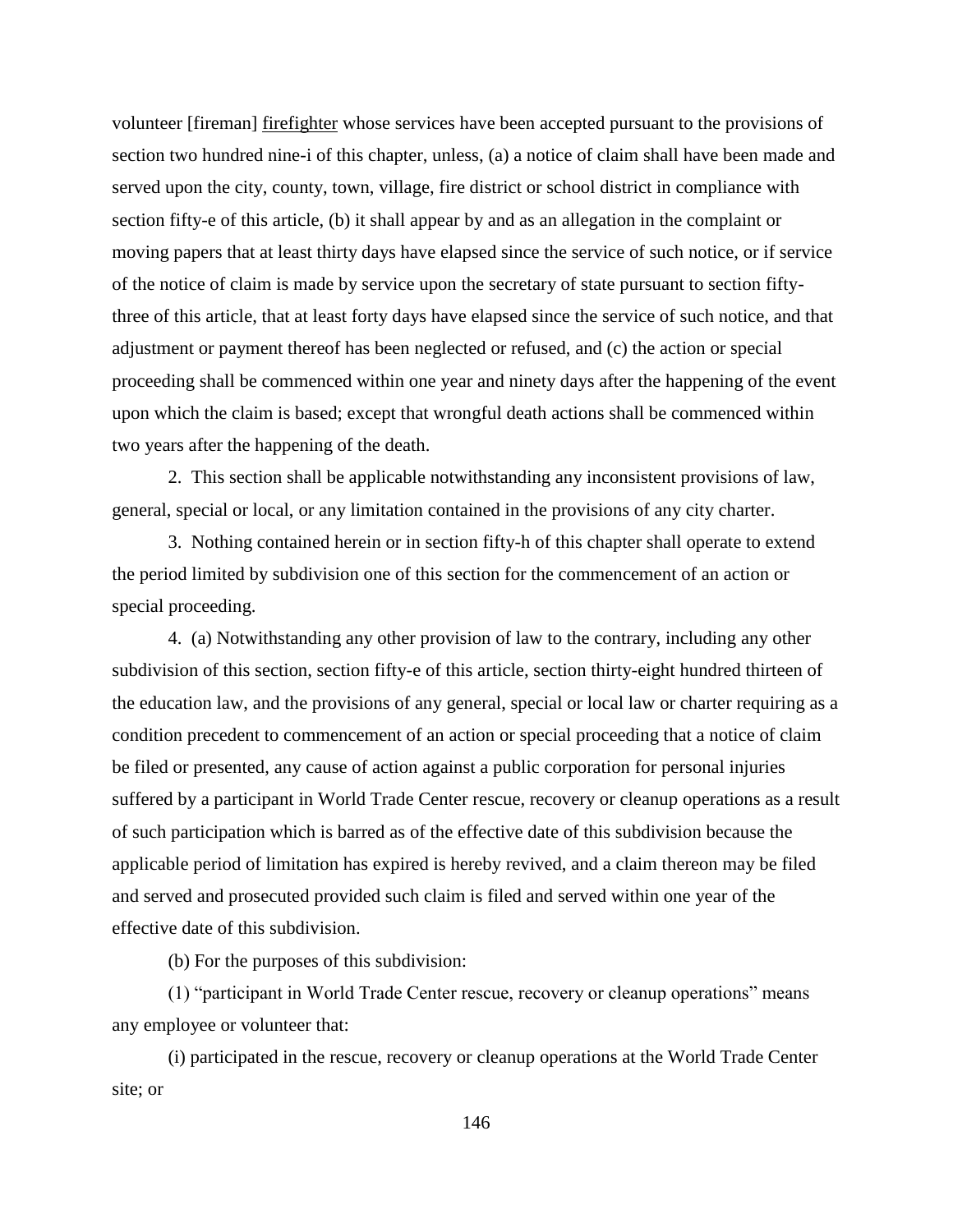(ii) worked at the Fresh Kills Land Fill in the city of New York after September eleventh, two thousand one; or

(iii) worked at the New York city morgue or the temporary morgue on pier locations on the west side of Manhattan after September eleventh, two thousand one; or

(iv) worked on the barges between the west side of Manhattan and the Fresh Kills Land Fill in the city of New York after September eleventh, two thousand one.

(2) "World Trade Center site" means anywhere below a line starting from the Hudson River and Canal Street; east on Canal Street to Pike Street; south on Pike Street to the East River; and extending to the lower tip of Manhattan.

§ 4. This act shall take effect on the first day of January next succeeding the date on which it shall have become law and shall apply to all actions commenced on or after that date.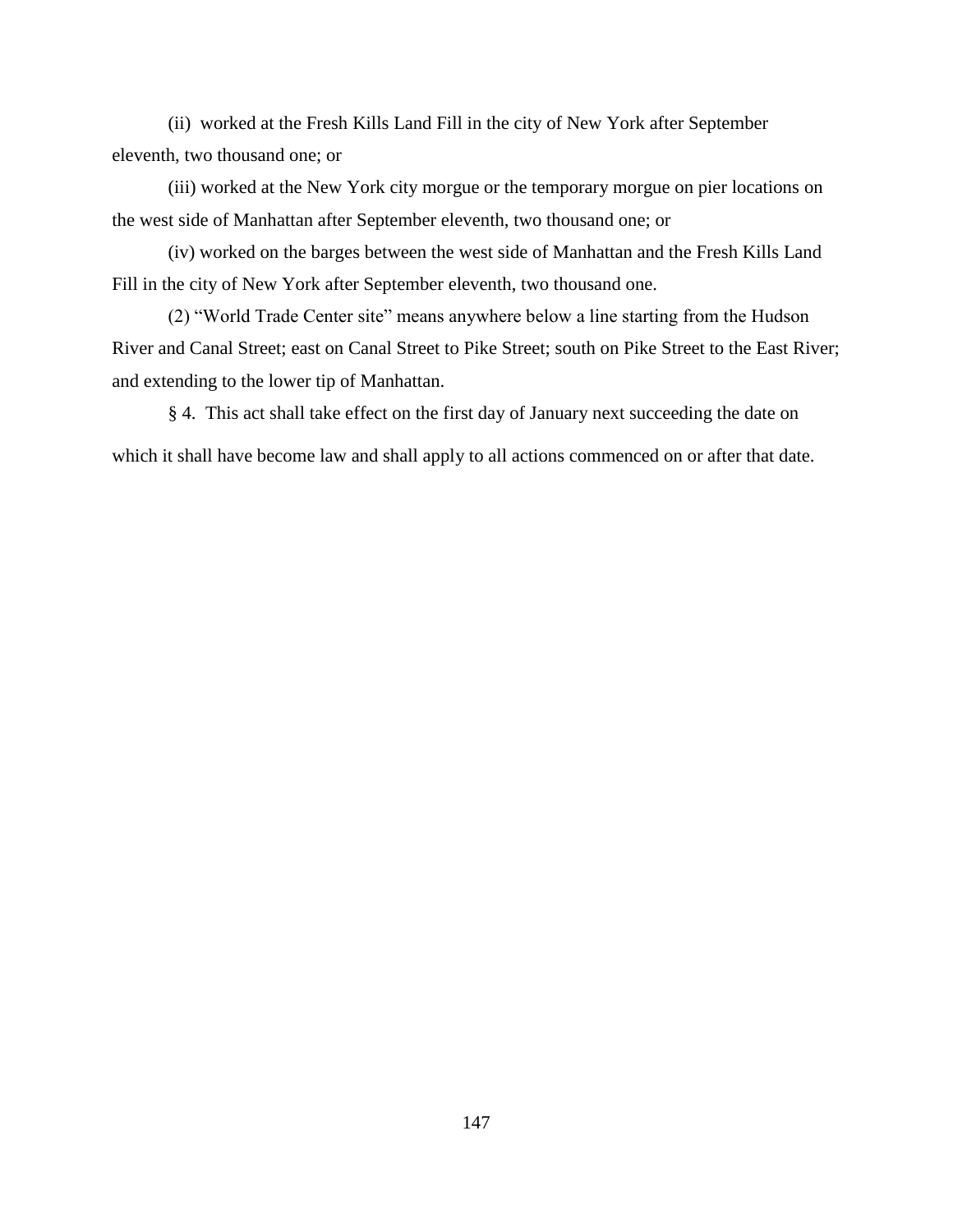## **25.** Setting a Time for Expert Witness Disclosure  $(CPLR 3101(d)(1))$

The Committee recommends that CPLR  $3101(d)(1)$  be amended to provide a minimal deadline for expert disclosure, which could be modified by the court to give earlier or later expert disclosure depending on the needs of the case.

### **Current Law**

Current CPLR  $3101(d)(1)$  requires that each party must, "[u]pon request, identify each person whom the party expects to call as an expert witness." The disclosing party must also provide certain other information, including "the substance of the facts and opinions on which each expert is expected to testify." (The names of the experts may be withheld in medical, dental and podiatric malpractice actions.)

The problem with the current statute is that it does not say (a) *when* such disclosure must be made, or (b) whether the affidavit of a previously undisclosed expert may be used *to support or oppose a motion for summary judgment*. As a result, courts have rendered inconsistent decisions as to when expert disclosure is due, and parties have found it difficult to gauge what they must do to assure that they can rely upon their experts at trial or within the context of summary judgment motions.

The most recent appellate ruling of note, *Rivers v. Birnbaum*, 953 N.Y.S.2d 232, 2012 WL 4901445 (2d Dep't October 27, 2012), nicely underscores the uncertainties inherent in the current statute. The Court there noted that the current statute "does not specify when a party must disclose its expected trial experts upon receiving a demand." The Court concluded that, by failing to provide any deadline for disclosure, "the statute itself specifically vests a trial court with the discretion to allow the testimony of an expert who was disclosed near the commencement of trial," and that courts also have the "discretion" to "consider an affidavit or affirmation from that expert submitted in the context of a motion for summary judgment."

In other words, virtually every question connected to the timeliness of the disclosure is now a function of the court's "discretion." Yet, if virtually all determinations regarding expert disclosure are discretionary, that means that two judges can render very different rulings on much the same facts. It also means that a party will not know in advance what will occur if he or she delays hiring and disclosing an expert, perhaps in the hope that the case may settle without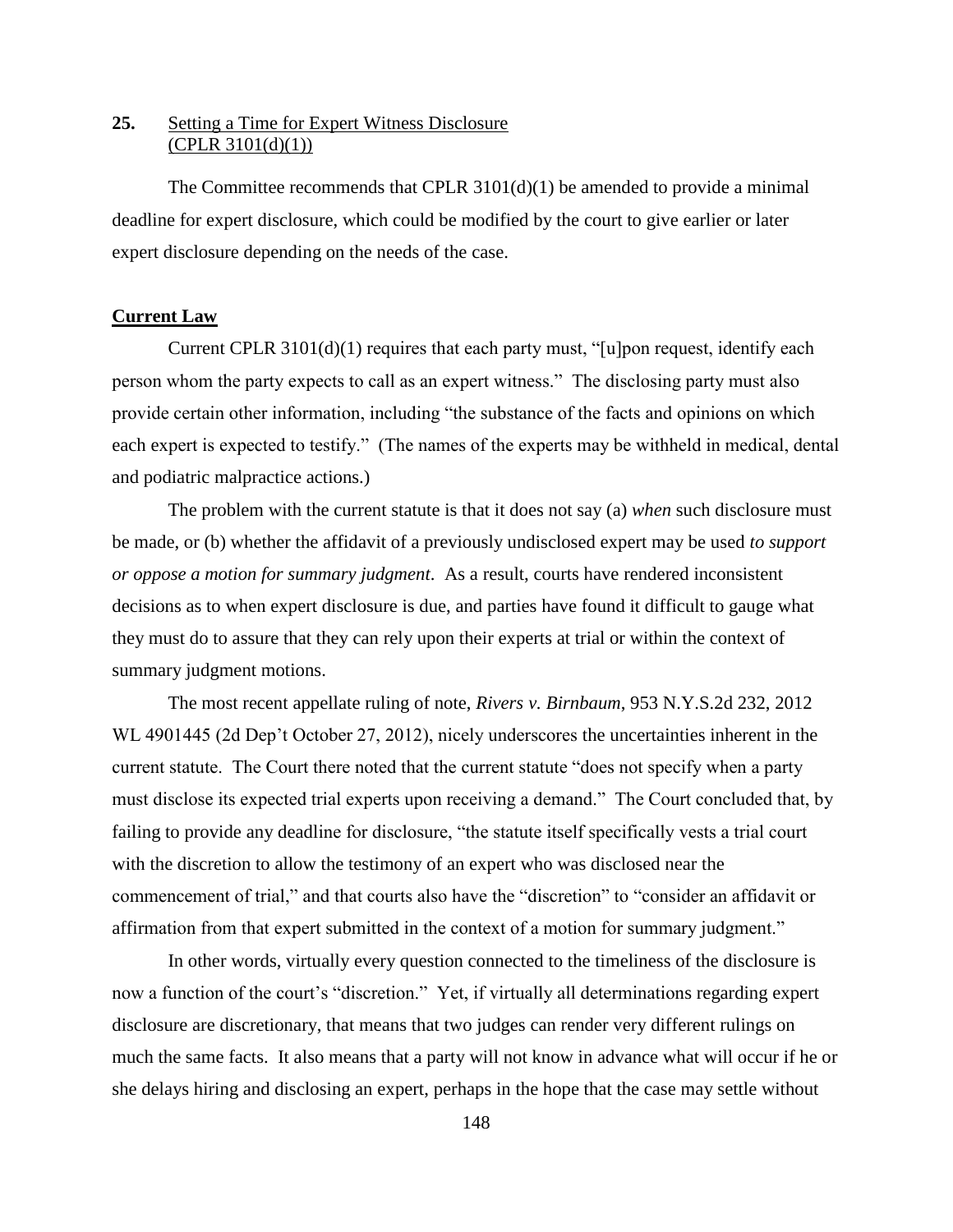incurring the costs of retaining an expert.

### **The Proposal**

The proposal sets forth specific deadlines for disclosure of experts. The party with the burden of proof on a claim, cause of action, damage or defense must disclose his or her experts "at least sixty days before the date on which the trial is scheduled to commence." The opposing party then has thirty days to disclose his or her responsive experts. These deadlines can be modified by a court order in the case or by a rule of the Chief Administrator of the Courts.

The Committee feels that specific time frames for expert disclosure would (1) avoid "trial by ambush," (2) promote consistency, and (3) permit more efficient preparation for trial and management of cases.

The amendment would also make clear that expert disclosure, while a prerequisite for trial, is not required for purposes of summary judgment motions.

The Committee recognizes that trial dates are fluid and such dates are often adjourned. When the trial is adjourned, the deadline to serve expert information will also shift. Yet until the trial date is adjourned, counsel should assume that the trial date is fixed and act accordingly in making expert disclosure.

Moreover, this amendment would not affect the trial court's ability to set a specific date for expert disclosure, apart from the deadlines set forth in the proposal, so long as such dates are set forth in the scheduling order and the parties are apprised of the specific date. The Committee believes that such active case management and the setting of deadlines will promote efficient case management.

#### **What The Proposal Would Not Change**

The amendment would not alter what must be provided, and would not alter the current law regarding deposition of experts. It would merely set forth when the disclosure must occur.

The amendment also would not apply to any "treating physician or other treating health care provider for whose records a patient authorization is given to the opposing party." This would codify the current, judge-made rule that 3101(d)(1) disclosure need not be made of a treating physician for whose records a patient authorization is given to the opposing party. *See Jiang v. Dollar Rent A Car, Inc.*, 91 A.D.3d 603 (2d Dep't 2012); *Casey* v. *Tan*, 255 A.D.2d 900,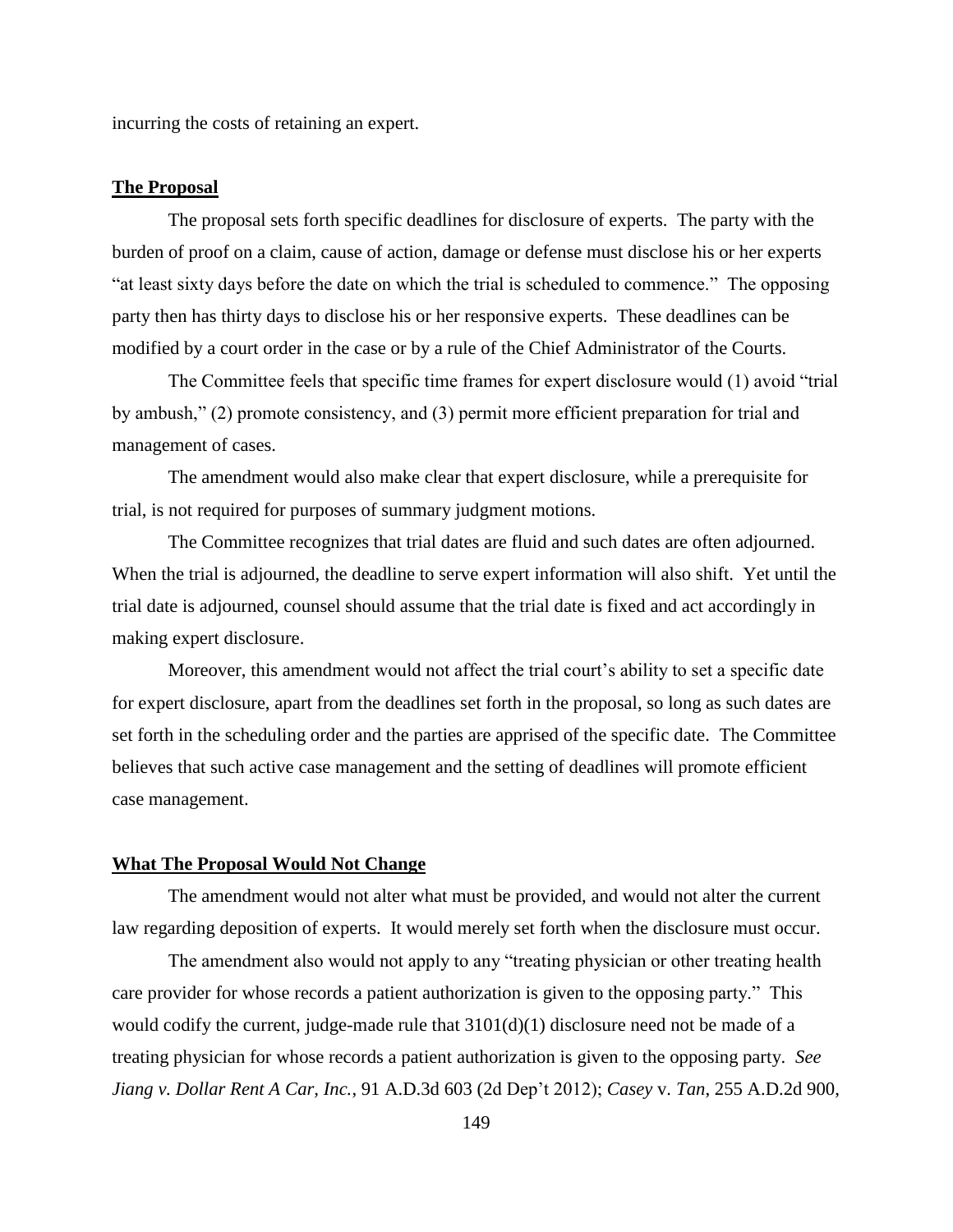900 (4th Dep't 1998); *Rosati v. Brigham Park Co-Op. Apartments*, 37 Misc.3d 1206(A), Slip Op 2012 WL 4748396.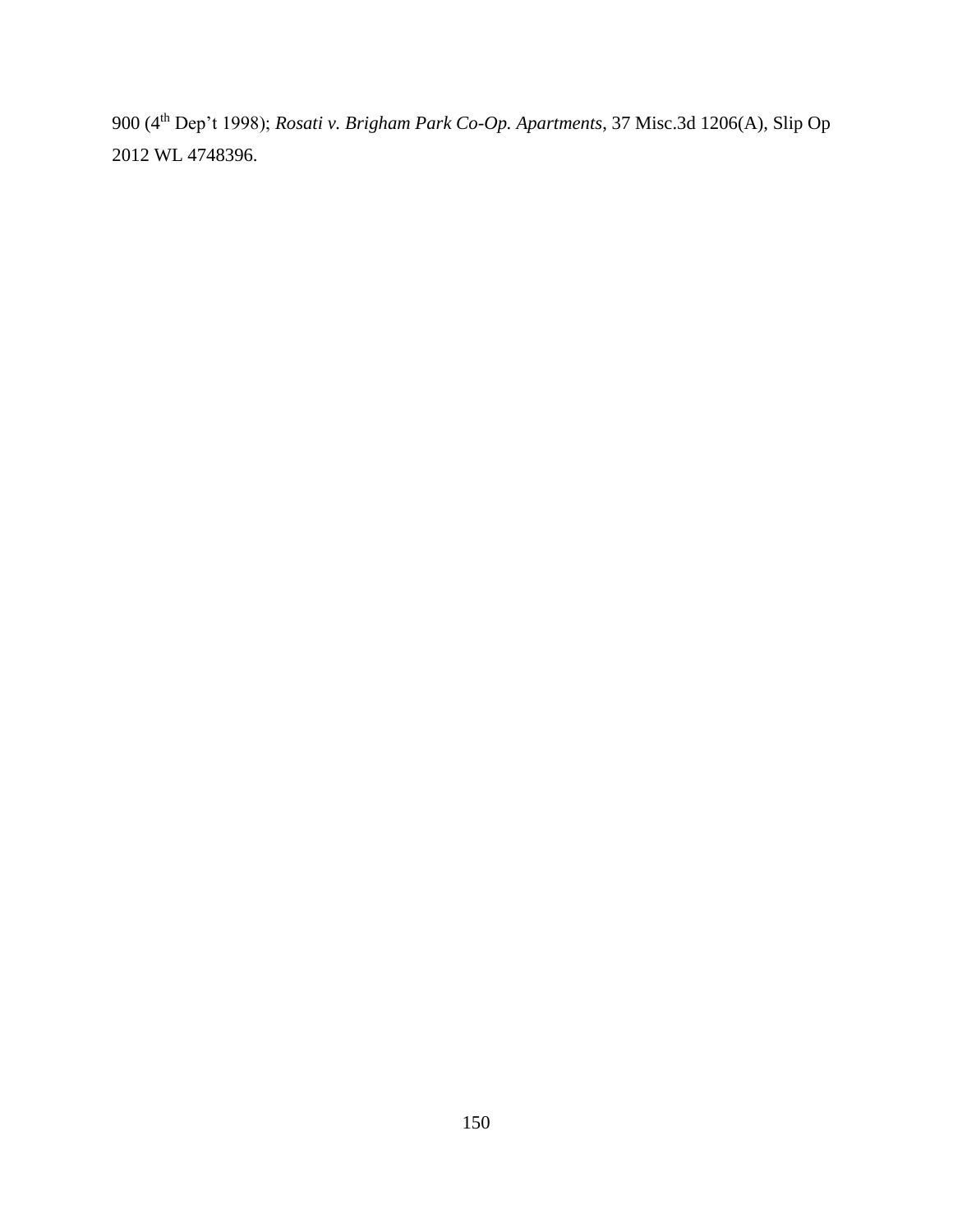AN ACT to amend the civil practice law and rules, in relation to the time of disclosure of expert witness information

The People of the State of New York, represented in Senate and Assembly, do enact as follows:

Section 1. Paragraph 1 of subdivision (d) of section 3101 of the civil practice law and rules is amended by adding two new subparagraphs (iv) and (v) to read as follows:

(iv) Unless otherwise provided by a rule of the chief administrator of the courts or by order of the court, disclosure of expert information shall be made as follows: the party who has the burden of proof on a claim, cause of action, damage or defense shall serve its response to an expert demand served pursuant to this subdivision at least sixty days before the date on which the trial is scheduled to commence; within thirty days after service of such response, any opposing party shall serve its answering response pursuant to this subdivision; within fifteen days after service of such response, any party may serve an amended or supplemental response limited to issues raised in the answering response. If the trial is adjourned, the deadlines in this subparagraph shall shift accordingly. Unless the court orders otherwise, a party who fails to comply with this subparagraph shall be precluded from offering the testimony and opinions of the expert for whom a timely response has not been given.

(v) This subparagraph shall not apply to a treating physician or other treating health care provider for whose records a patient authorization is given to the opposing party.

§2. This act shall take effect immediately and shall apply to all rules or orders requiring the service of expert responses issued prior to, on or after such effective date.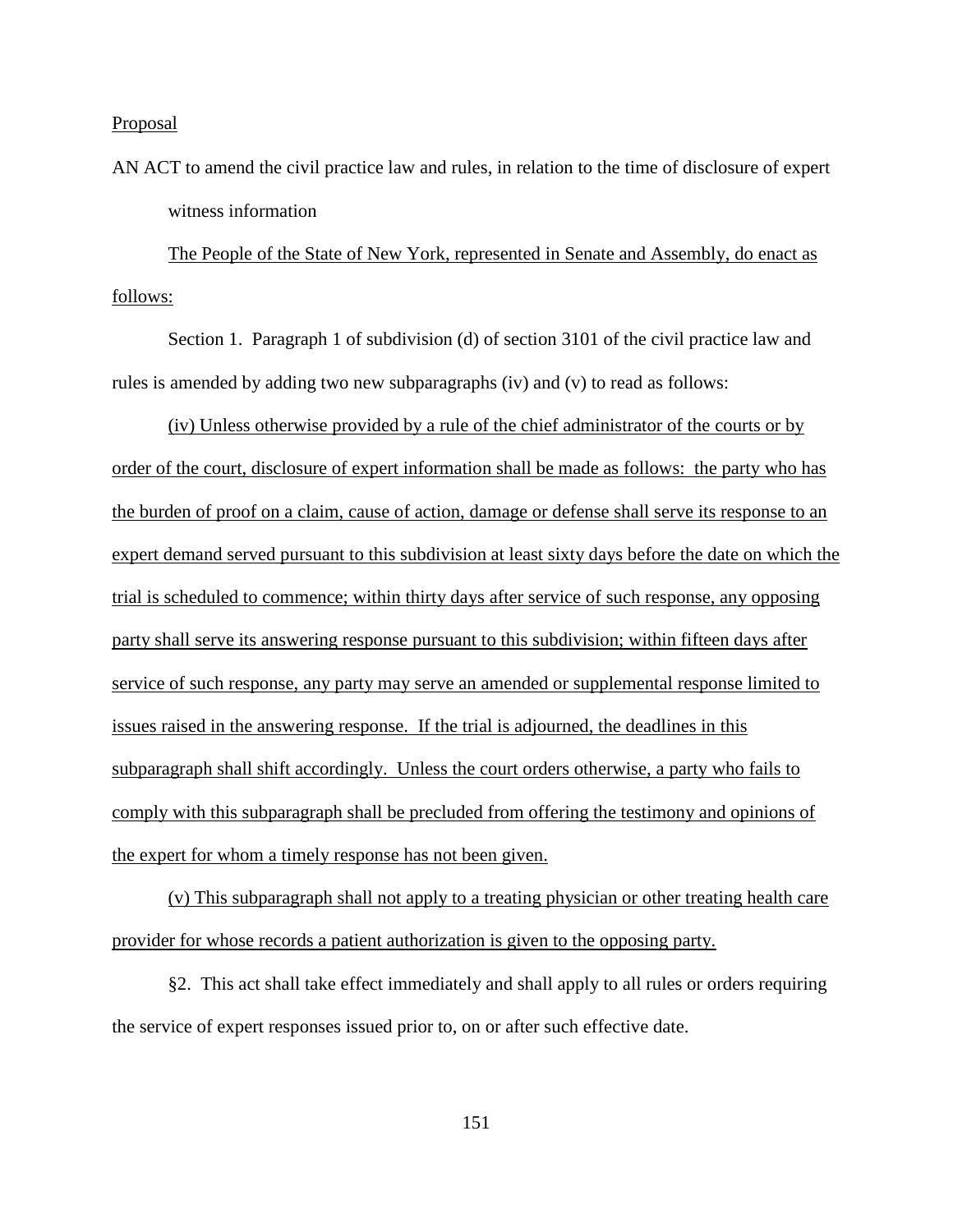**26.** Amending an Exception to the Rule against Hearsay to Address Business Records Relied upon by Experts in Civil Trials (CPLR § 4549 (new))

This measure would add a new section 4549 to the CPLR to affect a very narrow but much needed change in the evidentiary law concerning the admission of expert testimony in civil trials. It would, in effect, legislatively overrule the oft-cited decision in *Wagman v. Bradshaw*, 292 AD2d 84 [2d Dept 2002].

## **Current Law**

 $\overline{a}$ 

This measure relates to the "professional reliability" exception to the rule against hearsay. One commonly recurring question is whether and when an expert witness can rely, in reaching his or her opinion, on reports or data that is not itself in evidence. The Court of Appeals long ago stated the rule as being that "opinion evidence must be based on facts in the record or personally known to the witness," but that one exception to the rule is that an expert "may rely on out-of-court material if it is of a kind accepted in the profession as reliable in forming a professional opinion [internal quotations omitted]." *Hambsch v. New York City Transit Authority*, 63 NY2d 723, 725 [1984].

Unfortunately, that rule was greatly limited, especially in the Second Department, by the ruling in *Wagman v Wagman* which dealt with the testimony of a chiropractor who, in reaching an opinion, relied upon a report interpreting the patient's magnetic resonance imaging (MRI) films. Even though doctors and chiropractors routinely rely on such reports in their day-to-day practice of diagnosing and treating their patients, the Second Department ruled that the witness could not rely on the report "without the production and receipt in evidence of the original films thereof or properly authenticated counterparts" (292 AD3d at  $87$ ).<sup>2</sup>

The Second Department afterwards extended *Wagman* even further, holding that the opinion evidence cannot be based upon an MRI report or similar data from another medical provider unless the author of the report was himself or herself subject to cross-examination.<sup>3</sup>

\_ The same court had earlier reached the opposite conclusion. *Torregrossa v. Weinstein*, 278 AD2d 487, 488 [2d Dept 2000] ("John Torregrossa's treating physician was properly allowed to testify with respect to the MRI report because he had personally examined him, and the MRI report is data which is of the kind ordinarily accepted by experts in the field").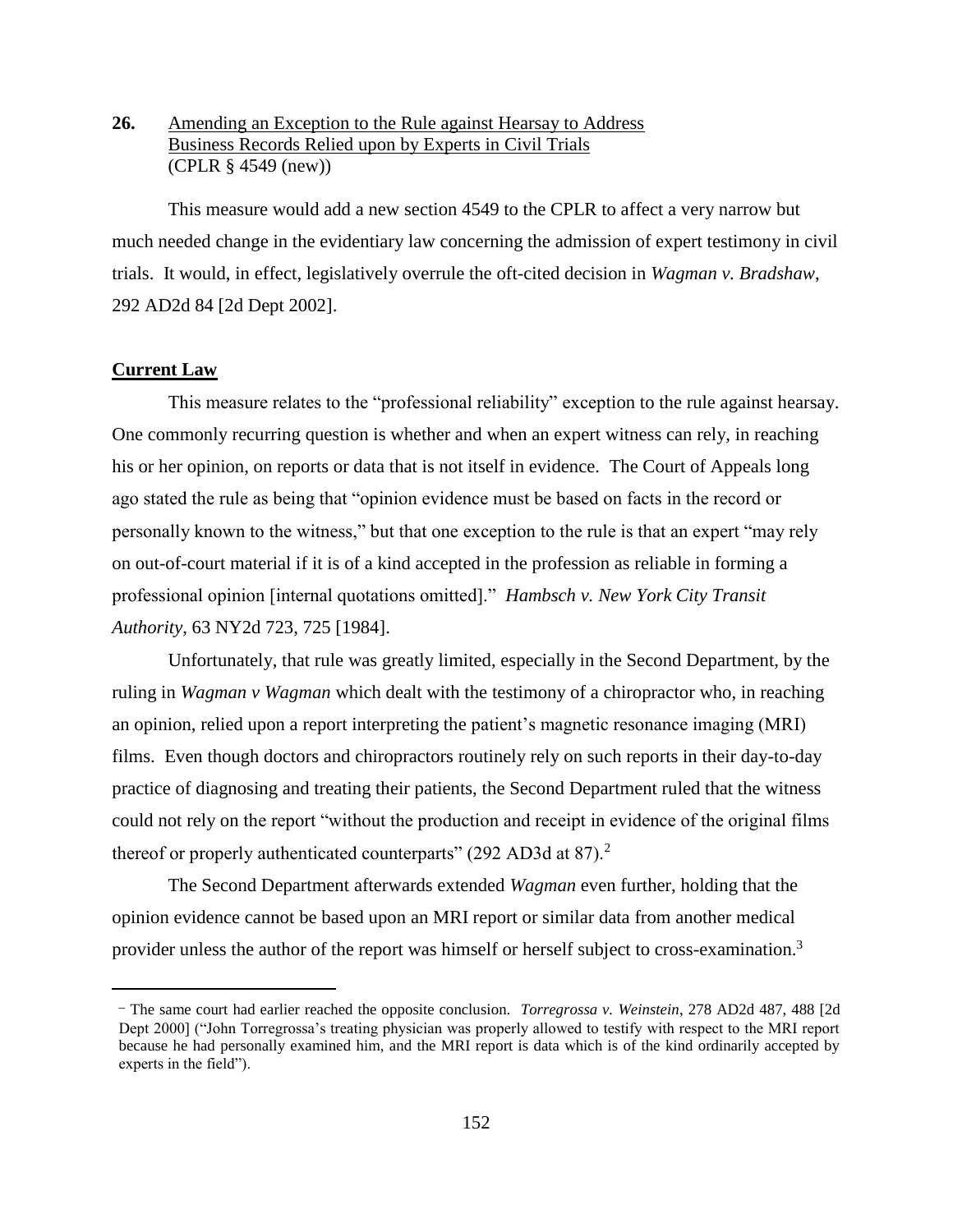Although the Third Department appears to have definitively rejected the *Wagman* view,<sup>4</sup> the rule is less than clear in the other two Judicial Departments, where there are decisions that appear to be consistent with *Wagman*<sup>5</sup> and decisions that appear to be inconsistent with *Wagman*. 6

### **The Advisory Committee's View**

 $\overline{a}$ 

Our Advisory Committee believes that the *Wagman* rule (a) unduly obstructs the receipt of opinion testimony, and (b) is out of touch with the manner in which professional opinions are generally formed beyond the bounds of the courtroom.

Doctors, for example, routinely rely upon x-ray reports, laboratory tests, MRI reports, and similar data in making life and death decisions. They do so because, in the overwhelming majority of such cases, the author of the report has more expertise than the treating doctor in interpreting the data in issue. It is, we believe, illogical to posit that such reports are sufficiently reliable to make a life or death choice of treatment, but not sufficiently reliable to serve as a predicate for expert opinion.

This illogic is exacerbated by the circumstance that, with the increasingly

\_ *D'Andraia v. Pesce*, 103 AD3d 770, 771-772 [2d Dept 2013]; *Elshaarawy v. U-Haul Co. of Mississippi*, 72 AD3d 878, 882 [2d Dept 2010]; *Clevenger v. Mitnick*, 38 AD3d 586, 587 [2d Dept 2007].

\_ *O'Brien v. Mbugua*, 49 AD3d 937, 938-939 [3d Dept 2008) ("where a treating physician orders an MRI—clearly a test routinely relied upon by neurologists in treating and diagnosing patients, like plaintiff, who are experiencing back pain—he or she should be permitted to testify how the results of that test bore on his or her diagnosis even where, as was apparently the case here, the results are contained in a report made by the nontestifying radiologist chosen by the treating physician to interpret and report based on the radiologist's assessment of the actual films").

\_*Kovacev v. Ferreira Bros. Contracting*, 9 AD3d 253, 253 [1st Dept 2004] ("[a] treating physician's opinion at trial cannot be based on an out-of-court interpretation of MRI films prepared by another health care professional who is not subject to cross-examination where, as here, the MRI films are not in evidence and there is no proof that the interpretation is reliable"); *Vetti v. Aubin Contracting & Renovation*, 306 AD2d 874, 874 [4th Dept 2003] (which, however, is arguably distinguishable).

\_ *Trombin v. City of New York*, 33 AD3d 564, 564 [1st Dept 2006] ("[tI]he trial court properly permitted defendants' orthopedist to testify as to his interpretation of the MRI films of plaintiff's cervical and lumbar spine, since he had reviewed the actual films and plaintiffs had notified the court of their intention to introduce the films into evidence"); *Fleiss v. South Buffalo Railway Company*, 291 AD2d 848, 848 [4th Dept 2002] ("defendant's examining physician was properly permitted to testify regarding the reports and findings of nontestifying treating physicians").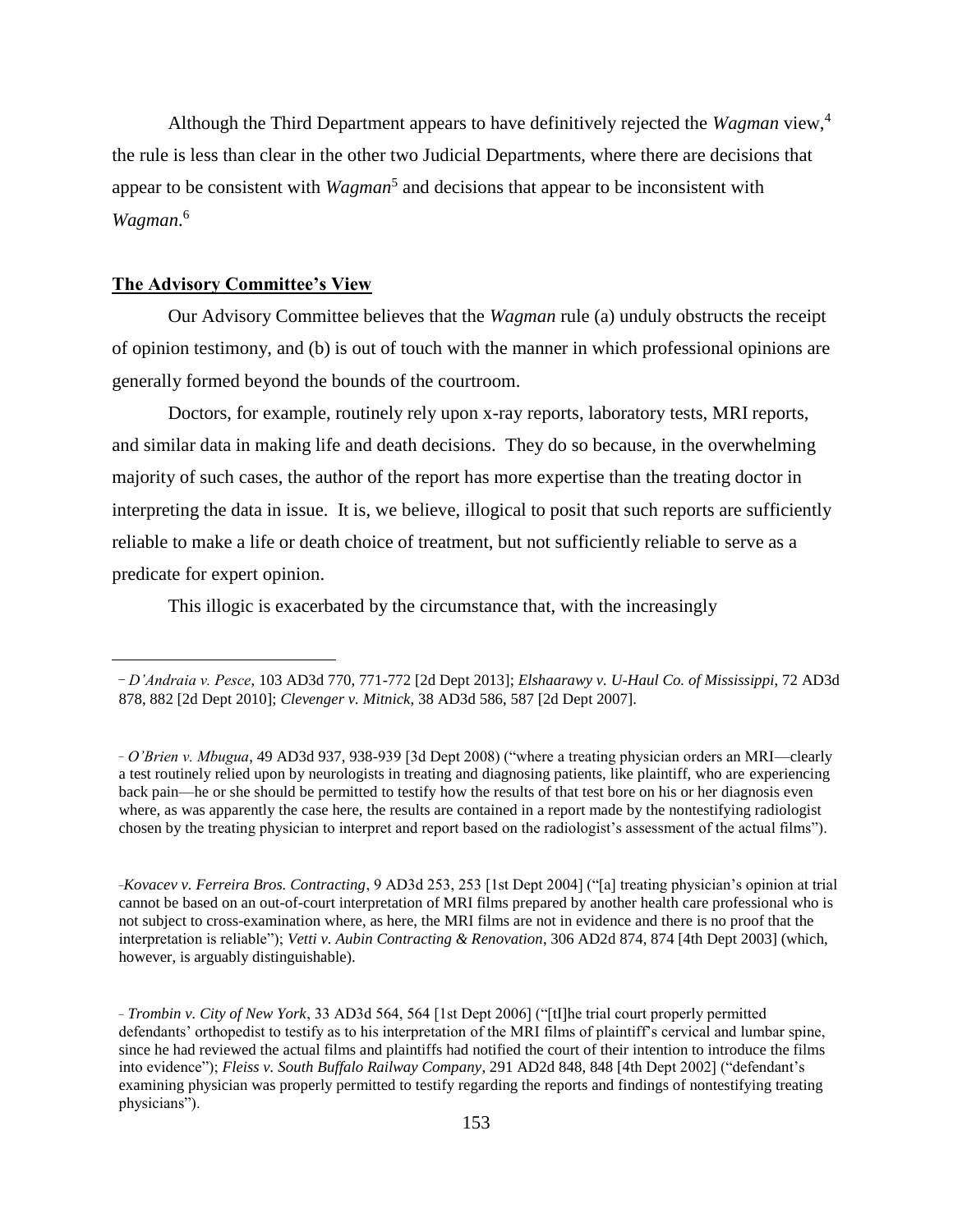compartmentalized manner in which medical and diagnostic services are provided, a doctor may rely on many such reports from many different corporate providers in even the simplest cases.

#### **This Measure**

This measure would not alter the circumstances in which expert testimony may be offered. Nor would it alter the rules concerning the admissibility of the reports or data on which the testimony may be premised.

However, where the report or data is of the kind routinely relied upon in the profession as a basis for forming an opinion, the opinion shall not be rendered inadmissible on the ground that the predicate data is not in evidence. Nor shall the opinion be rendered inadmissible simply because its author or source is not available to be questioned.

The measure does not apply to expert opinions that are premised in whole or part upon predicate reports or opinions that were themselves prepared for purposes of litigation. We believe that the underlying rationale of this measure — namely, that reports or data that are routinely used to form professional opinions out in the "real world" beyond the courtroom are inherently reliable — simply does not apply to predicate data and reports that were generated for purposes of litigation.

By contrast, because governmental investigative reports are generally not compiled for any litigation purpose, an expert's reliance upon such reports would not render the expert's opinion inadmissible *if* the "report or data [were] of a kind routinely accepted in the profession" as reliable in forming a professional opinion. This measure relates only to reports or data prepared outside of litigation. It does not address and is not intended to limit the admissibility of evidence that is otherwise admissible by statute or common law [*see*, *e.g.*, *Matter of State of New York v. Floyd Y.*, 22 N.Y.3d (2013)].

This measure, which would have no fiscal impact on the public treasury, would take effect immediately and apply to all actions pending on or after such effective date.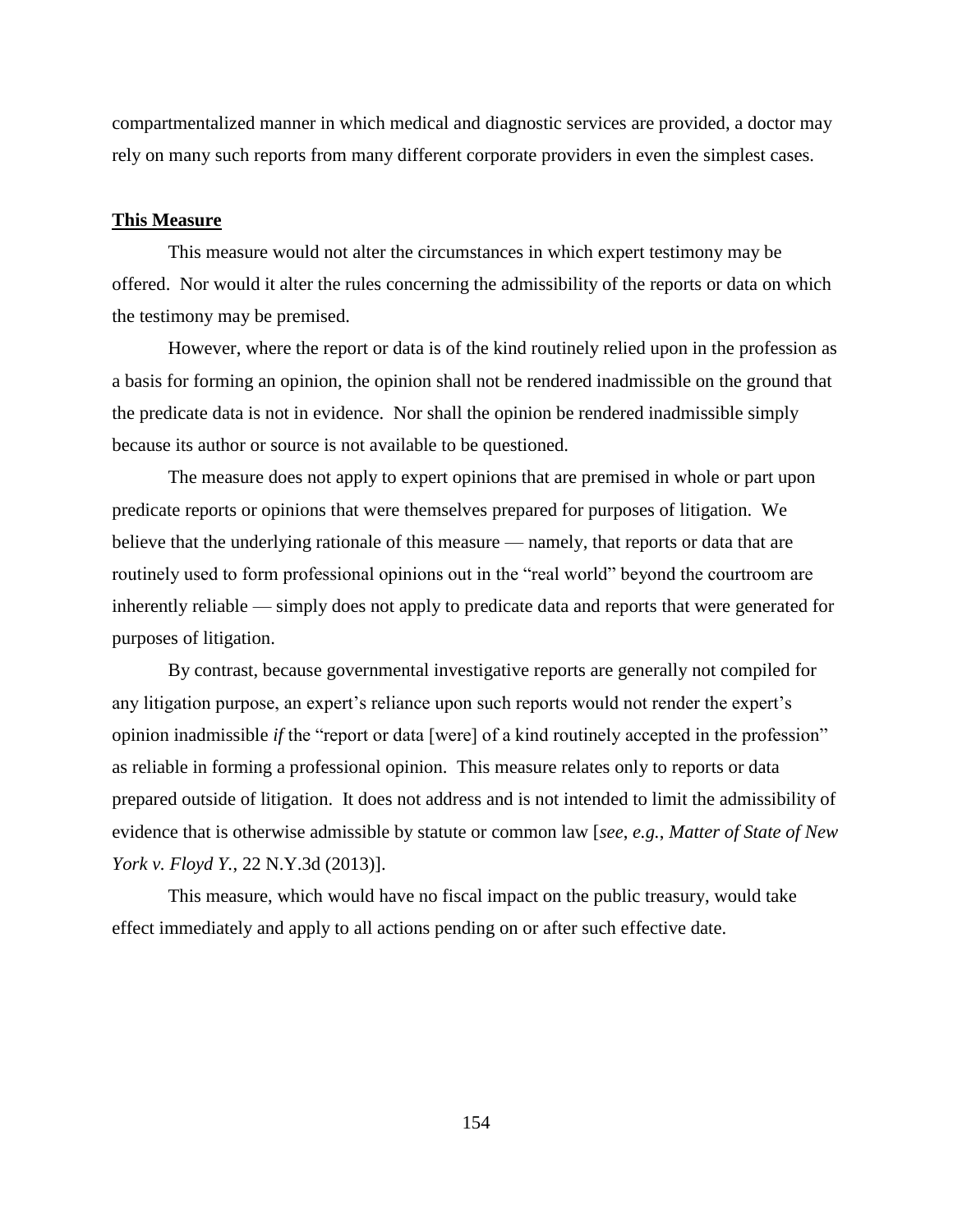AN ACT to amend the civil practice law and rules, in relation to the admissibility of certain expert testimony

The People of the State of New York, represented in Senate and Assembly, do enact as follows:

Section 1. The civil practice law and rules is amended by adding a new section 4549 to read as follows:

§ 4549. Admissibility of certain expert testimony. Expert opinion that is otherwise admissible in evidence shall not be rendered inadmissible by virtue of the expert's reliance on a report or other data which is not itself in evidence if that report or data is of a kind routinely accepted in the profession as reliable in forming a professional opinion. The rule set forth in this section shall apply irrespective of whether the author or source of the predicate report or data is in court or available for cross-examination. The rule set forth in this section shall not apply to a predicate report or opinion prepared for purposes of litigation. This section does not render inadmissible any evidence that is otherwise admissible by statute or common law.

§ 2. This act shall take effect immediately and shall apply to all actions pending on or after such effective date.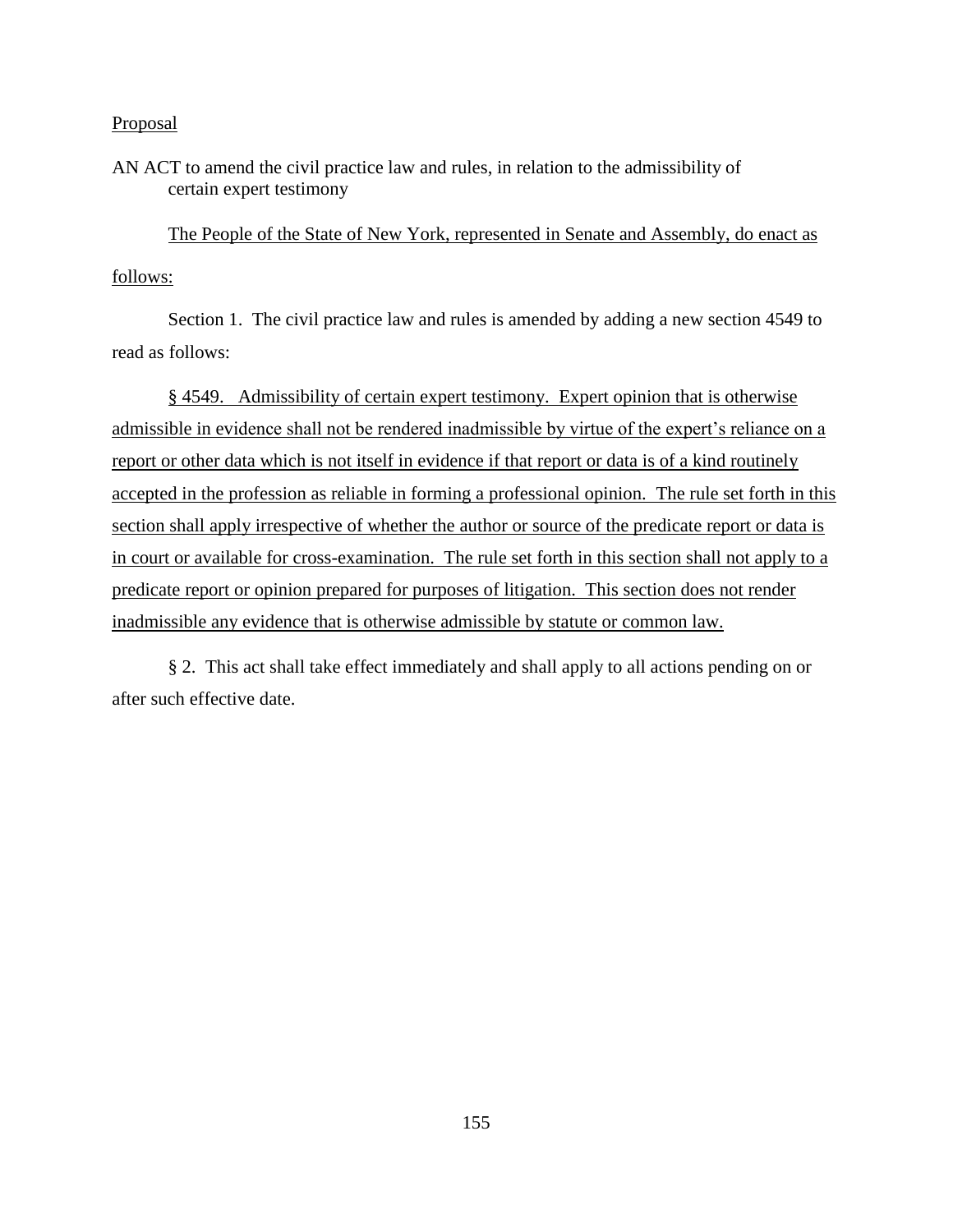# **27.** Addressing the Law of Evidence Regarding the Exclusion of Hearsay Statements of an Agent or Employee (CPLR 4551 (new))

The Committee recommends a relaxation of the common law exclusion of hearsay statements of a party's agent or employee, provided that the statement was on a matter within the scope of that employment or agency relationship, and made during the existence of the relationship. The proposal would add a new CPLR 4551, and cause New York's hearsay exception to follow the approach of Federal Rule of Evidence 801(d)(2)(D).

The proposal is intended to change the extent of authority that a proponent must show in order to make the hearsay statement of an opposing party's agent or employee admissible. While under current law it appears clear that a hearsay statement will be admissible if there was actual authority to speak on behalf of the party, such authority often may be shown only by implication in light of the circumstances of the employment or agency relationship. In practice, this tends to limit "speaking authority" to only the high levels of management.

Professor Michael J. Hutter has analyzed several Appellate Division cases that take a very strict view of the predicate proof for speaking authority, and these cases indicate that an employee or agent who is not in charge of the business will have no implied authority to speak on behalf of the employer -- even if the statement made relates to an activity the person was charged to undertake. Instead, the proponent of the hearsay statement may need to make the difficult showing of express authority to speak on behalf of the employer. See *Boyce v Gumley-Haft, Inc.*, 82 AD3d 491 [1st Dept 2011]; *Scherer v Golub Corp.*, 101 AD3d 1286 [3d Dept 2012]; Hutter, "Speaking Agent Hearsay Exception: Time to Clarify, if Not Abandon," New York Law Journal, June 6, 2013, Pg. 3, col. 1, Vol. 249, No. 108.

The Committee believes a strict requirement to demonstrate such authority to speak may exclude reliable proof of an event, even though the employer as a party might not be treated unfairly by admissibility, either because the statement is true and made by a person with relevant knowledge, or because the employer is able to introduce other proof in opposition to the implications of the hearsay statement. As noted above, the current strict requirement to show speaking authority is contrary to Federal Rule of Evidence. See Barker and Alexander, Evidence in New York State and Federal Courts (2d ed.) 8:26, p. 148.

The Committee further believes that the rule is unlikely to change without legislative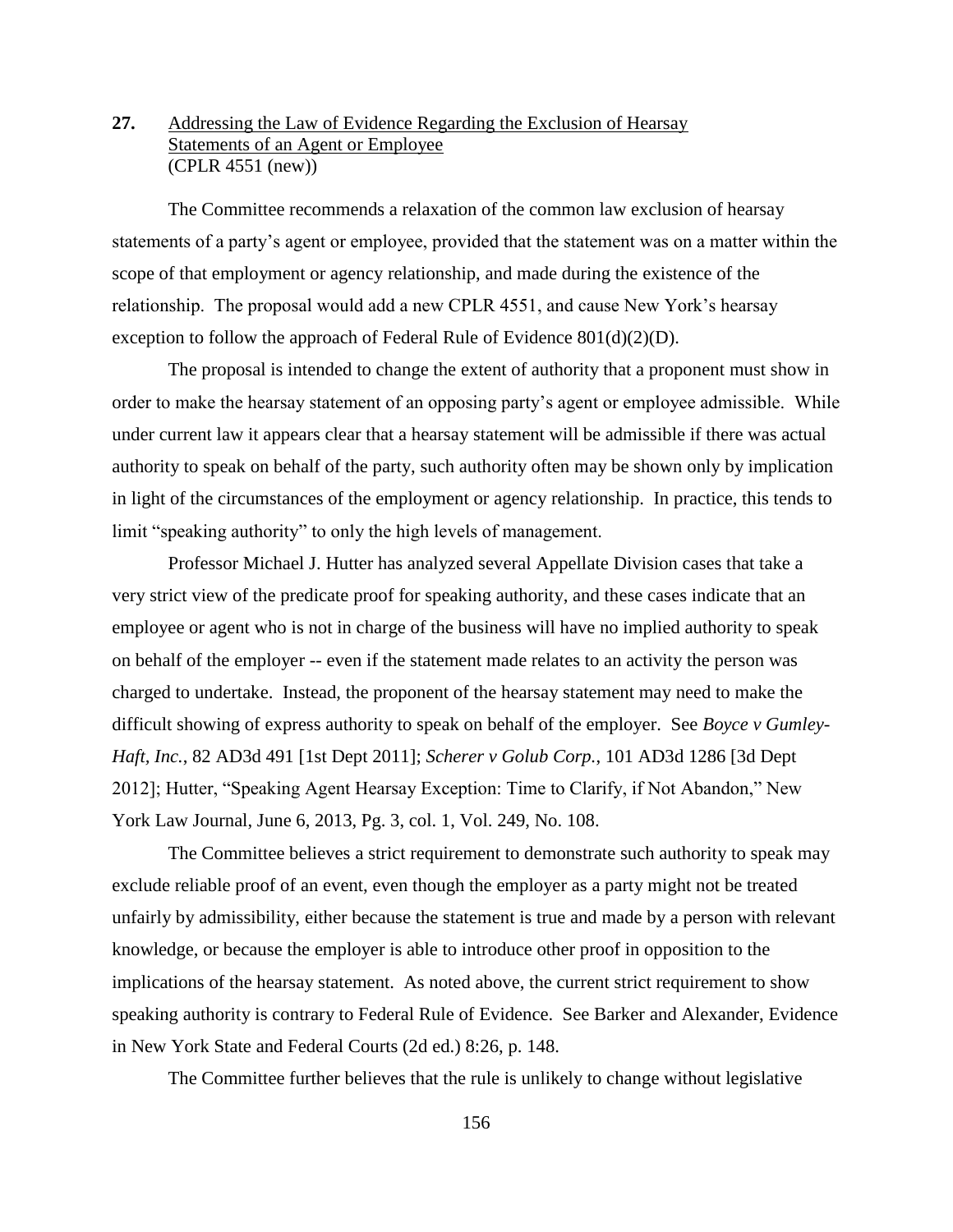action. (See, *Loschiavo v Port Auth. of New York & New Jersey*, 58 NY2d 1040, 1041 [1983] ["We decline plaintiff's invitation to change this well-settled, albeit widely criticized rule of evidence but note, in this connection, that a proposal for modification of the hearsay rule in this State is now before the Legislature"]).

An example of statements excluded under the current rule include an employee-driver's admissions of negligence, unless the driver was authorized by the employer to speak about the subject accident. In *Schner v Simpson*, (286 AD 716, 718 [1st Dept 1955]), an employee's statement "I am sorry that I knocked you down, but I think you will be able to get up" was held inadmissible on the ground that "[g]enerally speaking, employment does not carry authority to make either declarations or admissions."(See, also, *Jankowski v Borden's Condensed Milk Co.*, 176 AD 453 [2d Dept 1917] [driver's statement that it was his fault held not admissible]; and *Raczes v Horne*, 68 AD3d 1521, 1522-1523 [3d Dept 2009] [maintenance worker's statement: "this is the third time that I fixed this railing and I'm getting sick of it," not competent to establish notice on the part of employer]).

However, such employee statements generally are admissible in federal court and would be admissible under the proposed rule. (See *Corley v Burger King Corp.*, 56 F3d 709, 710 [5th Cir 1995]; *Martin v Savage Truck Line*, 121 F Supp 417, 419 [DDC 1954]). On the other hand, an employee's statement would not be admissible against the employer where it concerned a matter that was not within the employee's scope of employment. (*See, e.g., Wilkinson v Carnival Cruise Lines, Inc.,* 920 F2d 1560 [11th Cir 1991]; *Hill v Spiegel, Inc.*, 708 F2d 233, 237 [6th Cir 1983]).

The Committee believes that the federal approach is an improvement over the current state of New York decisional law, and that trial judges will exercise appropriate discretion to exclude such hearsay evidence when there is inadequate foundation or indicia of reliability.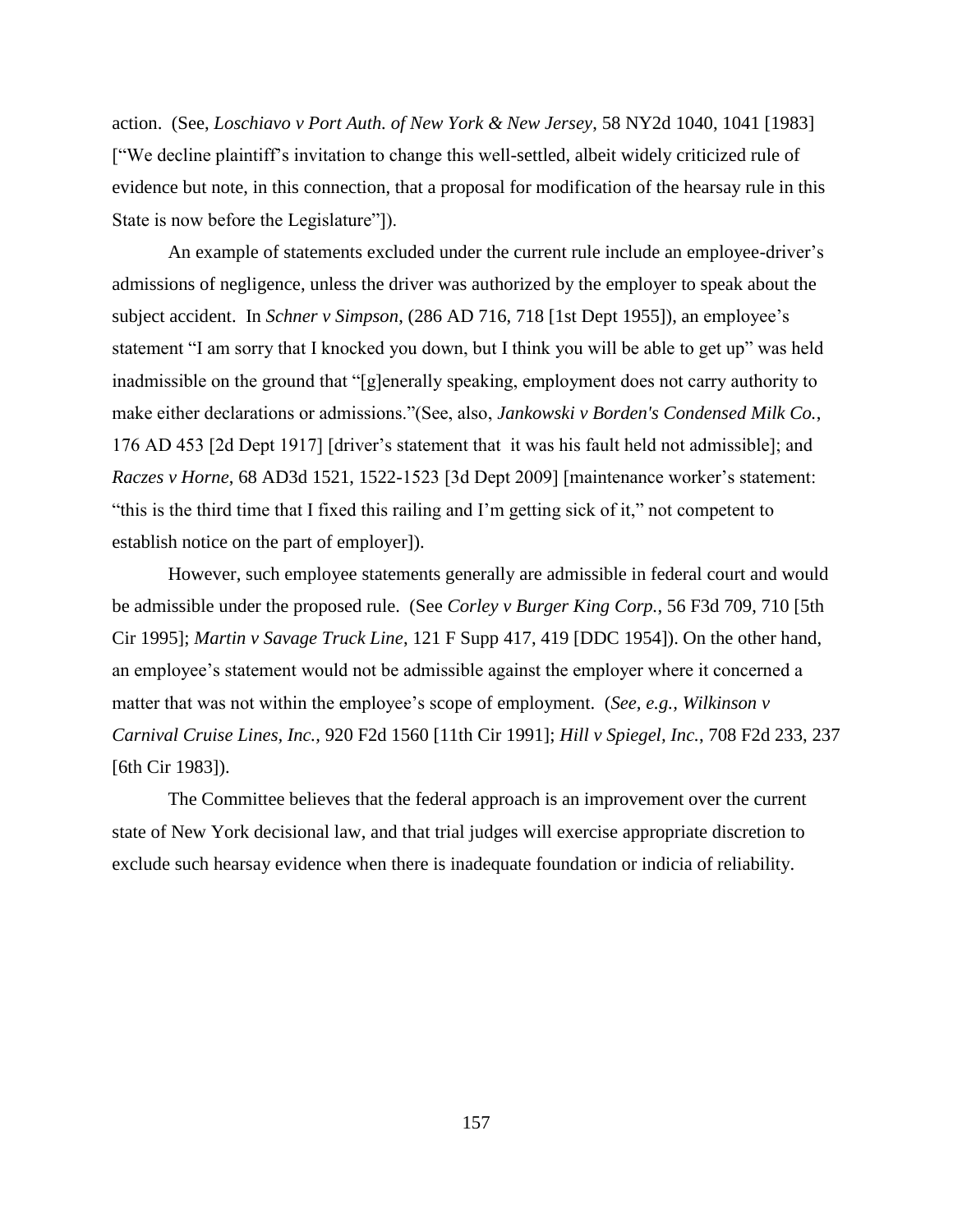AN ACT to amend the civil practice law and rules, in relation to admissibility of an opposing party's statement

The People of the State of New York, represented in Senate and Assembly, do enact as follows:

Section 1. The civil practice law and rules is amended by adding a new section 4551 to read as follows:

§ 4551. Admissibility of an opposing party's statement. A statement offered against an opposing party shall not be excluded from evidence as hearsay if made by a person whom the opposing party authorized to make a statement on the subject or by the opposing party's agent or employee on a matter within the scope of that relationship and during the existence of that relationship.

§ 2. This act shall take effect immediately and shall apply to all actions pending on or after its effective date.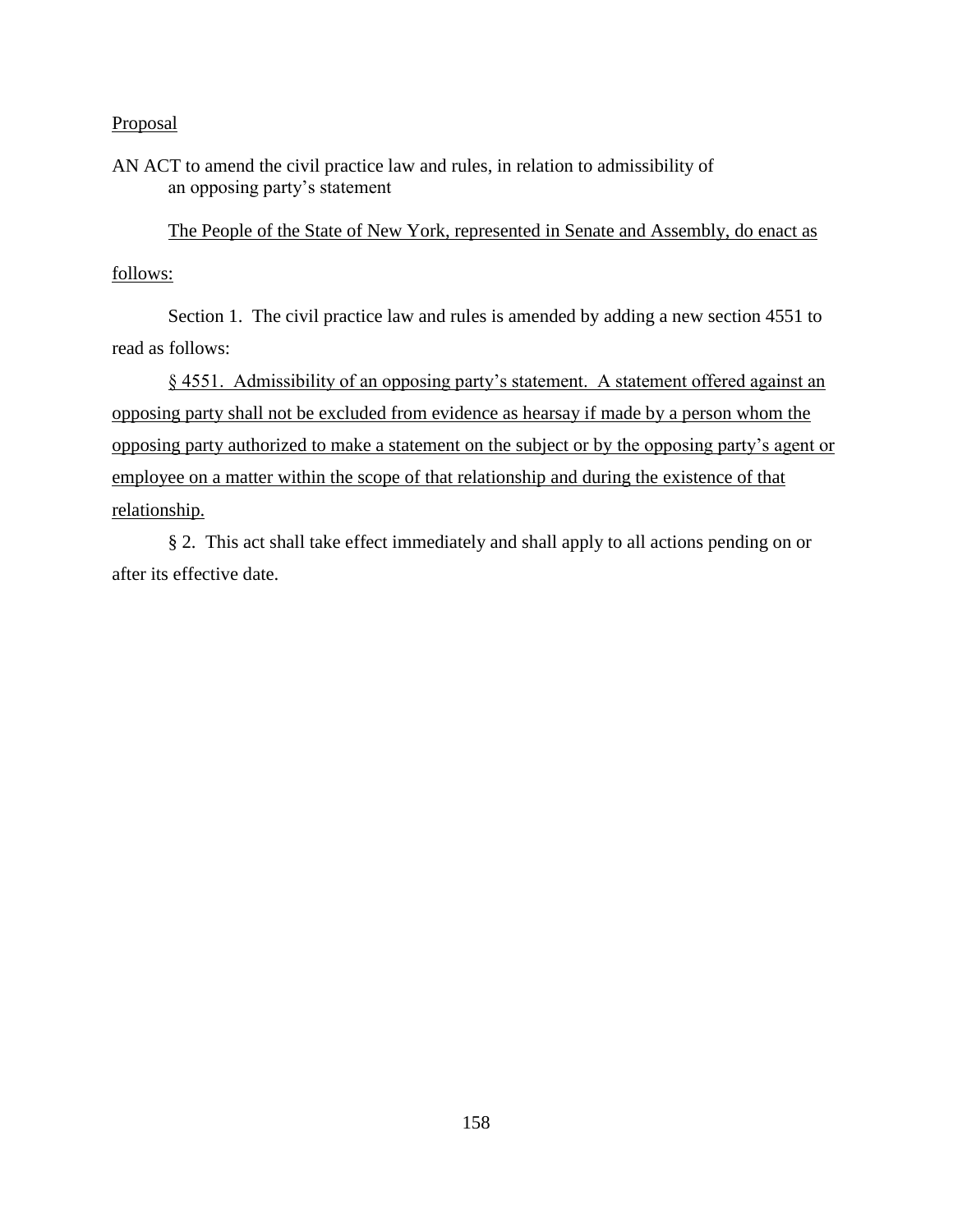# **28.** Enacting a Waiver of Privileged Confidential Information for Exclusive Use in a Civil Action (CPLR 4504(a))

CPLR 4504 creates an evidentiary privilege governing communications between a patient and his or her physician, as well as other named persons attending a patient in a professional capacity, regarding information necessary to enable that physician or other named person to act in that professional capacity. In recent years, court decisions have made clear that, under this statute, the results of any tests administered following a motor vehicle accident which reveal the alcohol or drug contents in the body of the operator of a motor vehicle are not to be discoverable nor admitted into evidence in a civil action unless the test is administered at the direction of a public officer or by court order. (*See*, *Dillenbeck v. Hess*, 73 N.Y.2d 278 (1989); *Neferis v. DeStefano*, 265 A.D.2d (2d Dept. 1999); *Fox v. Marshall*, 2012 NY Slip Op. 00328 (2d Dept., Jan. 2012); Vehicle and Traffic Law §1194).

We believe that the Legislature must address the evidentiary problem unforeseen at the time the privilege was enacted. This measure would do this. It would enact a waiver of the privilege by an operator of a motor vehicle in this state who has been in a motor vehicle accident upon whom medical tests were administered following the accident, *solely* as to the results of the tests administered where the tests reveal the contents of alcohol or drugs in the driver's body and for the *exclusive* purpose of use in a civil action.

In this regard, we agree with the views expressed by the dissent in Dillenbeck that such an amendment would further the strong public policy of this State to prevent the driving of a motor vehicle while impaired by alcohol or drugs.

This measure is intentionally narrow and does not infringe upon the confidentiality between a patient and his or her health care provider. The waiver does not include notes or observations made or recorded in a patient's chart nor a patient's statements made in the emergency room or elsewhere nor any other test results nor any written or verbal communication between the patient and his or her healthcare professional. This permits the trial court to allow the discovery of and admission into evidence of the results of a test taken after a motor vehicle accident revealing the alcohol or drug contents in the motor vehicle operator's body.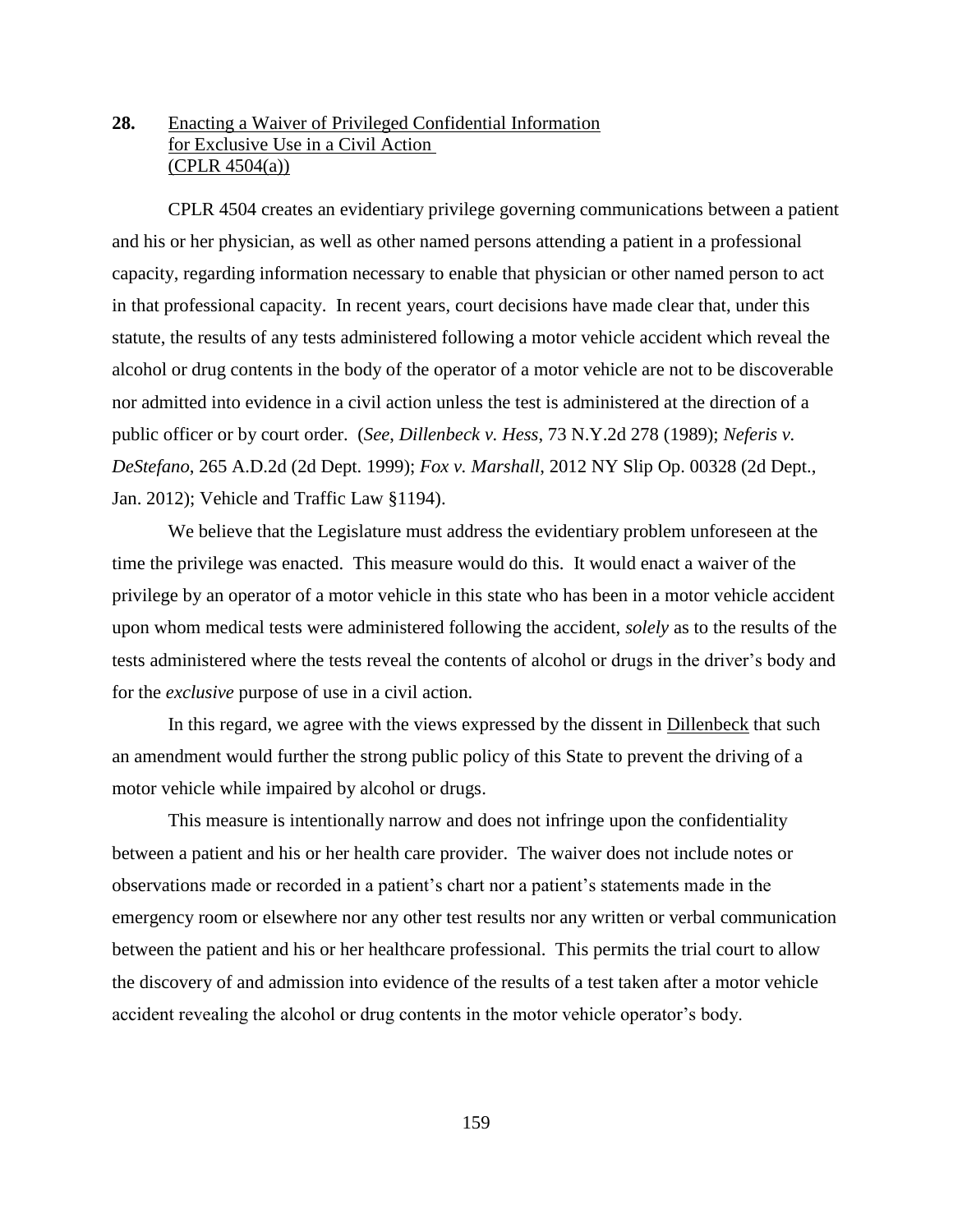AN ACT to amend the civil practice law and rules, in relation to waiver of privileged confidential information

The People of the State of New York, represented in Senate and Assembly, do enact as follows:

Section 1. Subdivision (a) of section 4504 of the civil practice law and rules, as amended by chapter 555 of the laws of 1993, is amended to read as follows:

(a) Confidential information privileged. Unless the patient waives the privilege, a person authorized to practice medicine, registered professional nursing, licensed practical nursing, dentistry, podiatry or chiropractic shall not be allowed to disclose any information which he or she acquired in attending a patient in a professional capacity, and which was necessary to enable him <u>or her</u> to act in that capacity. The relationship of a physician and patient shall exist between a medical corporation, as defined in article forty-four of the public health law, a professional service corporation organized under article fifteen of the business corporation law to practice medicine, a university faculty practice corporation organized under section fourteen hundred twelve of the not-for-profit corporation law to practice medicine or dentistry, and the patients to whom they respectively render professional medical services. For the exclusive purpose of use in a civil action, an operator of a motor vehicle in this state shall be deemed to have waived this privilege in regard to the results of any tests administered following a motor vehicle accident which reveal the alcohol or drug contents in such operator's body.

A patient who, for the purpose of obtaining insurance benefits, authorizes the disclosure of any such privileged communication to any person shall not be deemed to have waived the privilege created by this subdivision. For the purposes of this subdivision:

1. "Person" shall mean any individual, insurer or agent thereof, peer review committee, public or private corporation, political subdivision, government agency, department or bureau of the state, municipality, industry, co-partnership, association, firm, trust, estate or any other legal entity whatsoever; and

2. "Insurance benefits" shall include payments under a self-insured plan.

§2. This act shall take effect on the first day of January next succeeding the date on which it shall have become law and it shall apply to any action commenced on or after that date.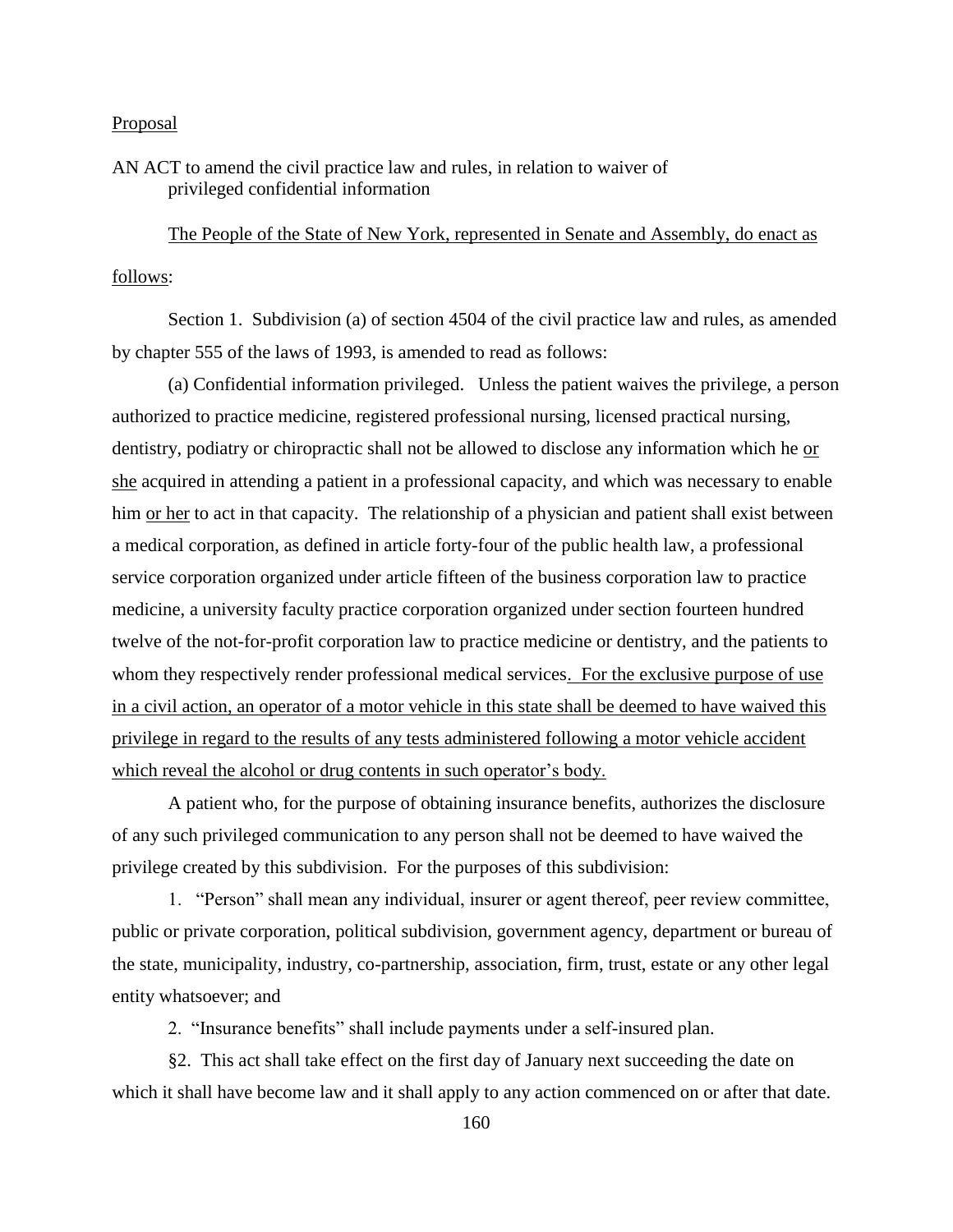# **29.** Amending the General Obligations Law in Relation to the Limitation of Non-statutory Reimbursement and Subrogation (Gen. Ob. L. § 5-335)

This measure would amend General Obligations Law §5-335, which was originally enacted in 2009 (L. 2009, c. 494, pt. F, § 8, eff. Nov. 12, 2009), to further facilitate resolution of personal injury lawsuits.

Section 5-335 was enacted in response to the Court of Appeals' decision in *Fasso v. Doerr*, 12 NY3d 80 (2009). The *Fasso* Court held that the parties to a personal injury lawsuit could not enter into a settlement without the consent of a health insurer that had intervened in the action, thereby upholding the right of the insurer to pursue a subrogation claim. Consistent with CPLR §4545, which bars plaintiffs in personal injury actions from recovering expenses that have been paid for by collateral sources, GOL §5-335, as amended, creates a conclusive presumption that a personal injury settlement does not include compensation for health care costs, loss of earnings or other economic expenses to the extent they have been paid, or are obligated to be paid, by an insurer. It further states that no person entering into a settlement shall be subject to a subrogation or reimbursement claim by a benefit provider with respect to the losses or expenses paid by the provider. The section does not apply to certain benefits specified in sections (b) and (c) of the section.

The section was amended in 2013 (L. 2013, c. 516) to clarify that it is specifically directed toward entities engaged in providing insurance, thus falling under the "savings" clause contained in ERISA, which reserves for the states the right and the ability to regulate insurance.

The decision in *Rink v. State of New York*, 27 Misc.3d 1159 (Ct. Claims 2009), *aff'd*, 87 AD 3d 1372 ( $4<sup>th</sup>$  Dept. 2011) demonstrates that further clarification is necessary so that the goals underlying GOL §5-335 can be accomplished. The *Rink* court granted a health insurer's motion to intervene in a pending medical malpractice action, holding that GOL §5-335 addresses only situations in which the tortfeasor has settled an action and not those in which litigation is still pending. The Committee believes that such intervention is impliedly precluded by current law except where intervention is sought to enforce certain benefits specified in subdivisions (b) and (c) of section 5-335. The measure, adopting the predominant view in the Appellate Divisions, under which intervention by health insurers is precluded (*see Fasso*, 12 NY3d at 89), would make that explicit.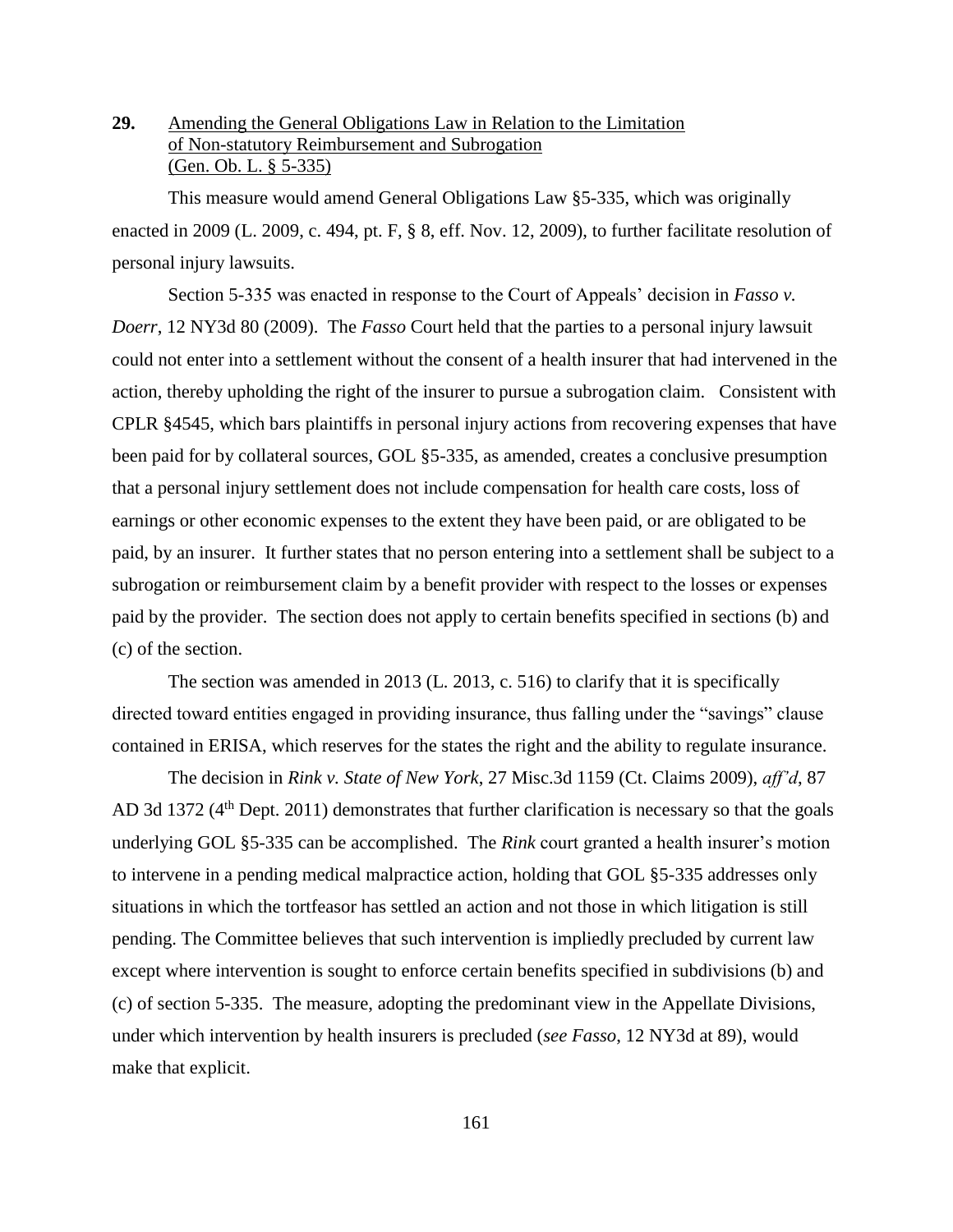The proposal would also clarify that the section applies to judgments as well as settlements. Thus, for example, with respect to the claims covered by the section, an insurer could not assert a subrogation claim or claim for reimbursement against any person irrespective of whether the claim is resolved by settlement, as under the current statute, or by a judgment. The Committee believes that the principles underlying the section apply equally to matters that are resolved by settlement and those that are litigated.

Furthermore, the proposal is fully consistent with the purposes underlying the collateral source provisions of CPLR §4545 as well as other 1980s legislation enacted in response to the liability crisis. It would simplify and reduce the cost of litigation and facilitate settlement of claims. Moreover, it would ensure that the burden of payment for health care services, disability payments, lost wage payments or other benefits will be borne by the insurer providing such collateral sources, whether a claim against an alleged tortfeasor is resolved by settlement or judgment.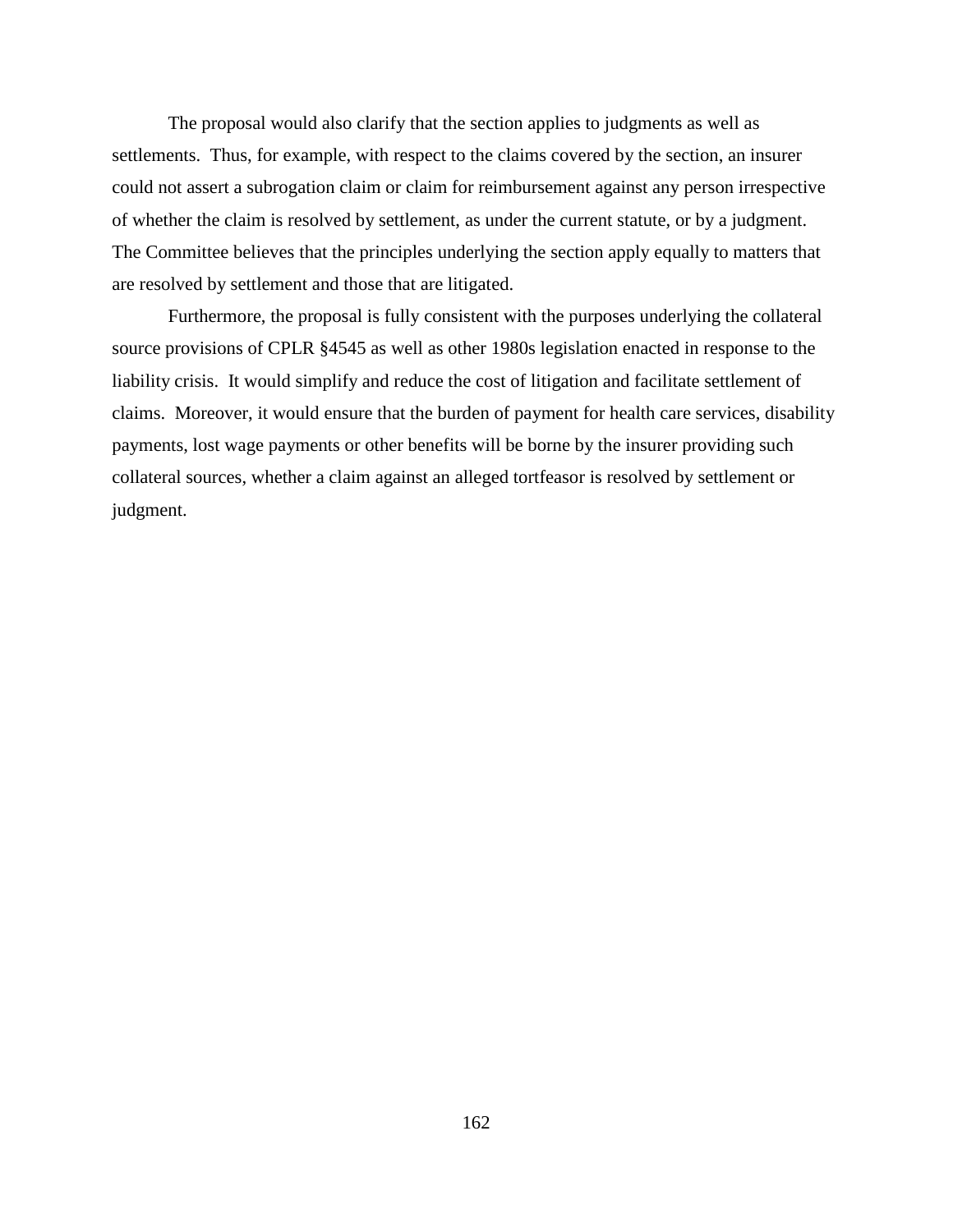AN ACT to amend the general obligations law, in relation to the limitation of nonstatutory reimbursement and subrogation

The People of the State of New York, represented in Senate and Assembly, do enact as follows:

Section 1. Section 5-335 of the general obligations law, as amended by chapter 516 of the laws of 2013, is amended to read as follows:

§5-335. Limitation of reimbursement and subrogation claims in personal injury and wrongful death actions. (a) When a person settles a claim, whether in litigation or otherwise, or obtains a judgment against, one or more other persons in an action for personal injuries, medical, dental, or podiatric malpractice, or wrongful death, it shall be conclusively presumed that the settlement or judgment does not include any compensation for the cost of health care services, loss of earnings or other economic loss to the extent those losses or expenses have been or are obligated to be paid or reimbursed by an insurer. By entering into any such settlement, or by seeking or obtaining such judgment, a person shall not be deemed to have taken an action in derogation of any right of any insurer that paid or is obligated to pay those losses or expenses; nor shall a person's entry into such settlement or recovery of such judgment constitute a violation of any contract between the person and such insurer.

No person entering into such a settlement or obtaining such a judgment shall be subject to a subrogation claim or claim for reimbursement by an insurer and an insurer shall have no lien or right of subrogation or reimbursement against any such [settling] person or any other party to such a settlement, with respect to those losses or expenses that have been or are obligated to be paid or reimbursed by said insurer. An insurer shall not be permitted to intervene in an action for personal injury, medical, dental, or podiatric malpractice, or wrongful death, for the purpose of asserting a subrogation claim or claim for reimbursement with respect to such losses or expenses.

(b) This section shall not apply to a subrogation claim for recovery of additional firstparty benefits provided pursuant to article fifty-one of the insurance law. The term "additional first-party benefits", as used in this subdivision, shall have the same meaning given it in section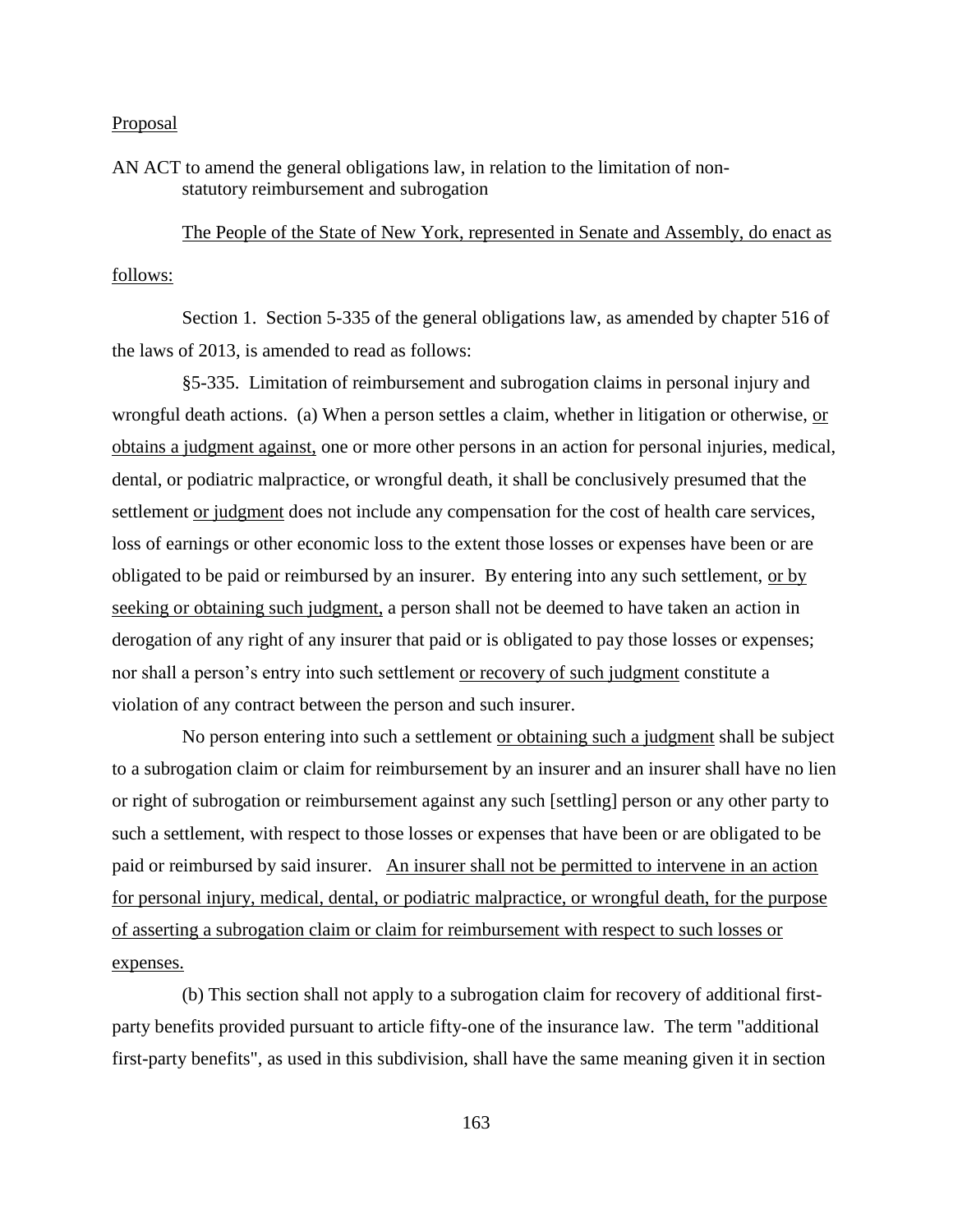65-1.3 of title 11 of the codes, rules and regulations of the state of New York as of the effective date of this statute.

 (c) This section shall not apply to a subrogation or reimbursement claim for recovery of benefits provided by Medicare or Medicaid, specifically authorized pursuant to article fifty-one of the insurance law, or pursuant to a policy of insurance or an insurance contract providing workers' compensation benefits.

§2. This act shall take effect immediately and apply to all settlements entered into or judgments entered on or after November 12, 2009.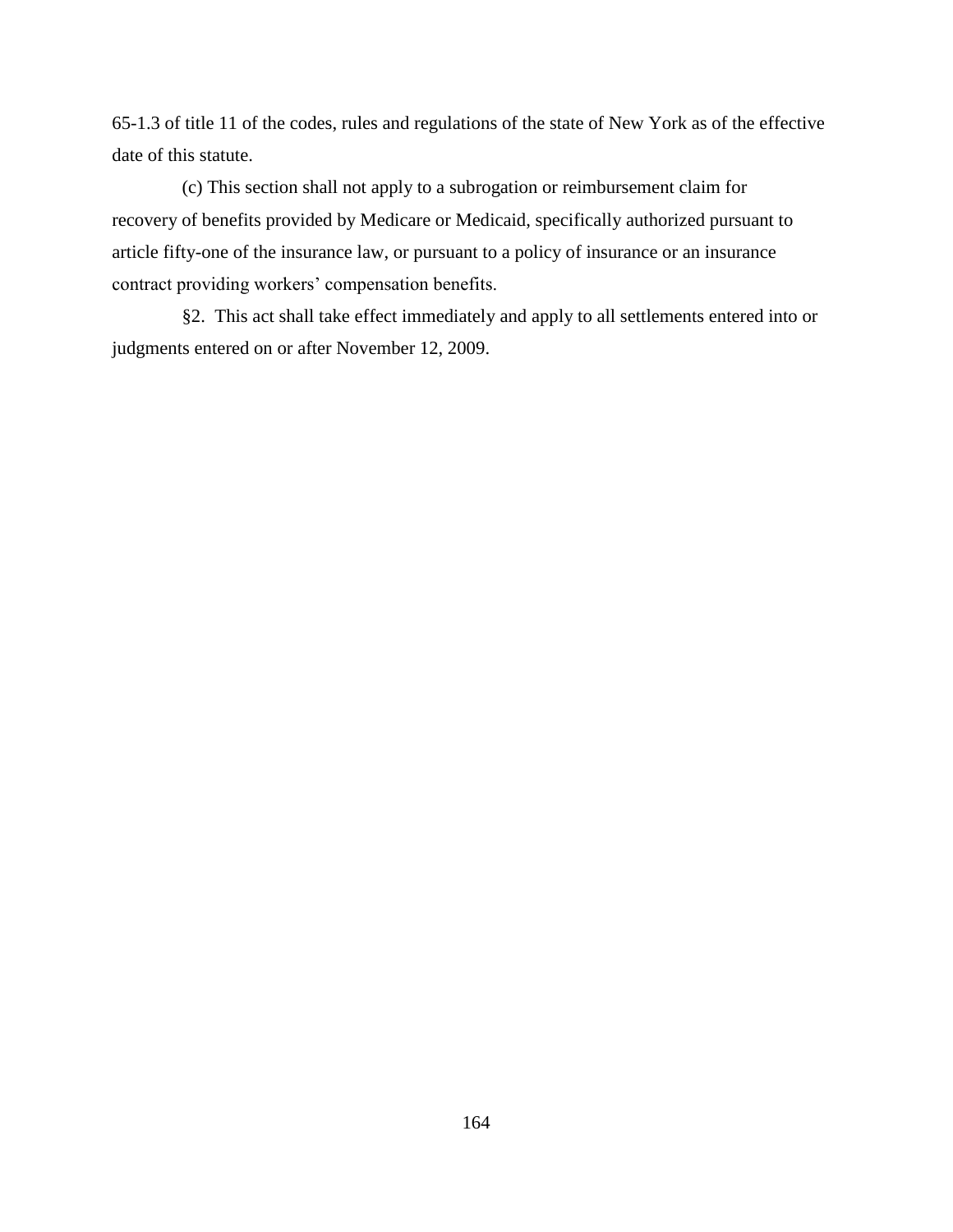# **30.** Clarifying the Manner in Which the Acknowledgment of a Written Agreement Made Before or During Marriage May be Proven in an Action or Proceeding  $(D.R.L § 236(B)(3))$

The measure would amend subdivision 3 of Part B of section 236 of the Domestic Relations Law so that a notary's inadvertent mistake does not invalidate an otherwise valid written agreement that both parties undisputedly signed.

Subdivision (3) currently requires that, in order to be valid, a written agreement made before or during marriage must be "subscribed by the parties and acknowledged or proven in the manner required to entitle a deed to be recorded." The provision thus adopts the requirement, set forth in Real Property Law § 291, that each signature must be "duly acknowledged by the person executing the same" or "proved" by use of a subscribing witness.

Due to the impracticality of the latter alternative, parties almost invariably opt for the acknowledgment option. A notary public is called, verifies that the individual who is signing in the notary's presence is indeed the individual described in the document, and so attests in the usual catechism.

The acknowledgment requirement fulfills two functions. First, it "serves to prove the identity of the person whose name appears on an instrument and to authenticate the signature of such person." *Matisoff v. Dobi*, 90 NY2d 127, 133 (1997). Second, "it necessarily imposes on the signer a measure of deliberation in the act of executing the document." *Galetta v. Galetta*, 21 NY3d 186, 192 (2013).

However, there is a problem with the inflexible nature of the current requirement concerning certification of the acknowledgment. The problem was plainly demonstrated by the Court of Appeals' recent ruling in *Galetta*. In that case, it was undisputed that both parties had signed the subject agreement, and, more than that, that both parties had done so in the presence of a notary who was retained specifically for that purpose. Unfortunately, the notary retained to notarize the husband's signature inadvertently omitted a portion of the "boilerplate" language stating that the notary had confirmed the identity of the signatory, with the consequence that the notary's certification of the acknowledgment was defective. For that reason, and also because the notary could (understandably) not remember an entirely unmemorable event that had occurred many years earlier, a prenuptial agreement that both parties had undisputedly signed was deemed legally invalid.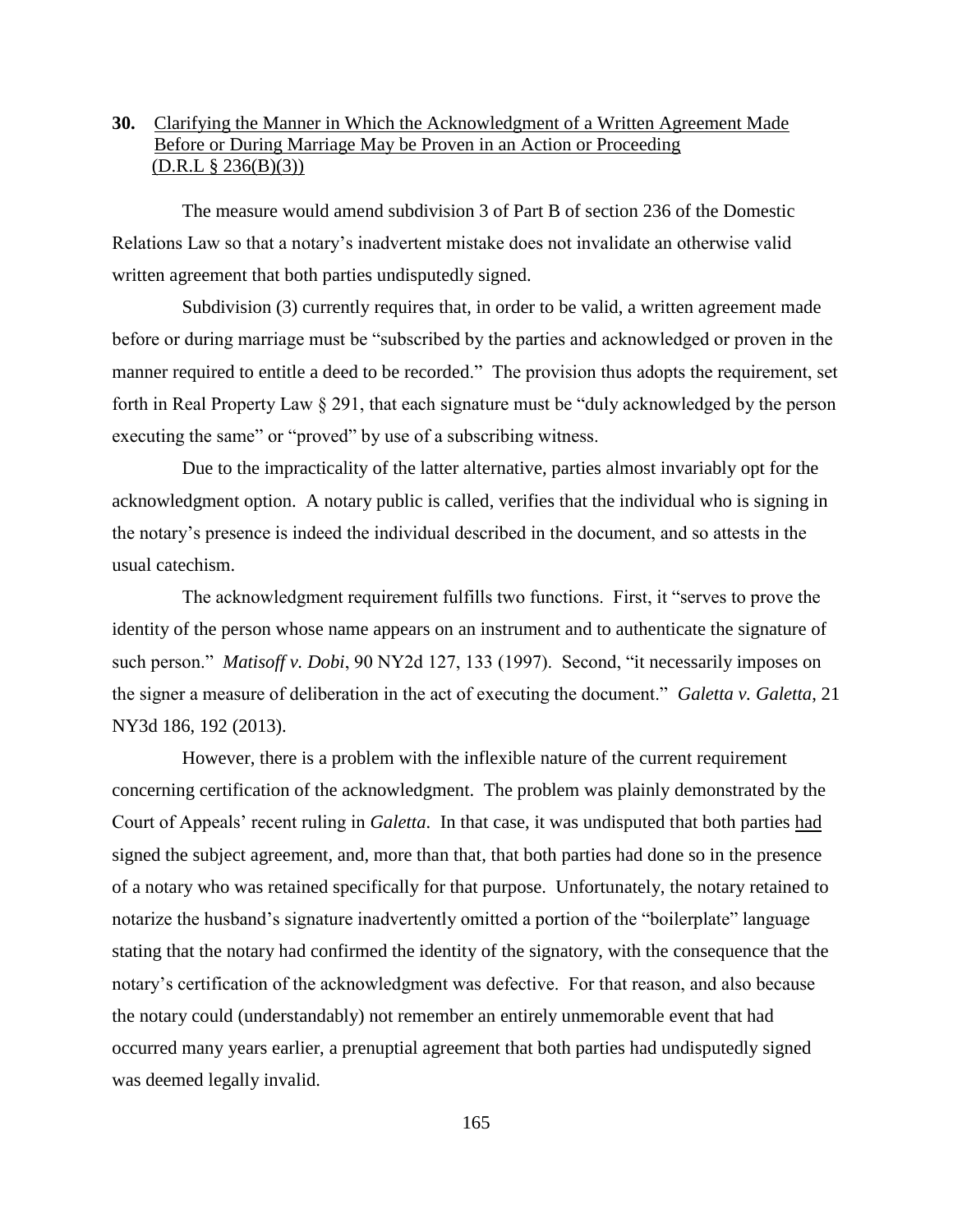The proposed amendment would not dispense with the requirement that the agreement be "duly acknowledged" or "proved" by a subscribing witness. The Committee believes that the requirement is good policy, serving the two purposes noted above. So, as before, if either signatory fails to sign in the presence of a notary formally retained to certify the signature, the agreement will not be valid.

The amendment would, however, allow some flexibility in the manner in which the acknowledgment is proven. More specifically, if a notary is called to certify the written acknowledgment where the notary's acknowledgment is defective in form, when the signing of the document by the parties and the parties' acknowledgment are proven, the court may ignore defects as to the form of the acknowledgment. The party may, for example, present testimony from the notary to the effect that his or her customary practice was to ask and confirm that the person signing the document was the same person named in the document.

Such was proposed by the Appellate Division majority in *Galetta*. The Committee believes that the idea is a good one. By injecting a modicum of flexibility into the statute, we can continue to ensure that marital and pre-marital agreements are authentic and are preceded by some measure of deliberation, while also ensuring that a notary's inadvertent error does not irrevocably alter the parties' lives.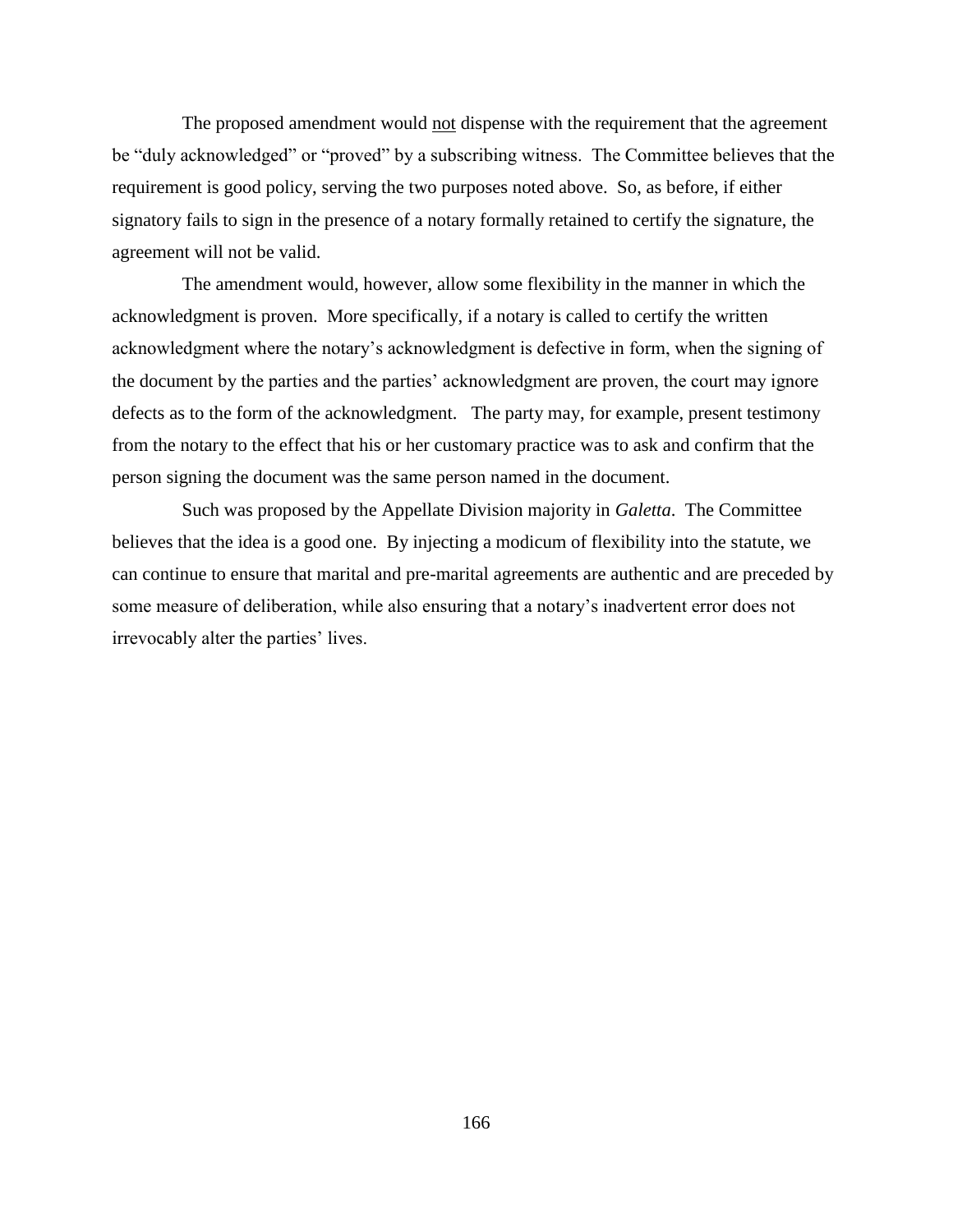AN ACT to amend the domestic relations law, in relation to the proof of acknowledgment of the agreement of the parties in an action or proceeding

The People of the State of New York, represented in Senate and Assembly, do enact as follows:

Section 1. Paragraph 3 of part B of Section 236 of the domestic relations law is amended to read as follows:

 3. Agreement of the parties. An agreement by the parties, made before or during the marriage, shall be valid and enforceable in a matrimonial action if such agreement is in writing, subscribed by the parties, and acknowledged or proven in the manner required to entitle a deed to be recorded. However, where there is a written certification of acknowledgment that is defective in form, and signing of the document by the parties and the parties' acknowledgment are proven, the court may ignore defects as to the form of the acknowledgment. Notwithstanding any other provision of law, an acknowledgment of an agreement made before marriage may be executed before any person authorized to solemnize a marriage pursuant to subdivisions one, two and three of section eleven of this chapter. Such an agreement may include (1) a contract to make a testamentary provision of any kind, or a waiver of any right to elect against the provisions of a will; (2) provision for the ownership, division or distribution of separate and marital property; (3) provision for the amount and duration of maintenance or other terms and conditions of the marriage relationship, subject to the provisions of section 5-311 of the general obligations law, and provided that such terms were fair and reasonable at the time of the making of the agreement and are not unconscionable at the time of entry of final judgment; and (4) provision for the custody, care, education and maintenance of any child of the parties, subject to the provisions of section two hundred forty of this article. Nothing in this subdivision shall be deemed to affect the validity of any agreement made prior to the effective date of this subdivision. However, where there is a written certification of acknowledgment that is defective in form, the acknowledgment may be proven by other means.

§ 2. This act shall take effect immediately and shall apply to an agreement made prior before on or after such effective date.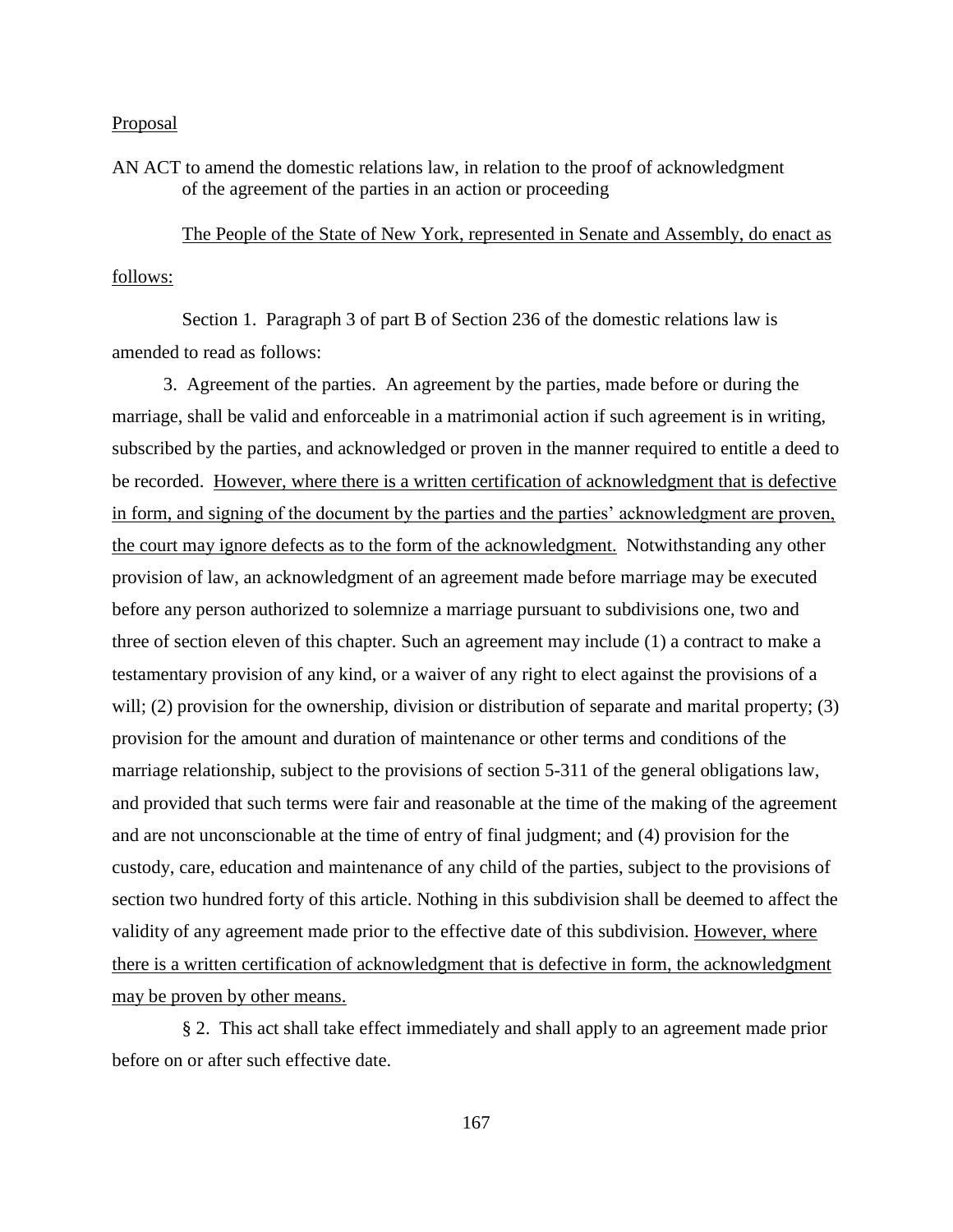## **31.** Clarifying the Procedure Available for Payment or Delivery of Property of Judgment Debtor (CPLR 5225 (a) & (b))

CPLR 5225(a) provides that a judgment creditor can seek satisfaction of a judgment by moving against the judgment debtor for an order requiring him or her to deliver to the sheriff any money or personal property in which he or she has an interest if he or she is "*in possession or custody*" of that property. Similarly, CPLR 5225(b) allows the judgment creditor to commence a special proceeding against another person "*in possession or custody* of money or other personal property in which the judgment debtor has an interest, or against a person who is a transferee of money or other personal property from the judgment debtor, where it is shown that the judgment debtor is entitled to the possession of such property or that the judgment creditor's rights to the property are superior to those of the transferee." CPLR 5225(b) (italics supplied).

This measure would amend CPLR 5225(a) and (b) to facilitate the ability of a judgment creditor to seek the delivery of property in the possession of a person outside the court's jurisdiction by exercising jurisdiction over the judgment debtor or another person within the court's jurisdiction who may "control" the person with possession. The issue can arise in a number of contexts, including a situation where a garnishee's agent, such as an attorney, holds the property. The property is under the garnishee-client's "control," but arguably not in that client's "possession or custody."

This amendment may also come into play in a parent / subsidiary situation, as it did in the recent decision of the Court of Appeals in *Commonwealth of the N. Mariana Islands v. Canadian Imperial Bank of Commerce*, 21 N.Y.3d 55 (2013) ("*Mariana*"). In *Mariana*, the Court addressed whether a judgment creditor can obtain an Article 52 turnover order against a bank to garnish assets held by the bank's foreign subsidiary. *Mariana*, 21 N.Y.3d at 57. The plaintiff Commonwealth of the Northern Mariana Islands had obtained two separate tax judgments against two individuals, the Millards, who resided in the Commonwealth. *Id.* at 58. The Commonwealth registered the tax judgments in the United States District Court for the Southern District of New York and commenced proceedings as a judgment creditor pursuant to Fed. R. Civ. P. 69(a) and CPLR 5225(b), seeking a turnover order against the Millards. *Id.* The Commonwealth named a bank, CIBC, as a garnishee on the basis that the Millards maintained accounts in 92%-owned foreign subsidiaries of CIBC. *Id.*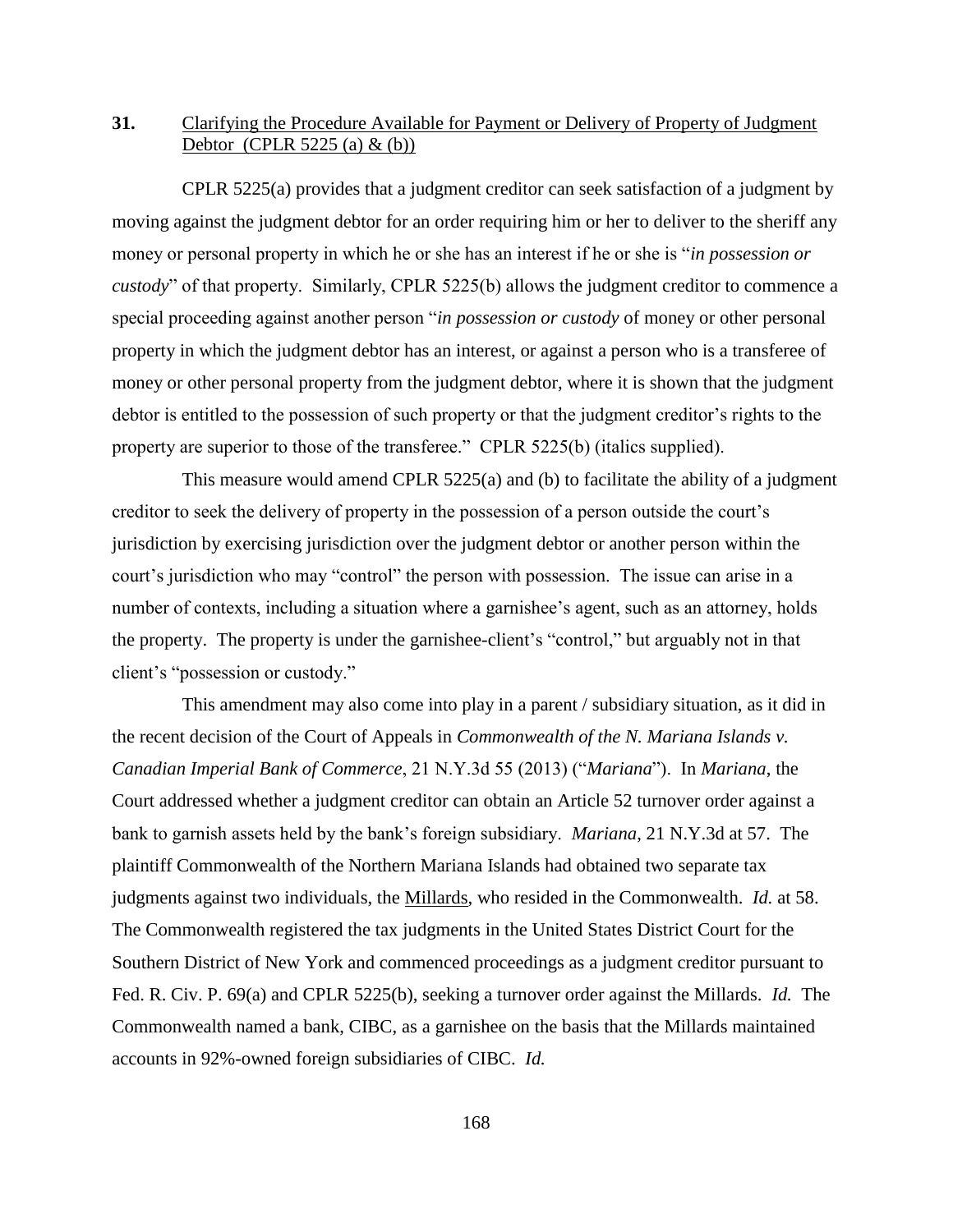In *Mariana*, the Court of Appeals observed that, ". . . legislative use of the phrase 'possession or custody' contemplates **actual** possession. Notably, sections of the CPLR pertaining to the disposition of property utilize the narrower 'possession or custody' standard." *Id.* at 63 (emphasis added). The Court contrasted this with the "possession, custody or control" standard which "has been construed to encompass constructive possession." *Id.* As a result, the Court held that, ". . . for a court to issue a postjudgment turnover order pursuant to CPLR 5225(b) against a banking entity, that entity itself must have actual, not merely constructive, possession or custody of the assets sought . . . [I]t is not enough that the banking entity's subsidiary might have possession or custody of a judgment debtor's assets." *Id.* at 57-58.

CPLR 5225(b), when enacted, represented a change from the predecessor provision in the Civil Practice Act. As discussed in *Mariana*, Civil Practice Act § 796 provided for turnover of property in the "possession" or "control" of another person. *Id*. at 61. CPLR 5225(b), on the other hand, employs the "possession or custody" language, and omits the word "control." *Id.* In interpreting the statute, the Court reasoned that the omission was intentional, because "[w]hen the legislature has sought to encompass the concept of 'control' it has done so explicitly  $\dots$ " *Id.* at 62.

By way of contrast, in other sections of the CPLR, such as disclosure provisions, the concept of "control" is included. *See* CPLR 3111 (requiring production at deposition of books, papers, and other items in "the possession, custody or control" of the person to be examined); see also CPLR 3120(1)(i) (requiring discovery or inspection of documents "in the possession, custody or control" of the party served with a subpoena). Although the issue has not been resolved at the appellate level, "control" has been interpreted by one trial court to mean that discovery can be obtained from a wholly-owned subsidiary, wherever located, of a parent that is a party to the case, because the parent has control over the wholly-owned subsidiary. *See Bank of Tokyo-Mitsubishi, Ltd. v. Kvaerner*, 175 Misc. 2d 408 (Sup. Ct. N.Y. Co. Jan. 15, 1998). The Committee expresses no view as to whether, in the context of a parent/subsidiary or other relationship, the requisite "control" should be found; that is a matter for judicial development and determination in particular cases nor is the Committee expressing any view as to whether the word "control" as used in the context of CPLR 5225 necessarily should be construed in the same manner as it may be construed in the context of CPLR Article 31.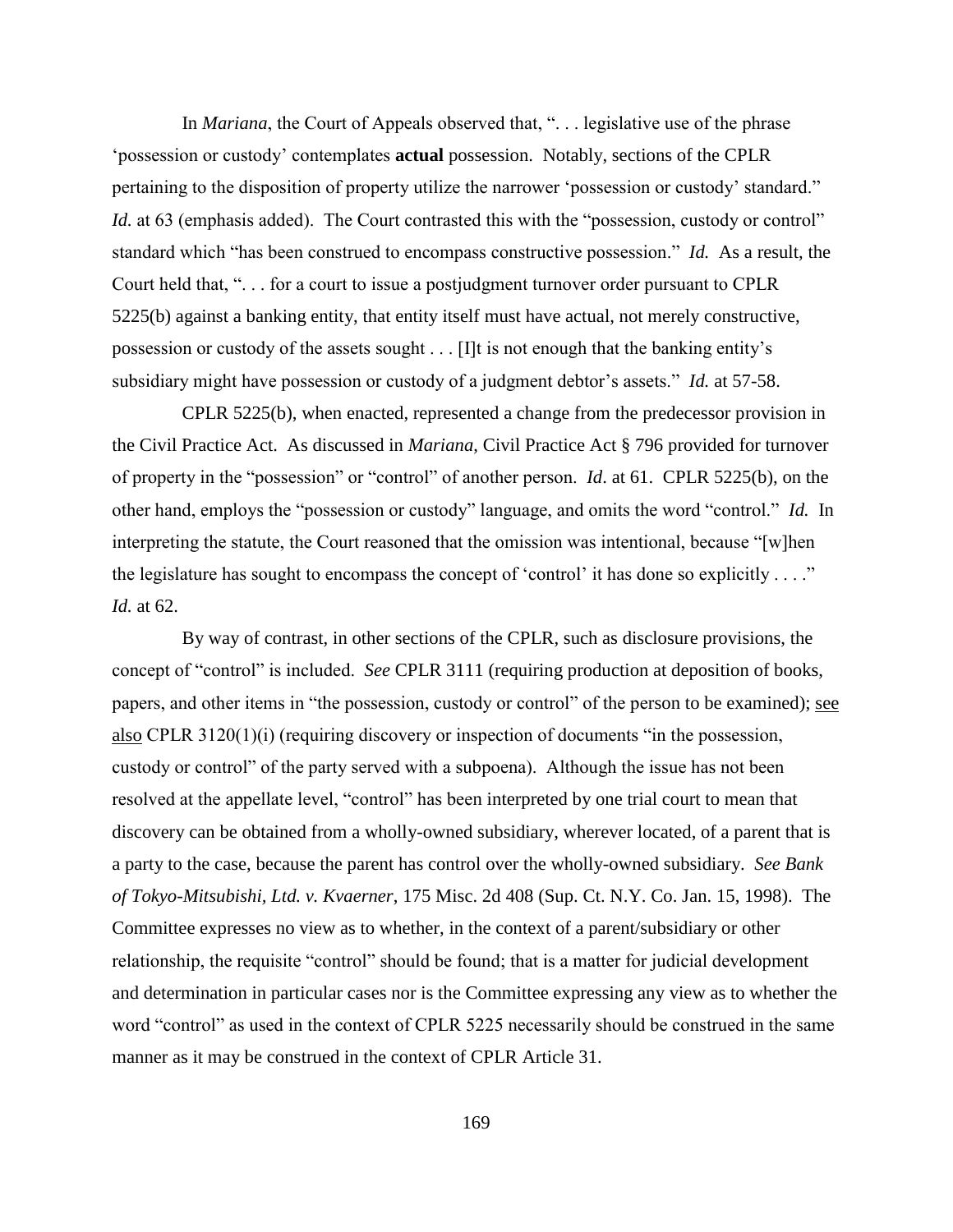The proposed amendment would add "control" to CPLR 5225(a) and (b), thus restoring the standard reflected in the prior Civil Practice Act and the Code of Civil Procedure before it (§ 2447). It would facilitate the efforts of judgment creditors to satisfy judgments by reaching assets held by persons or entities under the control of garnishees. The Committee considered whether to add the "control" language to other garnishment and attachment provisions but declined to do so. The Civil Practice Act appropriately limited the control standard to the context of judicially supervised adversarial hearings.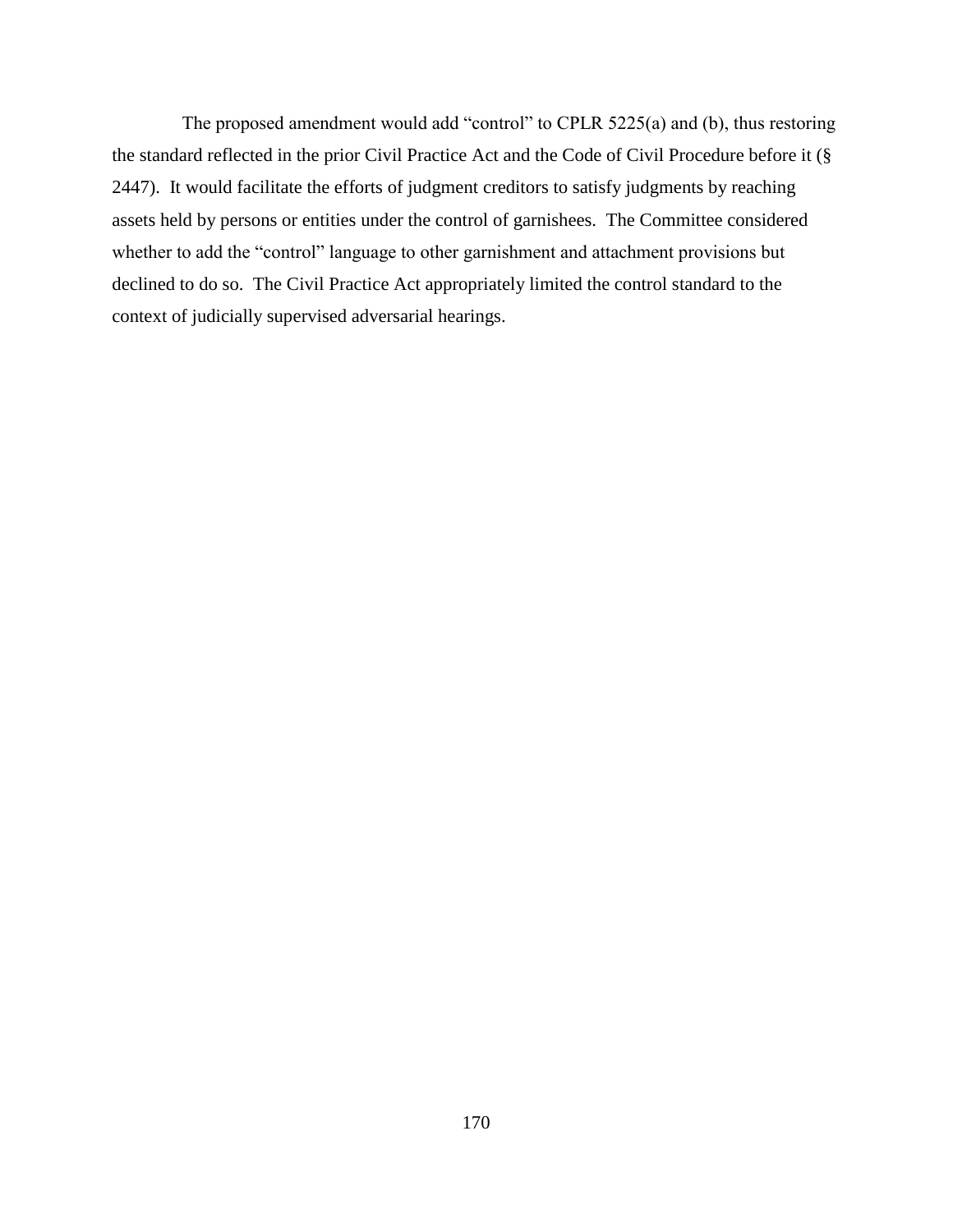AN ACT to amend the civil practice law and rules, in relation to payment or delivery of property of judgment debtor

The People of the State of New York, represented in Senate and Assembly, do enact as follows:

Section 1. Subdivisions (a) and (b) of section 5225 of the civil practice law and rules, as amended by chapter 388 of the laws of 1964, are amended to read as follows:

(a) Property in the possession of judgment debtor. Upon motion of the judgment creditor, upon notice to the judgment debtor, where it is shown that the judgment debtor is in possession [or], custody <u>or control</u> of money or other personal property in which he <u>or she</u> has an interest, the court shall order that the judgment debtor pay the money, or so much of it as is sufficient to satisfy the judgment, to the judgment creditor and, if the amount to be paid is insufficient to satisfy the judgment, to deliver any other personal property, or so much of it as is of sufficient value to satisfy the judgment, to a designated sheriff. Notice of the motion shall be served on the judgment debtor in the same manner as a summons or by registered or certified mail, return receipt requested.

(b) Property not in the possession of judgment debtor. Upon a special proceeding commenced by the judgment creditor, against a person in possession [or], custody or control of money or other personal property in which the judgment debtor has an interest, or against a person who is a transferee of money or other personal property from the judgment debtor, where it is shown that the judgment debtor is entitled to the possession of such property or that the judgment creditor's rights to the property are superior to those of the transferee, the court shall require such person to pay the money, or so much of it as is sufficient to satisfy the judgment, to the judgment creditor and, if the amount to be so paid is insufficient to satisfy the judgment, to deliver any other personal property, or so much of it as is of sufficient value to satisfy the judgment, to a designated sheriff. Costs of the proceedings shall not be awarded against a person who did not dispute the judgment debtor's interest or right to possession. Notice of the proceeding shall also be served upon the judgment debtor in the same manner as a summons or by registered or certified mail, return receipt requested. The court may permit the judgment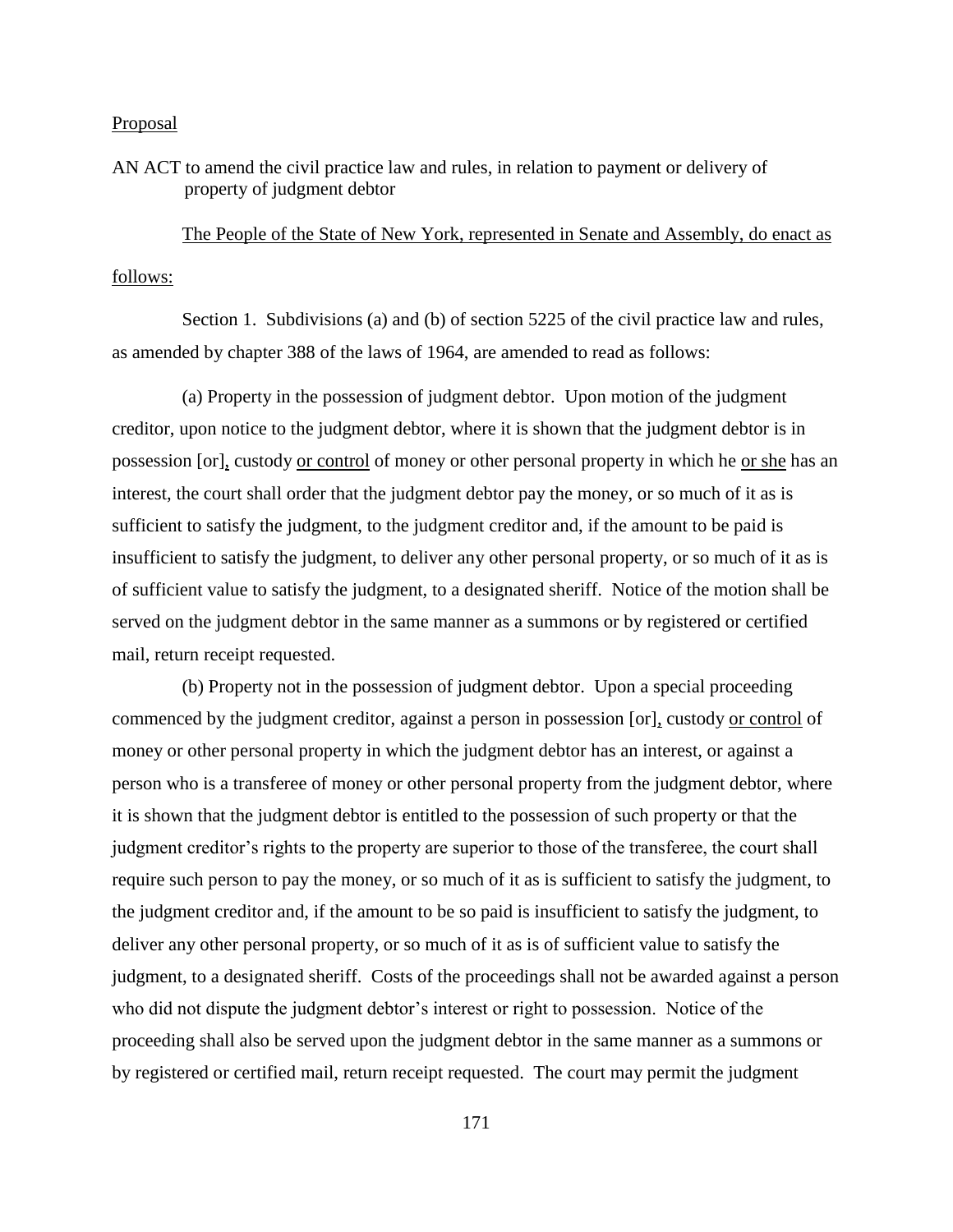debtor to intervene in the proceeding. The court may permit any adverse claimant to intervene in the proceeding and may determine his <u>or her</u> rights in accordance with section 5239.

§ 2. This act shall take effect on the first of January next succeeding the date on which it shall become law.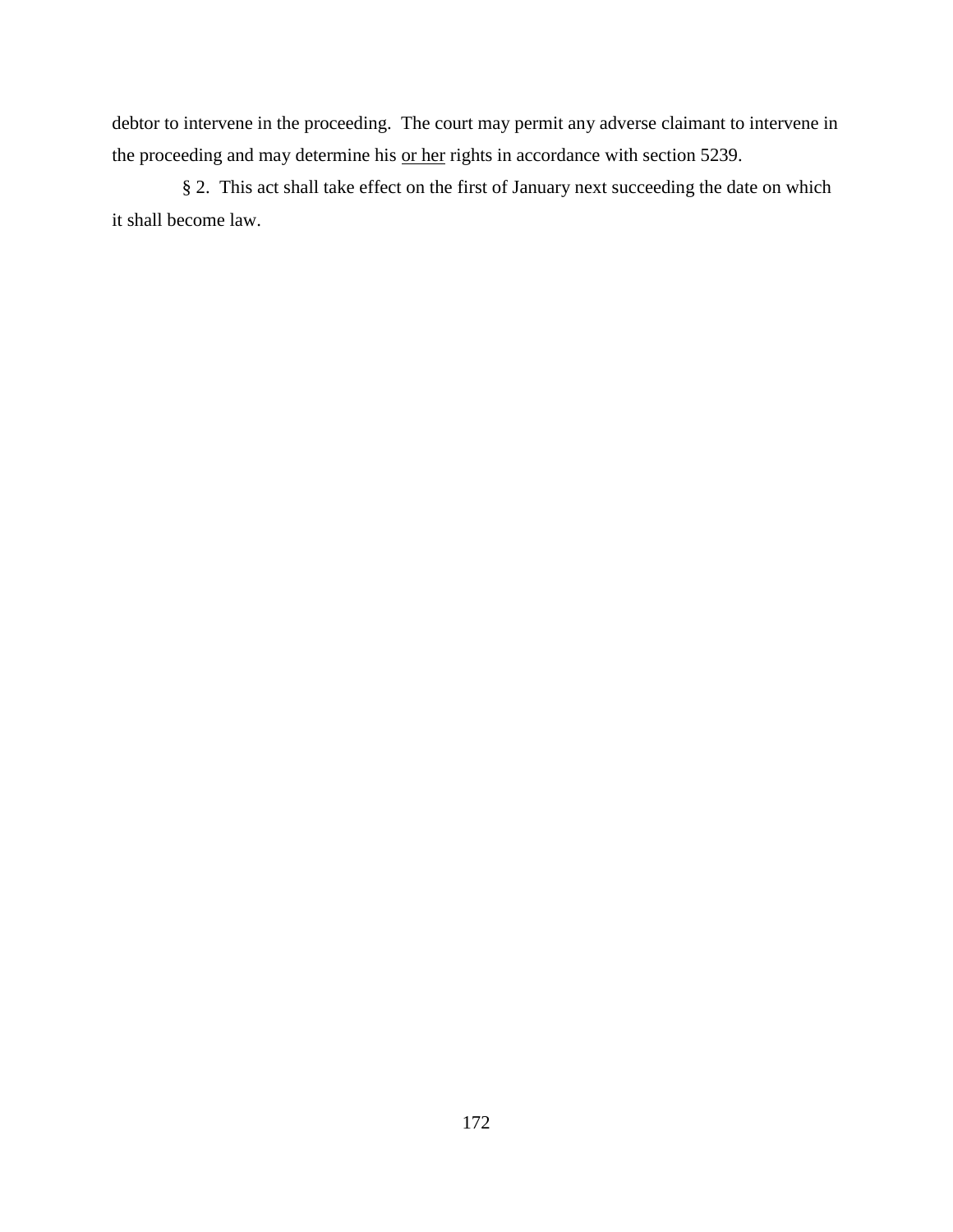# **32.** Conforming the Statutes on the Timing of a Motion Seeking Leave to Appeal, the Automatic Stay and the 5-Day Rule (CPLR 5519)

The Committee recommends that § 5519(e) of the CPLR be amended to provide that, upon an appeal from an order affirming or modifying an order or judgment, any existing stay pending appeal continues if an appeal is taken, a motion is made for permission to appeal or an affidavit of intention to file a motion for permission to appeal is served within five (5) days of the order of appealed from.

Under current law, the automatic five (5)-day stay continues until final determination of the appeal if the appellant takes an appeal or makes a *motion for permission to appeal* within the five (5) days. In contrast, under § 5519(a), which deals with initial appeals, taking an appeal or serving *an affidavit of intention to move for permission to appeal* is sufficient to invoke the stay. It seems apparent to the Committee that the original legislative intent in allowing a stay to be invoked upon the filing of an affidavit of intention to move for permission to appeal was to give the appellant the benefit of an immediate stay of execution of the judgment without having to prepare the papers in support of a motion for permission to appeal. It appears to have been an oversight on the Legislature's part that, upon a subsequent appeal, the appellant must actually prepare the papers on the motion for permission to appeal within five (5) days in order to invoke the continuation of the stay.

Commentators are divided as to how the current  $\S 5519(e)$  is to be interpreted, and as to whether a party that files an affidavit of intention receives the benefit of the continuation of the stay. *Compare* A. Karger*, The Powers of the New York Court of Appeals*, (3d ed. 2005) at 648, n. 3 (opining that where an appellant does not have sufficient time to prepare a motion for leave to appeal, the appellant may serve a notice of intention to move for permission to appeal and thereby secure a stay); and T. Newman, *New York Appellate Practice* (3d. 1997) at § 6.06 (suggesting that, so long as an undertaking is still in effect, the service of an affidavit of intention to move for leave to appeal results in the continuation of the stay) with 36 *Siegel's Prac. Rev.* 2 (1995) (opining that, under § 5519(e) the appellant must actually make a motion for leave to appeal and that an affidavit of intention to move for permission is not effective to continue the stay).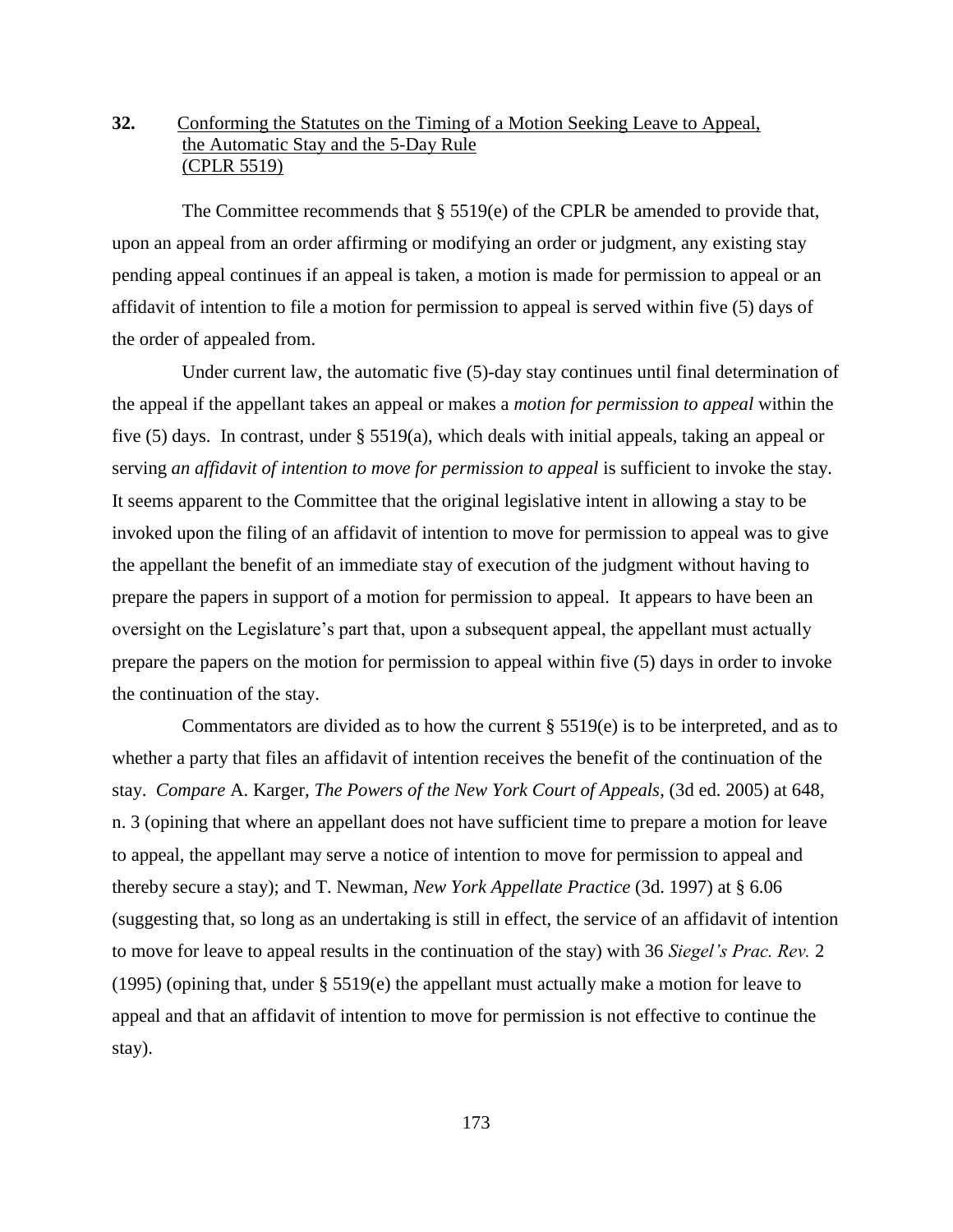This amendment would resolve any existing ambiguity and would make it clear that the appellant, upon serving a notice of appeal or an affidavit of intention to seek permission to appeal, will receive the immediate benefit of the continuation of the stay already in existence on the appeal.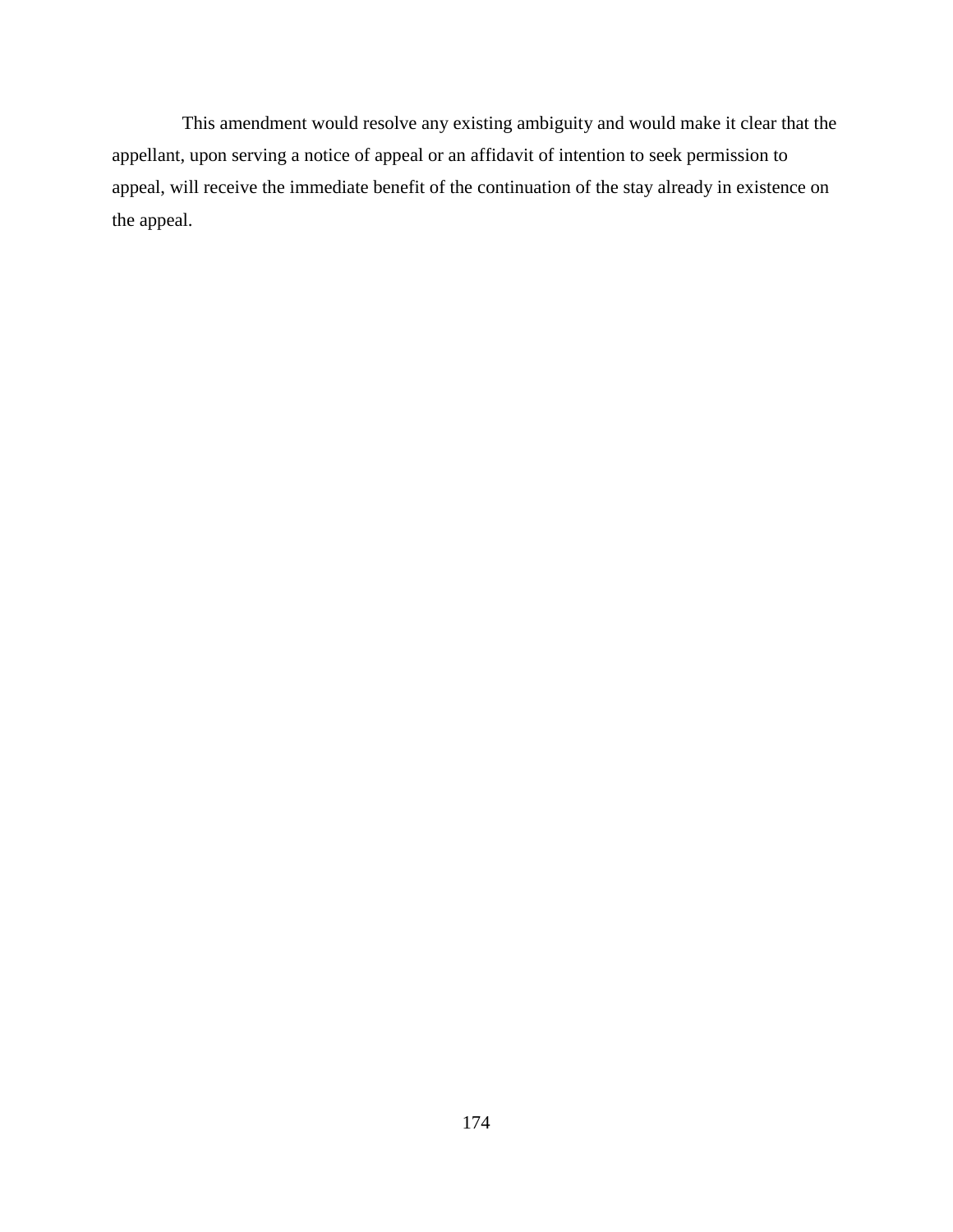AN ACT to amend the civil practice law and rules, in relation to the continuation of the stay pending appeal

The People of the State of New York, represented in Senate and Assembly, do enact as follows:

Section 1. Subdivision (e) of section 5519 of the civil practice law and rules is amended to read as follows:

(e) Continuation of stay. If the judgment or order appealed from is affirmed or modified, the stay shall continue for five days after service upon the appellant of the order of affirmance or modification with notice of its entry in the court to which the appeal was taken. If an appeal is taken or a motion [is made] for permission to appeal or an affidavit of an intention to move for permission to appeal[,] from such an order is served before the expiration of the five days, the stay shall continue until five days after service of notice of the entry of the order determining such appeal or motion. When a motion for permission to appeal is involved, the stay, or any other stay granted pending determination of the motion for permission to appeal, shall:

(i) if the motion is granted, continue until five days after the appeal is determined; or

(ii) if the motion is denied, continue until five days after the movant is served with the order of denial with notice of its entry.

§2. This act shall take effect immediately and shall apply to judgments or orders appealed from on or after that date.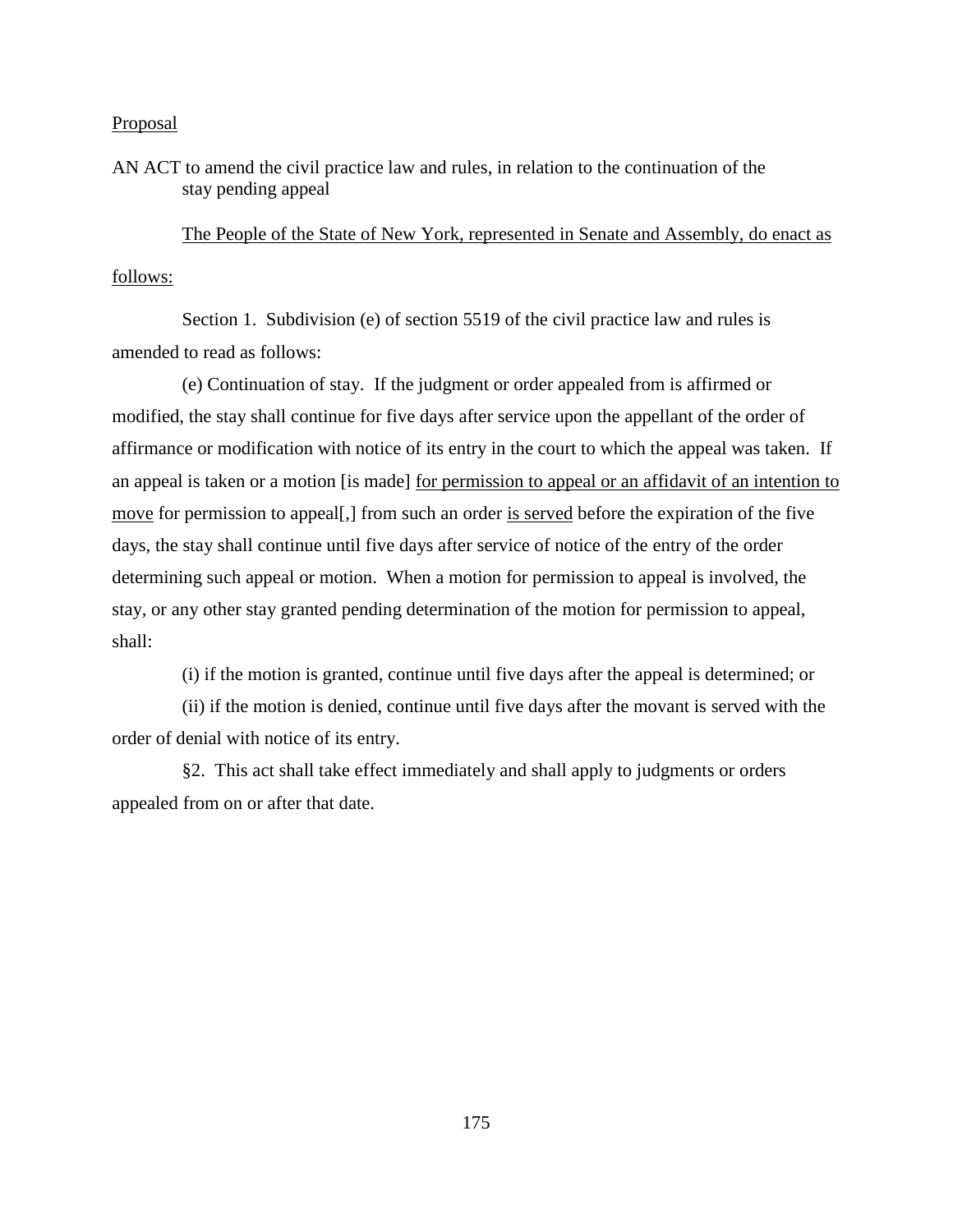# **33.** Addressing CPLR Article 16 Issues in Relation to Apportionment of Liability for Non-economic Loss in Personal Injury Actions (CPLR 1601, 1603, 3018)

The Committee recommends amendments of CPLR §§ 1601, 1603 and 3018(b) that would (1) correct an anomaly that arises from the current wording of CPLR § 1601, and (2) resolve a continuing disagreement between the Departments of the Appellate Division concerning whether a plaintiff is entitled to discover what claims, if any, the defendant intends to make at trial concerning the culpability of non-parties.

## **CPLR Article 16**

Both of the proposed changes concern the workings of CPLR Article 16. Article 16, which was enacted in 1986 and applies solely to personal injury actions, provides that, except in those instances detailed in CPLR § 1602, a defendant who is assigned "fifty percent or less of the total liability" can limit his or her liability to that percentage share of the plaintiff's noneconomic loss. Thus, a defendant assigned 30% of the fault is responsible for only 30% of plaintiff's pain and suffering damages, but is still jointly and severally responsible for the plaintiff's economic loss.

Prior to the article's enactment, a joint tortfeasor was responsible to the plaintiff for the entire judgment, regardless of its share of the fault. *Rangolan v. County of Nassau*, 96 N.Y.2d 42, 46, 725 N.Y.S.2d 611, 614-615 (2001). Although the tortfeasor might then seek contribution or indemnification from any others who contributed to causing the plaintiff's injury, such right could well be academic in the event that the others were bankrupt, judgment-proof, or were otherwise not subject to liability.

The statute was intended to modify the common law so as to assure that a defendant assigned a minor share of the fault would bear that same share of the liability for the plaintiff's non-economic loss. *Rangolan*, *supra*.

### **Correction of the Anomaly Concerning the Plaintiff's Own Culpability**

The proposed amendment of CPLR § 1601 would correct an anomaly that may occur when the plaintiff is found partially at fault for the subject injuries. As Justice Mark C. Dillon recently noted in the Albany Law Review (73 Alb.L.Rev. 79 [2009]), there is an instance in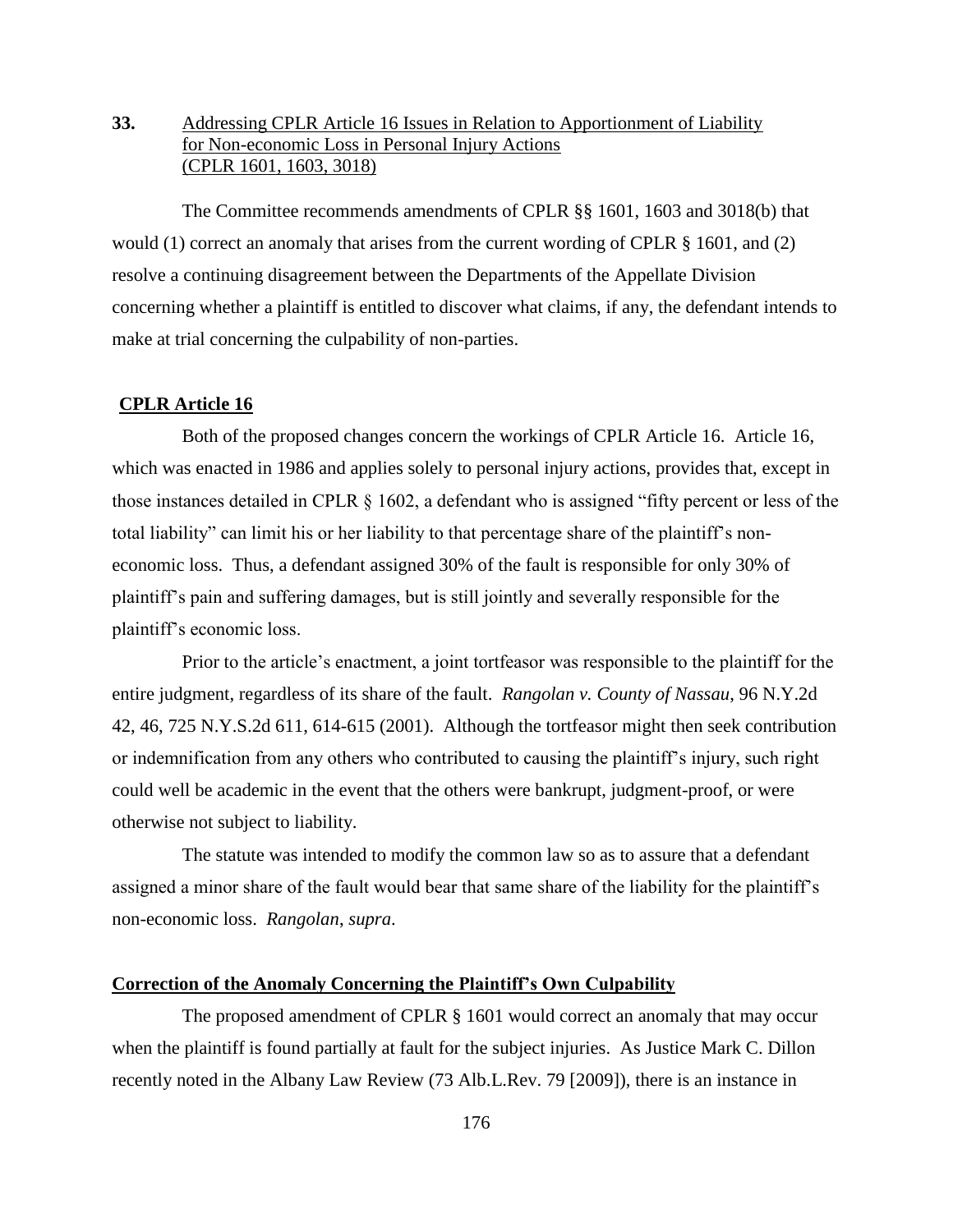which a defendant assigned 50% or less of the total culpability can nonetheless derive no benefit under CPLR § 1601.

As presently worded, the benefits of CPLR § 1601 go to a defendant who is assigned "fifty percent or less of the total liability assigned to all persons liable." While that may seem a long-winded way of saying "fifty percent or less of the total culpability," it is not. The difference arises when one of the culpable persons is the plaintiff.

Since the plaintiff is not "liable" for his or her own injury and is therefore not a "person liable," the plaintiff's culpability will not "count" for purposes of the statutory computation. This leads to the bizarre result that the defendant's rights could be *reduced* by virtue of the plaintiff's negligence.

If, for example, plaintiff is assigned 60% of the fault while defendants Smith and Jones are respectively assigned 30% and 10% of the fault, Smith's share of the "total culpability" is 30% but his or her share of the "total liability assigned to all persons liable" is 75%. Smith is thus wholly denied any benefits of Article 16 simply because the 60% share of the fault was assigned to the plaintiff rather than to another defendant or a non-party.

 The problem noted by Justice Dillon is not merely theoretical. Those decisions that have addressed the issue have held that the "fifty percent or less" tortfeasor obtains no benefit under the statute in the circumstance in which it is the plaintiff's culpability that keeps the defendant below the 51% mark. *Risko v. Alliance Builders Corp.*, 40 A.D.3d 345, 835 N.Y.S.2d 551 (1st Dep't 2007); *Robinson v. June*, 167 Misc.2d 483, 637 N.Y.S.2d 1018 (Sup. Ct. Tompkins Co. 1996).

The Committee believes that the Legislature could not have intended the consequences noted above, and, in any event, that apportionment in terms of "culpability" rather than "liability" would better effectuate the policies that the Legislature sought to promote. The Committee recommends that the statute be amended accordingly.

### **Amendment of CPLR § 1603 to Resolve the** *Marsala***/***Ryan* **Discovery Issue**

The proposed amendments of CPLR §§ 1603 and 3018(b) would not alter the defendant's current rights to limit liability under CPLR Article 16, but would resolve whether the plaintiff is entitled to notice and discovery concerning the claims that the defendant intends to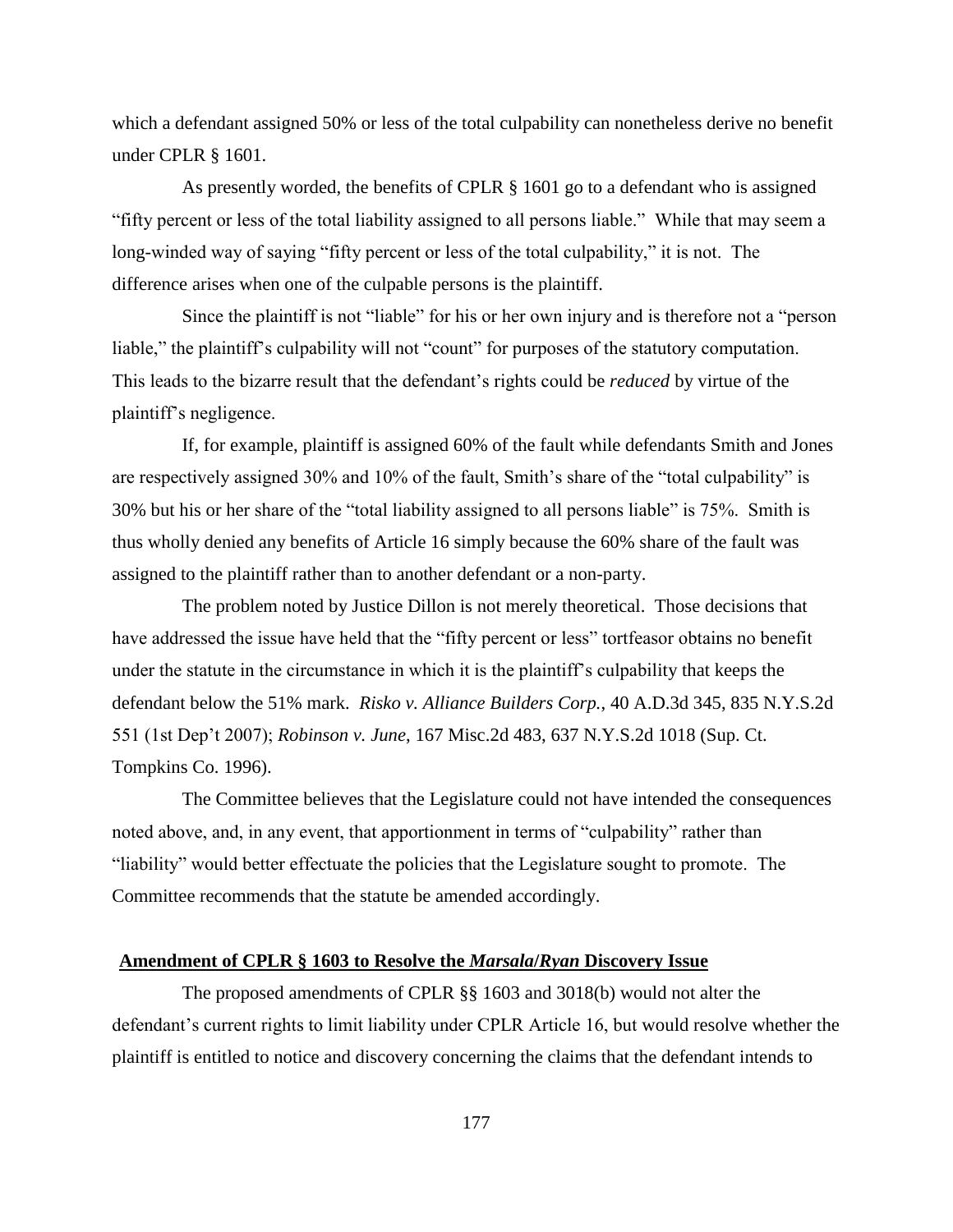advance at trial. The issue has been the subject of conflicting rulings by the Second and Fourth Departments of the Appellate Division.

In *Ryan v. Beavers*, 170 A.D.2d 1045, 566 N.Y.S.2d 112 (1991), the Appellate Division for the Fourth Department noted that, under the terms of CPLR § 1603, a defendant seeking to limit its liability under Article 16 bears the burden of proving that some other or others were also at fault in causing the subject injuries. For that reason, the Court ruled that the plaintiff was entitled to demand a bill of particulars specifying which persons were alleged to have negligently caused plaintiff's injury, and in what respects they were alleged to have acted negligently.

In *Marsala v. Weinraub*, 208 A.D.2d 689, 617 N.Y.S.2d 809 (1994), the majority of a divided Second Department panel reached the opposite conclusion. Noting that CPLR Article 16 did not characterize the claim to limit liability as an "affirmative defense," the majority ruled that it logically followed that the plaintiff was not entitled to demand any particulars regarding the claims that the defendant intended to assert at trial regarding Article 16 limitation of liability.

Since the ruling in *Marsala* more than a decade ago, the lower courts in the Second Department have, not surprisingly, continued to adhere to the binding ruling in Marsala. The contrary ruling in *Ryan* remains good law in the Fourth Department. Neither the First Department nor the Third Department has addressed the issue. Nor is it likely that the Court of Appeals will ever pass on the matter inasmuch as discovery disputes rarely reach that Court. Meanwhile, courts in the First and Third Departments must struggle with conflicting precedents. *Maria E. v. 599 West Associates*, 188 Misc.2d 119, 726 N.Y.S.2d 237 (Sup. Ct. Bronx Co. 2001).

As a result of the ruling in *Marsala*, a plaintiff in the Second Department may not discover until the trial itself which non-parties are claimed to be responsible for the subject injuries or in what respect they are claimed to have negligently caused the injuries. When that information becomes evident during the trial itself, it may not be possible to depose witnesses or otherwise seek to conduct discovery regarding the merits of the allegations. Further, while it is possible that the issue concerning the non-party's alleged negligence was directly or indirectly referenced in a deposition, document, or expert disclosure notice, such will not necessarily have occurred and it is even possible that the non-party's very existence and role in causing the injury was known only to the defendant.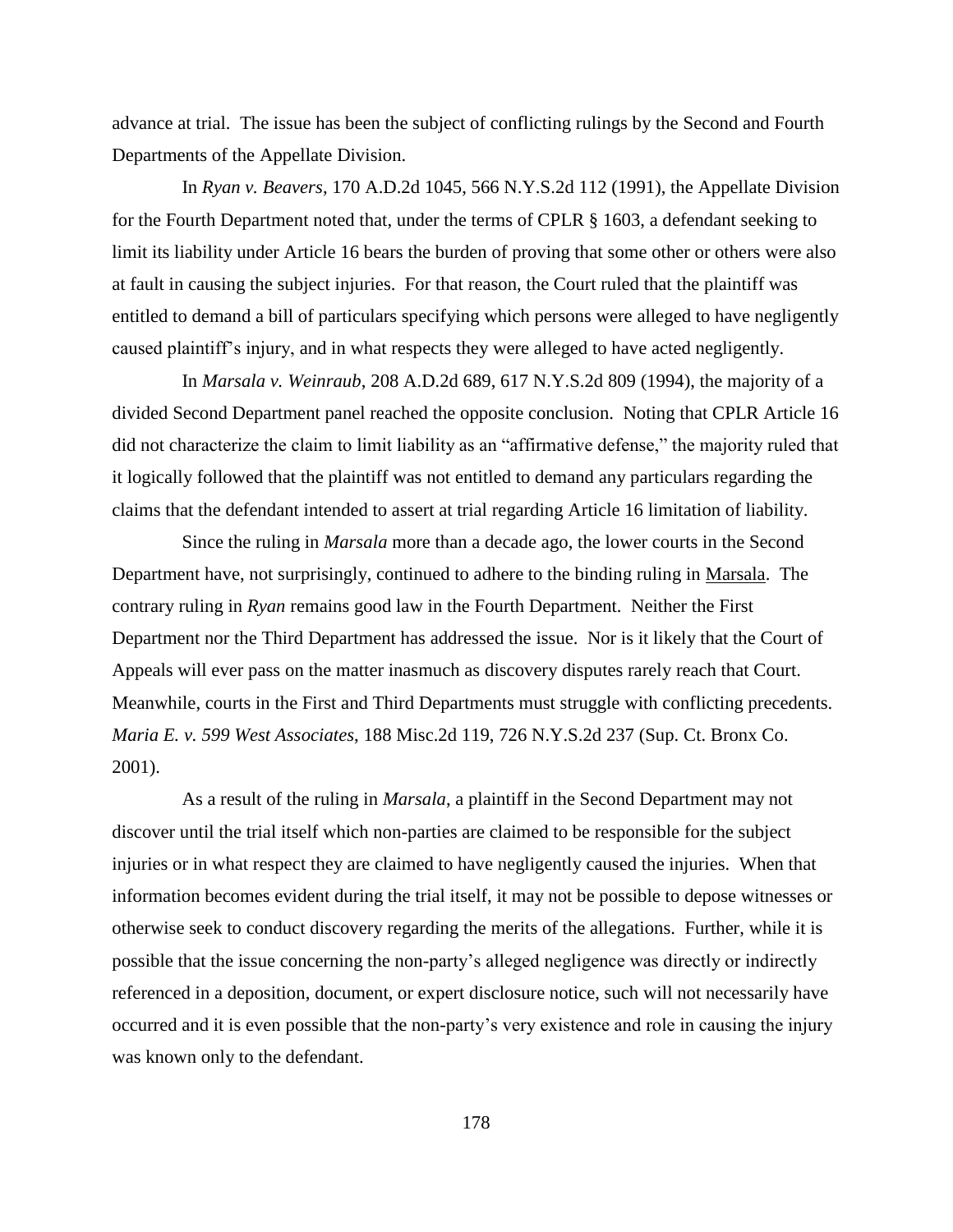The Committee believes that the rule espoused in *Marsala* can result in the kind of "trial by ambush" that has long been deemed unacceptable in modern jurisprudence. Aside from the obvious problem with fairness, such practice can lead to situations in which a defense that would have failed if the operative facts were known instead succeeds.

The amendment would alter CPLR 3018(b) so as to list the Article 16 defense along with other affirmative defenses. This would have the practical effect of statutorily endorsing *Ryan* and rejecting *Marsala*.

Notably, the proposed amendments relate solely to limitation of liability arising under CPLR Article 16. As such, the amendments do not affect in any way the defendant's ability to defeat the claim entirely on the ground that it is not liable at all. The amendments are intended to confirm that the defendant has the burden of proof in establishing an Article 16 defense.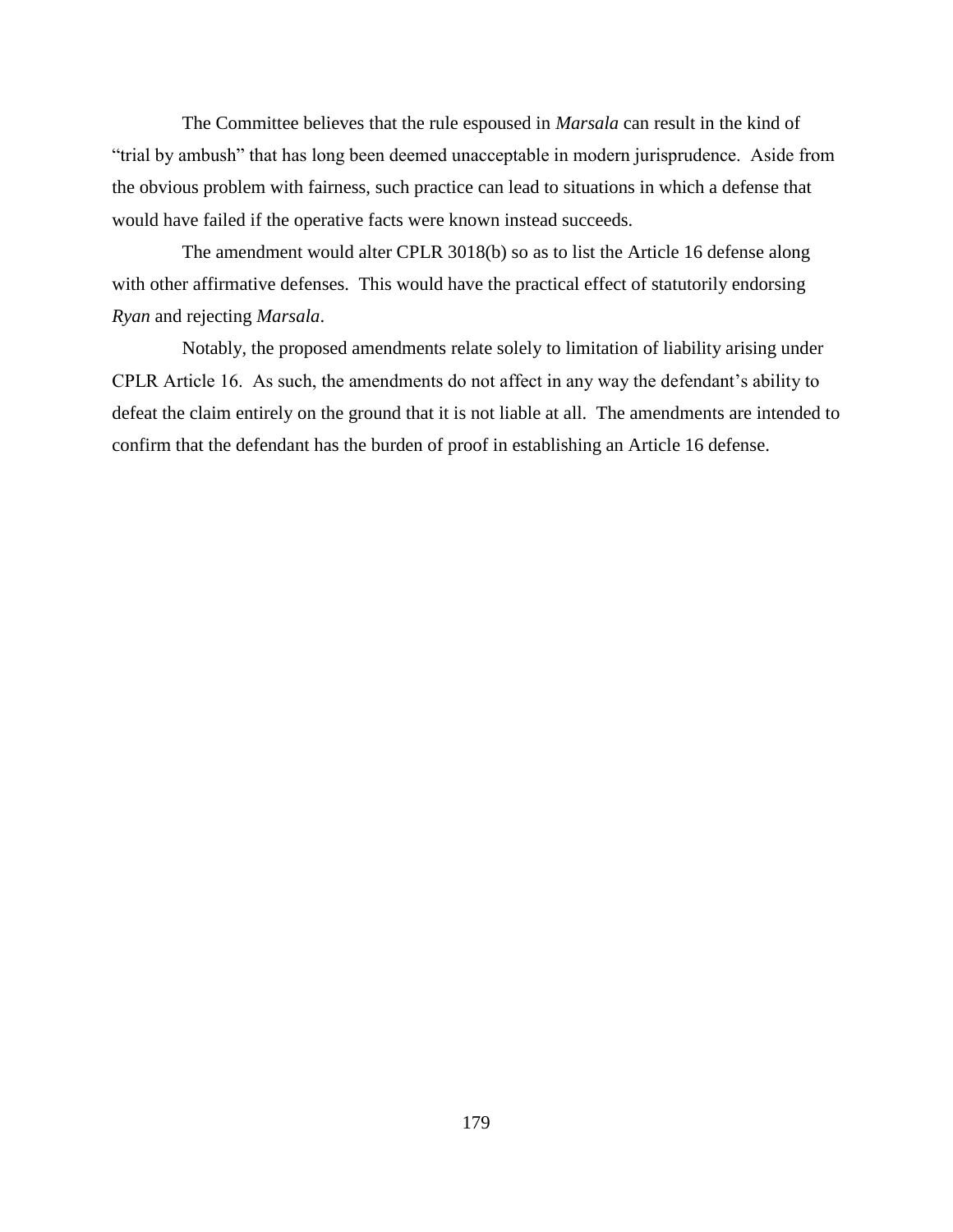#### Proposal

AN ACT to amend the civil practice law and rules, in relation to apportionment of liability for non-economic loss in personal injury actions

The People of the State of New York, represented in Senate and Assembly, do enact as follows:

Section 1. Subdivision 1 of section 1601 of the civil practice law and rules, as amended by chapter 635 of the laws of 1996, is amended to read as follows:

1. Notwithstanding any other provision of law, when a verdict or decision in an action or claim for personal injury is determined in favor of a claimant in an action involving two or more tortfeasors jointly liable or in a claim against the state and the liability of a defendant is found to be fifty percent or less of the total [liability assigned to all persons liable] culpability of all persons deemed culpable, the liability of such defendant to the claimant for non-economic loss shall not exceed that defendant's equitable share determined in accordance with the relative culpability of each person causing or contributing to the total [liability] culpability for noneconomic loss; provided, however that the culpable conduct of any person not a party to the action shall not be considered in determining any equitable share herein if the claimant proves that with due diligence he or she was unable to obtain jurisdiction over such person in said action (or in a claim against the state, in a court of this state); and further provided that the culpable conduct of any person shall not be considered in determining any equitable share herein to the extent that action against such person is barred because the claimant has not sustained a "grave injury" as defined in section eleven of the workers' compensation law.

§2. Section 1603 of the civil practice law and rules, as amended by chapter 635 of the Laws of 1996, is amended to read as follows:

§1603. Burdens of proof. In any action or claim for damages for personal injury a party asserting that the limitations on liability set forth in this article do not apply shall allege and prove by a preponderance of the evidence that one or more of the exemptions set forth in subdivision one of section sixteen hundred one or section sixteen hundred two applies. A party seeking limited liability pursuant to this article shall have the burden of alleging and proving by a preponderance of the evidence that its equitable share of the total [liability] culpability is fifty percent or less of the total culpability.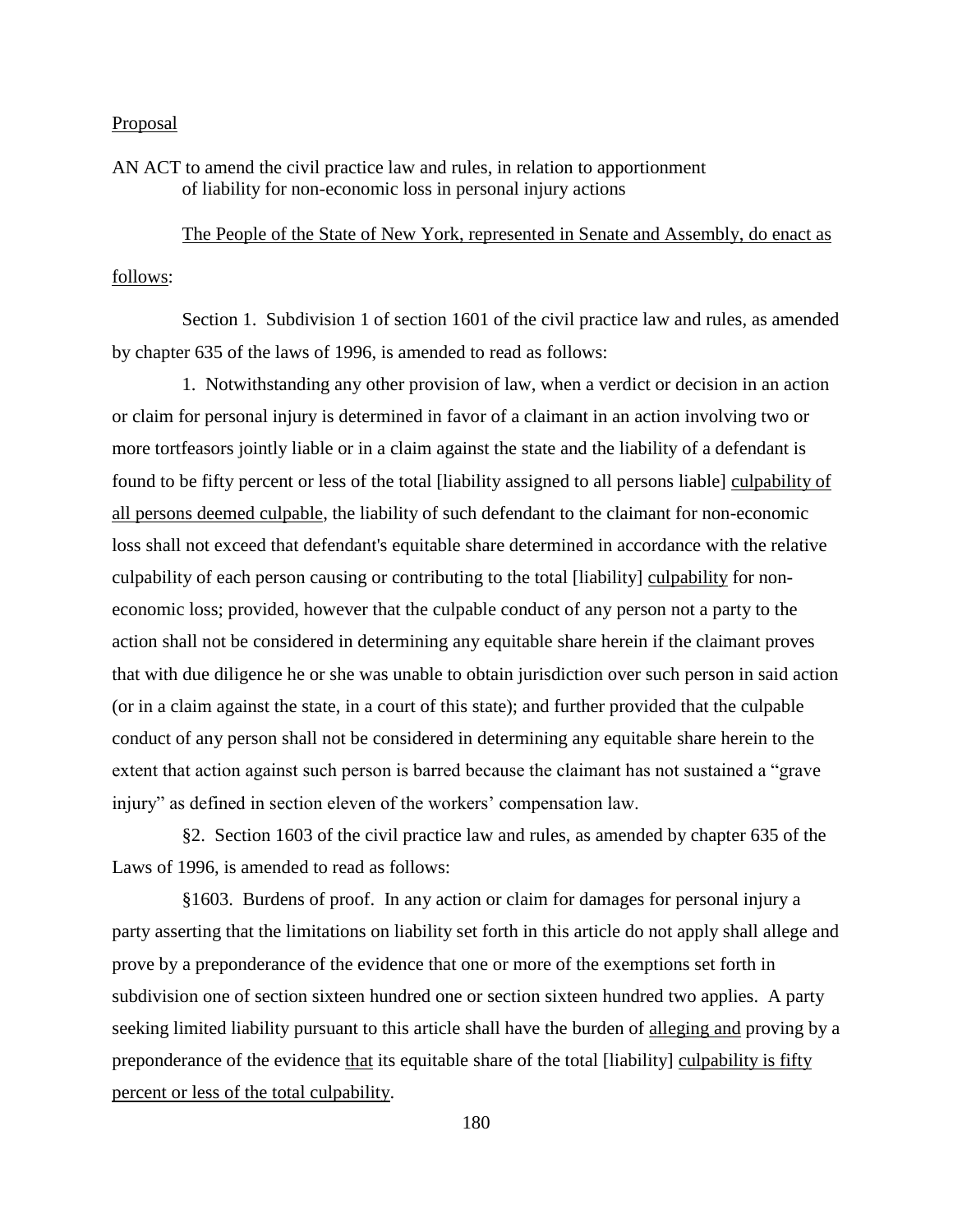§3. Subdivision (b) of section 3018 of the civil practice law and rules, as amended by chapter 504 of the laws of 1980, is amended to read as follows:

(b) Affirmative defenses. A party shall plead all matters which if not pleaded would be likely to take the adverse party by surprise or would raise issues of fact not appearing on the face of a prior pleading such as arbitration and award, collateral estoppel, culpable conduct claimed in diminution of damages as set forth in article fourteen-A, limitation of liability pursuant to article sixteen, discharge in bankruptcy, facts showing illegality either by statute or common law, fraud, infancy or other disability of the party defending, payment, release, res judicata, statute of frauds, or statute of limitation. The application of this subdivision shall not be confined to the instances enumerated.

§4. This act shall take effect on the first day of January next succeeding the date on which it shall become law and shall apply to all actions commenced on or after such effective date and to all pending actions on such effective date in which trial has not yet commenced.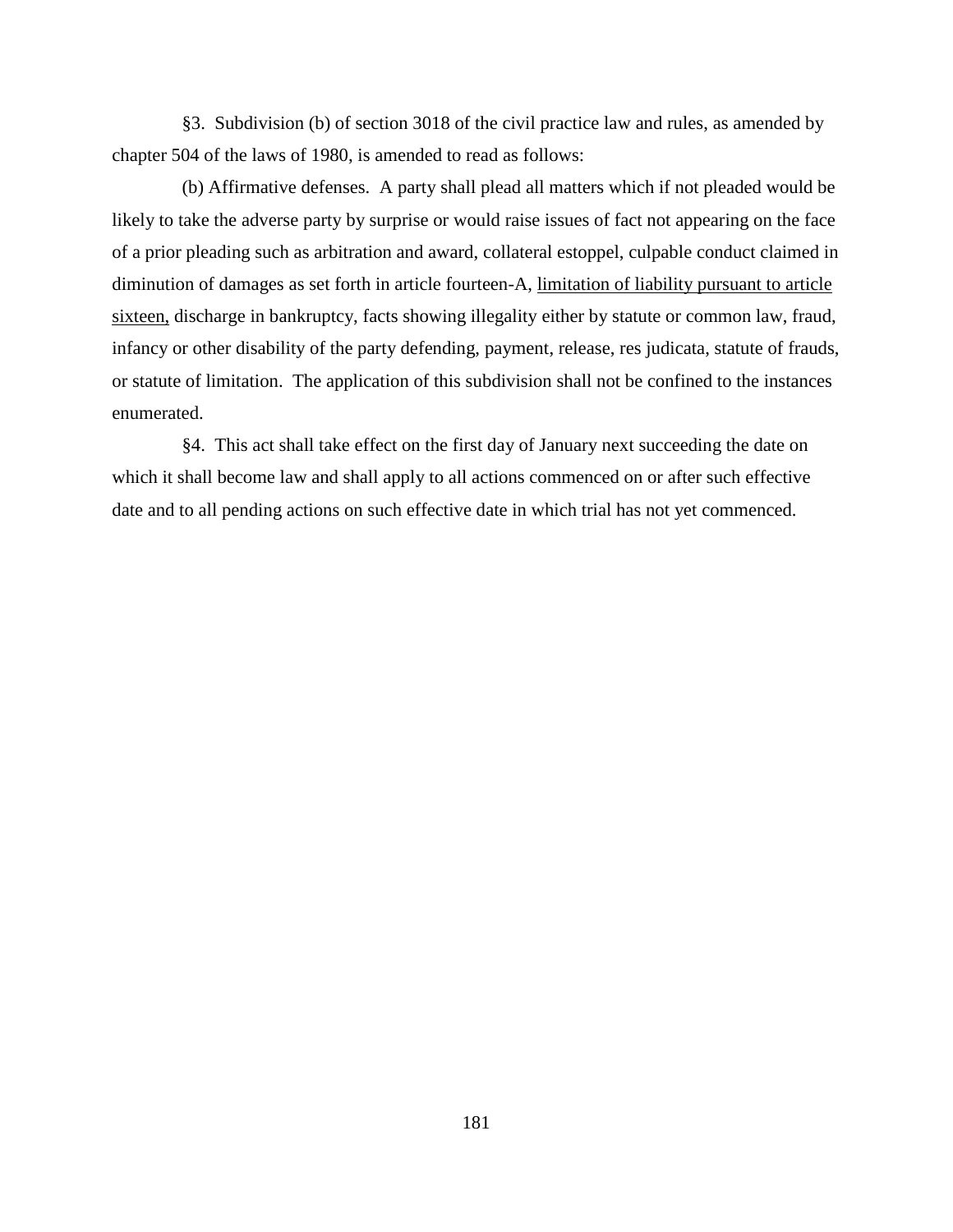# **34.** Eliminating the Uncertainty in the Context of an Appeal of Either an *Ex Parte* Temporary Restraining Order or an Uncontested Application to the Court (CPLR 5701(a) and 5704(a))

The Committee recommends two changes respecting appellate procedure relating to the interplay between CPLR §§ 5701 and 5704. CPLR § 5701 generally provides for appeals to the Appellate Division from orders of the Supreme and County Courts. However, there are two species of applications that have presented problems: those in which by the nature of the application there is no adverse party and applications relating to provisional remedies in which there is an urgent need for appellate review.

Section 1 of the proposal seeks to add a new paragraph 4 to CPLR § 5701(a) to provide for the availability of an appeal in circumstances in which, due to the nature of the application, there is no adverse party. The problem arises as a result of existing sections  $5701(a)$  (2) and (3), which require that the appealable order shall have been "made upon notice." There are certain applications, such as an application for a legal name change, which do not by their nature provide for an adverse party upon whom notice would be served. While such applications are not routinely denied in whole or in part, the Committee believes that the Appellate Division should not be constrained on jurisdictional grounds from reviewing such an appeal.

The second proposed amendment also relates to ex parte applications. CPLR § 5704 provides for review by the Appellate Division or the Appellate Term of certain ex parte orders. At present, the granting of any provisional remedy, such as a temporary restraining order (TRO), without notice is immediately reviewable in the Appellate Division under CPLR § 5704.

However, it has come to the attention of the Committee that the present wording of subdivisions (a) and (b) of section 5704 has been construed to limit the authority of an individual justice from granting a provisional remedy that was denied in the court below. The Committee believes that the denial of a provisional remedy often gives rise to emergency conditions, necessitating immediate relief from a justice of the Appellate Division. The Committee, therefore, recommends an amendment of section 5704 to add language allowing a single Appellate Division or Appellate Term justice to grant an order or provisional remedy applied for without notice to the adverse party and refused by the court below.

Under prevailing case law, a TRO that is granted after informal notice to the opposing party is still considered to be an *ex parte* order for purposes of CPLR § 5704. With the adoption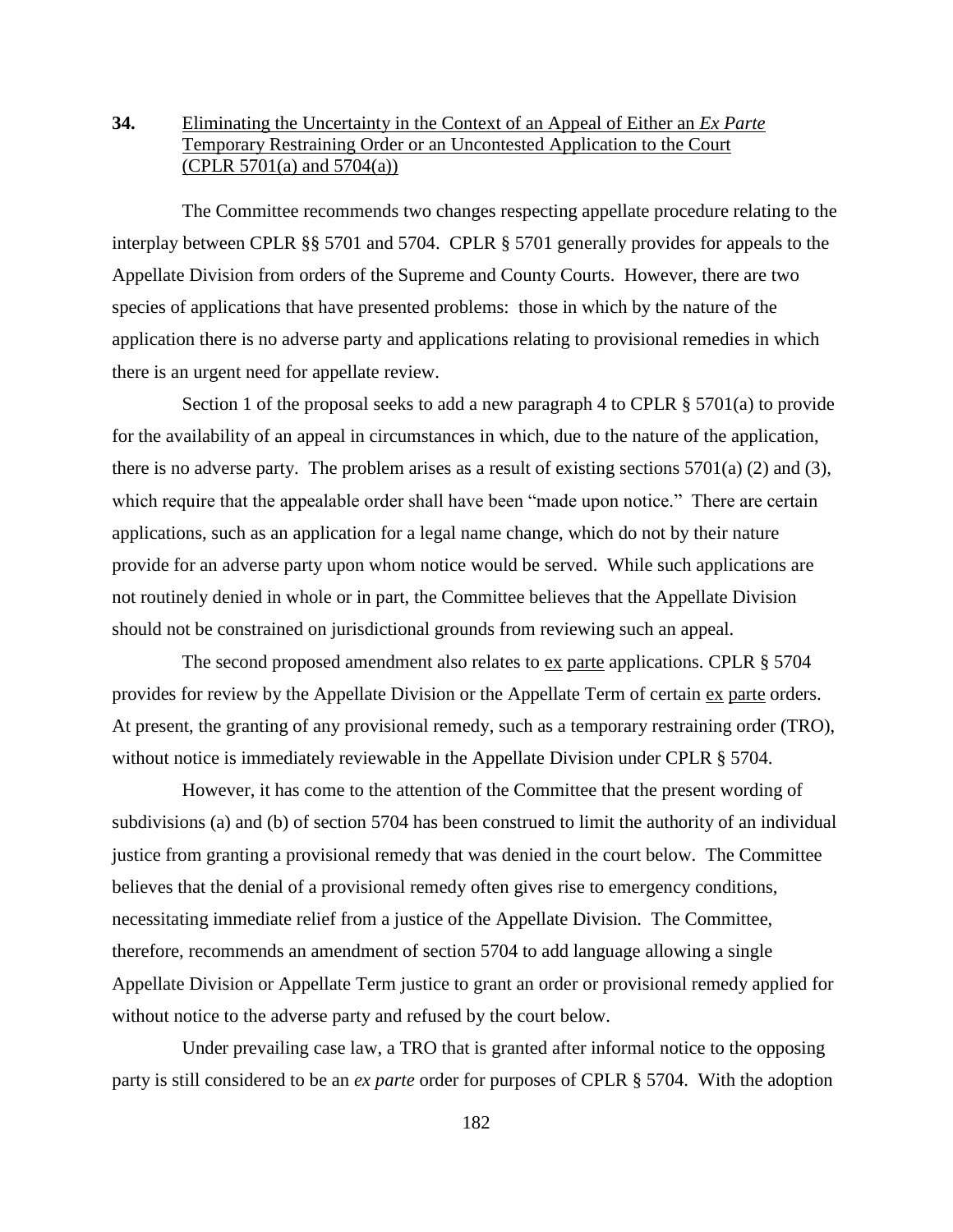of 22 NYCRR § 202.7(f), which this Committee recommended, it is likely that more temporary restraining orders will be granted after informal notice. This proposal does not in any way affect the current rule that such TRO(s) are considered to be *ex parte* for purposes of section 5704, unless they are made after service of a formal notice of motion or an order to show cause.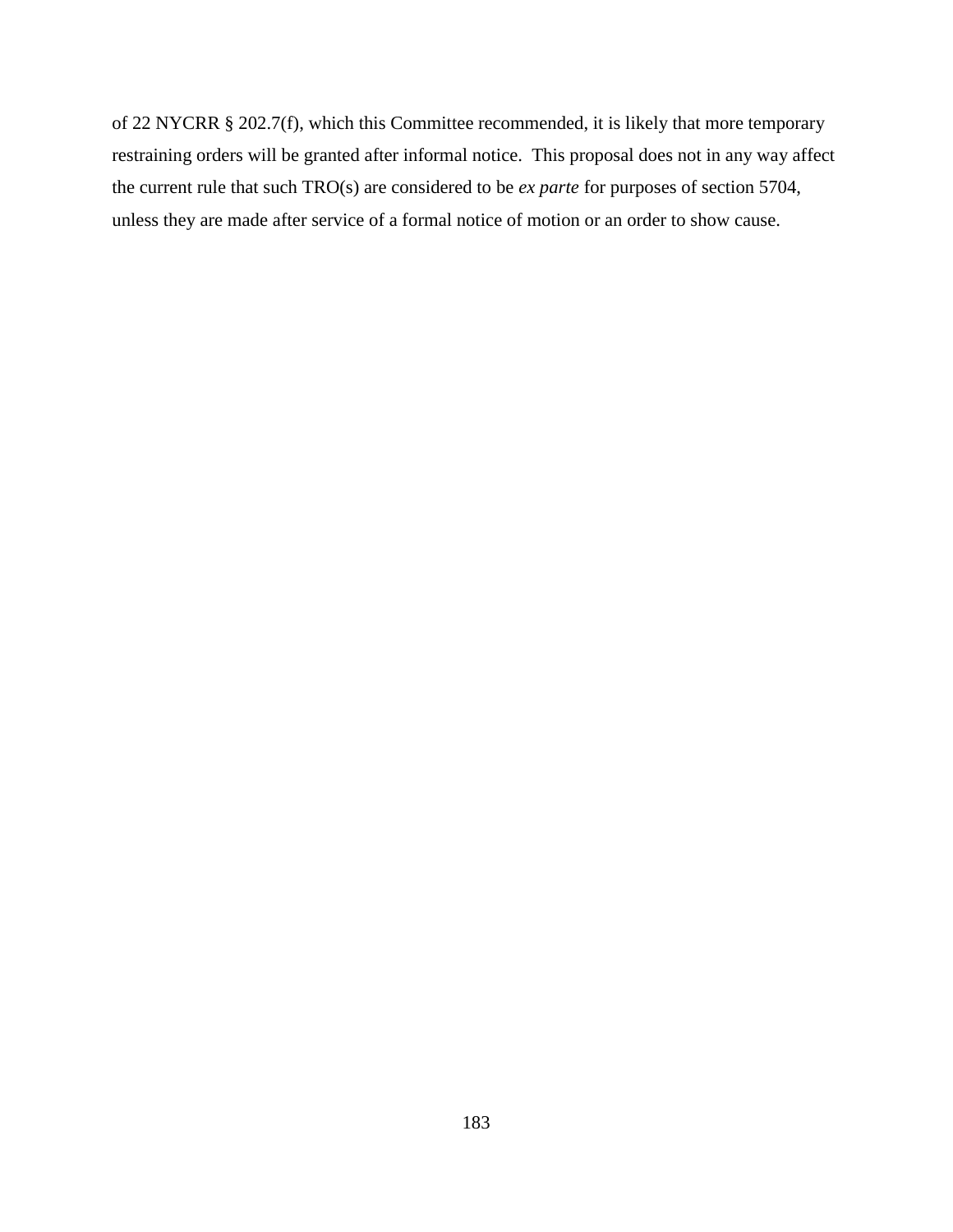#### **Proposal**

AN ACT to amend the civil practice law and rules, in relation to appellate review of an ex parte order or applications for provisional remedies

The People of the State of New York, represented in Senate and Assembly, do enact as follows:

Section 1. Paragraph 3 of subdivision (a) of section 5701 of the civil practice law and rules is amended and a new paragraph 4 is added to such subdivision to read as follows:

3. from an order, where the motion it decided was made upon notice, refusing to vacate or modify a prior order, if the prior order would have been appealable as of right under paragraph two had it decided a motion made upon notice; or

4. from an order denying in whole or in part an application for which, by its nature, there is not an adverse party.

§2. Section 5704 of the civil practice law and rules, as amended by chapter 435 of the laws of 1972, is amended to read as follows:

§ 5704. Review of ex parte orders or ex parte applications for provisional remedies. (a) By appellate division. The appellate division or a justice thereof may vacate or modify any order granted without notice to the adverse party by any court or a judge thereof from which an appeal would lie to such appellate division; and the appellate division or a justice thereof may grant any order or provisional remedy applied for without notice to the adverse party and refused by any court or a judge thereof from which an appeal would lie to such appellate division.

(b) By appellate term. The appellate term in the first or second judicial department or a justice thereof may vacate or modify any order granted without notice to the adverse party by any court or a judge thereof from which an appeal would lie to such appellate term; and such appellate term or a justice thereof may grant any order or provisional remedy applied for without notice to the adverse party and refused by any court or a judge thereof from which an appeal would lie to such appellate term.

§ 3. This act shall take effect on the first day of January next succeeding the date on which it shall have become a law.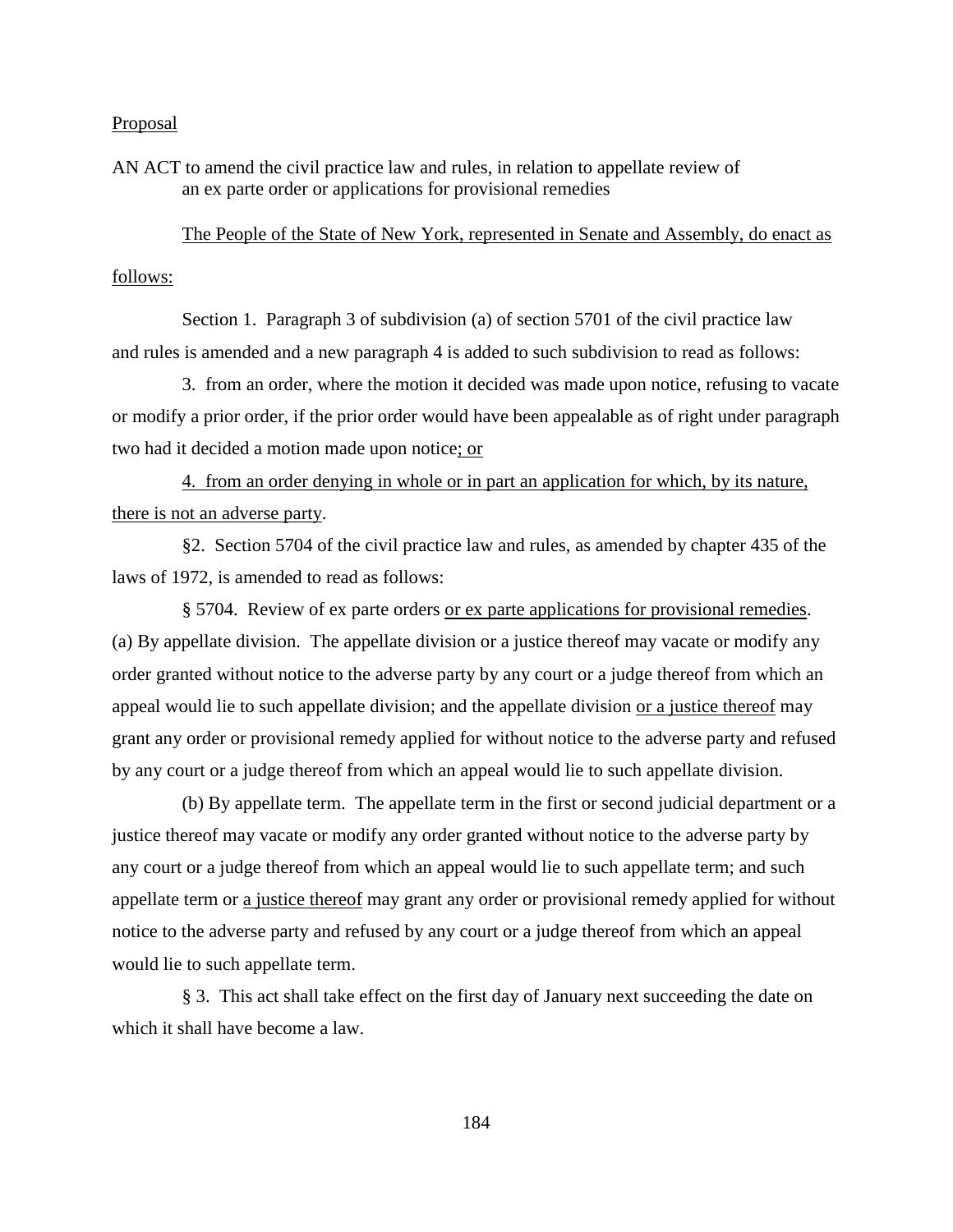## **35.** Expanding Expert Disclosure in Commercial Cases  $(CPLR 3101(d)(1))$

One of the main objectives of the Supreme Court's commercial division is to provide "[a] world class forum for the resolution of commercial disputes." Chief Judge Kaye, Commercial Litigation in New York State Courts § 1.7, at p.16 (Haig 4B West's NY Prac Series). In furtherance of that objective, a priority of several groups charged with studying the commercial division is to relax certain restrictions on expert disclosure imposed by the CPLR (see id. at pp. 3-4) to address the special needs of substantial commercial cases. The Committee believes that limited amendments to the expert disclosure statute, CPLR 3101, would promote more efficient and thorough preparation by attorneys in commercial actions and speedier resolution of those actions, thereby encouraging commercial litigants to use our court system. Thus, the Committee supports an amendment to CPLR  $3101(d)(1)(i)$  that would allow for greater expert disclosure in commercial actions.

CPLR  $3101(d)(1)(i)$  provides for the furnishing, upon request of a party, of a statement regarding an expert whom the adversary intends to call at trial. That provision authorizes further disclosure concerning the expected testimony of an expert only by court order "upon a showing of special circumstances." The courts have interpreted "special circumstances" narrowly, generally confining it to instances in which the critical physical evidence in a case has been destroyed after its inspection by an expert for one side but before its inspection by the expert for the other, and certain other, similarly limited situations. E.g., *Adams Lighting Corp. v. First Central Ins. Co.*, 230 AD2d 757 (2d Dept. 1996); *The Hartford v. Black & Decker*, 221 AD2d 986 (4th Dept. 1995); *Rosario v. General Motors Corp.*, 148 AD2d 108 (1st Dept. 1989); Connors, Practice Commentaries, McKinney's Cons Laws of NY, Book 7B, C:3101:29A.

The Committee believes that, on balance, the current rules governing expert disclosure work reasonably well in cases other than commercial cases. The issue of expert disclosure, generally, raises diverse opinions in the bar. Therefore, the Committee recommends that CPLR  $3101(d)(1)(i)$  should be modified to permit additional expert disclosure in substantial commercial cases only. The issues addressed by experts in commercial cases are often complex, touching on nuanced economic, financial and corporate principles, such as how stock or other securities should be valued; how a business should be valued; or whether the financial analysis of a board of directors was sound under the circumstances. In addition to presenting difficult legal and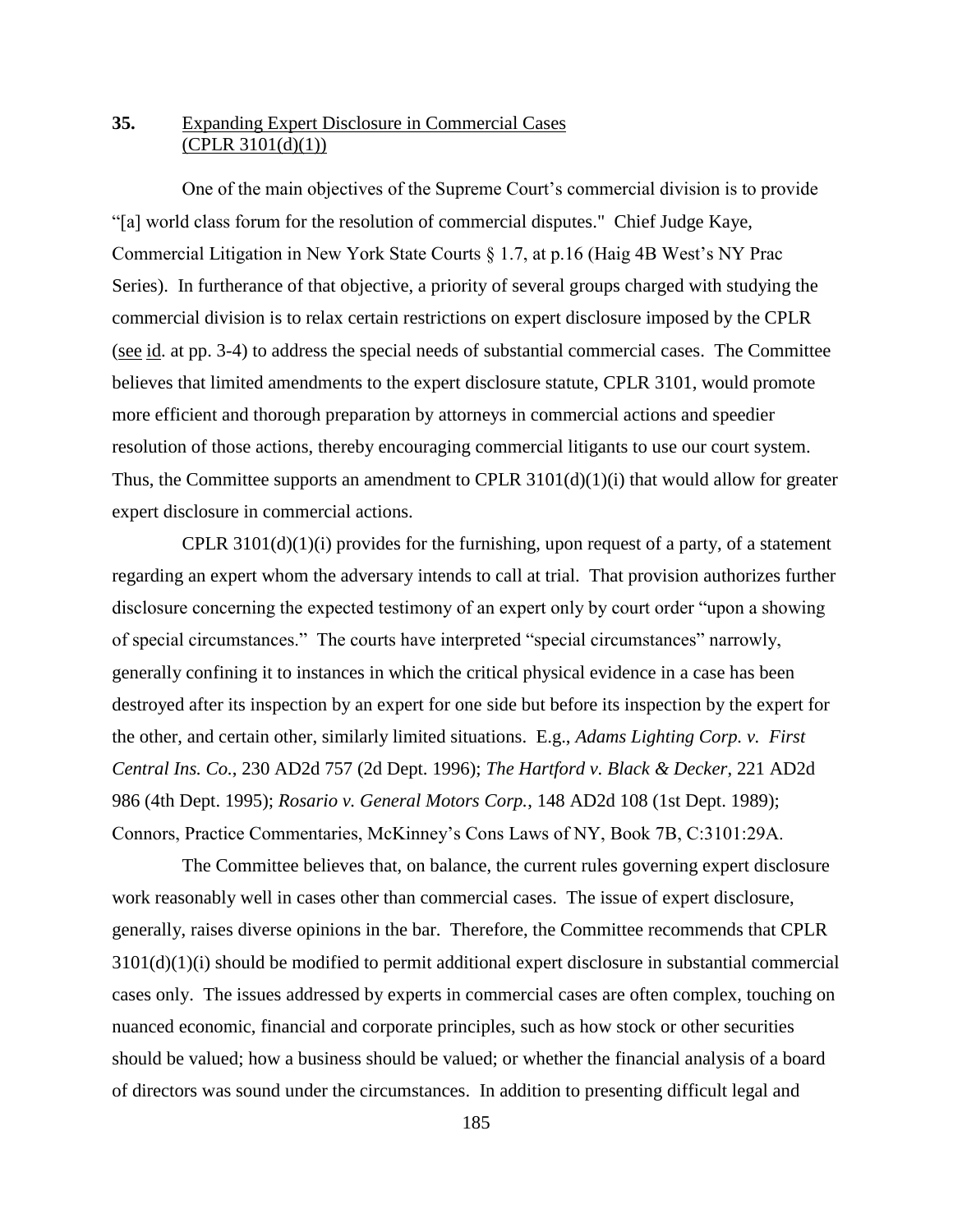factual issues, commercial cases often involve substantial sums of money or impact corporate governance. Generous expert disclosure is available in virtually all other forums, including all other state courts and the federal courts, *see* Federal Rules Civil Procedure 26. A modern forum for the resolution of commercial disputes is essential for New York to maintain its prominence as an international financial center; unless meaningful expert disclosure is routinely available in commercial actions, New York's efforts to maintain its financial dominance may be seriously compromised. Accordingly, we believe that additional expert disclosure in commercial cases should be permitted to provide the world class forum for the resolution of commercial disputes the State needs.

Under the Committee's proposal, subdivision  $(d)(1)(iii)$  would be divided into two subparts. The first subpart,  $(A)$ , would retain the existing provisions of  $(d)(1)(iii)$ , which would apply to most cases, including smaller commercial cases. These commercial cases are usually less complex than those involving larger sums, and more extensive disclosure of experts would be disproportionately costly. However, in commercial cases in which \$250,000 or more is found by the court to be in controversy, the amendment, in the form of a new subpart (B), would expressly authorize the court to allow further disclosure of experts expected to testify at trial. Under this proposal, the applicant would be obliged to show that the need for that disclosure outweighs the concomitant expense and delay to any party. The applicant would be required to demonstrate that traditional expert discovery as provided for by subdivision (d)(1)(i) would not suffice. However, the applicant would not have to demonstrate "special circumstances" as currently construed by the case law, which would remain the standard for all cases other than this group of substantial commercial cases. Because the proposal would require the court to weigh the risk that the proposed disclosure might be unduly expensive or cause unreasonable delay, the court should normally inquire, if further disclosure is found necessary, whether a particular form of disclosure would be more appropriate, including less expensive and time-consuming, than another.

"Commercial action" is defined so as to include the most common forms of such disputes, and a measure of flexibility is provided for. The definition expressly excludes personal injury, wrongful death, matrimonial and certain other matters. The Committee wishes to emphasize that the proposed amendment would not alter expert disclosure practice outside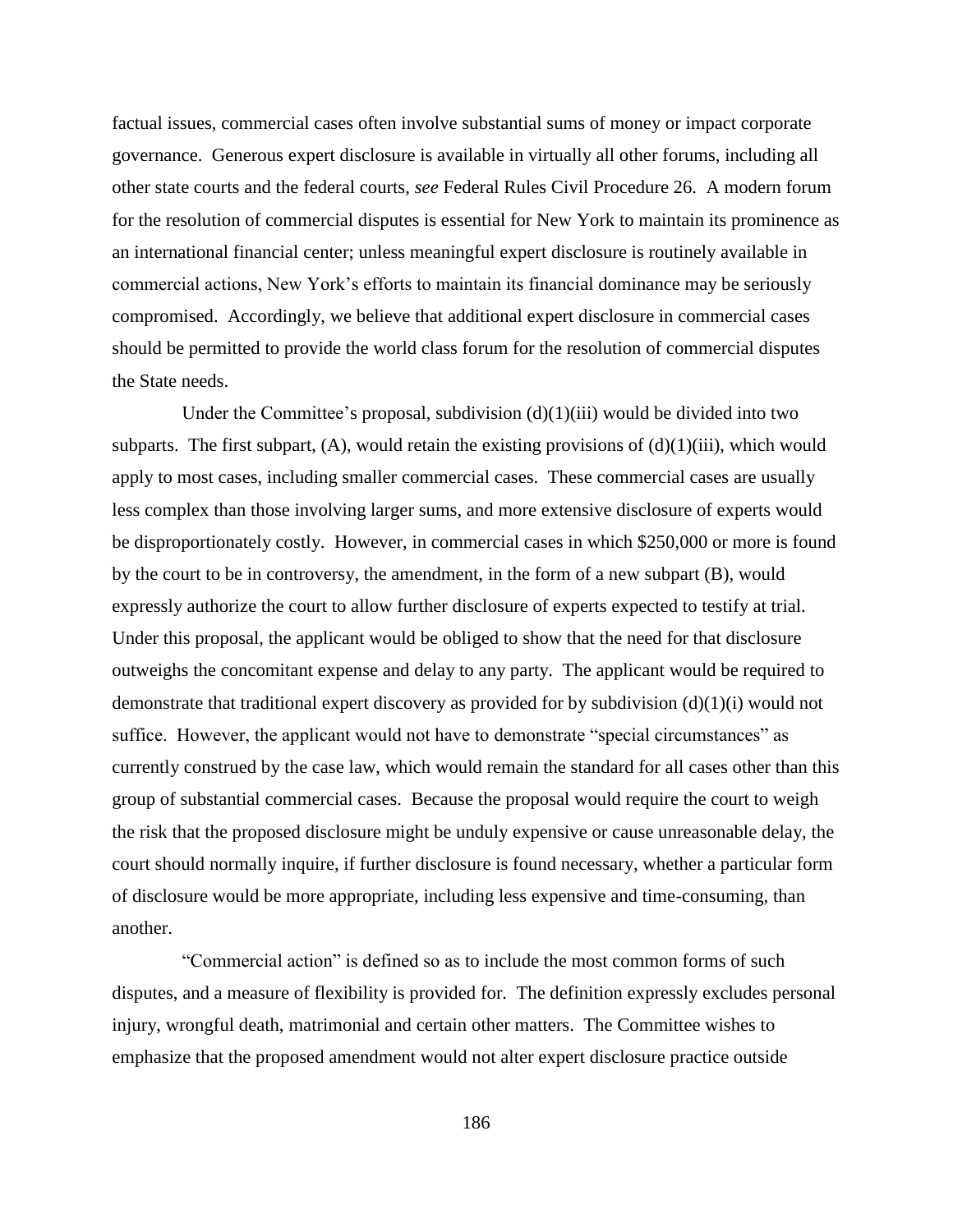commercial cases. To be sure, the proposed amendment expressly states that it is inapplicable to "personal injury, wrongful death, matrimonial, or foreclosure actions."

Under the proposal, if the court determined that a deposition was in order, it could set reasonable boundaries on the breadth of the matters to be inquired into and the length of the deposition. The proposal provides that unless it is unreasonable, the court shall require that the inquiring party pay a reasonable fee to the expert in the case of deposition disclosure, since this seems the fairest approach in most instances.

The proposal provides that the further disclosure of experts authorized by the court shall take place at such time as the court deems appropriate. In contrast with the practice in most personal injury matters, experts in commercial cases are often retained at an early point. In large commercial cases, many of which are litigated in the Commercial Division around the state, the court is expected to, and does, engage in extensive supervision of disclosure proceedings and establish a comprehensive disclosure schedule, which would include an appropriate deadline for further expert disclosure, if ordered.

The Committee's proposal for the establishment of a time frame for expert disclosure, set forth below, would have a broader application than those that would be governed by this new subdivision  $(d)(1)(iii)(B)$ .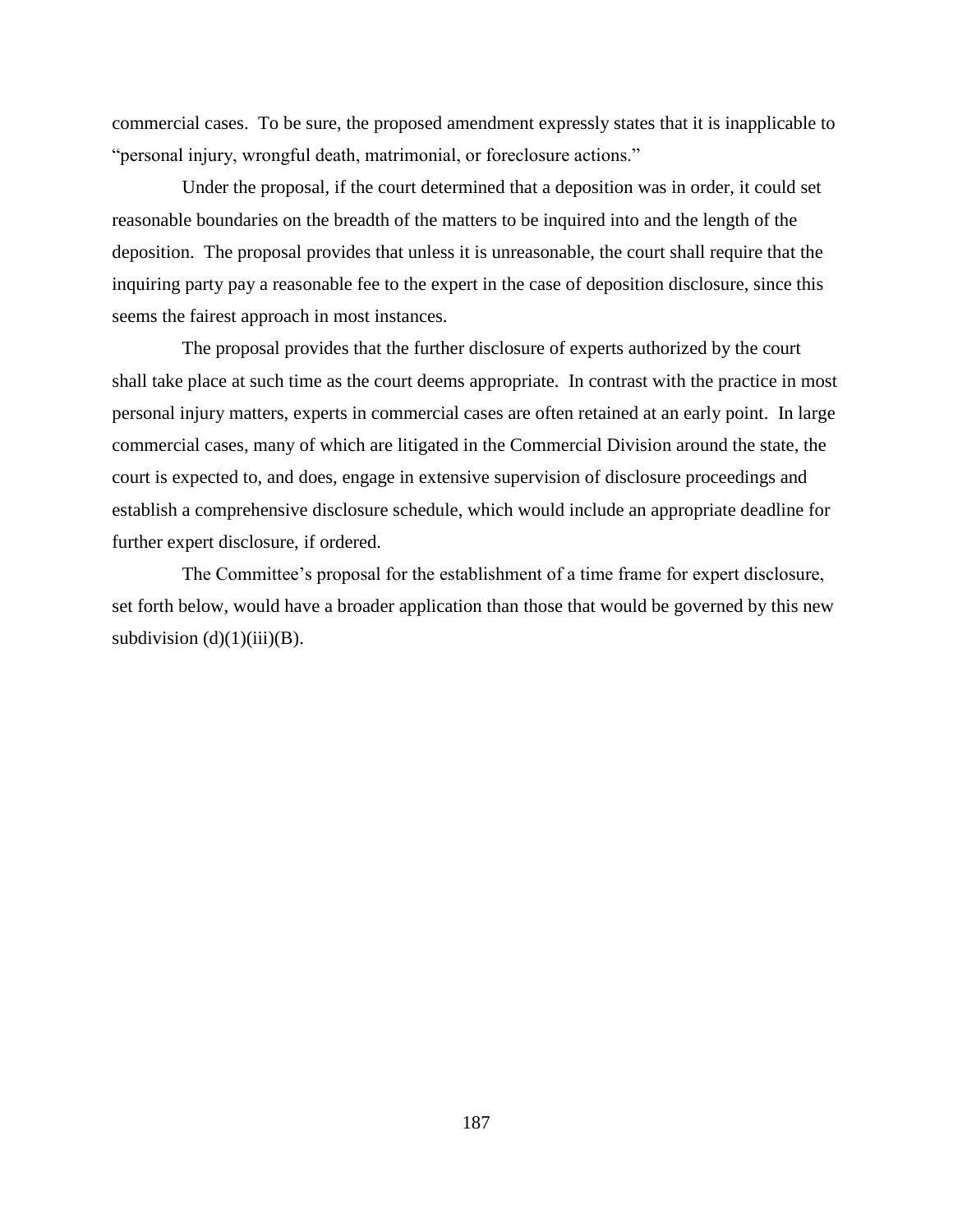#### **Proposal**

AN ACT to amend the civil practice law and rules, in relation to broadening expert disclosure in commercial cases

The People of the State of New York, represented in Senate and Assembly, do enact as follows:

Section 1. Subparagraph (iii) of paragraph 1 of subdivision (d) of section 3101 of the civil practice law and rules, as renumbered by chapter 184 of the laws of 1988, is amended to read as follows:

(iii) (A) Further disclosure concerning the expected testimony of any expert may be obtained only by court order upon a showing of special circumstances and subject to such restrictions as to scope and provisions concerning fees and expenses as the court may deem appropriate. However, a party, without court order, may take the testimony of a person authorized to practice medicine, dentistry or podiatry who is the party's treating or retained expert, as described in paragraph three of subdivision (a) of this section, in which event any other party shall be entitled to the full disclosure authorized by this article with respect to that expert without court order.

(B) Notwithstanding any other provision of this section, in any commercial action in which the amount in controversy appears to the court to be \$250,000 or more, the court, without requiring a showing of special circumstances but upon a showing by any party that the need outweighs the resulting expense and delay to any party, may authorize such further disclosure of an expert, including a deposition, subject to such restrictions as to scope and provisions concerning fees and expenses as the court may deem appropriate. For purposes of this subparagraph, a "commercial action" is an action alleging breach of contract, breach of fiduciary duty, or misrepresentation or other tort, arising out of, or relating to, business transactions or the affairs of business organizations; or involving other business claims determined by the court to be commercial, but shall not include personal injury, wrongful death, matrimonial, or foreclosure actions, or landlord-tenant matters not involving business leases.

§ 2. This act shall take effect immediately.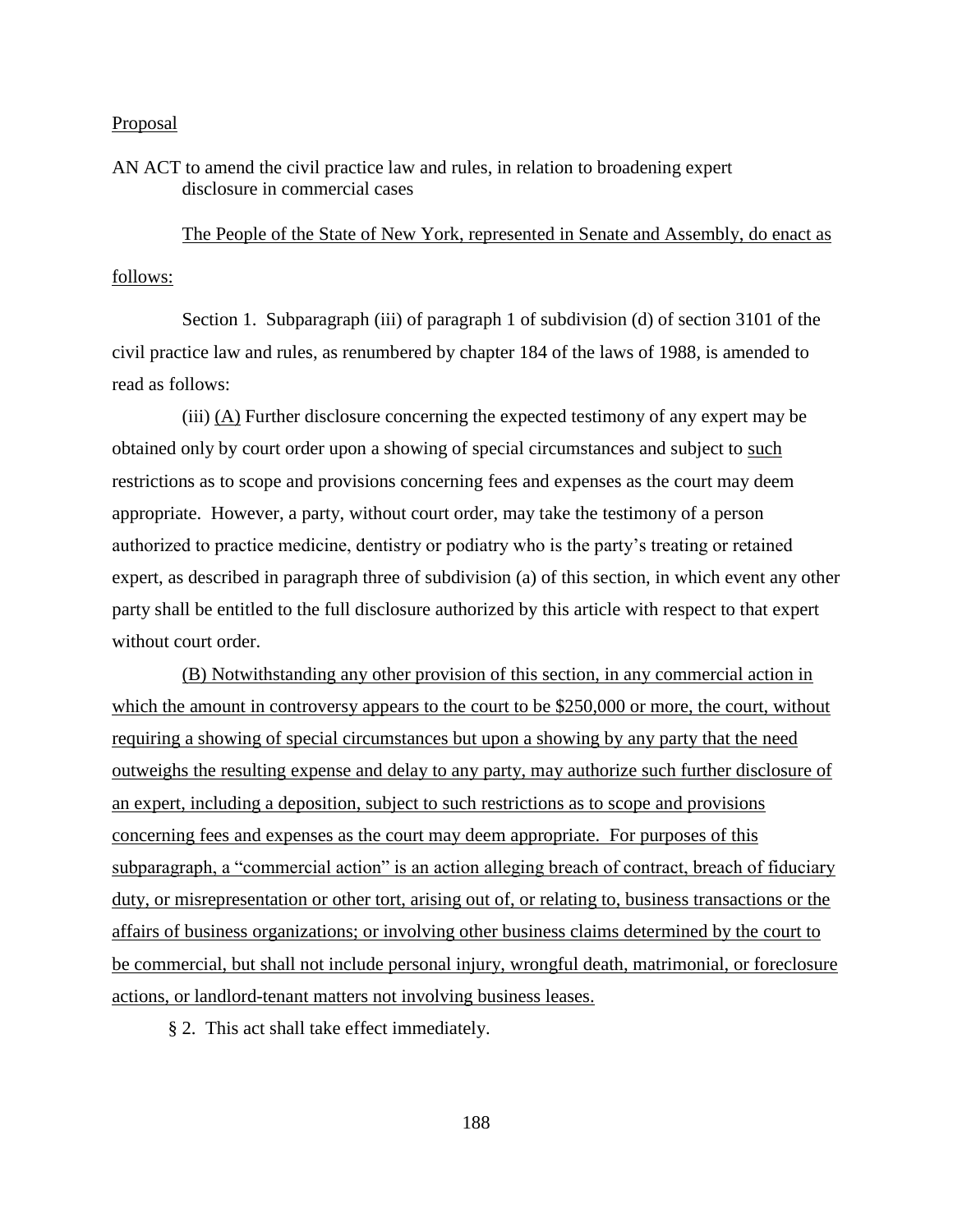### **36.** Creation of a Statutory Parent-Child Privilege (CPLR 4502-a; Family Court Act § 1046 (vii))

The Committee recommends the adoption of a Parent-Child communication privilege. It is intended that communications induced by the confidential parent-child relationship, made in confidence and concerning which confidentiality has not been waived, would be protected from forced disclosure. The provision does not provide, as in the case with the spousal privilege under CPLR 4502, that one of the participants in the confidential communication can prevent the disclosure by the other. Rather, the proposed language merely restricts compelled disclosure for qualified communications. Either party to the confidential communication may reveal it if they choose.

The privilege would extend to communications between a child and the person legally responsible for the care of such child. The phrase "person legally responsible for the care" is drawn from the section 1012 of the Family Court Act and is intended to refer to those persons who have the legal responsibility of parents, or who function as such, such as foster parents. The person should be "the functional equivalent of a parent" in a "familial or household setting" (see Matter of Yolanda D., 88 N.Y.2d 790 (1996)). It does not include, for example, a teacher, day care worker or other person who provides temporary care of a child, even if an institutional setting (88 N.Y. 2d 796).

It is intended that the principles of the case law limiting the spousal privilege would limit this privilege as well. For example, although both words and acts may fall within the privilege (see, e.g. People v. Dagahita, 299 N.Y. 194 (1949)), the privilege would not apply unless the communication is actually induced by the confidential parent/child relationship. It must be "… prompted by the affection, confidence and loyalty engendered by such relationship." (Poppe v. Poppe, 3 N.Y.2d 312 (1957)). It should not include "daily and ordinary exchanges" or general business communications and would encompass only those communications which "… would not have been made" but for the "absolute confidence in" the parent/child relationship (see, People v. Melski, 10 N.Y. 2d 78, 80 (1961)). There was concern on the Committee that this memorandum emphasizes that commercial or business transactions are not the type of communications that are "induced" by the "absolute confidence" in the parent-child relationship. The motivation for such business communications is distinct from the interactive communication induced by the relationship to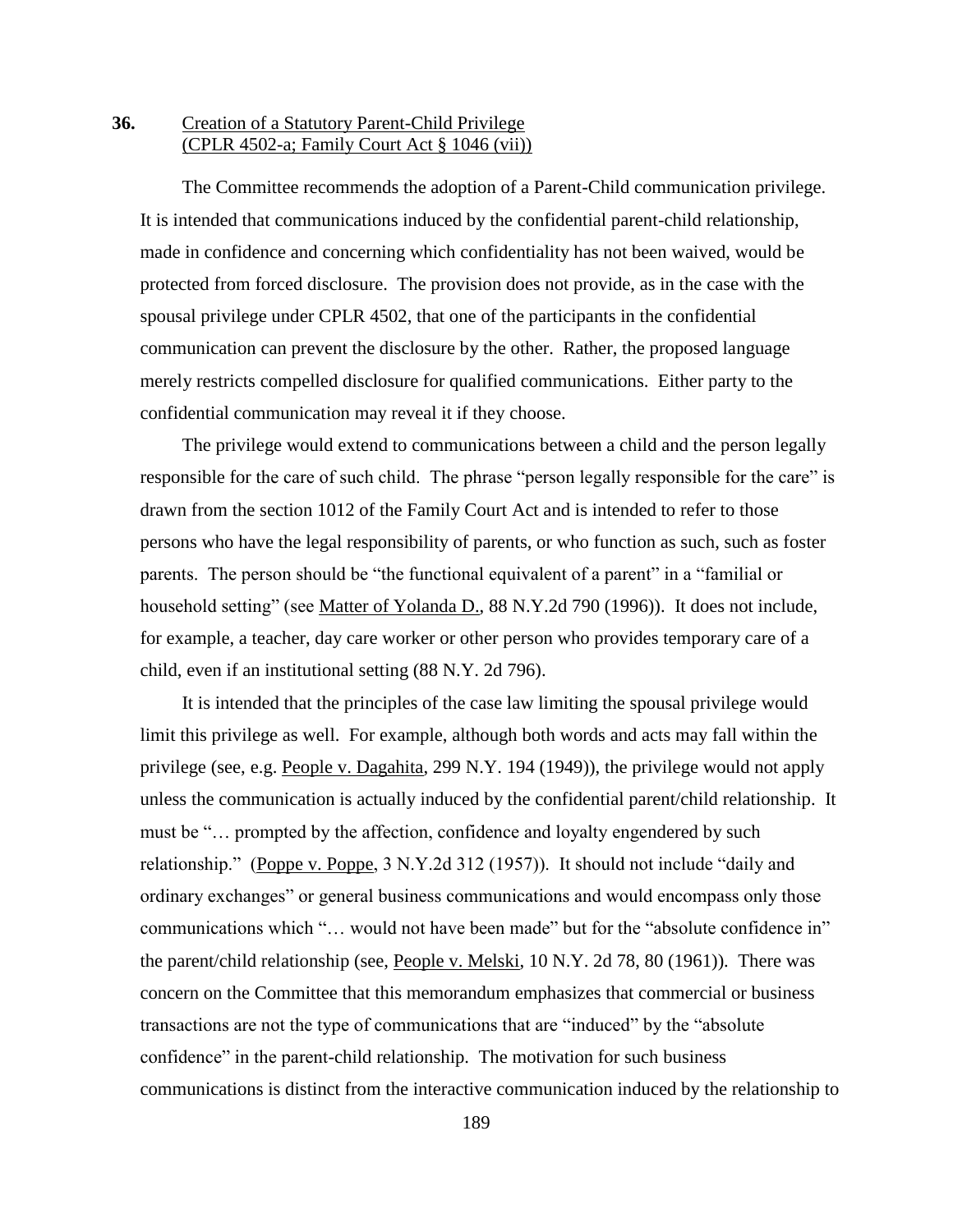be protected. Although the exact parameters of the confidential communications covered by the privilege would require some case-by-case analysis, it is intended that the privilege be limited to communications of a truly confidential nature involving the counsel inherent in the special parent or parentlike-child relationship. Also, the privilege would not cover communications made in the presence of another person (see, People v. Ressler, 17 N.Y. 2d 174 (1966)) unless another parent or guardian is present. For example, the privilege would not apply if the communication were made in the presence of a sibling child.

The bill includes an exception to the privilege for proceedings under Family Court Act section 1046, involving child abuse or neglect. It is assumed that the exception for communications in pursuit of criminal activity would also apply (see, People v. Watkins, 63 A.D.2d 1033 (1978)).

The Committee recognizes that restraints on a court's fact-finding powers must be judiciously limited, but also recognizes that certain relationships present such unique and important interest in confidentiality, that a limited privilege should be recognized. The confidentiality of the parent-child relationship presents interests sufficiently compelling to allow a limited restriction on the power of the courts to compel testimony.

The Advisory Committee on Civil Practice is aware that the Advisory Committee on Criminal Practice is also considering proposing a statutory parent-child privilege, but their proposal has come sufficiently late in the development of this report that this committee has not yet been able to harmonize our bill with theirs. However, the committees intend to continue to collaborate and expect to be able to offer a unified proposal by the beginning of the legislative session.

190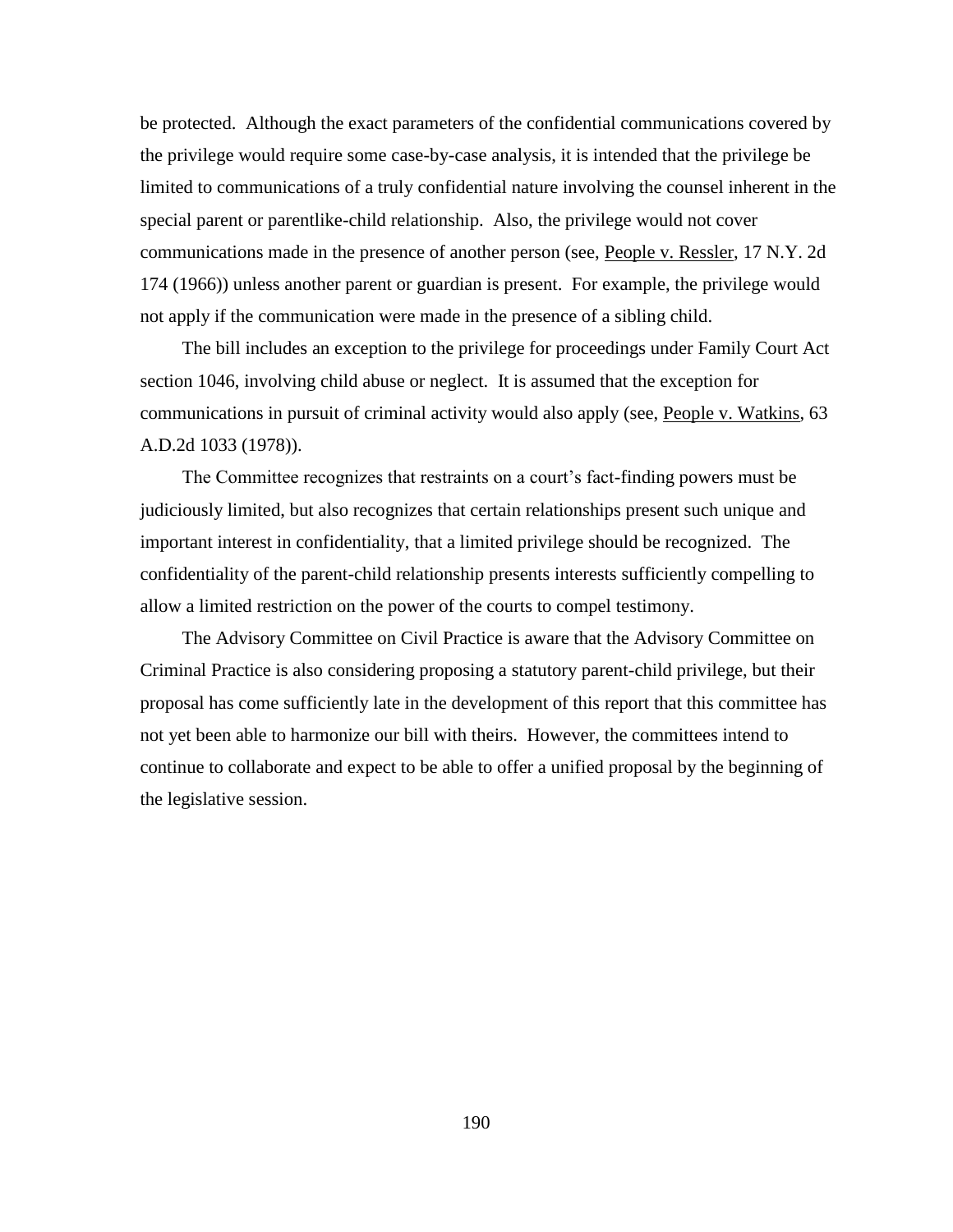#### Proposal

AN ACT to amend the civil practice law and rules and the family court act, in relation to creation of a statutory parent-child privilege in civil cases

 The People of the State of New York, represented in Senate and Assembly, do enact as follows:

 Section 1. The civil practice law and rules is amended by adding a new section 4502-a to read as follows:

 §4502-a. Parent-child confidential communications. A child and his or her parent, or person legally responsible for the care of such child shall not be compelled to disclose a confidential communication between them.

 §2. Paragraph (vii) of subdivision (a) of section 1046 of the family court act, as amended by chapter 81 of the laws of 1979 and chapter 432 of the laws of 1993, is amended to read as follows:

 (vii) neither the privilege attaching to confidential communication between husband and wife, as set forth in section forty-five hundred two of the civil practice law and rules, nor the parent-child privilege as set forth in section forty-five hundred two-a of the civil practice law and rules, nor the physician-patient and related privileges, as set forth in section forty-five hundred four of the civil practice law and rules, nor the psychologist-client privilege, as set forth in section forty-five hundred seven of the civil practice law and rules, nor the social worker-client privilege, as set forth in section forty-five hundred eight of the civil practice law and rules, nor the rape crisis counselor-client privilege, as set forth in section forty-five hundred ten of the civil practice law and rules, shall be ground for excluding evidence which otherwise would be admissible.

§3. This act shall take effect immediately.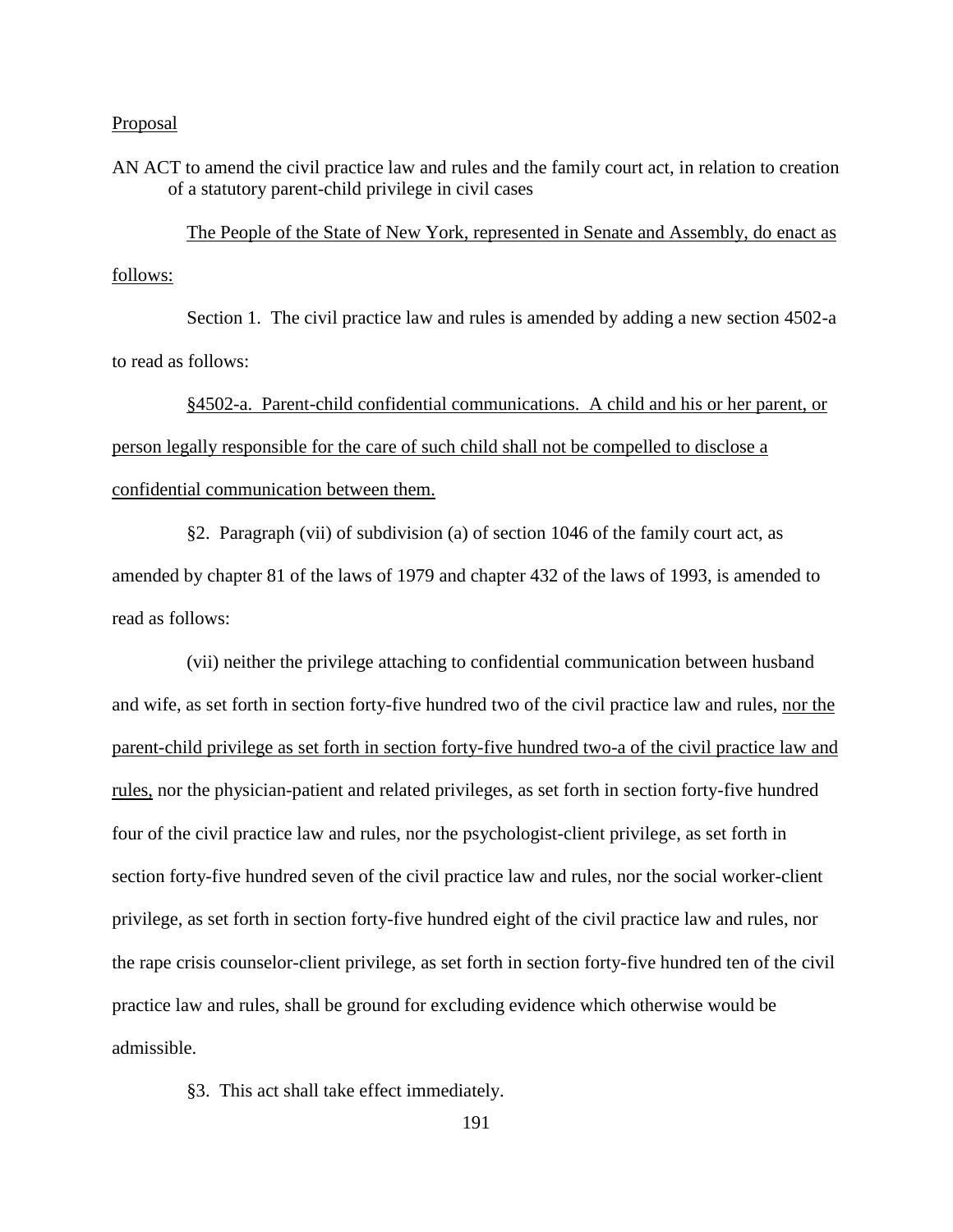### **1. Recommendations for Amendments to Certain Regulations**

The Chief Administrative Judge has the authority to regulate practice and procedure in the courts through delegation from the Legislature, (State Const., Art. VI, §30), and the Legislature has delegated this power to the Chief Administrative Judge. Judiciary Law, §211(1)(b) [Providing the Chief Judge with the power to adopt rules and orders regulating practice and procedure in the courts subject to the reserved power of the Legislature]; Judiciary Law, §212(2)(d) [Providing the Chief Administrator with the power to adopt rules regulating practice in the courts as authorized by statute]; CPLR Rule 3401 [providing the Chief Administrator with the power to adopt rules regulating the hearing of causes]. *See also, Matter of A.G. Ship Maintenance Co. v. Lezak*, 69 N.Y.2d 1 (1986) [Holding that the courts have been delegated, through section  $211(1)(b)$ , the power to authorize by rule the imposition of sanctions upon parties and attorneys appearing in the courts]. The Committee is proposing rules that are consistent with this delegation and are not in conflict with existing law.

Of course, no set of rules can address precisely every conceivable circumstance. The proposed rules as the Committee envisions them, however, are fair and reasonable and provide bright lines to guide counsel.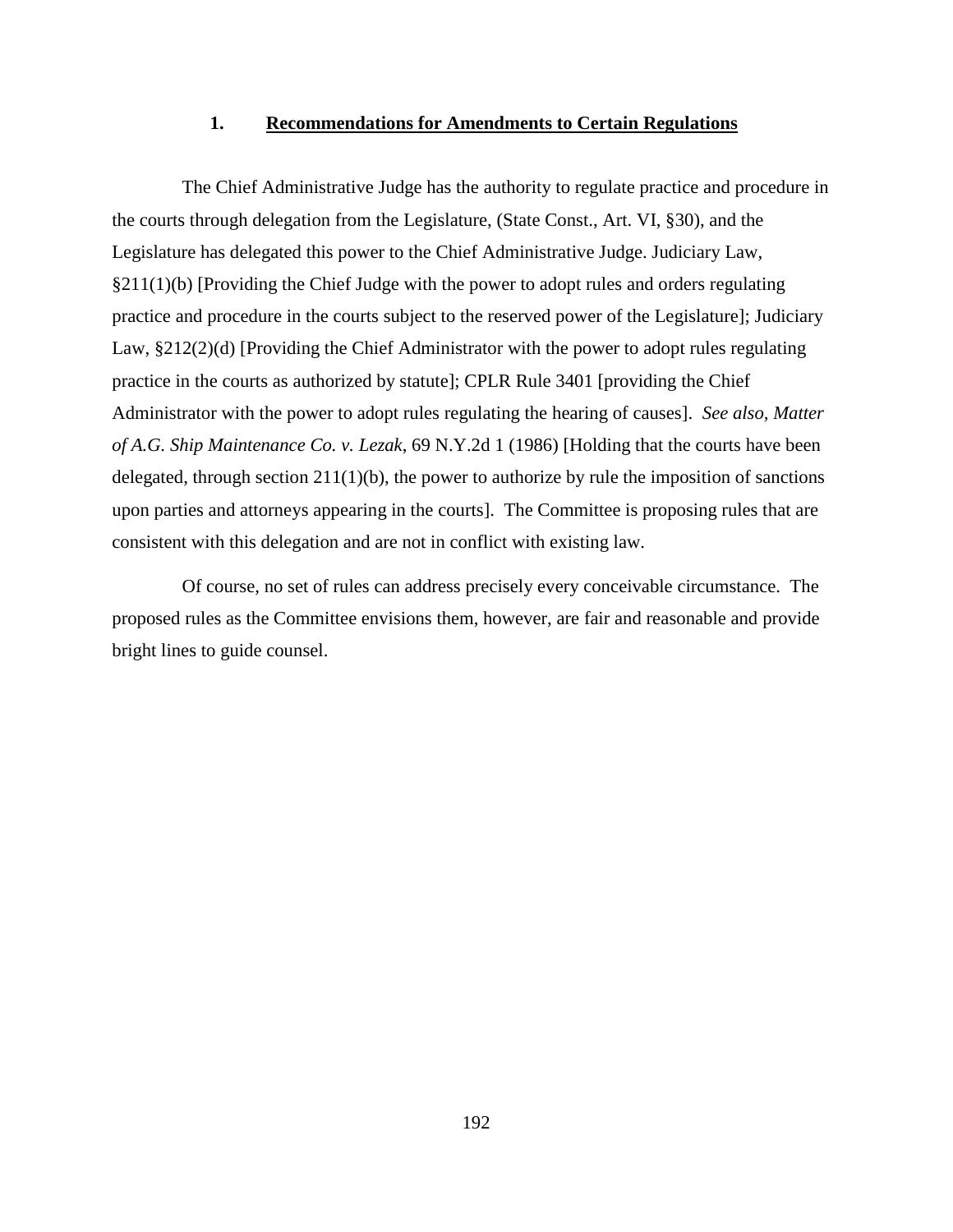### **1.** Allowing a 5-day Cure in E-Filed Cases for Failure to

## Provide Hard Copies of Prior Papers Filed Electronically (22 NYCRR 202.5-b(d)(4))

It is of great concern to the Committee that there exists a practice in some courts to deny motions in e-filed cases, without regard to whether pursuant to the consensual e-filing or the mandatory e-filing rules, on the ground that the movants did not provide the court with "working copies" (see 22 NYCRR 202.5-b(d)(4)). The term "working copies" has no statutory basis in the CPLR, yet at this time it is recognized widely in practice and exists in court rules. Therefore, the Committee recommends, consistent with the statutory measure proposed above (see, I. New Measures, No. 5), an amendment of the Uniform Rules of the Supreme and County Courts to provide for a "safe harbor" provision, requiring a court, prior to denying a motion on the basis that the movant did not provide a working copy, to provide the movant with a brief 5-day cure period.

### **Proposal**

### 22 NYCRR 202.5-b(d)(4)

(4) Official record; maintenance of files; working copies. When a document has been filed electronically pursuant to this section, the official record shall be the electronic recording of the document stored by the County Clerk. The County Clerk or his or her designee may scan and efile documents that were filed in hard copy in an action subject to e-filing or maintain those document in hard copy form. All documents maintained by the County Clerk as the official electronic record shall also be filed in the NYSCEF system. Where a document that was filed in hard copy is thereafter e-filed, the filing date recorded in NYSCEF shall be the date of hard copy filing. The court may require the parties to provide working copies of documents filed electronically; provided, however, that the court shall not dismiss a motion for failure to provide hard copies of prior papers filed electronically unless it first gives notice of the failure to the filing party and allows five days from the date of such notice for the filing party to correct the failure. In such event, each working copy shall include, firmly affixed thereto, a copy of a confirmation notice in a form prescribed by the Chief Administrator.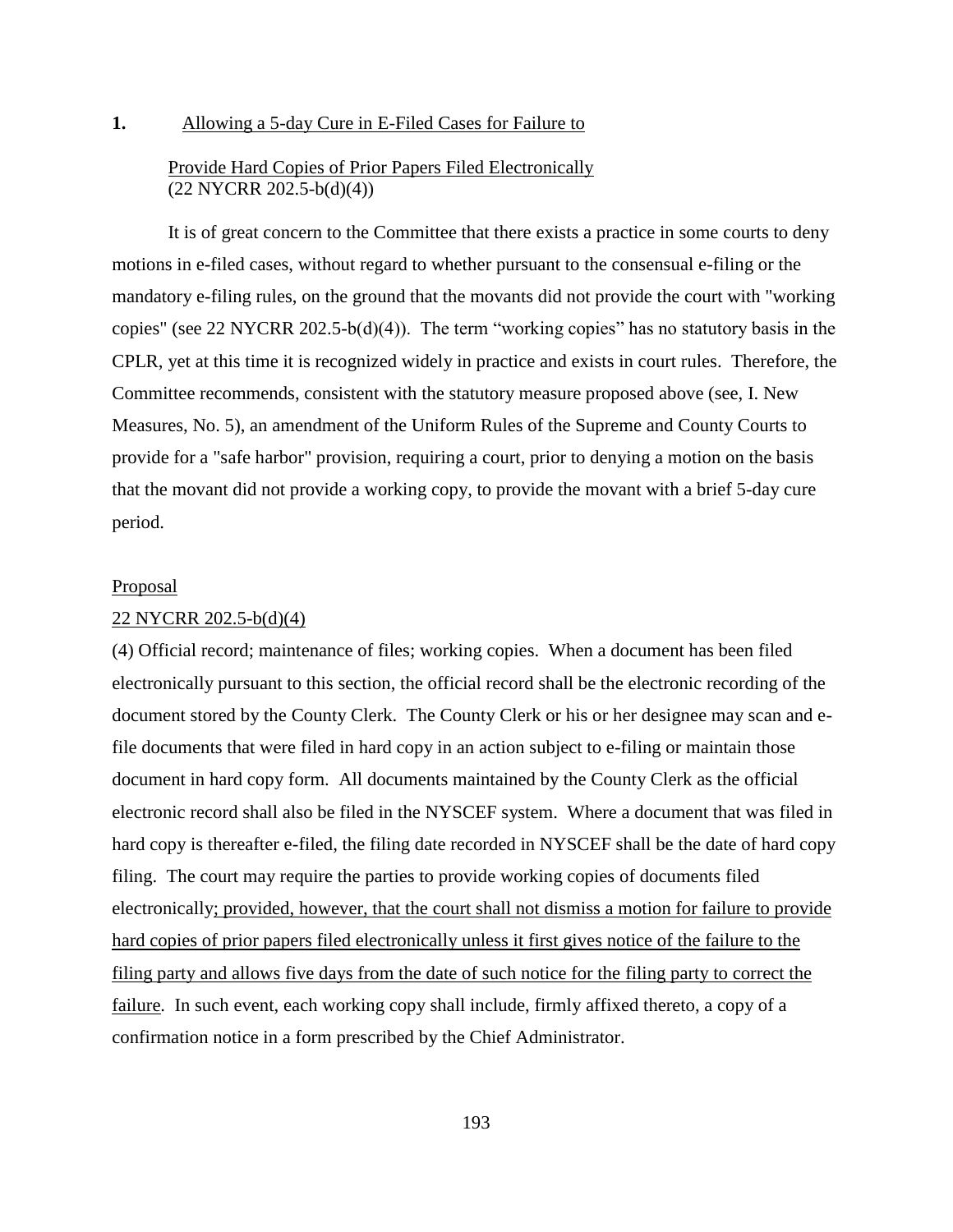# **2.** Clarifying the Remedies Available to the Court for Failure to Appear (22 N.Y.C.R.R. 202.26(e) & 202.27)

The Committee recommends that paragraph (e) of section 202.26 of the Uniform Rules for the Supreme Court and the County Court (22 N.Y.C.R.R. 200 et. seq.) be amended to clarify the remedies which may be available to the court where the court has required attendance by a party's insurer which has failed to attend on more than one occasion.

The Committee believes that the rule is unclear to the bench and bar. It recommends that the rule be amended to grant a range of remedies to the judge to sanction a non-party insurer because the rule should not encourage the imposition of harsh sanctions upon a party for the insurer's bad faith behavior. The proposal would specify that where the court has imposed upon a party's insurer an obligation to appear for conference and the insurer has failed to do so on more than one occasion, the judge may grant a judgment by default against the defendant party up to the amount of the available insurance coverage provided that: 1) if the defendant was independently in compliance, he or she retains the right to litigate the action on its merits, including liability and damages, for any amounts not covered by the non-appearing insurance carrier's coverage, and 2) the defendant or plaintiff retains his or her rights to pursue a claim for bad faith against a non-appearing insurance carrier.

### Proposal:

### First proposed amendment:

The heading of § 202.26. is amended to read as follows: Section 202.26. Pretrial Conference and Settlement Conferences.

#### Second proposed amendment:

Subdivision (e) of §202.26 is amended to read as follows:

 (e) Where parties are represented by counsel, only attorneys fully familiar with the action and authorized to make binding stipulations, or accompanied by a person empowered to act on behalf of the party represented, will be permitted to appear at a pretrial conference. Where appropriate, the court may order parties, representatives of parties, representatives of insurance carriers or persons having an interest in any settlement, including those holding liens on any settlement or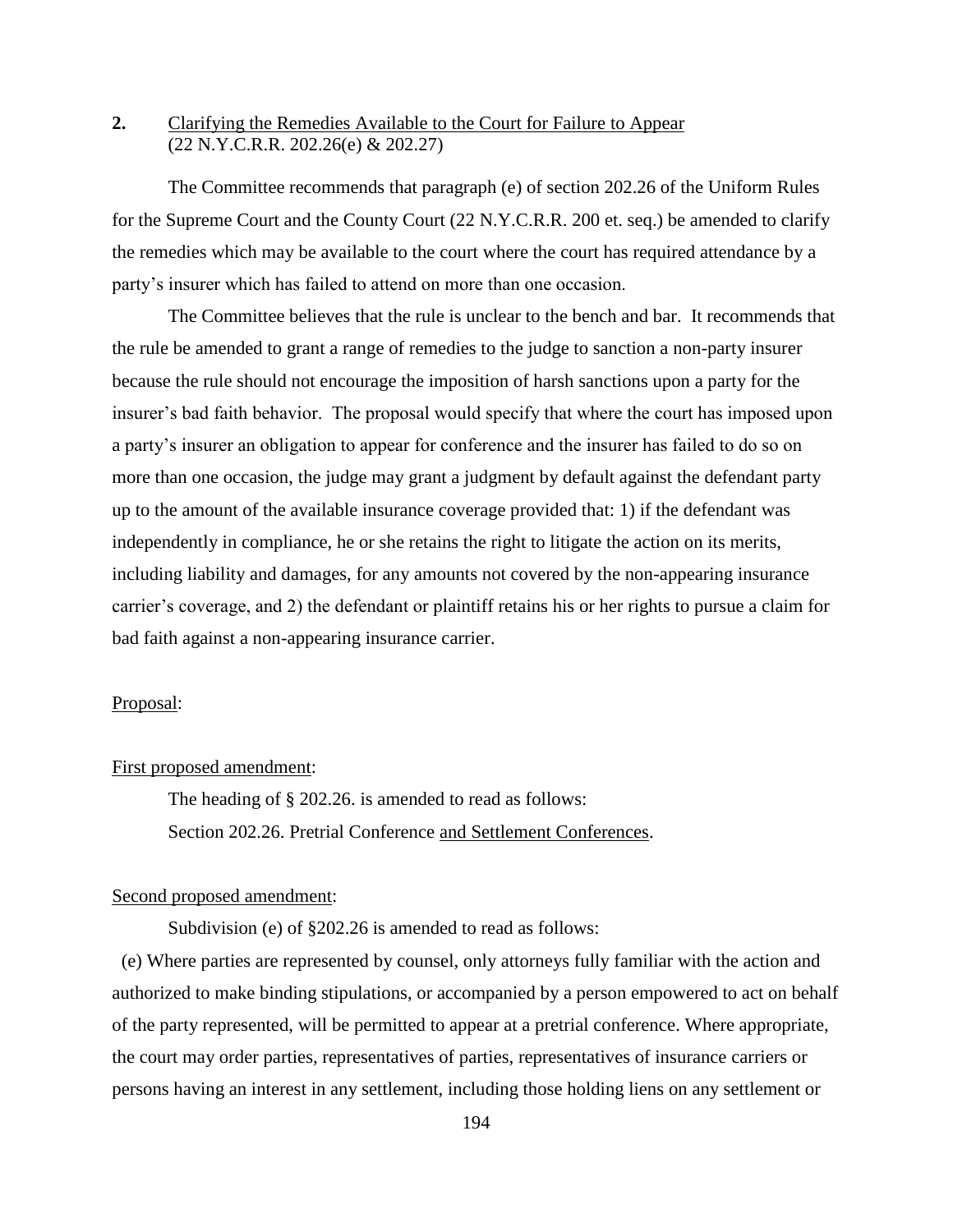verdict, to also attend in person or telephonically at the settlement conference. Plaintiff shall submit marked copies of the pleadings. A verified bill of particulars and a doctor's report or hospital record, or both, as to the nature and extent of injuries claimed, if any, shall be submitted by the plaintiff and by any defendant who counterclaims. The judge may require additional data, or may waive any requirement for submission of documents on suitable alternate proof of damages. Failure to comply with this [paragraph]subdivision may be deemed a default under [CPLR 3404] section 202.27. Absence of an attorney's file shall not be an acceptable excuse for failing to comply with this [paragraph]subdivision. Where a representative of an insurance carrier has been directed by the judge to appear for a settlement conference in a case and fails to so appear on more than one occasion, the judge may grant a judgment by default against the defendant whose insurance carrier failed to so appear, up to the amount of the available insurance coverage; provided that (a) if the defendant did not independently violate a directive to appear at a settlement conference, that defendant shall retain the right to litigate the action on its merits, including liability and damages, for any amounts not covered by the non-appearing insurance carrier's coverage, and (b) nothing herein shall be deemed to impair the rights of the defendant or a plaintiff to pursue a claim for bad faith against the non-appearing insurance carrier.

### Third proposed amendment:

§202.27 is amended to read as follows:

Section 202.27. [Defaults] Failure to Appear.

 At any scheduled call of a calendar or at any conference, if all parties do not appear and proceed or announce their readiness to proceed immediately or subject to the engagement of counsel, the judge may note the [default] failure to appear on the record and enter an order as follows:

a. If the plaintiff appears but the defendant does not, the judge may, but is not required to, grant judgment by default or order an inquest, or may make such order as appears just including, but not limited to, imposing monetary sanctions, issuing orders of preclusion or holding the defendant or his or her counsel in contempt;

b. If the defendant appears but the plaintiff does not the judge may, but is not required to, dismiss the action and may order a severance of counterclaims or cross-claims, or may make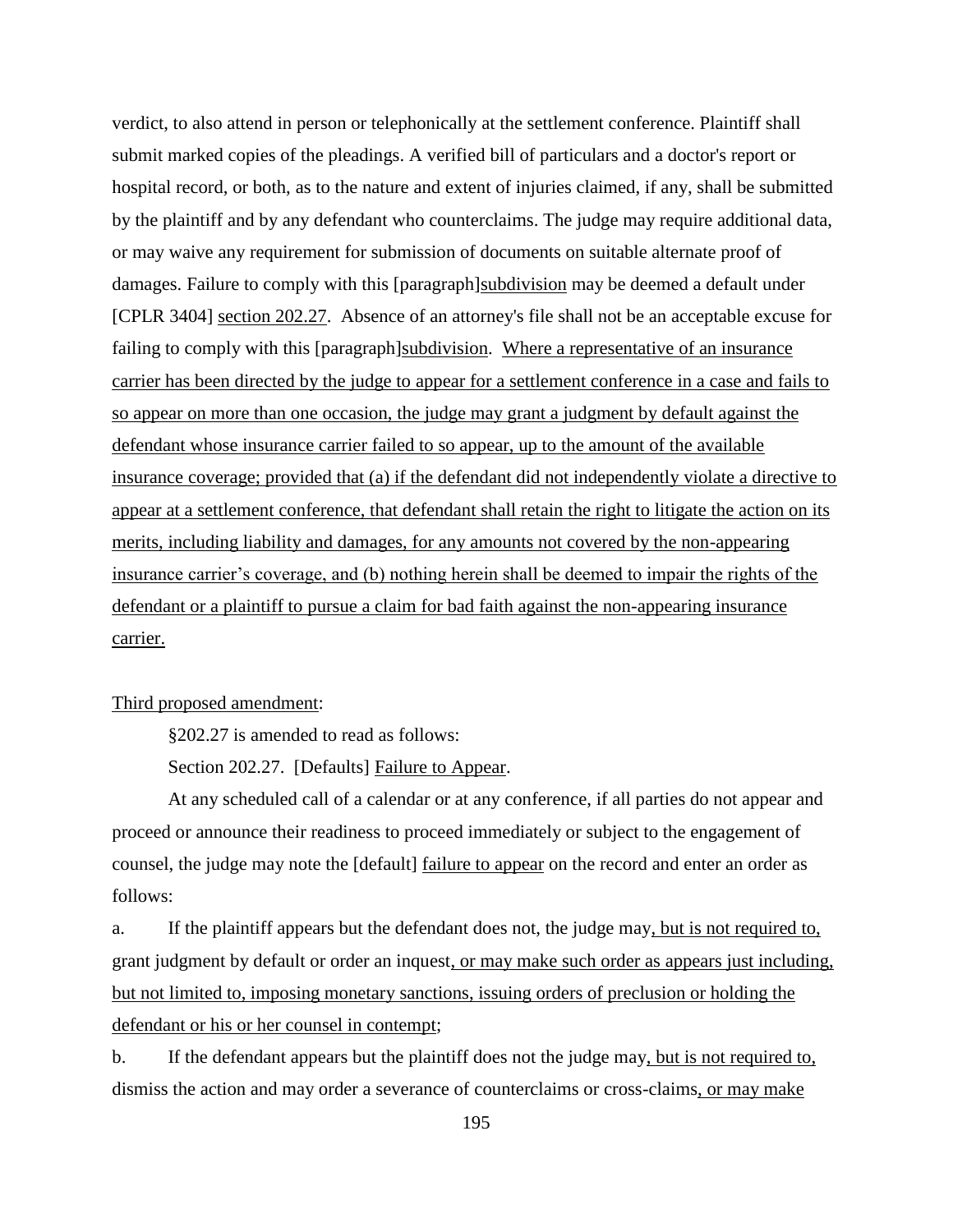such order as appears just including, but not limited to, imposing monetary sanctions, issuing orders of preclusion or holding the plaintiff or his or her counsel in contempt;

c. If no party appears, the judge may make such order as appears just.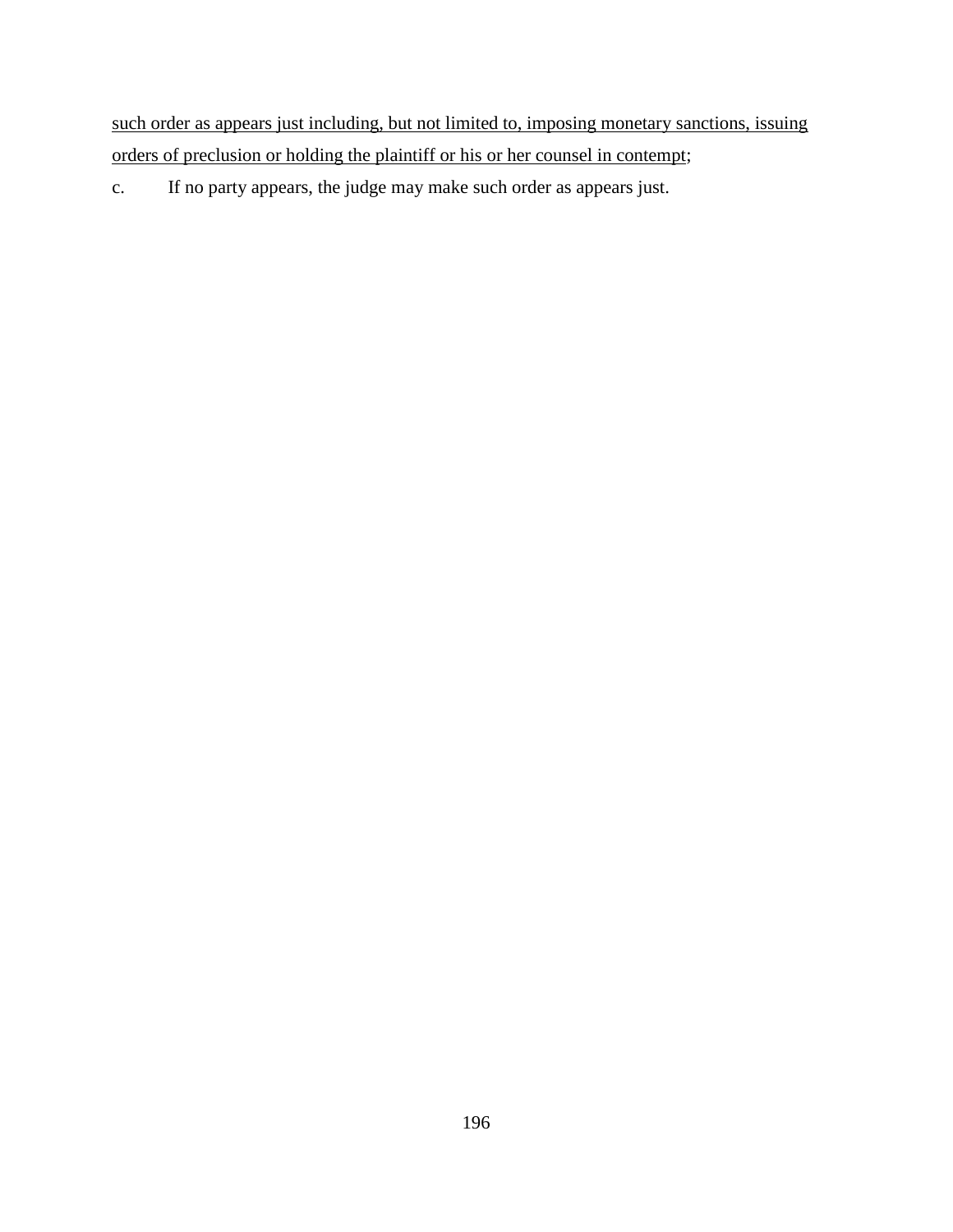**3.** Providing Greater Flexibility for the Court to Address Confidentiality in the Submission of Court Papers in the Commercial Division of the Supreme Court (22 NYCRR 202.70(g) Rule 9 (new))

The Committee recommends that the Uniform Rules for the Commercial Division of the Supreme Court be amended to give courts greater flexibility regarding submission or filing of confidential documents exchanged in discovery. The proposed rule change is not intended to disturb the current strong presumption in the law favoring open access for the public to court records that are not confidential. The Committee unanimously recognizes the importance of transparency in the third branch of government and the necessity of maintaining the public right to open court records. The Committee supports the preservation of the established standard in Rule 216.1 requiring a finding of good cause before court records are ordered sealed.

The Committee believes that an appropriate balance can be struck by a new rule that would allow confidential documents, so designated pursuant to a protective order, to be filed under seal in the commercial trial court. This measure would establish a procedure under a new section 202.70(g) Rule 9 whereby, at a preliminary conference a standard stipulation, approved by the court under the existing good cause standard, would allow the parties to file under seal pleadings containing documents exchanged in discovery and designated by the parties as confidential, such as those containing trade secrets or other information which if disclosed would cause substantial economic injury to a commercial enterprise. The court would be required to approve the stipulation. Whenever papers are filed under seal, this rule would require the parties to file a redacted copy in the public record. Both the papers filed under seal and the redacted copy must prominently display on the front page a reference to the order allowing the filing under seal and the date of that order.

The Committee also urges the adoption of the Stipulation and Order for the Production and Exchange of Confidential Information and Order for the Partial Sealing of a File or the Sealing of an Entire File (see Appendix A), as model recommended forms, rather than mandatory, for use in the Commercial Division under Rule 9.

The Committee acknowledges the analysis and reports on this issue by the New York State Bar Association Commercial and Federal Litigation Section ("Sealing Documents in Business Litigation: A Comparison of Various Rules and Methods Applied in Federal, New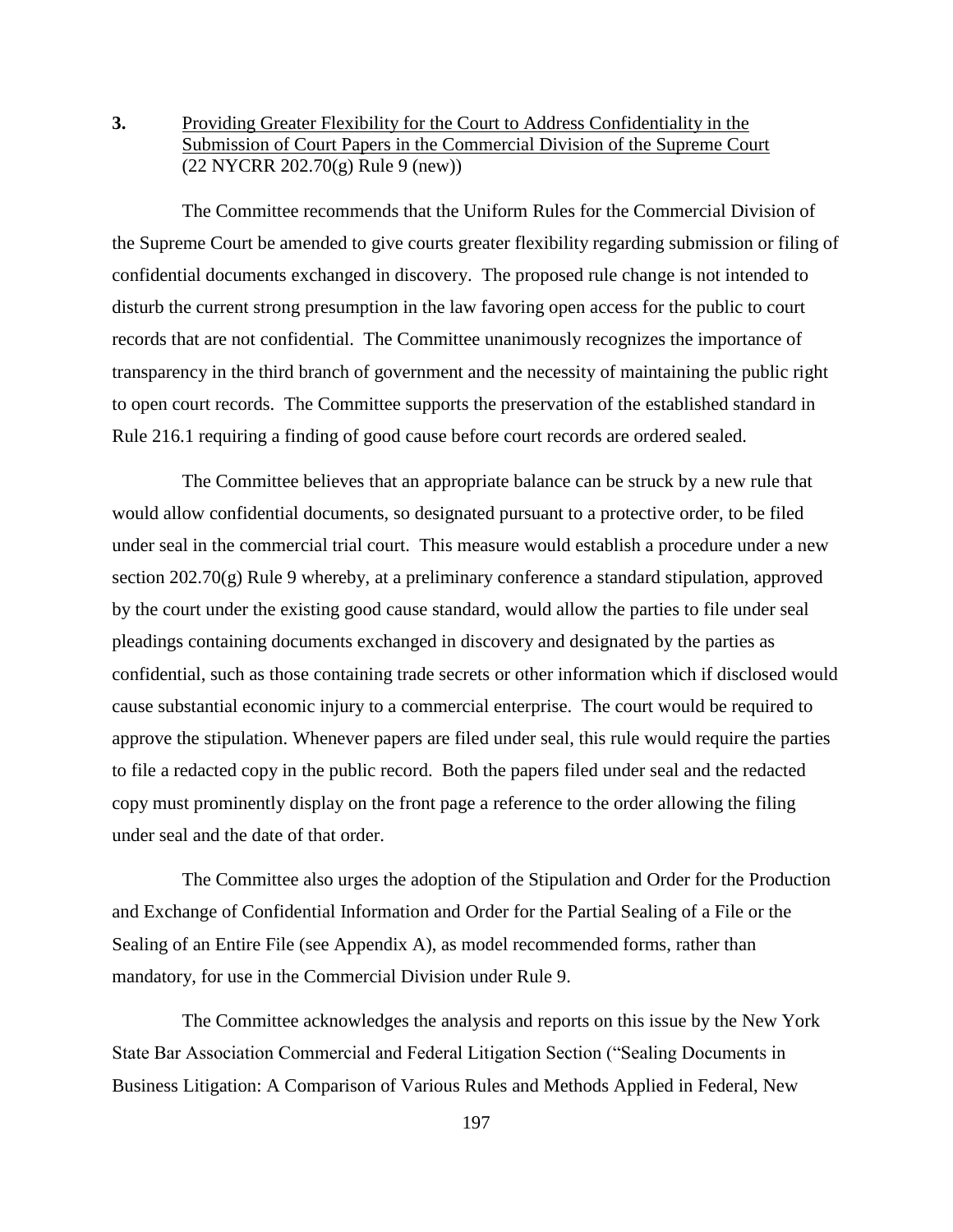York State and Delaware Courts" (December 8, 2009)) and the New York City Bar Association Committee on State Courts of Superior Jurisdiction (Model Confidentiality Agreement, "Stipulation and Order for the Production and Exchange of Confidential Information" available at [http://www.nycbar.org/Publications/reports\).](http://www.nycbar.org/Publications/reports))

Proposal

§ 202.70(g). Rules of Practice for the Commercial Division

Rule 9. Confidentiality Orders.

1. (a) Nothing in Rule 216.1 shall prevent the parties from entering into an appropriate stipulation approved by court order, whereby documents exchanged in discovery, such as those that contain trade secrets or information that if disclosed are likely to cause substantial economic injury to a commercial enterprise, may be designated by the parties as confidential. The stipulation and order shall provide for a procedure, determined by the court, for the handling of such designated documents in the public file. Nothing herein shall prevent any person or party from moving to unseal any documents filed under seal. This rule shall not be construed as altering in any way any of the provisions of Rule 216.1.

(b) A redacted copy of papers filed under seal shall be filed in the public record.

(c) The papers filed under seal and the redacted copy shall prominently display on the front page that the papers are being filed pursuant to an order allowing the filing under seal and the date of such order.

**(***See***, 2014 Report of the Advisory Committee on Civil Practice, Appendix A. Order for the Partial Sealing of a file or Sealing of an Entire File; Appendix B. Stipulation and Order for the Production and Exchange of Confidential Information)**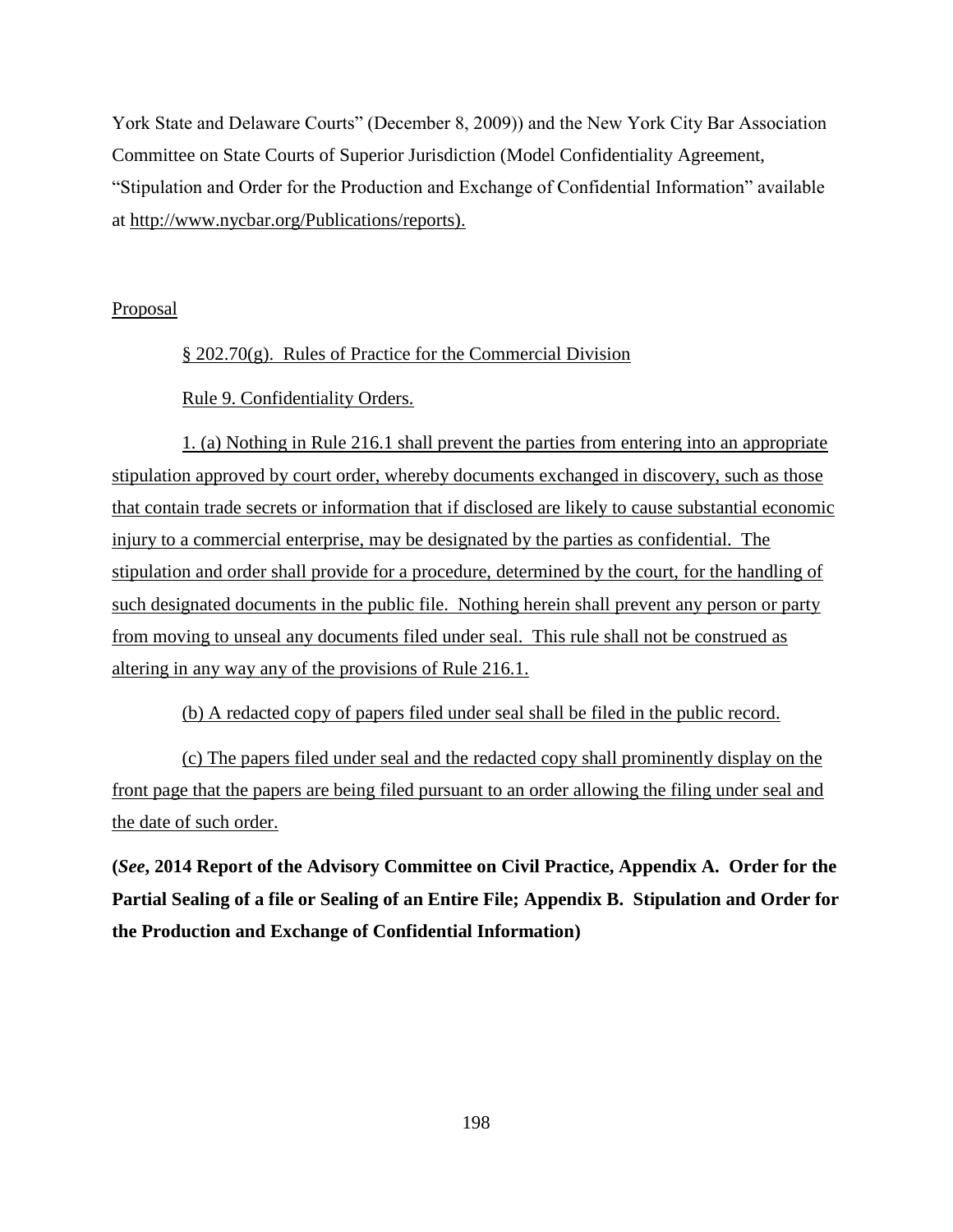**4.** Giving the Court Discretion to Accept an Untimely Submission for Good Cause Shown or in the Interest of Justice (22 NYCRR 202.48(b))

The Committee recommends that the Uniform Rules for the Supreme Court and the County Court (22 NYCRR 202.48(b)) be amended to answer questions raised by recent case law examining the excuse of law office failure. In May, 2007, the Supreme Court, Appellate Division, First Department, held that the failure to submit judgment to the court for signature within 60 days did not meet the requirement of a showing of good cause. *Farkas v. Farkas*, 40 A.D.3d 207, 835 N.Y.S.2d 118 (1st Dept. 2007) (*aff'd in part, rev'd in part*, 11 N.Y.3d 300, 898 N.E.2d 563, 869N.Y.S.2d 380 (2008). In the *Farkas* divorce action, the court vacated the judgment and the claim underlying the judgment was dismissed as abandoned pursuant to 22 NYCRR 202.48(b). The court reasoned in part that the ex-wife failed to show "good cause" for delay even though the ex-husband could show no prejudice from the delay and even though the result of the court's decision resulted in loss of a substantial judgment in the ex-wife's favor.

Inclusion of the alternative "interest of justice" basis for an extension will give the court greater flexibility to consider all the circumstances surrounding the failure to timely submit the proposed judgment. As the Court of Appeals has stated, "The interest of justice standard requires a careful judicial analysis of the factual setting of the case and a balancing of the competing interests presented by the parties." *Leader v. Moroney, Ponzini & Spencer*, 97 N.Y.2d 95, 105 (2001). The court may consider "any factor relevant to the exercise of its discretion." *Id.* at 106. The Committee believes that an "interest of justice" standard would allow the courts to weigh the facts and interests and excuse inadvertently late submissions of judgment that cause no serious prejudice to the opposing party - even where the late submission is due to law office failure or other neglect.

### Proposal

### § 202.48. Submission of Orders, Judgments and Decrees for Signature

(b) [Failure to submit the order of judgment timely shall be deemed an abandonment of the motion or action, unless] The court may accept an untimely submission of a proposed order, judgment or decree for good cause shown or in the interest of justice.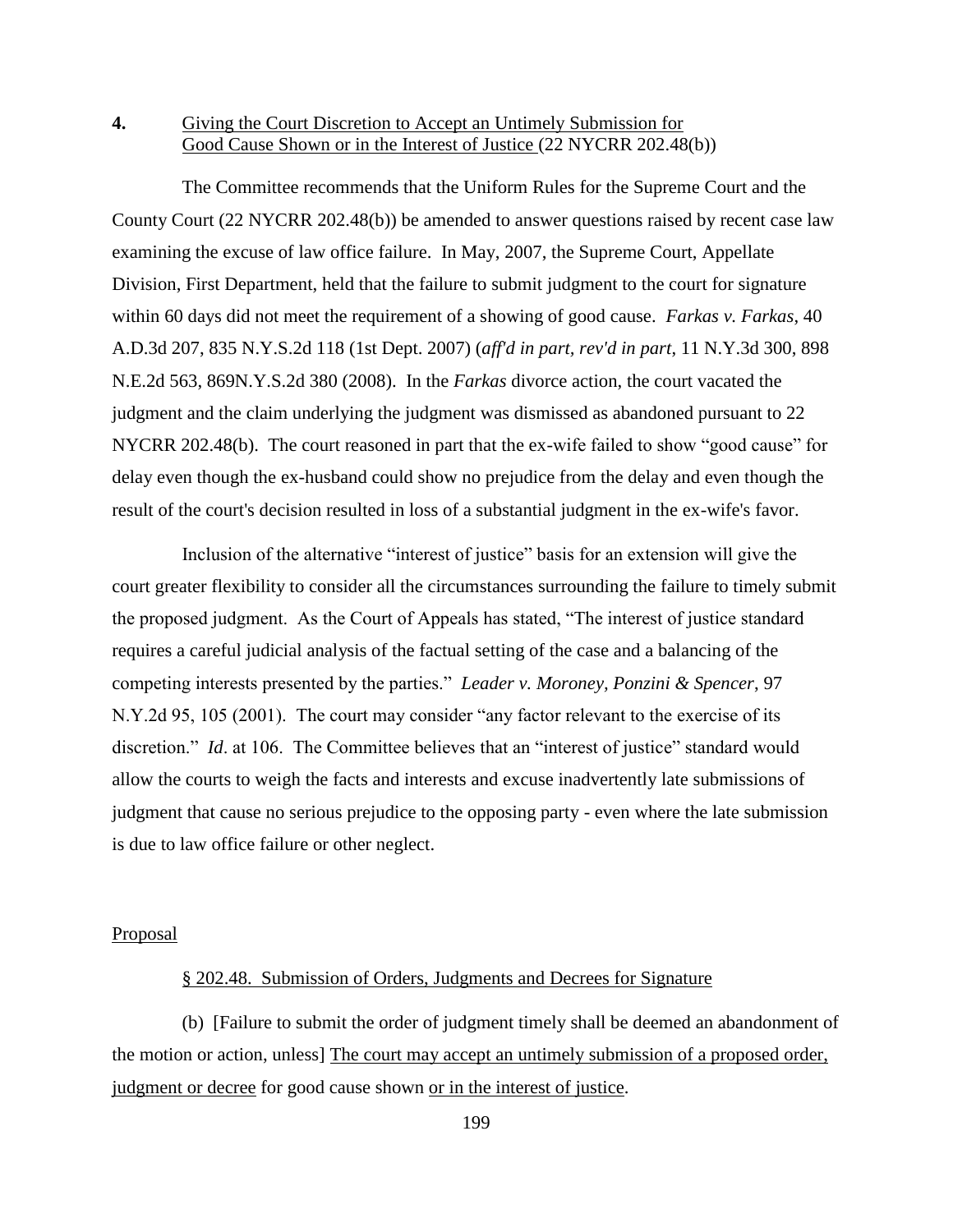# **VI. Table of Contents and Summaries of Other Previously Endorsed Recommendations**

The following previously endorsed legislative and regulatory proposals continue to be endorsed fully by the Committee and are hereby incorporated into and made a part of this 2018 Report in full as set forth in the 2017 Report, which is available via the following link: http://www.nycourts.gov/ip/judiciaryslegislative/index.shtml

# A. **Temporarily Tabled Legislative Proposals**

- 1. Allowing Appeal as of Right to the Court of Appeals on One Dissent if the Appeal Was Decided by a Four-Justice Panel (CPLR 5601(a))
- 2. Allowing Service by Publication in a Matrimonial Matter in a Non-English Speaking Newspaper, and Requiring Publication, Generally, within 30 days after the Order is Entered  $(CPLR 316(a) & (c))$
- 3. Modifying the Manner of Service of Papers When Service is by Facsimile (CPLR 2103(5))
- 4. Eliminating the Notice of Medical Malpractice Action (CPLR 3406) (See Temporarily Tabled Regulation No.1 below)
- 5. Extending the Judgment Lien on Real Property in an Action Upon a Money Judgment and Repealing the Notice of Levy upon Real Property (CPLR §§ 5014, 5203, 5235 (repealer))
- 6. Modifying the Contents of a Bill of Particulars to Expand the Categories of Information That May be Required (CPLR 1603, 3018(b), 3043)
- 7. Eliminating the Uncertainty as to the Determination of Finality for the Purposes of Certain Appeals to the Court of Appeals (CPLR 5513(e) (new), 5611(b) (new))
- 8. Amending the Rate of Interest (CPLR 5004)
- 9. Prejudgment Interest After Offers to Compromise and in Personal Injury Actions (CPLR 3221, 5001(a)(b))
- 10. Allowing a Notary Public to Compare and Certify Copies of Papers that Will Comprise a Record on Appeal (CPLR 2105)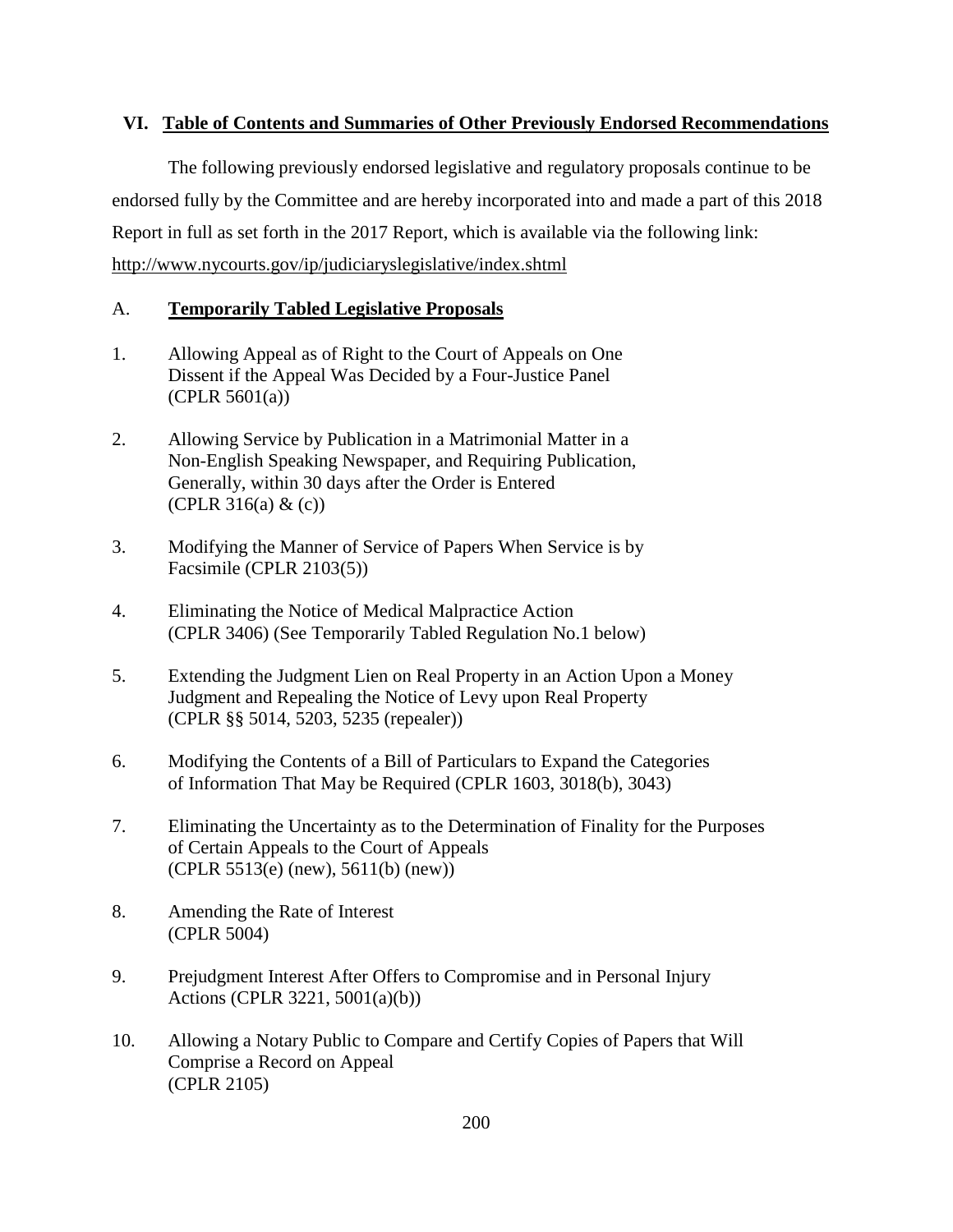- 11. Creation of a "Learned Treatise" Exception to the Hearsay Rule (CPLR 4549)
- 12. Clarifying When a Claim Against a Public Authority Accrues (Public Authorities Law § 2881)
- 13. Settlement in Tort Actions (GOL § 15-108)
- 14. Stay of Enforcement on Appeal Available to Municipal Corporations and Municipalities (CPLR 5519(a))
- 15. Clarifying the Need for Expedited Relief When Submitting an Order to Show Cause (CPLR 2214(d))
- 16. Neglect to Proceed (CPLR 3216, 3404)
- 17. Insuring the Continued Legality of the Settlement of Matrimonial Actions by Oral Stipulation in Open Court (Domestic Relations Law § 236(B)(3))
- 18. Amendment of Election Law § 16-116 to Provide the Commencement of an Election Law Proceeding Shall be by Service of Papers upon the Respondent, Not by the Filing of Papers with the County Clerk (Election Law § 16-116)
- 19. Authorizing Extra-State Service of a Subpoena on a Party Wherever Located (Judiciary Law § 2-b)
- 20. Elimination of the Deadman's Statute (CPLR 4519)
- 21. Permitting Plaintiff to Obtain an Indirect Tort Recovery Against a Third Party Defendant in Certain Cases When the Third-Party Plaintiff is Insolvent (CPLR 1405)
- 22. Clarifying Pleadings in Article 78 Proceedings (CPLR 307(2), 7804(c))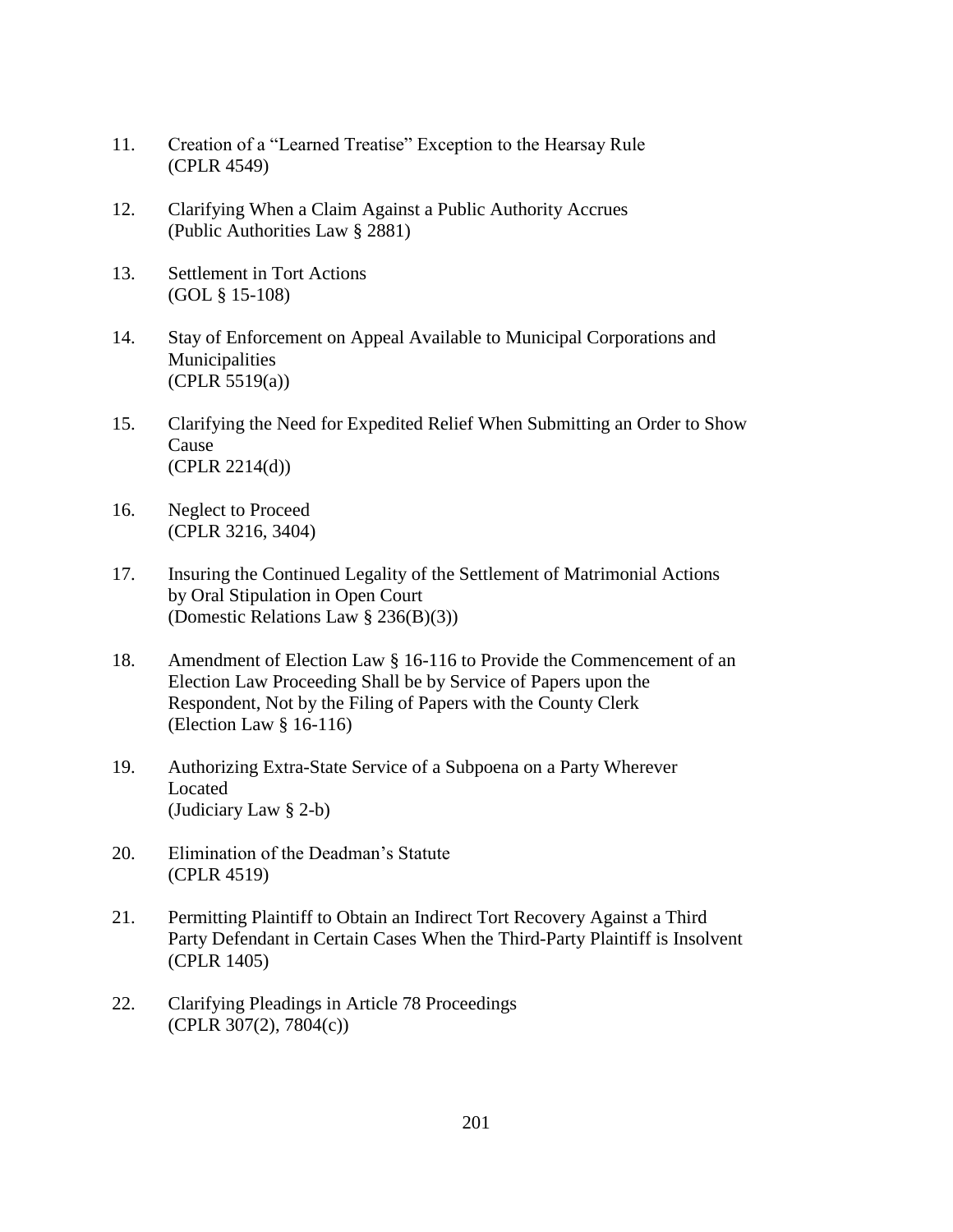- 23. Preserving the Testimony of a Party's Own Medical Witnesses for Use at Trial  $(CPLR 3101(d)(1)(iii), 3117(a)(4))$ (See also Temporarily Tabled Regulatory Recommendation No. 3)
- 24. Insuring That All Persons Having an Interest in a Banking or Brokerage Account Receive Notice of a Restraining Order or Attachment Sent by a Banking Institution or Brokerage House (CPLR 5222(b), 5232(a))
- 25. Clarifying the Timing of Disclosure of Films, Photographs, Video Tapes or Audio Tapes (CPLR 3101(i))
- 26. Clarifying Options Available to a Plaintiff When, in a Case Involving Multiple Defendants, One Defaults and One or More Answers (CPLR 3215(d))
- 27. Revision of the Contempt Law (Judiciary Law, Article 19)
- 28. Addressing Current Deficiencies in CPLR Article 65 Dealing With Notices of Pendency (CPLR Article 65)
- 29. Addressing the Deficiencies of the Structured Verdict Provisions of CPLR Article 50-A (CPLR 50-A; CPLR 4111, 5031)

# **B. Temporarily Tabled Regulatory Proposals**

- 1. Eliminating the Notice of Medical, Dental and Podiatric Malpractice Action and Tailoring the Special Rules for Medical, Dental and Podiatric Malpractice Action (22 NYCRR 202.56)
- 2. Mandatory Settlement Conference (22 NYCRR 202-c)
- 3. Amending the Certificate of Readiness for Trial to Permit Post Note of Issue Preservation of Medical Witness Testimony for Use at Trial (22 NYCRR 202.21(b)(7))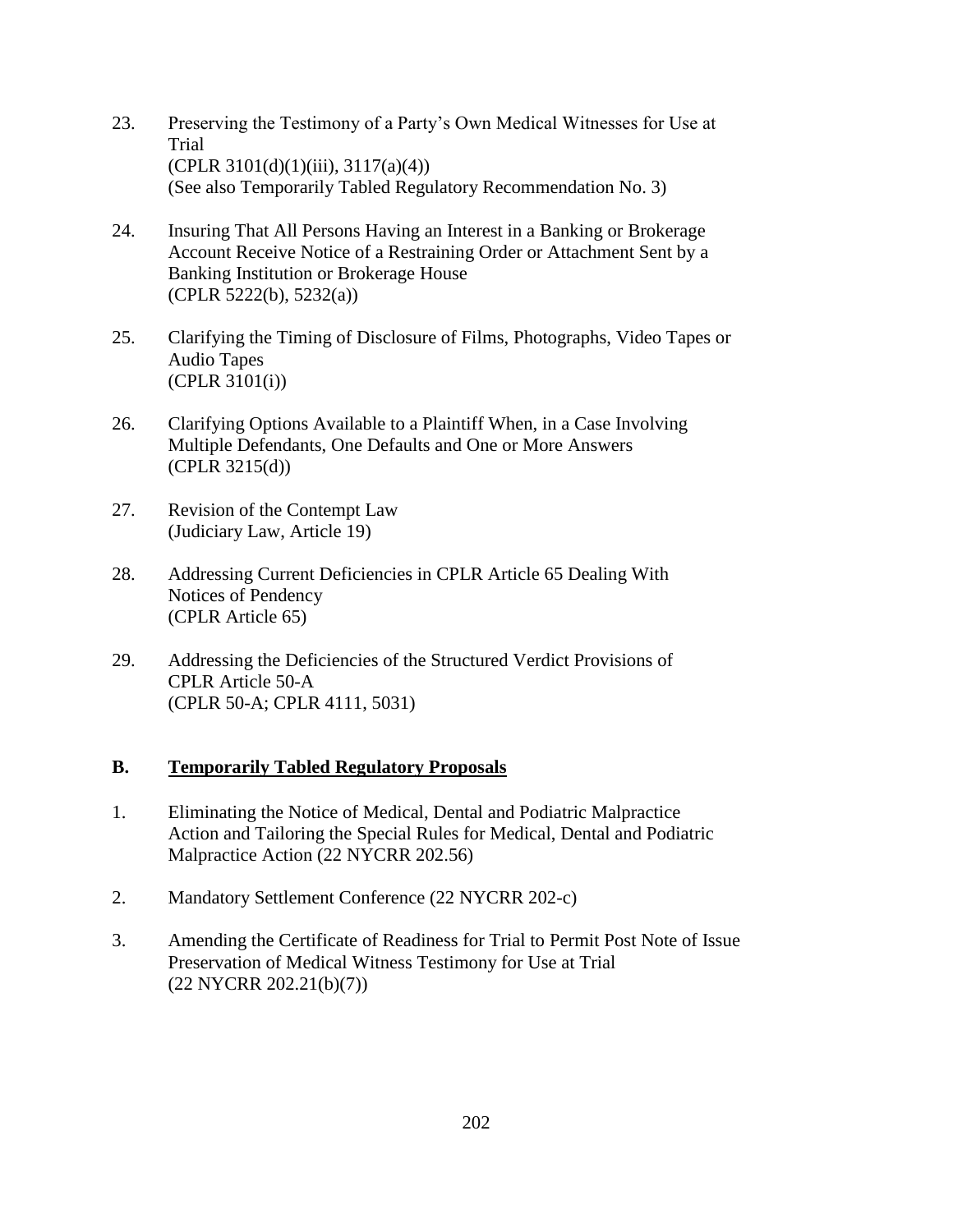## **VII. Pending and Future Matters**

Several interrelated matters now are under consideration by the Advisory Committee on Civil Practice, working largely through one or more subcommittees, with a view toward recommending legislation and rule changes. Among these matters are the following:

1. The Committee, in its entirety and through its standing Sub-Committee on Enforcement of Judgments and Orders, is currently drafting a proposal to remedy the abuse of judgment by confession by creditors against debtors. The Committee expects to have a proposal to submit to the legislature during the 2019 legislative session.

2. The Committee, in its entirety and through its standing Sub-Committee on Mortgage Foreclosure, is currently exploring issues surrounding the timeline for mandatory settlement conferences in residential foreclosure actions.

3. The Committee, in its entirety and through its Ad Hoc Sub-Committee on Improving Efficiency and Commercial Division Rules Report, at the request of the Chief Judge in her 2018 State of the Judiciary address, submitted a report for public comment providing recommendations on which Commercial Division Rules may be appropriate for application in civil trial courts of general jurisdiction.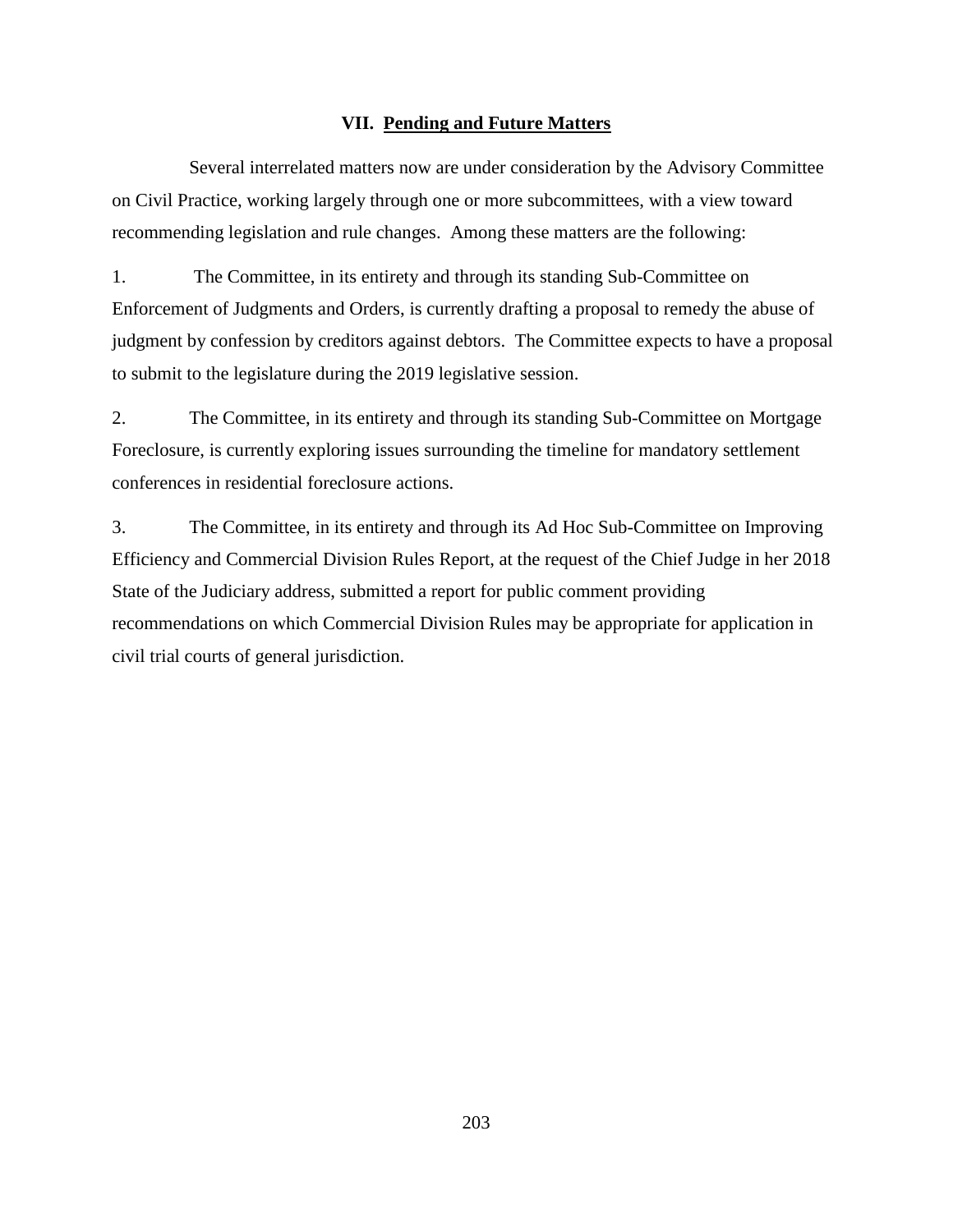### **VIII. Subcommittees**

The following subcommittees of the Advisory Committee on Civil Practice are now operational:

Subcommittee on Alternative Dispute Resolution Chair, Harold A. Kurland, Esq.

Subcommittee on Appellate Jurisdiction Chair, Thomas R. Newman, Esq

Subcommittee on Civil Jury Trial Procedures Chair, Richard B. Long, Esq.

Subcommittee on Class Actions Chair, Richard Rifkin, Esq.

.

Subcommittee on the Collateral Source Rule Chair, Richard Rifkin, Esq.

Subcommittee on the Commercial Division Chair, Mark C. Zauderer, Esq.

Subcommittee on Confidentiality of Documents Co-Chairs, Thomas F. Gleason, Esq. & Mark C. Zauderer, Esq.

Subcommittee on Contribution and Apportionment of Damages Chair, Brian Shoot, Esq.

Subcommittee on Costs and Disbursements Chair, Thomas F. Gleason, Esq.

Subcommittee on the Court of Claims Chair, Richard Rifkin, Esq.

Subcommittee on Courts of Limited Jurisdiction Chair, Lance D. Clarke, Esq.

Subcommittee on Court Operational Services Manuals Chair, John F. Werner, Esq.

Subcommittee on Criminal Contempt Law Chair, George F. Carpinello, Esq. Subcommittee on Disclosure Chair, Burton N. Lipshie, Esq.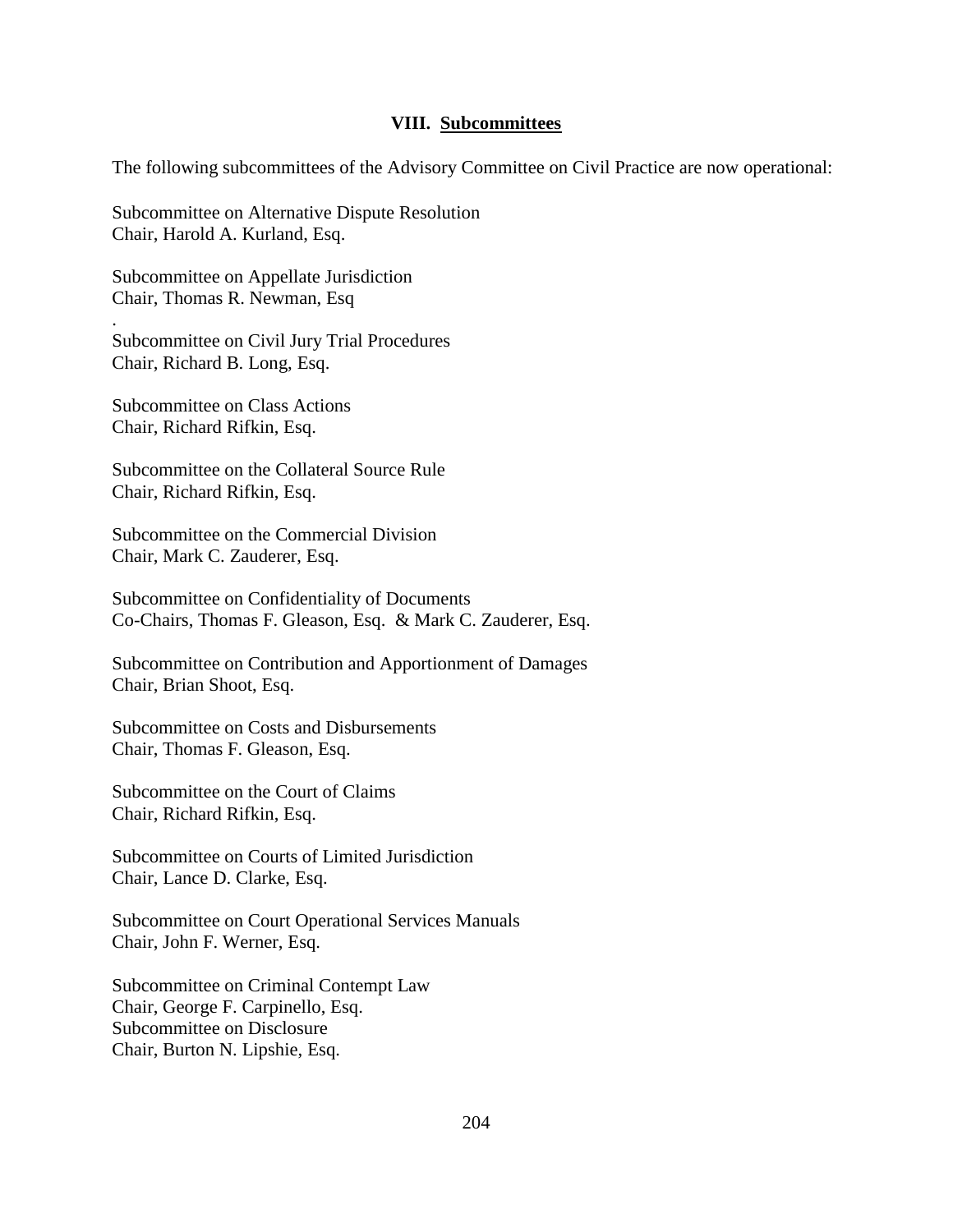Subcommittee on Electronic Discovery Chair, Thomas F. Gleason, Esq.

Subcommittee on the Enforcement of Judgments and Orders Chair, Mark C. Zauderer, Esq.

Subcommittee on Ethics Chair, Richard Rifkin

Subcommittee on Evidence Chair, Burton N. Lipshie

Subcommittee on Expansion of Offers to Compromise Provisions Chair, Jeffrey E. Glen, Esq.

Subcommittee on Forms Chair, Prof. Vincent Alexander

Subcommittee on Improving Efficiency in the Courts Chair, Lucille A. Fontana, Esq.

Subcommittee on Interest Rates on Judgments Chair, Brian Shoot, Esq.

Subcommittee on Jurisdiction Chair, Burton N. Lipshie, Esq.

Subcommittee on Legislation Chair, George F. Carpinello, Esq.

Subcommittee on Liability Insurance and Tort Law Chair, George F. Carpinello, Esq.

Subcommittee on Matrimonial Procedures Chair, Myrna Felder, Esq.

Subcommittee on Medical Malpractice Chair, Richard Rifkin, Esq.

Subcommittee on Mortgage Foreclosure Procedure Chair, John Werner, Esq.

Subcommittee on Motion Practice Chair, Richard Rifkin, Esq.

Subcommittee on Periodic Payment of Judgments and Itemized Verdicts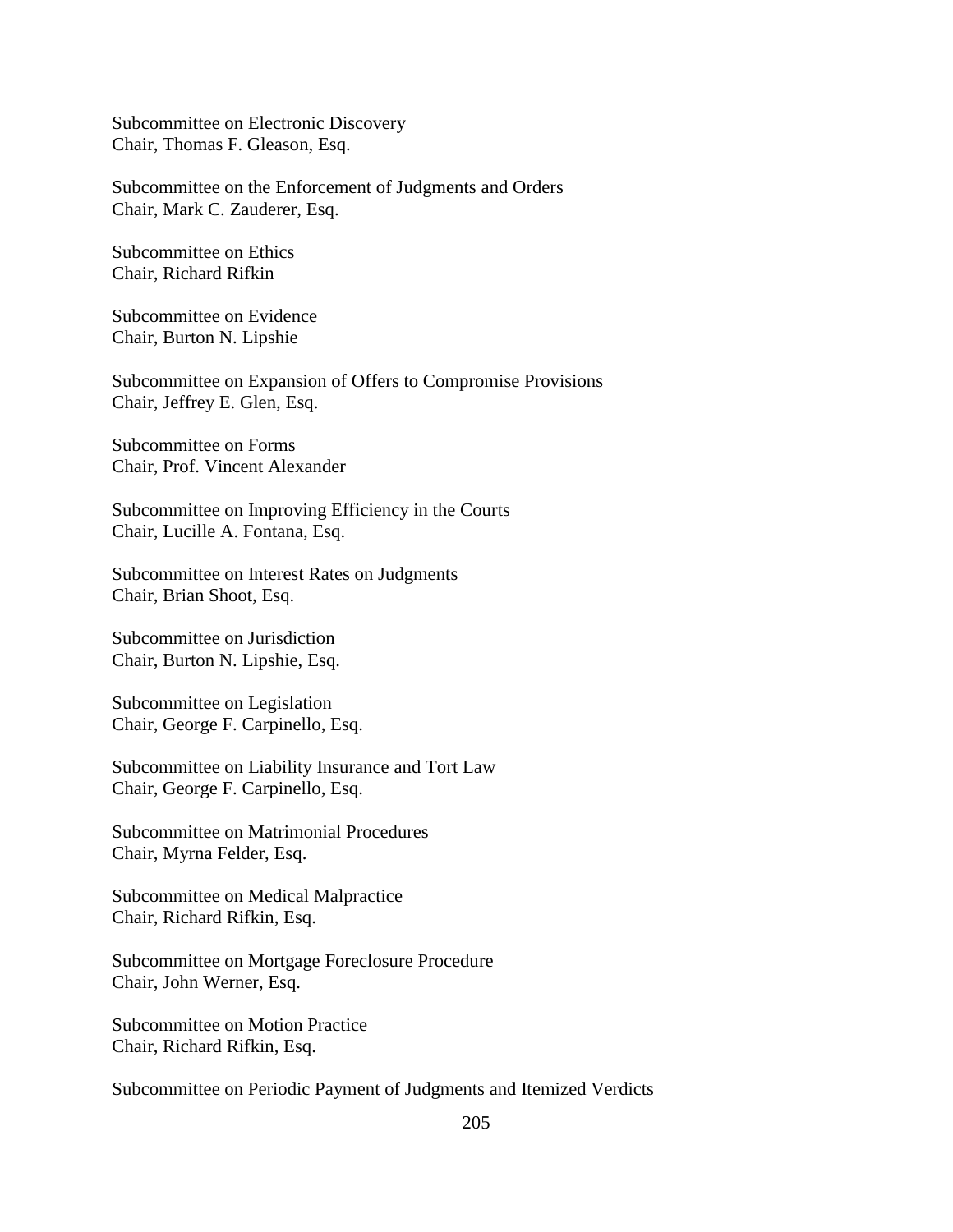Chair, Brian Shoot, Esq.

Subcommittee on Preliminary Conference Orders Chair, Hon. John R. Higgitt

Subcommittee on Pretrial Procedure Chair, Lucille A. Fontana, Esq.

Subcommittee on Procedures for Specialized Types of Proceedings Chair, Jeffery Glen, Esq.

Subcommittee on Provisional Remedies Chair, James N. Blair, Esq.

Subcommittee on Records Retention & CPLR 3404 Chair, John F. Werner, Esq.

Subcommittee on Sanctions Chair, Thomas F. Gleason, Esq.

Subcommittee on Service of Process & Interlocutory Papers Chair, Thomas F. Gleason, Esq.

Subcommittee on Statutes of Limitations Chair, Prof. Vincent C. Alexander

Subcommittee on Structured Settlement Guidelines Chair, Celeste L. M. Koeleveld, Esq.

Subcommittee on Technology & E-Filing Chair, Thomas F. Gleason, Esq.

Subcommittee on Tribal Court Judgments Chair, Lucille A. Fontana, Esq.

Subcommittee on the Uniform Rules Chair, Harold A. Kurland, Esq.

Subcommittee on the Use of the Regulatory Process to Achieve Procedural Reform Chair, Richard Rifkin, Esq.

Subcommittee on Venue & Choice of Law Chair, Thomas R. Newman, Esq.

Ad Hoc Subcommittee on Medicare Liens and Settlement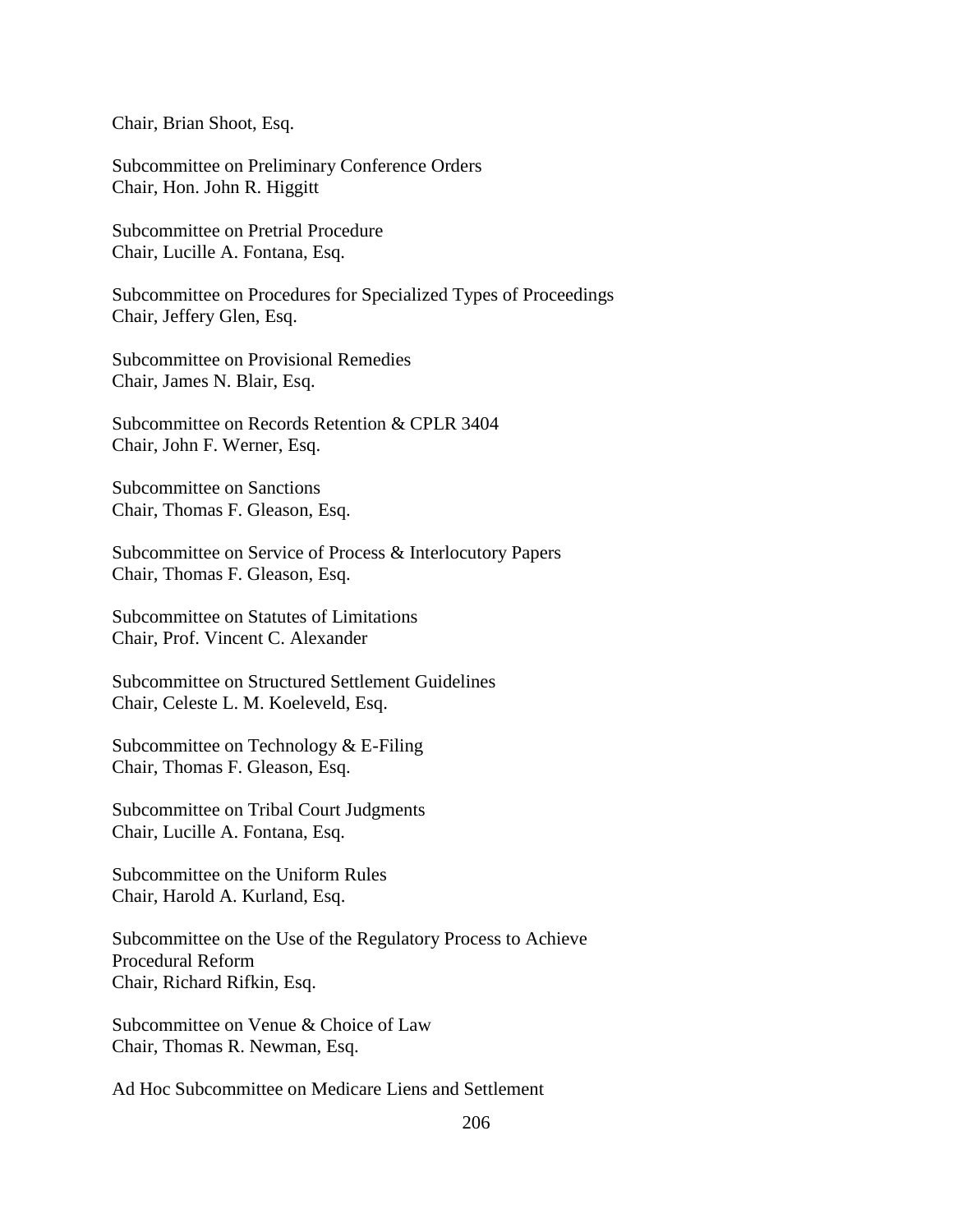Chair, Lucille Fontana, Esq.

Ad Hoc Subcommittee on Uniform Unsworn Foreign Declarations Act Chair, Richard. B. Long, Esq.

Ad Hoc Subcommittee on Plaintiff Funding Advances Chair, Helene E. Blank, Esq.

Ad Hoc Subcommittee on G.O. L. 5-335 Chair, George F. Carpinello, Esq.

Ad Hoc Subcommittee on Relief of Counsel; CPLR 321 Chair, Lucille Fontana

Joint Subcommittee with Surrogate's Court Advisory Committee on Substituted Service Chair for Civil Practice, Patrick Connors

Ad Hoc Subcommittee on CPLR 5501 Chair, Thomas R. Newman, Esq.

Ad Hoc Subcommittee on Improving Efficiency and Commercial Division Rules Report Chair, Lucille Fontana, Esq.

Ad Hoc Subcommittee on Achieving Civil Justice for All Chair, Lance D. Clarke, Esq.

## **Respectfully submitted,**

**George F. Carpinello, Esq., Chair**

Prof. Vincent C. Alexander, Esq.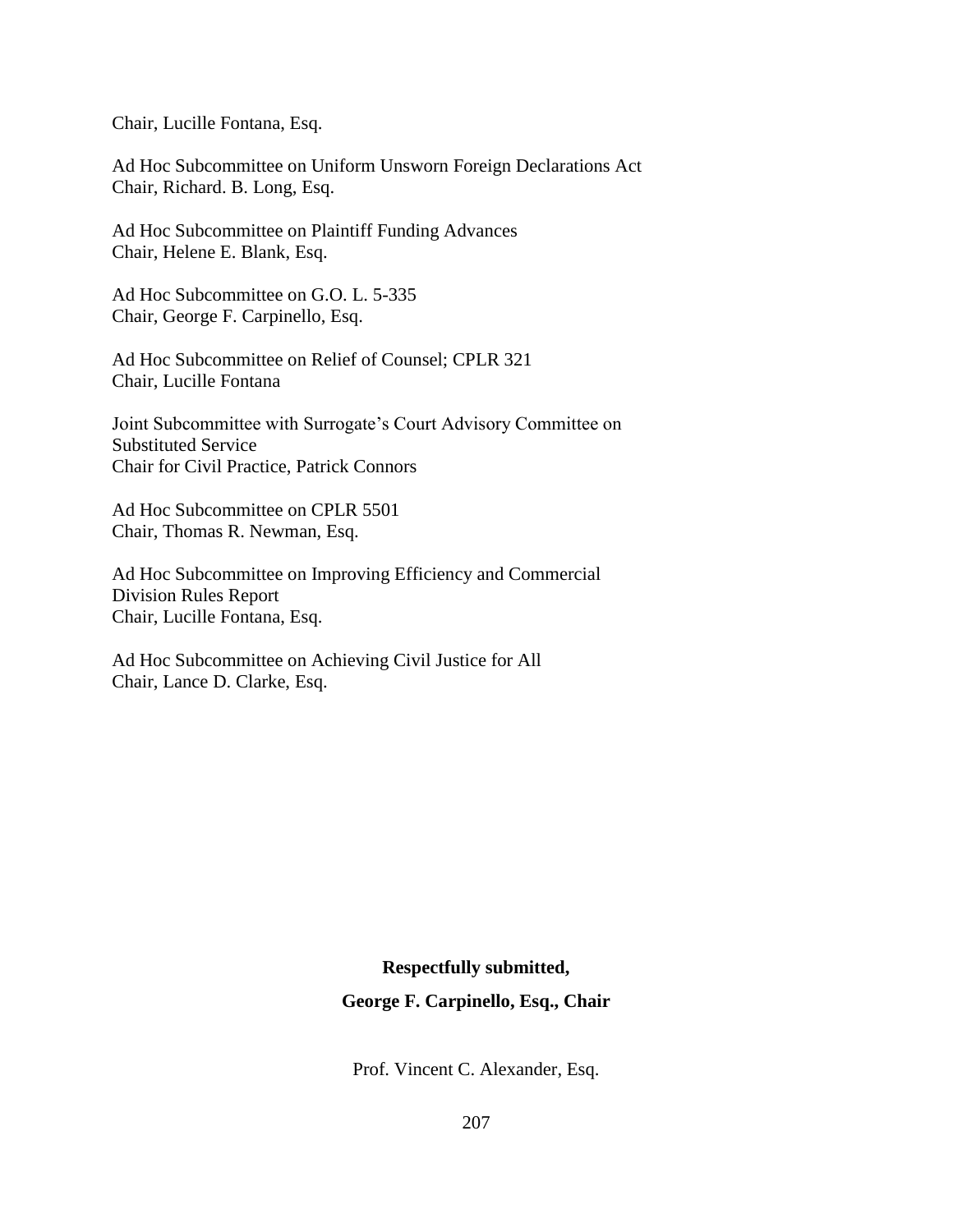James N. Blair, Esq.

Helene E. Blank, Esq.

Robert M. Blum, Esq.

Lance D. Clarke, Esq.

Kathryn C. Cole, Esq.

Prof. Patrick M. Connors, Esq.

Edward C. Cosgrove, Esq.

Hon. Betty Weinberg Ellerin (ret.)

Myrna Felder, Esq.

Lucille A. Fontana, Esq.

Matthew Gaier, Esq.

Sharon Stern Gerstman, Esq.

Thomas F. Gleason, Esq.

Jeffrey E. Glen, Esq.

Barbara DeCrow Goldberg, Esq.

Philip M. Halpern, Esq.

Jacqueline Hattar, Esq.

Hon. John R. Higgitt

David Paul Horowitz, Esq.

Lawrence S. Kahn, Esq.

Celeste L. M. Koeleveld, Esq.

Lenore Kramer, Esq.